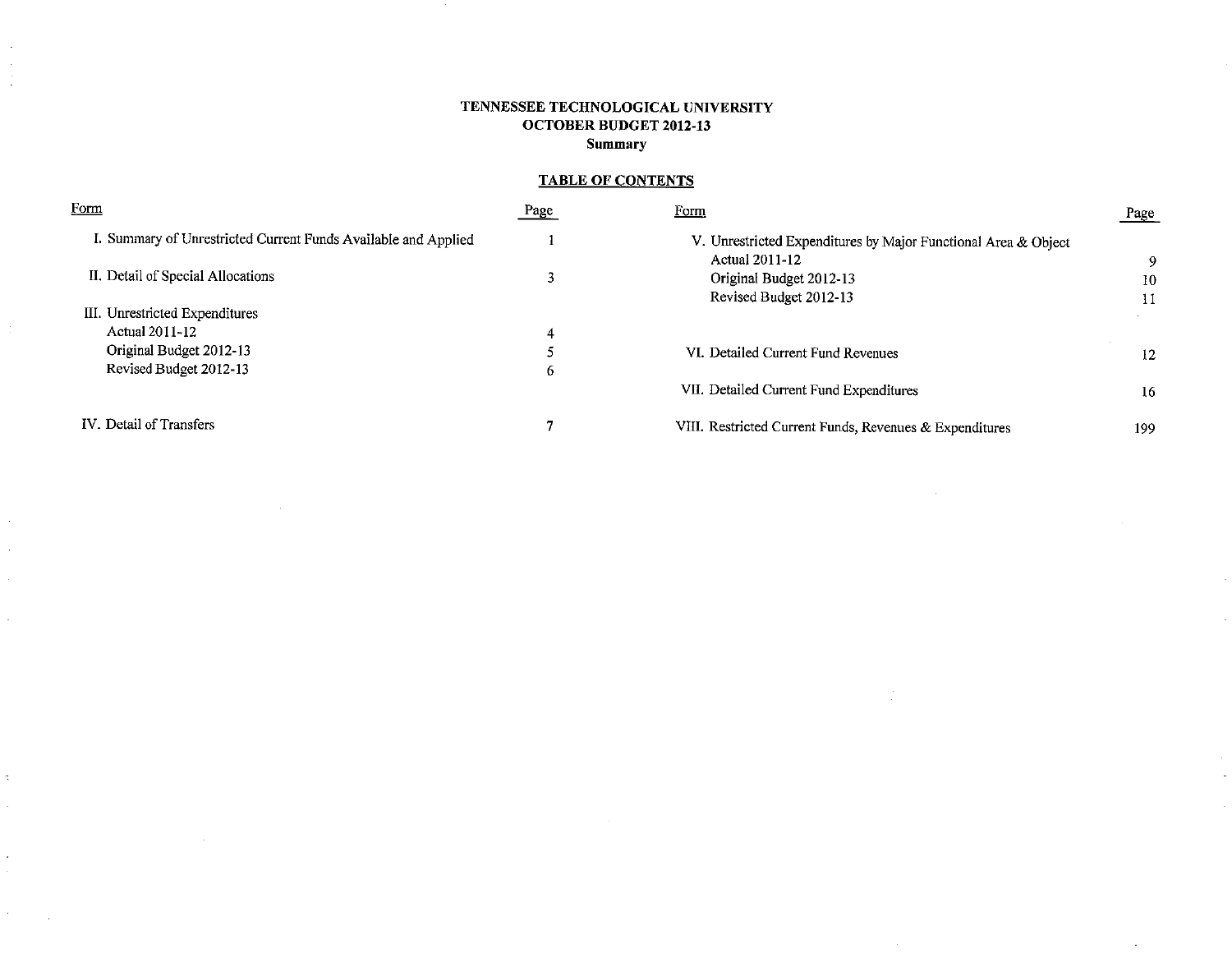#### Form I Georgian Communication of the Communication of Tennessee Tech University Communication Run Time 08:36 AM Summary Of Unrestricted Current Funds Available And Applied October Budget 2012-13

|                                              | Actual<br>$2011 - 12$ | July<br>Budget<br>$2012 - 13$ | October<br>Budget<br>$2012 - 13$ | % Change<br>Over<br>Actual |
|----------------------------------------------|-----------------------|-------------------------------|----------------------------------|----------------------------|
| Unrestricted Current Fund Balances           |                       |                               |                                  |                            |
| at Beginning of Period                       |                       |                               |                                  |                            |
| Allocation for Encumbrances                  | 554,947               | 554,900                       | 353,100                          | $-36.4$                    |
| Allocation for Working Capital               | 974,828<br>3,022,984  | 974,500                       | 1,797,100<br>3,713,700           | 84.4<br>22.8               |
| Special Allocations<br>Unallocated Balance   | 7,627,766             | 2,205,000<br>$\Omega$         | 4,501,700                        | $-41.0$                    |
| Total Unrestricted Current Fund Balances     | 12,180,525            | 3,734,400                     | 10,365,600                       | $-14.9$                    |
| Revenues                                     |                       |                               |                                  |                            |
| Education and General                        |                       |                               |                                  |                            |
| Tuition and Fees                             | 75, 282, 563          | 77,522,000                    | 81,722,100                       | 08.6                       |
| State Appropriations                         | 35,747,117            | 36,598,100                    | 36,658,000                       | 02.5                       |
| Federal Grants and Contracts                 | 1,054,244             | 890,400                       | 890,400                          | $-15.5$                    |
| Local Grants & Contracts                     | $\Omega$              | 3,200                         | 3,200                            | 00.0                       |
| State Grants & Contracts                     | 84,972                | 111,200                       | 111,200                          | 30.9                       |
| Private Grants & Contracts                   | 47,701                | 39,100                        | 39,100                           | $-18.0$                    |
| Private Gifts                                | 211                   | $\Omega$                      | $\Omega$                         | $-100.0$                   |
| Sales and Services of Educational Activities | 1,762,974             | 962,800                       | 1,035,400                        | $-41.3$                    |
| Sales and Services of Other Activities       | 7,826,763             | 6,976,500                     | 7,645,100                        | $-02.3$                    |
| Other Sources                                | 344,153               | 347,400                       | 331,400                          | $-03.7$                    |
| Total Education and General                  | 122,150,698           | 123,450,700                   | 128,435,900                      | 05.1                       |
| Sales & Services of Aux Enterprises          |                       |                               |                                  |                            |
| Sales & Services of Aux Enterprises          | 14,511,369            | 14,482,100                    | 14,775,100                       | 01.8                       |
| Total Revenues                               | 136,662,067           | 137,932,800                   | 143, 211, 000                    | 04.8                       |
| Expenditures and Transfers                   |                       |                               |                                  |                            |
| Education and General                        |                       |                               |                                  |                            |
| Instruction                                  | 51,764,465            | 54,941,500                    | 60,103,100                       | 16.1                       |
| Research                                     | 1,639,640             | 1,468,800                     | 2,534,900                        | 54.6                       |
| Public Service                               | 2,324,654             | 2,025,600                     | 2,848,900                        | 22.6                       |
| Academic Support                             | 9,736,427             | 9,611,600                     | 11,378,200                       | 16.9                       |
| Student Services                             | 18,691,997            | 18,788,400                    | 20,636,700                       | 10.4                       |
| Institutional Support                        | 10,651,151            | 11,334,200                    | 12,787,500                       | 20.1                       |
| Operation & Maintenance of Plant             | 11,784,737            | 11,484,100                    | 12,523,600                       | 06.3                       |
| Scholarships and Fellowships                 | 5,784,225             | 7,303,400                     | 8,010,400                        | 38.5                       |
| Total Education and General                  | 112,377,296           | 116,957,600                   | 130,823,300                      | 16.4                       |
| Mandatory Transfers for:                     |                       |                               |                                  |                            |
| Principal and Interest                       | 517,170               | 518,000                       | 518,000                          | 00.2                       |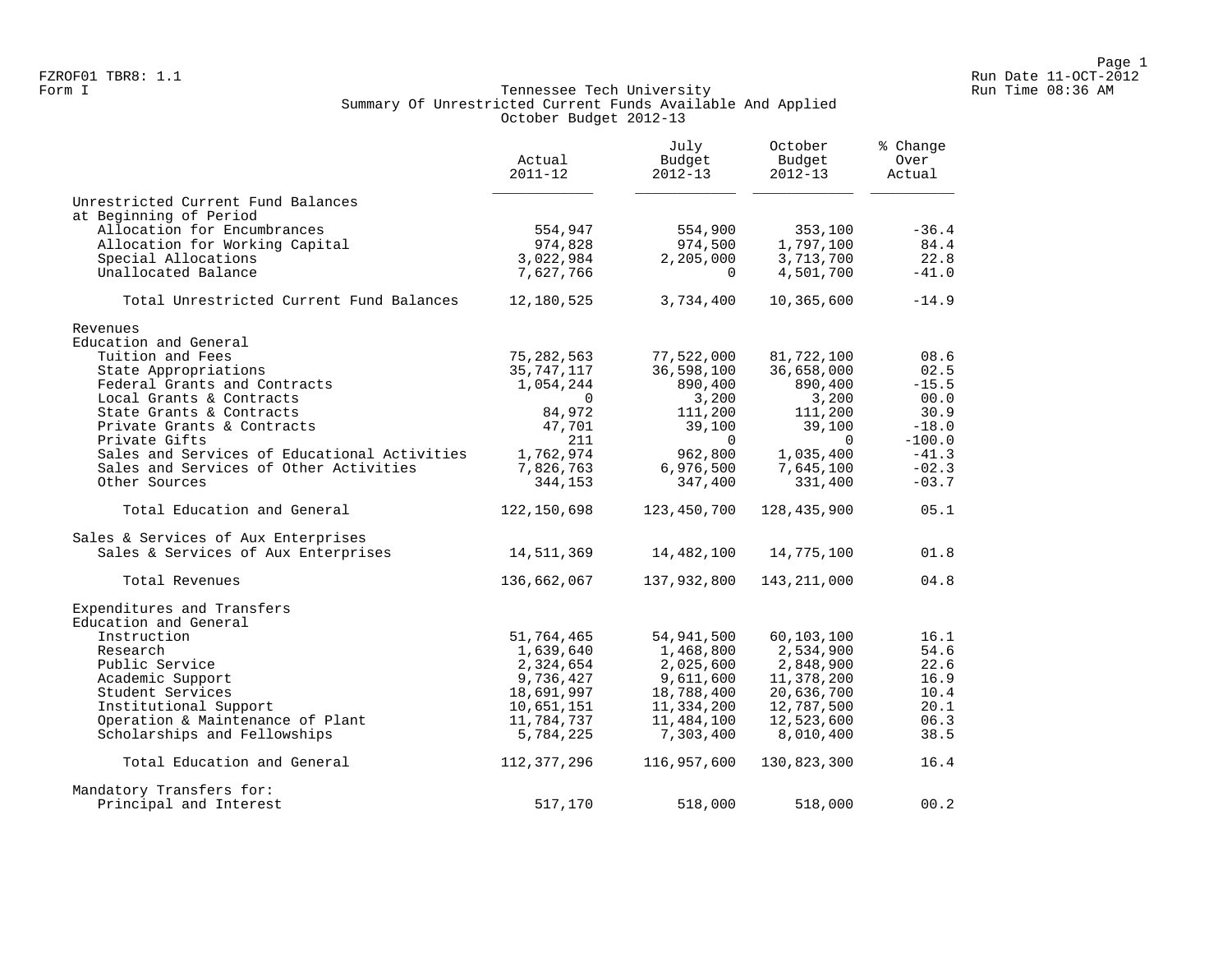### Form I Georgian Communication of the Communication of Tennessee Tech University Communication Run Time 08:36 AM Summary Of Unrestricted Current Funds Available And Applied October Budget 2012-13

|                                                                                                                                                                       | Actual<br>$2011 - 12$                          | July<br>Budget<br>$2012 - 13$               | October<br>Budget<br>$2012 - 13$            | % Change<br>Over<br>Actual          |
|-----------------------------------------------------------------------------------------------------------------------------------------------------------------------|------------------------------------------------|---------------------------------------------|---------------------------------------------|-------------------------------------|
| Total Mandatory Transfers                                                                                                                                             | 517,170                                        | 518,000                                     | 518,000                                     | 00.2                                |
| Non-Mandatory Transfers for:<br>Transfers to Unexpended Plant Fund<br>Transfers to Renewal & Replacements<br>Transfers to Other Funds                                 | 3,302,640<br>7,192,148<br>576,351              | 2,089,800<br>2,480,900<br>573,300           | 2,089,800<br>2,249,700<br>578,300           | $-36.7$<br>$-68.7$<br>00.3          |
| Total Non-Mandatory Transfers                                                                                                                                         | 11,071,139                                     | 5,144,000                                   | 4,917,800                                   | $-55.6$                             |
| Total Education and General                                                                                                                                           | 123,965,605                                    | 122,619,600                                 | 136, 259, 100                               | 09.9                                |
| Auxiliary Enterprises Expenditures<br>Auxiliary Enterprise Expenditures                                                                                               | 7,181,268                                      | 6,608,800                                   | 6,893,400                                   | $-04.0$                             |
| Total Auxiliary Expenditures                                                                                                                                          | 7,181,268                                      | 6,608,800                                   | 6,893,400                                   | $-04.0$                             |
| Mandatory Transfers for:<br>Principal and Interest                                                                                                                    | 2,237,771                                      | 2,686,200                                   | 2,835,800                                   | 26.7                                |
| Total Mandatory Transfers                                                                                                                                             | 2,237,771                                      | 2,686,200                                   | 2,835,800                                   | 26.7                                |
| Non-Mandatory Transfers for:<br>Transfers to Renewal & Replacements                                                                                                   | 5,092,330                                      | 5,187,100                                   | 5,045,900                                   | $-00.9$                             |
| Total Non-Mandatory Transfers                                                                                                                                         | 5,092,330                                      | 5,187,100                                   | 5,045,900                                   | $-00.9$                             |
| Total Auxiliary Enterprises                                                                                                                                           | 14,511,369                                     | 14,482,100                                  | 14,775,100                                  | 01.8                                |
| Total Expenditures And Transfers                                                                                                                                      | 138,476,974                                    | 137,101,700                                 | 151,034,200                                 | 09.1                                |
| Other                                                                                                                                                                 |                                                |                                             |                                             | 00.0<br>00.0                        |
| Total Other                                                                                                                                                           | 0                                              | $\mathbf 0$                                 | $\mathbf 0$                                 | 00.0                                |
| Unrestricted Current Fund Balances<br>at End of Period<br>Allocation for Encumbrances<br>Allocation for Working Capital<br>Special Allocations<br>Unallocated Balance | 353,083<br>1,797,148<br>3,713,652<br>4,501,735 | 554,900<br>974,500<br>3,036,100<br>$\Omega$ | 353,100<br>1,797,100<br>392,200<br>$\Omega$ | 00.0<br>00.0<br>$-89.4$<br>$-100.0$ |
| Total Unrestricted Current Fund Balances                                                                                                                              | 10,365,618                                     | 4,565,500                                   | 2,542,400                                   | $-75.5$                             |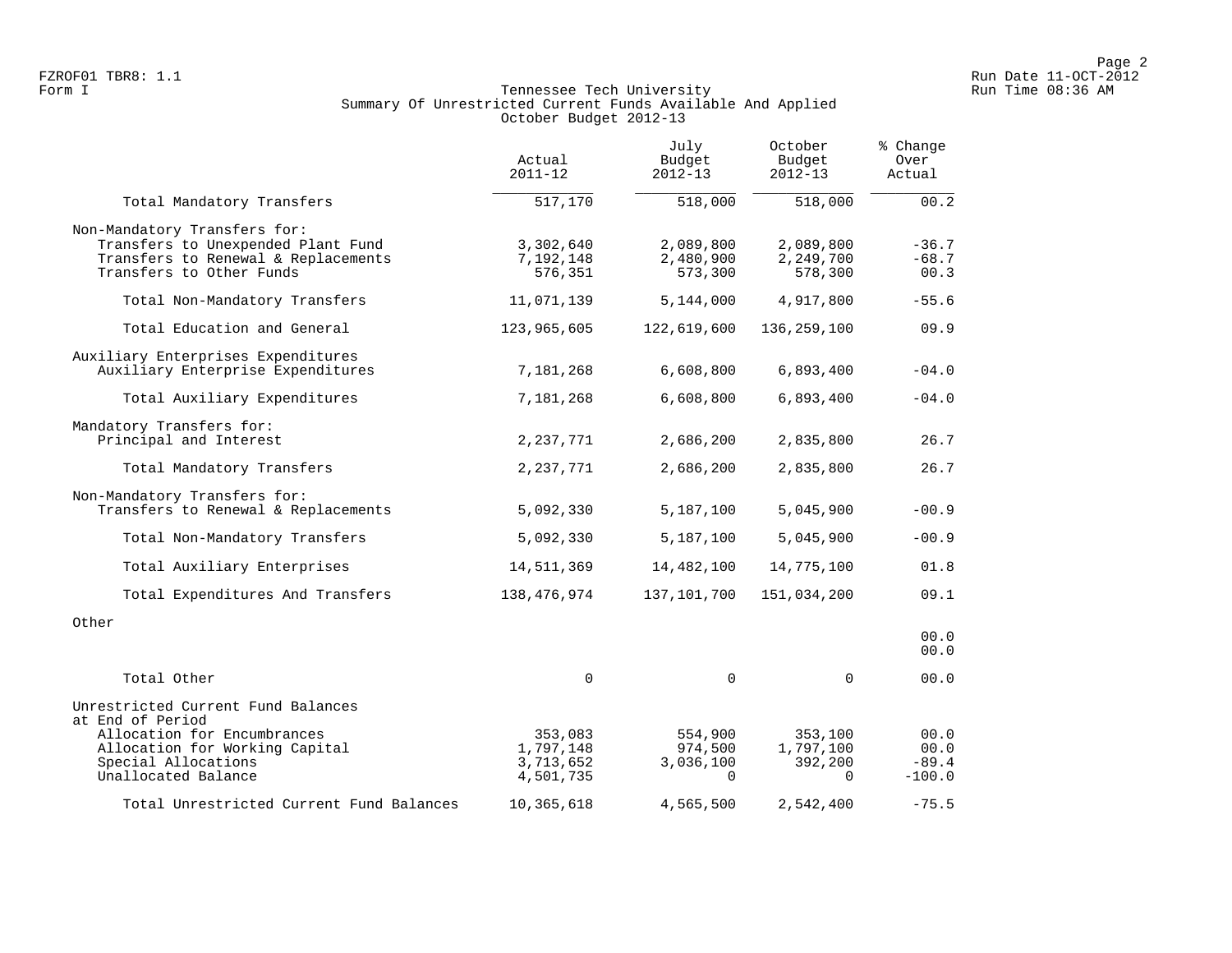# Form II Tennessee Tech University Run Time 03:21 PM Special Allocations October Budget 2012-13

|                                                                                                                                                                                                | Actual<br>$2011 - 12$ | July<br>Budget<br>$2012 - 13$ | October<br>Budget<br>$2012 - 13$ |
|------------------------------------------------------------------------------------------------------------------------------------------------------------------------------------------------|-----------------------|-------------------------------|----------------------------------|
| At Beginning of Period                                                                                                                                                                         |                       |                               |                                  |
| 2% to 5% Reserve                                                                                                                                                                               | 8,053,400             | 7,230,110                     | 8,809,160                        |
| Allocation for Compensated Absences                                                                                                                                                            | $-3,034,160$          | $-3,034,160$                  | $-2,995,760$                     |
| Allocation for Student Activity Fees                                                                                                                                                           | 901,106               | 901,100                       | 1,429,970                        |
| Allocation for Technology Access Fees                                                                                                                                                          | 842,240               | 842,230                       | 1,089,490                        |
| Allocation for Auxiliary Contingency                                                                                                                                                           | 711,102               | 716,400                       | 725,570                          |
| Allocation for Specialized Academic Course Fees<br>Allocation for Unexpended Contracts<br>Allocation for Conferences and Institutes<br>Allocation for Floyd Scholarship<br>Allocation for RODP | 568,556               | 568,600                       | 468,630                          |
| Allocation for TTC Equipment Appropriation                                                                                                                                                     |                       |                               |                                  |
| Allocation for OPEB                                                                                                                                                                            | $-5,019,260$          | $-5,019,260$                  | $-5,813,400$                     |
| Allocation for Designated Appropriations                                                                                                                                                       |                       |                               |                                  |
| Allocation for Sustainable Campus Fee                                                                                                                                                          |                       |                               |                                  |
| Allocation for International Education Fee                                                                                                                                                     |                       |                               |                                  |
| Total                                                                                                                                                                                          | 3,022,984             | 2,205,020                     | 3,713,660                        |
| At End of Period                                                                                                                                                                               |                       |                               |                                  |
| 2% to 5% Reserve                                                                                                                                                                               | 8,809,160             | 8,053,500                     | 5,474,500                        |
| Allocation for Compensated Absences                                                                                                                                                            | $-2,995,756$          | $-3,034,160$                  | $-2,995,760$                     |
| Allocation for Student Activity Fees                                                                                                                                                           | 1,429,965             | 901,100                       | 1,429,970                        |
| Allocation for Technology Access Fees                                                                                                                                                          | 1,089,490             | 842,230                       | 1,089,490                        |
| Allocation for Auxiliary Contingency                                                                                                                                                           | 725,568               | 724,110                       | 738,760                          |
| Allocation for Specialized Academic Course Fees                                                                                                                                                | 468,630               | 568,600                       | 468,630                          |
| Allocation for Unexpended Contracts                                                                                                                                                            |                       |                               |                                  |
| Allocation for Conferences and Institutes                                                                                                                                                      |                       |                               |                                  |
| Allocation for Floyd Scholarship                                                                                                                                                               |                       |                               |                                  |
| Allocation for RODP                                                                                                                                                                            |                       |                               |                                  |
| Allocation for TTC Equipment Appropriation                                                                                                                                                     |                       |                               |                                  |
| Allocation for OPEB                                                                                                                                                                            | $-5,813,405$          | $-5,019,260$                  | $-5,813,400$                     |
| Allocation for Designated Appropriations                                                                                                                                                       |                       |                               |                                  |
| Allocation for Sustainable Campus Fee                                                                                                                                                          |                       |                               |                                  |
| Allocation for International Education Fee                                                                                                                                                     |                       |                               |                                  |
| Total                                                                                                                                                                                          | 3,713,652             | 3,036,120                     | 392,190                          |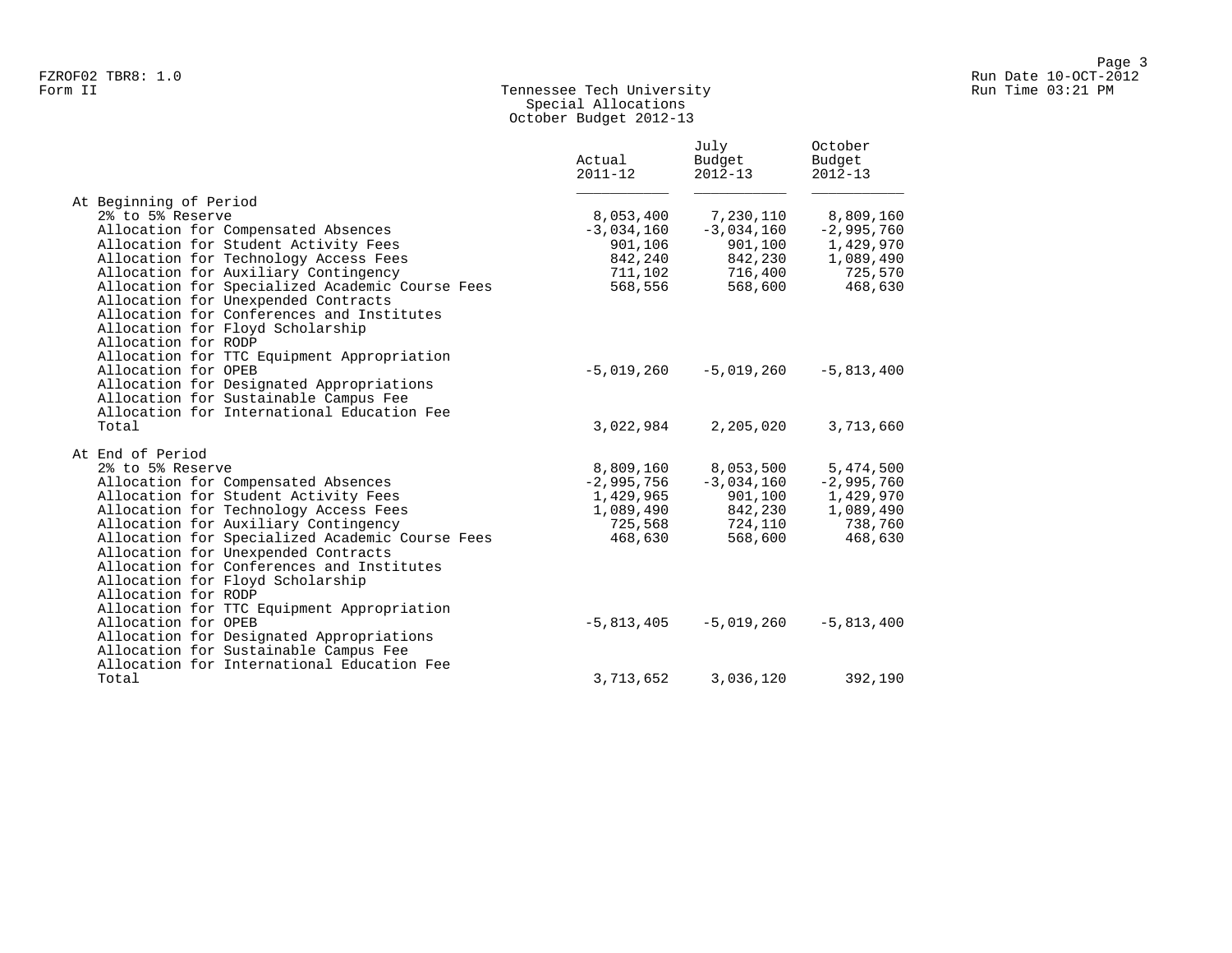FZROF03 TBR8: 1.0<br>Form III Run Date 10-OCT-2012<br>Form III Run Time 03:25 PM

#### Form III Tennessee Tech University Run Time 03:25 PM Unrestricted Educational And General Expenditures By Budget Category Actual 2011-12

| UNRESTRICTED EXPENDITURES<br>EDUCATION AND GENERAL | Professional<br>Salaries | Other<br>Salaries | Employee<br>Benefits | Travel    | Operating<br>Expense | Capital<br>Outlay | Total       | % OF<br>Total<br>E & G |
|----------------------------------------------------|--------------------------|-------------------|----------------------|-----------|----------------------|-------------------|-------------|------------------------|
| Instruction                                        | 30,723,403               | 2,737,952         | 10,925,068           | 370,464   | 6,573,210            | 434,368           | 51,764,465  | 46.06                  |
| Research                                           | 392,999                  | 134,110           | 496,925              | 143,183   | 436,857              | 35,566            | 1,639,640   | 1.46                   |
| Public Service                                     | 505,206                  | 335,168           | 397,241              | 31,188    | 1,055,851            | $\mathbf 0$       | 2,324,654   | 2.07                   |
| Academic Support                                   | 4,831,557                | 1,716,813         | 2,601,430            | 282,050   | 6,946                | 297,631           | 9,736,427   | 8.66                   |
| Student Services                                   | 4,400,713                | 1,919,034         | 2,600,194            | 1,387,039 | 8,318,138            | 66,879            | 18,691,997  | 16.63                  |
| Institutional Support                              | 4, 473, 628              | 1,925,087         | 2,724,609            | 114,493   | 1,413,334            | $\mathbf{0}$      | 10,651,151  | 9.48                   |
| Oper & Maint of Plant                              | 662,178                  | 3,159,293         | 1,717,498            | 14,484    | 6,161,836            | 69,448            | 11,784,737  | 10.49                  |
| Scholarships & Fellow                              | 0                        | $\mathbf 0$       | $\mathbf{0}$         | $\circ$   | 5,784,225            | $\circ$           | 5,784,225   | 5.15                   |
| Total Educational and General                      | 45,989,684               | 11,927,457        | 21, 462, 965         | 2,342,901 | 29,750,397           | 903,892           | 112,377,296 |                        |
| Auxiliary Enterprises                              | 715,005                  | 1,883,726         | 879,669              | 9,907     | 3,692,961            | $\mathbf 0$       | 7,181,268   |                        |
| Total Unrestricted                                 | 46,704,689               | 13,811,183        | 22, 342, 634         | 2,352,808 | 33, 443, 358         | 903,892           | 119,558,564 |                        |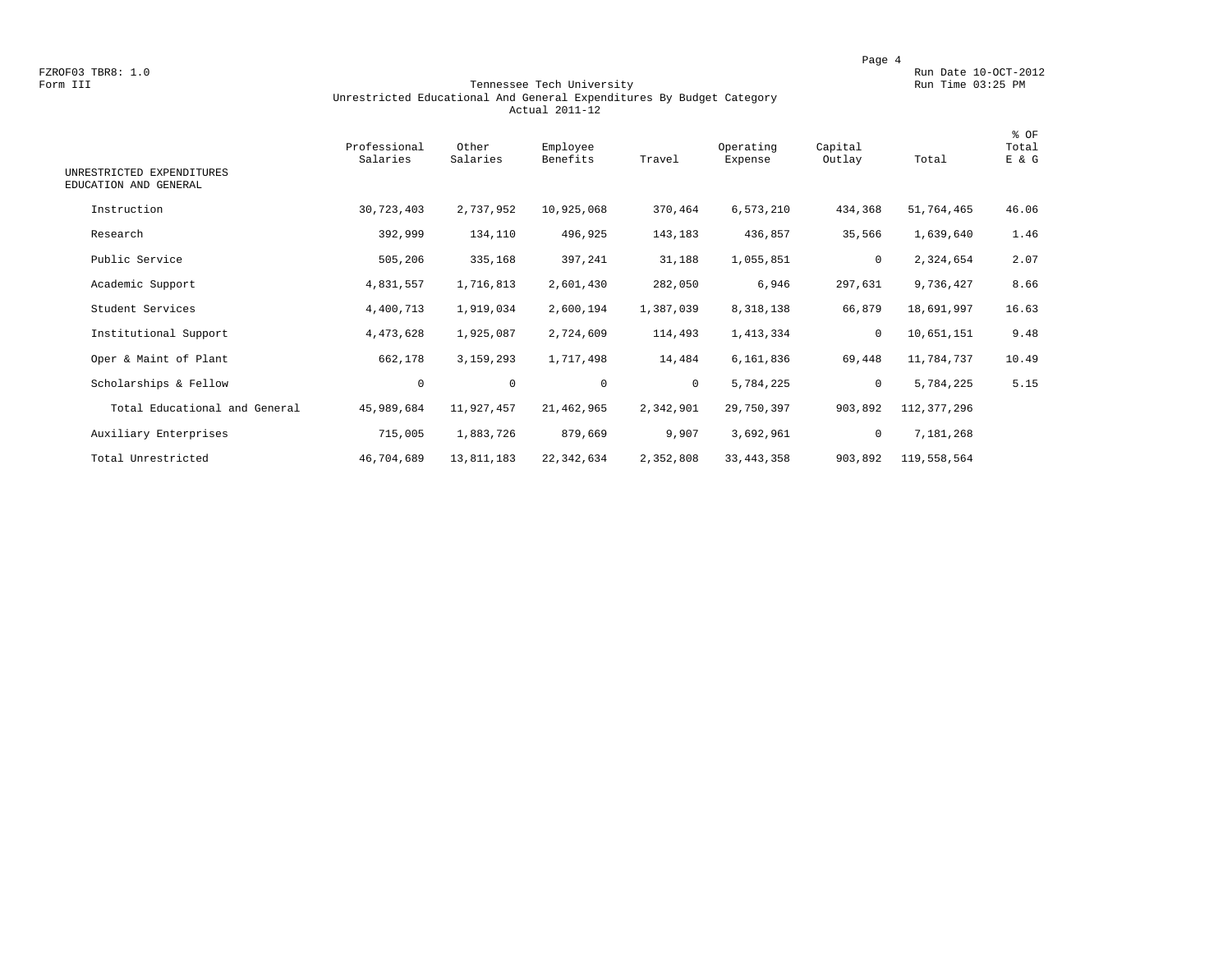FZROF03 TBR8: 1.0<br>Form III Run Date 10-OCT-2012<br>Form III Run Time 03:25 PM

#### Form III Tennessee Tech University Run Time 03:25 PM Unrestricted Educational And General Expenditures By Budget Category Original 2012-13

| UNRESTRICTED EXPENDITURES<br>EDUCATION AND GENERAL | Professional<br>Salaries | Other<br>Salaries | Employee<br>Benefits | Travel    | Operating<br>Expense | Capital<br>Outlay | Total       | % OF<br>Total<br>E & G |
|----------------------------------------------------|--------------------------|-------------------|----------------------|-----------|----------------------|-------------------|-------------|------------------------|
| Instruction                                        | 33,138,700               | 2,480,300         | 11,166,800           | 280,800   | 7,742,800            | 132,100           | 54,941,500  | 46.98                  |
| Research                                           | 194,500                  | 62,200            | 172,200              | 900       | 1,039,000            | $\mathbf 0$       | 1,468,800   | 1.26                   |
| Public Service                                     | 514,100                  | 288,000           | 257,300              | 5,500     | 958,200              | 2,500             | 2,025,600   | 1.73                   |
| Academic Support                                   | 5,607,800                | 1,652,100         | 2,728,700            | 70,100    | $-1,330,900$         | 883,800           | 9,611,600   | 8.22                   |
| Student Services                                   | 4,506,800                | 1,936,500         | 2,696,700            | 1,053,300 | 8,595,100            | $\mathbf 0$       | 18,788,400  | 16.06                  |
| Institutional Support                              | 4,836,800                | 2,005,500         | 2,746,500            | 44,000    | 1,694,400            | 7,000             | 11,334,200  | 9.69                   |
| Oper & Maint of Plant                              | 805,100                  | 2,088,100         | 1,366,800            | 2,200     | 7,221,900            | 0                 | 11,484,100  | 9.82                   |
| Scholarships & Fellow                              | 0                        | $\mathbf 0$       | $\mathbf{0}$         | $\circ$   | 7,303,400            | $\mathbf{0}$      | 7,303,400   | 6.24                   |
| Total Educational and General                      | 49,603,800               | 10,512,700        | 21, 135, 000         | 1,456,800 | 33, 223, 900         | 1,025,400         | 116,957,600 |                        |
| Auxiliary Enterprises                              | 627,800                  | 1,438,100         | 741,700              | 8,900     | 3,792,300            | $\mathbf 0$       | 6,608,800   |                        |
| Total Unrestricted                                 | 50,231,600               | 11,950,800        | 21,876,700           | 1,465,700 | 37,016,200           | 1,025,400         | 123,566,400 |                        |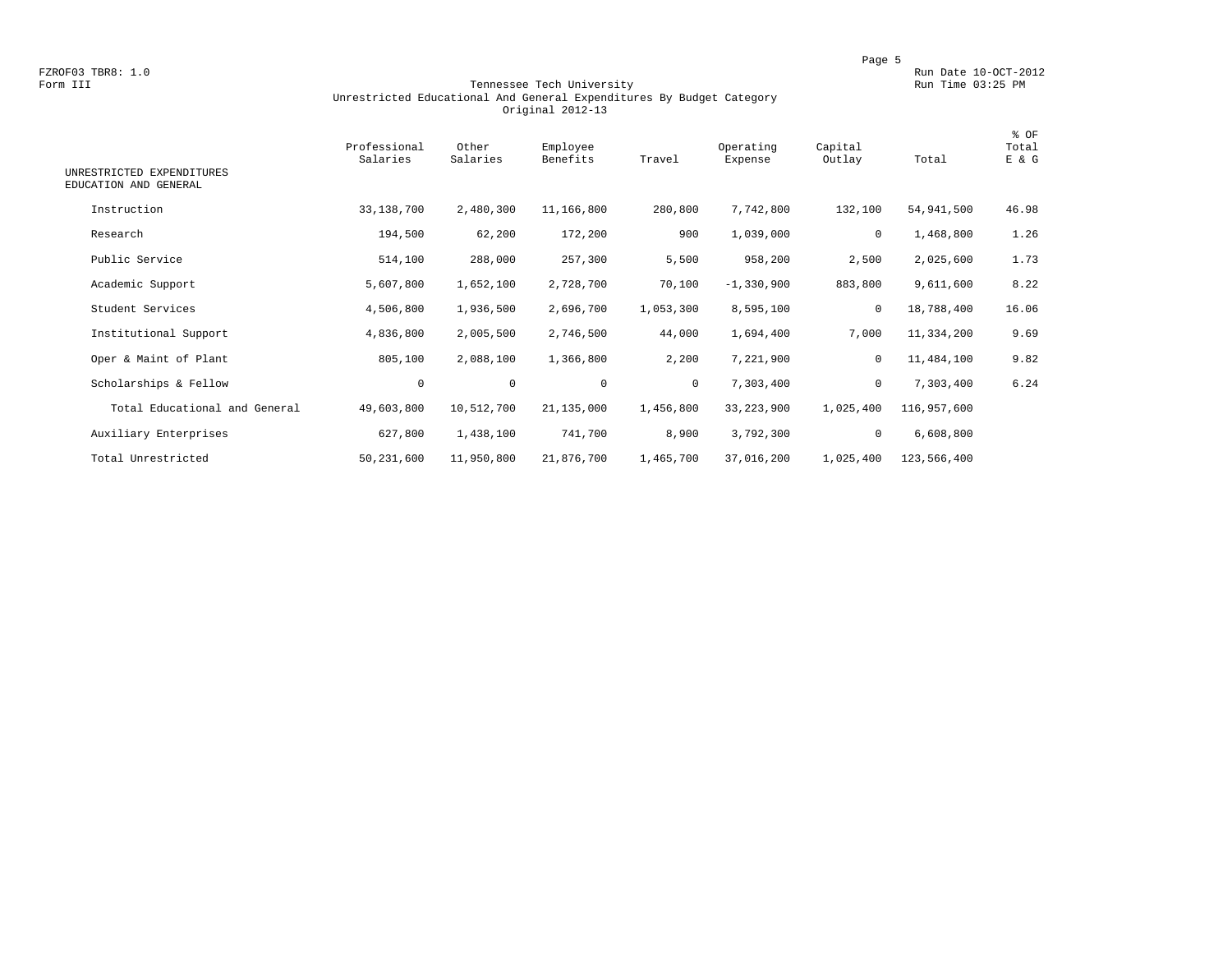FZROF03 TBR8: 1.0<br>Form III Run Date 10-OCT-2012<br>Form III Run Time 03:25 PM

#### Form III Tennessee Tech University Run Time 03:25 PM Unrestricted Educational And General Expenditures By Budget Category Revised 2012-13

| UNRESTRICTED EXPENDITURES<br>EDUCATION AND GENERAL | Professional<br>Salaries | Other<br>Salaries | Employee<br>Benefits | Travel       | Operating<br>Expense | Capital<br>Outlay | Total       | % OF<br>Total<br>E & G |
|----------------------------------------------------|--------------------------|-------------------|----------------------|--------------|----------------------|-------------------|-------------|------------------------|
|                                                    |                          |                   |                      |              |                      |                   |             |                        |
| Instruction                                        | 34,892,900               | 2,665,100         | 11,473,900           | 337,800      | 10,577,600           | 155,800           | 60,103,100  | 45.94                  |
| Research                                           | 233,200                  | 122,500           | 210,700              | 49,900       | 1,904,400            | 14,200            | 2,534,900   | 1.94                   |
| Public Service                                     | 581,100                  | 303,000           | 328,600              | 35,500       | 1,243,400            | 357,300           | 2,848,900   | 2.18                   |
| Academic Support                                   | 5,751,300                | 1,737,900         | 2,801,500            | 139,800      | 63,900               | 883,800           | 11,378,200  | 8.70                   |
| Student Services                                   | 4,723,400                | 2,035,600         | 2,890,100            | 1,238,900    | 9,748,700            | $\mathbf 0$       | 20,636,700  | 15.77                  |
| Institutional Support                              | 5,134,400                | 2,100,300         | 2,909,600            | 91,400       | 2,509,700            | 42,100            | 12,787,500  | 9.77                   |
| Oper & Maint of Plant                              | 736,100                  | 2,189,800         | 1,404,300            | 11,700       | 8,181,700            | $\mathbf 0$       | 12,523,600  | 9.57                   |
| Scholarships & Fellow                              | $\circ$                  | $\mathbf 0$       | $\mathbf 0$          | $\mathbf{0}$ | 8,010,400            | $\mathbf 0$       | 8,010,400   | 6.12                   |
| Total Educational and General                      | 52,052,400               | 11,154,200        | 22,018,700           | 1,905,000    | 42,239,800           | 1,453,200         | 130,823,300 |                        |
| Auxiliary Enterprises                              | 656,300                  | 1,501,800         | 741,700              | 8,900        | 3,984,700            | 0                 | 6,893,400   |                        |
| Total Unrestricted                                 | 52,708,700               | 12,656,000        | 22,760,400           | 1,913,900    | 46,224,500           | 1,453,200         | 137,716,700 |                        |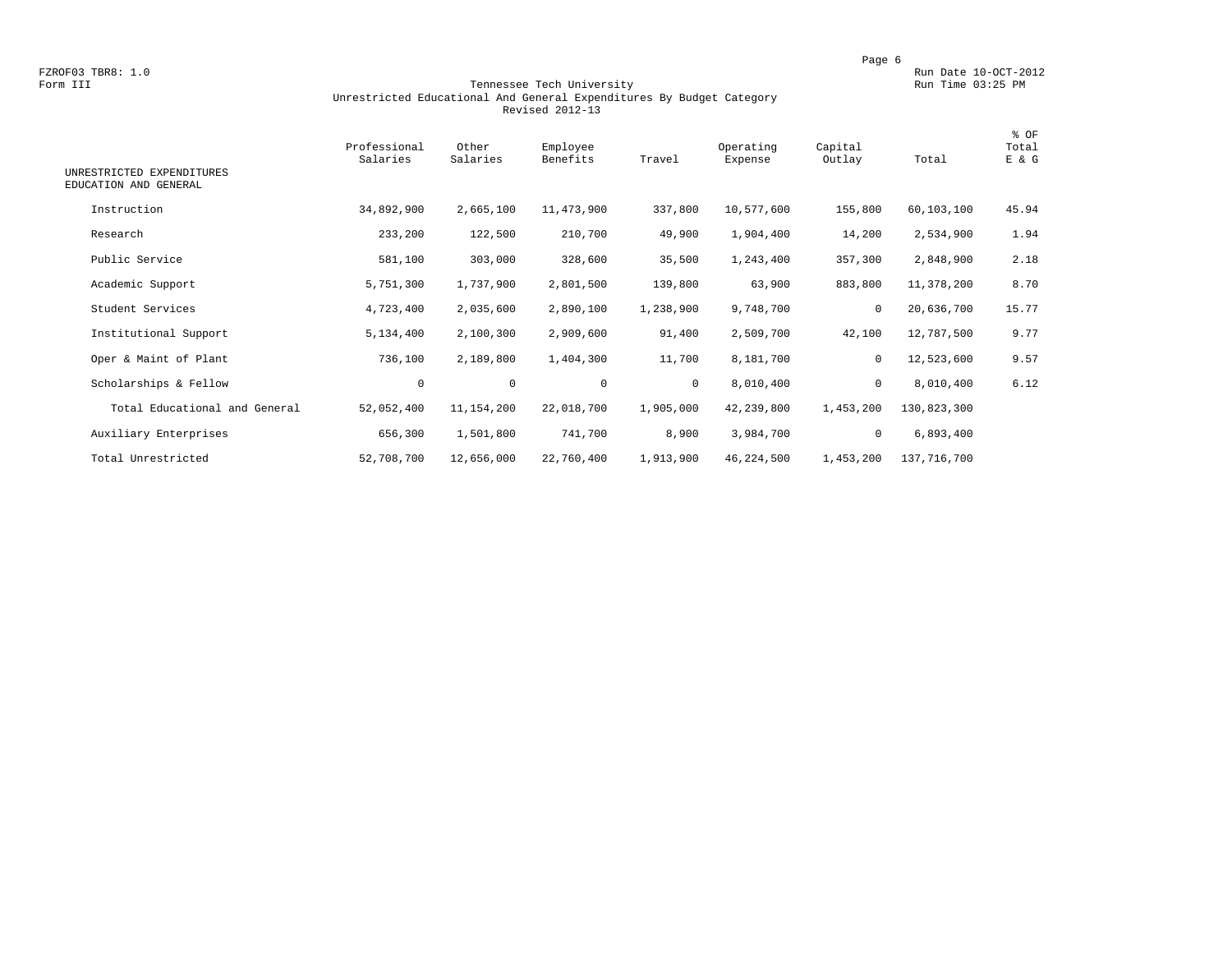#### Form IV Tennessee Tech University Run Time 03:30 PM Detail Of Transfers October Budget 2012-13

|                                     | Actual<br>$2011 - 12$ | July<br>$2012 - 13$ | October<br>$2012 - 13$ |  |
|-------------------------------------|-----------------------|---------------------|------------------------|--|
| Educational And General             |                       |                     |                        |  |
| Mandatory Transfers                 |                       |                     |                        |  |
| Retirement of Indebtedness:         |                       |                     |                        |  |
| ROI Energy Performance Contract     | 314,650               | 314,670             | 314,670                |  |
| ROI Performance Contr Order 2       | 202,520               | 203,300             | 203,300                |  |
| Loan Fund Matching-NDSL             |                       |                     |                        |  |
| Renewals and Replacements:          |                       |                     |                        |  |
| Total E&G Mandatory Transfers       | 517,170               | 517,970             | 517,970                |  |
| Non-Mandatory Transfers To (From)   |                       |                     |                        |  |
| Unexpended Plant Funds:             |                       |                     |                        |  |
| Transf to Un Ex Plant Extra Maint   | 90,000                | 90,000              | 90,000                 |  |
| Transf to Un Ex Plant Parkg Paving  | 214,800               | 214,800             | 214,800                |  |
| Trf to Un Ex Plnt Regional Health   | 774,690               | $\mathbf 0$         | 0                      |  |
| Trf to Un Ex Plt Library Shades     | 75,000                | 0                   | 0                      |  |
| Trf to Un Ex Plt JH 1ST Floor       | 70,000                | $\mathbf 0$         | $\mathbf 0$            |  |
| Trf to Un Ex Plt DH 2ND Floor       | 200,000               | $\mathbf 0$         | $\mathsf 0$            |  |
| Trf to Un Ex Plt Chem E Lab         | 40,000                | $\Omega$            | $\mathbf 0$            |  |
| Trf to Un Ex Plt Engr Learng Common | 40,000                | $\Omega$            | $\mathsf 0$            |  |
| Trf to Un Ex Plt Advising Center UC | 28,000                | $\Omega$            | $\mathbf 0$            |  |
| Trf to Un Ex Plt Var Acad Bldg      | 1,045,370             | 1,000,000           | 1,000,000              |  |
| Transf to Un Ex Plant UC Blinds     | 57,040                | $\Omega$            | $\Omega$               |  |
| Trf to Un Ex Plt Extra Maint Local  | 17,000                | 60,000              | 60,000                 |  |
| Trf to Un Ex Plt Foundation Hall    | 200,000               | $\Omega$            | $\Omega$               |  |
| Trf to Un Ex Plnt Learng Comms      | 100,740               | $\mathbf 0$         | 0                      |  |
| Trf to Un Ex Plt DH 1st Flloor      | 100,000               | $\Omega$            | $\mathbf 0$            |  |
| Trf to Un Ex Plt Peachtree Street   | 250,000               | 500,000             | 500,000                |  |
| Trf to Un Ex Plt Stadium Stairs     | $\Omega$              | 225,000             | 225,000                |  |
| Renewals and Replacements:          |                       |                     |                        |  |
| Transfers to RR Computer Ctr        | 300,000               | 300,000             | 300,000                |  |
| Transfers to RR Motor Pool          | 330                   | $\Omega$            | $\overline{0}$         |  |
| Transfers to RR MP Athletics        | 16,463                | 10,000              | 10,000                 |  |
| Transfers to RR MP Ext Educ         | 3,538                 | 1,000               | 1,000                  |  |
| Transfers to RR MP Arts n Sci       | 3,349                 | 1,000               | 1,000                  |  |
| Transfers to RR MP Water Ctr        | 8,155                 | 12,000              | 12,000                 |  |
| Transfers to RR MP Coll of Bus      | 674                   | $\overline{0}$      | $\overline{0}$         |  |
| Transfers to RR Reserves            | 1,000,000             | 1,491,220           | 1,491,220              |  |
| Transfers to RR Athletic Fund       | 533,259               | 403,566             | 172,410                |  |
| Transfers to RR Electronic Updates  | $\Omega$              | 185,000             | 185,000                |  |
| Transfers to RR University Police   | 10,350                | $\overline{0}$      | $\overline{0}$         |  |
| Transfers to RR Com Equipment Repl  | 77,110                | 77,110              | 77,110                 |  |
| Transfers to RR Engineering         | 65,250                | $\Omega$            | $\overline{0}$         |  |
| Transfers to RR Res Acad Bldgs      | 5,173,670             | $\Omega$            | $\mathbf 0$            |  |
| Other:                              |                       |                     |                        |  |
| Transfers to ROI Fitness Center     | 258,364               | 257,010             | 259,250                |  |
| Transfers to ROI Univ Center        | 99,371                | 98,840              | 99,700                 |  |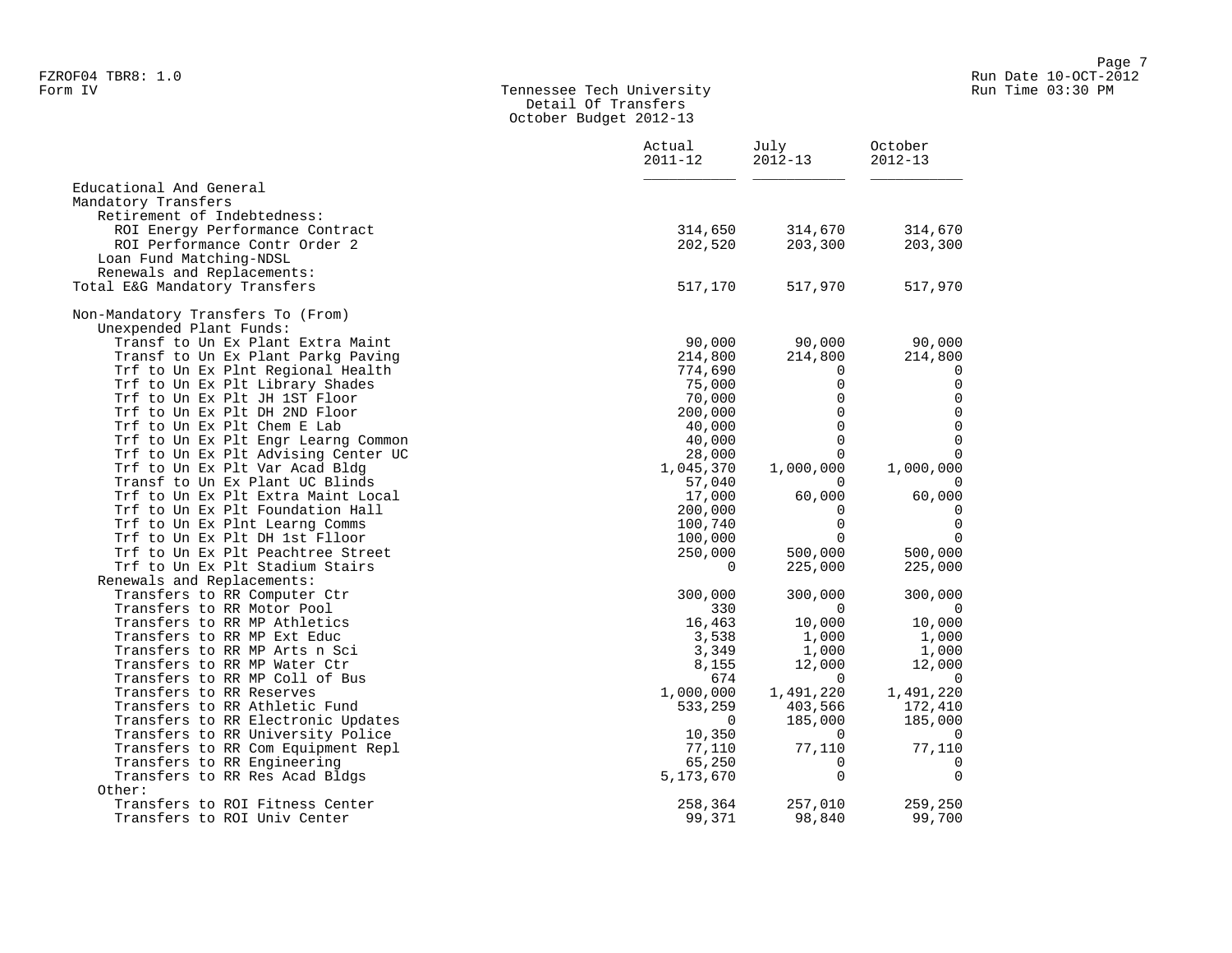### Form IV Tennessee Tech University Run Time 03:30 PM Detail Of Transfers October Budget 2012-13

|                                                                    | Actual<br>$2011 - 12$ | July<br>$2012 - 13$    | October<br>$2012 - 13$ |
|--------------------------------------------------------------------|-----------------------|------------------------|------------------------|
| Transfers to ROI Eblen Center<br>Total E&G Non-Mandatory Transfers | 218,616<br>11,071,139 | 217,450<br>5, 143, 996 | 219,350<br>4,917,840   |
|                                                                    |                       |                        |                        |
| Total Educational And General                                      | 11,588,309            | 5,661,966              | 5,435,810              |
| Auxiliary Enterprises                                              |                       |                        |                        |
| Mandatory Transfers                                                |                       |                        |                        |
| Retirement of Indebtedness:                                        |                       |                        |                        |
| ROI Dorms 10TH Dixie 2002A 914 Bd                                  | 131,176               | $\Omega$               | $\Omega$               |
| ROI Dorms 10TH Dixie 2004B 914 Bd                                  | 393,472               | 401,210                | 427,810                |
| ROI Dorms 10TH Dixie 2005A 914 Bd                                  | 35,772                | 166,150                | 172,050                |
| ROI R H Rep 2007C 914 Bd                                           | 186,172               | 193,630                | 224,510                |
| ROI TV Apts Renovation P920                                        | 17,680                | 43,600                 | 43,600                 |
| ROI TV Apts Renov PH2 P921                                         | 8,393                 | $\Omega$               | 23,000                 |
| ROI New Dorm 2010 917                                              | 1,465,106             | 1,881,620              | 1,944,810              |
| Renewals and Replacements:                                         |                       |                        |                        |
| Total Auxiliary Mandatory Transfers                                | 2,237,771             | 2,686,210              | 2,835,780              |
| Non-Mandatory Transfers To (From)                                  |                       |                        |                        |
| Unexpended Plant Funds:                                            |                       |                        |                        |
| Renewals and Replacements:                                         |                       |                        |                        |
| Transfers to RR Aptments                                           | 78,751                | $\Omega$               | $\overline{0}$         |
| Transfers to RR Bookstore                                          | 290,321               | 358,370                | 567,856                |
| Transfers to RR Cafeteria                                          | 1,298,257             | 1,298,230              | 1,371,370              |
| Transfers to RR Vending                                            | 77,194                | 66,640                 | 67,550                 |
| Transfers to RR Post Office                                        | 96,098                | 100,050                | 85,815                 |
| Transfers to RR Fitness Center                                     | 89,190                | 294,312                | 293,435                |
| Transfers to RR CC Housing                                         | 16,856                | 17,904                 | 14,996                 |
| Transfers to RR CC Contr SR                                        | 488                   | 300                    | 300                    |
| Transfers to RR Housing                                            | 3, 145, 175           | 3,051,310              | 2,644,543              |
| Other:                                                             |                       |                        |                        |
| Total Auxiliary Non-Mandatory Transfers                            | 5,092,330             | 5,187,116              | 5,045,865              |
| Total Auxiliary Enterprises                                        | 7,330,101             | 7,873,326              | 7,881,645              |
| Total Transfers                                                    | 18,918,410            | 13,535,292             | 13, 317, 455           |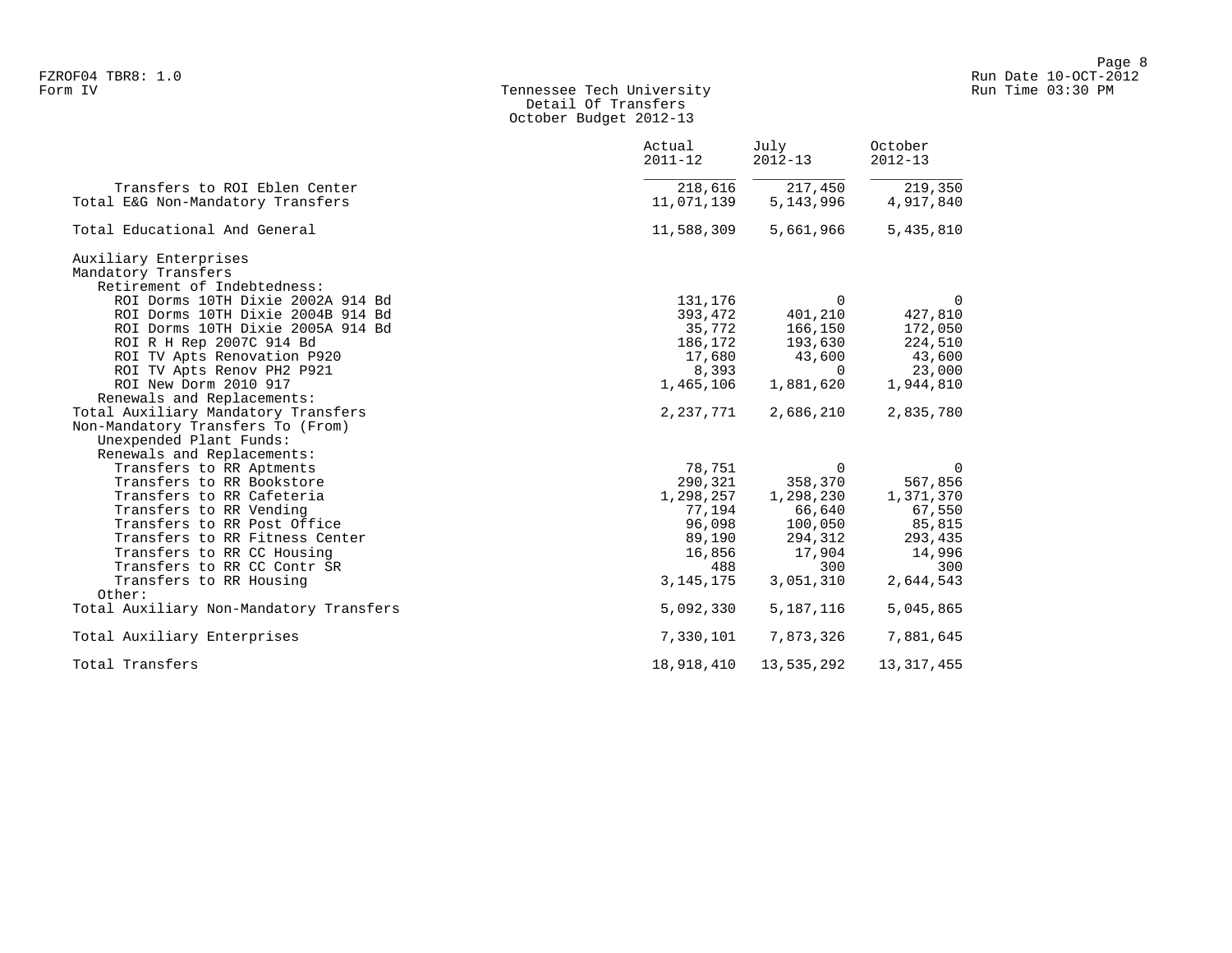Page 9 FZROF05 TBR8: 1.0 Run Date 10-OCT-2012

#### Form V Tennessee Tech University Run Time 03:42 PM Unrestricted Expenditures And Transfers By Major Functional Area And Account For Fiscal Year Actual 2011-12

|                             |              |              | Public      | Academic     | Student     | Inst.       | Operation &  | Scholar/     | Total          |             |               |
|-----------------------------|--------------|--------------|-------------|--------------|-------------|-------------|--------------|--------------|----------------|-------------|---------------|
|                             | Instruction  | Research     | Service     | Support      | Services    | Support     | Maintenance  | Fellowships  | E & G          | Auxiliary   | Total         |
| Salaries                    |              |              |             |              |             |             |              |              |                |             |               |
| Administrative/Professional | 82,335       | 5,853        | 31,266      | 1,262,378    | 252,702     | 1,694,923   | 111,000      | $\Omega$     | 3,440,457      | $\mathbf 0$ | 3,440,457     |
| Academic                    | 29, 174, 213 | 281,400      | 51,558      | 686,202      | 8,302       | $\circ$     | $-567$       | $\mathbf{0}$ | 30, 201, 108   | $\mathbf 0$ | 30, 201, 108  |
| Supporting                  | 2,048,540    | 80,839       | 220,872     | 1,525,584    | 1,609,265   | 1,860,706   | 3, 142, 839  | $\Omega$     | 10,488,645     | 1,270,341   | 11,758,986    |
| Students                    | 689,412      | 53,271       | 114,296     | 191,229      | 309,769     | 64,381      | 16,454       | $\Omega$     | 1,438,812      | 613,385     | 2,052,197     |
| Professional                | 1,466,855    | 105,746      | 422,382     | 2,882,977    | 4,139,709   | 2,778,705   | 551,745      | $\Omega$     | 12, 348, 119   | 715,005     | 13,063,124    |
| Total Salaries              | 33, 461, 355 | 527,109      | 840,374     | 6,548,370    | 6, 319, 747 | 6,398,715   | 3,821,471    | $\mathbf{0}$ | 57, 917, 141   | 2,598,731   | 60, 515, 872  |
| Employee Benefits           |              |              |             |              |             |             |              |              |                |             |               |
| FICA                        | 2, 278, 729  | 33,242       | 56,070      | 452,621      | 430,086     | 441,183     | 272,419      | $\Omega$     | 3,964,350      | 141,059     | 4,105,409     |
| Retirement                  | 3, 443, 863  | 53,578       | 79,302      | 754.437      | 677,443     | 796,749     | 459,037      | $\circ$      | 6,264,409      | 224,092     | 6,488,501     |
| Insurance                   | 4,281,995    | 57,483       | 111,099     | 1,115,459    | 1,137,214   | 1,186,182   | 963,900      | $\circ$      | 8,853,332      | 454,872     | 9,308,204     |
| Unemployment Compensation   | 40,710       | $\mathsf{O}$ | $\mathbf 0$ | 10,951       | $\mathbb O$ | 15,244      | 12,581       | $\Omega$     | 79,486         | 1,897       | 81,383        |
| Other                       | 879,771      | 352,622      | 150,770     | 267,962      | 355,451     | 285,251     | 9,561        | $\circ$      | 2,301,388      | 57,749      | 2,359,137     |
| Total Benefits              | 10,925,068   | 496,925      | 397,241     | 2,601,430    | 2,600,194   | 2,724,609   | 1,717,498    | $\Omega$     | 21, 462, 965   | 879,669     | 22, 342, 634  |
| Total Personal Serv.        | 44, 386, 423 | 1,024,034    | 1,237,615   | 9,149,800    | 8,919,941   | 9,123,324   | 5,538,969    | $\Omega$     | 79,380,106     | 3,478,400   | 82, 858, 506  |
| Other                       |              |              |             |              |             |             |              |              |                |             |               |
| Travel                      | 370,464      | 143,183      | 31,188      | 282,050      | 1,387,039   | 114,493     | 14,484       | $\Omega$     | 2,342,901      | 9,907       | 2,352,808     |
| Printing, Duplicating, Film | 60,310       | 13,347       | 25,321      | 6,066        | 221,334     | $-312, 245$ | 1,308        | $\circ$      | 15,441         | 4,833       | 20,274        |
| Processing                  |              |              |             |              |             |             |              |              |                |             |               |
| Utilities & Fuel            | $\Omega$     | $\mathbf 0$  | 1,616       | 25, 274      | $-1,128$    | $\circ$     | 5,486,090    | $\Omega$     | 5,511,852      | $\mathbb O$ | 5, 511, 852   |
| Communications & Shipping   | 134,391      | 3,895        | 11,364      | 93,459       | 164,722     | $-524, 914$ | 14,635       | $\circ$      | $-102, 448$    | 508,386     | 405,938       |
| Cost                        |              |              |             |              |             |             |              |              |                |             |               |
| Maintenance/Repairs         | 69,924       | 52,106       | 22,182      | 87,274       | 233,979     | 64,920      | 942,914      | $\Omega$     | 1,473,299      | 174,806     | 1,648,105     |
| Professional/Admin.         | 1,146,033    | 54,015       | 354,299     | 1,225,834    | 940,018     | 900,493     | 503,581      | $\Omega$     | 5, 124, 273    | 180,452     | 5,304,725     |
| Services                    |              |              |             |              |             |             |              |              |                |             |               |
| Supplies                    | 1,617,500    | 148,455      | 220,898     | 1,167,898    | 1,613,042   | 403,703     | 799,980      | $\Omega$     | 5,971,476      | 284,449     | 6,255,925     |
| Rental & Insurance          | 234,498      | 27,936       | 11,547      | 58,738       | 147,222     | 60,963      | 106,421      | $\Omega$     | 647,325        | 247,664     | 894,989       |
| Motor Vehicle Operation     | 804          | 875          | 6,147       | 52,438       | 38,384      | 33,320      | 70,831       | $\circ$      | 202,799        | 1,844       | 204,643       |
| Grants & Subsidies          | 1,200        | 15           | $\Omega$    | 969          | $\Omega$    | 581         | $\mathbf{0}$ | $\Omega$     | 2,765          | $\Omega$    | 2,765         |
| Other Services & Expenses   | 62,819       | 190          | 83,680      | 381          | 67,066      | 710,316     | $-9,613$     | $\mathbf{0}$ | 914,839        | 18,241      | 933,080       |
| Stores for Resale           | $\Omega$     | $^{\circ}$   | $\Omega$    | $\circ$      | $\mathbf 0$ | $\mathbf 0$ | $\circ$      | $\Omega$     | $\mathbf 0$    | 94,066      | 94,066        |
| Equipment                   | 411,237      | 35,566       | $\mathbf 0$ | 57,397       | 66,879      | $\mathbf 0$ | 69,448       | $\Omega$     | 640,527        | $\mathbf 0$ | 640,527       |
| Dept Revenue & Service      | 1,878,128    | 126,088      | 300,649     | $-2,739,662$ | 256,826     | 6,617       | $-1,754,311$ | $\Omega$     | $-1, 925, 665$ | 2,139,163   | 213,498       |
| Charges                     |              |              |             |              |             |             |              |              |                |             |               |
| Library Holdings & Bindings | 23,131       | $\mathbf 0$  | $^{\circ}$  | 240,234      | $\mathbf 0$ | $^{\circ}$  | $^{\circ}$   | $^{\circ}$   | 263,365        | $\mathbf 0$ | 263,365       |
| Scholarships                | 1,367,603    | 9,935        | 18,148      | 28,277       | 4,636,673   | 69,580      | $\circ$      | 5,784,225    | 11,914,441     | 39,057      | 11,953,498    |
| Total Other                 | 7,378,042    | 615,606      | 1,087,039   | 586,627      | 9,772,056   | 1,527,827   | 6,245,768    | 5,784,225    | 32,997,190     | 3,702,868   | 36,700,058    |
| Total E & G                 | 51,764,465   | 1,639,640    | 2,324,654   | 9,736,427    | 18,691,997  | 10,651,151  | 11,784,737   | 5,784,225    | 112, 377, 296  | 7,181,268   | 119,558,564   |
| Transfers & Debt Serv.      | $\Omega$     | $\mathbf 0$  | $\Omega$    | $^{\circ}$   | $\Omega$    | $\Omega$    | $^{\circ}$   | $\Omega$     | 11,588,309     | 7,330,101   | 18,918,410    |
| Grand Total                 | 51,764,465   | 1,639,640    | 2,324,654   | 9,736,427    | 18,691,997  | 10,651,151  | 11,784,737   | 5,784,225    | 123,965,605    | 14,511,369  | 138, 476, 974 |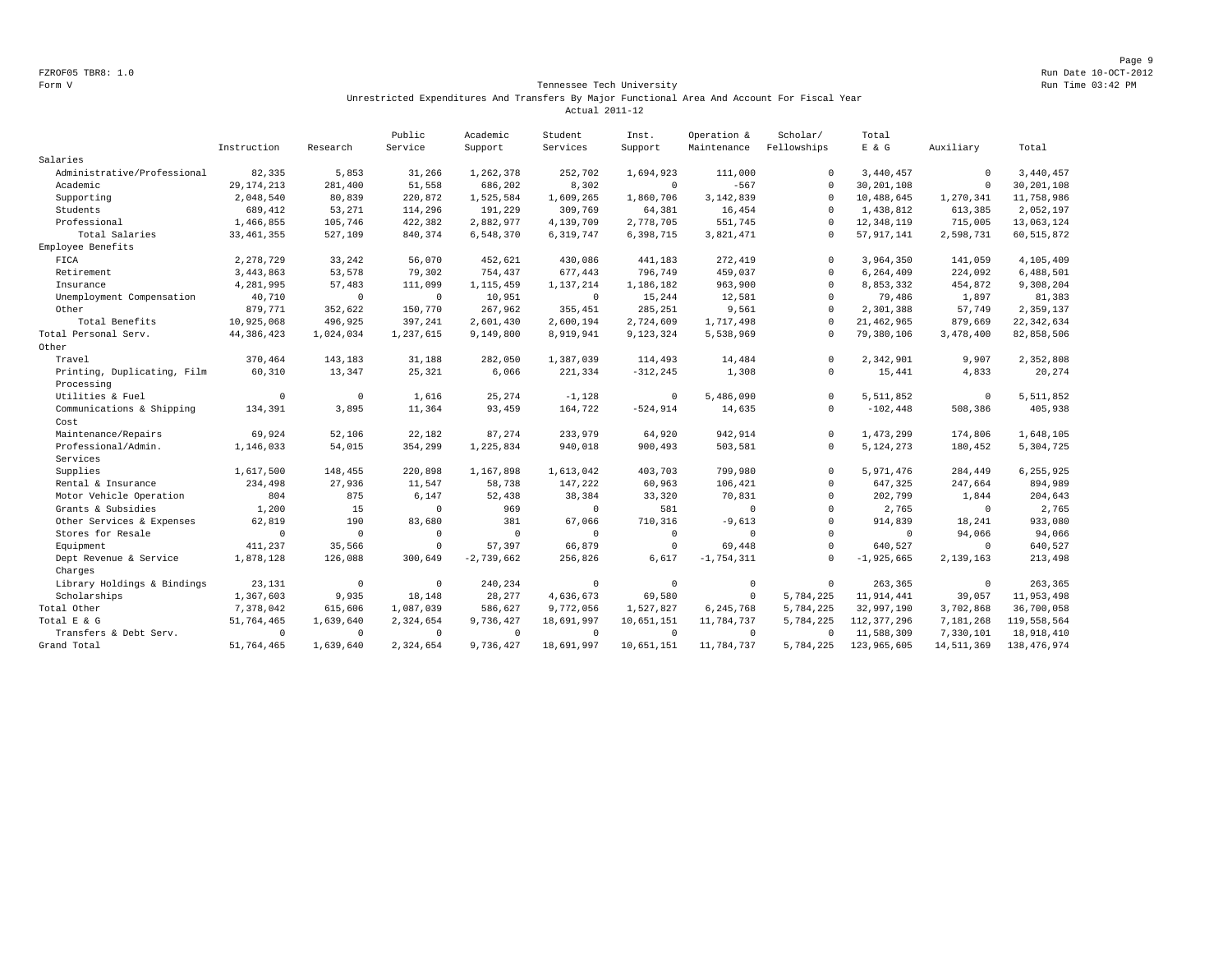Page 10 FZROF05 TBR8: 1.0 Run Date 10-OCT-2012

#### Form V Tennessee Tech University Run Time 03:42 PM Unrestricted Expenditures And Transfers By Major Functional Area And Account For Fiscal Year Original 2012-13

|                             |              |            | Public     | Academic     | Student     | Inst.        | Operation &    | Scholar/    | Total        |              |               |
|-----------------------------|--------------|------------|------------|--------------|-------------|--------------|----------------|-------------|--------------|--------------|---------------|
|                             | Instruction  | Research   | Service    | Support      | Services    | Support      | Maintenance    | Fellowships | E & G        | Auxiliary    | Total         |
| Salaries                    |              |            |            |              |             |              |                |             |              |              |               |
| Administrative/Professional | 20,000       | $^{\circ}$ | $^{\circ}$ | 1,374,291    | 255,538     | 1,737,689    | 107,630        |             | 3,495,148    | $\mathbf 0$  | 3, 495, 148   |
| Academic                    | 31, 279, 847 | 126,260    | 27,250     | 841,240      | $\circ$     | 2,400        |                | $\Omega$    | 32, 276, 997 | 6,000        | 32, 282, 997  |
| Supporting                  | 2,056,915    | 61,850     | 238,160    | 1,548,950    | 1,705,545   | 1,960,050    | 2,071,280      |             | 9,642,750    | 811,480      | 10,454,230    |
| Students                    | 423,350      | 390        | 49,790     | 103,190      | 230,950     | 45,410       | 16,770         |             | 869,850      | 626,600      | 1,496,450     |
| Professional                | 1,838,819    | 68,268     | 486,842    | 3,392,253    | 4,251,308   | 3,096,679    | 697,490        |             | 13,831,659   | 621,768      | 14, 453, 427  |
| Total Salaries              | 35,618,931   | 256,768    | 802,042    | 7,259,924    | 6, 443, 341 | 6,842,228    | 2,893,170      | $\Omega$    | 60,116,404   | 2,065,848    | 62, 182, 252  |
| Employee Benefits           |              |            |            |              |             |              |                |             |              |              |               |
| FICA                        | 2,010,015    | 30,994     | 46,321     | 491,164      | 485,402     | 494,363      | 246,022        |             | 3,804,281    | 133,513      | 3,937,794     |
| Retirement                  | 3,350,025    | 51,657     | 77,202     | 818,607      | 809,003     | 823,938      | 410,037        | $\Omega$    | 6,340,469    | 222,522      | 6,562,991     |
| Insurance                   | 4,690,035    | 72,320     | 108,083    | 1,146,050    | 1,132,605   | 1, 153, 513  | 574,052        |             | 8,876,658    | 311,531      | 9,188,189     |
| Unemployment Compensation   | 111,668      | 1,722      | 2.573      | 27,287       | 26.967      | 27,465       | 13,668         |             | 211,350      | 7,417        | 218,767       |
| Other                       | 1,005,008    | 15,497     | 23,161     | 245,582      | 242,701     | 247,181      | 123,011        |             | 1,902,141    | 66,757       | 1,968,898     |
| Total Benefits              | 11,166,751   | 172,190    | 257,340    | 2,728,690    | 2,696,678   | 2,746,460    | 1,366,790      |             | 21, 134, 899 | 741,740      | 21,876,639    |
| Total Personal Serv.        | 46,785,682   | 428,958    | 1,059,382  | 9,988,614    | 9,140,019   | 9,588,688    | 4,259,960      |             | 81, 251, 303 | 2,807,588    | 84,058,891    |
| Other                       |              |            |            |              |             |              |                |             |              |              |               |
| Travel                      | 280,840      | 940        | 5,520      | 70,100       | 1,053,340   | 43,970       | 2,230          |             | 1,456,940    | 8,900        | 1,465,840     |
| Operating Expense Budget    | 4,198,070    | 899,630    | 574,760    | 1,616,775    | 3,250,650   | 3,141,560    | 3,681,072      |             | 17,362,517   | 1,552,956    | 18, 915, 473  |
| Capital Expenditure Budget  | 132,100      | $\Omega$   | 2,500      | 883,780      | $\Omega$    | 6,970        | $\Omega$       | $\Omega$    | 1,025,350    | $\circ$      | 1,025,350     |
| Utilities & Fuel            | $\Omega$     | $\Omega$   | $\cap$     | $\Omega$     | $\cup$      | $\Omega$     | 5,750,000      | $\Omega$    | 5,750,000    | $^{\circ}$   | 5,750,000     |
| Dept Revenue & Service      | 2,054,630    | 139,370    | 361,160    | $-2,964,220$ | 284,400     | $-1,540,880$ | $-2, 209, 190$ |             | $-3,874,730$ | 2,239,360    | $-1,635,370$  |
| Charges                     |              |            |            |              |             |              |                |             |              |              |               |
| Scholarships                | 1,490,080    | $^{\circ}$ | 22,240     | 16,570       | 5,060,030   | 93,700       | $\mathbf 0$    | 7,303,380   | 13,986,000   | $^{\circ}$   | 13,986,000    |
| Total Other                 | 8,155,720    | 1,039,940  | 966,180    | $-376,995$   | 9,648,420   | 1,745,320    | 7,224,112      | 7,303,380   | 35,706,077   | 3,801,216    | 39,507,293    |
| Total E & G                 | 54, 941, 402 | 1,468,898  | 2,025,562  | 9,611,619    | 18,788,439  | 11,334,008   | 11,484,072     | 7,303,380   | 116,957,380  | 6,608,804    | 123,566,184   |
| Transfers & Debt Serv.      | $\mathbf 0$  | $^{\circ}$ | $^{\circ}$ | $\Omega$     | $\Omega$    | $^{\circ}$   | $^{\circ}$     | $\Omega$    | 5,661,966    | 7,873,326    | 13,535,292    |
| Grand Total                 | 54, 941, 402 | 1,468,898  | 2,025,562  | 9,611,619    | 18,788,439  | 11,334,008   | 11,484,072     | 7,303,380   | 122,619,346  | 14, 482, 130 | 137, 101, 476 |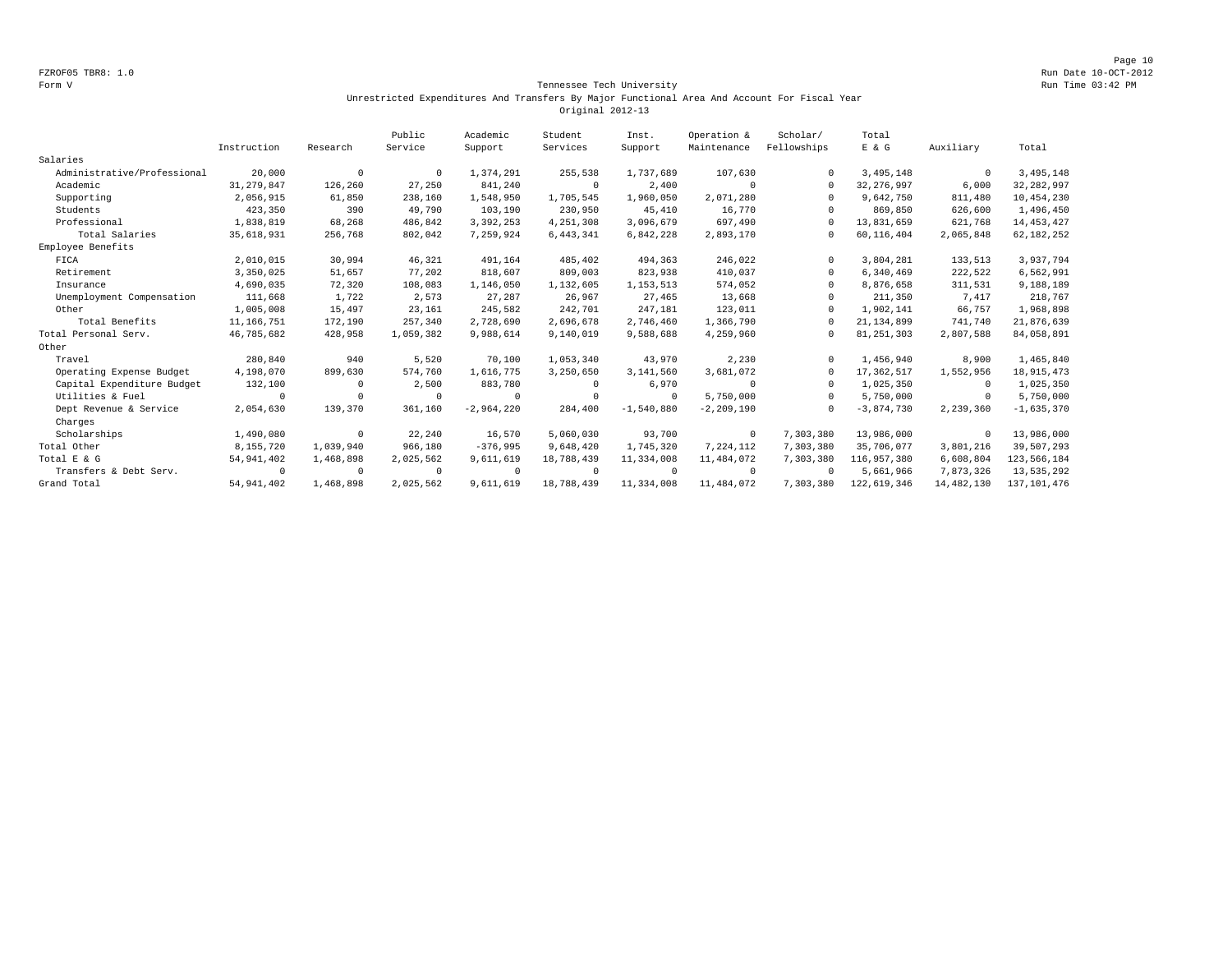#### Form V Tennessee Tech University Run Time 03:42 PM Unrestricted Expenditures And Transfers By Major Functional Area And Account For Fiscal Year Revised 2012-13

|                             |              |            | Public    | Academic     | Student    | Inst.        | Operation &  | Scholar/     | Total         |              |               |
|-----------------------------|--------------|------------|-----------|--------------|------------|--------------|--------------|--------------|---------------|--------------|---------------|
|                             | Instruction  | Research   | Service   | Support      | Services   | Support      | Maintenance  | Fellowships  | E & G         | Auxiliary    | Total         |
| Salaries                    |              |            |           |              |            |              |              |              |               |              |               |
| Administrative/Professional | 20,000       | $^{\circ}$ | $\Omega$  | 1,440,225    | 290,405    | 1,898,121    | 107,630      | $\Omega$     | 3,756,381     | $\circ$      | 3,756,381     |
| Academic                    | 32,848,273   | 143,091    | 7,250     | 829,710      | $^{\circ}$ | 2,400        |              | $\Omega$     | 33,830,724    | 4,000        | 33,834,724    |
| Supporting                  | 2,197,398    | 71,341     | 246,171   | 1,634,679    | 1,776,110  | 2,040,387    | 2,173,044    |              | 10,139,130    | 875,188      | 11,014,318    |
| Students                    | 467,660      | 51,116     | 56,790    | 103,190      | 259,510    | 59,930       | 16,770       |              | 1,014,966     | 626,600      | 1,641,566     |
| Professional                | 2,024,600    | 90,068     | 573,801   | 3, 481, 327  | 4,433,018  | 3,233,856    | 628,446      | $\Omega$     | 14, 465, 116  | 652,331      | 15, 117, 447  |
| Total Salaries              | 37,557,931   | 355,616    | 884,012   | 7,489,131    | 6,759,043  | 7,234,694    | 2,925,890    | $\mathbf{0}$ | 63, 206, 317  | 2,158,119    | 65, 364, 436  |
| Employee Benefits           |              |            |           |              |            |              |              |              |               |              |               |
| FICA                        | 2,065,298    | 37,922     | 59,146    | 504,265      | 520,210    | 523,721      | 252,767      |              | 3,963,329     | 133,513      | 4,096,842     |
| Retirement                  | 3, 442, 164  | 63,204     | 98,577    | 840,441      | 867,017    | 872,868      | 421,278      | $\Omega$     | 6,605,549     | 222,522      | 6,828,071     |
| Insurance                   | 4,819,030    | 88,486     | 138,008   | 1,176,617    | 1,213,824  | 1,222,015    | 589,789      | $\Omega$     | 9,247,769     | 311,531      | 9,559,300     |
| Unemployment Compensation   | 114,739      | 2,107      | 3,286     | 28,015       | 28,901     | 29,096       | 14,043       | $\Omega$     | 220,187       | 7,417        | 227,604       |
| Other                       | 1,032,649    | 18,961     | 29,573    | 252,132      | 260,105    | 261,860      | 126,383      | $\Omega$     | 1,981,663     | 66,757       | 2,048,420     |
| Total Benefits              | 11, 473, 880 | 210,680    | 328,590   | 2,801,470    | 2,890,057  | 2,909,560    | 1,404,260    | $\Omega$     | 22,018,497    | 741,740      | 22,760,237    |
| Total Personal Serv.        | 49,031,811   | 566,296    | 1,212,602 | 10,290,601   | 9,649,100  | 10,144,254   | 4,330,150    | $\Omega$     | 85, 224, 814  | 2,899,859    | 88, 124, 673  |
| Other                       |              |            |           |              |            |              |              |              |               |              |               |
| Travel                      | 337,810      | 49,919     | 35,520    | 139,800      | 1,238,880  | 91,390       | 11,730       |              | 1,905,049     | 8,900        | 1,913,949     |
| Operating Expense Budget    | 6,624,790    | 1,739,484  | 815,860   | 3,386,165    | 4,065,640  | 3,981,190    | 4,583,122    | $\Omega$     | 25, 196, 251  | 1,751,786    | 26,948,037    |
| Capital Expenditure Budget  | 155,750      | 14,201     | 357,310   | 883,780      | 0          | 42,070       | $\Omega$     | $^{\circ}$   | 1,453,111     | $^{\circ}$   | 1,453,111     |
| Utilities & Fuel            | $\Omega$     | $\Omega$   | $\Omega$  | $\Omega$     | $\Omega$   | $\Omega$     | 5,750,000    | $\Omega$     | 5,750,000     | $\Omega$     | 5,750,000     |
| Dept Revenue & Service      | 2,300,860    | 156,070    | 404,440   | $-3,339,510$ | 318,480    | $-1.579.780$ | $-2,151,380$ |              | $-3,890,820$  | 2,232,900    | $-1,657,920$  |
| Charges                     |              |            |           |              |            |              |              |              |               |              |               |
| Scholarships                | 1,651,950    | 8,860      | 23,130    | 17,230       | 5,364,580  | 108,270      | $^{\circ}$   | 8,010,400    | 15,184,420    | $\mathbf{0}$ | 15, 184, 420  |
| Total Other                 | 11,071,160   | 1,968,534  | 1,636,260 | 1,087,465    | 10,987,580 | 2,643,140    | 8,193,472    | 8,010,400    | 45,598,011    | 3,993,586    | 49,591,597    |
| Total E & G                 | 60,102,971   | 2,534,830  | 2,848,862 | 11,378,066   | 20,636,680 | 12,787,394   | 12,523,622   | 8,010,400    | 130,822,825   | 6,893,445    | 137, 716, 270 |
| Transfers & Debt Serv.      | $\mathbf 0$  | $^{\circ}$ | $\Omega$  | $^{\circ}$   | $^{\circ}$ | $\Omega$     | $\Omega$     | $\Omega$     | 5,435,810     | 7,881,645    | 13, 317, 455  |
| Grand Total                 | 60,102,971   | 2,534,830  | 2,848,862 | 11,378,066   | 20,636,680 | 12,787,394   | 12,523,622   | 8,010,400    | 136, 258, 635 | 14,775,090   | 151,033,725   |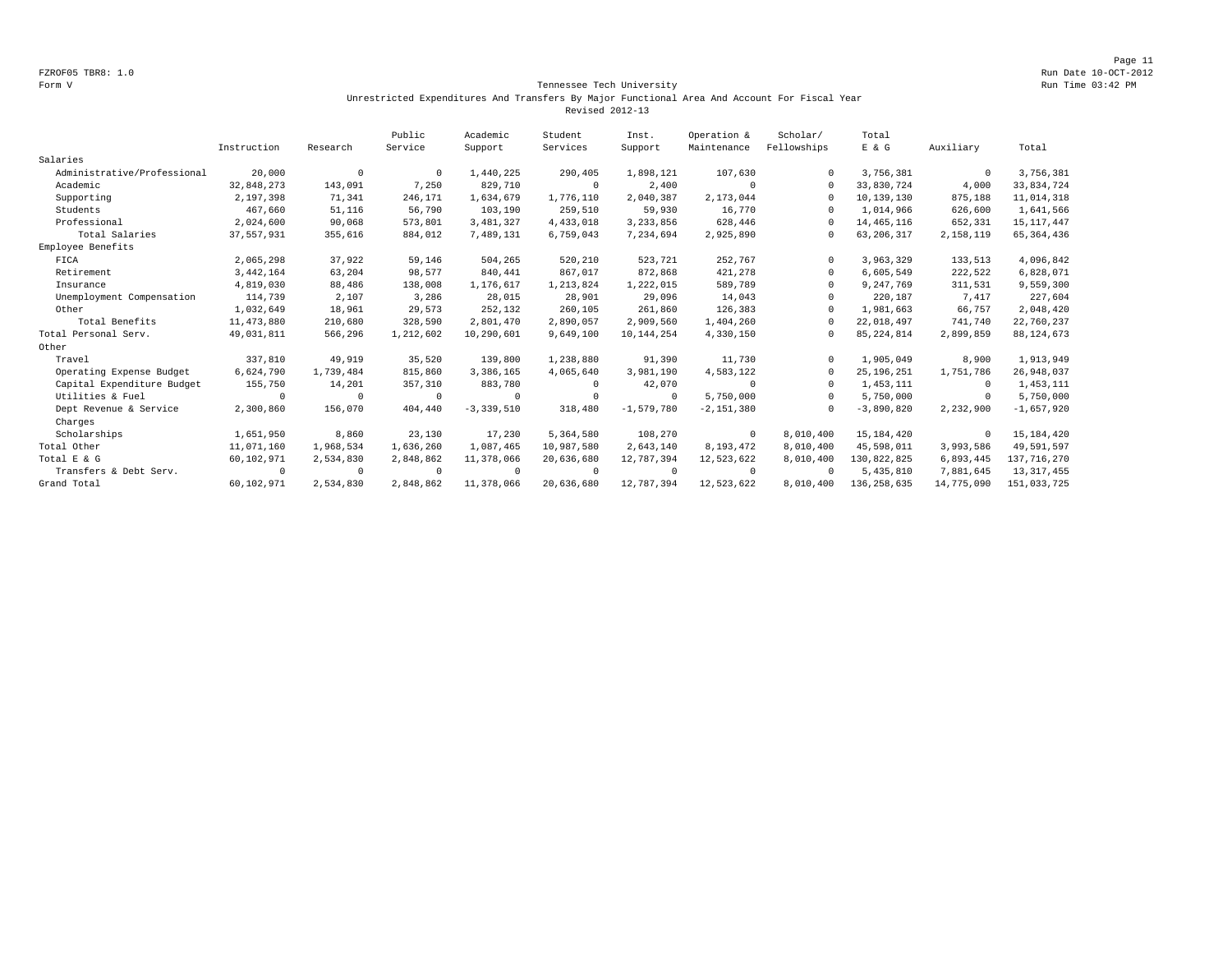|                                           | Current Fund Revenues<br>October Budget 2012-13 |                     |                               |
|-------------------------------------------|-------------------------------------------------|---------------------|-------------------------------|
|                                           | ACTUAL<br>$2011 - 12$                           | JULY<br>$2012 - 13$ | <b>OCTOBER</b><br>$2012 - 13$ |
| Education and General                     |                                                 |                     |                               |
| Tuition and Fees                          |                                                 |                     |                               |
| Mandatory Fees                            |                                                 |                     |                               |
| 5100 Maintenance Fees                     | 57,465,289                                      | 59, 237, 480        | 60,127,480                    |
| 5105 Out-Of-State Tuition                 | 7,701,498                                       | 7,487,500           | 10,657,500                    |
| 5110 Debt Service Fees                    | 576,350                                         | 573,300             | 578,300                       |
| General Access                            |                                                 |                     |                               |
| 51152 Gen Access Schedule Change Reg Term | 142,481                                         | 154,400             | 155,800                       |
| 51153 Gen Access Schedule Change Sum Term | 12,834                                          | $\Omega$            | $\Omega$                      |
| 51154 Gen Access UG Graduation Reg Term   | 76,513                                          | 82,900              | 83,500                        |
| 51155 Gen Access UG Graduation Sum Term   | 6,850                                           | $\Omega$            | $\Omega$                      |
| 5120 Technology Access Fee                | 2,334,466                                       | 2,321,300           | 2,338,700                     |
| 5125 Student Activity Fee                 | 2,667,265                                       | 2,649,500           | 2,716,700                     |
| 5132 Sustainable Campus Fee               | 152,370                                         | 152,400             | 152,400                       |
| 5133 International Fee                    | 290,256                                         | 288,600             | 291,000                       |
| Total Mandatory Fees                      | 71,426,172                                      | 72,947,380          | 77,101,380                    |
| Non-Mandatory Fees                        |                                                 |                     |                               |
| 5160 CEU Student Fees                     | 139,084                                         | 127,000             | 147,000                       |
| 5170 Application Fees                     | 254,670                                         | 266,200             | 266,200                       |
| 5175 Late Registration Fees               | 76,400                                          | 78,000              | 78,000                        |
| 5150 Institution On-Line Course Fee       | 333,149                                         | 328,000             | 347,000                       |
| 5155 RODP Fee                             | 525,596                                         | 526,000             | 526,000                       |
| Specialized Academic Course Fee           |                                                 |                     |                               |
| 51654 SACFee Nursing Regr Term            | 137,706                                         | 190,600             | 215,600                       |
| 51655 SACFee Nursing Summ Term            | 3,379                                           | $\Omega$            | 0                             |
| 51656 SACFee Nursing Regr Term RODP       | 15,613                                          | $\mathbf 0$         | 0                             |
| 51657 SACFee Nursing Summ Term RODP       | 5,682                                           | $\Omega$            | 0                             |
| 51652 SACFee Business Regr Term           | 575,634                                         | 627,990             | 635,390                       |
| 51653 SACFee Business Summ Term           | 55,006                                          | $\Omega$            | $\Omega$                      |
| 51650 SACFee Engineering Regr Term        | 592,870                                         | 913,480             | 910,480                       |
| 51651 SACFee Engineering Summ Term        | 23,831                                          | 0                   | 0                             |
| 51658 SACFee Education Regr Term          | $\Omega$                                        | 400,000             | 400,000                       |
| 51800 Laboratory Materials Fees           | 231,750                                         | 235,920             | 242,620                       |
| 51801 Music Private Lesson Fees           | 108,713                                         | 126,820             | 133,820                       |
| 51802 Craft Ctr Studio Fees Regr Term     | 84,663                                          | 86,500              | 86,500                        |
| 51803 Craft Ctr Studio Fees Summer Term   | 1,407                                           | $\Omega$            | 0                             |
| 51804 Craft Ctr Workshop Fees             | 64,391                                          | 60,000              | 60,000                        |
| 51808 Return Check Fines                  | 4,890                                           | 4,500               | 4,500                         |
| 51811 Deferred Payment Service Charge     | 83,500                                          | 96,250              | 106,250                       |
| 51812 Deferred Payment Late Penalty       | 13,250                                          | $\Omega$            | 0                             |
| 51813 Examination and Testing Fees        | 15,180                                          | 8,500               | 8,500                         |
| 51814 Examination and Tesing Nursing      | 26,670                                          | 27,000              | 27,000                        |

51815 Examination and Testing COMPASS 8,620 6,000 6,000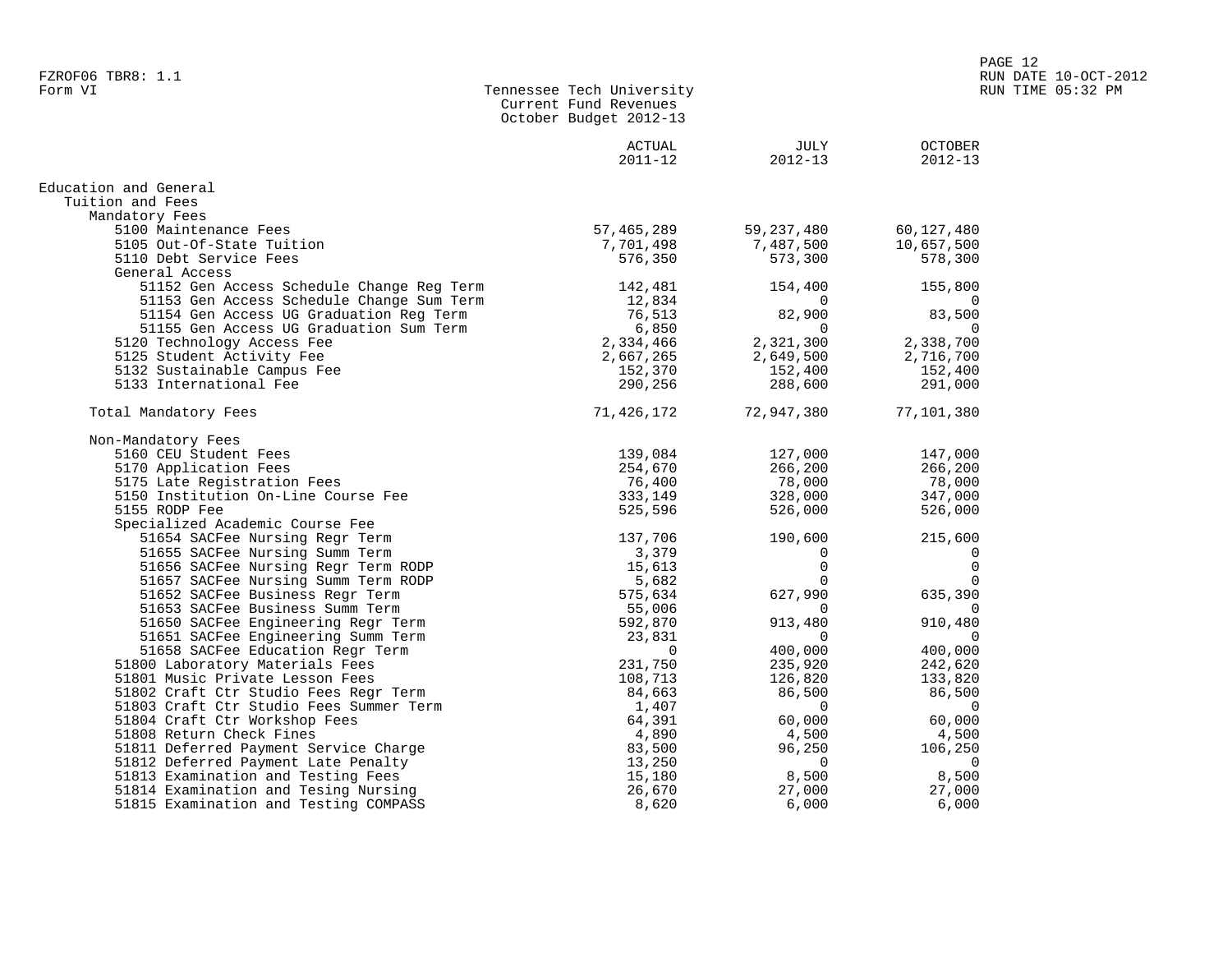| Form VI | Tennessee Tech University |
|---------|---------------------------|
|         | Current Fund Revenues     |
|         | October Budget 2012-13    |

|                                               | ACTUAL<br>$2011 - 12$ | <b>JULY</b><br>$2012 - 13$ | <b>OCTOBER</b><br>$2012 - 13$ |
|-----------------------------------------------|-----------------------|----------------------------|-------------------------------|
| 51816 Thesis Binding                          | 1,968                 | 2,000                      | 2,000                         |
| 51818 Library Fines                           | 5,399                 | 6,700                      | 6,700                         |
| 51819 LRC Library Fines                       | 2,081                 | 2,400                      | 2,400                         |
| 51822 DMBA Module Fee                         | 66,425                | 59,850                     | 59,850                        |
| 51823 Eagle Card Replacement Fees             | 14,835                | 13,200                     | 13,200                        |
| 51825 Laboratory Materials Fees Summer        | 7,955                 | $\Omega$                   | $\Omega$                      |
| 51826 Alternative Del Fee Acad Yr Undrgrd     | 238,553               | 372,400                    | 326,400                       |
| 51827 Alternative Del Fee Acad Yr Grad        | 72,165                | 0                          | 0                             |
| 51828 Alternative Del Fee Sum Undrgrd         | 33,367                | $\Omega$                   | $\Omega$                      |
| 51829 Alternative Del Fee Sum Grad            | 27,955                | $\Omega$                   | $\Omega$                      |
| 51900 Sales Tax Transmitted                   | $-1,491$              | $\Omega$                   | $\Omega$                      |
| 51832 Recital Fees                            | 1,475                 | $\Omega$                   | $\Omega$                      |
| 51807 Credit By Examination                   | 2,200                 | $\Omega$                   | $\Omega$                      |
| 51834 Art Course Fee                          | $\Omega$              | 5,000                      | 5,000                         |
| 51810 Laboratory Breakage                     | $\Omega$              | 2,500                      | 2,500                         |
| 51833 NCLEX                                   | 1,850                 | 1,800                      | 1,800                         |
| Total Non-Mandatory Fees                      | 3,856,391             | 4,574,610                  | 4,620,710                     |
| Total Tuition & Fees                          | 75, 282, 563          | 77,521,990                 | 81,722,090                    |
| 52000 State Appropriations                    | 35,747,117            | 36,598,100                 | 36,658,000                    |
| 5300 Federal Grants and Contracts             | 1,054,244             | 890,370                    | 890,370                       |
| 5400 State Grants & Contracts                 | 84,972                | 111,200                    | 111,200                       |
| 5500 Local Grants & Contracts                 | $\Omega$              | 3,200                      | 3,200                         |
| 5600 Private Grants & Contracts               | 47,701                | 39,100                     | 39,100                        |
| 5700 Private Gifts                            | 211                   | $\Omega$                   | $\Omega$                      |
| Sales & Services of Educ. Activities          |                       |                            |                               |
| 58361 Extramurals                             | $\Omega$              | 820                        | 820                           |
| 58362 Band Camps                              | 57,686                | 53,330                     | 53,330                        |
| 58365 Livestock Dairy Sheep                   | 6,022                 | 6,900                      | 6,900                         |
| 58366 Livestock Dairy Hogs<br>58374 Dramatics | 27,282<br>6,691       | 13,870<br>2,420            | 13,870<br>2,420               |
| 58379 Sales Svcs Edu Depts Taxable            | $\overline{0}$        | 700                        | 700                           |
| 58380 Sales Svcs Edu Depts Nontaxable         | 3,459                 | 4,610                      | 4,610                         |
| 58382 Workshop Fees                           | 43,425                | 25,500                     | 25,500                        |
| 58364 Livestock Dairy Beef Cattle             | 490,604               | 275,050                    | 325,050                       |
| 58387 Dairy Cattle                            | $\Omega$              | 430                        | 430                           |
| 58388 Showing Fitting Services                | 3,421                 | 5,240                      | 5,240                         |
| 58389 Bull Development Center                 | 3,702                 | 6,000                      | 6,000                         |
| 58391 Business Media Service Center           | 775,656               | 407,000                    | 447,700                       |
| 58400 Indirect Cost Recovery Unrestricted     | 258,552               | 135,660                    | 117,580                       |
| 58392 Ultrasound Services                     | 4,591                 | $\Omega$                   | $\Omega$                      |
| 58398 Oakley Ag Ctr Student Rental            | 6,750                 | 15,000                     | 15,000                        |
|                                               |                       |                            |                               |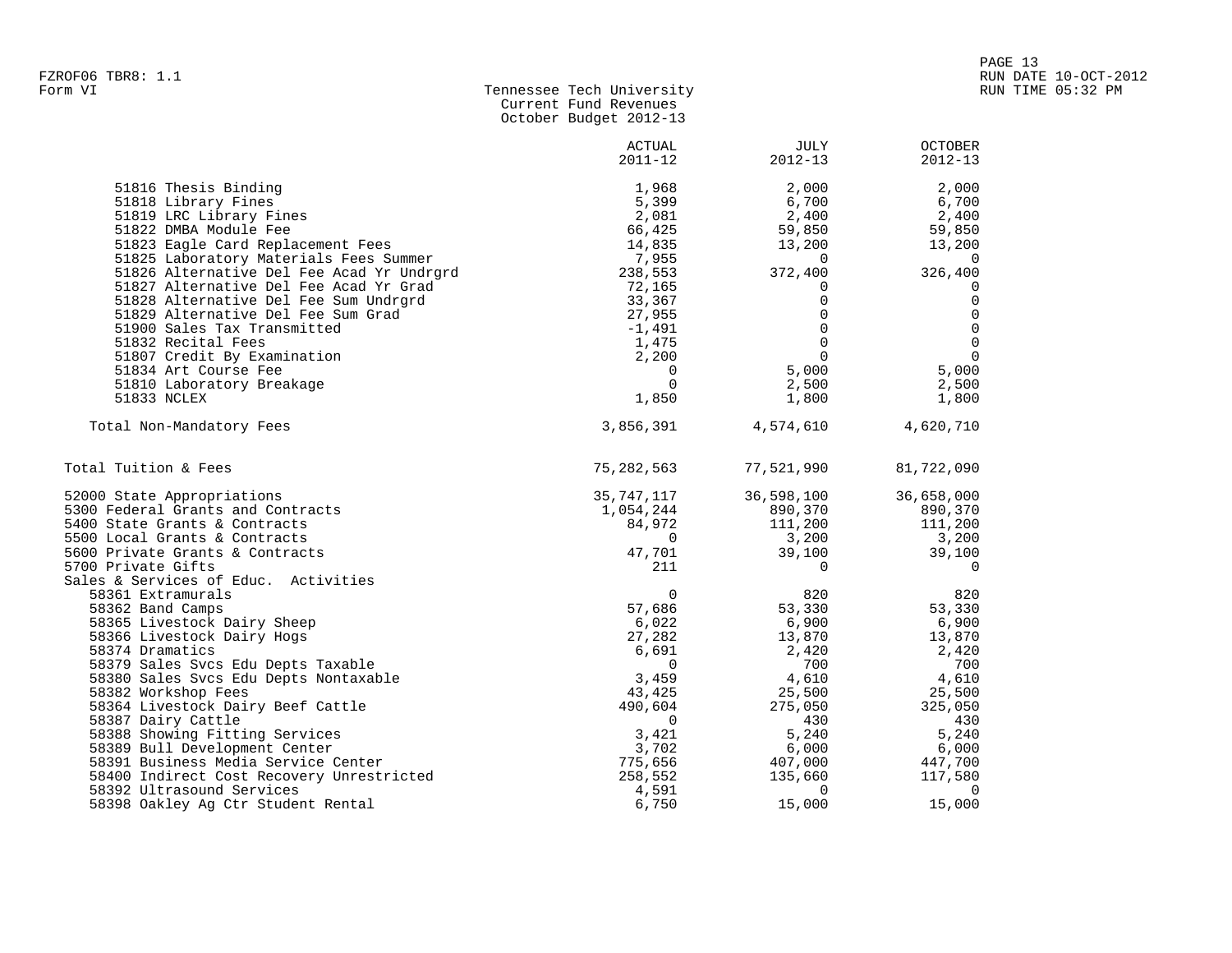| FZROF06 TBR8: 1.1                                    |                                                                              |                                                     | $\cdots$                                                                           | RUN DATE 10-OCT-2012 |
|------------------------------------------------------|------------------------------------------------------------------------------|-----------------------------------------------------|------------------------------------------------------------------------------------|----------------------|
| Form VI                                              | Tennessee Tech University<br>Current Fund Revenues<br>October Budget 2012-13 |                                                     |                                                                                    | RUN TIME 05:32 PM    |
|                                                      | ACTUAL<br>$2011 - 12$                                                        | JULY<br>2012-13                                     | <b>OCTOBER</b><br>$2012 - 13$                                                      |                      |
| 58396 Vegetables and Garden Products                 | 70,166                                                                       | 6,000                                               | 6.000                                                                              |                      |
| 58395 Federal Program Income                         | 3,219                                                                        | $\overline{0}$                                      | $\overline{0}$                                                                     |                      |
| 58408 Plant Sales                                    | 1,748                                                                        | 2,220                                               | 2,220                                                                              |                      |
| 58412 Instructional Equipment Rental                 | $\overline{0}$                                                               | 2,000                                               | 2,000                                                                              |                      |
| Total Sales & Services of Educ. Activities 1,762,974 |                                                                              | 962,750                                             | 1,035,370                                                                          |                      |
| Sales & Services of Other Activities                 |                                                                              |                                                     |                                                                                    |                      |
|                                                      |                                                                              | 5,190,390                                           | 5,590,390                                                                          |                      |
|                                                      |                                                                              | 200,000                                             | 200,000                                                                            |                      |
|                                                      |                                                                              | $\begin{array}{c} 0 \\ 1,000 \\ -4,130 \end{array}$ | 35,350                                                                             |                      |
|                                                      |                                                                              |                                                     | $2,000$<br>-4,130                                                                  |                      |
|                                                      |                                                                              |                                                     |                                                                                    |                      |
|                                                      |                                                                              | $44,500$<br>516,200                                 |                                                                                    |                      |
|                                                      |                                                                              | 516,200                                             | $-4,130$<br>$45,700$<br>$520$                                                      |                      |
|                                                      |                                                                              | $\overline{0}$                                      | $\overline{0}$                                                                     |                      |
|                                                      |                                                                              | 101,240                                             | 109,240                                                                            |                      |
|                                                      |                                                                              | 46,000                                              | 46,000                                                                             |                      |
|                                                      |                                                                              | $4,980$<br>30,000                                   |                                                                                    |                      |
|                                                      |                                                                              |                                                     |                                                                                    |                      |
|                                                      |                                                                              | $\sim$ 0                                            | $4,980$<br>$30,000$<br>$300,000$                                                   |                      |
|                                                      |                                                                              | 130,000                                             |                                                                                    |                      |
|                                                      |                                                                              | $\overline{0}$                                      | $\sim$ 0                                                                           |                      |
|                                                      |                                                                              |                                                     | $\begin{bmatrix} 44 & 490 \\ 0 & 44 & 490 \\ 0 & 0 & 0 \\ 0 & 0 & 0 \end{bmatrix}$ |                      |
|                                                      |                                                                              |                                                     |                                                                                    |                      |
|                                                      |                                                                              | 000, 85, 000                                        | $\begin{smallmatrix}&&&0\0&111\, ,\,000\end{smallmatrix}$                          |                      |
|                                                      |                                                                              |                                                     |                                                                                    |                      |
|                                                      |                                                                              | $2,000$<br>$21,000$                                 | 7,440<br>21.000                                                                    |                      |
|                                                      |                                                                              | 21,000                                              |                                                                                    |                      |
|                                                      |                                                                              | $\begin{bmatrix} 0 \\ 0 \end{bmatrix}$              | 000, 100                                                                           |                      |
|                                                      |                                                                              | $\overline{0}$                                      |                                                                                    |                      |
|                                                      |                                                                              | 22,160                                              | 22,160                                                                             |                      |
|                                                      |                                                                              | $\overline{0}$                                      | $\overline{0}$                                                                     |                      |
|                                                      |                                                                              | 600                                                 | 600                                                                                |                      |
|                                                      |                                                                              | $\overline{0}$                                      | $\overline{\phantom{0}}$<br>210,000                                                |                      |
|                                                      |                                                                              | 210,000                                             | $43,100$<br>$53,000$                                                               |                      |
|                                                      |                                                                              | 23,100<br>$\frac{25,100}{58,000}$                   |                                                                                    |                      |
|                                                      |                                                                              |                                                     |                                                                                    |                      |
|                                                      |                                                                              | 20,000<br>$\sim$ $\sim$ $\sim$ 0                    | 20,000<br>$\overline{0}$                                                           |                      |
|                                                      |                                                                              |                                                     |                                                                                    |                      |
|                                                      |                                                                              | 195,690                                             | 195,690                                                                            |                      |
|                                                      |                                                                              | 20,000                                              | 20,000                                                                             |                      |
| 58892 Career College Fair                            | 5,880                                                                        | 3,400                                               | 3,400                                                                              |                      |
| 58893 Replacement Diplomas                           | 690                                                                          | 250                                                 | 250                                                                                |                      |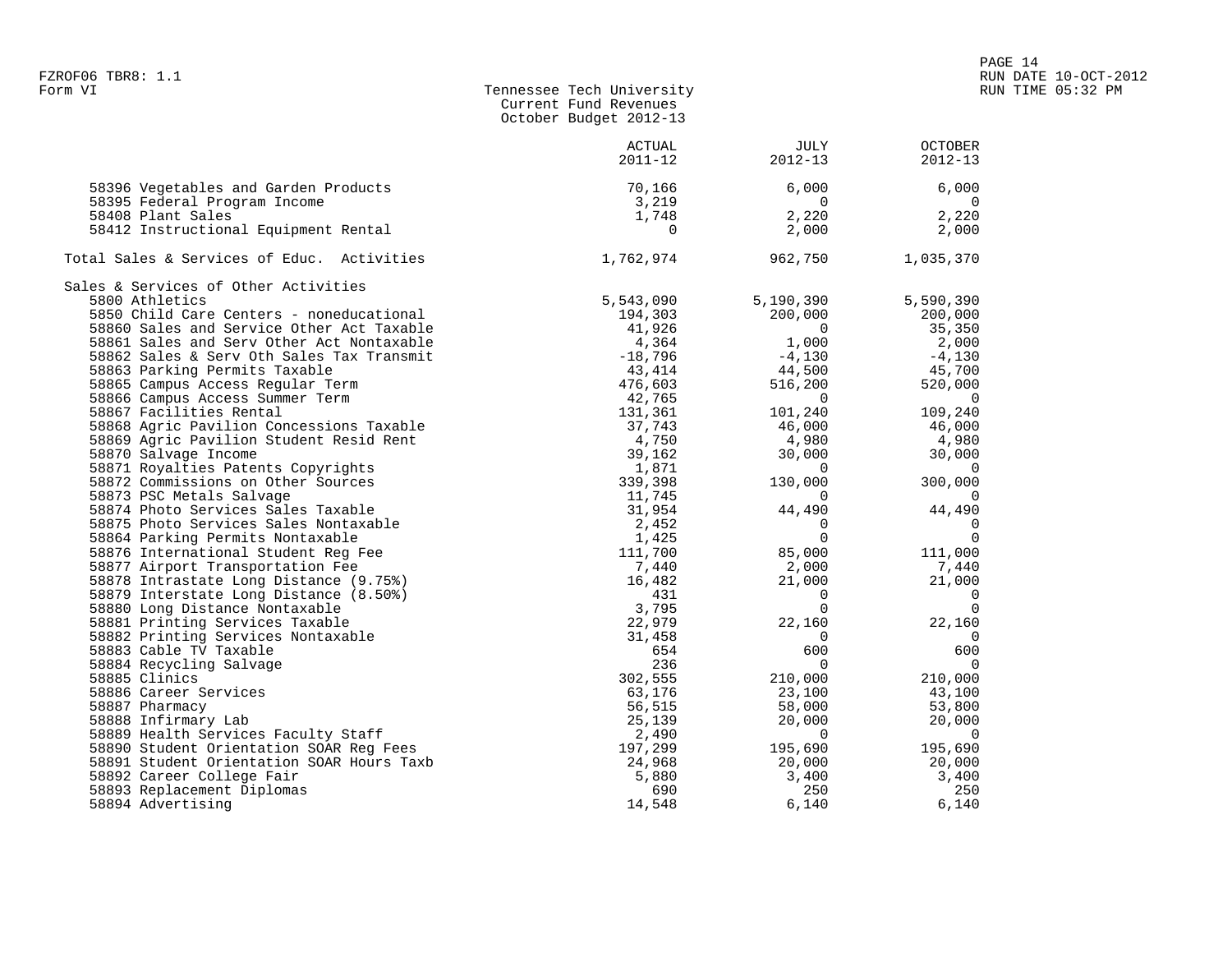| FZROF06 TBR8: 1.1<br>Form VI                                                                                                                                                                                                                                                             | Tennessee Tech University<br>Current Fund Revenues<br>October Budget 2012-13 |                                                                                                        |                                                                                                  | PAGE 15<br>RUN DATE 10-OCT-2012<br>RUN TIME 05:32 PM |
|------------------------------------------------------------------------------------------------------------------------------------------------------------------------------------------------------------------------------------------------------------------------------------------|------------------------------------------------------------------------------|--------------------------------------------------------------------------------------------------------|--------------------------------------------------------------------------------------------------|------------------------------------------------------|
|                                                                                                                                                                                                                                                                                          | ACTUAL<br>$2011 - 12$                                                        | JULY<br>$2012 - 13$                                                                                    | OCTOBER<br>$2012 - 13$                                                                           |                                                      |
| 58895 Yearbook Sales Taxable<br>58896 Yearbook Sales Nontaxable<br>58897 Copies Taxable<br>58898 Over and Short Taxable                                                                                                                                                                  | 2,000<br>2,551<br>4,248<br>$-1$                                              | 500<br>$\Omega$<br>4,000<br>$\Omega$                                                                   | 500<br>$\Omega$<br>6,000<br>$\Omega$                                                             |                                                      |
| Total Sales & Services of Other Activities                                                                                                                                                                                                                                               | 7,826,763                                                                    | 6,976,510                                                                                              | 7,645,100                                                                                        |                                                      |
| Other Sources<br>58505 Traffic Fines<br>58514 Over and Short General Nontaxable<br>58515 Over and Short General Taxable<br>58519 Miscellaneous Income Nontaxable<br>58805 Interest Income<br>58820 Realized Gains and Losses<br>58830 Unrealized Gains and Losses<br>Total Other Sources | 131,887<br>$-19$<br>10<br>84,358<br>141,506<br>173<br>$-13,762$<br>344,153   | 140,000<br>$\overline{0}$<br>$\overline{0}$<br>11,420<br>195,000<br>$\overline{0}$<br>1,000<br>347,420 | 124,000<br>$\overline{0}$<br>$\Omega$<br>11,420<br>195,000<br>$\overline{0}$<br>1,000<br>331,420 |                                                      |
| Total Educational & General                                                                                                                                                                                                                                                              |                                                                              | 122,150,698 123,450,640                                                                                | 128,435,850                                                                                      |                                                      |
| Auxiliary Enterprises Revenues<br>310 Book & University Store<br>320 Food Services<br>330 Housing<br>370 Post Office<br>350 Wellness Facility<br>390 Other Auxiliaries<br>Total Auxiliary Revenues                                                                                       | 326,773<br>10,991,251<br>356,554<br>985,056<br>262,042<br>14,511,369         | 400,000<br>1,589,693 1,607,000<br>10,689,210<br>341,700<br>1,198,500<br>245,720<br>14,482,130          | 609,100<br>1,683,160<br>10,689,210<br>341,700<br>1,206,200<br>245,720<br>14,775,090              |                                                      |
| Total Revenues                                                                                                                                                                                                                                                                           | 136,662,067                                                                  | 137,932,770                                                                                            | 143,210,940                                                                                      |                                                      |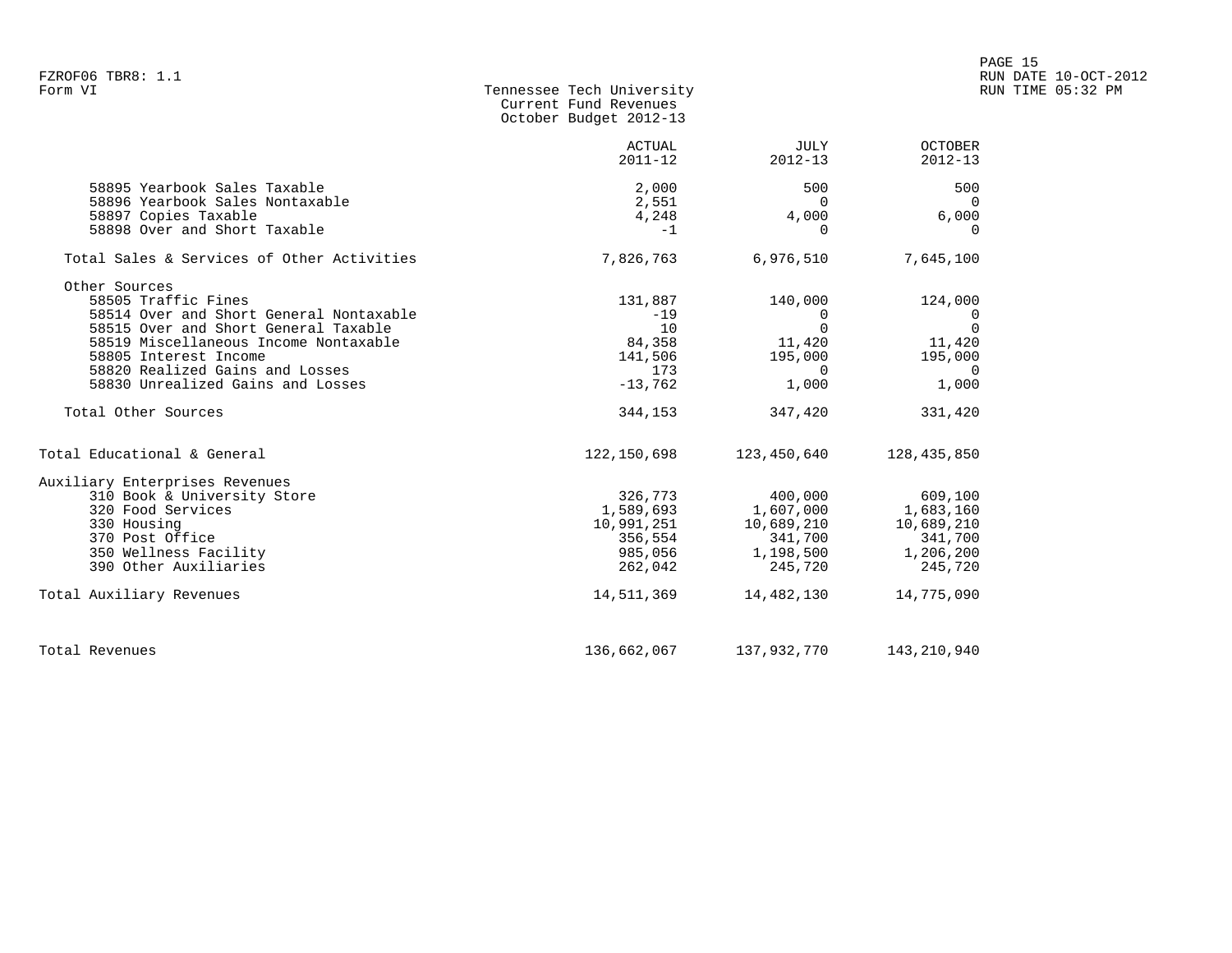PAGE 16 FZROF07 TBR8: 1.0 RUN DATE 10-OCT-2012

|                                                                                                                                                                                         | Actual<br>$2011 - 12$                                                | July<br>$2012 - 13$                                               | October<br>$2012 - 13$                                             |
|-----------------------------------------------------------------------------------------------------------------------------------------------------------------------------------------|----------------------------------------------------------------------|-------------------------------------------------------------------|--------------------------------------------------------------------|
| Education and General<br>Instruction (20)<br>Instruction (200)                                                                                                                          |                                                                      |                                                                   |                                                                    |
| Summer School (120004)<br>Salaries - Academic<br>Salaries - Supporting<br>Salaries - Students<br>Employee Benefits                                                                      | 1,684,451<br>4,302<br>9,902<br>305,631                               | 1,509,620<br>$\Omega$<br>281,720                                  | 1,680,690<br>4,300<br>9,900<br>305,450                             |
| Total - Summer School (120004):                                                                                                                                                         | 2,004,286                                                            | 1,791,340                                                         | 2,000,340                                                          |
| Other Faculty (120025)<br>Salaries - Academic<br>Salaries - Supporting<br>Salaries - Professional<br>Employee Benefits                                                                  | $\Omega$<br>$\Omega$<br>$\mathbf 0$<br>$\Omega$                      | 142,830<br>32,830<br>10,500<br>11,000                             | 187,830<br>32,320<br>0<br>$\Omega$                                 |
| Total - Other Faculty $(120025)$ :                                                                                                                                                      | $\mathbf 0$                                                          | 197,160                                                           | 220,150                                                            |
| SAF Student Success Fee (121000)<br>Salaries - Academic<br>Salaries - Supporting<br>Salaries - Students<br>Salaries - Professional<br>Employee Benefits<br>Travel<br>Operating Expenses | 230,603<br>10,609<br>57,634<br>$\Omega$<br>54,435<br>4,412<br>22,357 | 237,093<br>22,880<br>48,500<br>40,420<br>56,030<br>5,000<br>4,000 | 237,372<br>22,880<br>48,500<br>40,970<br>56,030<br>5,000<br>69,440 |
| Total - SAF Student Success Fee (121000):                                                                                                                                               | 380,050                                                              | 413,923                                                           | 480,192                                                            |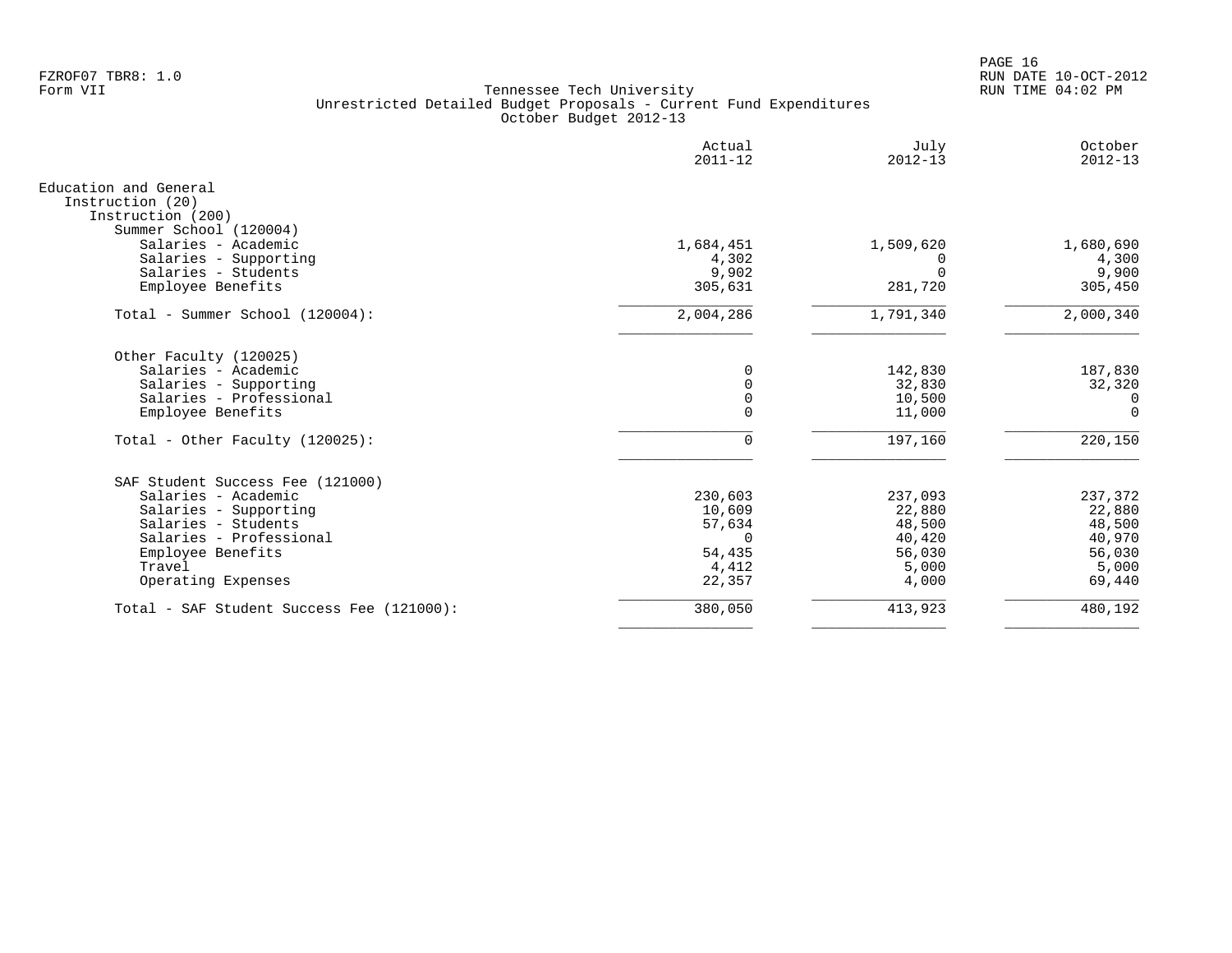| Actual<br>$2011 - 12$ | July<br>$2012 - 13$                                                                                           | October<br>$2012 - 13$                                                                                                       |
|-----------------------|---------------------------------------------------------------------------------------------------------------|------------------------------------------------------------------------------------------------------------------------------|
|                       |                                                                                                               |                                                                                                                              |
|                       |                                                                                                               | 25,000                                                                                                                       |
|                       |                                                                                                               | 40,000                                                                                                                       |
|                       |                                                                                                               | 7,000<br>$\Omega$                                                                                                            |
| 58,890                | 358,680                                                                                                       | 732,570                                                                                                                      |
| 127,146               | 425,680                                                                                                       | 804,570                                                                                                                      |
|                       |                                                                                                               |                                                                                                                              |
| 145,101               | 252,100                                                                                                       | 446,590                                                                                                                      |
|                       |                                                                                                               | 5,500                                                                                                                        |
| 189,250               | 257,600                                                                                                       | 452,090                                                                                                                      |
|                       |                                                                                                               |                                                                                                                              |
| 54,530                | 53,630                                                                                                        | 54,910                                                                                                                       |
|                       |                                                                                                               | 18,030                                                                                                                       |
|                       |                                                                                                               | 1,500                                                                                                                        |
| 66,285                | 73,160                                                                                                        | 74,440                                                                                                                       |
|                       |                                                                                                               |                                                                                                                              |
| 57,480                | 71,500                                                                                                        | 71,500                                                                                                                       |
|                       |                                                                                                               | 22,984                                                                                                                       |
|                       |                                                                                                               | 3,780                                                                                                                        |
|                       |                                                                                                               | 58,460<br>42,440                                                                                                             |
|                       |                                                                                                               | 2,340                                                                                                                        |
| 13,333                | 2,710                                                                                                         | 2,710                                                                                                                        |
| 197,205               |                                                                                                               | 204, 214                                                                                                                     |
|                       | 20,000<br>41,436<br>6,673<br>147<br>44,149<br>10,260<br>1,495<br>21,182<br>3,780<br>57,260<br>41,476<br>2,694 | 20,000<br>40,000<br>7,000<br>$\Omega$<br>5,500<br>18,030<br>1,500<br>21,600<br>3,780<br>57,190<br>42,440<br>2,340<br>201,560 |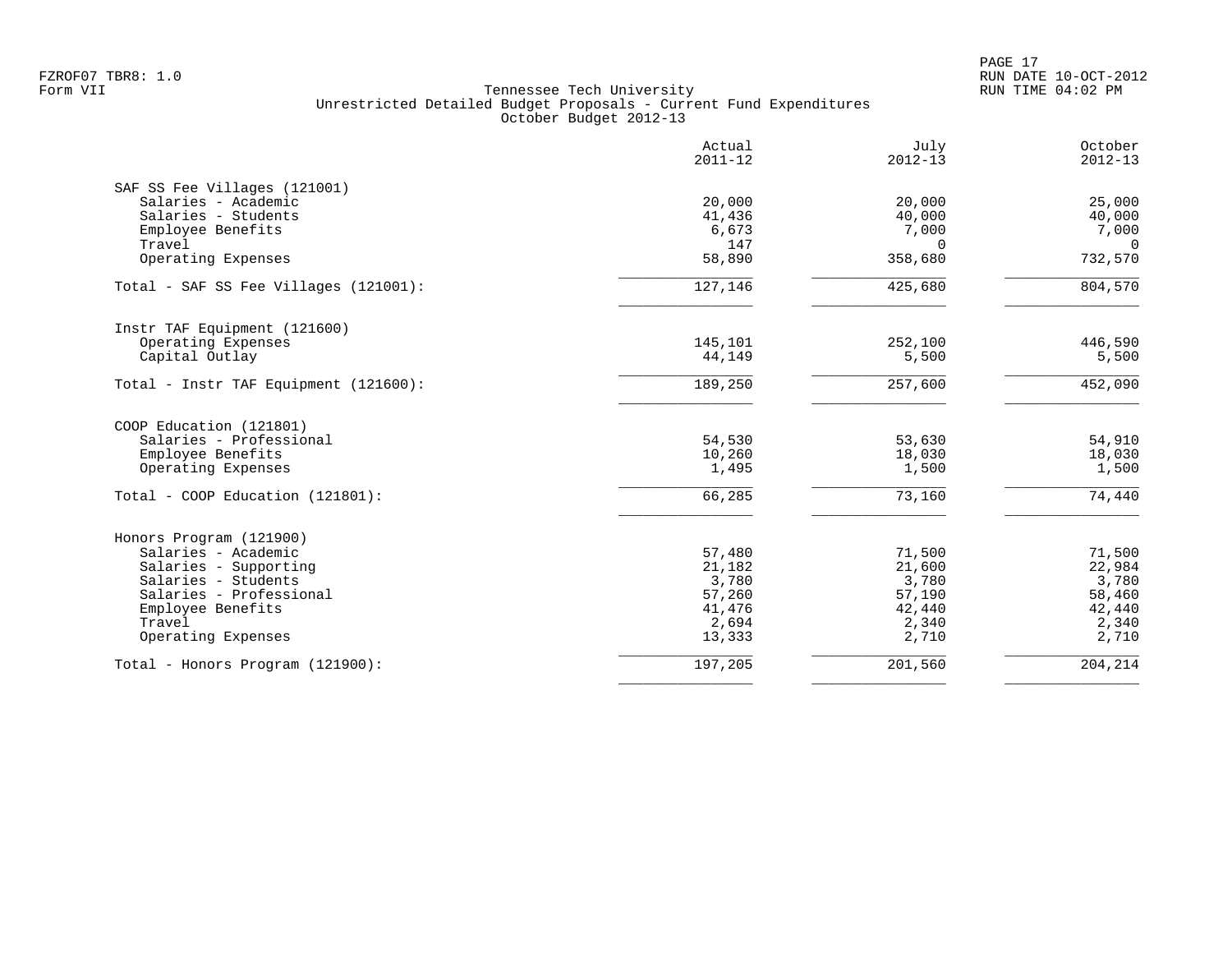| Actual<br>$2011 - 12$     | July<br>$2012 - 13$       | October<br>$2012 - 13$    |
|---------------------------|---------------------------|---------------------------|
| 49,131                    | 57,730                    | 57,730                    |
| 49,131                    | 57,730                    | 57,730                    |
| 31,160<br>22,285<br>5,323 | 30,260<br>21,550<br>5,460 | 31,010<br>24,150<br>5,460 |
| 58,768                    | 57,270                    | 60,620                    |
| 276,556                   | 285,720                   | 271,990                   |
| 276,556                   | 285,720                   | 271,990                   |
| $\Omega$                  | 4,250                     | 4,250                     |
| $\Omega$                  | 4,250                     | 4,250                     |
| $-973$<br>3,590           | 0<br>$\Omega$             | 0<br>$\Omega$             |
| 2,617                     | $\Omega$                  | $\Omega$                  |
|                           |                           |                           |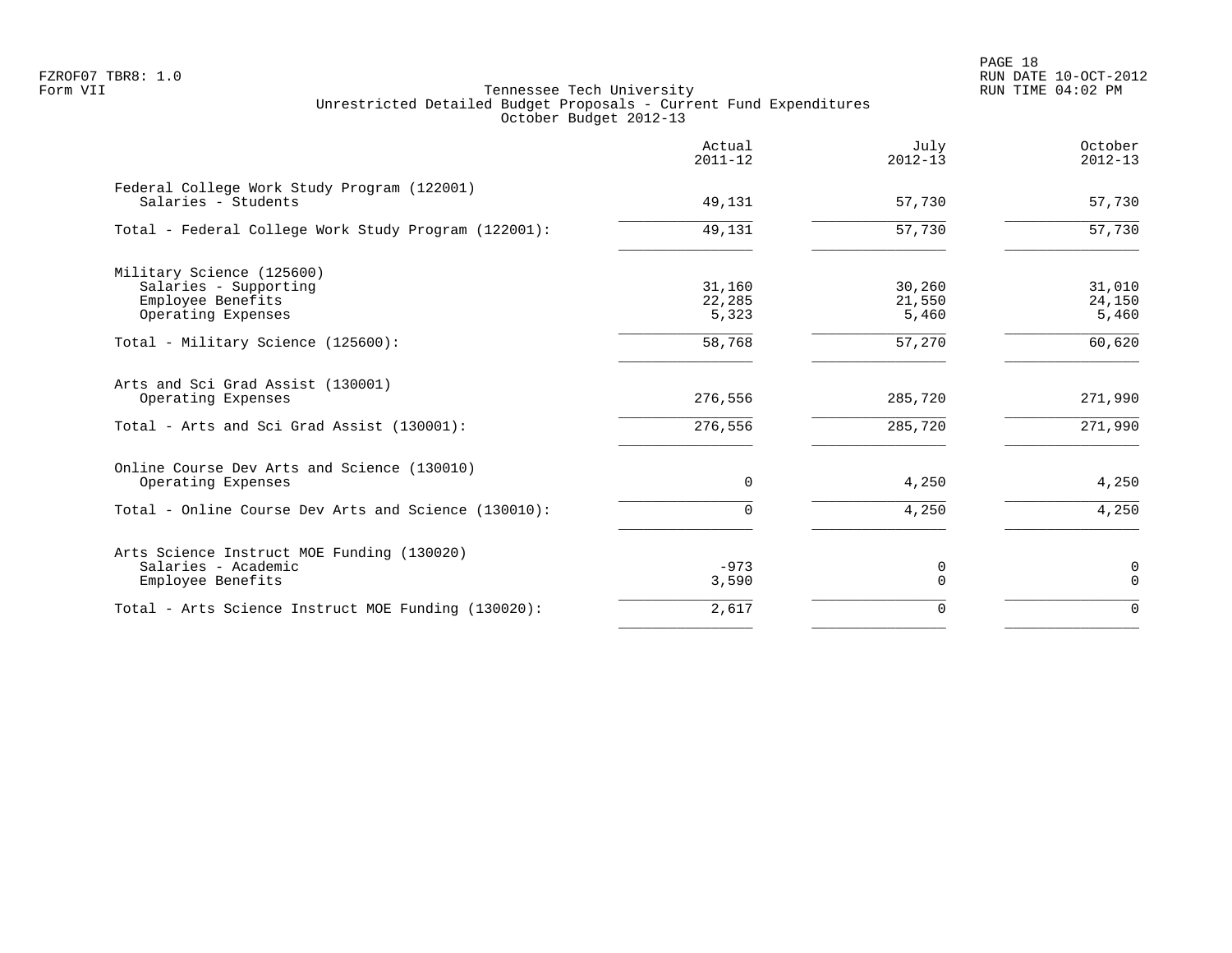|                                       | Actual<br>$2011 - 12$ | July<br>$2012 - 13$ | October<br>$2012 - 13$ |
|---------------------------------------|-----------------------|---------------------|------------------------|
| Biology (131000)                      |                       |                     |                        |
| Salaries - Academic                   | 1,049,816             | 1,090,970           | 1,167,056              |
| Salaries - Supporting                 | 43,977                | 45,830              | 65,908                 |
| Salaries - Students                   | 74,300                | 21,500              | 46,500                 |
| Salaries - Professional               | 76,753                | 71,480              | 77,844                 |
| Employee Benefits                     | 432,731               | 446,940             | 446,940                |
| Operating Expenses                    | 36,650                | 22,890              | 27,890                 |
| $Total - Biology (131000):$           | 1,714,227             | 1,699,610           | 1,832,138              |
| Biology Lab Fees (131001)             |                       |                     |                        |
| Travel                                | 9,785                 | 9,400               | 9,400                  |
| Operating Expenses                    | 72,810                | 69,800              | 63,800                 |
| Total - Biology Lab Fees $(131001)$ : | 82,595                | 79,200              | 73,200                 |
| Chemistry (131500)                    |                       |                     |                        |
| Salaries - Academic                   | 1,318,050             | 1,304,670           | 1,441,509              |
| Salaries - Supporting                 | 63,006                | 63,080              | 67,115                 |
| Salaries - Students                   | 28,740                | 12,800              | 12,800                 |
| Salaries - Professional               | 41,445                | 42,020              | 49,062                 |
| Employee Benefits                     | 456,299               | 395,260             | 455,260                |
| Travel                                | 120                   | 2,000               | 2,000                  |
| Operating Expenses                    | 58,613                | 23,930              | 23,930                 |
| Department Revenues                   | $-22$                 | 0                   | $\Omega$               |
| Total - Chemistry $(131500)$ :        | 1,966,251             | 1,843,760           | 2,051,676              |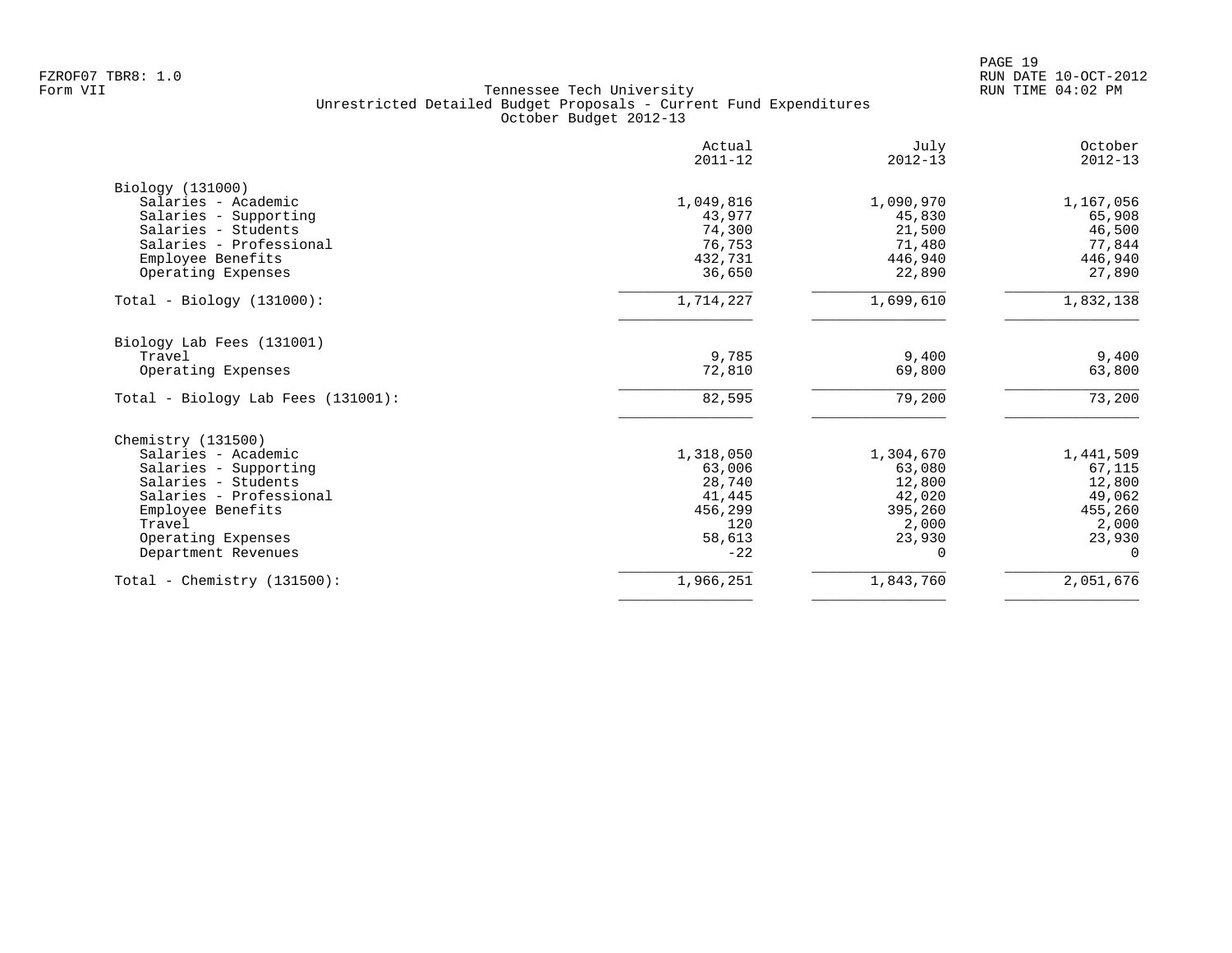PAGE 20 FZROF07 TBR8: 1.0 RUN DATE 10-OCT-2012

|                                             | Actual<br>$2011 - 12$ | July<br>$2012 - 13$ | October<br>$2012 - 13$ |
|---------------------------------------------|-----------------------|---------------------|------------------------|
| Chemistry NMR Maint (131501)                |                       |                     |                        |
| Operating Expenses                          | 23,324                | 25,000              | 26,680                 |
| Total - Chemistry NMR Maint (131501):       | 23,324                | 25,000              | 26,680                 |
| Chemistry Lab Fees (131502)                 |                       |                     |                        |
| Operating Expenses                          | 47,409                | 49,600              | 51,500                 |
| Total - Chemistry Lab Fees (131502):        | 47,409                | 49,600              | 51,500                 |
| Preprof Health Services (131503)            |                       |                     |                        |
| Salaries - Supporting                       | 7,533                 | 9,780               | 19,550                 |
| Employee Benefits                           | 2,084                 | 2,760               | 2,760<br>500           |
| Travel<br>Operating Expenses                | $\Omega$<br>1,358     | 500<br>860          | 860                    |
| Total - Preprof Health Services (131503):   | 10,975                | 13,900              | 23,670                 |
| Environmental Science PHD (131504)          |                       |                     |                        |
| Salaries - Academic                         | 52,419                | 37,000              | 37,000                 |
| Salaries - Supporting                       | 8,409                 | 0                   | $\overline{0}$         |
| Salaries - Students                         | 3,091                 | $\Omega$            | $\Omega$               |
| Salaries - Professional                     | 11,948<br>643         | 74,000<br>600       | 87,580<br>600          |
| Employee Benefits<br>Travel                 | 3,567                 | 3,700               | 3,700                  |
| Operating Expenses                          | 7,010                 | 5,660               | 5,660                  |
| Total - Environmental Science PHD (131504): | 87,087                | 120,960             | 134,540                |
|                                             |                       |                     |                        |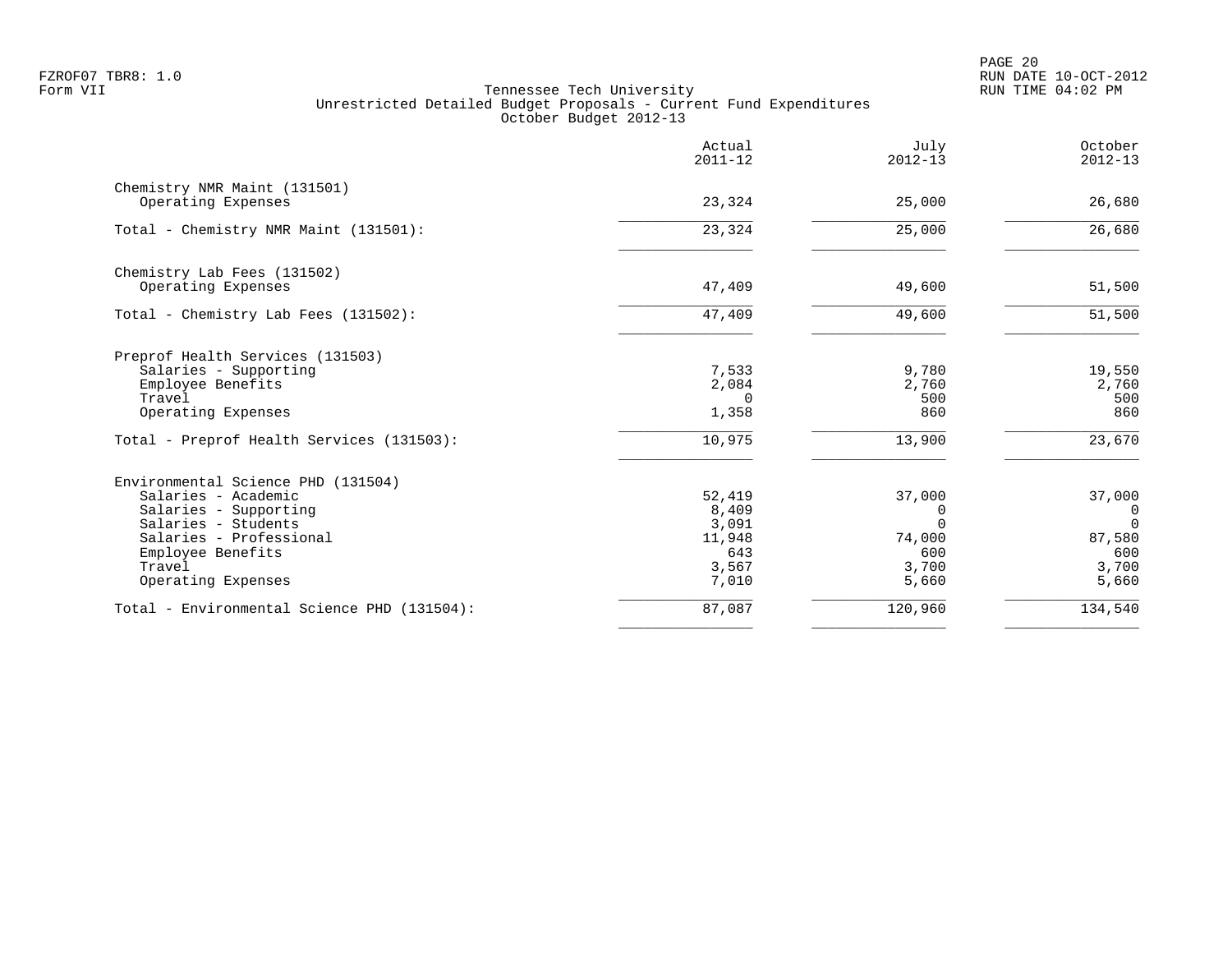|                                                             | Actual<br>$2011 - 12$ | July<br>$2012 - 13$ | October<br>$2012 - 13$ |
|-------------------------------------------------------------|-----------------------|---------------------|------------------------|
| Computer Science (132000)                                   |                       |                     |                        |
| Salaries - Academic                                         | 697,548               | 640,720             | 679,304                |
| Salaries - Supporting                                       | 27,190                | 26,290              | 27,468                 |
| Salaries - Students                                         | 6,358                 | 6,000               | 6,000                  |
| Salaries - Professional                                     | 47,320                | 46,420              | 48,380                 |
| Employee Benefits                                           | 231,657               | 234,050             | 234,050                |
| Travel                                                      | 4,240                 | 0                   | 3,000                  |
| Operating Expenses                                          | 14,270                | 15,830              | 16,840                 |
| Department Revenues                                         | $-1,200$              |                     | $\Omega$               |
| Total - Computer Science (132000):                          | 1,027,383             | 969,310             | 1,015,042              |
| Computer Science Grad Assist (132001)<br>Operating Expenses | 28,356                | 27,890              | 29,010                 |
| Total - Computer Science Grad Assist (132001):              | 28,356                | 27,890              | 29,010                 |
| Earth Sciences (132500)                                     |                       |                     |                        |
| Salaries - Academic                                         | 386,985               | 470,290             | 492,118                |
| Salaries - Supporting                                       | 23,687                | 22,800              | 25,525                 |
| Salaries - Students                                         | 5,528                 | 5,300               | 5,300                  |
| Employee Benefits                                           | 161,416               | 186,440             | 186,440                |
| Travel                                                      | 488                   | $\Omega$            | $\Omega$               |
| Operating Expenses                                          | 27,992                | 13,400              | 17,680                 |
|                                                             |                       |                     |                        |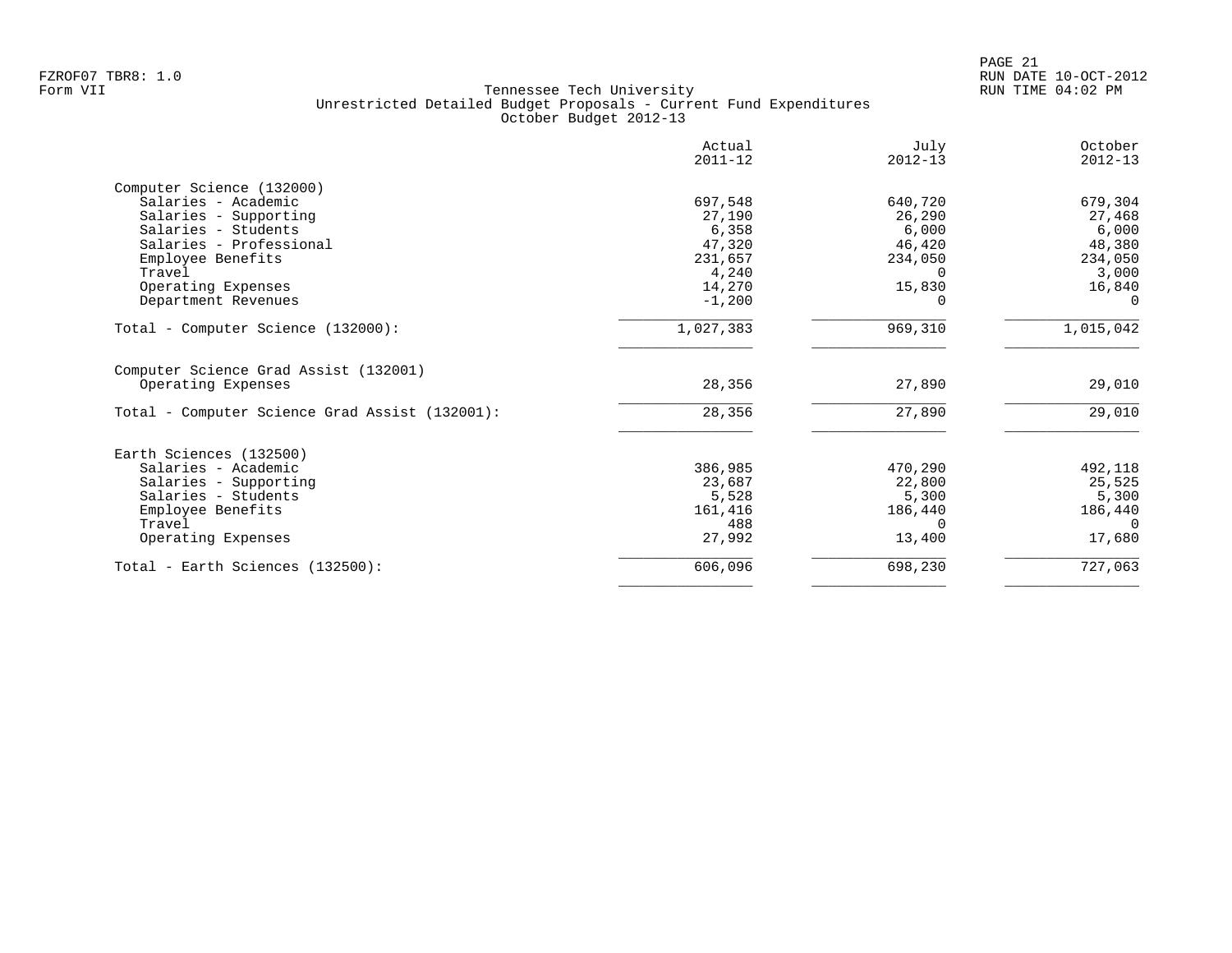|                                              | Actual<br>$2011 - 12$ | July<br>$2012 - 13$ | October<br>$2012 - 13$ |
|----------------------------------------------|-----------------------|---------------------|------------------------|
| Earth Sciences Lab Fees (132501)             |                       |                     |                        |
| Travel<br>Operating Expenses                 | 4,759<br>4,520        | $\Omega$<br>9,500   | 0<br>10,300            |
| Total - Earth Sciences Lab Fees (132501):    | 9,279                 | 9,500               | 10,300                 |
| English and Communications (133000)          |                       |                     |                        |
| Salaries - Academic                          | 2,130,156             | 2,106,550           | 2,142,382              |
| Salaries - Supporting                        | 46,216                | 44,220              | 49,603                 |
| Salaries - Students<br>Employee Benefits     | 4,051<br>705,223      | $\Omega$<br>643,800 | 3,000<br>703,800       |
| Travel                                       | 520                   | $\Omega$            | 500                    |
| Operating Expenses                           | 36,469                | 32,670              | 27,070                 |
| Total - English and Communications (133000): | 2,922,635             | 2,827,240           | 2,926,355              |
| Speech (133001)                              |                       |                     |                        |
| Travel                                       | 19,837                | 10,000              | 10,000                 |
| Operating Expenses                           | 94                    | $\Omega$            | $\Omega$               |
| Total - Speech $(133001)$ :                  | 19,931                | 10,000              | 10,000                 |
| Journalism (133003)                          |                       |                     |                        |
| Salaries - Supporting                        | 25,110                | 24,210              | 26,648                 |
| Employee Benefits                            | 20,124                | 19,500              | 20,100                 |
| Operating Expenses                           | 933                   | 1,030               | 3,130                  |
| Total - Journalism $(133003)$ :              | 46,167                | 44,740              | 49,878                 |
|                                              |                       |                     |                        |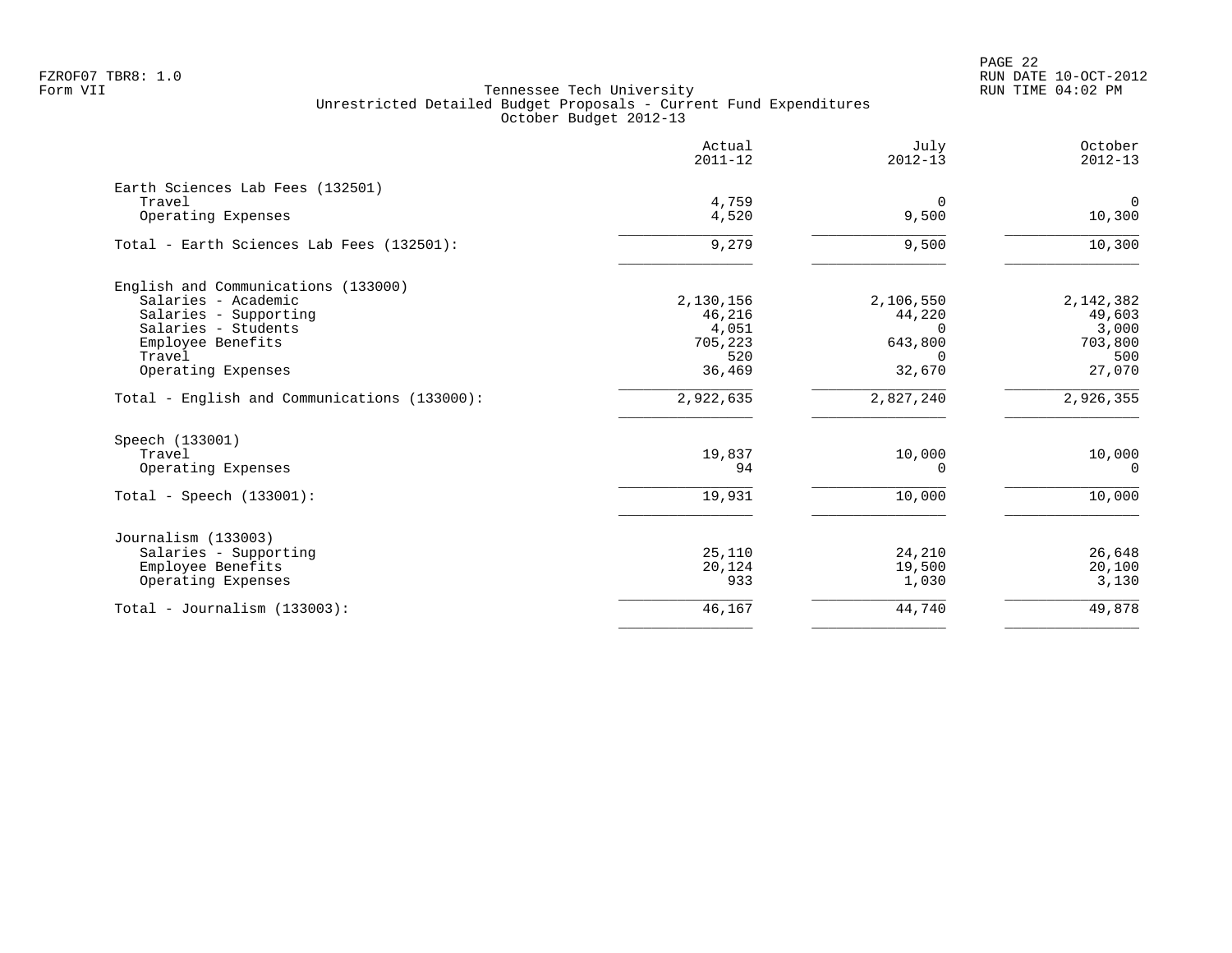|                                     | Actual<br>$2011 - 12$ | July<br>$2012 - 13$ | October<br>$2012 - 13$ |
|-------------------------------------|-----------------------|---------------------|------------------------|
| Theatre (133004)                    |                       |                     |                        |
| Operating Expenses                  | 6,125                 | 2,440               | 2,440                  |
| Total - Theatre $(133004)$ :        | 6,125                 | 2,440               | $2,440$                |
| Foreign Languages (133500)          |                       |                     |                        |
| Salaries - Academic                 | 458,614               | 425,800             | 444,472                |
| Salaries - Supporting               | 24,210                | 23,310              | 26,048                 |
| Salaries - Students                 | 2,980                 | 5,220               | 5,220                  |
| Employee Benefits                   | 158,159               | 136,730             | 156,730                |
| Operating Expenses                  | 12,013                | 8,000               | 8,000                  |
| Total - Foreign Languages (133500): | 655,976               | 599,060             | 640,470                |
| History (134000)                    |                       |                     |                        |
| Salaries - Academic                 | 698,789               | 715,764             | 700,872                |
| Salaries - Supporting               | 24,601                | 23,540              | 24,290                 |
| Employee Benefits                   | 259,431               | 261,770             | 261,770                |
| Travel                              | 2,000                 | $\Omega$            | $\Omega$               |
| Operating Expenses                  | 15,159                | 10,810              | 10,810                 |
| Total - History $(134000)$ :        | 999,980               | 1,011,884           | 997,742                |
| Mathematics (134500)                |                       |                     |                        |
| Salaries - Academic                 | 1,240,605             | 1,263,500           | 1,426,677              |
| Salaries - Supporting               | 51,105                | 49,420              | 53,290                 |
| Salaries - Students                 | 4,397                 | 870                 | 870                    |
| Employee Benefits                   | 409,423               | 447,660             | 447,660                |
| Travel                              | 3,709                 | $\Omega$            | 4,000                  |
| Operating Expenses                  | 23,691                | 22,880              | 27,750                 |
| Total - Mathematics (134500):       | 1,732,930             | 1,784,330           | 1,960,247              |
|                                     |                       |                     |                        |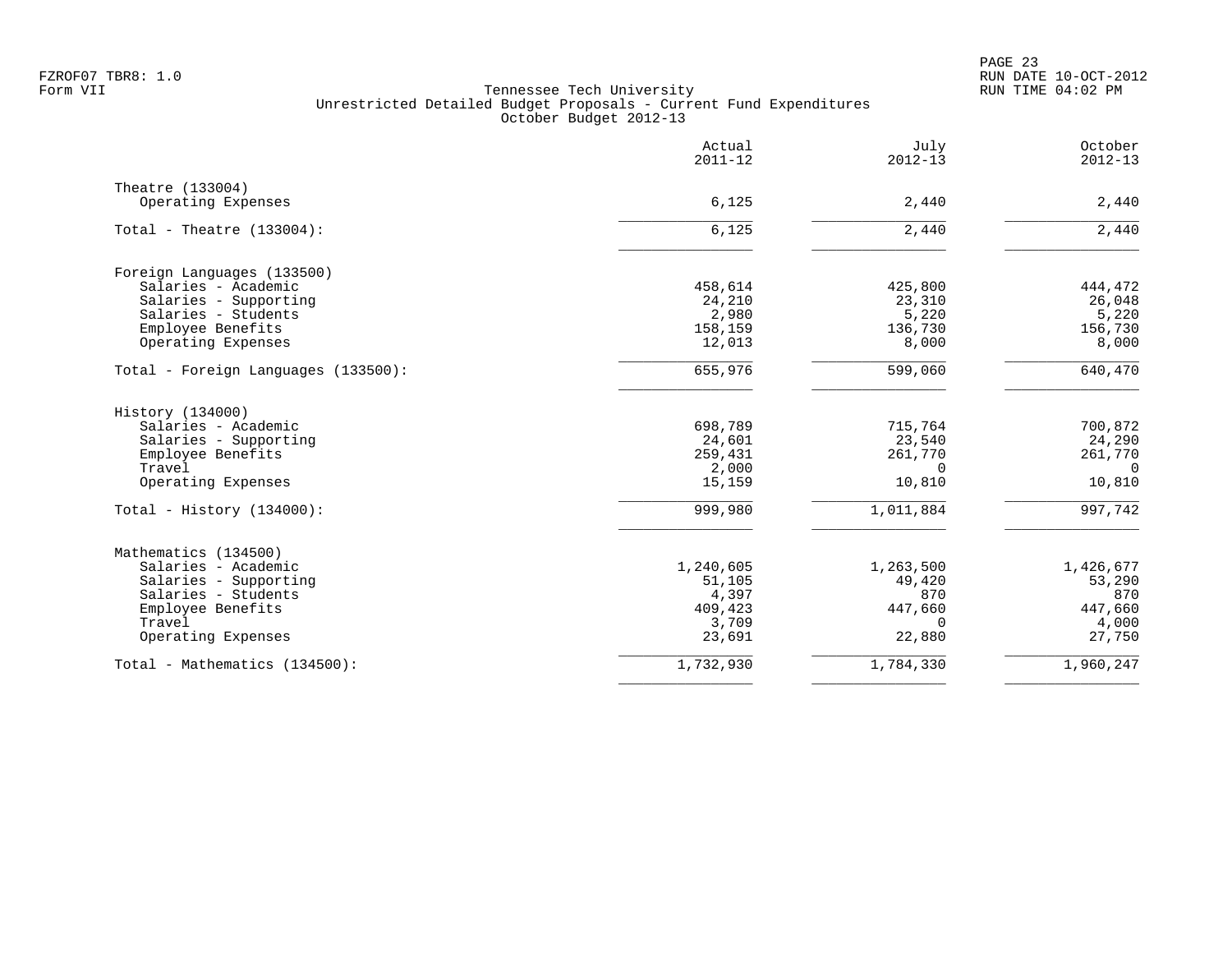PAGE 24 FZROF07 TBR8: 1.0 RUN DATE 10-OCT-2012

| Actual<br>$2011 - 12$ | July<br>$2012 - 13$                             | October<br>$2012 - 13$                                      |
|-----------------------|-------------------------------------------------|-------------------------------------------------------------|
|                       |                                                 |                                                             |
| 7,676                 | 0                                               | $\Omega$                                                    |
| 7,416                 | 0                                               | 14,910                                                      |
| 15,092                | $\Omega$                                        | 14,910                                                      |
|                       |                                                 |                                                             |
| 503,406               | 562,530                                         | 591,434                                                     |
| 67,403                | 66,220                                          | 69,236                                                      |
|                       |                                                 | 12,640                                                      |
|                       |                                                 | 191,540                                                     |
|                       |                                                 | 16,840                                                      |
| 782,428               | 838,720                                         | 881,690                                                     |
|                       |                                                 |                                                             |
| 18,395                | 17,900                                          | 20,900                                                      |
| 18,395                | 17,900                                          | 20,900                                                      |
|                       |                                                 |                                                             |
|                       |                                                 | 880,256                                                     |
|                       |                                                 | 25,624                                                      |
| 306,179               |                                                 | 305,700                                                     |
| 5,240                 | $\Omega$                                        | $\Omega$                                                    |
| 61,865                | 14,670                                          | 32,600                                                      |
| 1,264,892             | 1,167,030                                       | 1,244,180                                                   |
|                       | 11,373<br>191,589<br>8,657<br>861,358<br>30,250 | 12,640<br>186,540<br>10,790<br>844,460<br>22,200<br>285,700 |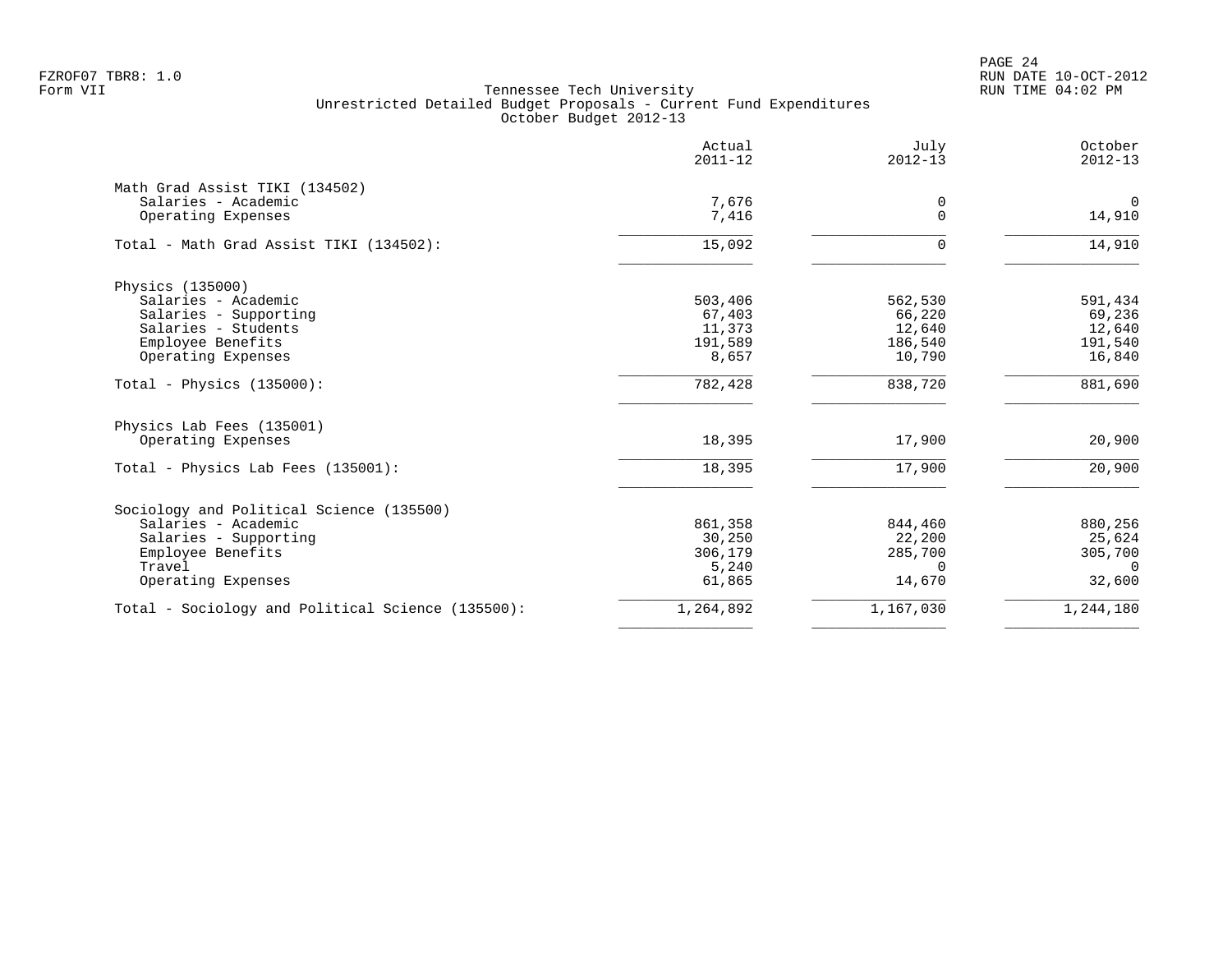|                                                       | Actual<br>$2011 - 12$ | July<br>$2012 - 13$ | October<br>$2012 - 13$ |
|-------------------------------------------------------|-----------------------|---------------------|------------------------|
| Gen Curr Student Success (136000)                     |                       |                     |                        |
| Salaries - Supporting                                 | 24,640                | 24,440              | 25,190                 |
| Salaries - Students                                   | 656                   | 1,800               | 1,800                  |
| Salaries - Professional                               | 69,270                | 69,370              | 71,450                 |
| Employee Benefits                                     | 23,348                | 35,250              | 35,250                 |
| Operating Expenses                                    | 2,858                 | 3,050               | 3,050                  |
| Total - Gen Curr Student Success (136000):            | 120,772               | 133,910             | 136,740                |
| Gen Curr Studt Succ Grad Assist (136001)              |                       |                     |                        |
| Operating Expenses                                    | 7,715                 | 10,300              | 10,710                 |
| Total - Gen Curr Studt Succ Grad Assist (136001):     | 7,715                 | 10,300              | 10,710                 |
| SACF Engineering Spec Acad Crs Fees (137001)          |                       |                     |                        |
| Salaries - Administrative                             | 4,550                 | $\Omega$            | $\overline{0}$         |
| Salaries - Academic                                   | 124,179               | 90,000              | 90,000                 |
| Salaries - Students                                   | 83,760                | 73,000              | 73,000                 |
| Salaries - Professional                               | 30,420                | $\Omega$            | $\Omega$               |
| Employee Benefits                                     | 31,716                | 40,000              | 46,600                 |
| Travel                                                | 47,477                | 36,000              | 36,000                 |
| Operating Expenses                                    | 204,898               | 568,390             | 788,900                |
| Capital Outlay                                        | 211,969               | $\Omega$            | $\Omega$               |
| Total - SACF Engineering Spec Acad Crs Fees (137001): | 738,969               | 807,390             | 1,034,500              |
| SACF Enginrg Student Success (137002)                 |                       |                     |                        |
| Salaries - Supporting                                 | 0                     | 55,900              | 55,900                 |
| Salaries - Professional                               | $\mathbf 0$           | 50,190              | 50,190                 |
| Total - SACF Enginrg Student Success (137002):        | 0                     | 106,090             | 106,090                |
|                                                       |                       |                     |                        |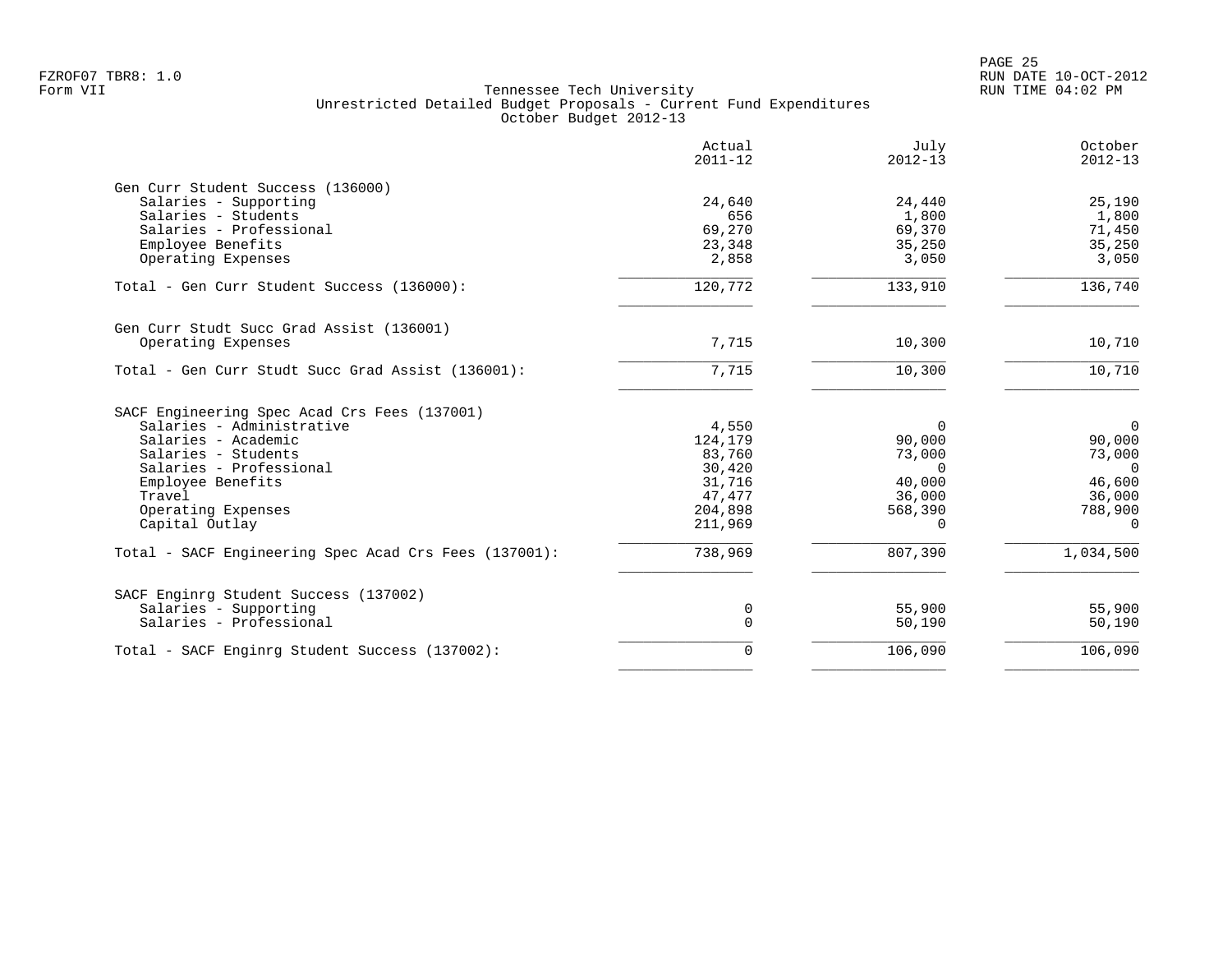PAGE 26 FZROF07 TBR8: 1.0 RUN DATE 10-OCT-2012

|                                           | Actual<br>$2011 - 12$ | July<br>$2012 - 13$ | October<br>$2012 - 13$ |
|-------------------------------------------|-----------------------|---------------------|------------------------|
| Engineering MOE Funding (137020)          |                       |                     |                        |
| Salaries - Academic                       | 397,306               | 407,650             | 442,148                |
| Employee Benefits                         | 117,904               | 113,000             | 118,000                |
| Total - Engineering MOE Funding (137020): | 515,210               | 520,650             | 560, 148               |
| Basic Engineering (137200)                |                       |                     |                        |
| Salaries - Academic                       | 234,630               | 291,660             | 301,708                |
| Salaries - Supporting                     | 38,150                | 37,150              | 38,000                 |
| Salaries - Students                       | 3,968                 | $\Omega$            | $\Omega$               |
| Employee Benefits<br>Travel               | 86,436<br>2,179       | 142,120<br>$\Omega$ | 142,120<br>$\Omega$    |
| Operating Expenses                        | 10,013                | 11,420              | 11,420                 |
| Total - Basic Engineering (137200):       | 375, 376              | 482,350             | 493,248                |
| Basic Engr Lab Fees (137203)              |                       |                     |                        |
| Operating Expenses                        | 16,724                | 16,930              | 19,930                 |
| Total - Basic Engr Lab Fees (137203):     | 16,724                | 16,930              | 19,930                 |
| Chemical Engineering (137400)             |                       |                     |                        |
| Salaries - Academic                       | 472,401               | 492,790             | 542,294                |
| Salaries - Supporting                     | 84,708                | 64,910              | 69,320                 |
| Salaries - Students                       | 4,800                 | $\Omega$            | $\Omega$               |
| Employee Benefits<br>Travel               | 171,538<br>408        | 167,910<br>$\Omega$ | 171,510<br>$\Omega$    |
| Operating Expenses                        | 31,301                | 9,700               | 9,700                  |
| Total - Chemical Engineering (137400):    | 765,156               | 735,310             | 792,824                |
|                                           |                       |                     |                        |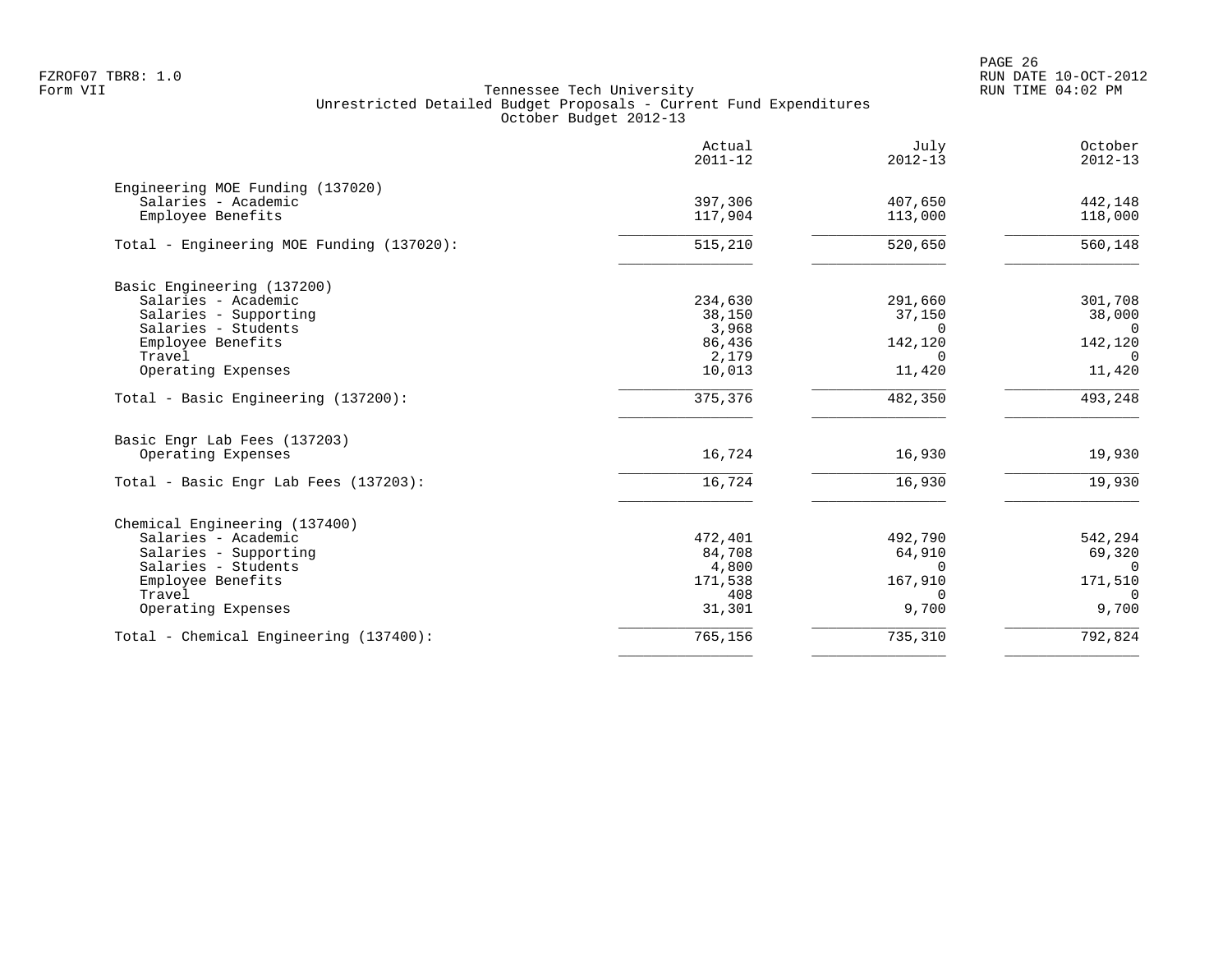PAGE 27 FZROF07 TBR8: 1.0 RUN DATE 10-OCT-2012

|                                                                                                                                                                                            | Actual<br>$2011 - 12$                                    | July<br>$2012 - 13$                                       | October<br>$2012 - 13$                                                     |
|--------------------------------------------------------------------------------------------------------------------------------------------------------------------------------------------|----------------------------------------------------------|-----------------------------------------------------------|----------------------------------------------------------------------------|
| Chemical Engr Grad Assistant (137401)<br>Operating Expenses                                                                                                                                | 18,265                                                   | 7,810                                                     | 19,910                                                                     |
| Total - Chemical Engr Grad Assistant (137401):                                                                                                                                             | 18,265                                                   | 7,810                                                     | 19,910                                                                     |
| Chemical Engr Lab Fees (137402)<br>Operating Expenses                                                                                                                                      | 4,553                                                    | 4,560                                                     | 5,160                                                                      |
| Total - Chemical Engr Lab Fees (137402):                                                                                                                                                   | 4,553                                                    | 4,560                                                     | 5,160                                                                      |
| Chem Engr Chall Grad Assit (137408)<br>Salaries - Professional<br>Operating Expenses                                                                                                       | 16,400<br>7,622                                          | 0<br>$\Omega$                                             | $\Omega$<br>2,360                                                          |
| Total - Chem Engr Chall Grad Assit (137408):                                                                                                                                               | 24,022                                                   | $\Omega$                                                  | 2,360                                                                      |
| Civil and Environmental Engineering (137600)<br>Salaries - Academic<br>Salaries - Supporting<br>Salaries - Students<br>Employee Benefits<br>Travel<br>Operating Expenses<br>Capital Outlay | 1,090,685<br>87,160<br>400<br>361,019<br>8,742<br>69,062 | 1,180,930<br>91,870<br>0<br>359,340<br>$\Omega$<br>18,550 | 1,337,872<br>94,630<br>$\Omega$<br>361,040<br>$\Omega$<br>25,180<br>18,120 |
| Total - Civil and Environmental Engineering (137600):                                                                                                                                      | 1,617,068                                                | 1,650,690                                                 | 1,836,842                                                                  |
|                                                                                                                                                                                            |                                                          |                                                           |                                                                            |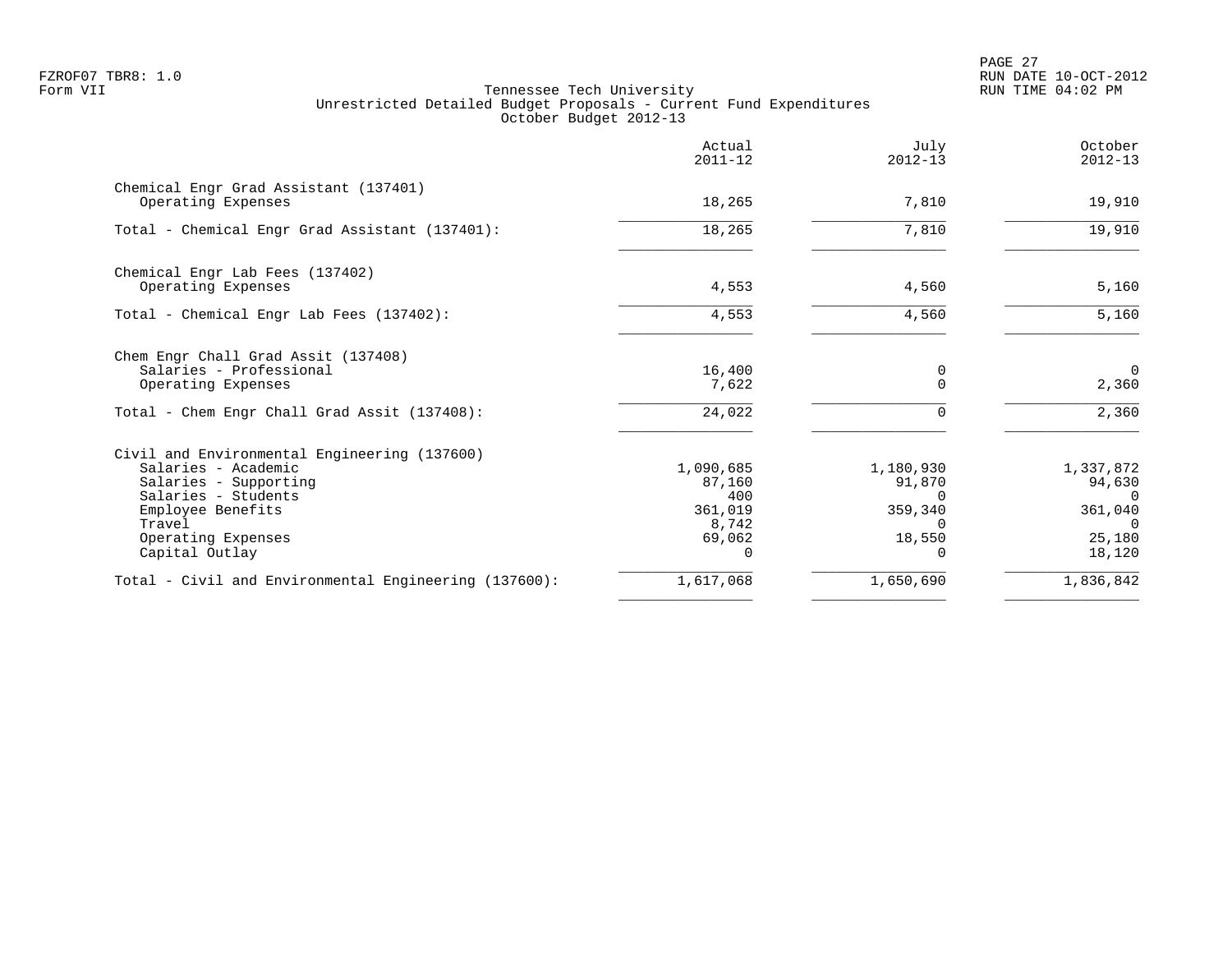PAGE 28 FZROF07 TBR8: 1.0 RUN DATE 10-OCT-2012

|                                                                                                                                                                                                                                       | Actual<br>$2011 - 12$                                                                   | July<br>$2012 - 13$                                                                     | October<br>$2012 - 13$                                                                               |
|---------------------------------------------------------------------------------------------------------------------------------------------------------------------------------------------------------------------------------------|-----------------------------------------------------------------------------------------|-----------------------------------------------------------------------------------------|------------------------------------------------------------------------------------------------------|
| Civil and Envir Grad Assistant (137601)<br>Operating Expenses                                                                                                                                                                         | 40,857                                                                                  | 23,450                                                                                  | 24,390                                                                                               |
| Total - Civil and Envir Grad Assistant (137601):                                                                                                                                                                                      | 40,857                                                                                  | 23,450                                                                                  | 24,390                                                                                               |
| Civil and Envir Lab Fees (137602)<br>Operating Expenses                                                                                                                                                                               | 4,290                                                                                   | 4,290                                                                                   | 4,290                                                                                                |
| Total - Civil and Envir Lab Fees (137602):                                                                                                                                                                                            | 4,290                                                                                   | 4,290                                                                                   | 4,290                                                                                                |
| Civil and Envir Teaching Assist (137604)<br>Operating Expenses                                                                                                                                                                        | $\Omega$                                                                                | $\Omega$                                                                                | 8,650                                                                                                |
| Total - Civil and Envir Teaching Assist (137604):                                                                                                                                                                                     | $\Omega$                                                                                |                                                                                         | 8,650                                                                                                |
| Elect and Comptr Engr Office (137800)<br>Salaries - Academic<br>Salaries - Supporting<br>Salaries - Students<br>Salaries - Professional<br>Employee Benefits<br>Travel<br>Operating Expenses<br>Capital Outlay<br>Department Revenues | 1,157,837<br>91,941<br>1,550<br>53,180<br>445,769<br>8,017<br>96,388<br>27,867<br>$-12$ | 1,244,550<br>101,780<br>$\Omega$<br>51,280<br>489,420<br>990<br>19,250<br>0<br>$\Omega$ | 1,348,718<br>109,353<br>$\overline{0}$<br>56,945<br>489,420<br>990<br>19,250<br>$\Omega$<br>$\Omega$ |
| Total - Elect and Comptr Engr Office (137800):                                                                                                                                                                                        | 1,882,537                                                                               | 1,907,270                                                                               | 2,024,676                                                                                            |
|                                                                                                                                                                                                                                       |                                                                                         |                                                                                         |                                                                                                      |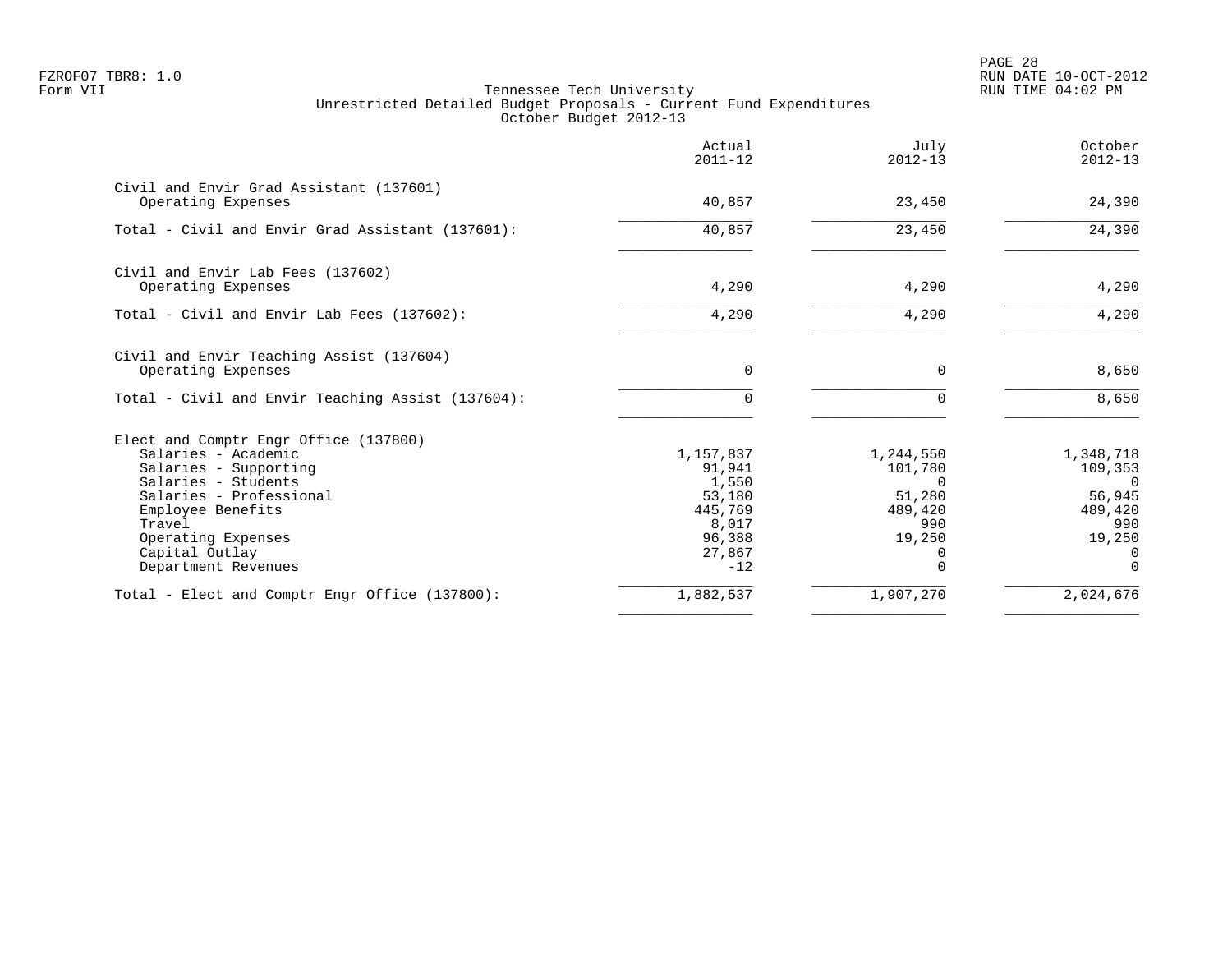PAGE 29 FZROF07 TBR8: 1.0 RUN DATE 10-OCT-2012

|                                                                                                                                      | Actual<br>$2011 - 12$                  | July<br>$2012 - 13$                    | October<br>$2012 - 13$                 |
|--------------------------------------------------------------------------------------------------------------------------------------|----------------------------------------|----------------------------------------|----------------------------------------|
| Elect and Comp Engr Grad Assist (137801)<br>Operating Expenses                                                                       | 53,631                                 | 31,260                                 | 45,180                                 |
| Total - Elect and Comp Engr Grad Assist (137801):                                                                                    | 53,631                                 | 31,260                                 | 45,180                                 |
| Elect and Comp Lab Fees (137802)<br>Operating Expenses                                                                               | 4,166                                  | 6,220                                  | 4,720                                  |
| Total - Elect and Comp Lab Fees (137802):                                                                                            | 4,166                                  | 6,220                                  | 4,720                                  |
| Indust and Syst Engr Lab Fees (138002)<br>Travel<br>Operating Expenses                                                               | 558<br>17                              | 0<br>$\Omega$                          | 0<br>$\mathbf{0}$                      |
| Total - Indust and Syst Engr Lab Fees (138002):                                                                                      | 575                                    | $\Omega$                               | $\Omega$                               |
| Manufacturing and Ind Technology (138200)<br>Salaries - Academic<br>Salaries - Supporting<br>Employee Benefits<br>Operating Expenses | 360,244<br>70,350<br>150,760<br>11,019 | 373,410<br>68,550<br>149,250<br>11,050 | 384,630<br>71,170<br>149,250<br>18,390 |
| Total - Manufacturing and Ind Technology (138200):                                                                                   | 592,373                                | 602,260                                | 623,440                                |
| Manuf and Ind Tech Lab Fees (138202)<br>Operating Expenses                                                                           | 3,247                                  | 6,700                                  | 5,700                                  |
| Total - Manuf and Ind Tech Lab Fees (138202):                                                                                        | 3,247                                  | 6,700                                  | 5,700                                  |
|                                                                                                                                      |                                        |                                        |                                        |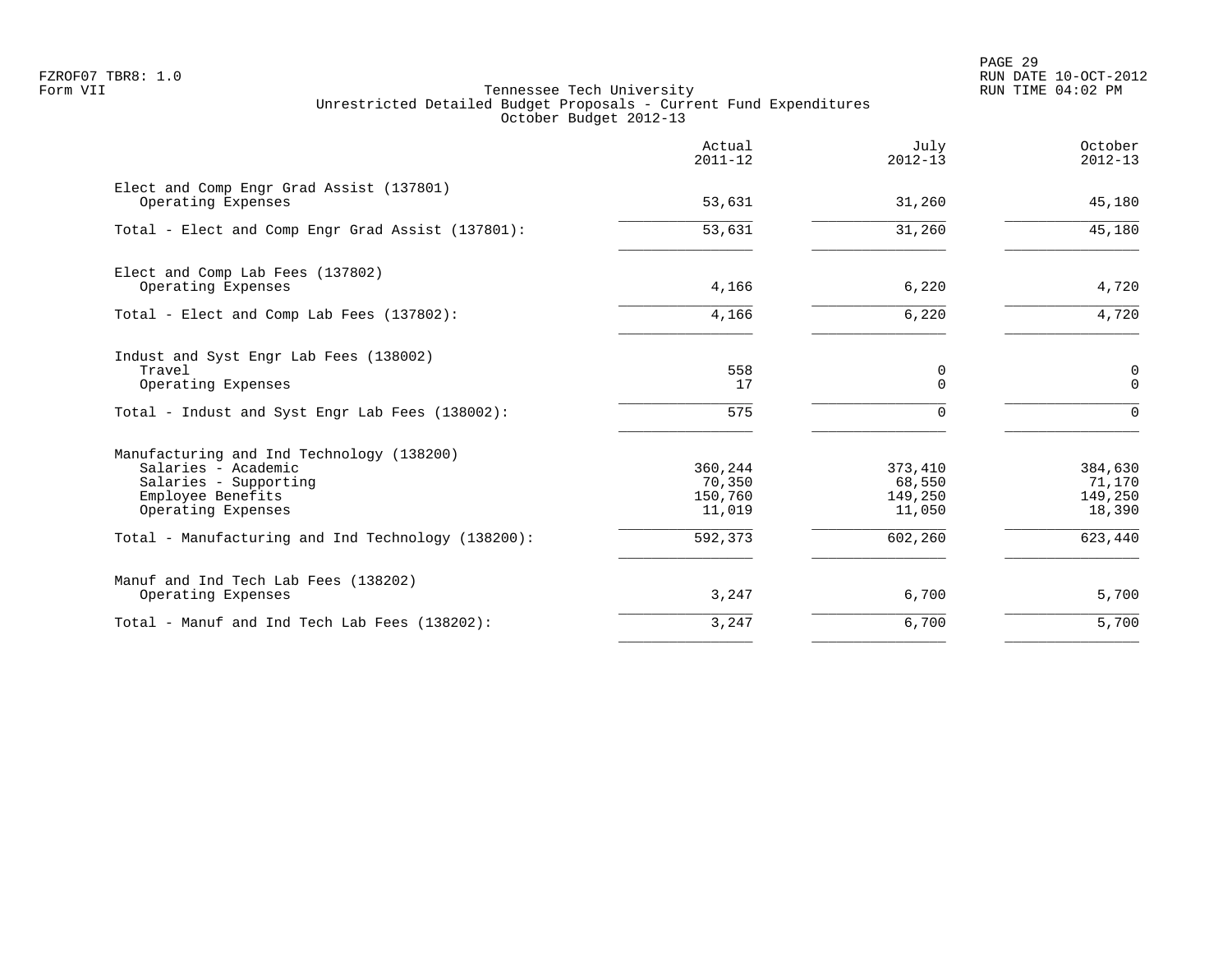PAGE 30 FZROF07 TBR8: 1.0 RUN DATE 10-OCT-2012

| Actual<br>$2011 - 12$ | July<br>$2012 - 13$                                                            | October<br>$2012 - 13$                                                    |
|-----------------------|--------------------------------------------------------------------------------|---------------------------------------------------------------------------|
|                       |                                                                                |                                                                           |
| 1,514,754             | 1,567,660                                                                      | 1,692,312                                                                 |
|                       |                                                                                | 102,410                                                                   |
|                       |                                                                                | 89,886                                                                    |
|                       |                                                                                | 531,740                                                                   |
|                       |                                                                                | $\overline{0}$                                                            |
|                       |                                                                                | 24,540                                                                    |
|                       |                                                                                | $\Omega$                                                                  |
| 2,314,381             | 2,310,410                                                                      | 2,440,888                                                                 |
|                       |                                                                                |                                                                           |
| 36,943                | 31,260                                                                         | 32,510                                                                    |
| 36,943                | 31,260                                                                         | 32,510                                                                    |
|                       |                                                                                |                                                                           |
| 5,060                 | 5,060                                                                          | 7,560                                                                     |
| 5,060                 | 5,060                                                                          | 7,560                                                                     |
|                       |                                                                                |                                                                           |
|                       |                                                                                | 4,210                                                                     |
|                       |                                                                                | $\Omega$                                                                  |
|                       |                                                                                | $\Omega$                                                                  |
| 6,080                 |                                                                                | 25,000                                                                    |
| 22,524                | $\Omega$                                                                       | 29,210                                                                    |
|                       | 97,119<br>88,558<br>511,508<br>15<br>46,927<br>55,500<br>8,444<br>7,500<br>500 | 98,790<br>87,680<br>531,740<br>$\Omega$<br>24,540<br>$\Omega$<br>$\Omega$ |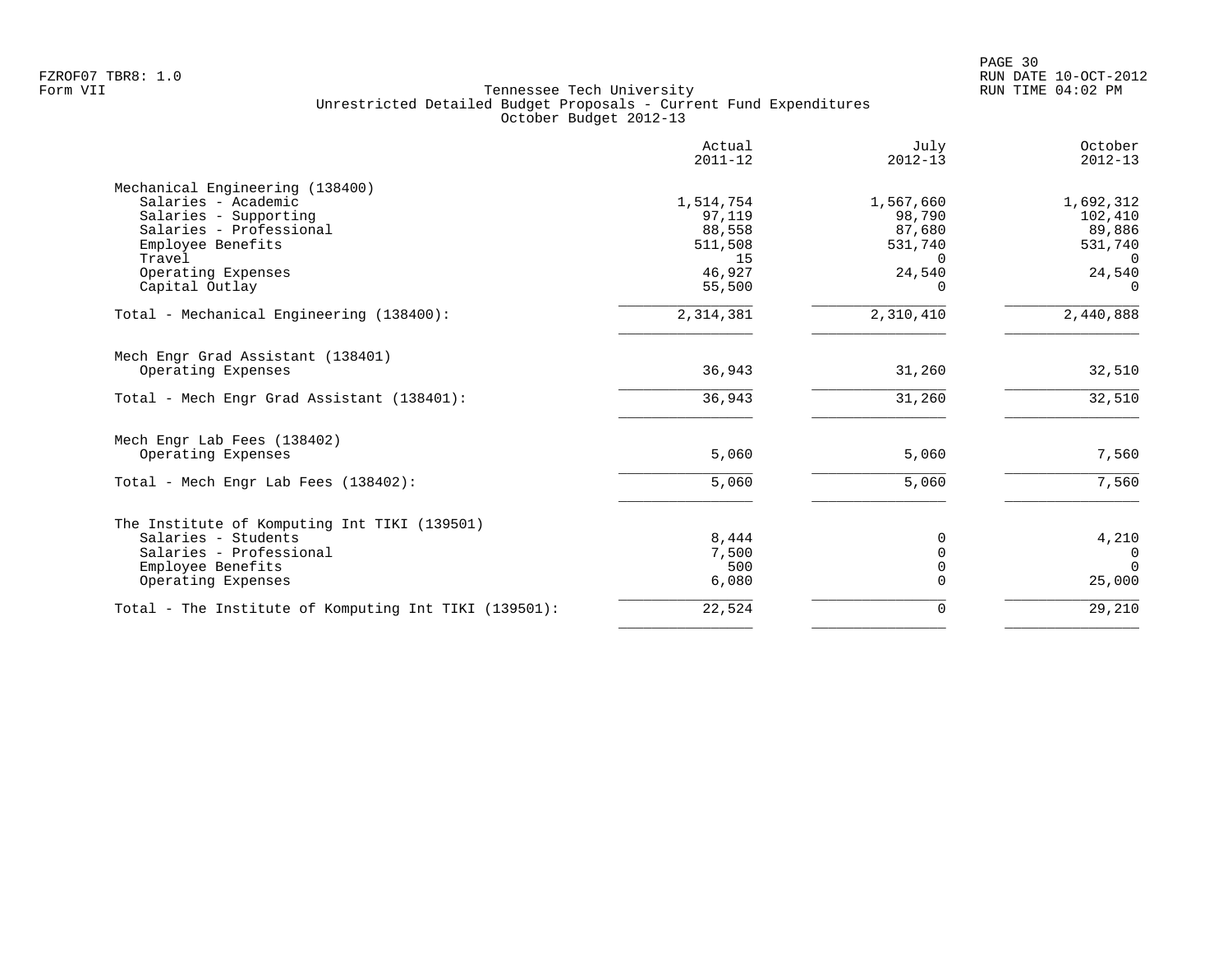|                                                      | Actual<br>$2011 - 12$ | July<br>$2012 - 13$ | October<br>$2012 - 13$ |
|------------------------------------------------------|-----------------------|---------------------|------------------------|
| SACF Business Spec Acad Course Fee (140002)          |                       |                     |                        |
| Salaries - Administrative                            | 5,186                 |                     | $\Omega$               |
| Salaries - Academic                                  | 72,030                |                     | $\mathbf 0$            |
| Salaries - Supporting                                | 8,947                 |                     | $\overline{0}$         |
| Salaries - Students                                  | 26,228                |                     | $\Omega$               |
| Salaries - Professional                              | $\Omega$              | 5,199               | 5,329                  |
| Employee Benefits                                    | 15,172                | 14,390              | 14,390                 |
| Travel                                               | 56,750                | 25,000              | 25,000                 |
| Operating Expenses                                   | 62,887                | 141,280             | 361,030                |
| Capital Outlay                                       | 15,280                |                     | $\Omega$               |
| Total - SACF Business Spec Acad Course Fee (140002): | 262,480               | 185,869             | 405,749                |
| Online Course Dev Business Admin (140110)            |                       |                     |                        |
| Operating Expenses                                   | $\mathbf 0$           | 7,130               | 7,130                  |
| Total - Online Course Dev Business Admin (140110):   | $\Omega$              | 7,130               | 7,130                  |
| Accounting and Bus Law (141500)                      |                       |                     |                        |
| Salaries - Academic                                  | 597,914               | 834,526             | 827,919                |
| Salaries - Supporting                                | 23,032                | 22,100              | 25,468                 |
| Salaries - Students                                  | 1,162                 | 930                 | 930                    |
| Employee Benefits                                    | 197,215               | 222,100             | 222,100                |
| Operating Expenses                                   | 9,468                 |                     | 70,800                 |
| Total - Accounting and Bus Law $(141500)$ :          | 828,791               | 1,079,656           | 1,147,217              |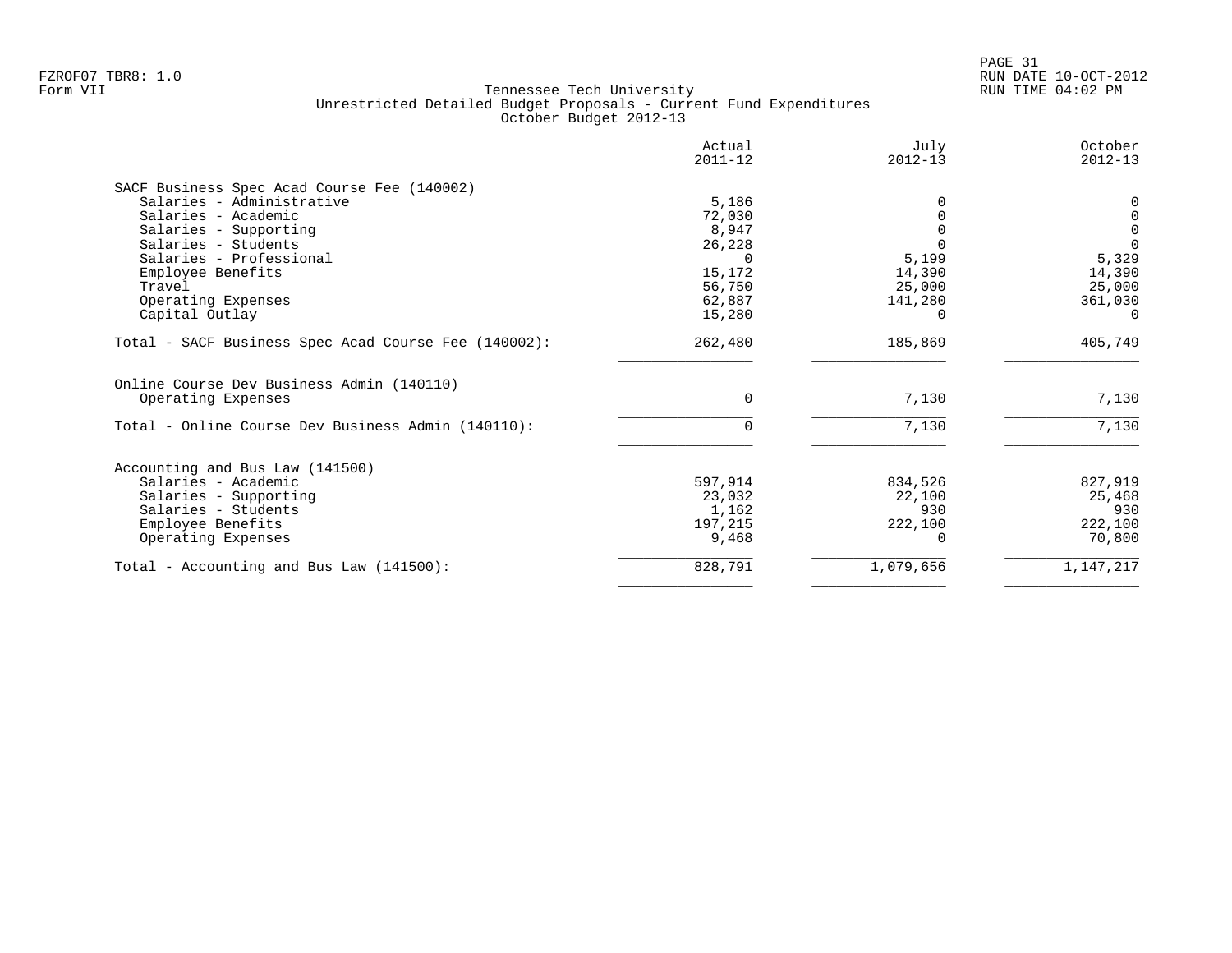|                                                             | Actual<br>$2011 - 12$ | July<br>$2012 - 13$ | October<br>$2012 - 13$ |
|-------------------------------------------------------------|-----------------------|---------------------|------------------------|
| SACF Accounting and Bus Law (141501)<br>Salaries - Academic | 36,754                |                     | 69,733                 |
| Employee Benefits                                           | 11,641                | 67,234<br>11,230    | 16,230                 |
| Travel                                                      | $\mathbf 0$           | $\Omega$            | 15,000                 |
| Operating Expenses                                          | $-78$                 | 6,430               | $\Omega$               |
| Total - SACF Accounting and Bus Law (141501):               | 48,317                | 84,894              | 100,963                |
| MBA Studies (142000)                                        |                       |                     |                        |
| Salaries - Administrative                                   | 9,000                 | 10,000              | 10,000                 |
| Salaries - Supporting                                       | 19,410                | 18,510              | 18,900                 |
| Salaries - Students<br>Salaries - Professional              | 450<br>50,600         | $\Omega$            | $\Omega$               |
| Employee Benefits                                           | 11,582                | 52,910<br>7,610     | 52,910<br>11,610       |
| Operating Expenses                                          | 4,811                 | 0                   | 4,000                  |
| Total - MBA Studies (142000):                               | 95,853                | 89,030              | 97,420                 |
| SACF MBA Studies (142001)                                   |                       |                     |                        |
| Operating Expenses                                          | $\Omega$              | 5,550               | 0                      |
| Total - SACF MBA Studies (142001):                          | $\Omega$              | 5,550               | $\Omega$               |
| Management Programs (142002)                                |                       |                     |                        |
| Salaries - Supporting                                       | 15,610                | 15,610              | 16,000                 |
| Employee Benefits                                           | 6,445                 | 17,570              | 17,570                 |
| Total - Management Programs (142002):                       | 22,055                | 33,180              | 33,570                 |
|                                                             |                       |                     |                        |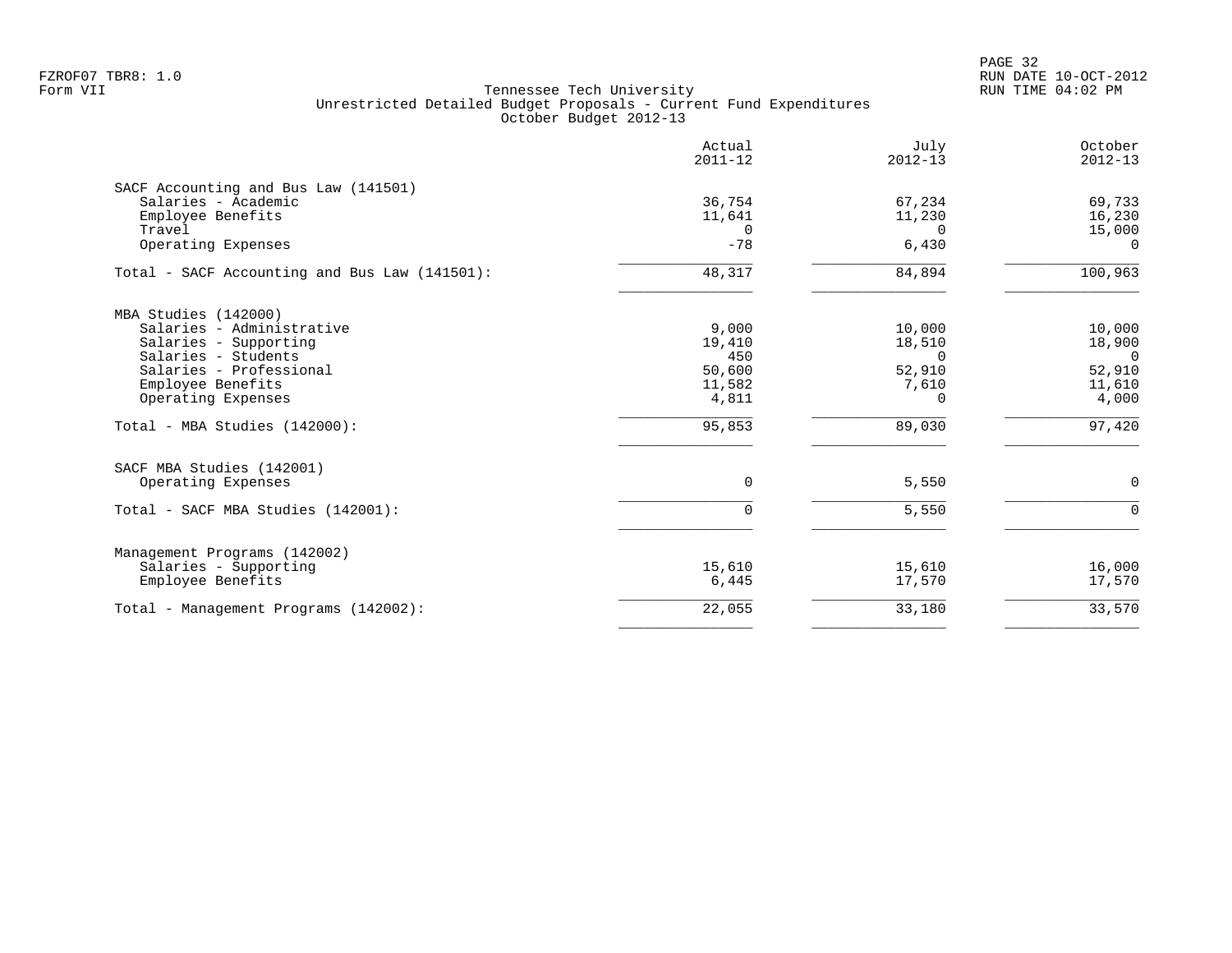|                                                    | Actual<br>$2011 - 12$ | July<br>$2012 - 13$ | October<br>$2012 - 13$ |
|----------------------------------------------------|-----------------------|---------------------|------------------------|
| MBA Bus Grad Assist (142004)<br>Operating Expenses | 125,864               | 107,690             | 112,000                |
|                                                    |                       |                     |                        |
| Total - MBA Bus Grad Assist (142004):              | 125,864               | 107,690             | 112,000                |
| Economics Finance and Marketing (142500)           |                       |                     |                        |
| Salaries - Academic                                | 926,567               | 924,761             | 1,138,308              |
| Salaries - Supporting                              | 33,180                | 32,280              | 33,030                 |
| Employee Benefits                                  | 273,620               | 335,040             | 335,040                |
| Operating Expenses                                 | 11,310                | <sup>n</sup>        | 11,000                 |
| Total - Economics Finance and Marketing (142500):  | 1,244,677             | 1,292,081           | 1,517,378              |
| SACF Econ Fin and Marketing (142501)               |                       |                     |                        |
| Salaries - Academic                                | 134,131               | 213,567             | 238,286                |
| Employee Benefits                                  | 36,236                | 34,300              | 36,300                 |
| Travel                                             | 1,832                 | $\Omega$            | 15,000                 |
| Operating Expenses                                 | $\cap$                | 6,810               | $\Omega$               |
| Total - SACF Econ Fin and Marketing (142501):      | 172,199               | 254,677             | 289,586                |
| Basic Business (143000)                            |                       |                     |                        |
| Salaries - Supporting                              | 73,157                | 66,070              | 67,760                 |
| Salaries - Professional                            | 57,875                | 57,970              | 63,025                 |
| Employee Benefits                                  | 47,177                | 52,030              | 52,030                 |
| Operating Expenses                                 | 5,488                 | 0                   | 5,500                  |
| Total - Basic Business (143000):                   | 183,697               | 176,070             | 188,315                |
|                                                    |                       |                     |                        |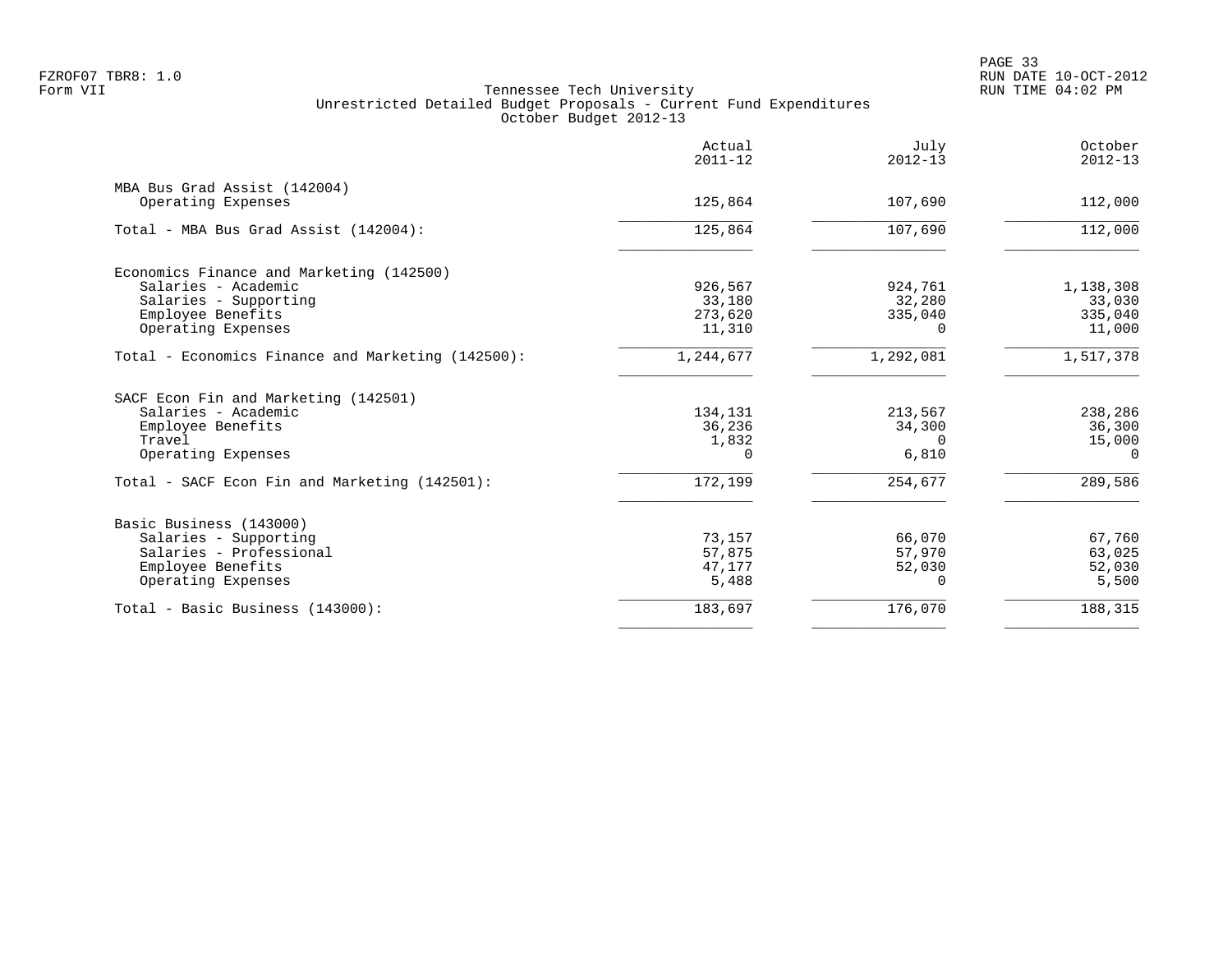|                                                     | Actual<br>$2011 - 12$ | July<br>$2012 - 13$ | October<br>$2012 - 13$ |
|-----------------------------------------------------|-----------------------|---------------------|------------------------|
| SACF Basic Business (143001)                        |                       |                     |                        |
| Salaries - Supporting                               | 19,353                | 18,840              | $\overline{0}$         |
| Salaries - Professional                             | $\Omega$              | $\Omega$            | 23,810                 |
| Employee Benefits<br>Operating Expenses             | 2,037<br>$\Omega$     | 2,000<br>2,970      | 2,000<br>$\Omega$      |
|                                                     |                       |                     |                        |
| Total - SACF Basic Business (143001):               | 21,390                | 23,810              | 25,810                 |
| Decision Sciences and Management (144000)           |                       |                     |                        |
| Salaries - Academic                                 | 1,124,339             | 1,080,089           | 1,117,309              |
| Salaries - Supporting                               | 24,476                | 23,490              | 26,393                 |
| Employee Benefits                                   | 316,230               | 307,830             | 315,830                |
| Travel                                              | 2,718                 | $\Omega$            | $\Omega$               |
| Operating Expenses                                  | 10,865                | $\Omega$            | 8,000                  |
| Total - Decision Sciences and Management (144000):  | 1,478,628             | 1,411,409           | 1,467,532              |
| SACF Decision Sciences and Mangmt (144001)          |                       |                     |                        |
| Salaries - Academic                                 | 49,568                | 49,568              | 50,808                 |
| Employee Benefits                                   | 13,653                | 15,830              | 15,830                 |
| Travel                                              | 2,411                 | $\Omega$            | 10,000                 |
| Operating Expenses                                  | $\Omega$              | 7,490               | $\Omega$               |
| Total - SACF Decision Sciences and Mangmt (144001): | 65,632                | 72,888              | 76,638                 |
| World Cultures (144003)                             |                       |                     |                        |
| Operating Expenses                                  | 240                   | 950                 | 950                    |
| Total - World Cultures (144003):                    | 240                   | 950                 | 950                    |
|                                                     |                       |                     |                        |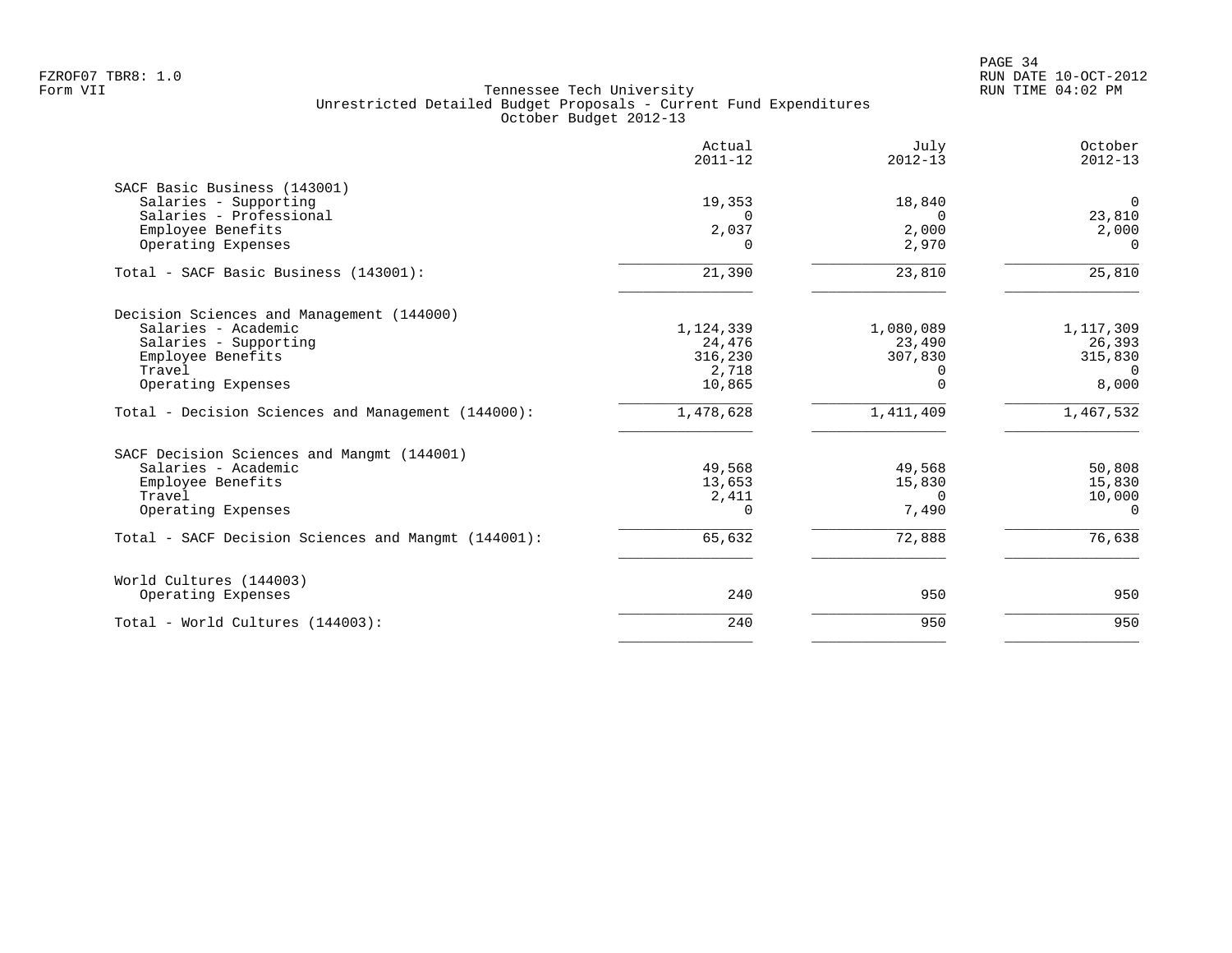en and the state of the state of the state of the state of the state of the state of the state of the state of the state of the state of the state of the state of the state of the state of the state of the state of the sta FZROF07 TBR8: 1.0 RUN DATE 10-OCT-2012

|                                                   | Actual<br>$2011 - 12$ | July<br>$2012 - 13$ | October<br>$2012 - 13$ |
|---------------------------------------------------|-----------------------|---------------------|------------------------|
| Fleetguard Cummins Computer Ctr (145000)          |                       |                     |                        |
| Salaries - Professional                           | 1,207                 | 2,400               | 2,400                  |
| Employee Benefits                                 | 211                   | 750                 | 750                    |
| Operating Expenses                                | 3,318                 | 3,420               | 3,420                  |
| Total - Fleetguard Cummins Computer Ctr (145000): | 4,736                 | 6,570               | 6,570                  |
| SACF Fleetgd Cum Computer Ctr (145001)            |                       |                     |                        |
| Employee Benefits                                 | $\mathbf 0$           | 300                 | 300                    |
| Total - SACF Fleetgd Cum Computer Ctr (145001):   |                       | 300                 | 300                    |
| External Relations (146000)                       |                       |                     |                        |
| Salaries - Supporting                             | 23,128                | 22,400              | 25,820                 |
| Employee Benefits                                 | 10,880                | 32,780              | 32,780                 |
| Total - External Relations (146000):              | 34,008                | 55,180              | 58,600                 |
| Governors Schools (148000)                        |                       |                     |                        |
| Salaries - Academic                               | 17,506                | 14,500              | 14,500                 |
| Salaries - Supporting                             | 3,200                 | 4,000               | 4,000                  |
| Employee Benefits                                 | 2,813                 | 1,000               | 1,000                  |
| Operating Expenses                                | 173                   | 8,880               | 35,440                 |
| Total - Governors Schools (148000):               | 23,692                | 28,380              | 54,940                 |
|                                                   |                       |                     |                        |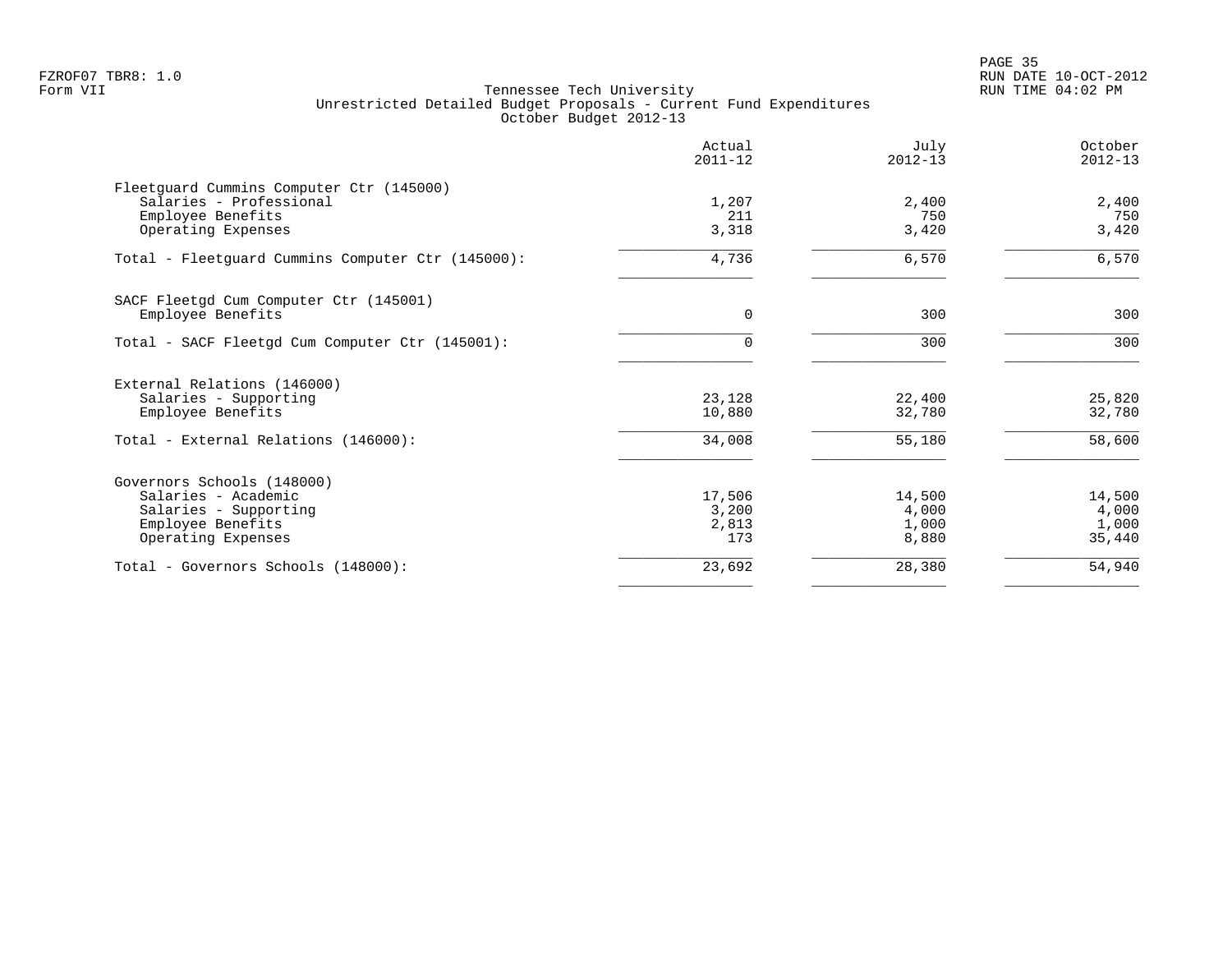en and the state of the state of the state of the state of the state of the state of the state of the state of the state of the state of the state of the state of the state of the state of the state of the state of the sta FZROF07 TBR8: 1.0 RUN DATE 10-OCT-2012

|                                                                         | Actual<br>$2011 - 12$ | July<br>$2012 - 13$ | October<br>$2012 - 13$ |
|-------------------------------------------------------------------------|-----------------------|---------------------|------------------------|
| Dean of College of Education Office (150000)<br>Salaries - Professional | 1,000                 | 0                   | 0                      |
| Employee Benefits                                                       | 247                   | $\Omega$            | $\Omega$               |
| Total - Dean of College of Education Office (150000):                   | 1,247                 | $\Omega$            | $\Omega$               |
| Education Grad Assistant (150001)                                       |                       |                     |                        |
| Operating Expenses                                                      | 256,220               | 264,690             | 275,280                |
| Total - Education Grad Assistant (150001):                              | 256,220               | 264,690             | 275,280                |
| Educ TIKI Grad Assistant (150002)                                       |                       |                     |                        |
| Salaries - Professional<br>Operating Expenses                           | 6,750<br>10,126       | 0<br>$\Omega$       | 0<br>8,630             |
| Total - Educ TIKI Grad Assistant (150002):                              | 16,876                | $\Omega$            | 8,630                  |
| SACF Education (150009)                                                 |                       |                     |                        |
| Salaries - Academic                                                     | 0                     | 82,000              | 82,000                 |
| Salaries - Professional                                                 |                       | 100,000             | 100,000                |
| Employee Benefits                                                       |                       | 38,000              | 38,000                 |
| Travel                                                                  | 0                     | 60,000<br>93,400    | 60,000<br>93,400       |
| Operating Expenses<br>Capital Outlay                                    | 0                     | 26,600              | 26,600                 |
| Total - SACF Education (150009):                                        | $\Omega$              | 400,000             | 400,000                |
|                                                                         |                       |                     |                        |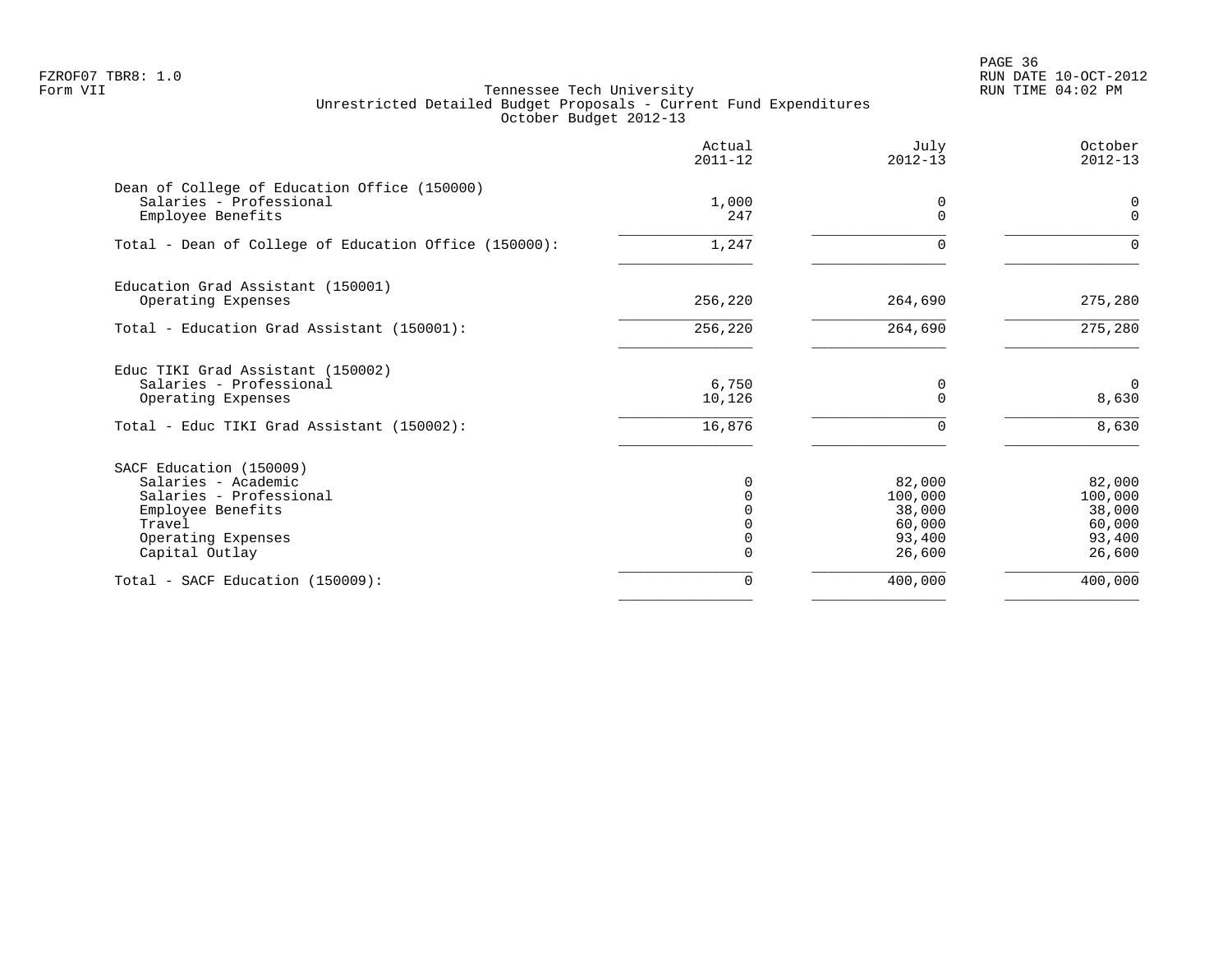PAGE 37 FZROF07 TBR8: 1.0 RUN DATE 10-OCT-2012

|                                                                                                                                                                                                             | Actual<br>$2011 - 12$                                              | July<br>$2012 - 13$                                                 | October<br>$2012 - 13$                                              |
|-------------------------------------------------------------------------------------------------------------------------------------------------------------------------------------------------------------|--------------------------------------------------------------------|---------------------------------------------------------------------|---------------------------------------------------------------------|
| Online Course Dev Education (150010)<br>Operating Expenses                                                                                                                                                  | $\mathbf 0$                                                        | 9,560                                                               | 9,560                                                               |
| Total - Online Course Dev Education (150010):                                                                                                                                                               | 0                                                                  | 9,560                                                               | 9,560                                                               |
| Education MOE Funding (150020)<br>Salaries - Academic<br>Employee Benefits                                                                                                                                  | 350<br>27                                                          | 0<br>$\Omega$                                                       | 0<br>$\Omega$                                                       |
| Total - Education MOE Funding (150020):                                                                                                                                                                     | 377                                                                | $\Omega$                                                            | $\Omega$                                                            |
| Learning Support Program (151000)<br>Salaries - Academic<br>Salaries - Supporting<br>Salaries - Students<br>Employee Benefits<br>Travel<br>Operating Expenses<br>Total - Learning Support Program (151000): | 288,167<br>30,368<br>17,403<br>126,168<br>197<br>10,560<br>472,863 | 305,060<br>27,120<br>7,820<br>126,390<br>1,420<br>11,630<br>479,440 | 320,482<br>30,885<br>7,820<br>126,390<br>1,420<br>11,630<br>498,627 |
| Associate Dean Coll of Educ (151500)<br>Salaries - Administrative<br>Salaries - Supporting<br>Salaries - Professional<br>Employee Benefits<br>Operating Expenses                                            | 63,599<br>37,116<br>43,591<br>50,784<br>2,023                      | $\Omega$<br>49,480<br>144,960<br>62,910<br>12,580                   | $\Omega$<br>53,654<br>152,344<br>62,910<br>2,580                    |
| Total - Associate Dean Coll of Educ (151500):                                                                                                                                                               | 197,113                                                            | 269,930                                                             | 271,488                                                             |
|                                                                                                                                                                                                             |                                                                    |                                                                     |                                                                     |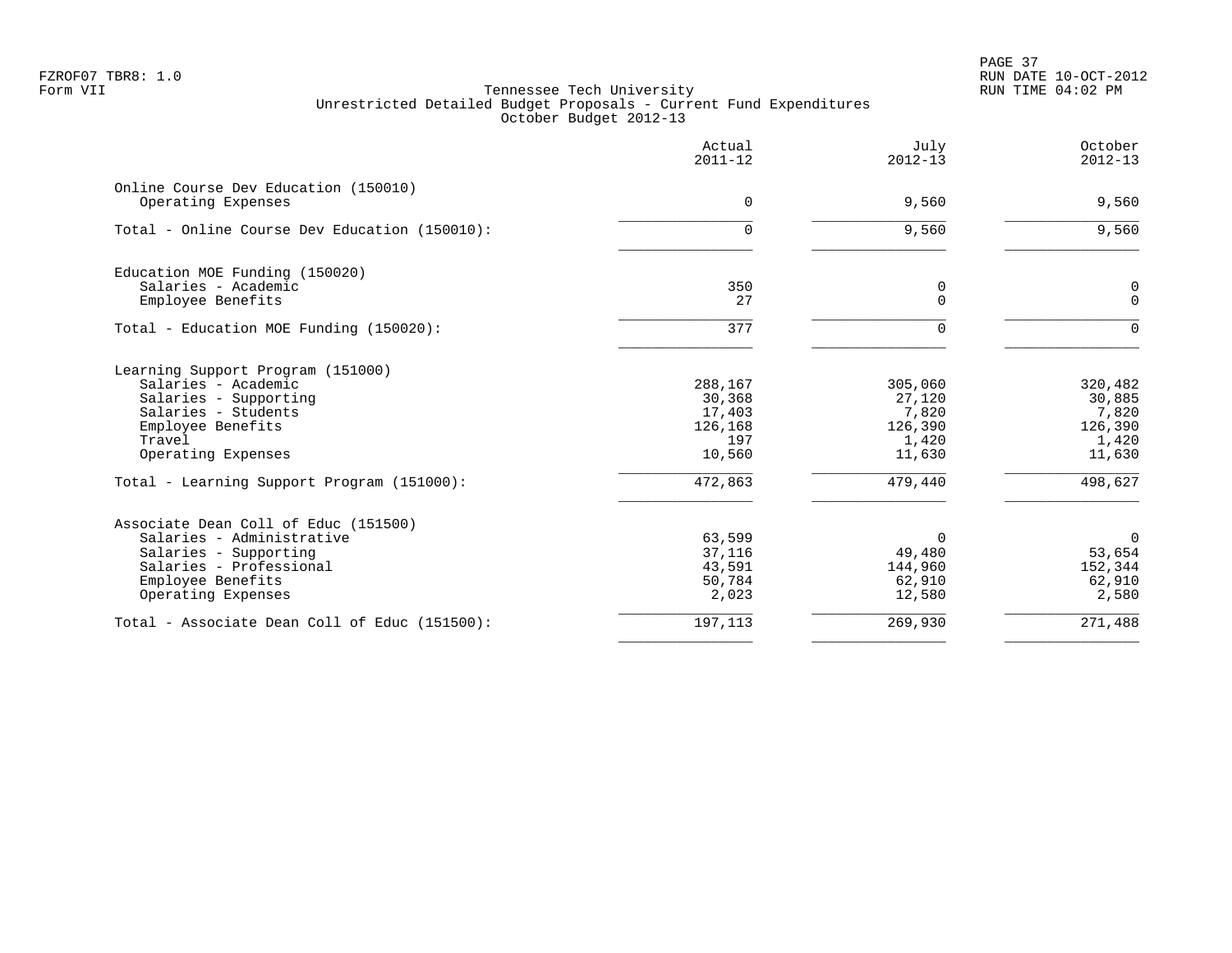|                                                   | Actual<br>$2011 - 12$ | July<br>$2012 - 13$ | October<br>$2012 - 13$ |
|---------------------------------------------------|-----------------------|---------------------|------------------------|
| Education PHD (151501)                            |                       |                     |                        |
| Salaries - Academic                               | 9,568                 | 15,490              | 15,490                 |
| Salaries - Students                               | 3,085                 | $\Omega$            | 0                      |
| Salaries - Professional                           | 63,000                | 84,000              | 84,000                 |
| Employee Benefits                                 | 1,766                 | 6,300               | 6,300                  |
| Operating Expenses                                | 3,955                 | 4,120               | 21,620                 |
| Total - Education PHD (151501):                   | 81,374                | 109,910             | 127,410                |
| Exceptional Learning Grad Asst (151502)           |                       |                     |                        |
| Operating Expenses                                | 39,735                | 83,390              | 86,730                 |
| Total - Exceptional Learning Grad Asst (151502):  | 39,735                | 83,390              | 86,730                 |
| Counseling and Psychology (152000)                |                       |                     |                        |
| Salaries - Academic                               | 841,046               | 837,484             | 923,544                |
| Salaries - Supporting                             | 40,922                | 41,040              | 41,790                 |
| Salaries - Students                               | 14,581                | 860                 | 860                    |
| Employee Benefits                                 | 301,641               | 252,300             | 302,300                |
| Travel                                            | 8,121                 | $\Omega$            | $\Omega$               |
| Operating Expenses                                | 58,389                | 9,780               | 9,780                  |
| Total - Counseling and Psychology (152000):       | 1,264,700             | 1,141,464           | 1,278,274              |
| Department of Teacher Education (152500)          |                       |                     |                        |
| Salaries - Academic                               | 121,932               | 124,440             | 128,634                |
| Salaries - Supporting                             | 49,917                | 49,100              | 51,851                 |
| Salaries - Students                               | 1,385                 | 1,000               | 2,200                  |
| Salaries - Professional                           | 11,571                | $\Omega$            | 7,500                  |
| Employee Benefits                                 | 72,844                | 67,510              | 72,510                 |
| Travel                                            | 24,276                | 22,650              | 22,650                 |
| Operating Expenses                                | 41,661                | 40,290              | 40,290                 |
| Total - Department of Teacher Education (152500): | 323,586               | 304,990             | 325,635                |
|                                                   |                       |                     |                        |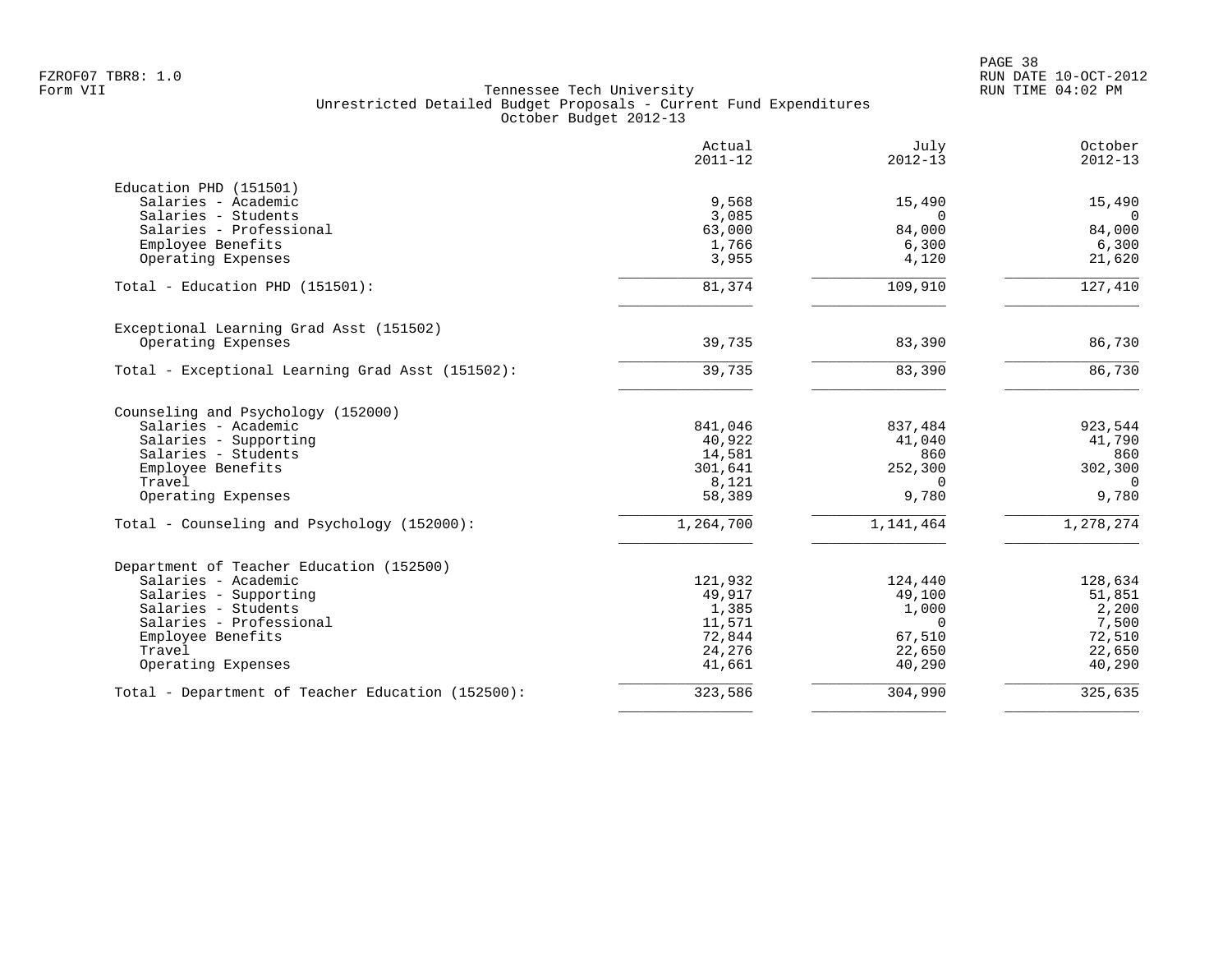|                                                   | Actual<br>$2011 - 12$ | July<br>$2012 - 13$ | October<br>$2012 - 13$ |
|---------------------------------------------------|-----------------------|---------------------|------------------------|
| Match Dept of Teacher Educ (152515)               |                       |                     |                        |
| Salaries - Academic                               | 3,486                 | 0                   | $\mathbf 0$            |
| Employee Benefits                                 | 1,382                 | $\mathbf 0$         | $\Omega$               |
| Operating Expenses                                | 500                   | $\Omega$            | $\Omega$               |
| Total - Match Dept of Teacher Educ (152515):      | 5,368                 | $\Omega$            | $\Omega$               |
| Curriculum and Instr Office (153000)              |                       |                     |                        |
| Salaries - Academic                               | 1,670,888             | 1,936,878           | 2,179,420              |
| Salaries - Supporting                             | 216,762               | 88,900              | 94,943                 |
| Salaries - Students                               | 2,150                 | $\Omega$            | $\Omega$               |
| Employee Benefits                                 | 565,271               | 551,700             | 551,700                |
| Travel                                            | 11,049                | 490                 | 5,490                  |
| Operating Expenses                                | 42,646                | 50,080              | 53,160                 |
| Total - Curriculum and Instr Office (153000):     | 2,508,766             | 2,628,048           | 2,884,713              |
| Matching Curriculum Instruction (153005)          |                       |                     |                        |
| Salaries - Academic                               | 27,103                | 0                   | $\mathbf 0$            |
| Employee Benefits                                 | 9,115                 | 0                   | $\mathbf 0$            |
| Travel                                            | 6,377                 | 0                   | $\mathbf 0$            |
| Operating Expenses                                | 30                    | $\Omega$            | $\Omega$               |
| Total - Matching Curriculum Instruction (153005): | 42,625                | $\mathbf 0$         | $\Omega$               |
| Two Plus Two Tullahoma (153050)                   |                       |                     |                        |
| Salaries - Academic                               | 101,304               | 100,310             | 102,418                |
| Employee Benefits                                 | 38,483                | 47,520              | 47,520                 |
| Total - Two Plus Two Tullahoma (153050):          | 139,787               | 147,830             | 149,938                |
|                                                   |                       |                     |                        |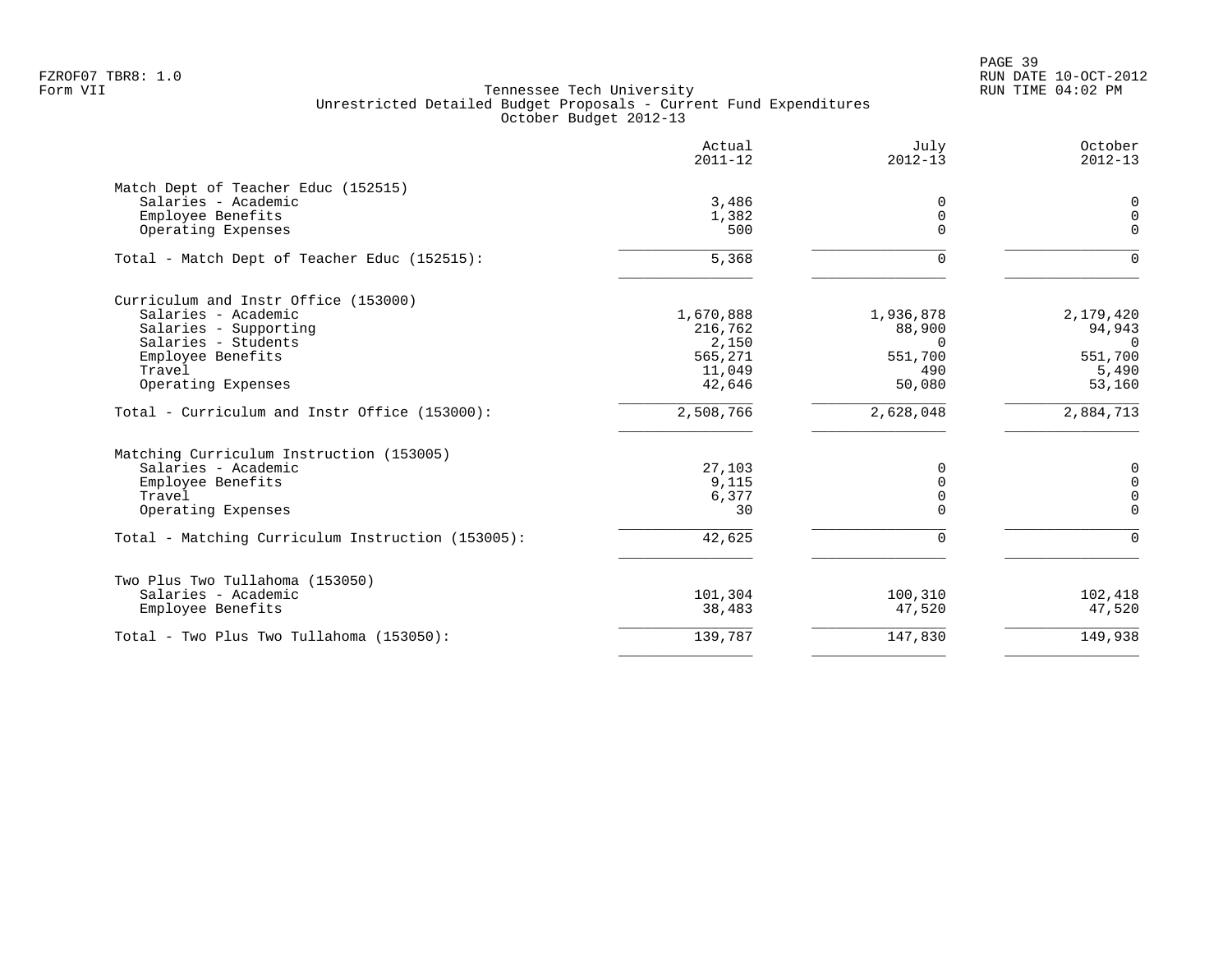|                                            | Actual<br>$2011 - 12$ | July<br>$2012 - 13$ | October<br>$2012 - 13$ |
|--------------------------------------------|-----------------------|---------------------|------------------------|
| Two Plus Two Crossville (153051)           |                       |                     |                        |
| Salaries - Academic                        | 103,916               | 102,270             | 105,330                |
| Salaries - Supporting                      | 10,222                | 9,780               | 11,338                 |
| Employee Benefits                          | 44,493                | 43,390              | 44,590                 |
| Total - Two Plus Two Crossville (153051):  | 158,631               | 155,440             | 161,258                |
| Two Plus Two Oak Ridge (153052)            |                       |                     |                        |
| Salaries - Academic                        | 168,498               | 166,790             | 181,318                |
| Salaries - Supporting                      | 10,222                | 9,780               | 11,338                 |
| Employee Benefits                          | 75,754                | 73,040              | 75,740                 |
| Total - Two Plus Two Oak Ridge (153052):   | 254,474               | 249,610             | 268, 396               |
| Two Plus Two Pellissippi (153053)          |                       |                     |                        |
| Salaries - Academic                        | 202,878               | 205,950             | 225,412                |
| Salaries - Supporting                      | 9,647                 | 9,780               | 10,211                 |
| Employee Benefits                          | 70.647                | 71,510              | 71,510                 |
| Total - Two Plus Two Pellissippi (153053): | 283,172               | 287,240             | 307,133                |
| Two Plus Two Chattanooga (153054)          |                       |                     |                        |
| Salaries - Academic                        | 127,660               | 133,560             | 150,040                |
| Salaries - Supporting                      | 10,307                | 9,780               | 11,338                 |
| Employee Benefits                          | 46,100                | 57,530              | 57,530                 |
| Total - Two Plus Two Chattanooga (153054): | 184,067               | 200,870             | 218,908                |
|                                            |                       |                     |                        |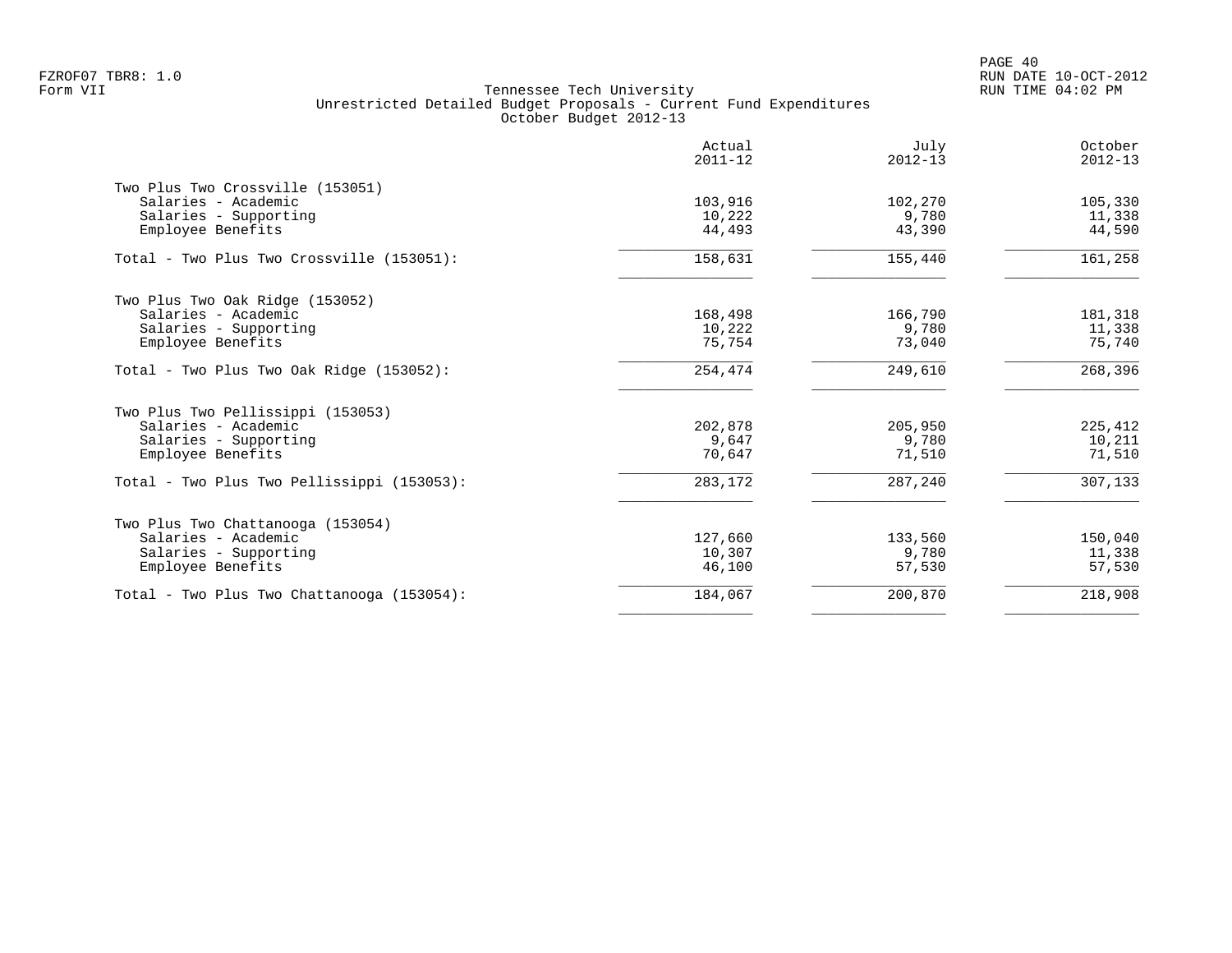PAGE 41 FZROF07 TBR8: 1.0 RUN DATE 10-OCT-2012

|                                                     | Actual<br>$2011 - 12$ | July<br>$2012 - 13$ | October<br>$2012 - 13$ |
|-----------------------------------------------------|-----------------------|---------------------|------------------------|
| Two Plus Two Motlow (153055)                        |                       |                     |                        |
| Salaries - Academic                                 | 108,702               | 107,150             | 109,622                |
| Salaries - Supporting                               | 10,251                | 9,770               | 11,335                 |
| Employee Benefits                                   | 57,393                | 54,270              | 57,270                 |
| Total - Two Plus Two Motlow (153055):               | 176,346               | 171,190             | 178,227                |
| Two Plus Two Roane St Harriman (153056)             |                       |                     |                        |
| Salaries - Academic                                 | 104,374               | 102,710             | 109,696                |
| Employee Benefits                                   | 47,688                | 44,270              | 47,670                 |
| Total - Two Plus Two Roane St Harriman (153056):    | 152,062               | 146,980             | 157,366                |
| Two Plus Two Scott Co (153059)                      |                       |                     |                        |
| Salaries - Academic                                 | 44,660                | 46,760              | 44,840                 |
| Employee Benefits                                   | 8,536                 | 31,470              | 31,470                 |
| Total - Two Plus Two Scott Co (153059):             | 53,196                | 78,230              | 76,310                 |
| Exercise Sci Physical Ed Wellness (154000)          |                       |                     |                        |
| Salaries - Academic                                 | 527,498               | 460,600             | 483,150                |
| Salaries - Supporting                               | 41,286                | 45,450              | 48,700                 |
| Salaries - Students                                 | $\Omega$              | 100                 | 100                    |
| Salaries - Professional                             | 18,580                | 5,800               | 5,800                  |
| Employee Benefits                                   | 210,170               | 229,690             | 229,690                |
| Travel                                              | 4,525                 | $\Omega$            | 1,570                  |
| Operating Expenses                                  | 35,256                | 25,490              | 45,070                 |
| Capital Outlay                                      | $\Omega$              | 0                   | 5,530                  |
| Total - Exercise Sci Physical Ed Wellness (154000): | 837,315               | 767,130             | 819,610                |
|                                                     |                       |                     |                        |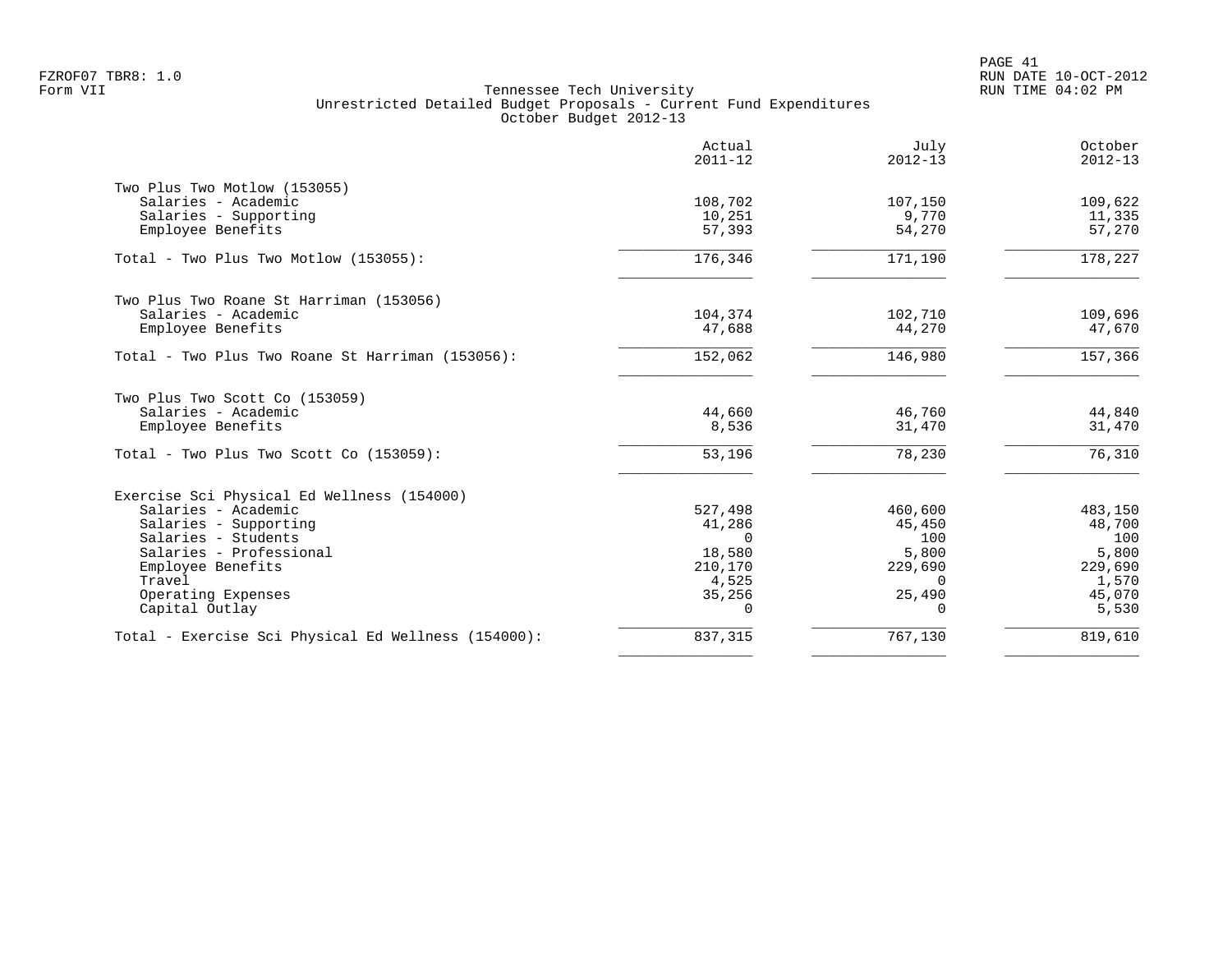|                                                                    | Actual<br>$2011 - 12$ | July<br>$2012 - 13$ | October<br>$2012 - 13$ |
|--------------------------------------------------------------------|-----------------------|---------------------|------------------------|
| EXPW Special Courses (154001)<br>Employee Benefits                 | $\Omega$              | 30                  | 30                     |
|                                                                    |                       |                     |                        |
| Total - EXPW Special Courses (154001):                             | $\Omega$              | 30                  | 30                     |
| EXPW Special Courses Transf In (154002)                            |                       |                     |                        |
| Salaries - Students                                                | 3,429                 | 3,000               | 3,000                  |
| Employee Benefits<br>Operating Expenses                            | 65<br>4,725           | $\Omega$<br>5,000   | $\Omega$<br>5,000      |
| Total - EXPW Special Courses Transf In (154002):                   | 8,219                 | 8,000               | 8,000                  |
| Athletic Exer Sci Phys Ed Wellness (154007)<br>Salaries - Academic | 0<br>$\mathbf 0$      | 82,834              | 86,031                 |
| Salaries - Supporting<br>Employee Benefits                         | $\Omega$              | 6,595<br>36,600     | 6,973<br>36,600        |
| Total - Athletic Exer Sci Phys Ed Wellness (154007):               | $\Omega$              | 126,029             | 129,604                |
| Music (155000)                                                     |                       |                     |                        |
| Salaries - Academic                                                | 1,634,310             | 1,429,030           | 1,522,034              |
| Salaries - Supporting                                              | 87,823                | 83,920              | 89,282                 |
| Salaries - Students                                                | 3,409                 | 1,000               | 2,000                  |
| Employee Benefits<br>Travel                                        | 610,022<br>7,501      | 594,000<br>$\Omega$ | 504,000<br>$\Omega$    |
| Operating Expenses                                                 | 67,864                | 85,640              | 92,640                 |
| Department Revenues                                                | $-320$                | 0                   | $\overline{0}$         |
| Total - Music $(155000)$ :                                         | 2,410,609             | 2,193,590           | 2,209,956              |
|                                                                    |                       |                     |                        |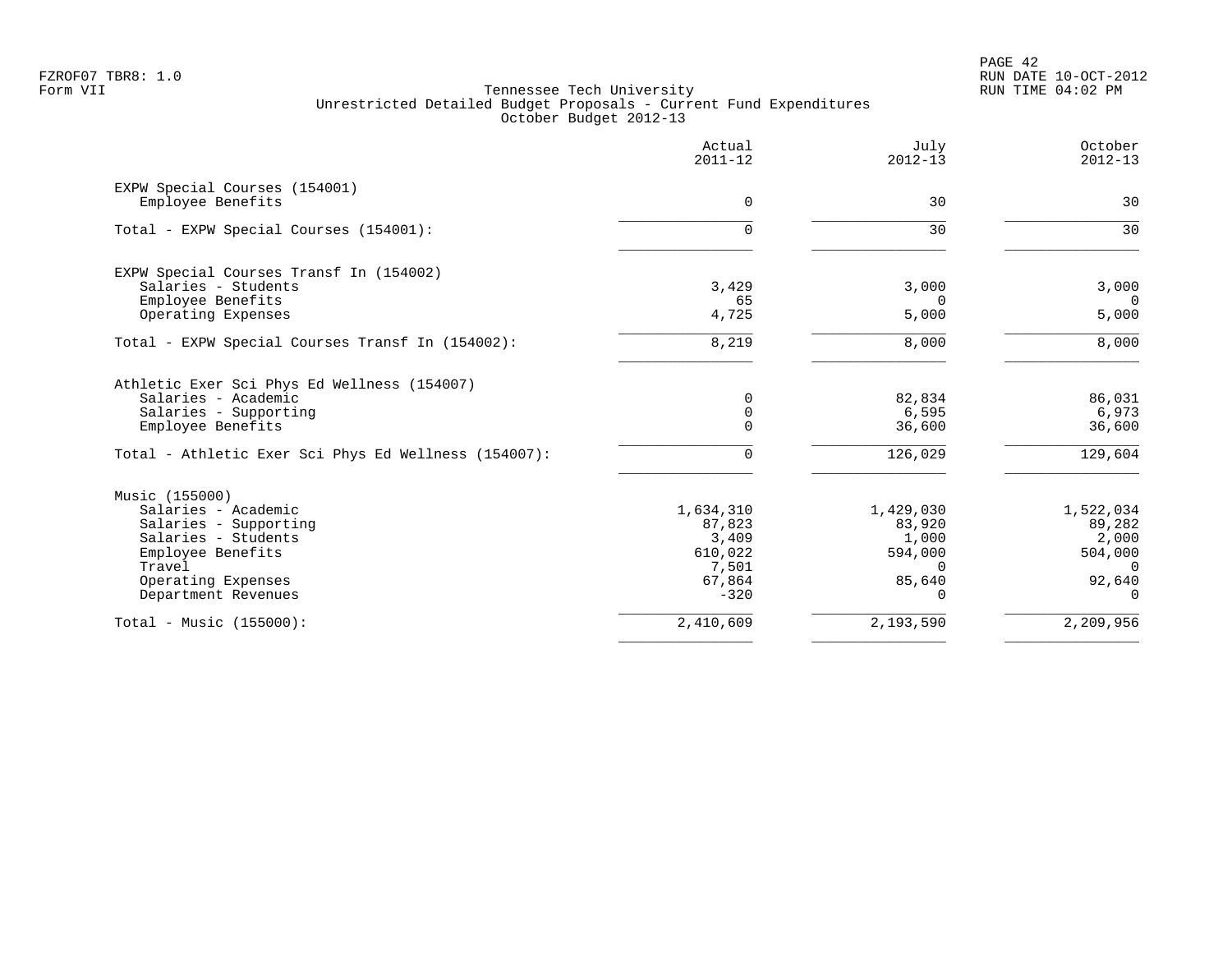PAGE 43 FZROF07 TBR8: 1.0 RUN DATE 10-OCT-2012

|                                                   | Actual<br>$2011 - 12$ | July<br>$2012 - 13$ | October<br>$2012 - 13$ |
|---------------------------------------------------|-----------------------|---------------------|------------------------|
| Music Scholarships (155005)<br>Operating Expenses | 367,273               | 368,760             | 383,880                |
| Total - Music Scholarships (155005):              | 367,273               | 368,760             | 383,880                |
| Art (155300)                                      |                       |                     |                        |
| Salaries - Academic                               | $\Omega$              | 342,600             | 353,526                |
| Salaries - Supporting                             | $\Omega$              | 25,000              | 25,000                 |
| Employee Benefits                                 | $\cap$                | 31,200              | 121,200                |
| Travel                                            | $\Omega$              | $\Omega$            | 1,000                  |
| Operating Expenses                                | $\Omega$              | 14,000              | 13,000                 |
| Total - Art $(155300)$ :                          | $\Omega$              | 412,800             | 513,726                |
| Art Course Fee (155301)                           |                       |                     |                        |
| Operating Expenses                                | $\mathbf 0$           | 5,000               | 5,000                  |
| Total - Art Course Fee (155301):                  | $\Omega$              | 5,000               | 5,000                  |
| Craft Center Instruction (155500)                 |                       |                     |                        |
| Salaries - Academic                               | 315,248               | 308,240             | 333,002                |
| Salaries - Supporting                             | 15,009                | 12,600              | 12,600                 |
| Salaries - Students                               | 218                   | $\Omega$            | $\Omega$               |
| Salaries - Professional                           | 80,090                | 79,190              | 81,110                 |
| Employee Benefits                                 | 152,144               | 133,390             | 133,390                |
| Travel                                            | 1,344                 | $\Omega$            | $\Omega$               |
| Operating Expenses                                | 58,704                | 61,850              | 61,850                 |
| Total - Craft Center Instruction (155500):        | 622,757               | 595,270             | 621,952                |
|                                                   |                       |                     |                        |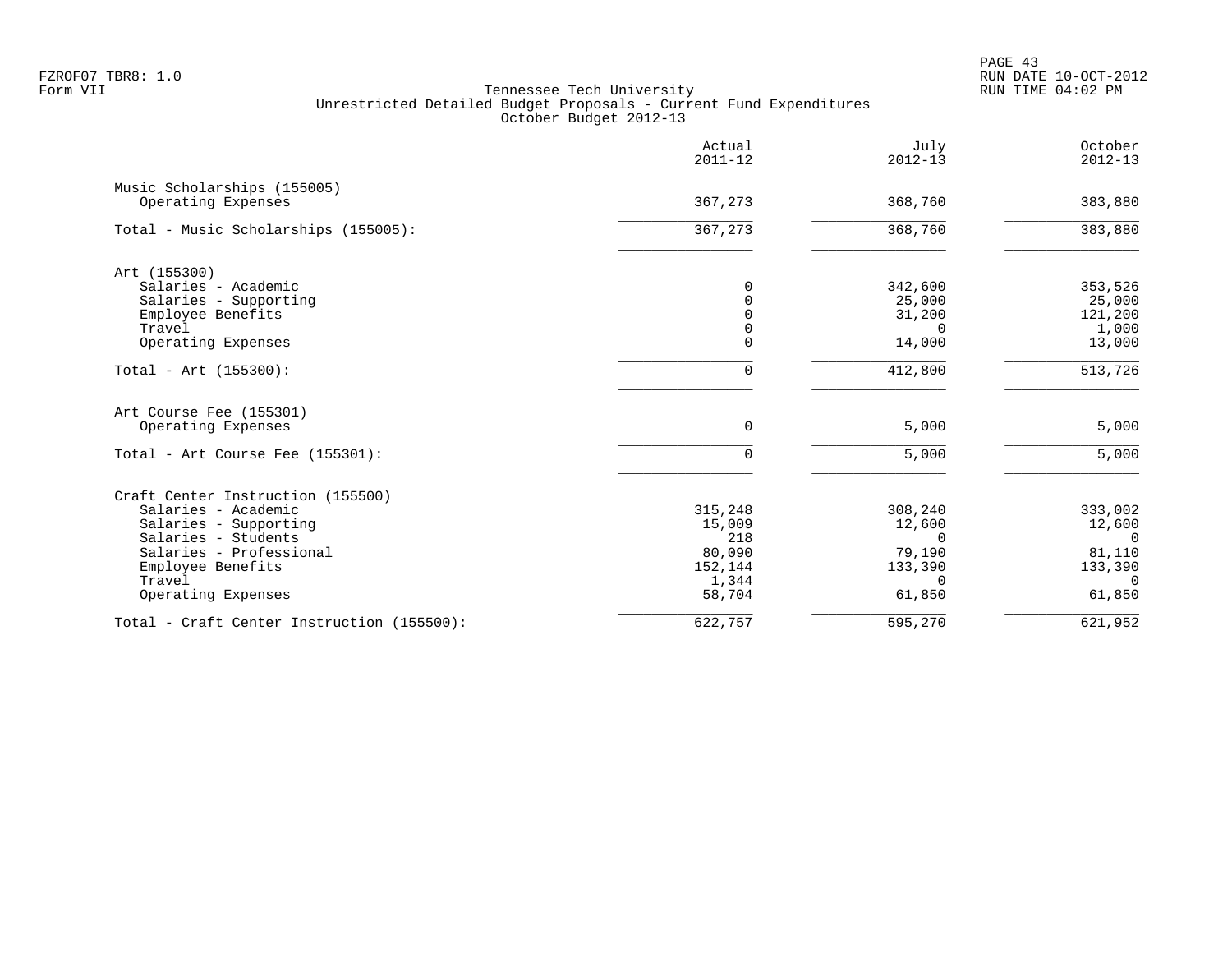|                                                      | Actual<br>$2011 - 12$ | July<br>$2012 - 13$ | October<br>$2012 - 13$ |
|------------------------------------------------------|-----------------------|---------------------|------------------------|
| Craft Center Arts (155600)                           |                       |                     |                        |
| Salaries - Administrative<br>Salaries - Supporting   | 0<br>$\Omega$         | 5,000<br>9,000      | 5,000<br>9,000         |
| Total - Craft Center Arts (155600):                  | $\Omega$              | 14,000              | 14,000                 |
| Online Course Dev Ag and Human Sci (160010)          |                       |                     |                        |
| Operating Expenses                                   | 0                     | 7,550               | 7,550                  |
| Total - Online Course Dev Ag and Human Sci (160010): | <sup>n</sup>          | 7,550               | 7,550                  |
| School of Agriculture (163000)                       |                       |                     |                        |
| Salaries - Academic                                  | 512,243               | 527,605             | 530,615                |
| Salaries - Supporting                                | 25,457<br>$\Omega$    | 25,550<br>20        | 27,058<br>20           |
| Salaries - Students<br>Salaries - Professional       | 103,000               | 103,300             | 109,630                |
| Employee Benefits                                    | 210,510               | 224,370             | 224,370                |
| Travel                                               | 281                   | 500                 | 500                    |
| Operating Expenses                                   | 9,511                 | 4,800               | 14,230                 |
| Department Revenues                                  | $-358$                | <sup>n</sup>        | $\Omega$               |
| Total - School of Agriculture (163000):              | 860,644               | 886,145             | 906,423                |
| Lab Fee Agriculture (163001)                         |                       |                     |                        |
| Travel                                               | 834                   | 220                 | 220                    |
| Operating Expenses                                   | 7,939                 | 8,560               | 11,560                 |
| Total - Lab Fee Agriculture (163001):                | 8,773                 | 8,780               | 11,780                 |
|                                                      |                       |                     |                        |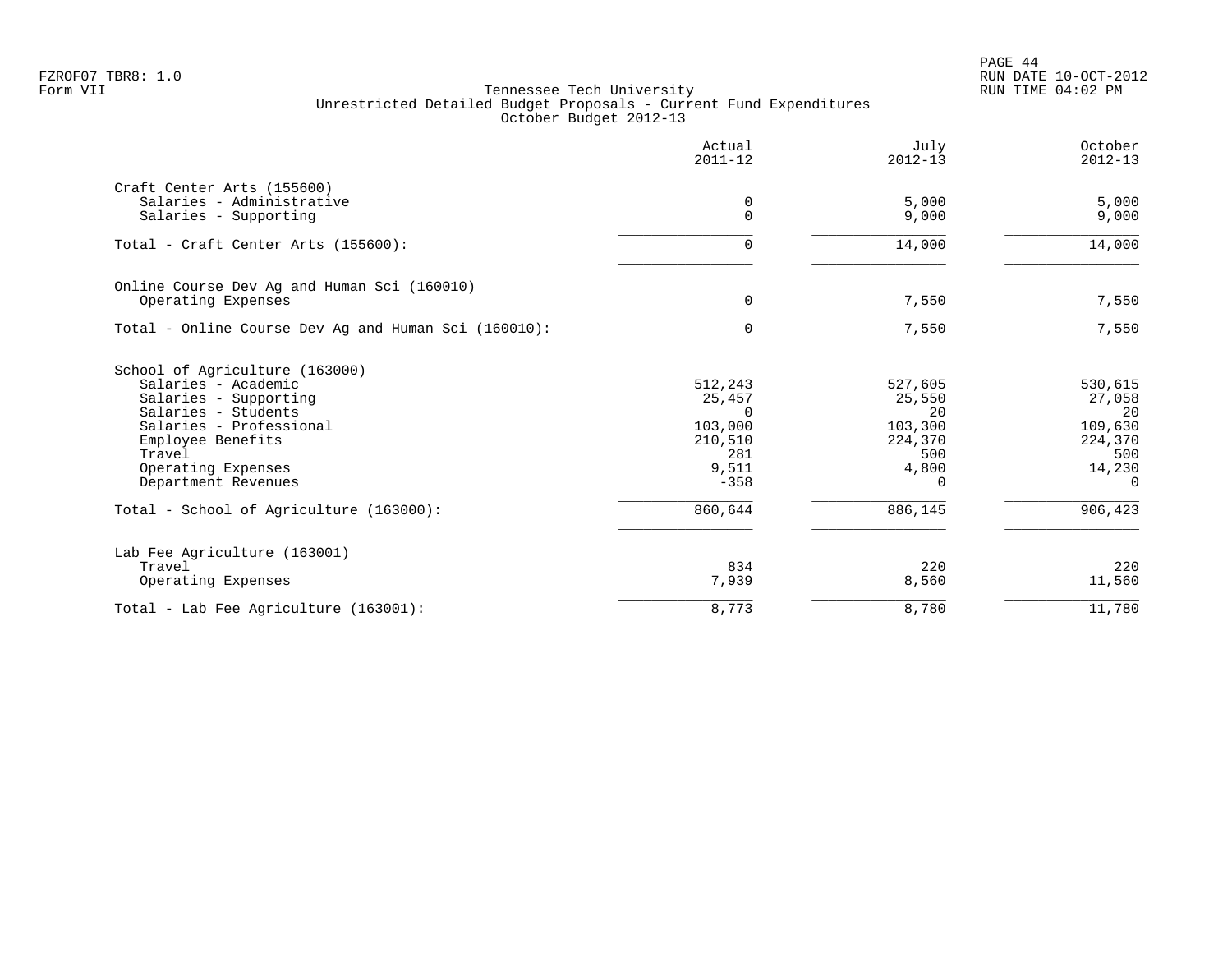PAGE 45 FZROF07 TBR8: 1.0 RUN DATE 10-OCT-2012

|                                           | Actual<br>$2011 - 12$ | July<br>$2012 - 13$ | October<br>$2012 - 13$ |
|-------------------------------------------|-----------------------|---------------------|------------------------|
| School of Human Ecology (165000)          |                       |                     |                        |
| Salaries - Academic                       | 420,301               | 401,980             | 426,554                |
| Salaries - Supporting                     | 24,244                | 23,700              | 27,005                 |
| Salaries - Professional                   | 43,490                | 77,060              | 77,060                 |
| Employee Benefits                         | 179,303               | 184,660             | 184,660                |
| Travel                                    | 2,000                 |                     | $\Omega$               |
| Operating Expenses                        | 6,043                 | 3,280               | 3,280                  |
| Total - School of Human Ecology (165000): | 675,381               | 690,680             | 718,559                |
| Lab Fee Human Ecology (165001)            |                       |                     |                        |
| Operating Expenses                        | 4,363                 | 4,380               | 3,880                  |
| Total - Lab Fee Human Ecology (165001):   | 4,363                 | 4,380               | 3,880                  |
| Lab Fee Nursing (166000)                  |                       |                     |                        |
| Operating Expenses                        | 23,929                | 25,300              | 26,200                 |
| Capital Outlay                            | 8,798                 | 0                   | $\mathbf 0$            |
|                                           |                       |                     |                        |
| Total - Lab Fee Nursing $(166000)$ :      | 32,727                | 25,300              | 26,200                 |
| Nursing Instruction (166001)              |                       |                     |                        |
| Salaries - Academic                       | 803,465               | 977,054             | 1,070,746              |
| Salaries - Supporting                     | 45,815                | 44,350              | 47,624                 |
| Salaries - Professional                   | 155,456               | 156,370             | 198,470                |
| Employee Benefits                         | 318,026               | 353,140             | 353,140                |
| Travel                                    | 26,812                | 4,690               | 4,690                  |
| Operating Expenses                        | 25,396                | 18,160              | 25,430                 |
| Total - Nursing Instruction (166001):     | 1,374,970             | 1,553,764           | 1,700,100              |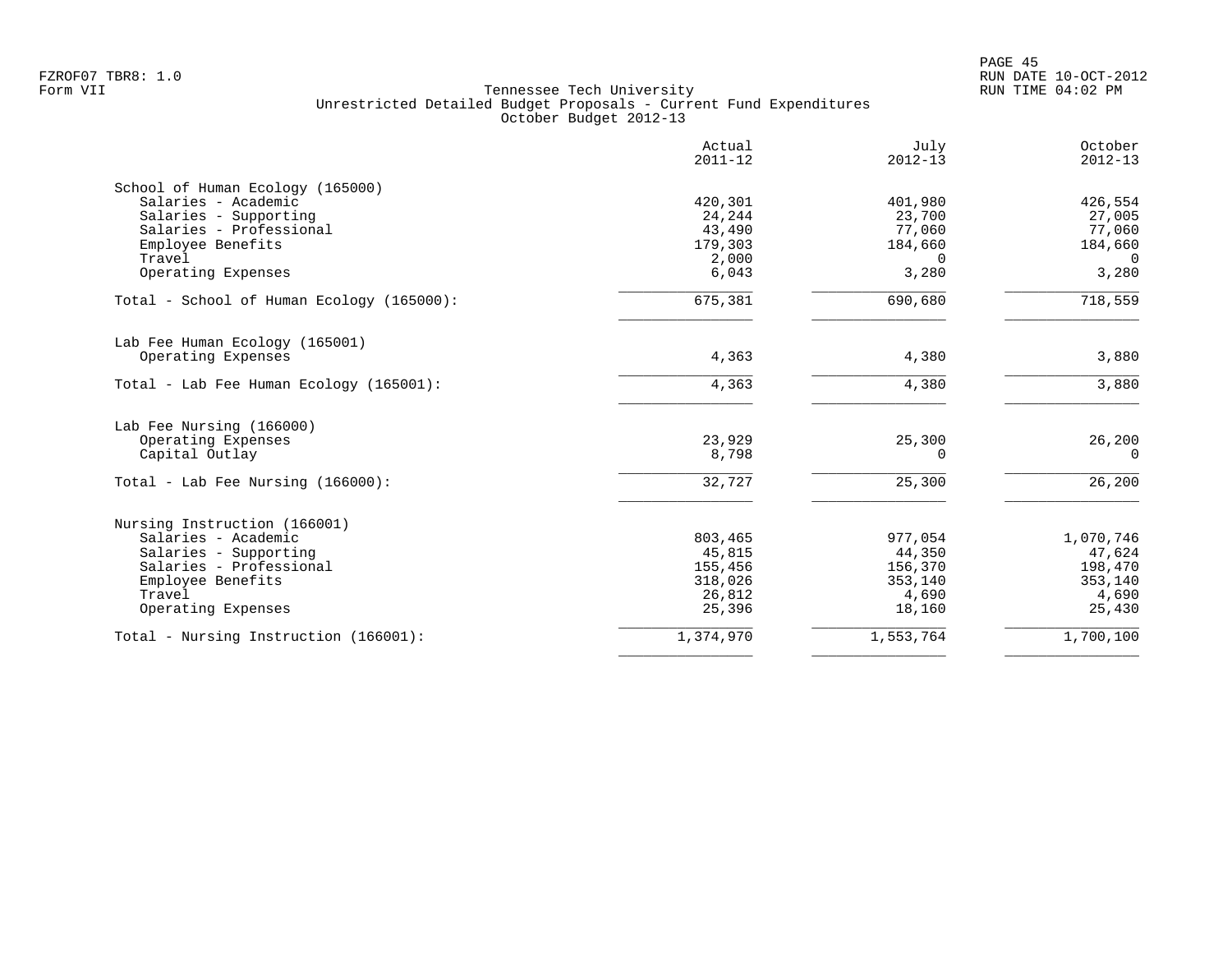|                                               | Actual<br>$2011 - 12$ | July<br>$2012 - 13$ | October<br>$2012 - 13$ |
|-----------------------------------------------|-----------------------|---------------------|------------------------|
| Nursing Exam and Testing (166002)             |                       |                     |                        |
| Salaries - Academic                           | 7,875                 | 3,500               | 3,500                  |
| Employee Benefits                             | 602                   | 500                 | 500                    |
| Operating Expenses                            | 11,343                | 24,800              | 34,020                 |
| Total - Nursing Exam and Testing (166002):    | 19,820                | 28,800              | 38,020                 |
| SACF Nursing (166003)                         |                       |                     |                        |
| Salaries - Academic                           | 108,780               | 136,480             | 136,480                |
| Employee Benefits                             | 38,725                | 23,020              | 23,020                 |
| Operating Expenses                            | 349                   | 31,100              | 70,630                 |
| Total - SACF Nursing (166003):                | 147,854               | 190,600             | 230,130                |
| GA Instruction Pool (170006)                  |                       |                     |                        |
| Operating Expenses                            | 0                     | 75,000              | 75,000                 |
| Total - GA Instruction Pool (170006):         | $\Omega$              | 75,000              | 75,000                 |
| Minority Graduate Assistant (176004)          |                       |                     |                        |
| Salaries - Students                           | 750                   | $\Omega$            | 0                      |
| Salaries - Professional                       | 59,750                | 49,910              | 49,910                 |
| Employee Benefits                             | 239                   | ∩                   | $\Omega$               |
| Operating Expenses                            | 39,061                | 148,920             | 357,160                |
| Total - Minority Graduate Assistant (176004): | 99,800                | 198,830             | 407,070                |
|                                               |                       |                     |                        |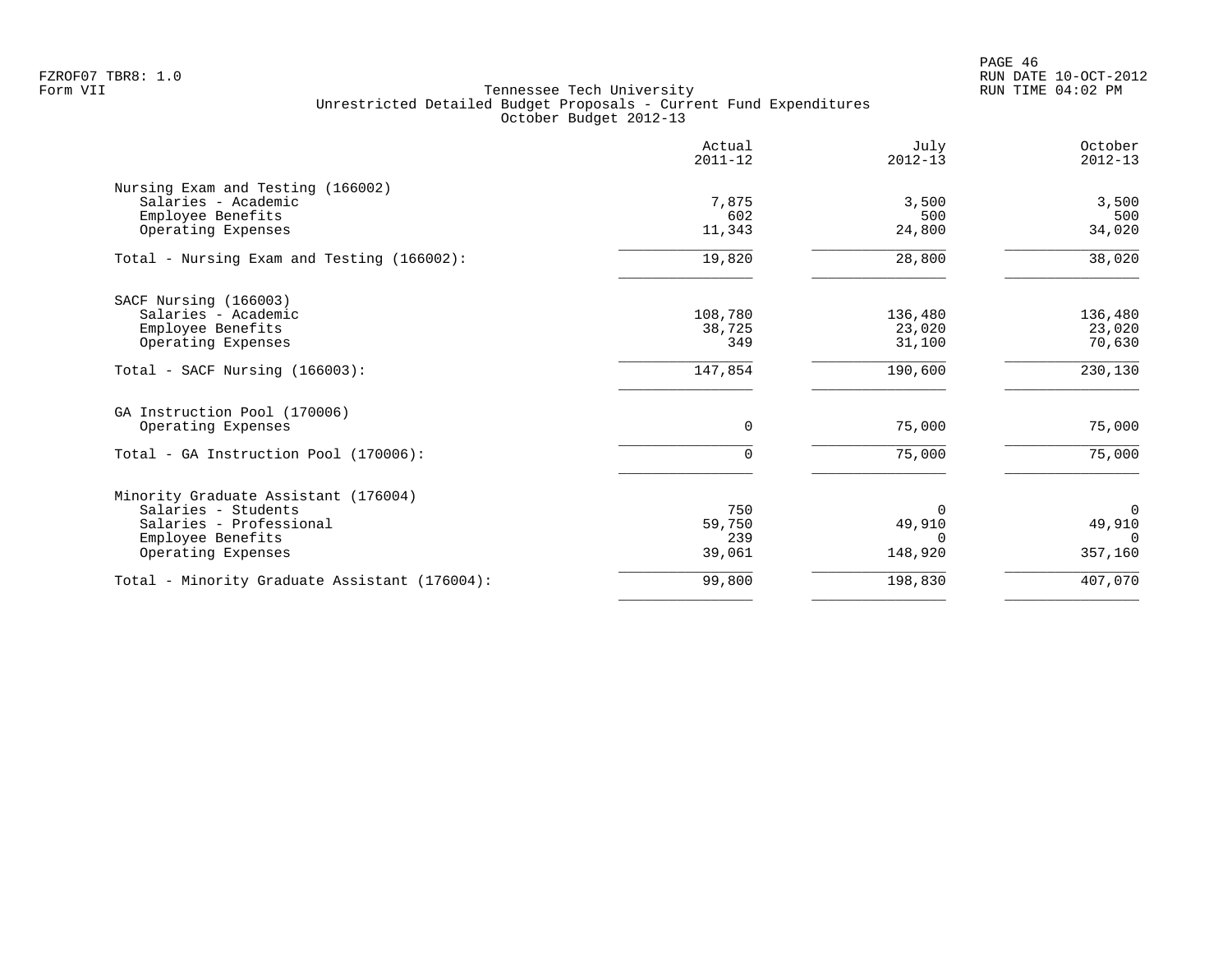|                                      | Actual<br>$2011 - 12$ | July<br>$2012 - 13$ | October<br>$2012 - 13$ |
|--------------------------------------|-----------------------|---------------------|------------------------|
| Ext Edu Off Campus (180003)          |                       |                     |                        |
| Salaries - Academic                  | 165,654               | 287,070             | 287,070                |
| Salaries - Supporting                | 35,552                | 35,000              | 35,000                 |
| Salaries - Students                  | $\Omega$              | 650                 | 650                    |
| Salaries - Professional              | 1,648                 | 960                 | 960                    |
| Employee Benefits                    | 14,417                | 15,110              | 15,110                 |
| Travel                               | 18,673                | 48,450              | 48,450                 |
| Operating Expenses                   | 55,375                | 55,130              | 55,130                 |
| Department Revenues                  | $-570$                | 0                   | $\Omega$               |
| Total - Ext Edu Off Campus (180003): | 290,749               | 442,370             | 442,370                |
| Ext Educ Overload (180005)           |                       |                     |                        |
| Salaries - Academic                  | 5,700                 | 22,440              | 22,440                 |
| Employee Benefits                    | 1,020                 | 5,010               | 5,010                  |
| Total - Ext Educ Overload (180005):  | 6,720                 | 27,450              | 27,450                 |
| Extended Education (180012)          |                       |                     |                        |
| Salaries - Students                  | 320                   | $\mathbf 0$         | $\mathbf 0$            |
| Total - Extended Education (180012): | 320                   | $\Omega$            | $\Omega$               |
| Distance MBA (180500)                |                       |                     |                        |
| Salaries - Academic                  | 279,131               | 288,190             | 288,190                |
| Salaries - Students                  | 11,038                | $\Omega$            | $\Omega$               |
| Salaries - Professional              | 55,454                | 82,117              | 84,152                 |
| Employee Benefits                    | 77,336                | 95,290              | 95,290                 |
| Travel                               | 747                   | $\Omega$            | $\Omega$               |
| Operating Expenses                   | 101,889               | 116,800             | 116,800                |
| Total - Distance MBA (180500):       | 525,595               | 582,397             | 584,432                |
|                                      |                       |                     |                        |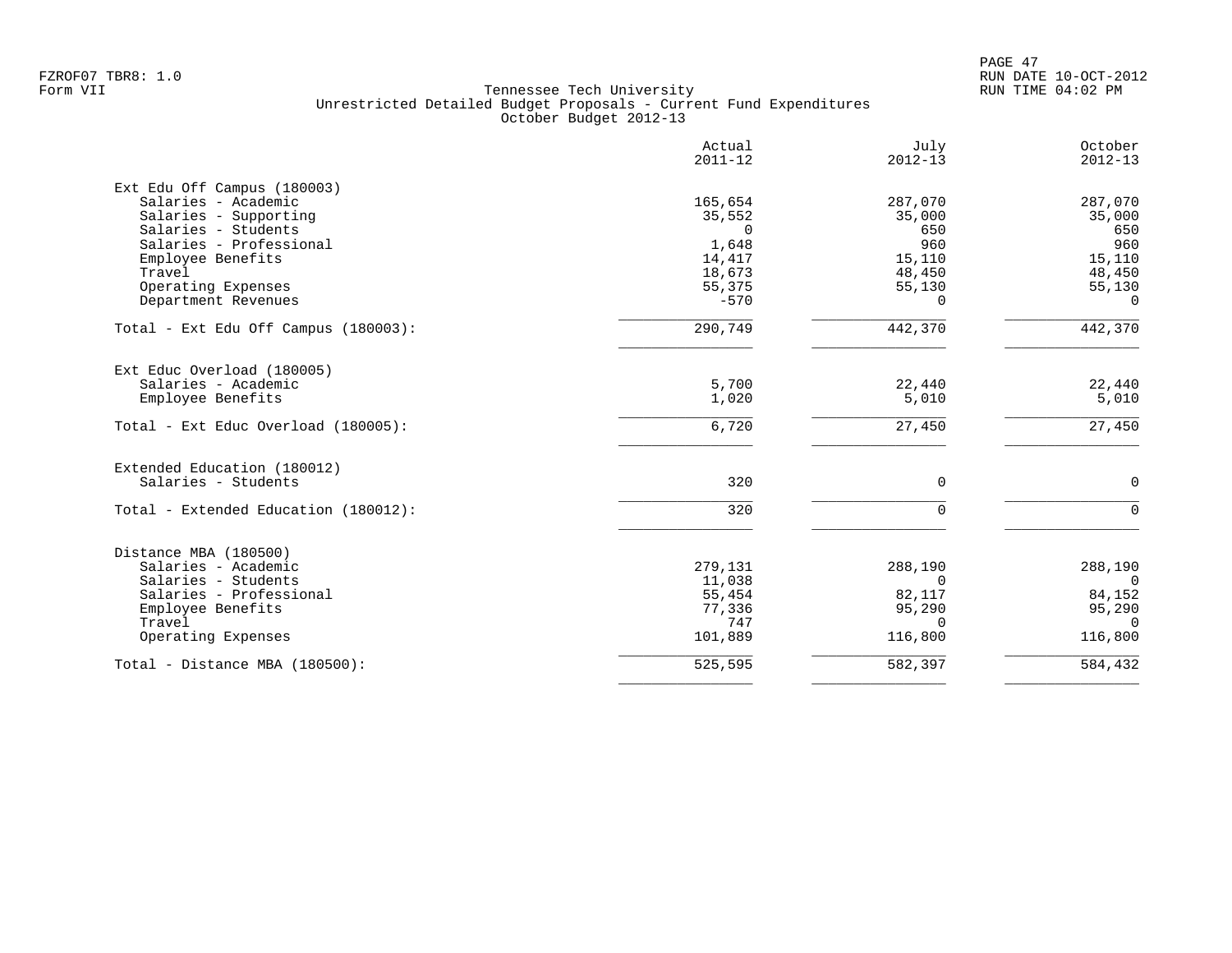|                                                  | Actual<br>$2011 - 12$ | July<br>$2012 - 13$ | October<br>$2012 - 13$ |
|--------------------------------------------------|-----------------------|---------------------|------------------------|
| Distance MBA Modules (180501)                    |                       |                     |                        |
| Salaries - Academic                              | 17,600                | 15,750              | 15,750                 |
| Salaries - Students<br>Salaries - Professional   | 5,915<br>6,069        | $\Omega$<br>4,823   | $\Omega$<br>4,918      |
| Employee Benefits                                | 5,954                 | 8,030               | 8,030                  |
| Travel                                           | 2,251                 | $\Omega$            | $\overline{0}$         |
| Operating Expenses                               | 7,028                 | 31,250              | 31,150                 |
| Total - Distance MBA Modules (180501):           | 44,817                | 59,853              | 59,848                 |
| Non Credit Ext Educ Instuction (181001)          |                       |                     |                        |
| Salaries - Academic                              | 25,889                | 9,110               | 9,110                  |
| Salaries - Supporting                            | 29,460                | 28,560              | 29,310                 |
| Salaries - Professional                          | 47,900                | 47,000              | 48,150                 |
| Employee Benefits                                | 37,804                | 35,760              | 37,760                 |
| Travel                                           | 1,743                 | 600                 | 600                    |
| Operating Expenses                               | 18,635                | 39,990              | 39,990                 |
| Total - Non Credit Ext Educ Instuction (181001): | 161,431               | 161,020             | 164,920                |
| Non Credit Ext Ed (181002)                       |                       |                     |                        |
| Salaries - Academic                              | 23,949                | 22,000              | 22,000                 |
| Salaries - Supporting                            | $\Omega$              | 1,700               | 1,700                  |
| Salaries - Professional                          | 28,130                | 28,130              | 28,835                 |
| Employee Benefits                                | 11,492                | 30,610              | 30,610                 |
| Travel                                           | 166                   | 200                 | 200                    |
| Operating Expenses<br>Department Revenues        | 5,275<br>$-17$        | 3,980<br>0          | 3,980<br>$\mathbf 0$   |
|                                                  |                       |                     |                        |
| Total - Non Credit Ext Ed (181002):              | 68,995                | 86,620              | 87,325                 |
|                                                  |                       |                     |                        |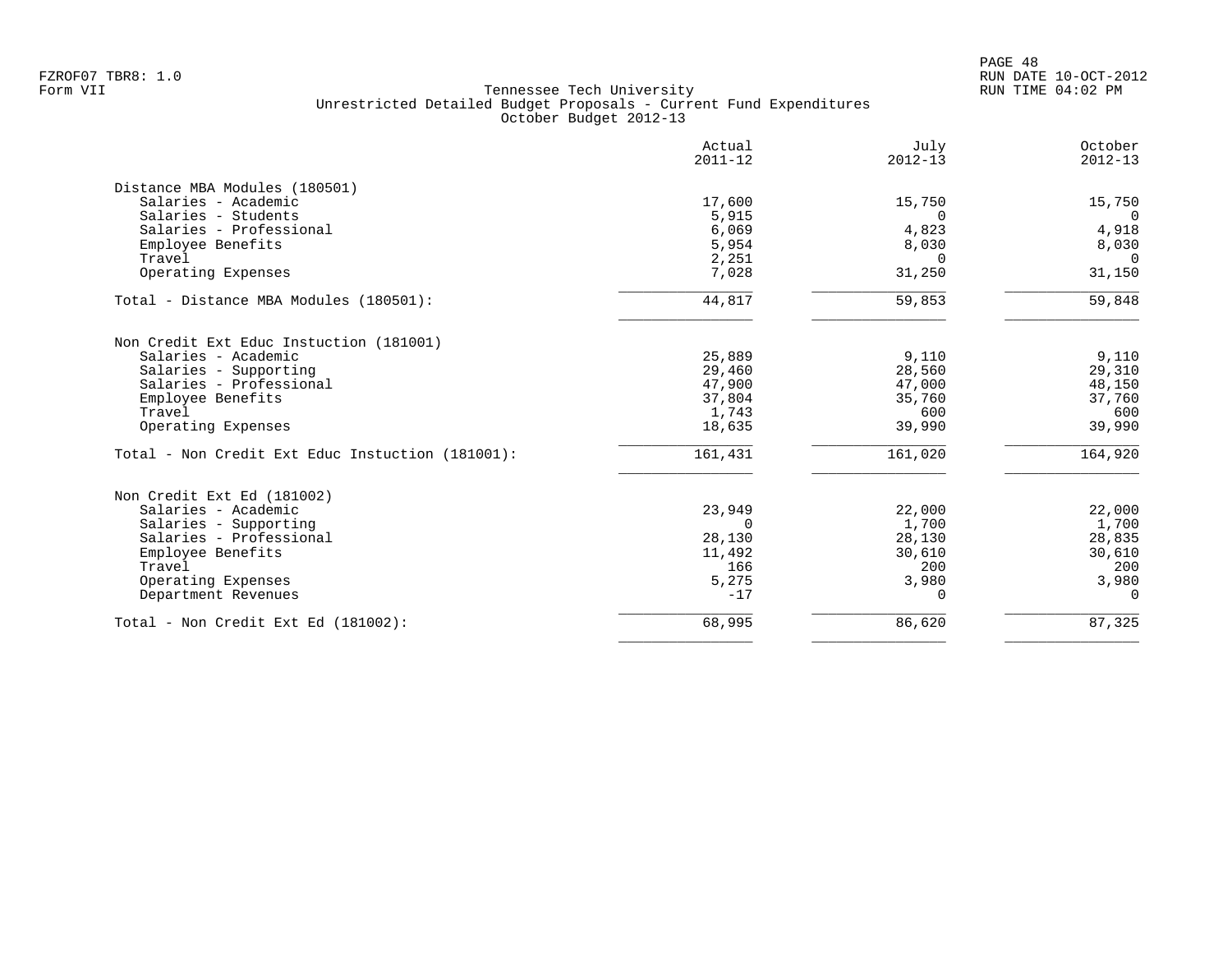|                                                       | Actual<br>$2011 - 12$ | July<br>$2012 - 13$ | October<br>$2012 - 13$ |
|-------------------------------------------------------|-----------------------|---------------------|------------------------|
| Governor Sch fr Emerging Technology (183000)          |                       |                     |                        |
| Salaries - Academic                                   | 10,172                | 29,870              | 29,870                 |
| Salaries - Supporting                                 | 3,413                 | $\Omega$<br>7,100   | $\Omega$<br>7,100      |
| Employee Benefits<br>Operating Expenses               | 1,396<br>615          | 10,460              | 10,460                 |
| Total - Governor Sch fr Emerging Technology (183000): | 15,596                | 47,430              | 47,430                 |
| Two Plus Two Eled Crossville (184000)                 |                       |                     |                        |
| Salaries - Academic                                   | 6,600                 | 6,250               | 6,250                  |
| Employee Benefits                                     | 282                   | 310                 | 310                    |
| Travel                                                | 10,726                | 2,940               | 2,940                  |
| Operating Expenses                                    | 3,991                 | 6,540               | 6,540                  |
| Total - Two Plus Two Eled Crossville (184000):        | 21,599                | 16,040              | 16,040                 |
| Two Plus Two Eled Oak Ridge (184001)                  |                       |                     |                        |
| Salaries - Academic                                   | 3,000                 | 12,150              | 12,150                 |
| Salaries - Supporting                                 | 10,262                | 7,050               | 7,050                  |
| Employee Benefits                                     | 1,014                 | 990                 | 990                    |
| Travel                                                | 5,300                 | 8,720               | 8,720                  |
| Operating Expenses                                    | 11,270                | 10,910              | 10,910                 |
| Total - Two Plus Two Eled Oak Ridge (184001):         | 30,846                | 39,820              | 39,820                 |
| Two Plus Two Eled Pellissippii (184002)               |                       |                     |                        |
| Salaries - Academic                                   | 10,913                | 13,110              | 13,110                 |
| Salaries - Supporting                                 | 9,864                 | 8,130               | 8,130                  |
| Employee Benefits                                     | 1,478                 | 1,460               | 1,460                  |
| Travel                                                | 10,261                | 11,640              | 11,640                 |
| Operating Expenses                                    | 16,420                | 19,470              | 19,470                 |
| Total - Two Plus Two Eled Pellissippii (184002):      | 48,936                | 53,810              | 53,810                 |
|                                                       |                       |                     |                        |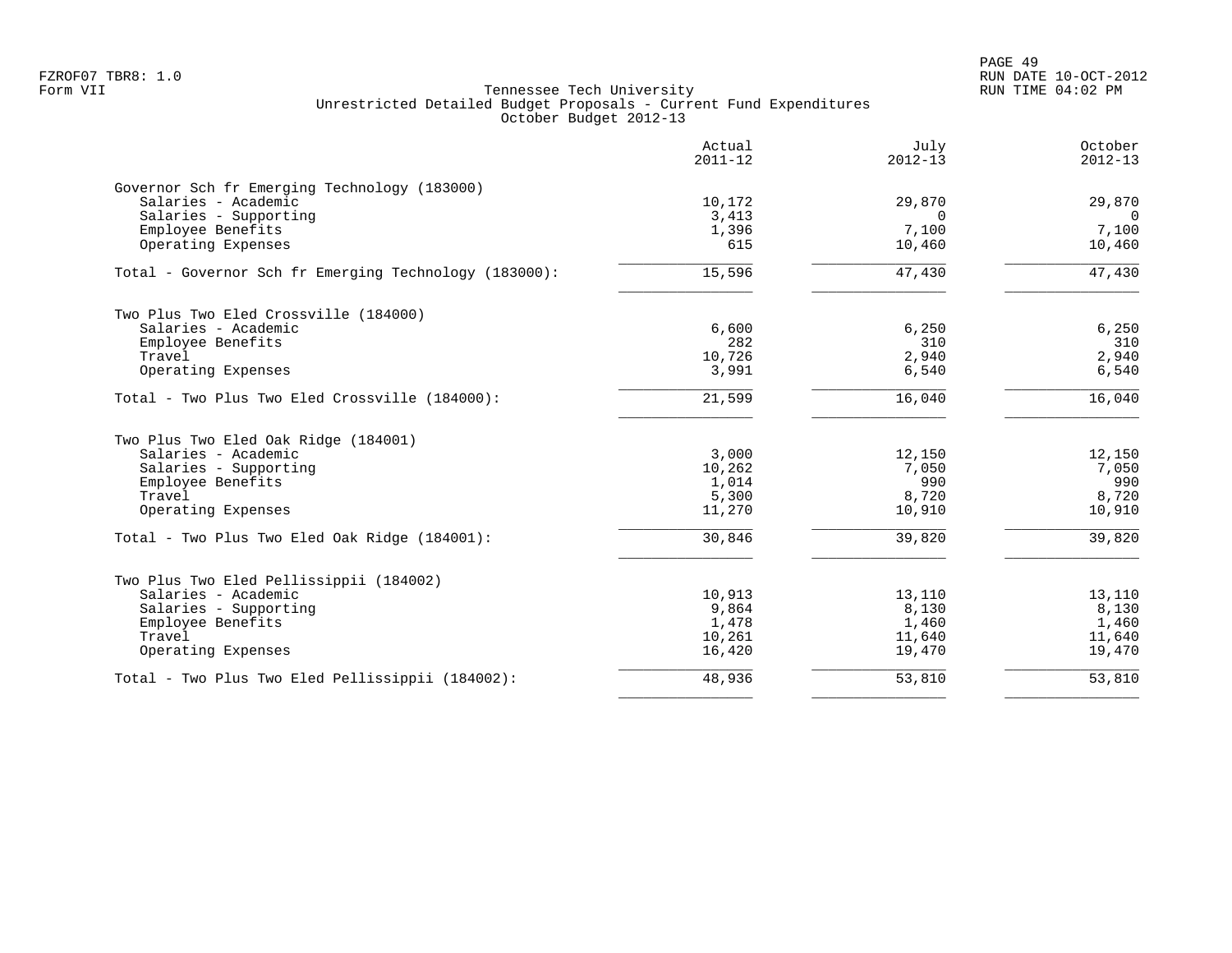PAGE 50 FZROF07 TBR8: 1.0 RUN DATE 10-OCT-2012

|                                                 | Actual<br>$2011 - 12$ | July<br>$2012 - 13$ | October<br>$2012 - 13$ |
|-------------------------------------------------|-----------------------|---------------------|------------------------|
| Two Plus Two Eled Chattanooga (184003)          |                       |                     |                        |
| Salaries - Academic                             | 3,000                 | 2,520               | 2,520                  |
| Employee Benefits                               | 230                   | 350                 | 350                    |
| Travel                                          | 5,130                 | 4,980               | 4,980                  |
| Operating Expenses                              | 10,936                | 14,740              | 14,740                 |
| Total - Two Plus Two Eled Chattanooga (184003): | 19,296                | 22,590              | 22,590                 |
| Two Plus Two Eled Motlow (184004)               |                       |                     |                        |
| Salaries - Academic                             | 3,000                 | 8,910               | 8,910                  |
| Employee Benefits                               | 44                    | 1,040               | 1,040                  |
| Travel                                          | 2,985                 | 5,380               | 5,380                  |
| Operating Expenses                              | 9,800                 | 13,150              | 13,150                 |
| Total - Two Plus Two Eled Motlow (184004):      | 15,829                | 28,480              | 28,480                 |
| Two Plus Two Eled Tullahoma (184005)            |                       |                     |                        |
| Salaries - Academic                             | 3,600                 | 3,530               | 3,530                  |
| Employee Benefits                               | 164                   | 300                 | 300                    |
| Travel                                          | 8,763                 | 4,200               | 4,200                  |
| Operating Expenses                              | 10,771                | 8,250               | 8,250                  |
| Total - Two Plus Two Eled Tullahoma (184005):   | 23,298                | 16,280              | 16,280                 |
| Two Plus Two Eled RS Harriman (184006)          |                       |                     |                        |
| Salaries - Academic                             | 3,000                 | 6,050               | 6,050                  |
| Employee Benefits                               | 118                   | 1,000               | 1,000                  |
| Travel                                          | 4,131                 | 4,500               | 4,500                  |
| Operating Expenses                              | 1,898                 | 8,840               | 8,840                  |
| Total - Two Plus Two Eled RS Harriman (184006): | 9,147                 | 20,390              | 20,390                 |
|                                                 |                       |                     |                        |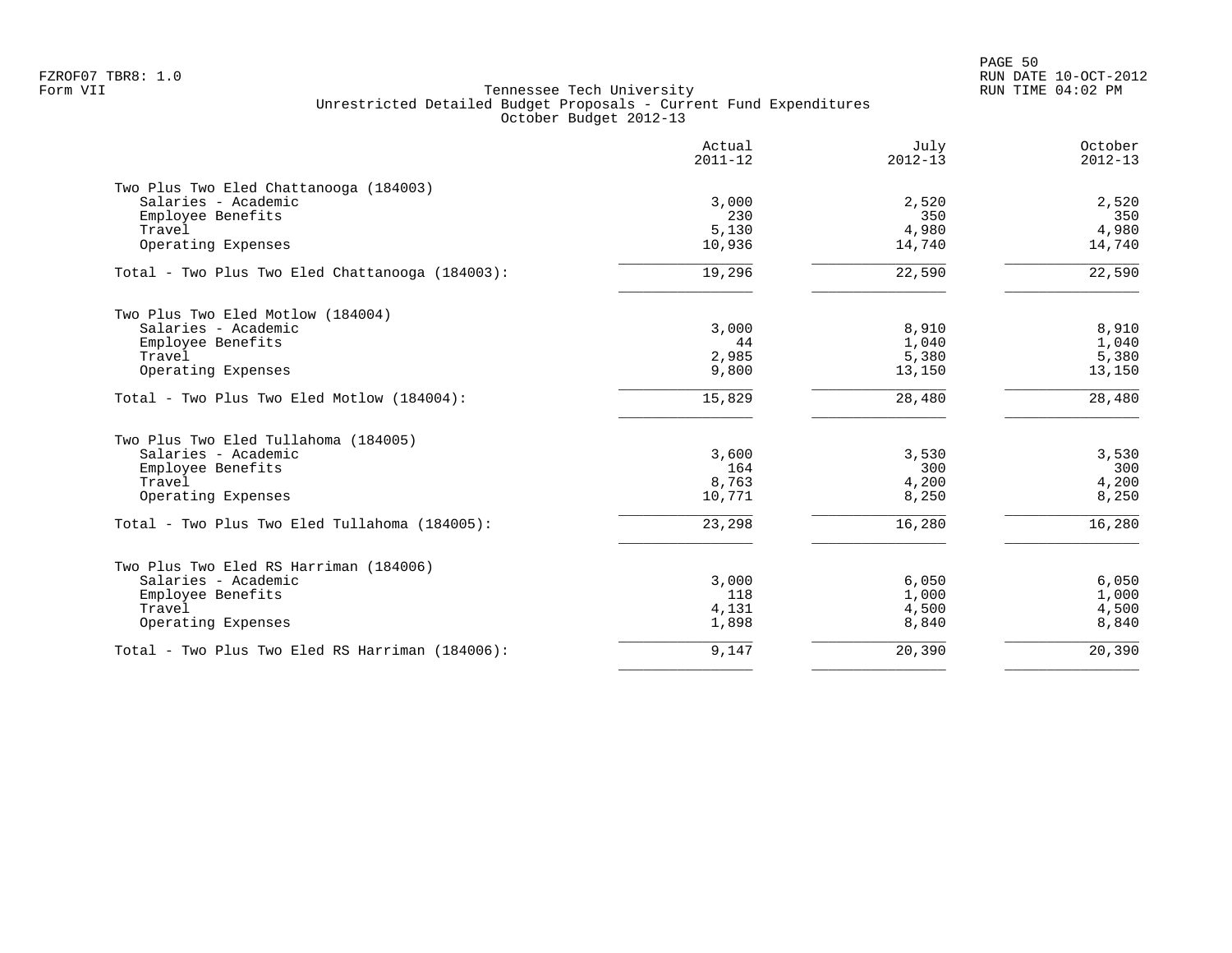| Actual<br>$2011 - 12$ | July<br>$2012 - 13$                                                                         | October<br>$2012 - 13$                                         |
|-----------------------|---------------------------------------------------------------------------------------------|----------------------------------------------------------------|
|                       |                                                                                             |                                                                |
|                       |                                                                                             | 6,710                                                          |
|                       | $\Omega$                                                                                    | $\Omega$                                                       |
|                       |                                                                                             | 1,600                                                          |
|                       | O                                                                                           | 0                                                              |
|                       |                                                                                             | $\Omega$                                                       |
| 28, 342               | 8,310                                                                                       | 8,310                                                          |
|                       |                                                                                             |                                                                |
|                       |                                                                                             | 1,100                                                          |
| $\Omega$              | $\Omega$                                                                                    | 21,600                                                         |
|                       |                                                                                             | $\overline{0}$                                                 |
|                       |                                                                                             | 30,800                                                         |
| 81,461                | 18,100                                                                                      | 53,500                                                         |
|                       |                                                                                             |                                                                |
|                       |                                                                                             | 21,600                                                         |
| $\Omega$              | $\Omega$                                                                                    | 7,560                                                          |
|                       |                                                                                             | 29,160                                                         |
|                       |                                                                                             |                                                                |
|                       |                                                                                             |                                                                |
| 588,602               | 496,590                                                                                     | 499,282                                                        |
| 32,485                | 34,120                                                                                      | 34,870                                                         |
|                       | 66,220                                                                                      | 67,610                                                         |
| 162,768               | 131,330                                                                                     | 161,330                                                        |
| 9,979                 | 4,330                                                                                       | 4,330                                                          |
| 28,737                | 16,980                                                                                      | 16,980                                                         |
| 895,191               | 749,570                                                                                     | 784,402                                                        |
|                       | 6,000<br>14,625<br>1,578<br>3,667<br>2,472<br>56,323<br>4,490<br>20,648<br>0<br>U<br>72,620 | 6,710<br>1,600<br>$\Omega$<br>1,100<br>$\Omega$<br>17,000<br>0 |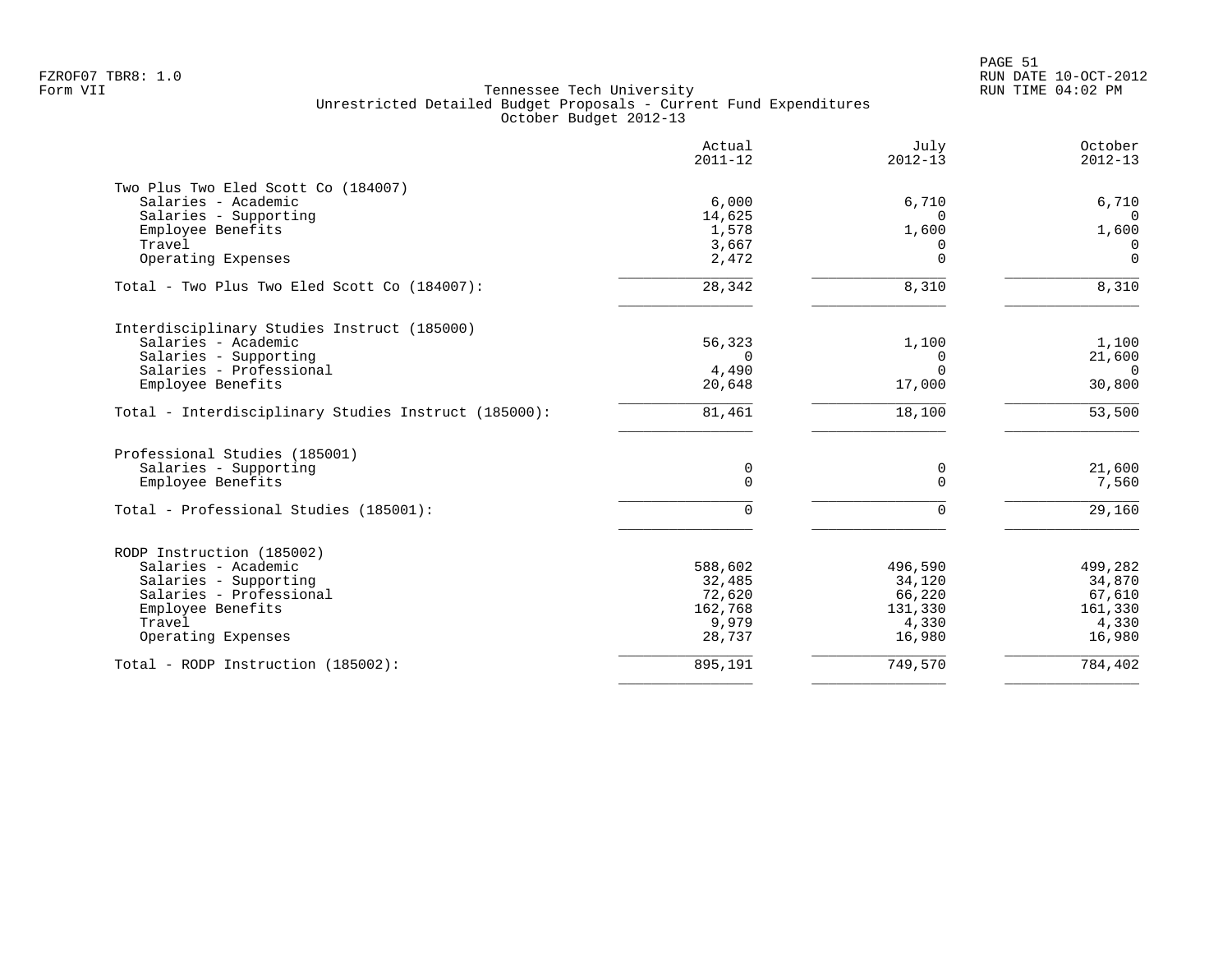|                                                                                           | Actual<br>$2011 - 12$ | July<br>$2012 - 13$ | October<br>$2012 - 13$ |
|-------------------------------------------------------------------------------------------|-----------------------|---------------------|------------------------|
| Environmental Studies Udrgrd (185005)<br>Salaries - Administrative<br>Salaries - Academic |                       | 5,000               | 5,000                  |
| Salaries - Supporting                                                                     |                       | 54,000<br>5,000     | 54,000<br>21,600       |
| Employee Benefits                                                                         |                       | 16,200              | 16,200                 |
| Travel                                                                                    |                       |                     | 1,900                  |
| Operating Expenses                                                                        | U                     | $\cap$              | 5,000                  |
| Total - Environmental Studies Udrgrd (185005):                                            | U                     | 80,200              | 103,700                |
| Interdiscip Studies Campus Instr (185007)                                                 |                       |                     |                        |
| Employee Benefits                                                                         | $\Omega$              | 9,830               | 9,830                  |
| Total - Interdiscip Studies Campus Instr (185007):                                        | U                     | 9,830               | 9,830                  |
| Online Course Dev Interdiscipl Stys (185010)                                              |                       |                     |                        |
| Operating Expenses                                                                        | $\Omega$              | 22,670              | 22,670                 |
| Total - Online Course Dev Interdiscipl Stys (185010):                                     | <sup>n</sup>          | 22,670              | 22,670                 |
| Environmental Sci Grad Assist (188000)                                                    |                       |                     |                        |
| Operating Expenses                                                                        | $\Omega$              | $\Omega$            | 45,000                 |
| Total - Environmental Sci Grad Assist (188000):                                           | 0                     | $\Omega$            | 45,000                 |
| COIS Student Success Center (189000)                                                      |                       |                     |                        |
| Salaries - Professional<br>Employee Benefits                                              | 0<br>$\Omega$         | O                   | 91,000<br>30,000       |
|                                                                                           |                       |                     |                        |
| Total - COIS Student Success Center (189000):                                             | $\Omega$              |                     | 121,000                |
|                                                                                           |                       |                     |                        |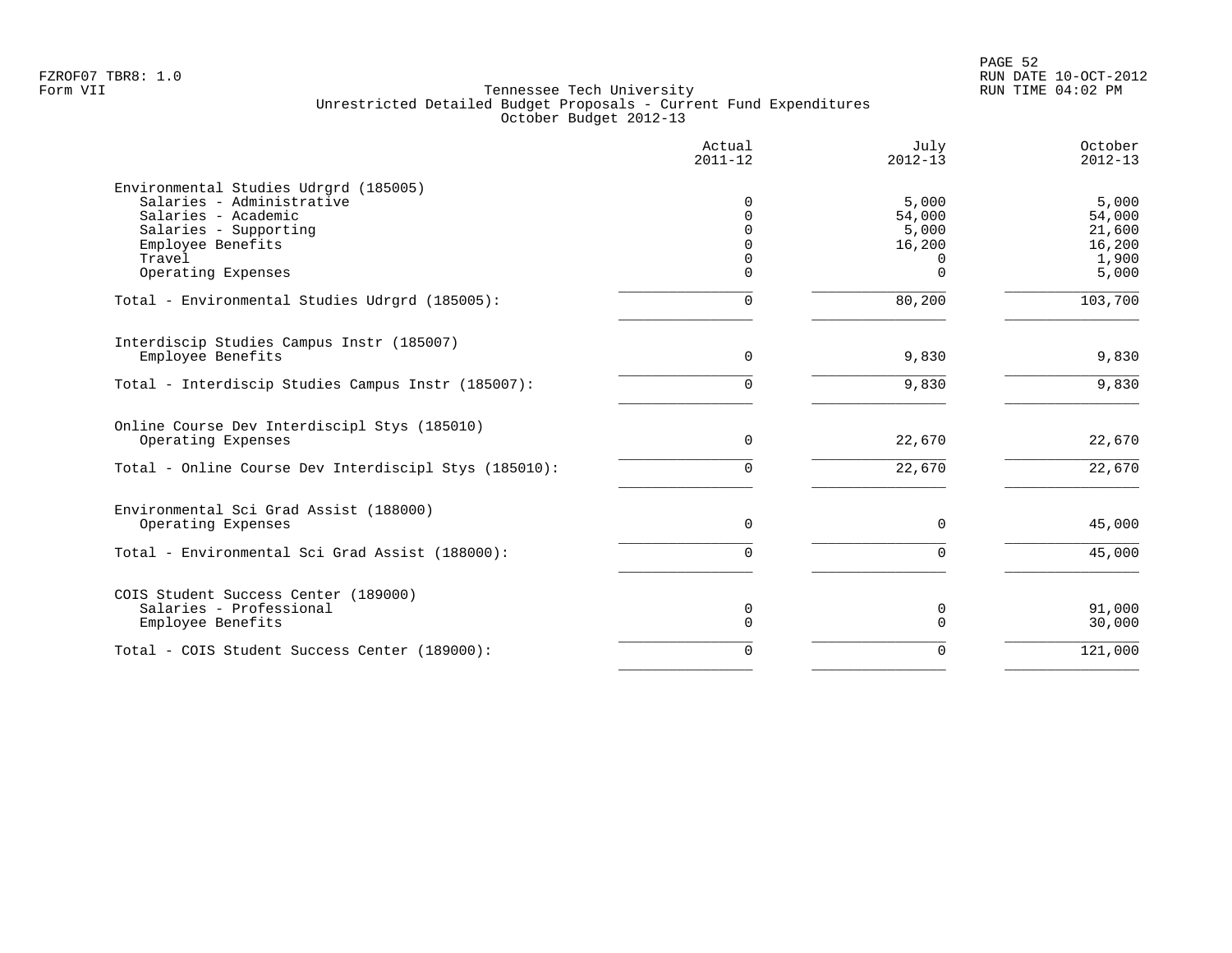|                                                                                                                        | Actual<br>$2011 - 12$                   | July<br>$2012 - 13$                       | October<br>$2012 - 13$                    |
|------------------------------------------------------------------------------------------------------------------------|-----------------------------------------|-------------------------------------------|-------------------------------------------|
| TAF Technology Access Fee (190006)<br>Salaries - Students<br>Employee Benefits<br>Operating Expenses<br>Capital Outlay | 191,610<br>3,185<br>1,466,949<br>70,805 | 118,830<br>15,310<br>1,651,320<br>100,000 | 118,830<br>15,310<br>2,551,470<br>100,000 |
| Total - TAF Technology Access Fee (190006):                                                                            | 1,732,549                               | 1,885,460                                 | 2,785,610                                 |
| Craft Center Instuct Transfer (200007)<br>Operating Expenses                                                           | $-374,000$                              | $-359,600$                                | $-374,000$                                |
| Total - Craft Center Instuct Transfer (200007):                                                                        | $-374,000$                              | $-359,600$                                | $-374,000$                                |
| TBR Spouse Dependent Discount (700000)<br>Employee Benefits                                                            | 218,984                                 | 221,140                                   | 221,140                                   |
| Total - TBR Spouse Dependent Discount (700000):                                                                        | 218,984                                 | 221,140                                   | 221,140                                   |
| TBR Employ Remission PC191 (700001)<br>Employee Benefits                                                               | 60,439                                  | 62,600                                    | 62,600                                    |
| Total - TBR Employ Remission PC191 (700001):                                                                           | 60,439                                  | 62,600                                    | 62,600                                    |
| E and G Data Processing Allocation (700003)<br>Department Revenues                                                     | 1,858,877                               | 2,054,630                                 | 2,300,860                                 |
| Total - E and G Data Processing Allocation (700003):                                                                   | 1,858,877                               | 2,054,630                                 | 2,300,860                                 |
|                                                                                                                        |                                         |                                           |                                           |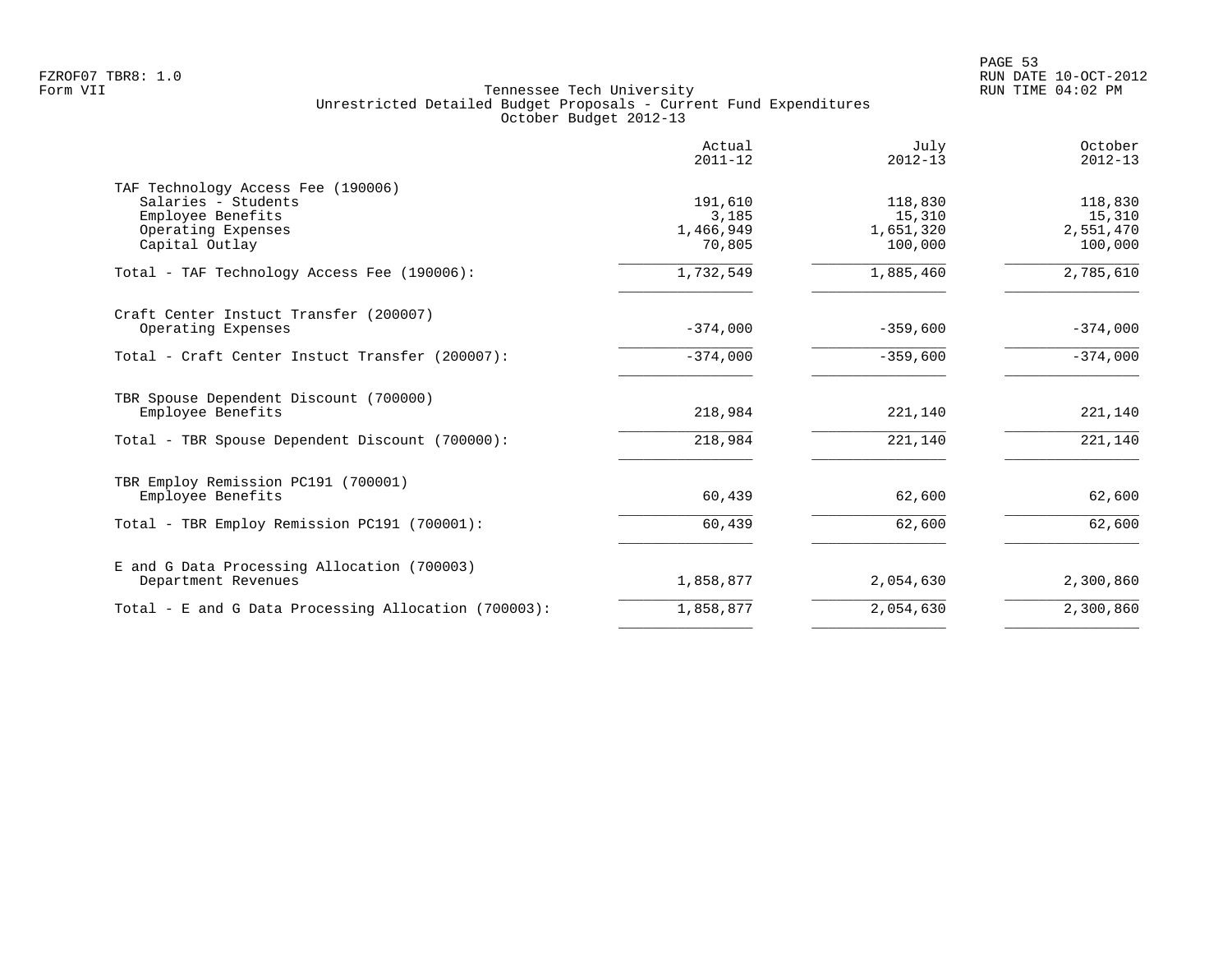|                                                                                                                                                  | Actual<br>$2011 - 12$                      | July<br>$2012 - 13$                                 | October<br>$2012 - 13$                                    |
|--------------------------------------------------------------------------------------------------------------------------------------------------|--------------------------------------------|-----------------------------------------------------|-----------------------------------------------------------|
| E and G Claims Adjustment (700004)<br>Operating Expenses                                                                                         | 147,971                                    | 164,440                                             | 164,440                                                   |
| Total - E and G Claims Adjustment (700004):                                                                                                      | 147,971                                    | 164,440                                             | 164,440                                                   |
| $E$ and G Support (700005)<br>Salaries - Academic<br>Salaries - Supporting<br>Salaries - Professional<br>Employee Benefits<br>Operating Expenses | 0<br>0<br>$\Omega$<br>441,854<br>$-28,117$ | 665,730<br>45,850<br>36,320<br>382,360<br>$-79,590$ | 18,530<br>1,820<br>$\overline{0}$<br>324,000<br>$-74,010$ |
| Total - E and G Support $(700005)$ :                                                                                                             | 413,737                                    | 1,050,670                                           | 270,340                                                   |
| Pool Reclass (700007)<br>Salaries - Supporting<br>Total - Pool Reclass (700007):                                                                 | 0<br>0                                     | 10,000<br>10,000                                    | 10,000<br>10,000                                          |
| Pool Degree Adj (700008)<br>Salaries - Academic                                                                                                  | 0                                          | 5,000                                               | 5,000                                                     |
| Total - Pool Degree Adj (700008):                                                                                                                | 0                                          | 5,000                                               | 5,000                                                     |
| E and G Other Salary Pool (700009)<br>Salaries - Academic<br>Salaries - Supporting                                                               | 0<br>$\mathbf 0$                           | 110,800<br>5,650                                    | 110,800<br>5,650                                          |
| Total - E and G Other Salary Pool (700009):                                                                                                      | 0                                          | 116,450                                             | 116,450                                                   |
|                                                                                                                                                  |                                            |                                                     |                                                           |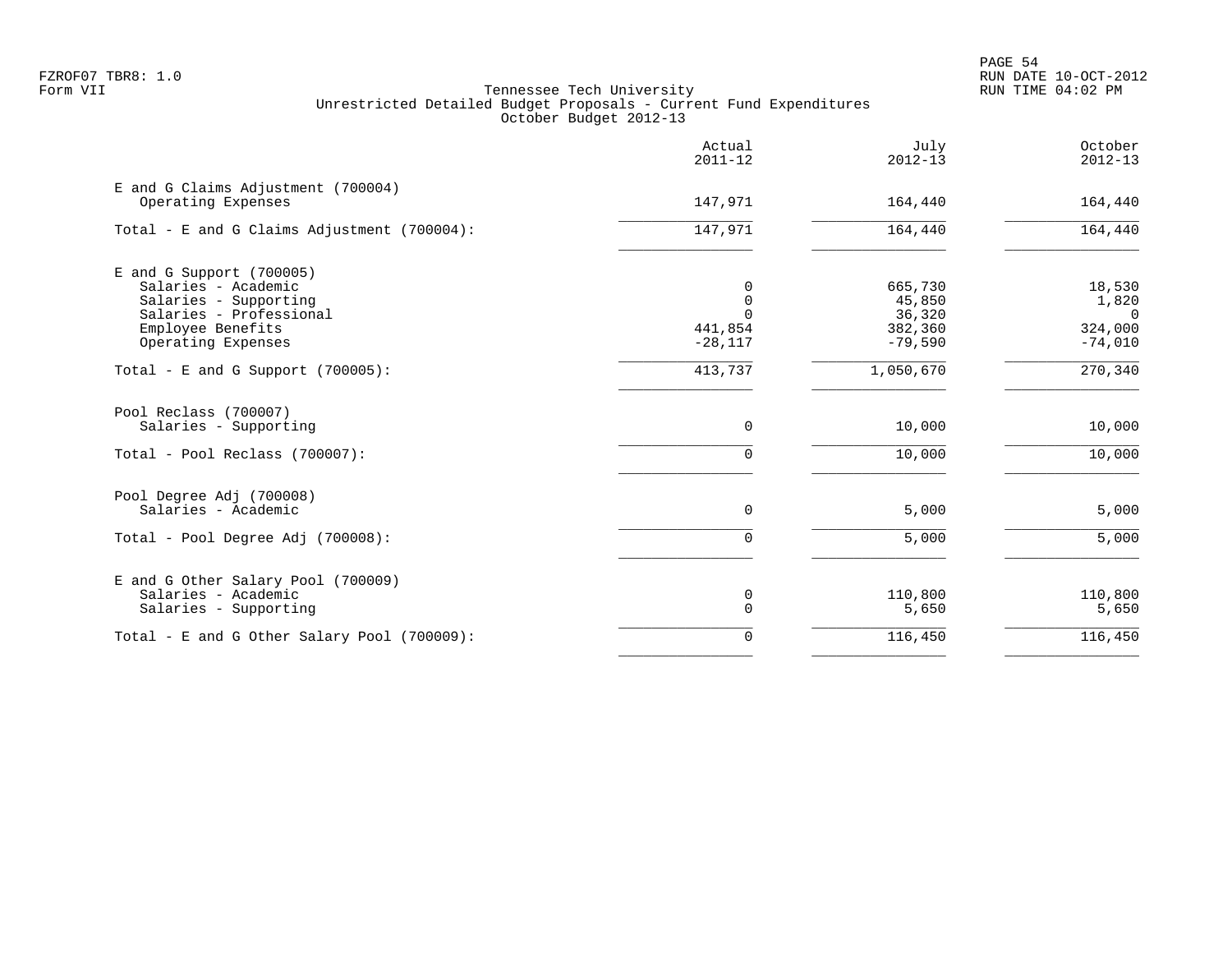en and the state of the state of the state of the state of the state of the state of the state of the state of the state of the state of the state of the state of the state of the state of the state of the state of the sta FZROF07 TBR8: 1.0 RUN DATE 10-OCT-2012

|                                                                                                                                                                                                                   | Actual<br>$2011 - 12$                                                                             | July<br>$2012 - 13$                                                                                          | October<br>$2012 - 13$                                                                          |
|-------------------------------------------------------------------------------------------------------------------------------------------------------------------------------------------------------------------|---------------------------------------------------------------------------------------------------|--------------------------------------------------------------------------------------------------------------|-------------------------------------------------------------------------------------------------|
| Post Office Allocation (700045)<br>Operating Expenses<br>Department Revenues                                                                                                                                      | $\Omega$<br>21,750                                                                                | 22,950<br><sup>n</sup>                                                                                       | 22,860<br>$\Omega$                                                                              |
| Total - Post Office Allocation (700045):                                                                                                                                                                          | 21,750                                                                                            | 22,950                                                                                                       | 22,860                                                                                          |
| TQI TBR System Charge (700063)<br>Operating Expenses<br>Total - TQI TBR System Charge (700063):                                                                                                                   | 117,400<br>117,400                                                                                | 0<br>$\Omega$                                                                                                | 0<br>0                                                                                          |
| Total - Instruction $(200)$ :<br>Salaries - Administrative<br>Salaries - Academic<br>Salaries - Supporting<br>Salaries - Students<br>Salaries - Professional<br>Employee Benefits<br>Travel<br>Operating Expenses | 82,335<br>29, 174, 213<br>2,048,540<br>689,412<br>1,466,855<br>10,925,068<br>370,464<br>4,695,082 | 20,000<br>31, 279, 847<br>2,056,915<br>423,350<br>1,838,819<br>11,166,750<br>280,840<br>5,688,150<br>132,100 | 20,000<br>32,848,273<br>2,197,398<br>467,660<br>2,024,600<br>11,473,880<br>337,810<br>8,276,740 |
| Capital Outlay<br>Department Revenues                                                                                                                                                                             | 434,368<br>1,878,128                                                                              | 2,054,630                                                                                                    | 155,750<br>2,300,860                                                                            |
| Total                                                                                                                                                                                                             | 51,764,465                                                                                        | 54, 941, 401                                                                                                 | 60,102,971                                                                                      |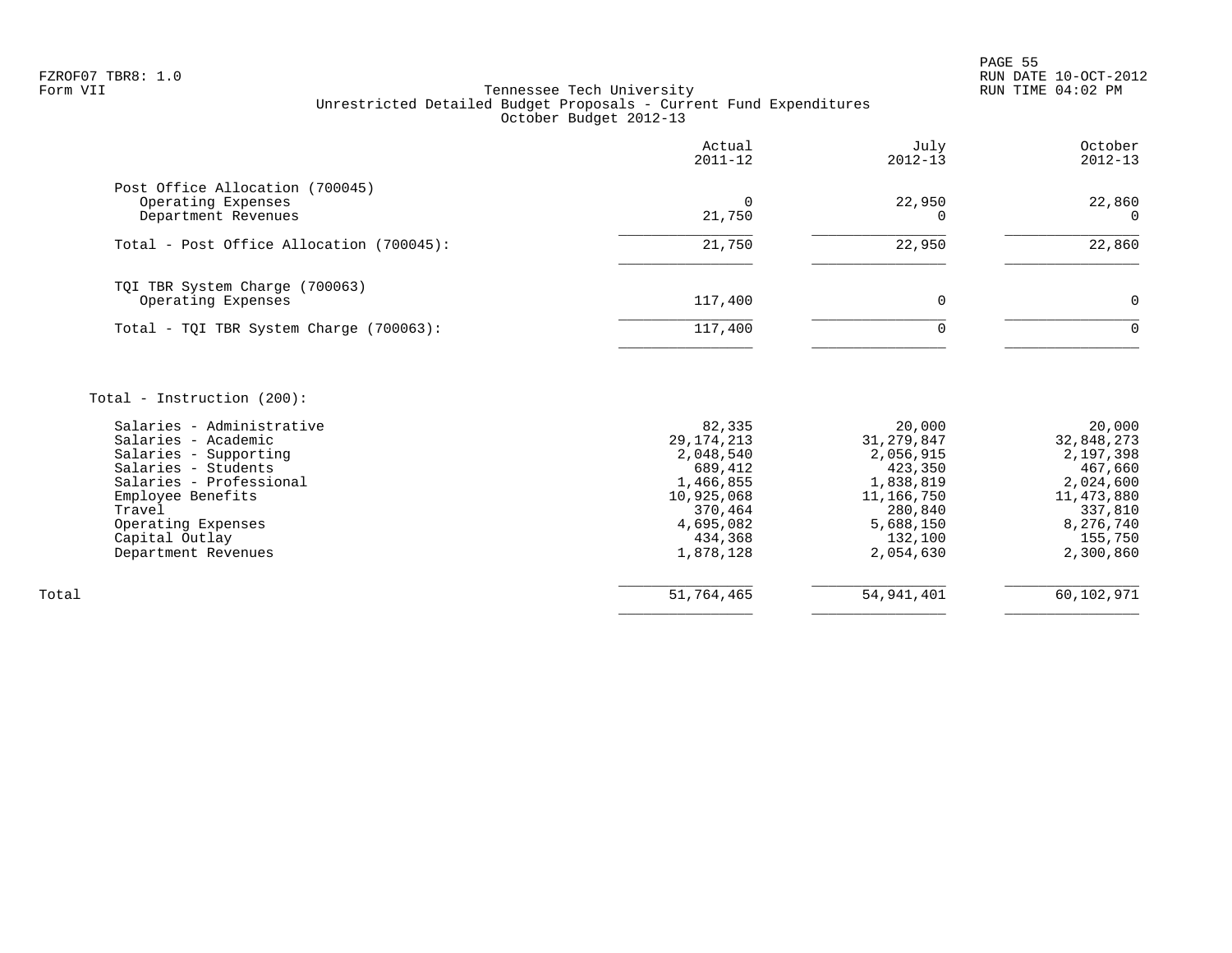PAGE 56 FZROF07 TBR8: 1.0 RUN DATE 10-OCT-2012

|                                                                                                                                                                                                                          | Actual<br>$2011 - 12$                                                                                                     | July<br>$2012 - 13$                                                                                                       | October<br>$2012 - 13$                                                                                                  |
|--------------------------------------------------------------------------------------------------------------------------------------------------------------------------------------------------------------------------|---------------------------------------------------------------------------------------------------------------------------|---------------------------------------------------------------------------------------------------------------------------|-------------------------------------------------------------------------------------------------------------------------|
| Total - Instruction $(20)$ :                                                                                                                                                                                             |                                                                                                                           |                                                                                                                           |                                                                                                                         |
| Salaries - Administrative<br>Salaries - Academic<br>Salaries - Supporting<br>Salaries - Students<br>Salaries - Professional<br>Employee Benefits<br>Travel<br>Operating Expense<br>Capital Outlay<br>Department Revenues | 82,335<br>29, 174, 213<br>2,048,540<br>689,412<br>1,466,855<br>10,925,068<br>370,464<br>4,695,082<br>434,368<br>1,878,128 | 20,000<br>31, 279, 847<br>2,056,915<br>423,350<br>1,838,819<br>11,166,750<br>280,840<br>5,688,150<br>132,100<br>2,054,630 | 20,000<br>32,848,273<br>2,197,398<br>467,660<br>2,024,600<br>11,473,880<br>337,810<br>8,276,740<br>155,750<br>2,300,860 |
| Total                                                                                                                                                                                                                    | 51,764,465                                                                                                                | 54, 941, 401                                                                                                              | 60,102,971                                                                                                              |
| Research (25)<br>Research (250)<br>Distinguished Faculty Fellowships (120024)<br>Salaries - Academic                                                                                                                     | 9,500                                                                                                                     | 7,500                                                                                                                     | 7,500                                                                                                                   |
| Salaries - Students                                                                                                                                                                                                      | 1,626                                                                                                                     | $\Omega$                                                                                                                  | $\Omega$                                                                                                                |
| Employee Benefits                                                                                                                                                                                                        | 2,633                                                                                                                     | 5,300                                                                                                                     | 5,300                                                                                                                   |
| Travel                                                                                                                                                                                                                   | 1,270                                                                                                                     | $\Omega$                                                                                                                  | $\Omega$                                                                                                                |
| Operating Expenses                                                                                                                                                                                                       | 1,218                                                                                                                     | 12,500                                                                                                                    | 15,220                                                                                                                  |
| Total - Distinguished Faculty Fellowships (120024):                                                                                                                                                                      | 16,247                                                                                                                    | 25,300                                                                                                                    | 28,020                                                                                                                  |
| SAF Undergrad Research Initiative (121002)                                                                                                                                                                               |                                                                                                                           |                                                                                                                           |                                                                                                                         |
| Salaries - Students                                                                                                                                                                                                      | 27,736                                                                                                                    | $\Omega$                                                                                                                  | 30,000                                                                                                                  |
| Employee Benefits<br>Travel                                                                                                                                                                                              | 1,674<br>8,862                                                                                                            | 0<br>0                                                                                                                    | 6,000<br>10,000                                                                                                         |
| Operating Expenses                                                                                                                                                                                                       | 5,009                                                                                                                     | $\Omega$                                                                                                                  | 110,720                                                                                                                 |
| Total - SAF Undergrad Research Initiative (121002):                                                                                                                                                                      | 43,281                                                                                                                    | $\mathbf 0$                                                                                                               | 156,720                                                                                                                 |
|                                                                                                                                                                                                                          |                                                                                                                           |                                                                                                                           |                                                                                                                         |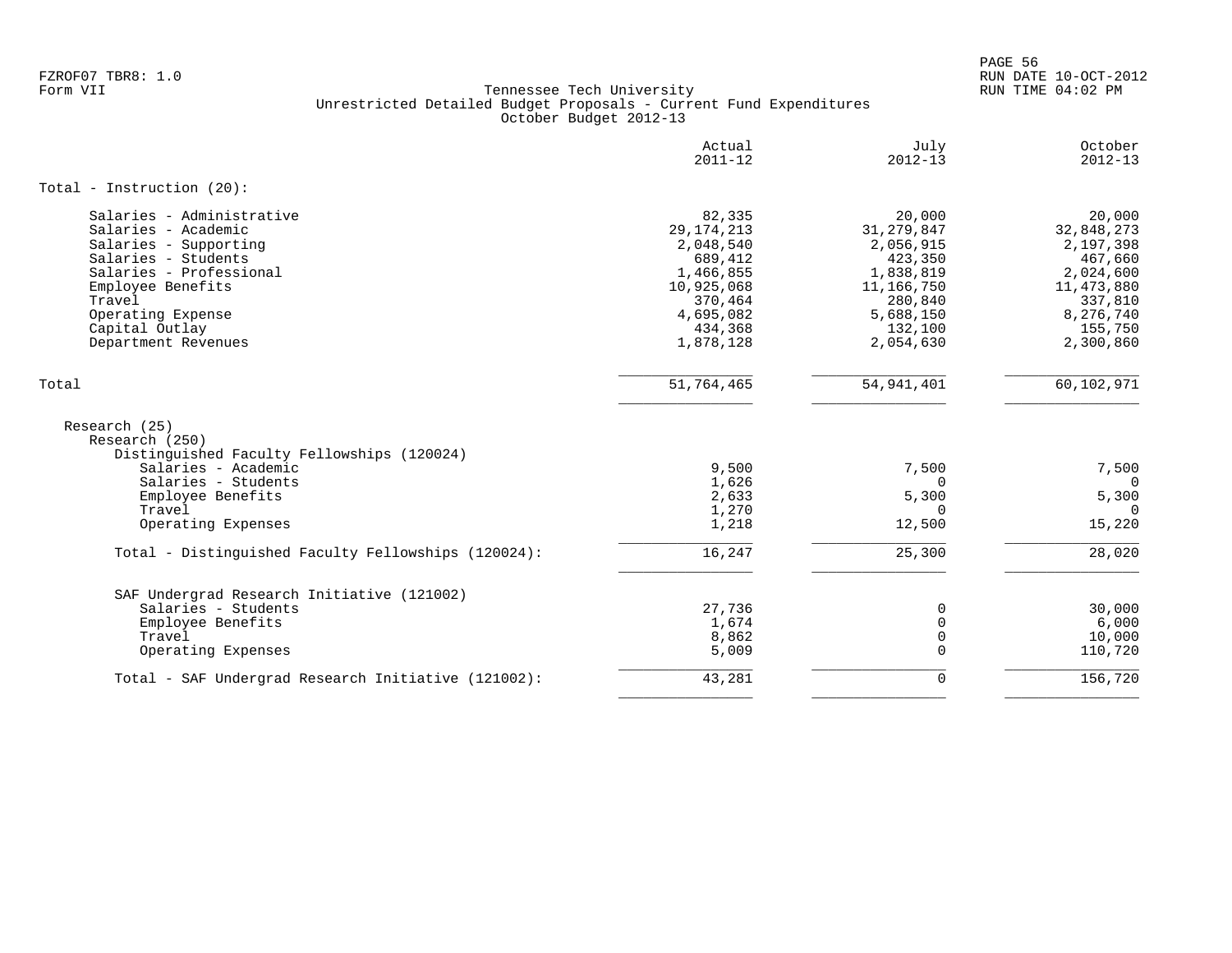|                                                                                                                                  | Actual<br>$2011 - 12$                   | July<br>$2012 - 13$ | October<br>$2012 - 13$                          |
|----------------------------------------------------------------------------------------------------------------------------------|-----------------------------------------|---------------------|-------------------------------------------------|
| QEP Operating (121702)<br>Salaries - Academic<br>Salaries - Supporting<br>Salaries - Professional<br>Employee Benefits<br>Travel | 5,000<br>1,450<br>100<br>1,652<br>6,442 | 7,200               | 17,450<br>0<br>$\overline{0}$<br>7,200<br>7,500 |
| Operating Expenses<br>Total - QEP Operating $(121702)$ :                                                                         | 28,128<br>42,772                        | $\Omega$<br>7,200   | 62,810<br>94,960                                |
| Federal College Work Study Program (122001)<br>Salaries - Students                                                               | 1,467                                   | 390                 | 390                                             |
| Total - Federal College Work Study Program (122001):                                                                             | 1,467                                   | 390                 | 390                                             |
| Upper Cumberland Hum Sci (130008)<br>Travel<br>Operating Expenses                                                                | $\Omega$<br>1,438                       | 470<br>970          | 470<br>970                                      |
| Total - Upper Cumberland Hum Sci (130008):                                                                                       | 1,438                                   | 1,440               | 1,440                                           |
| Upper Cumb Hum Soc Sci Institute (130009)<br>Operating Expenses                                                                  | 190                                     | $\Omega$            | 0                                               |
| Total - Upper Cumb Hum Soc Sci Institute (130009):                                                                               | 190                                     | $\Omega$            | $\Omega$                                        |
|                                                                                                                                  |                                         |                     |                                                 |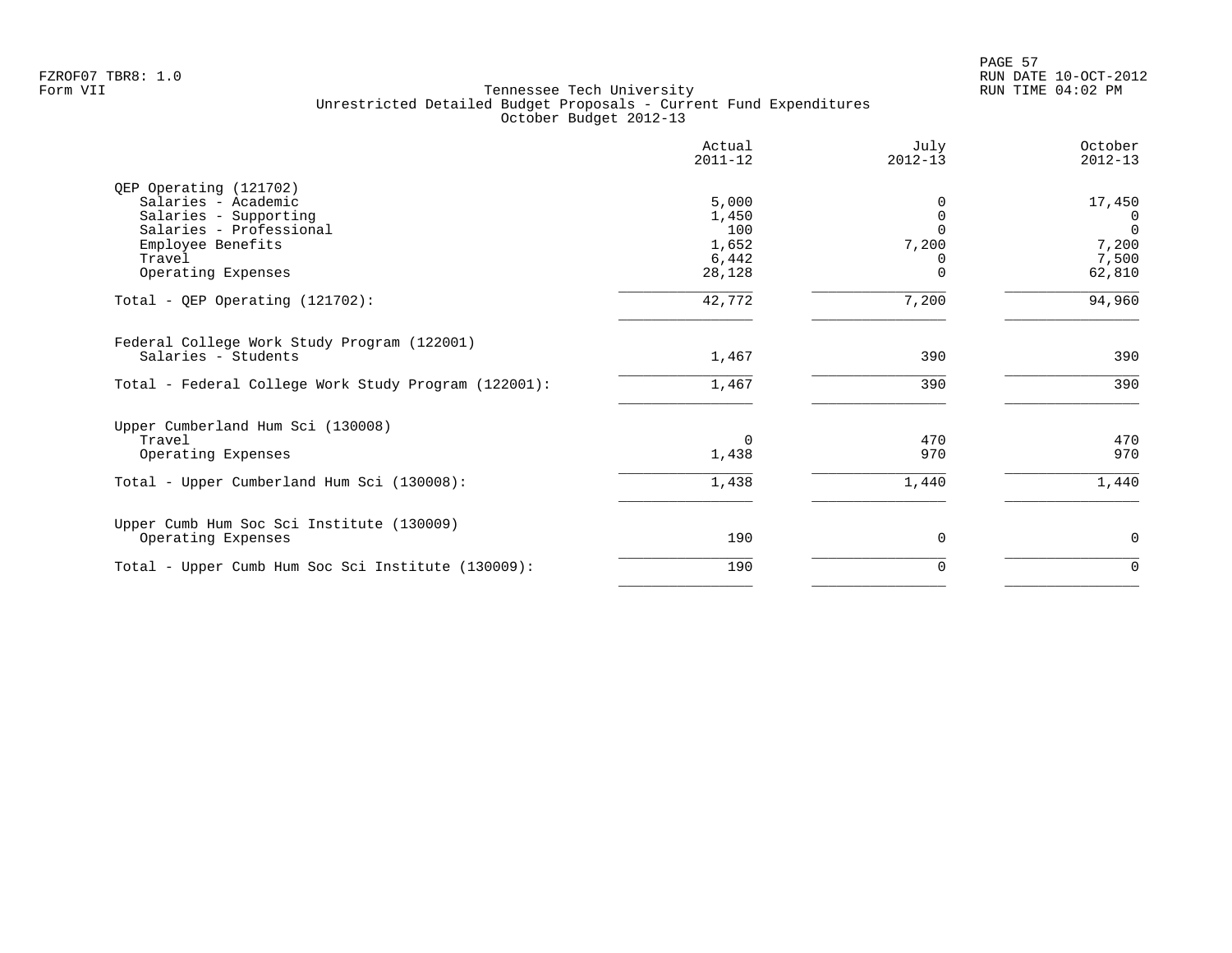PAGE 58 FZROF07 TBR8: 1.0 RUN DATE 10-OCT-2012

|                                                      | Actual<br>$2011 - 12$ | July<br>$2012 - 13$     | October<br>$2012 - 13$  |
|------------------------------------------------------|-----------------------|-------------------------|-------------------------|
| Research Arts and Science (130014)                   |                       |                         |                         |
| Travel<br>Operating Expenses                         | 2,000<br>$\Omega$     | 0<br>$\Omega$           | $\overline{0}$<br>2,000 |
| Total - Research Arts and Science (130014):          | 2,000                 | $\Omega$                | 2,000                   |
| IC Faculty Upper Cumb Hum Sci Inst (130021)          |                       |                         |                         |
| Operating Expenses                                   | $\mathbf 0$           | 0                       | 130                     |
| Total - IC Faculty Upper Cumb Hum Sci Inst (130021): | <sup>n</sup>          | $\Omega$                | 130                     |
| Indirect Cost Arts and Science (130029)              |                       |                         |                         |
| Operating Expenses                                   | 18,318                | 0                       | 36,860                  |
| Capital Outlay                                       | 7,056                 | $\overline{0}$          | 0                       |
| Total - Indirect Cost Arts and Science (130029):     | 25,374                | $\mathbf 0$             | 36,860                  |
| Match Biology (131005)                               |                       |                         |                         |
| Salaries - Academic                                  | 2,582                 | 0                       | $\mathbf 0$             |
| Employee Benefits<br>Operating Expenses              | 984<br>$\Omega$       | $\mathbf 0$<br>$\Omega$ | $\Omega$<br>2,340       |
|                                                      |                       |                         |                         |
| Total - Match Biology (131005):                      | 3,566                 | $\Omega$                | 2,340                   |
| IC Faculty Biology (131011)                          |                       |                         |                         |
| Salaries - Academic                                  | 4,403                 | 0                       | 0                       |
| Salaries - Professional<br>Employee Benefits         | 408<br>843            | $\Omega$<br>$\mathbf 0$ | $\mathbf 0$<br>$\Omega$ |
| Operating Expenses                                   | 5,907                 | $\Omega$                | 2,220                   |
| Total - IC Faculty Biology (131011):                 | 11,561                | 0                       | 2,220                   |
|                                                      |                       |                         |                         |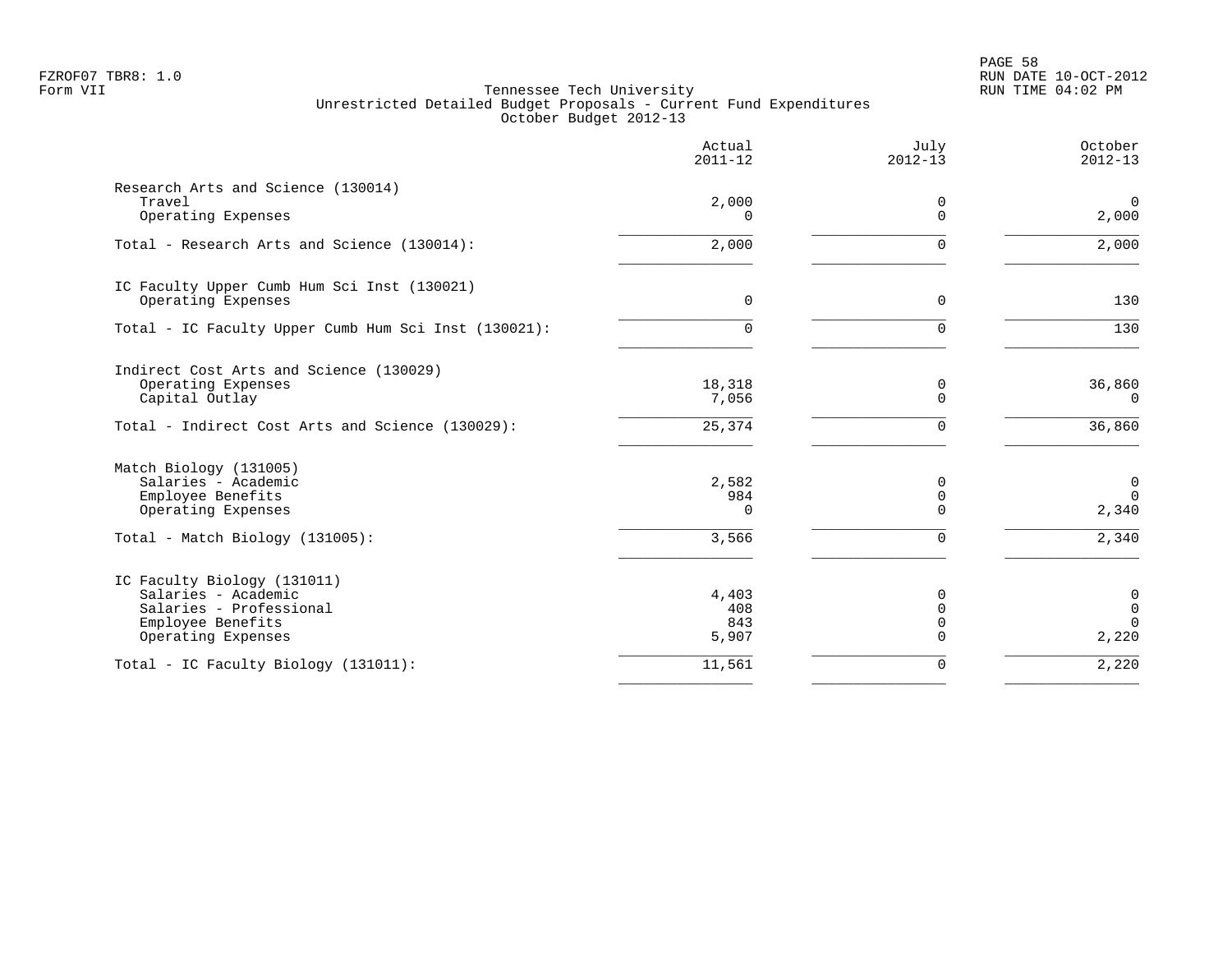PAGE 59 FZROF07 TBR8: 1.0 RUN DATE 10-OCT-2012

|                                                                                         | Actual<br>$2011 - 12$ | July<br>$2012 - 13$             | October<br>$2012 - 13$                 |
|-----------------------------------------------------------------------------------------|-----------------------|---------------------------------|----------------------------------------|
| Restricted Biology (131013)<br>Operating Expenses                                       | $\mathbf 0$           | $\mathbf 0$                     | 860                                    |
| Total - Restricted Biology (131013):                                                    | 0                     | $\Omega$                        | 860                                    |
| Biology Faculty Research (131014)<br>Salaries - Students<br>Employee Benefits<br>Travel | 1,500<br>58<br>430    | 0<br>$\Omega$<br>$\Omega$       | $\mathbf 0$<br>$\mathbf 0$<br>$\Omega$ |
| Operating Expenses                                                                      | 560                   | $\Omega$                        | 5,000                                  |
| Total - Biology Faculty Research (131014):                                              | 2,548                 | 0                               | 5,000                                  |
| IC Faculty Fisheries (131021)<br>Operating Expenses                                     | 1,981                 | $\mathbf 0$                     | 10,290                                 |
| Total - IC Faculty Fisheries (131021):                                                  | 1,981                 | $\mathbf 0$                     | 10,290                                 |
| Indirect Cost Biology (131029)<br>Salaries - Students<br>Travel<br>Operating Expenses   | 595<br>164<br>17,722  | 0<br>$\mathbf 0$<br>$\mathbf 0$ | 0<br>$\Omega$<br>15,490                |
| Total - Indirect Cost Biology (131029):                                                 | 18,481                | $\mathbf 0$                     | 15,490                                 |
| Indirect Cost Fisheries (131039)<br>Operating Expenses                                  | 8,826                 | $\mathbf 0$                     | 10,420                                 |
| Total - Indirect Cost Fisheries (131039):                                               | 8,826                 | $\mathbf 0$                     | 10,420                                 |
|                                                                                         |                       |                                 |                                        |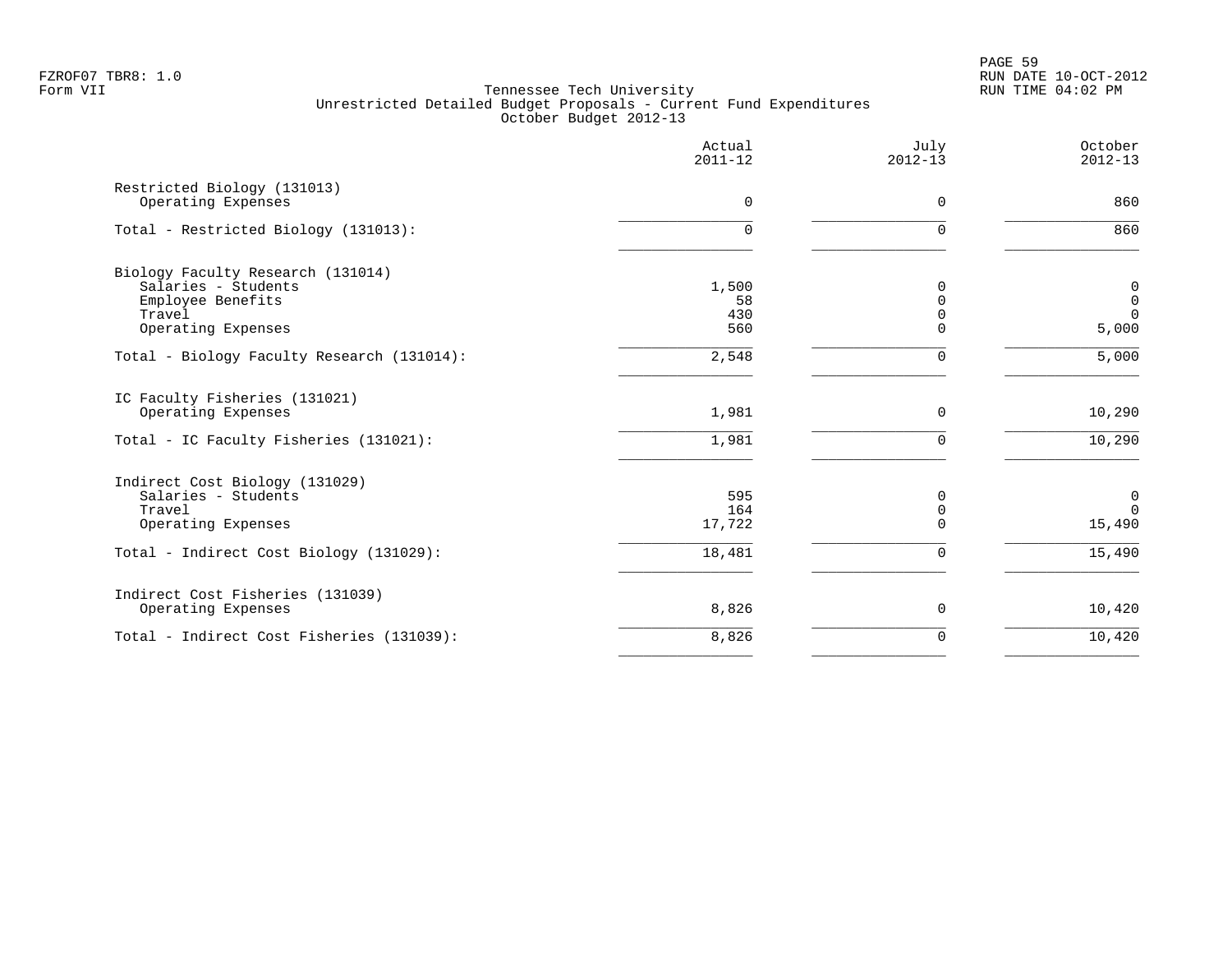PAGE 60 FZROF07 TBR8: 1.0 RUN DATE 10-OCT-2012

| Actual<br>$2011 - 12$ | July<br>$2012 - 13$             | October<br>$2012 - 13$ |
|-----------------------|---------------------------------|------------------------|
|                       |                                 |                        |
| 196                   | $\Omega$                        | $\mathbf 0$            |
| 35                    |                                 | $\mathbf 0$            |
| 1,079                 |                                 | $\overline{0}$         |
|                       |                                 | 290                    |
| 1,820                 | U                               | 290                    |
|                       |                                 |                        |
| 5,567                 | 0                               | 5,000                  |
| 293                   |                                 | $\overline{0}$         |
| 1,064                 |                                 | 2,000                  |
|                       |                                 | 16,900                 |
| 22,277                |                                 | 23,900                 |
|                       |                                 |                        |
| 2,037                 | 0                               | 1,860                  |
| 2,037                 | $\Omega$                        | 1,860                  |
|                       |                                 |                        |
|                       | 0                               | $\mathbf 0$            |
|                       | $\Omega$                        | $\Omega$               |
| $\Omega$              |                                 | 1,850                  |
| 3,479                 | 0                               | 1,850                  |
|                       | 510<br>15,353<br>1,085<br>2,394 |                        |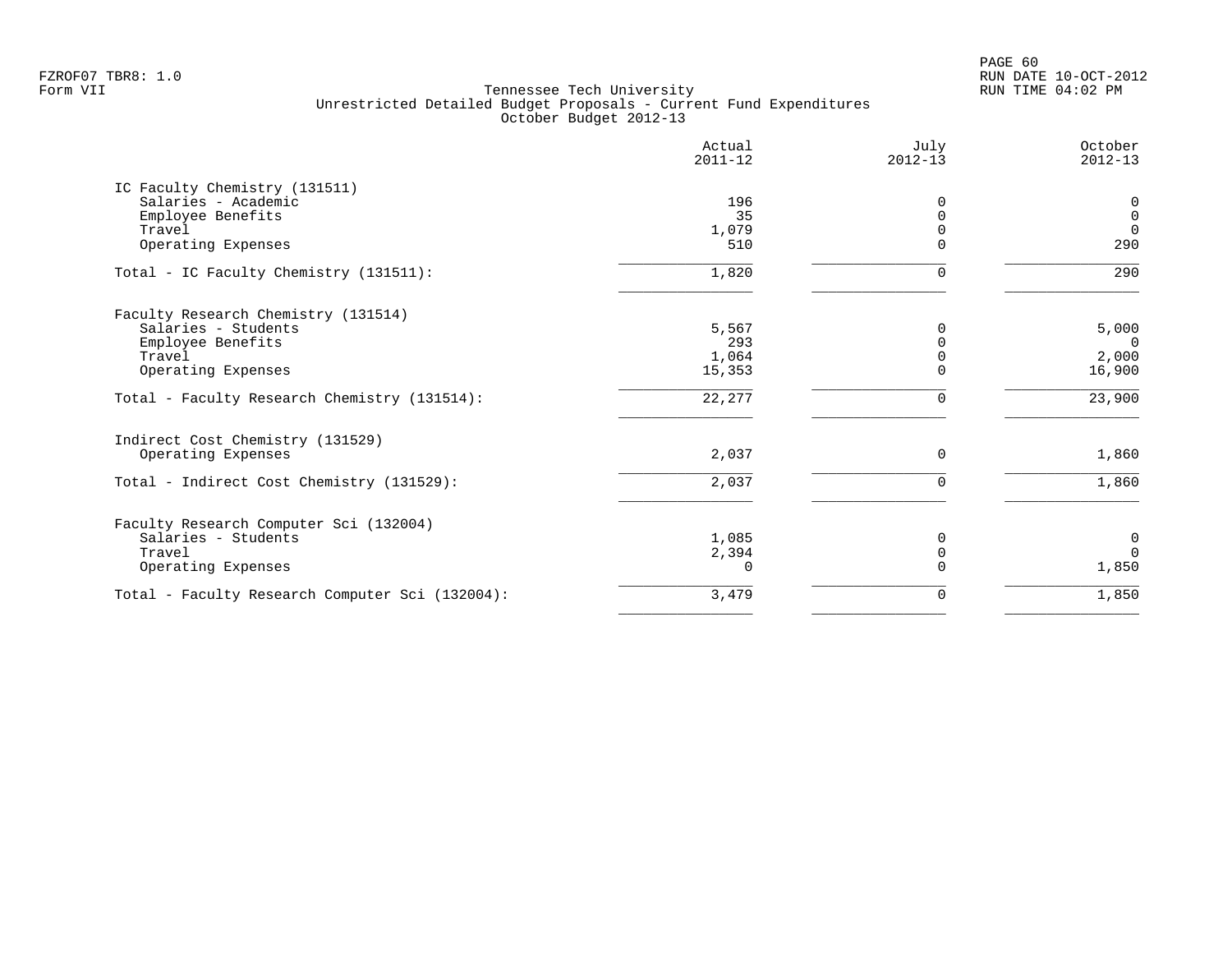|                                                                                                                             | Actual<br>$2011 - 12$      | July<br>$2012 - 13$                      | October<br>$2012 - 13$                               |
|-----------------------------------------------------------------------------------------------------------------------------|----------------------------|------------------------------------------|------------------------------------------------------|
| Match Computer Science (132005)<br>Salaries - Academic<br>Employee Benefits                                                 | 49,999<br>16,556           | 50,000<br>∩                              | 50,000<br>$\Omega$                                   |
| Total - Match Computer Science (132005):                                                                                    | 66,555                     | 50,000                                   | 50,000                                               |
| IC Faculty Computer Sci (132011)<br>Salaries - Academic<br>Salaries - Students<br>Employee Benefits<br>Operating Expenses   | 1,504<br>468<br>288<br>8   | $\Omega$<br>0<br>$\mathbf 0$<br>$\Omega$ | $\boldsymbol{0}$<br>$\mathbf 0$<br>$\Omega$<br>1,480 |
| Total - IC Faculty Computer Sci (132011):                                                                                   | 2,268                      | $\Omega$                                 | 1,480                                                |
| Indirect Cost Computer Science (132029)<br>Travel<br>Operating Expenses<br>Total - Indirect Cost Computer Science (132029): | 6,000<br>$\Omega$<br>6,000 | 0<br>$\Omega$<br>$\Omega$                | $\mathbf 0$<br>7,780<br>7,780                        |
| Faculty Research Earth Science (132504)<br>Travel<br>Total - Faculty Research Earth Science (132504):                       | 3,600<br>3,600             | $\Omega$<br>$\Omega$                     | $\Omega$<br>$\Omega$                                 |
| Match Earth Science (132505)<br>Salaries - Academic<br>Employee Benefits                                                    | 818<br>367                 | 0<br>$\Omega$                            | $\mathbf 0$<br>$\mathbf 0$                           |
| Total - Match Earth Science (132505):                                                                                       | 1,185                      | $\mathbf 0$                              | $\Omega$                                             |
|                                                                                                                             |                            |                                          |                                                      |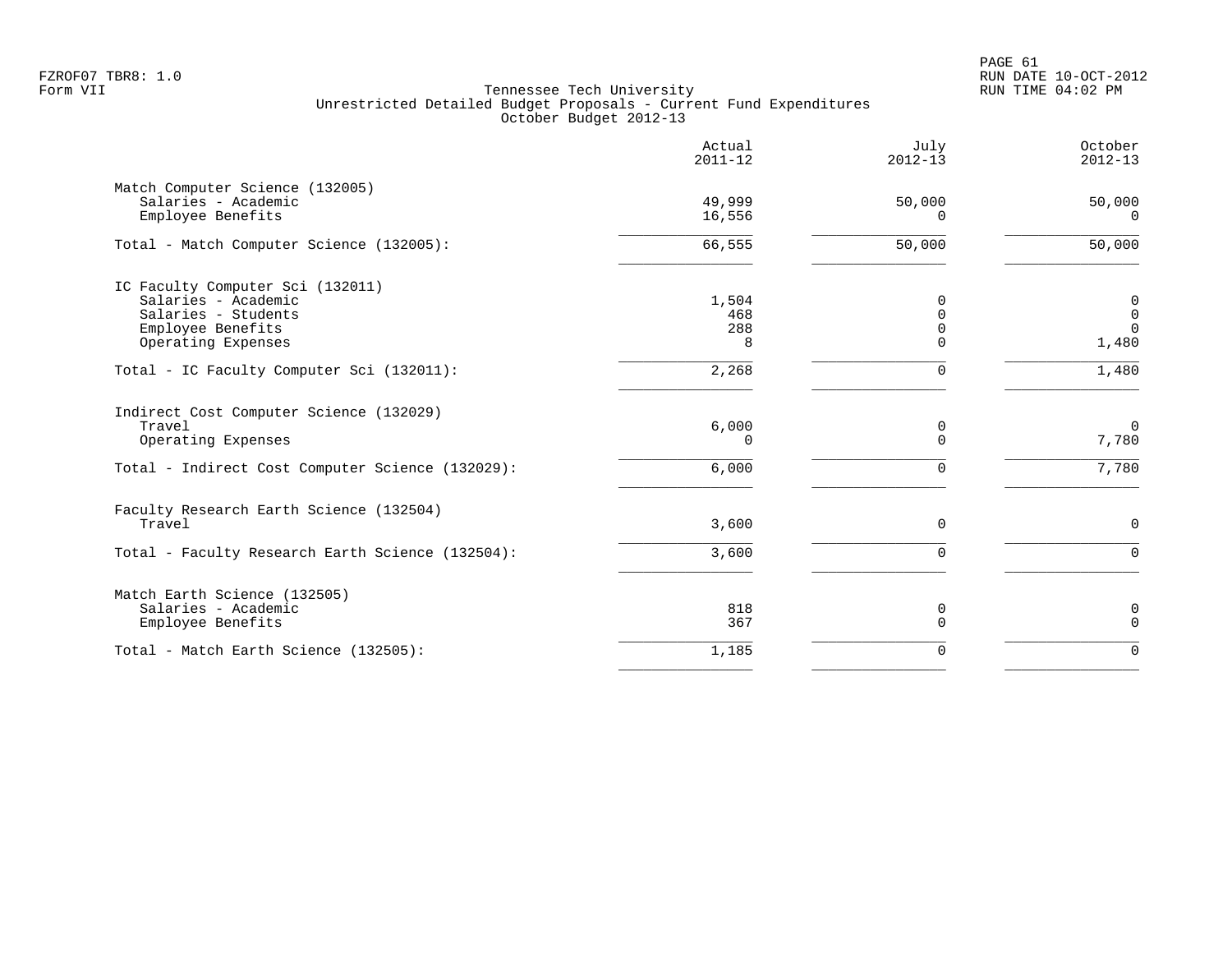PAGE 62 FZROF07 TBR8: 1.0 RUN DATE 10-OCT-2012

|                                                                                                                                                   | Actual<br>$2011 - 12$ | July<br>$2012 - 13$                 | October<br>$2012 - 13$    |
|---------------------------------------------------------------------------------------------------------------------------------------------------|-----------------------|-------------------------------------|---------------------------|
| IC Faculty Earth Science (132511)<br>Salaries - Academic<br>Employee Benefits<br>Operating Expenses                                               | 111<br>20<br>$\Omega$ | $\Omega$<br>$\mathbf 0$<br>$\Omega$ | 0<br>$\Omega$<br>2,470    |
| Total - IC Faculty Earth Science (132511):                                                                                                        | 131                   | $\Omega$                            | 2,470                     |
| Indirect Cost Earth Sciences (132529)<br>Operating Expenses                                                                                       | 0                     | $\Omega$                            | 7,390                     |
| Total - Indirect Cost Earth Sciences (132529):                                                                                                    | 0                     | $\Omega$                            | 7,390                     |
| IC Faculty English and Communicatns (133011)<br>Salaries - Academic<br>Employee Benefits<br>Total - IC Faculty English and Communicatns (133011): | 102<br>17<br>119      | 0<br>$\Omega$                       | 0<br>$\Omega$<br>$\Omega$ |
| Faculty Research English (133014)<br>Travel<br>Operating Expenses                                                                                 | 2,306<br>0            | 0<br>$\Omega$                       | 2,500<br>650              |
| Total - Faculty Research English (133014):                                                                                                        | 2,306                 | $\Omega$                            | 3,150                     |
| Indirect Cost English Communicat (133029)<br>Operating Expenses                                                                                   | 0                     | 0                                   | 730                       |
| Total - Indirect Cost English Communicat (133029):                                                                                                | $\Omega$              | $\Omega$                            | 730                       |
|                                                                                                                                                   |                       |                                     |                           |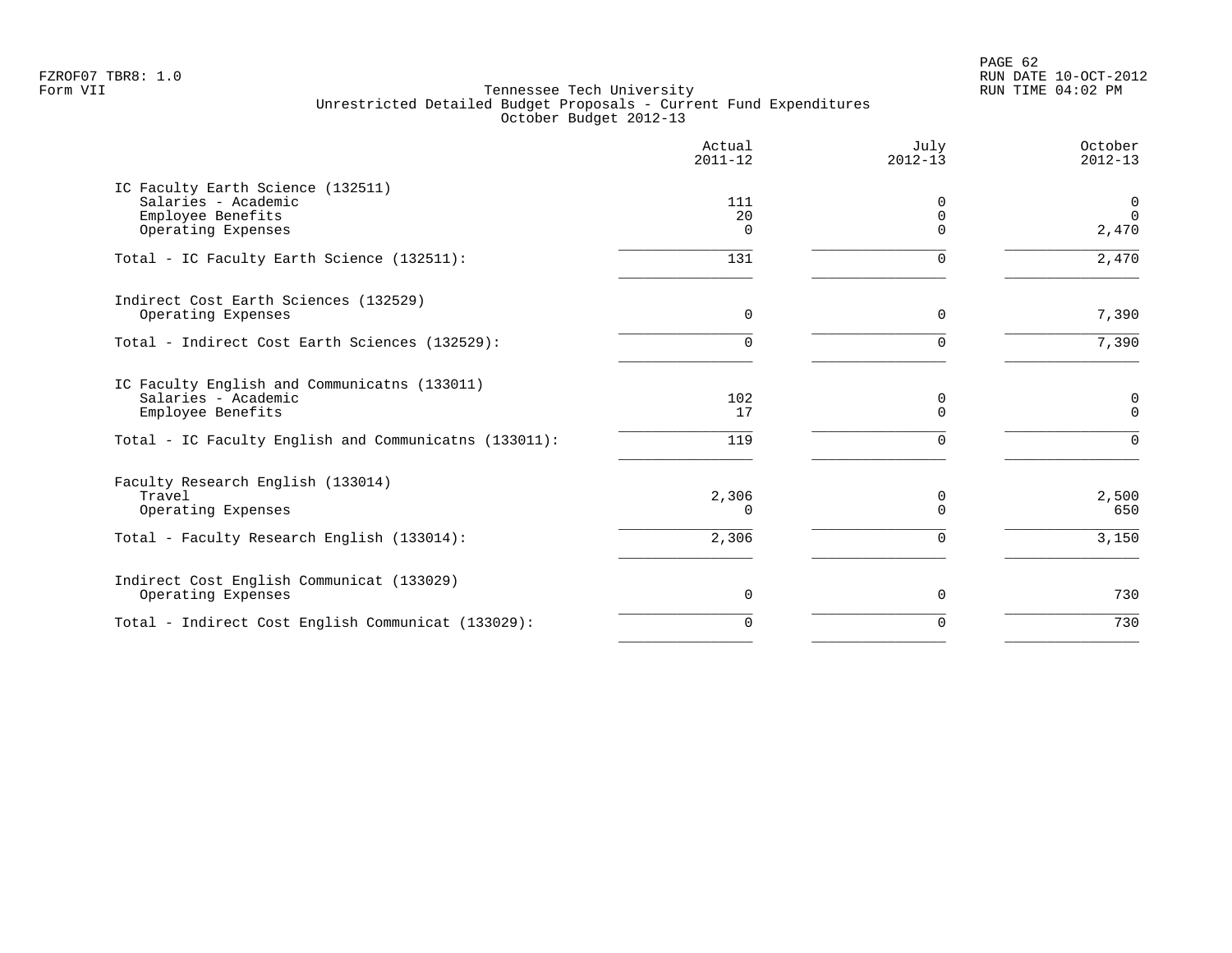PAGE 63 FZROF07 TBR8: 1.0 RUN DATE 10-OCT-2012

|                                                                                                                                               | Actual<br>$2011 - 12$             | July<br>$2012 - 13$                 | October<br>$2012 - 13$         |
|-----------------------------------------------------------------------------------------------------------------------------------------------|-----------------------------------|-------------------------------------|--------------------------------|
| Faculty Research Foreign Lang (133514)<br>Salaries - Supporting<br>Travel<br>Operating Expenses                                               | 0<br>0<br>0                       | $\Omega$<br>$\mathbf 0$<br>$\Omega$ | 1,250<br>1,500<br>690          |
| Total - Faculty Research Foreign Lang (133514):                                                                                               | 0                                 | $\Omega$                            | 3,440                          |
| Indirect Cost History (134029)<br>Operating Expenses                                                                                          | $\Omega$                          | $\Omega$                            | 260                            |
| Total - Indirect Cost History (134029):                                                                                                       | 0                                 | $\Omega$                            | 260                            |
| IC Faculty Mathematics (134511)<br>Salaries - Academic<br>Employee Benefits<br>Operating Expenses<br>Total - IC Faculty Mathematics (134511): | 1,997<br>348<br>$\Omega$<br>2,345 | 0<br>0<br>$\Omega$<br>$\mathbf 0$   | 0<br>$\mathbf 0$<br>330<br>330 |
| Faculty Research Mathematics (134514)<br>Travel<br>Operating Expenses                                                                         | 500<br>500                        | 0<br>$\Omega$                       | 500<br>1,000                   |
| Total - Faculty Research Mathematics (134514):                                                                                                | 1,000                             | $\mathbf 0$                         | 1,500                          |
| Indirect Cost Mathematics (134529)<br>Operating Expenses                                                                                      | 0                                 | 0                                   | 10,420                         |
| Total - Indirect Cost Mathematics (134529):                                                                                                   | $\Omega$                          | $\Omega$                            | 10,420                         |
|                                                                                                                                               |                                   |                                     |                                |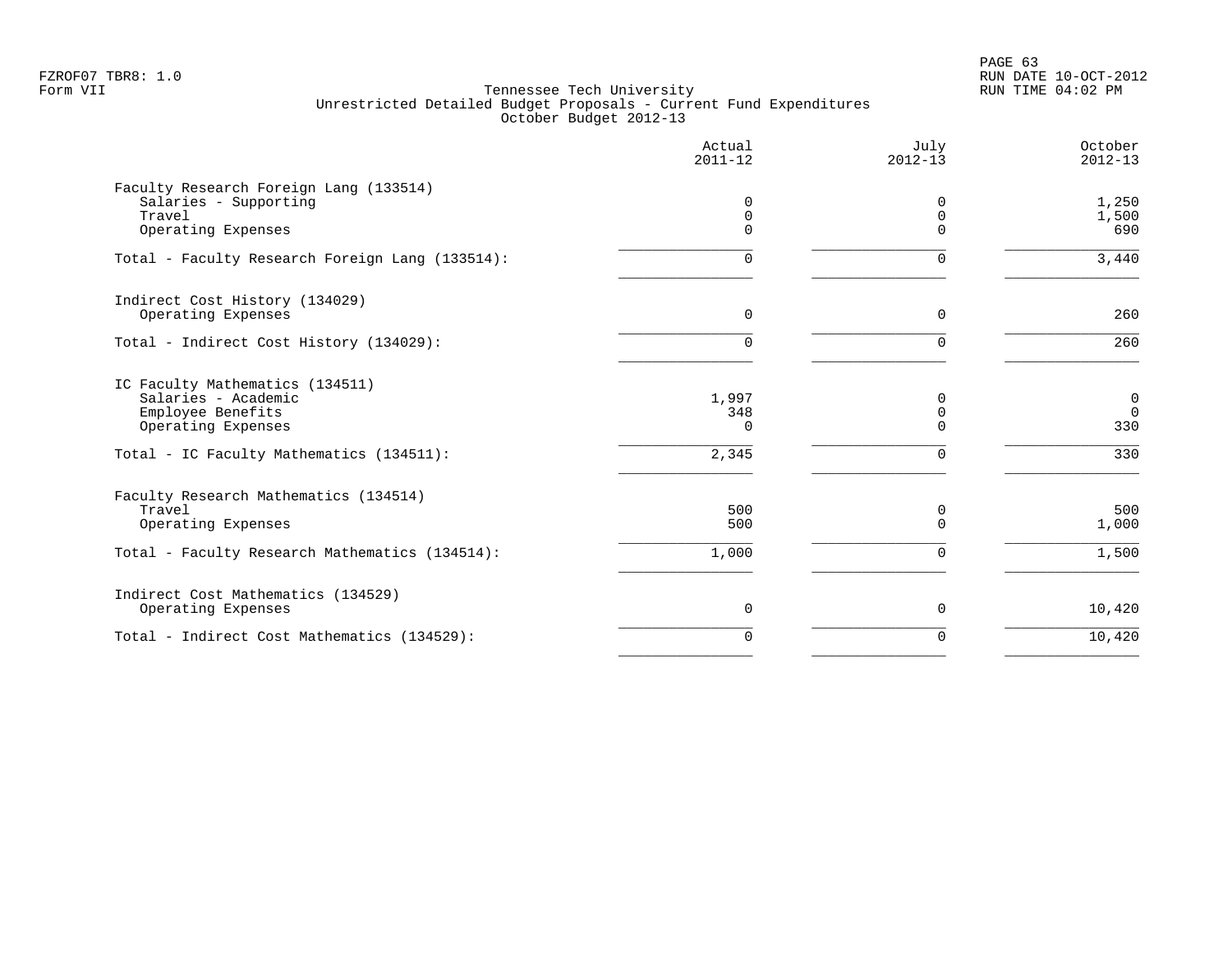PAGE 64 FZROF07 TBR8: 1.0 RUN DATE 10-OCT-2012

| Actual<br>$2011 - 12$ | July<br>$2012 - 13$            | October<br>$2012 - 13$ |
|-----------------------|--------------------------------|------------------------|
|                       |                                |                        |
|                       | 0                              | 0                      |
| 423                   | $\Omega$                       | $\mathbf 0$            |
| 423                   | $\Omega$                       | $\Omega$               |
|                       | ∩                              | 3,040                  |
| 3,733                 | 0                              | 3,040                  |
|                       |                                |                        |
| 770                   | O                              | 0                      |
| 36                    |                                | $\mathbf 0$            |
|                       |                                | $\Omega$               |
|                       |                                | 6,740                  |
| 8,099                 | $\Omega$                       | 6,740                  |
|                       |                                |                        |
| 2,558                 | 0                              | $\mathbf 0$            |
| 465                   | $\mathbf 0$                    | $\overline{0}$         |
| 678                   | $\Omega$                       | 100                    |
| 3,701                 | $\Omega$                       | 100                    |
|                       |                                |                        |
| 0                     | 0                              | 9,590                  |
| $\Omega$              | 0                              | 9,590                  |
|                       | 2,162<br>725<br>2,149<br>5,144 | $\Omega$               |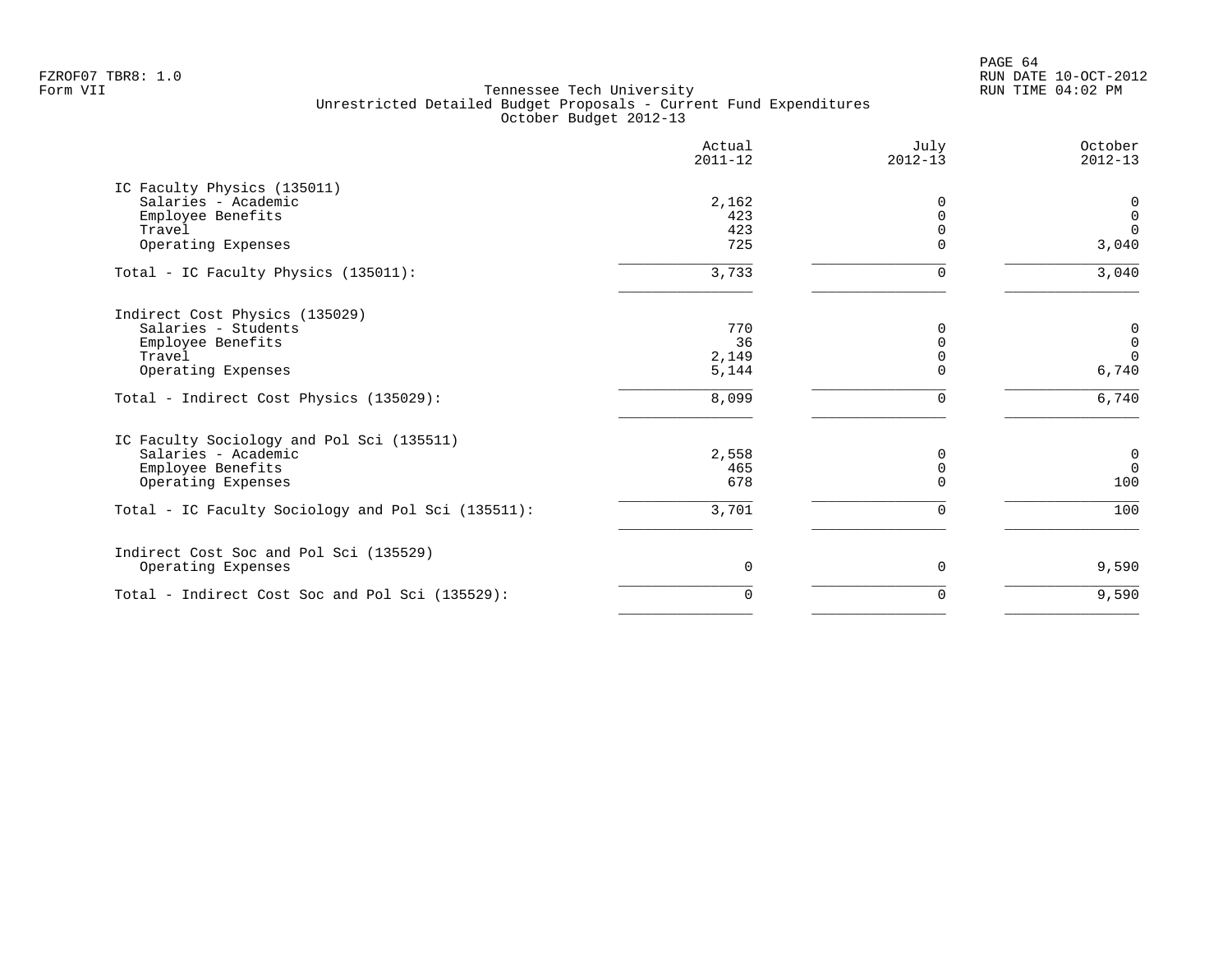PAGE 65 FZROF07 TBR8: 1.0 RUN DATE 10-OCT-2012

|                                                                                                                                                           | Actual<br>$2011 - 12$             | July<br>$2012 - 13$            | October<br>$2012 - 13$                    |
|-----------------------------------------------------------------------------------------------------------------------------------------------------------|-----------------------------------|--------------------------------|-------------------------------------------|
| Research College of Engineering (137004)<br>Travel<br>Operating Expenses                                                                                  | 2,500                             | 0<br>$\Omega$                  | $\overline{0}$<br>2,500                   |
| Total - Research College of Engineering (137004):                                                                                                         | 2,500                             | $\Omega$                       | 2,500                                     |
| Indirect Cost Coll of Engineering (137029)<br>Travel<br>Operating Expenses                                                                                | 8,065<br>44,212                   | 0<br>$\Omega$                  | $\Omega$<br>242,850                       |
| Total - Indirect Cost Coll of Engineering (137029):                                                                                                       | 52,277                            | $\Omega$                       | 242,850                                   |
| IC Faculty Basic Engineering (137211)<br>Salaries - Academic<br>Employee Benefits<br>Operating Expenses<br>Total - IC Faculty Basic Engineering (137211): | 1,828<br>411<br>$\Omega$<br>2,239 | 0<br>0<br>$\Omega$<br>$\Omega$ | $\mathbf 0$<br>$\Omega$<br>8,900<br>8,900 |
| Indirect Cost Basic Engineering (137229)<br>Operating Expenses                                                                                            | 684                               | $\Omega$                       | 12,250                                    |
| Total - Indirect Cost Basic Engineering (137229):                                                                                                         | 684                               | $\Omega$                       | 12,250                                    |
| Faculty Research Chem Engineering (137404)<br>Salaries - Students<br>Travel<br>Operating Expenses                                                         | 0<br>2,523<br>1,352               | 0<br>$\mathbf 0$<br>$\Omega$   | 2,700<br>$\Omega$<br>8,050                |
| Total - Faculty Research Chem Engineering (137404):                                                                                                       | 3,875                             | 0                              | 10,750                                    |
|                                                                                                                                                           |                                   |                                |                                           |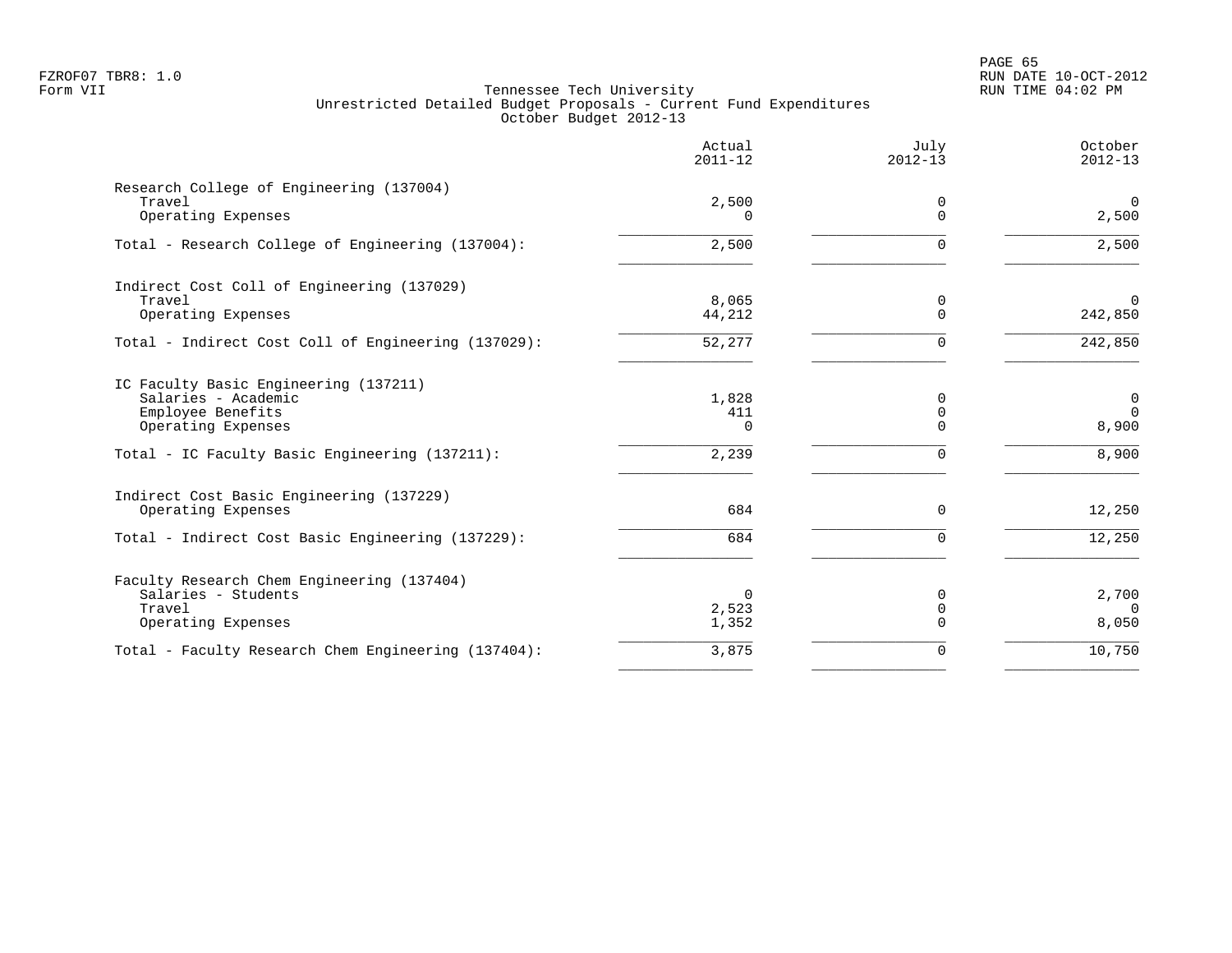PAGE 66 FZROF07 TBR8: 1.0 RUN DATE 10-OCT-2012

|                                                                | Actual<br>$2011 - 12$ | July<br>$2012 - 13$  | October<br>$2012 - 13$  |
|----------------------------------------------------------------|-----------------------|----------------------|-------------------------|
| IC Faculty Chemical Engineering (137411)<br>Operating Expenses | 191                   | $\Omega$             | 3,840                   |
| Total - IC Faculty Chemical Engineering (137411):              | 191                   | U                    | 3,840                   |
| Indirect Cost Chemical Engineering (137429)                    |                       |                      |                         |
| Travel                                                         | 10,478                | 0                    | $\overline{0}$          |
| Operating Expenses                                             | 520                   | $\Omega$             | 6,880                   |
| Total - Indirect Cost Chemical Engineering (137429):           | 10,998                | $\Omega$             | 6,880                   |
| Match Civil and Envir Engrg (137605)                           |                       |                      |                         |
| Salaries - Supporting                                          | 446                   | 0                    | 0                       |
| Employee Benefits                                              | 130                   | $\Omega$             | $\mathbf 0$             |
| Total - Match Civil and Envir Engrg (137605):                  | 576                   | U                    | $\Omega$                |
| IC Faculty Civil and Envir Engr (137611)                       |                       |                      |                         |
| Salaries - Academic                                            | 5,642                 | 0                    | $\mathbf 0$             |
| Employee Benefits                                              | 959                   | $\Omega$             | $\mathsf 0$<br>$\Omega$ |
| Travel<br>Operating Expenses                                   | 3,408<br>623          | $\Omega$<br>$\Omega$ | 4,760                   |
|                                                                |                       |                      |                         |
| Total - IC Faculty Civil and Envir Engr (137611):              | 10,632                | $\Omega$             | 4,760                   |
| Faculty Research Civil Envir Engr (137614)                     |                       |                      |                         |
| Travel                                                         | 3,013                 | 0                    | 1,500                   |
| Operating Expenses                                             | 436                   | $\Omega$             | 4,500                   |
| Total - Faculty Research Civil Envir Engr (137614):            | 3,449                 | $\Omega$             | 6,000                   |
|                                                                |                       |                      |                         |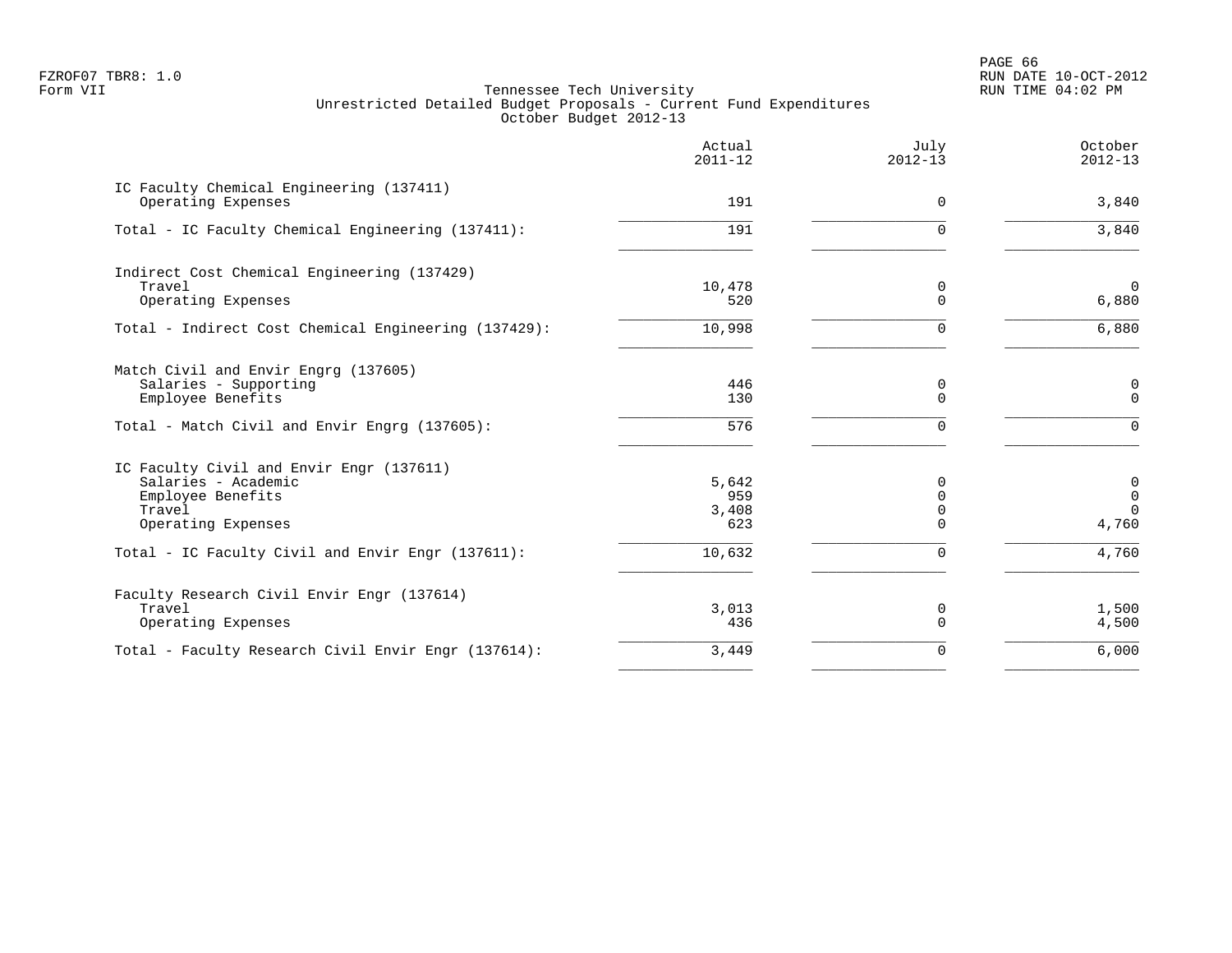PAGE 67 FZROF07 TBR8: 1.0 RUN DATE 10-OCT-2012

|                                                               | Actual<br>$2011 - 12$ | July<br>$2012 - 13$  | October<br>$2012 - 13$ |
|---------------------------------------------------------------|-----------------------|----------------------|------------------------|
| Indirect Cost Civil Envir Engr (137629)<br>Operating Expenses | 317                   | $\Omega$             | 58,750                 |
| Total - Indirect Cost Civil Envir Engr (137629):              | 317                   | $\Omega$             | 58,750                 |
| Faculty Research Elect Comp Engr (137804)                     |                       |                      |                        |
| Travel<br>Operating Expenses                                  | 0<br>$\Omega$         | $\Omega$<br>$\Omega$ | 2,500<br>6,500         |
| Total - Faculty Research Elect Comp Engr (137804):            | U                     | ∩                    | 9,000                  |
| IC Faculty Elect and Comp Engr (137811)                       |                       |                      |                        |
| Salaries - Academic                                           | 23,034                | 0                    | 0                      |
| Employee Benefits                                             | 3,696                 |                      | $\mathbf 0$            |
| Travel<br>Operating Expenses                                  | 1,000<br><sup>n</sup> | ∩                    | $\Omega$<br>8,620      |
|                                                               |                       |                      |                        |
| Total - IC Faculty Elect and Comp Engr (137811):              | 27,730                | $\Omega$             | 8,620                  |
| Indirect Cost Elect Comp Engr (137829)                        |                       |                      |                        |
| Salaries - Academic                                           | 5,562                 |                      | 0                      |
| Employee Benefits                                             | 987                   |                      | $\Omega$               |
| Travel                                                        | 8,571                 |                      | 430                    |
| Operating Expenses                                            | 19,089                |                      | 49,850                 |
| Total - Indirect Cost Elect Comp Engr (137829):               | 34,209                | 0                    | 50,280                 |
|                                                               |                       |                      |                        |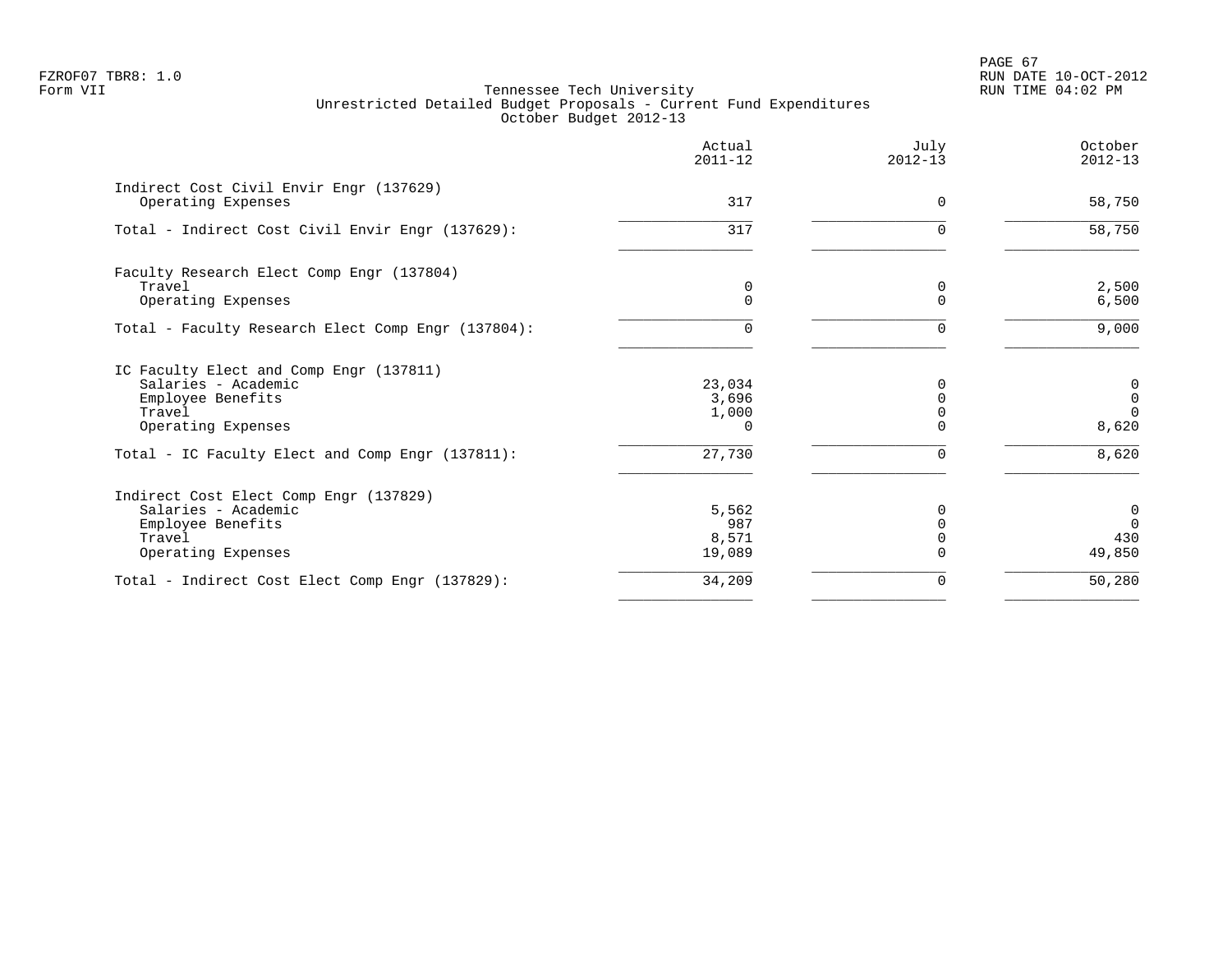PAGE 68 FZROF07 TBR8: 1.0 RUN DATE 10-OCT-2012

|                                                       | Actual<br>$2011 - 12$ | July<br>$2012 - 13$ | October<br>$2012 - 13$ |
|-------------------------------------------------------|-----------------------|---------------------|------------------------|
| Faculty Research Manuf Ind Tech (138204)              |                       |                     |                        |
| Salaries - Students                                   | $\Omega$              |                     | 3,000                  |
| Travel                                                | 1,248                 |                     | 2,000                  |
| Operating Expenses                                    | 2,798                 |                     | 10,960                 |
| Total - Faculty Research Manuf Ind Tech (138204):     | 4,046                 | $\Omega$            | 15,960                 |
| Matching Manufacturing & Indus Tech (138205)          |                       |                     |                        |
| Salaries - Academic                                   | 72                    | 0                   | $\mathbf 0$            |
| Employee Benefits                                     | 15                    | $\Omega$            | $\Omega$               |
| Total - Matching Manufacturing & Indus Tech (138205): | 87                    | $\Omega$            | $\Omega$               |
| IC Faculty Manuf and Ind Tech (138211)                |                       |                     |                        |
| Salaries - Academic                                   | 2,252                 |                     | 0                      |
| Employee Benefits                                     | 358                   | $\cap$              | $\mathbf{0}$           |
| Travel                                                | 1,411                 |                     | $\Omega$               |
| Operating Expenses                                    |                       |                     | 3,390                  |
| Total - IC Faculty Manuf and Ind Tech (138211):       | 4,021                 | 0                   | 3,390                  |
| Indirect Cost Manuf Indust Tech (138229)              |                       |                     |                        |
| Operating Expenses                                    | $\Omega$              | $\Omega$            | 14,200                 |
| Total - Indirect Cost Manuf Indust Tech (138229):     | 0                     | $\Omega$            | 14,200                 |
|                                                       |                       |                     |                        |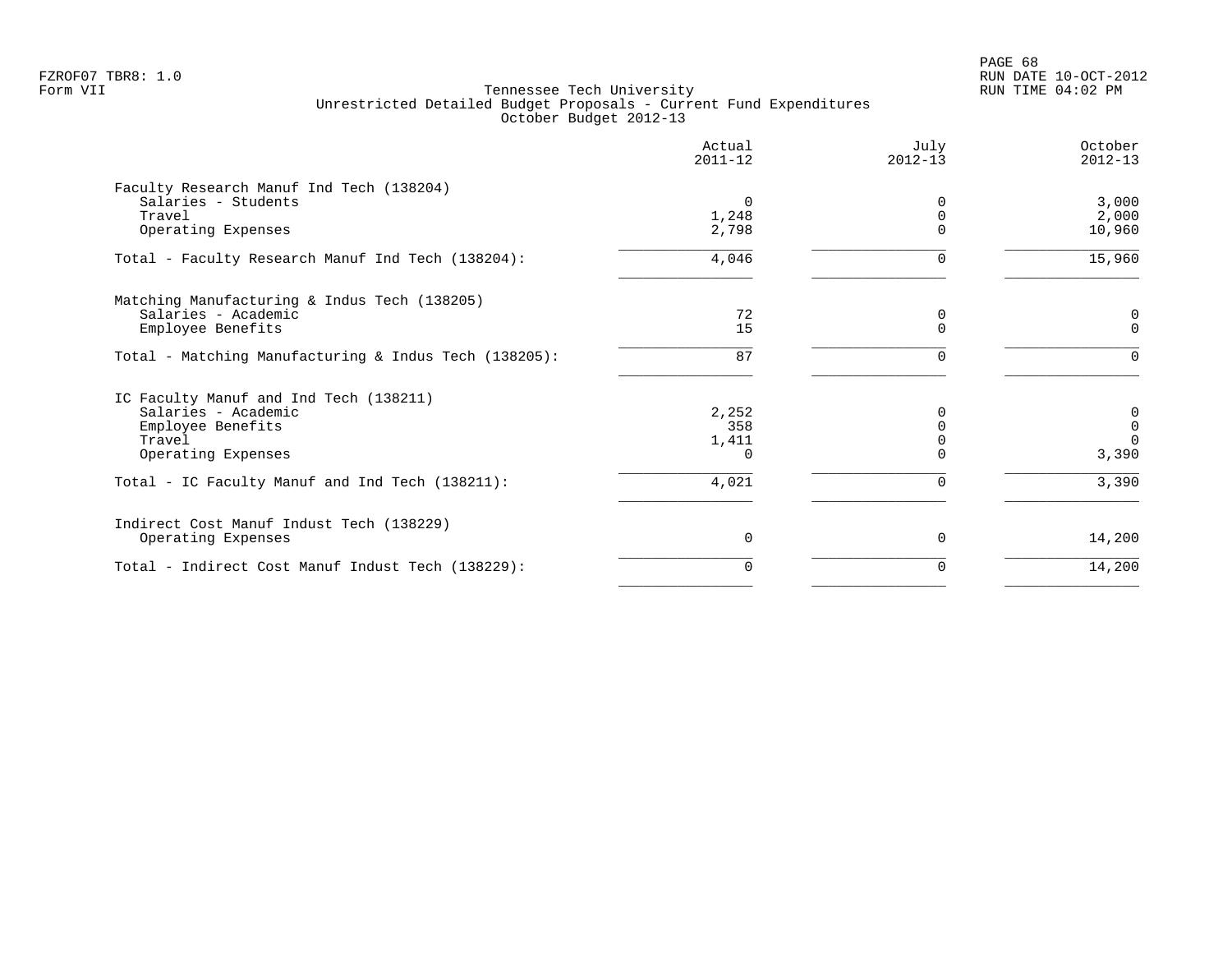|                                                     | Actual<br>$2011 - 12$ | July<br>$2012 - 13$ | October<br>$2012 - 13$ |
|-----------------------------------------------------|-----------------------|---------------------|------------------------|
| Match Mechanical Engineering (138405)               |                       |                     |                        |
| Salaries - Academic                                 | 10,322                | $\Omega$            | 0                      |
| Employee Benefits                                   | 2,182                 | $\Omega$            | $\Omega$               |
| Operating Expenses                                  | $\Omega$              | $\Omega$            | 10,330                 |
| Total - Match Mechanical Engineering (138405):      | 12,504                | $\Omega$            | 10,330                 |
| IC Faculty Mechanical Engineering (138411)          |                       |                     |                        |
| Salaries - Academic                                 | 6,724                 | $\Omega$            | 0                      |
| Employee Benefits                                   | 1,234                 | $\Omega$            | $\mathbf 0$            |
| Travel                                              | 688                   | $\Omega$            | $\Omega$               |
| Operating Expenses                                  | 3,808                 | $\Omega$            | 27,090                 |
| Total - IC Faculty Mechanical Engineering (138411): | 12,454                | $\Omega$            | 27,090                 |
| Faculty Research Mechanical Engrg (138414)          |                       |                     |                        |
| Salaries - Students                                 | 2,178                 | <sup>0</sup>        | $\Omega$               |
| Salaries - Professional                             | $\Omega$              | $\Omega$            | 4,500                  |
| Employee Benefits                                   | 167                   | $\Omega$            | $\Omega$               |
| Travel                                              | $\Omega$              | $\Omega$            | 3,000                  |
| Operating Expenses                                  | 405                   | $\Omega$            | 3,000                  |
| Total - Faculty Research Mechanical Engrg (138414): | 2,750                 | $\Omega$            | 10,500                 |
| Indirect Cost Mech Engr (138429)                    |                       |                     |                        |
| Travel                                              | 7,479                 | 0                   | $\Omega$               |
| Operating Expenses                                  | 14,931                | $\mathbf 0$         | 31,630                 |
| Total - Indirect Cost Mech Engr (138429):           | 22,410                | 0                   | 31,630                 |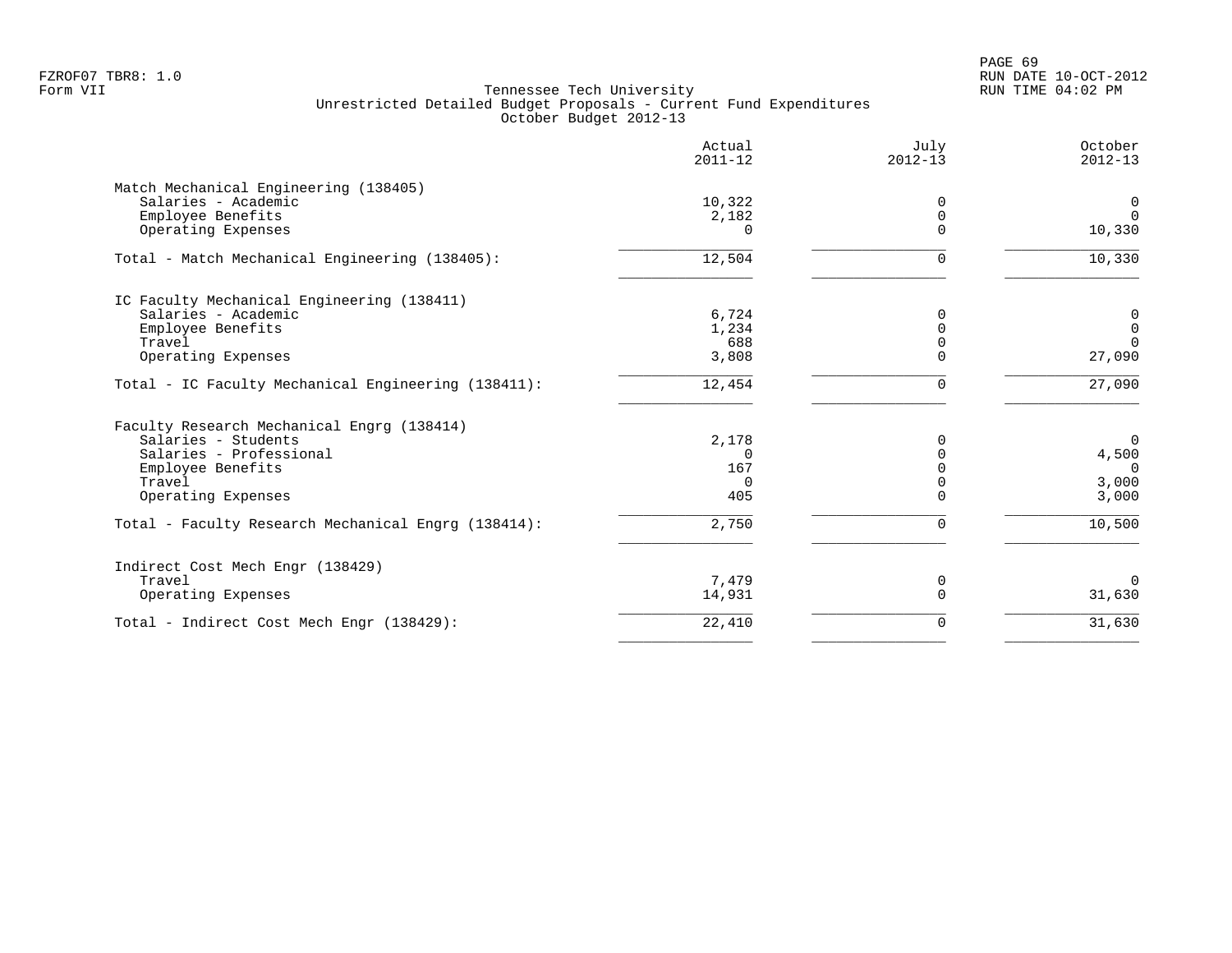PAGE 70 FZROF07 TBR8: 1.0 RUN DATE 10-OCT-2012

|                                                      | Actual<br>$2011 - 12$ | July<br>$2012 - 13$ | October<br>$2012 - 13$ |
|------------------------------------------------------|-----------------------|---------------------|------------------------|
| IC Faculty Manufacturing Center (139011)             |                       |                     |                        |
| Salaries - Academic                                  | 2,138                 | 0                   | 0                      |
| Salaries - Professional                              | 2,961                 |                     | $\mathbf 0$            |
| Employee Benefits                                    | 939                   |                     | $\mathbf 0$            |
| Travel                                               | 7,905                 |                     | $\Omega$               |
| Operating Expenses                                   | 5,654                 |                     | 53,740                 |
| Total - IC Faculty Manufacturing Center (139011):    | 19,597                | U                   | $\overline{53,740}$    |
| Indirect Cost Manuf Res Center (139029)              |                       |                     |                        |
| Travel                                               | 10,055                | $\Omega$            | $\Omega$               |
| Operating Expenses                                   | 27,879                | 60,440              | 60,440                 |
| Capital Outlay                                       | 14,085                | ∩                   | $\Omega$               |
| Total - Indirect Cost Manuf Res Center (139029):     | 52,019                | 60,440              | 60,440                 |
| IC Faculty Energy Sys Research Ctr (139211)          |                       |                     |                        |
| Salaries - Academic                                  | 4,743                 | 0                   | $\mathsf{O}$           |
| Employee Benefits                                    | 590                   | $\Omega$            | $\mathsf 0$            |
| Travel                                               | 3,756                 | $\Omega$            | $\Omega$               |
| Operating Expenses                                   | $\Omega$              | ∩                   | 120                    |
| Total - IC Faculty Energy Sys Research Ctr (139211): | 9,089                 | $\Omega$            | 120                    |
| Indirect Cost Energy Syst Res Ctr (139229)           |                       |                     |                        |
| Operating Expenses                                   | 14,865                | 110                 | 110                    |
| Capital Outlay                                       | 5,425                 | $\Omega$            | $\overline{0}$         |
| Total - Indirect Cost Energy Syst Res Ctr (139229):  | 20,290                | 110                 | 110                    |
|                                                      |                       |                     |                        |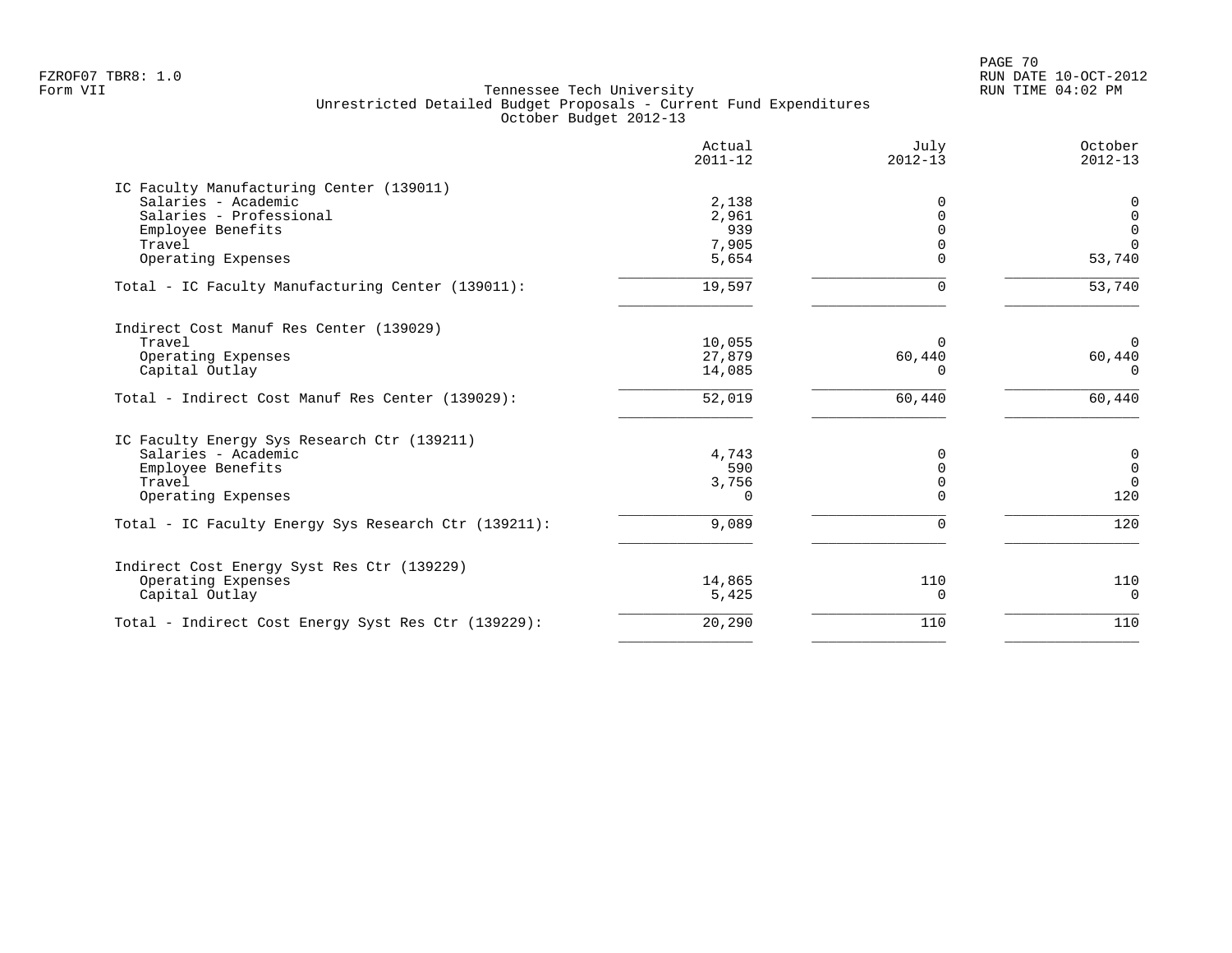PAGE 71 FZROF07 TBR8: 1.0 RUN DATE 10-OCT-2012

|                                                  | Actual<br>$2011 - 12$ | July<br>$2012 - 13$ | October<br>$2012 - 13$ |
|--------------------------------------------------|-----------------------|---------------------|------------------------|
| IC Faculty Water Center (139411)                 |                       |                     |                        |
| Salaries - Academic                              | 705                   |                     | $\mathbf 0$            |
| Employee Benefits                                | 126                   |                     | $\Omega$               |
| Operating Expenses                               | 1,238                 |                     | 2,470                  |
| Total - IC Faculty Water Center (139411):        | 2,069                 |                     | 2,470                  |
| Faculty Research Water Center (139414)           |                       |                     |                        |
| Salaries - Students                              | 0                     | 0                   | 3,011                  |
| Operating Expenses                               | $\Omega$              | $\Omega$            | 1,200                  |
| Total - Faculty Research Water Center (139414):  | $\Omega$              | $\Omega$            | 4,211                  |
| Indirect Cost Water Res Center (139429)          |                       |                     |                        |
| Salaries - Supporting                            | 4,188                 |                     | 0                      |
| Employee Benefits                                | 321                   |                     | $\mathsf{O}\xspace$    |
| Travel                                           | 1,953                 |                     | $\Omega$               |
| Operating Expenses                               | 9,628                 | 5,730               | 5,730                  |
| Total - Indirect Cost Water Res Center (139429): | 16,090                | 5,730               | 5,730                  |
| Indirect Cost Dean Coll of Bus (140029)          |                       |                     |                        |
| Operating Expenses                               | $\Omega$              | $\Omega$            | 5,550                  |
| Total - Indirect Cost Dean Coll of Bus (140029): | 0                     | 0                   | 5,550                  |
|                                                  |                       |                     |                        |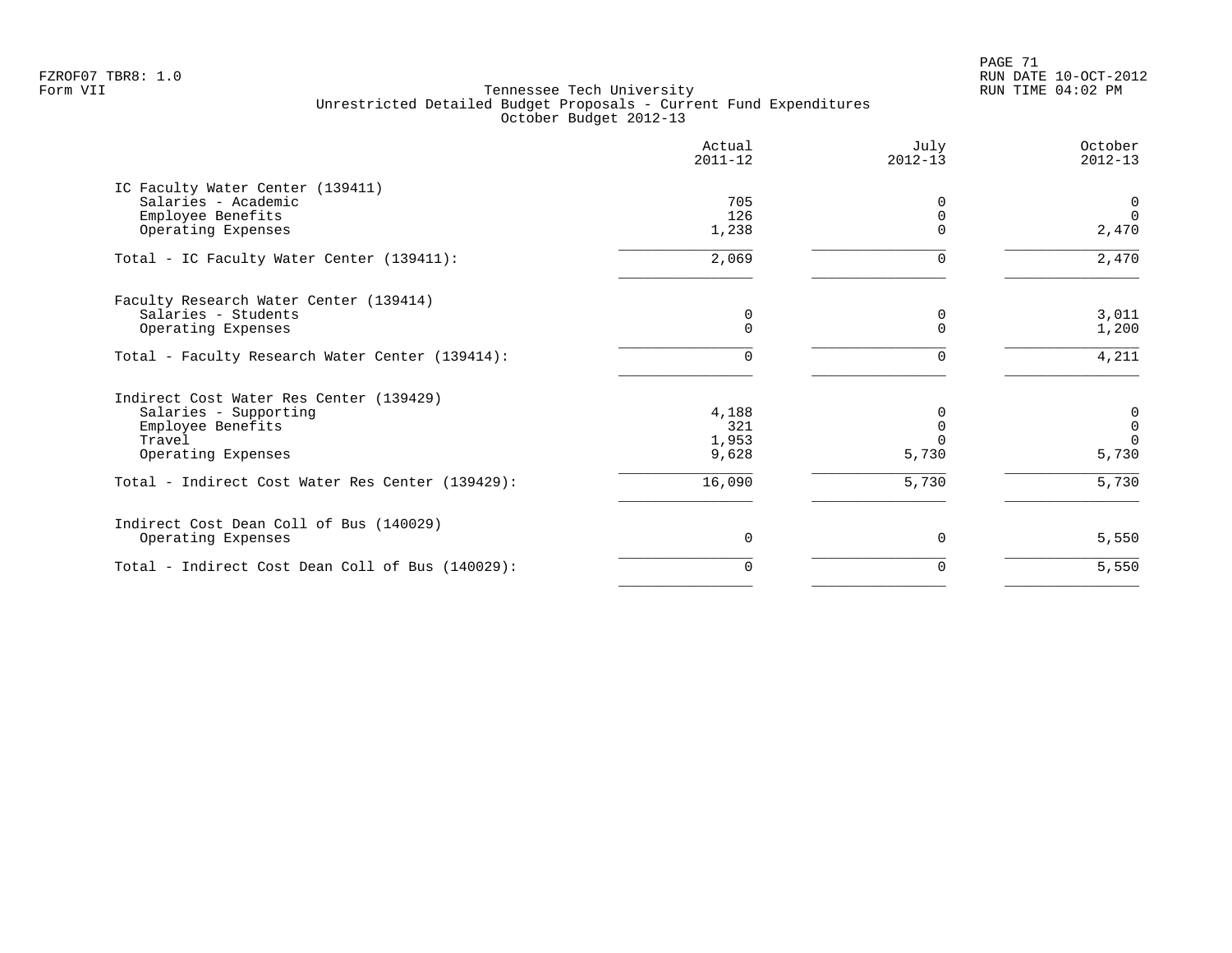PAGE 72 FZROF07 TBR8: 1.0 RUN DATE 10-OCT-2012

|                                                       | Actual<br>$2011 - 12$ | July<br>$2012 - 13$ | October<br>$2012 - 13$ |
|-------------------------------------------------------|-----------------------|---------------------|------------------------|
| Indirect Cost Business Media Center (140129)          |                       |                     |                        |
| Salaries - Students                                   | 2,946                 | O                   | $\overline{0}$         |
| Employee Benefits                                     | 226                   | $\Omega$            | $\Omega$               |
| Operating Expenses                                    | 0                     | $\Omega$            | 6,950                  |
| Total - Indirect Cost Business Media Center (140129): | 3,172                 | $\Omega$            | 6,950                  |
| MBA Studies (142000)                                  |                       |                     |                        |
| Salaries - Administrative                             | 1,000                 | 0                   | $\mathbf 0$            |
| Employee Benefits                                     | 318                   | $\Omega$            | $\Omega$               |
| Total - MBA Studies (142000):                         | 1,318                 | $\Omega$            | $\Omega$               |
| IC Faculty Econ Finance Marketing (142511)            |                       |                     |                        |
| Salaries - Students                                   | 2,391                 |                     | 0                      |
| Salaries - Professional                               | 2,295                 |                     | $\mathbf 0$            |
| Employee Benefits                                     | 367                   |                     | $\Omega$               |
| Operating Expenses                                    |                       |                     | 1,100                  |
| Total - IC Faculty Econ Finance Marketing (142511):   | 5,053                 | 0                   | 1,100                  |
| Indirect Cost Econ and Finance (142529)               |                       |                     |                        |
| Operating Expenses                                    | 704                   | 0                   | 10,170                 |
| Total - Indirect Cost Econ and Finance (142529):      | 704                   | $\Omega$            | 10,170                 |
|                                                       |                       |                     |                        |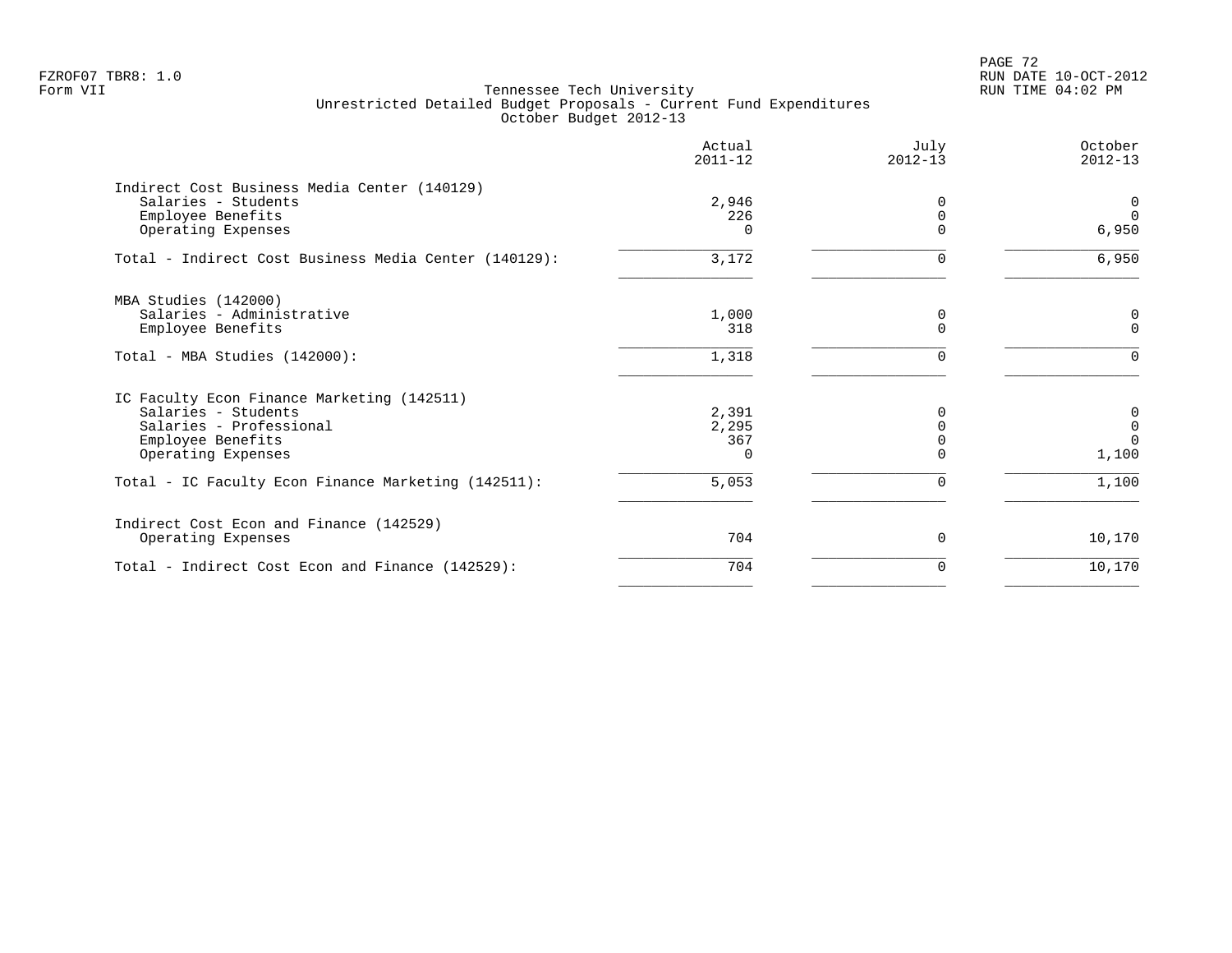PAGE 73 FZROF07 TBR8: 1.0 RUN DATE 10-OCT-2012

|                                                                                                                                                               | Actual<br>$2011 - 12$              | July<br>$2012 - 13$            | October<br>$2012 - 13$           |
|---------------------------------------------------------------------------------------------------------------------------------------------------------------|------------------------------------|--------------------------------|----------------------------------|
| Indirect Cost Dec Sci and Mgnt (144029)<br>Operating Expenses                                                                                                 | $\mathbf 0$                        | $\mathbf 0$                    | 70                               |
| Total - Indirect Cost Dec Sci and Mgnt (144029):                                                                                                              | 0                                  | $\Omega$                       | 70                               |
| SBDC Match (147005)<br>Salaries - Professional<br>Employee Benefits                                                                                           | 4,264<br>1,902                     | 0<br>$\overline{0}$            | $\mathbf 0$<br>$\mathbf 0$       |
| Total - SBDC Match (147005):                                                                                                                                  | 6,166                              | $\Omega$                       | $\Omega$                         |
| Indirect Cost College of Educ (150029)<br>Salaries - Supporting<br>Employee Benefits<br>Operating Expenses<br>Total - Indirect Cost College of Educ (150029): | 12,850<br>3,598<br>4,058<br>20,506 | 0<br>$\Omega$<br>$\Omega$<br>0 | 3,450<br>200<br>19,800<br>23,450 |
| Research Education (151504)<br>Travel<br>Operating Expenses                                                                                                   | 1,581<br>0                         | 0<br>$\overline{0}$            | $\overline{0}$<br>3,610          |
| Total - Research Education (151504):                                                                                                                          | 1,581                              | $\mathbf 0$                    | 3,610                            |
| Indirect Cost Assoc Dean Educ (151529)<br>Travel<br>Operating Expenses                                                                                        | 921<br>77                          | 0<br>$\overline{0}$            | 80<br>5,250                      |
| Total - Indirect Cost Assoc Dean Educ (151529):                                                                                                               | 998                                | $\mathbf 0$                    | 5,330                            |
|                                                                                                                                                               |                                    |                                |                                  |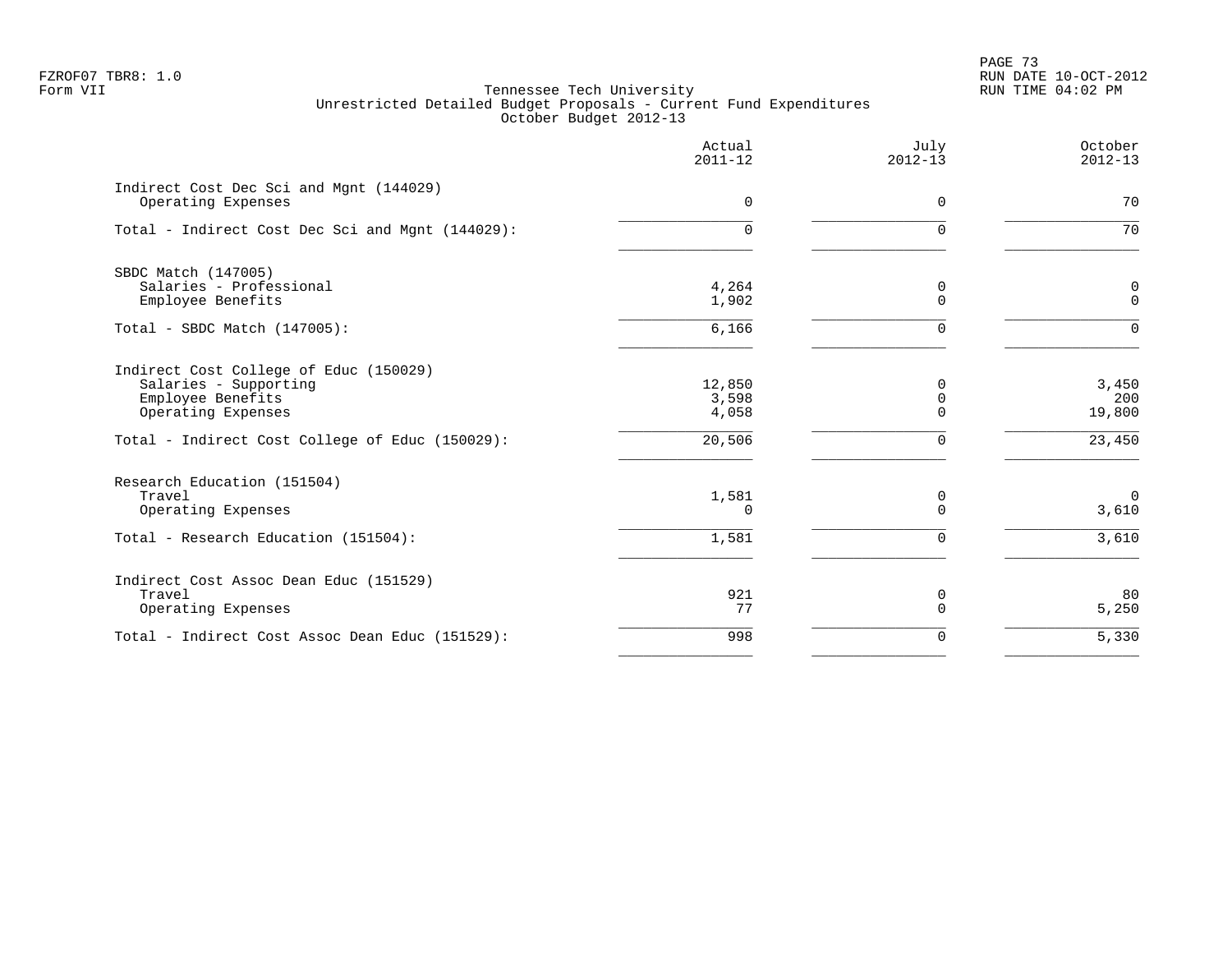PAGE 74 FZROF07 TBR8: 1.0 RUN DATE 10-OCT-2012

|                                                                                                                             | Actual<br>$2011 - 12$   | July<br>$2012 - 13$                   | October<br>$2012 - 13$       |
|-----------------------------------------------------------------------------------------------------------------------------|-------------------------|---------------------------------------|------------------------------|
| Counseling and Psychology (152000)<br>Employee Benefits                                                                     | $\Omega$                | 200                                   | 200                          |
| Total - Counseling and Psychology (152000):                                                                                 | $\Omega$                | 200                                   | 200                          |
| Match Counseling Psychology (152005)<br>Salaries - Academic                                                                 | 9,353<br>2,769          | 0<br>$\Omega$                         | $\mathsf{O}$<br>$\mathbf 0$  |
| Employee Benefits<br>Total - Match Counseling Psychology (152005):                                                          | 12,122                  | $\Omega$                              | $\Omega$                     |
| IC Faculty Counseling and Psych (152011)<br>Salaries - Academic<br>Employee Benefits                                        | 2,558<br>383            | 0<br>$\Omega$                         | $\mathbf 0$<br>$\mathbf 0$   |
| Total - IC Faculty Counseling and Psych (152011):                                                                           | 2,941                   | $\Omega$                              | $\Omega$                     |
| Faculty Research Counsel and Psych (152014)<br>Salaries - Supporting<br>Salaries - Students<br>Travel<br>Operating Expenses | $\Omega$<br>0<br>0<br>0 | $\Omega$<br>$\Omega$<br>$\Omega$<br>∩ | 500<br>1,055<br>3,072<br>600 |
| Total - Faculty Research Counsel and Psych (152014):                                                                        | $\Omega$                | 0                                     | 5,227                        |
| Indirect Cost Counsel and Psychol (152029)<br>Operating Expenses                                                            | 3,404                   | 0                                     | 6,190                        |
| Total - Indirect Cost Counsel and Psychol (152029):                                                                         | 3,404                   | 0                                     | 6,190                        |
|                                                                                                                             |                         |                                       |                              |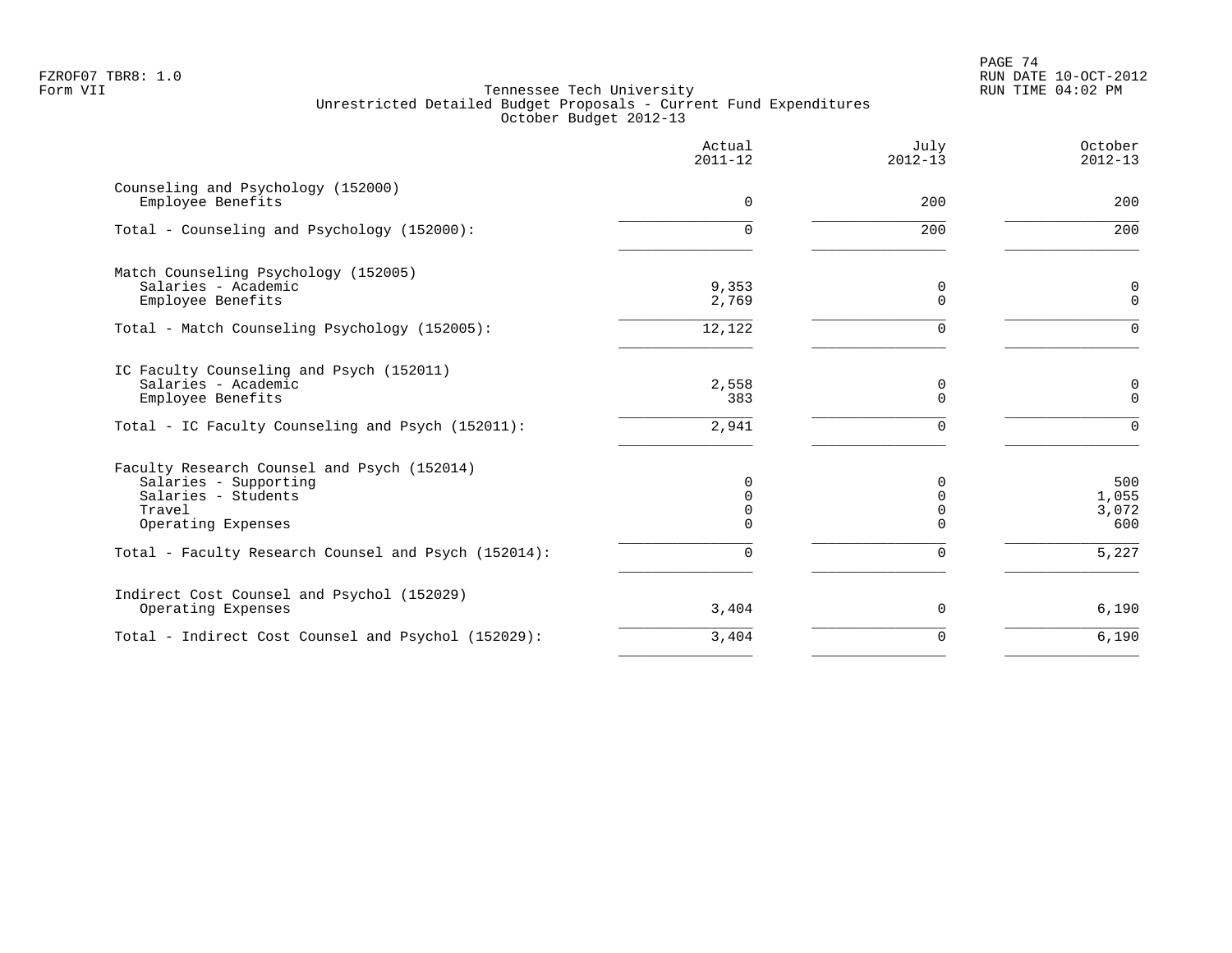|                                                   | Actual<br>$2011 - 12$ | July<br>$2012 - 13$ | October<br>$2012 - 13$ |
|---------------------------------------------------|-----------------------|---------------------|------------------------|
| Faculty Research Curr Instruct (153004)           |                       |                     |                        |
| Salaries - Academic                               | 372                   |                     | $\overline{0}$         |
| Salaries - Supporting                             | 355                   |                     | 300                    |
| Salaries - Students                               | $\Omega$              |                     | 1,300                  |
| Employee Benefits                                 | 170                   |                     | $\overline{0}$         |
| Travel                                            | 0                     |                     | 3,857                  |
| Operating Expenses                                | 9,332                 |                     | 9,565                  |
| Capital Outlay                                    | $\left( \right)$      |                     | 9,201                  |
| Total - Faculty Research Curr Instruct (153004):  | 10,229                |                     | 24,223                 |
| IC Faculty Curr and Instruction (153011)          |                       |                     |                        |
| Salaries - Academic                               | 10,020                |                     | $\mathbf 0$            |
| Employee Benefits                                 | 2,239                 |                     | $\overline{0}$         |
| Operating Expenses                                | 0                     |                     | 8,110                  |
| Total - IC Faculty Curr and Instruction (153011): | 12,259                | 0                   | 8,110                  |
| Indirect Cost Curr and Instruct (153029)          |                       |                     |                        |
| Travel                                            | 15,552                | $\Omega$            | $\Omega$               |
| Operating Expenses                                | 64                    |                     | 25,530                 |
| Total - Indirect Cost Curr and Instruct (153029): | 15,616                |                     | 25,530                 |
| IC Faculty Child Dev Lab (153411)                 |                       |                     |                        |
| Operating Expenses                                | 0                     | $\Omega$            | 490                    |
| Total - IC Faculty Child Dev Lab (153411):        | $\Omega$              | $\Omega$            | 490                    |
|                                                   |                       |                     |                        |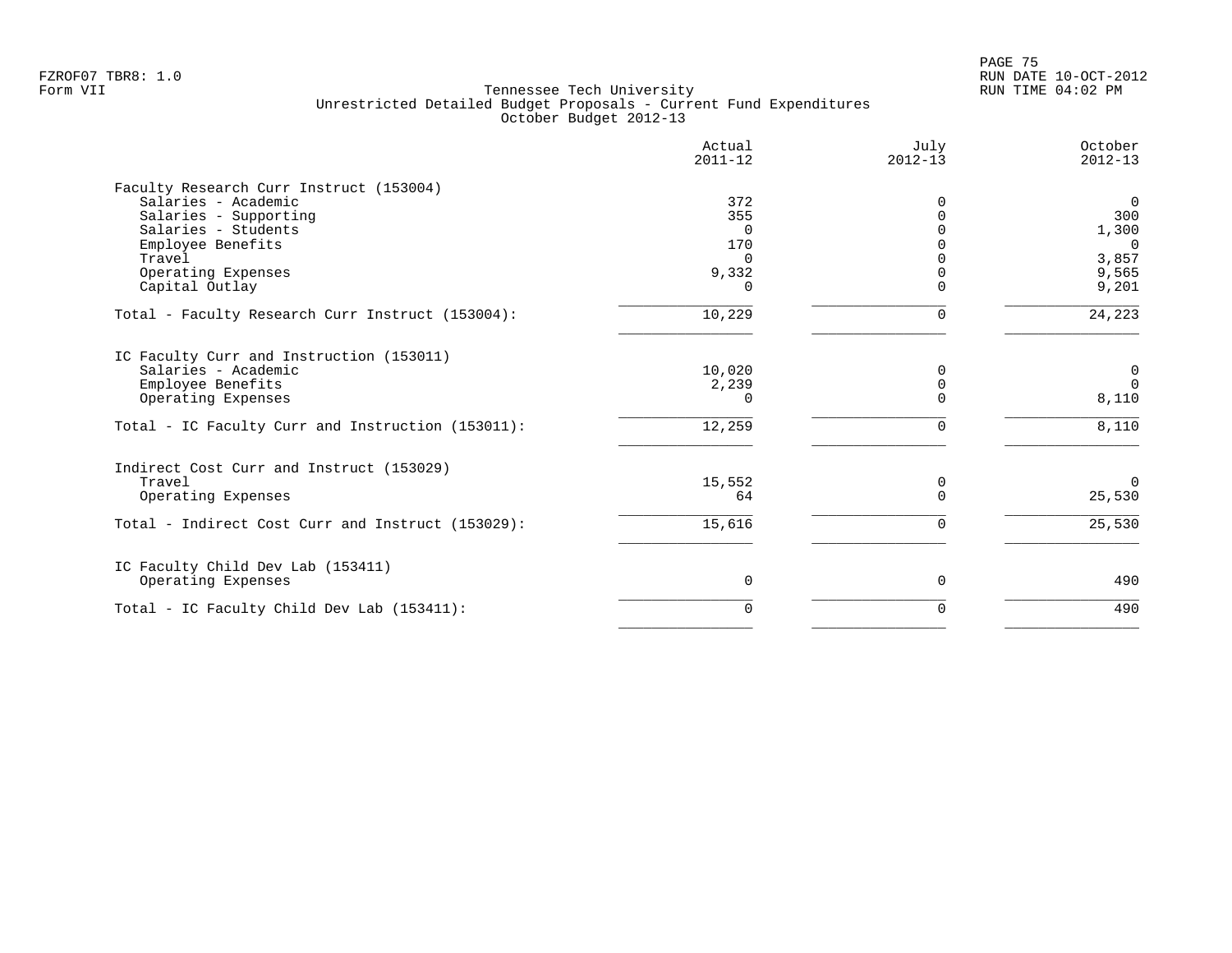en and the set of the set of the set of the set of the set of the set of the set of the set of the set of the set of the set of the set of the set of the set of the set of the set of the set of the set of the set of the se FZROF07 TBR8: 1.0 RUN DATE 10-OCT-2012

|                                                                                                                  | Actual<br>$2011 - 12$           | July<br>$2012 - 13$                          | October<br>$2012 - 13$                           |
|------------------------------------------------------------------------------------------------------------------|---------------------------------|----------------------------------------------|--------------------------------------------------|
| Child Dev Lab Indirect Costs (153429)<br>Operating Expenses                                                      | $\Omega$                        | $\Omega$                                     | 510                                              |
| Total - Child Dev Lab Indirect Costs (153429):                                                                   | $\Omega$                        | $\Omega$                                     | 510                                              |
| Faculty Research Music Art (155014)<br>Travel<br>Operating Expenses                                              | 1,442<br>4,228                  | 0<br>$\Omega$                                | 500<br>14,900                                    |
| Total - Faculty Research Music Art (155014):                                                                     | 5,670                           | $\Omega$                                     | 15,400                                           |
| Match STEM (156005)<br>Salaries - Academic<br>Salaries - Professional<br>Employee Benefits<br>Operating Expenses | 1,975<br>494<br>801<br>$\Omega$ | $\Omega$<br>$\Omega$<br>$\Omega$<br>$\Omega$ | $\mathbf 0$<br>$\mathbf 0$<br>$\mathbf 0$<br>360 |
| Total - Match STEM (156005):                                                                                     | 3,270                           | $\mathbf 0$                                  | 360                                              |
| Indirect Costs STEM Center (156009)<br>Operating Expenses                                                        | 831                             | $\mathbf 0$                                  | 6,560                                            |
| Total - Indirect Costs STEM Center (156009):                                                                     | 831                             | $\mathbf 0$                                  | 6,560                                            |
| IC Faculty STEM (156021)<br>Travel<br>Operating Expenses                                                         | 3,427<br>0                      | 0<br>$\mathbf 0$                             | $\mathbf 0$<br>220                               |
| Total - IC Faculty STEM (156021):                                                                                | 3,427                           | $\mathbf 0$                                  | 220                                              |
|                                                                                                                  |                                 |                                              |                                                  |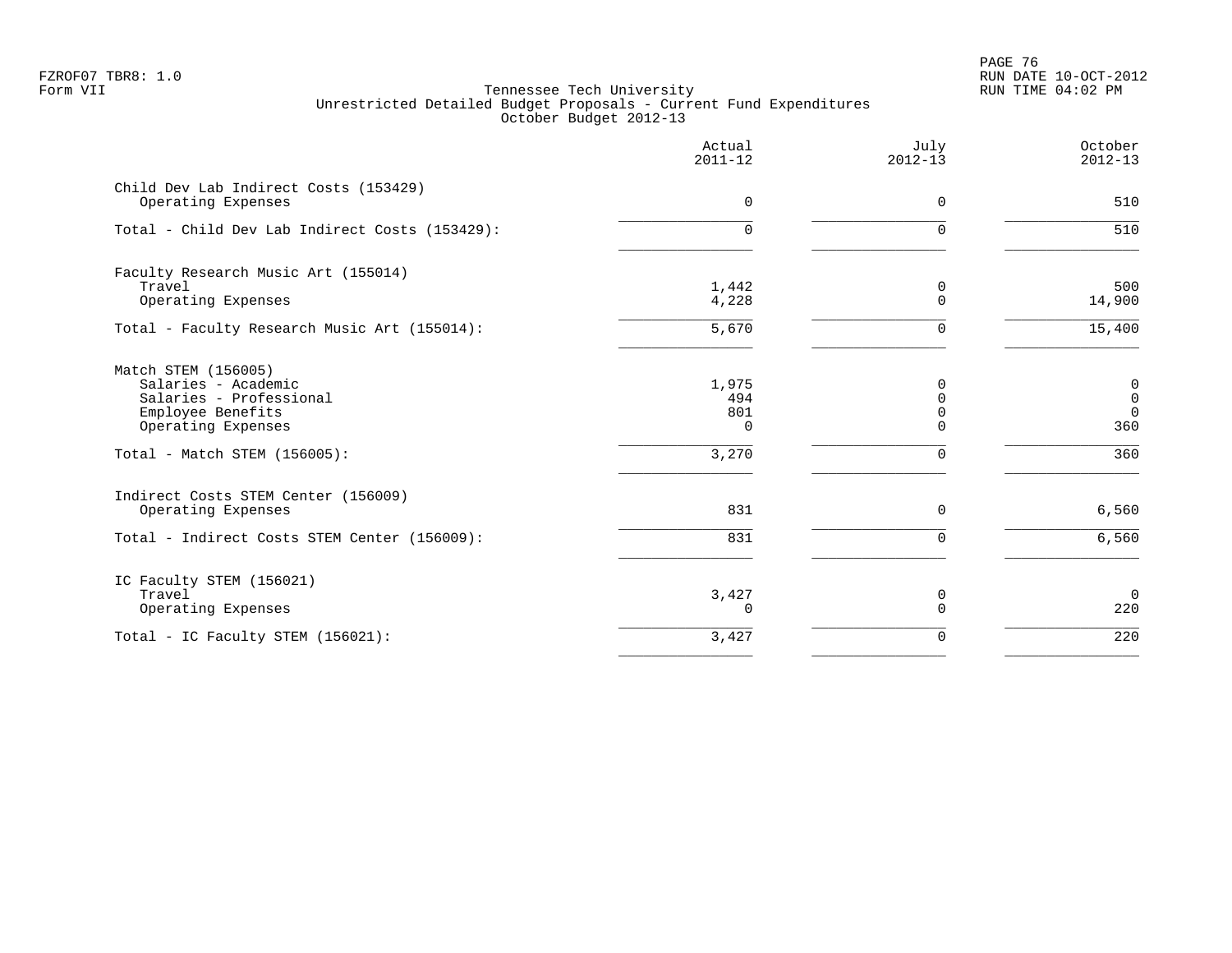| Actual<br>$2011 - 12$ | July<br>$2012 - 13$ | October<br>$2012 - 13$ |
|-----------------------|---------------------|------------------------|
|                       |                     | 30                     |
|                       |                     |                        |
| 0                     | $\Omega$            | 30                     |
|                       |                     |                        |
| 65,237                | 64,180              | 66,341                 |
| 31,610                | 30,710              | 31,460                 |
| 51,850                | 50,950              | 52,200                 |
| 53,378                | 51,560              | 53,560                 |
| 500                   | 470                 | 470                    |
| 6,870                 | 6,900               | 6,900                  |
| 209,445               | 204,770             | 210,931                |
|                       |                     |                        |
| 3,987                 | <sup>0</sup>        | 3,660                  |
| 64                    | $\Omega$            | $\Omega$               |
| $\Omega$              | $\Omega$            | 340                    |
| 137                   | $\Omega$            | 2,320                  |
| 4,188                 | $\Omega$            | 6,320                  |
|                       |                     |                        |
| 307                   | 0                   | $\Omega$               |
| 13,477                | $\Omega$            | 18,230                 |
| 13,784                | $\Omega$            | 18,230                 |
|                       | $\Omega$            | $\Omega$               |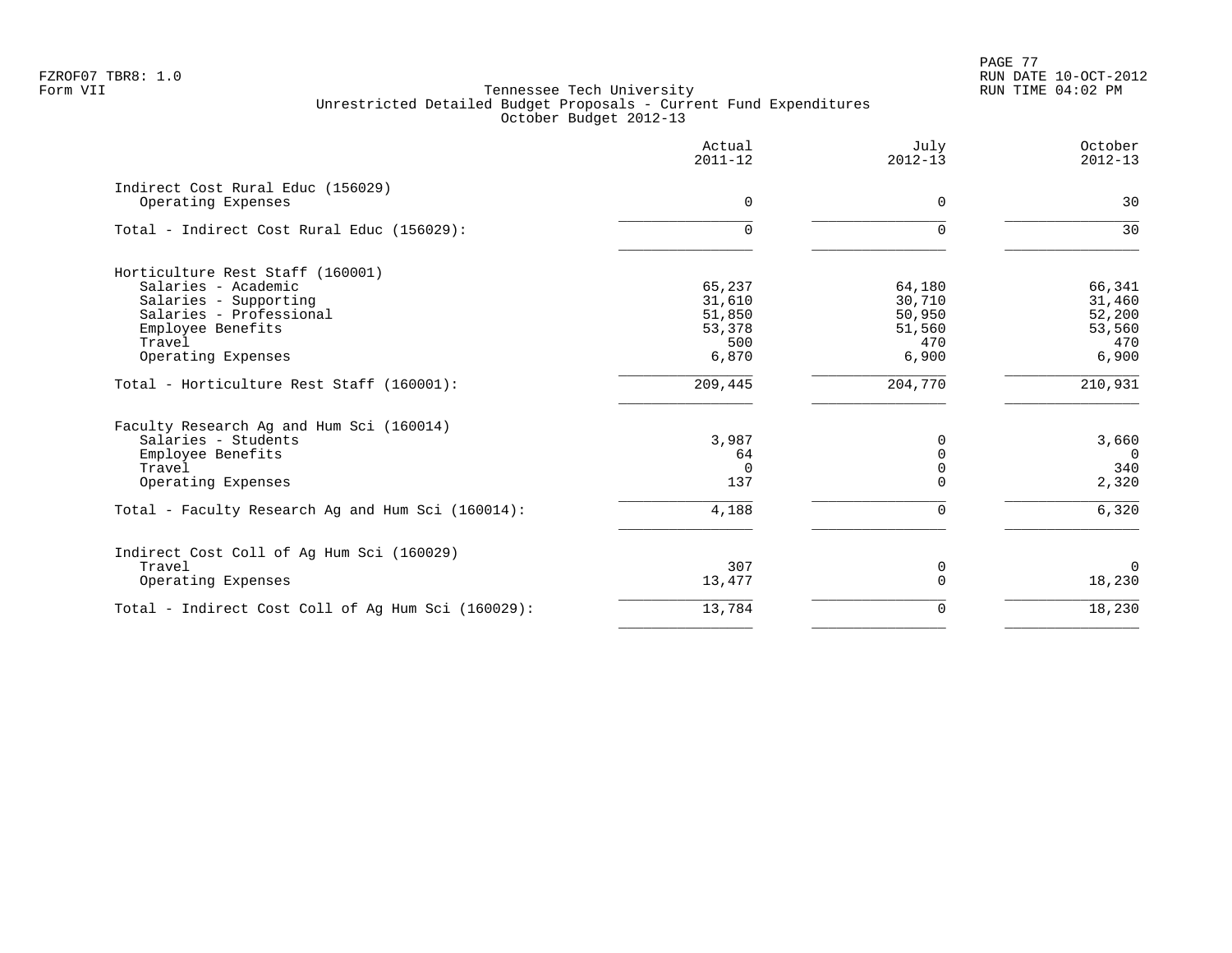PAGE 78 FZROF07 TBR8: 1.0 RUN DATE 10-OCT-2012

|                                                | Actual<br>$2011 - 12$ | July<br>$2012 - 13$ | October<br>$2012 - 13$ |
|------------------------------------------------|-----------------------|---------------------|------------------------|
| IC Faculty School of Gen Aq (163011)           |                       |                     |                        |
| Salaries - Academic                            | 1,410                 | $\Omega$            | $\mathbf 0$            |
| Employee Benefits                              | 103                   | $\mathbf 0$         | $\Omega$               |
| Operating Expenses                             | 200                   | $\Omega$            | 910                    |
| Total - IC Faculty School of Gen Aq (163011):  | 1,713                 | 0                   | 910                    |
| Faculty Research Agriculture (163014)          |                       |                     |                        |
| Salaries - Supporting                          | 0                     | $\Omega$            | 300                    |
| Salaries - Students                            | $\mathbf 0$           | $\Omega$            | 800                    |
| Travel                                         | 0                     | $\Omega$            | 450                    |
| Operating Expenses                             | $\Omega$              | $\Omega$            | 1,200                  |
| Total - Faculty Research Agriculture (163014): | $\Omega$              | $\mathbf 0$         | 2,750                  |
| Indirect Cost Gen Aq (163029)                  |                       |                     |                        |
| Salaries - Students                            | 955                   | 0                   | $\Omega$               |
| Operating Expenses                             | 6,508                 | $\overline{0}$      | 4,840                  |
| Total - Indirect Cost Gen Aq (163029):         | 7,463                 | $\mathbf 0$         | 4,840                  |
| IC Faculty Human Ecology (165011)              |                       |                     |                        |
| Salaries - Administrative                      | 4,853                 | 0                   | $\mathbf 0$            |
| Salaries - Academic                            | 1,664                 | $\mathbf 0$         | $\mathbf 0$            |
| Salaries - Supporting                          | 18                    | $\Omega$            | $\mathbf 0$            |
| Employee Benefits                              | 992                   | $\Omega$            | $\mathbf 0$            |
| Travel                                         | 895                   | $\mathbf 0$         | $\Omega$               |
| Operating Expenses                             | $\Omega$              | $\Omega$            | 4,790                  |
| Total - IC Faculty Human Ecology (165011):     | 8,422                 | 0                   | 4,790                  |
|                                                |                       |                     |                        |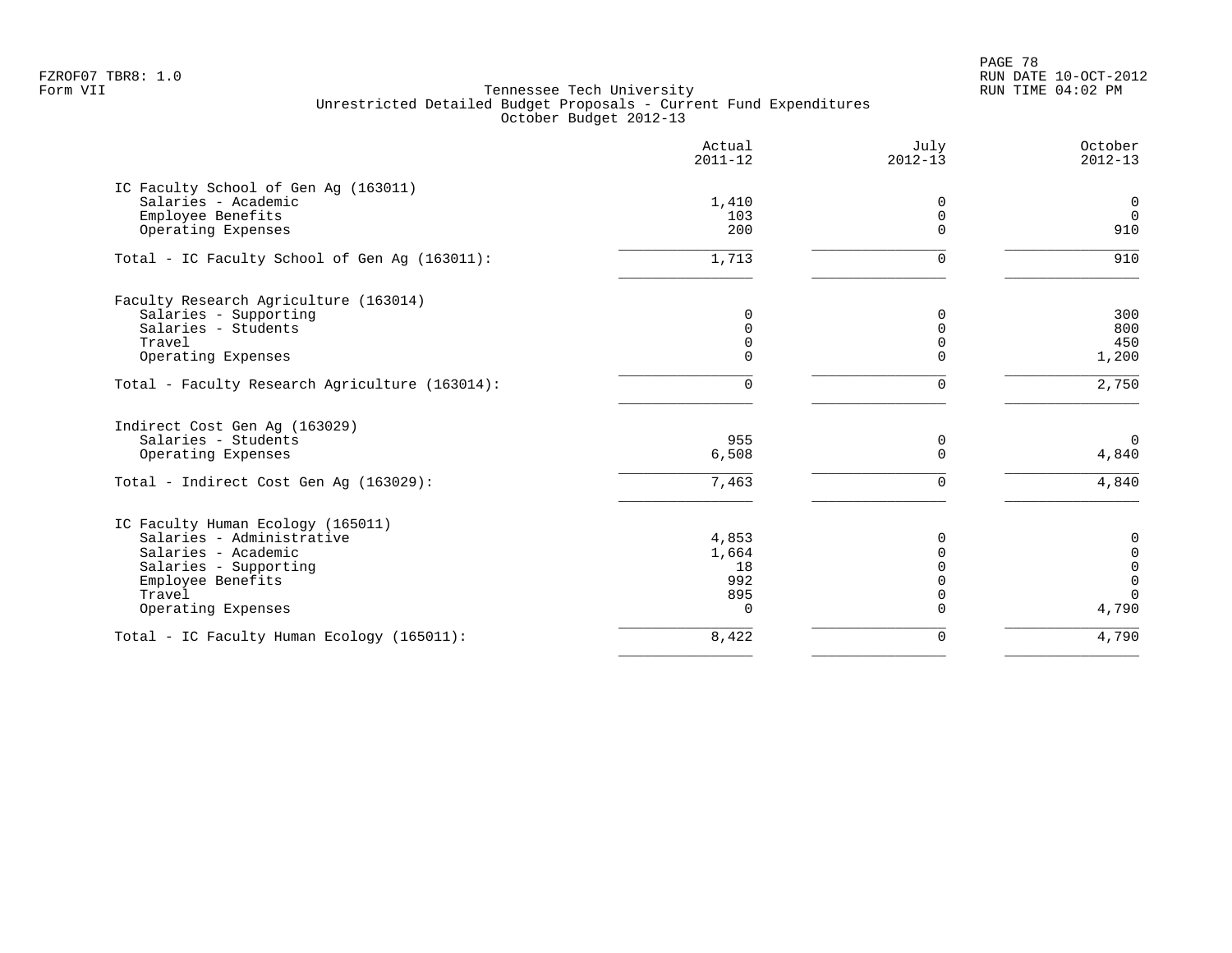PAGE 79 FZROF07 TBR8: 1.0 RUN DATE 10-OCT-2012

|                                                                                                                                     | Actual<br>$2011 - 12$                       | July<br>$2012 - 13$                          | October<br>$2012 - 13$                         |
|-------------------------------------------------------------------------------------------------------------------------------------|---------------------------------------------|----------------------------------------------|------------------------------------------------|
| Indirect Cost Human Ecology (165029)<br>Salaries - Academic<br>Employee Benefits<br>Travel<br>Operating Expenses                    | 4,200<br>321<br>3,755<br>9,421              | $\Omega$<br>$\Omega$<br>$\Omega$<br>$\Omega$ | $\mathbf 0$<br>$\overline{0}$<br>250<br>26,830 |
| Total - Indirect Cost Human Ecology (165029):                                                                                       | 17,697                                      | 0                                            | 27,080                                         |
| Faculty Research Nursing (166014)<br>Salaries - Supporting<br>Salaries - Students<br>Travel<br>Operating Expenses<br>Capital Outlay | $\mathbf 0$<br>0<br>0<br>0<br>$\Omega$      | $\Omega$<br>O<br>$\Omega$<br>$\Omega$        | 1,000<br>200<br>2,000<br>1,700<br>5,000        |
| Total - Faculty Research Nursing (166014):                                                                                          | $\mathbf 0$                                 | 0                                            | 9,900                                          |
| Research Admin (170001)<br>Salaries - Professional<br>Employee Benefits<br>Travel<br>Operating Expenses<br>Capital Outlay           | 43,374<br>6,119<br>2,067<br>54,063<br>9,000 | 15,668<br>2,000<br>0<br>$\Omega$<br>$\Omega$ | 33,368<br>2,000<br>5,000<br>34,100<br>$\Omega$ |
| Total - Research Admin (170001):                                                                                                    | 114,623                                     | 17,668                                       | 74,468                                         |
| Research Leave (170002)<br>Employee Benefits                                                                                        | 0                                           | 15,010                                       | 15,010                                         |
| Total - Research Leave (170002):                                                                                                    | 0                                           | 15,010                                       | 15,010                                         |
|                                                                                                                                     |                                             |                                              |                                                |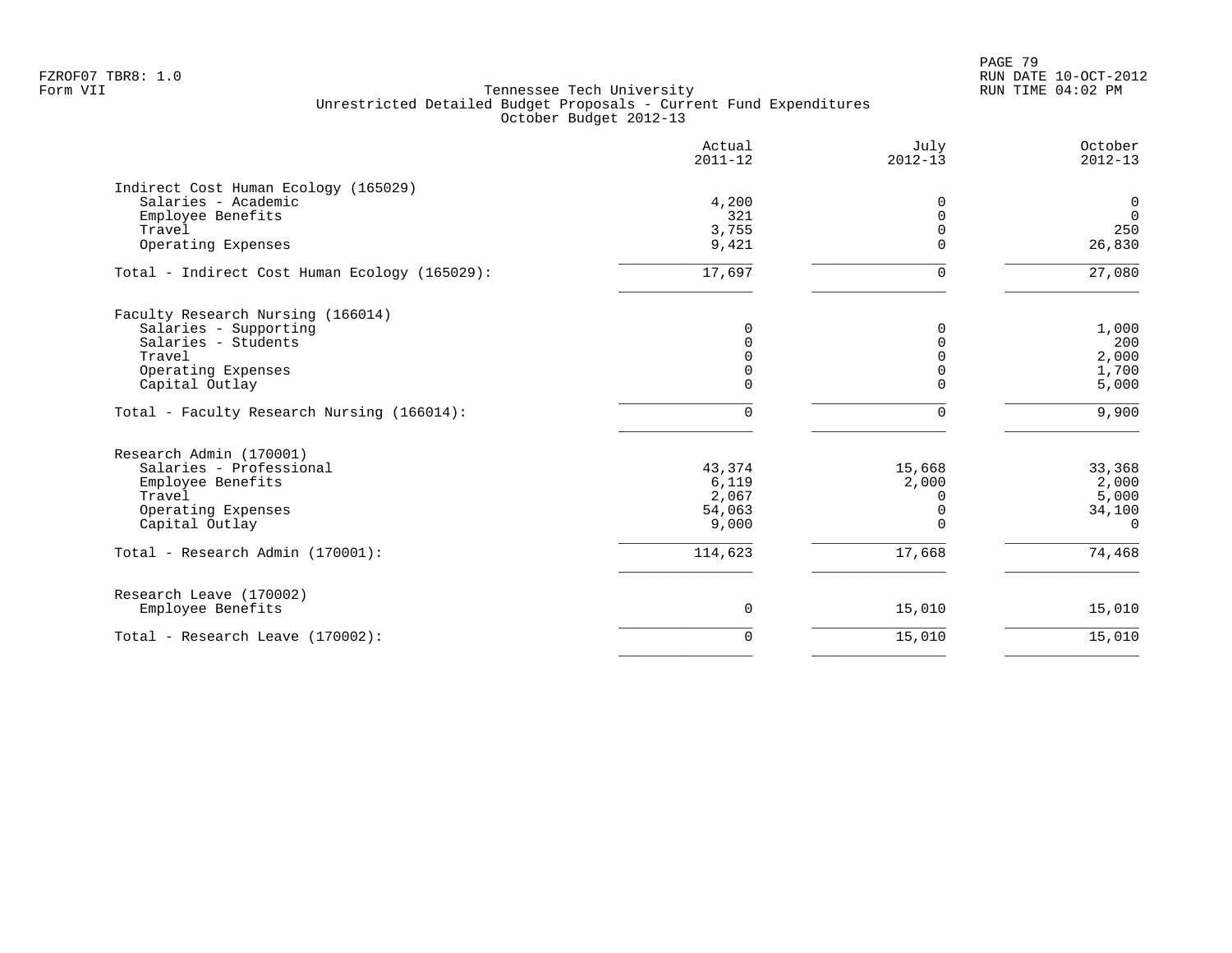PAGE 80 FZROF07 TBR8: 1.0 RUN DATE 10-OCT-2012

| Actual<br>$2011 - 12$        | July<br>$2012 - 13$         | October<br>$2012 - 13$      |
|------------------------------|-----------------------------|-----------------------------|
| $\Omega$                     | $\Omega$                    | 1,680                       |
| 0                            | $\Omega$                    | 1,680                       |
| 0                            | 0                           | 260                         |
| $\Omega$                     | 0                           | 260                         |
| $\Omega$                     | 335,200                     | $\mathbf 0$                 |
| 0                            | 335,200                     | $\Omega$                    |
| 0                            | 153,000                     | 110,790                     |
| $\Omega$                     | 153,000                     | 110,790                     |
| 29,922<br>22,746<br>$\Omega$ | 29,710<br>19,700<br>328,180 | 33,081<br>19,700<br>415,309 |
| 52,668                       | 377,590                     | 468,090                     |
|                              |                             |                             |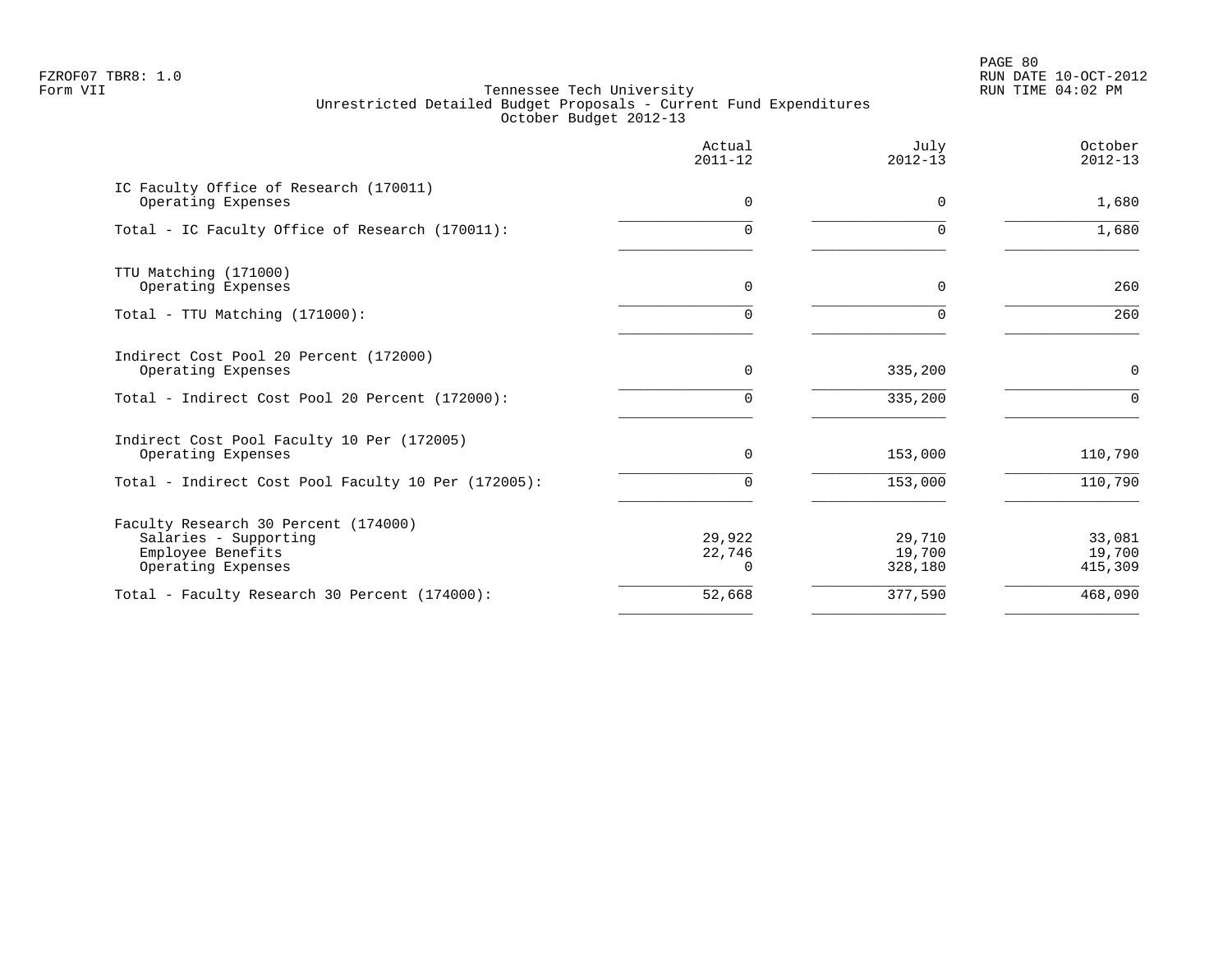|                                                                    | Actual<br>$2011 - 12$ | July<br>$2012 - 13$ | October<br>$2012 - 13$ |
|--------------------------------------------------------------------|-----------------------|---------------------|------------------------|
| Fac Research Combined (174001)<br>Salaries - Academic              | 40,657                | $\Omega$            | $\Omega$               |
| Employee Benefits                                                  | 11,673                | 9,840               | 9,840                  |
| Total - Fac Research Combined (174001):                            | 52,330                | 9,840               | 9,840                  |
| Indirect Costs Extended Programs (180029)<br>Operating Expenses    | $\Omega$              | $\Omega$            | 3,520                  |
| Total - Indirect Costs Extended Programs (180029):                 |                       |                     | 3,520                  |
| TBR Spouse Dependent Discount (700000)<br>Employee Benefits        | 34,520                | 35,150              | 35,150                 |
| Total - TBR Spouse Dependent Discount (700000):                    | 34,520                | 35,150              | 35,150                 |
| TBR Employ Remission PC191 (700001)                                |                       |                     |                        |
| Employee Benefits                                                  | 15,626                | 23,120              | 23,120                 |
| Total - TBR Employ Remission PC191 (700001):                       | 15,626                | 23,120              | 23,120                 |
| E and G Data Processing Allocation (700003)<br>Department Revenues | 126,088               | 139,370             | 156,070                |
| Total - E and G Data Processing Allocation (700003):               | 126,088               | 139,370             | 156,070                |
|                                                                    |                       |                     |                        |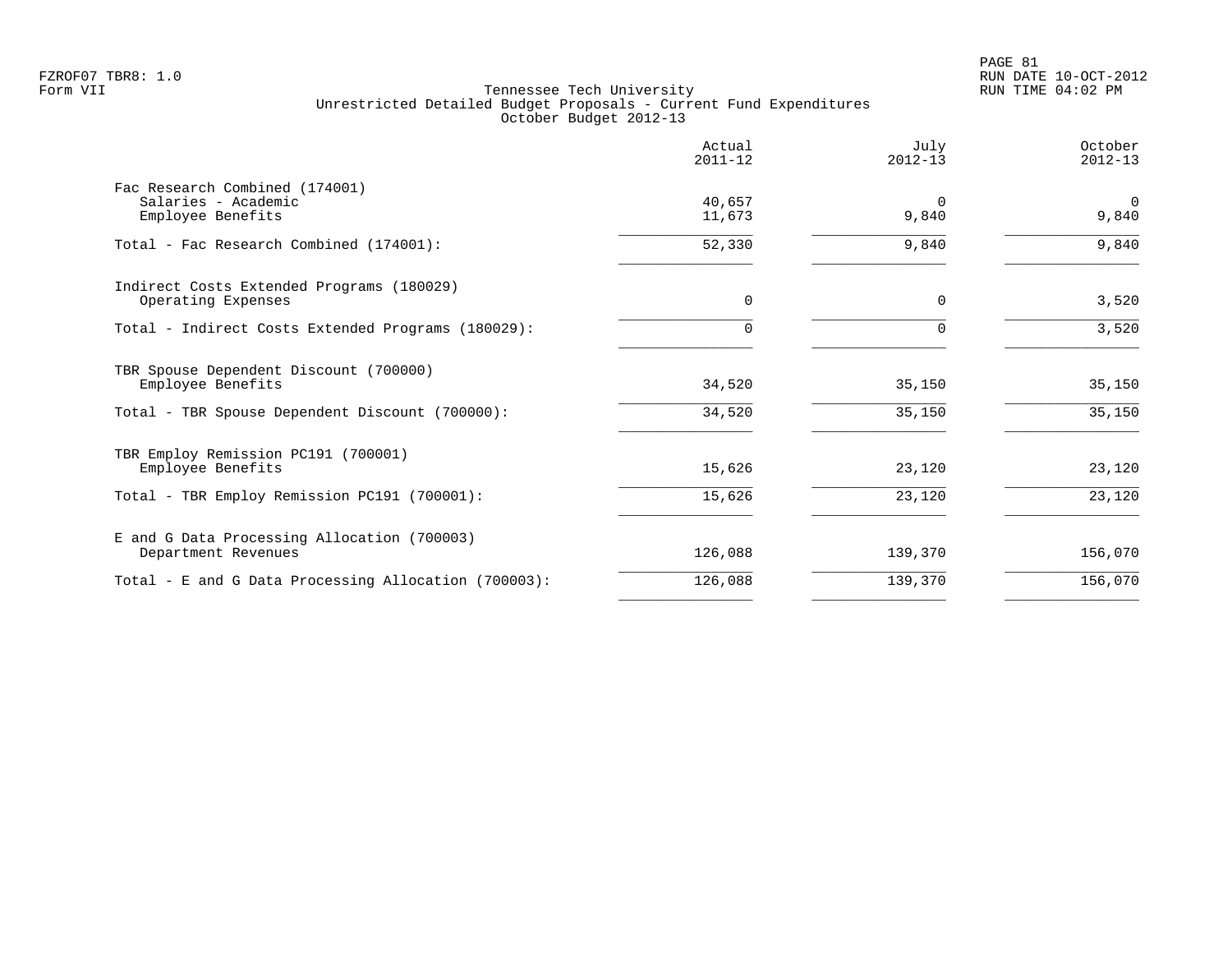|                                                                                                                                                  | Actual<br>$2011 - 12$ | July<br>$2012 - 13$                        | October<br>$2012 - 13$                                                     |
|--------------------------------------------------------------------------------------------------------------------------------------------------|-----------------------|--------------------------------------------|----------------------------------------------------------------------------|
| E and G Claims Adjustment (700004)<br>Operating Expenses                                                                                         | 23,215                | 23,000                                     | 23,000                                                                     |
| Total - E and G Claims Adjustment (700004):                                                                                                      | 23, 215               | 23,000                                     | 23,000                                                                     |
| $E$ and G Support (700005)<br>Salaries - Academic<br>Salaries - Supporting<br>Salaries - Professional<br>Employee Benefits<br>Operating Expenses | 299,803<br>3,598      | 2,780<br>1,430<br>1,650<br>3,110<br>65,900 | $\begin{matrix} 0 \\ 0 \end{matrix}$<br>$\overline{0}$<br>33,400<br>67,140 |
| Total - E and G Support $(700005)$ :                                                                                                             | 303,401               | 74,870                                     | 100,540                                                                    |
| E and G Salary Increase Pool (700010)<br>Salaries - Academic<br>Total - E and G Salary Increase Pool (700010):                                   | $\mathbf 0$           | 1,800<br>1,800                             | 1,800<br>1,800                                                             |
|                                                                                                                                                  |                       |                                            |                                                                            |
| Horticulure Rest Staff Alloc (700050)<br>Operating Expenses                                                                                      | $-92,300$             | $-92,300$                                  | $-92,300$                                                                  |
| Total - Horticulure Rest Staff Alloc (700050):                                                                                                   | $-92,300$             | $-92,300$                                  | $-92,300$                                                                  |
|                                                                                                                                                  |                       |                                            |                                                                            |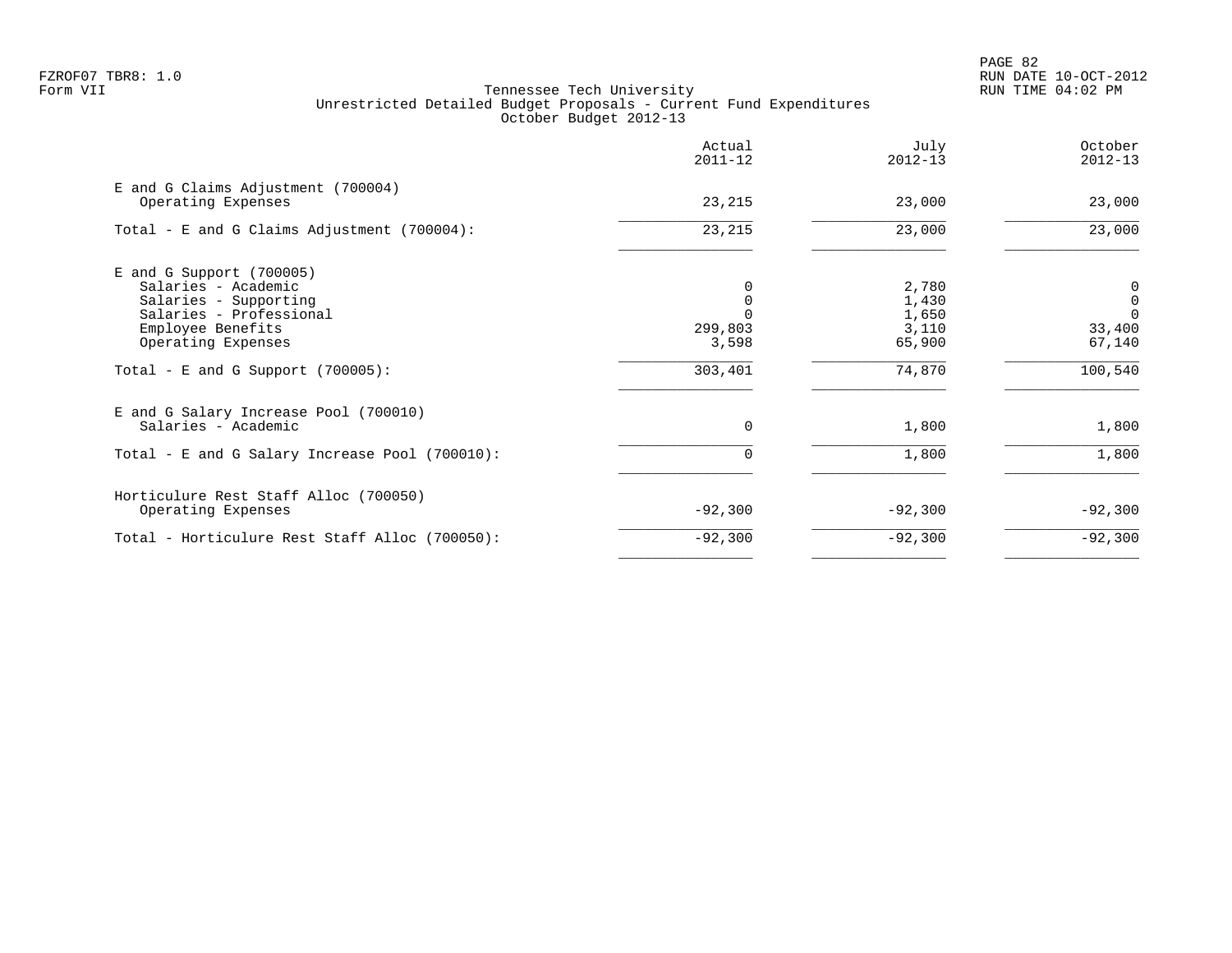PAGE 83 FZROF07 TBR8: 1.0 RUN DATE 10-OCT-2012

#### Form VII Tennessee Tech University RUN TIME 04:02 PM Unrestricted Detailed Budget Proposals - Current Fund Expenditures October Budget 2012-13

| Actual<br>$2011 - 12$ | July<br>$2012 - 13$  | October<br>$2012 - 13$ |
|-----------------------|----------------------|------------------------|
|                       |                      |                        |
| 5,853                 | $\Omega$             | $\Omega$               |
| 281,400               | 126,260              | 143,091                |
| 80,839                | 61,850               | 71,341                 |
| 53,271                | 390                  | 51,116                 |
| 105,746               | 68,268               | 90,068                 |
| 496,925               | 172,190              | 210,680                |
| 143,183               | 940                  | 49,919                 |
| 310,769               | 899,630              | 1,748,344              |
| 35,566                | $\Omega$             | 14,201                 |
| 126,088               | 139,370              | 156,070                |
|                       |                      | 2,534,830              |
|                       |                      |                        |
|                       |                      |                        |
| 5,853                 | $\Omega$             | 0                      |
| 281,400               | 126,260              | 143,091                |
| 80,839                | 61,850               | 71,341                 |
| 53,271                | 390                  | 51,116                 |
|                       | 68,268               | 90,068                 |
| 496,925               | 172,190              | 210,680                |
| 143,183               | 940                  | 49,919                 |
| 310,769               | 899,630              | 1,748,344              |
| 35,566                | $\Omega$             | 14,201                 |
| 126,088               | 139,370              | 156,070                |
|                       |                      |                        |
|                       | 1,639,640<br>105,746 | 1,468,898              |

 Public Service (30) Public Service (300)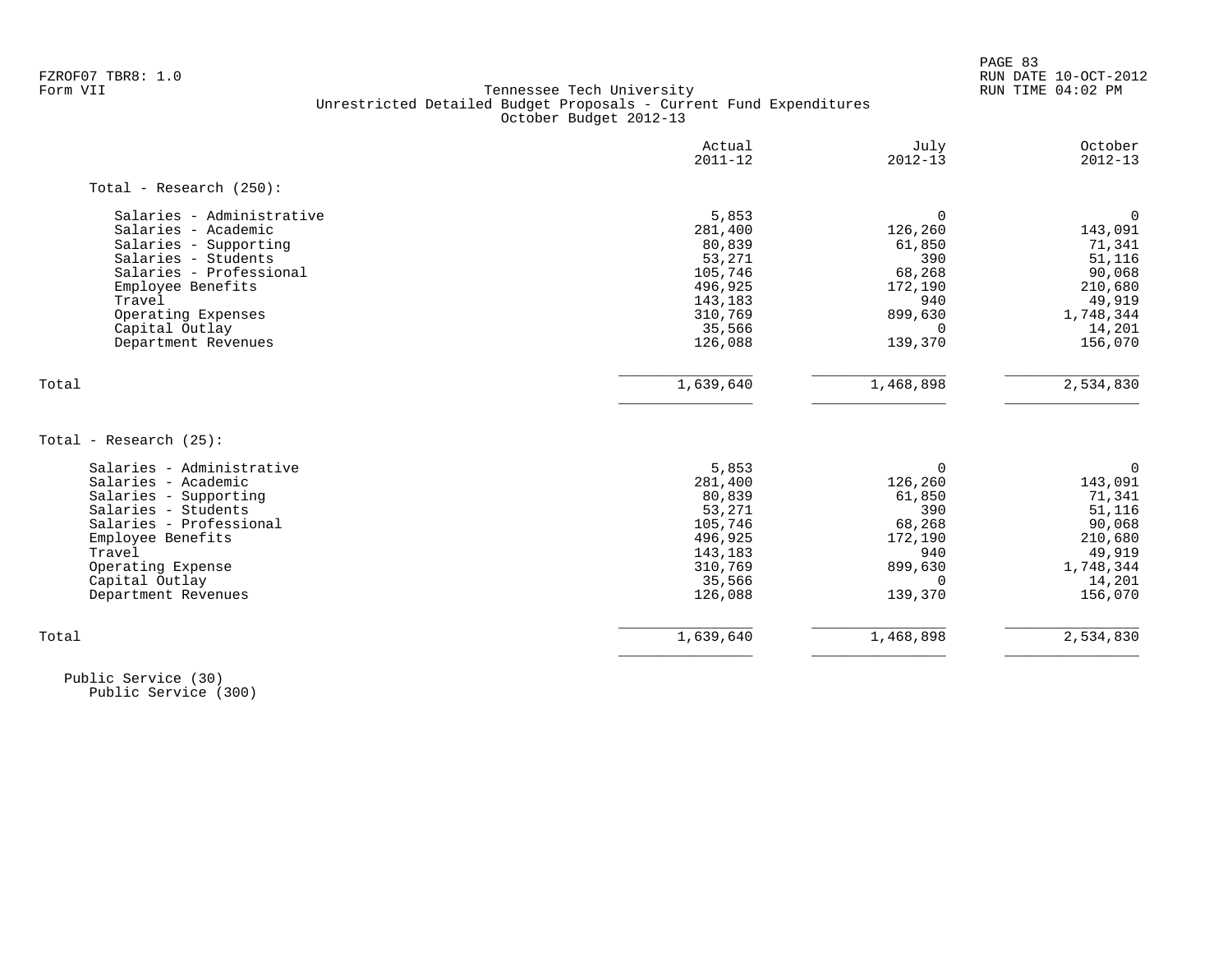|                                                                 | Actual<br>$2011 - 12$ | July<br>$2012 - 13$ | October<br>$2012 - 13$ |
|-----------------------------------------------------------------|-----------------------|---------------------|------------------------|
| Craft Center Workshops (121762)                                 |                       |                     |                        |
| Salaries - Academic                                             | 916                   | 750                 | 750                    |
| Salaries - Supporting                                           | 8,022                 | 15,750              | 15,750                 |
| Salaries - Students                                             | 488                   | 4,000               | 4,000                  |
| Salaries - Professional                                         | $\Omega$              | $\Omega$            | 31,000                 |
| Employee Benefits                                               | 1,143                 | 13,530              | 13,530                 |
| Travel                                                          | 424                   | 600                 | 600                    |
| Operating Expenses                                              | 51,136                | 45,240              | 45,240                 |
| Department Revenues                                             | $-1,750$              | $\Omega$            | $\Omega$               |
| Total - Craft Center Workshops (121762):                        | 60,379                | 79,870              | 110,870                |
| Craft Center Workshops Transf In (121763)<br>Operating Expenses | $-50,000$             | $-79,000$           | $-50,000$              |
|                                                                 |                       |                     |                        |
| Total - Craft Center Workshops Transf In (121763):              | $-50,000$             | $-79,000$           | $-50,000$              |
| Craft Center Exhibitions (121769)                               |                       |                     |                        |
| Salaries - Supporting                                           | 1,700                 | 1,000               | 1,000                  |
| Employee Benefits                                               | 383                   | 760                 | 760                    |
| Travel                                                          | 16                    | 100                 | 100                    |
| Operating Expenses                                              | 2,376                 | 2,180               | 2,180                  |
| Total - Craft Center Exhibitions (121769):                      | 4,475                 | 4,040               | 4,040                  |
| Federal College Work Study Program (122001)                     |                       |                     |                        |
| Salaries - Students                                             | 17,632                | 2,360               | 2,360                  |
| Total - Federal College Work Study Program (122001):            | 17,632                | 2,360               | 2,360                  |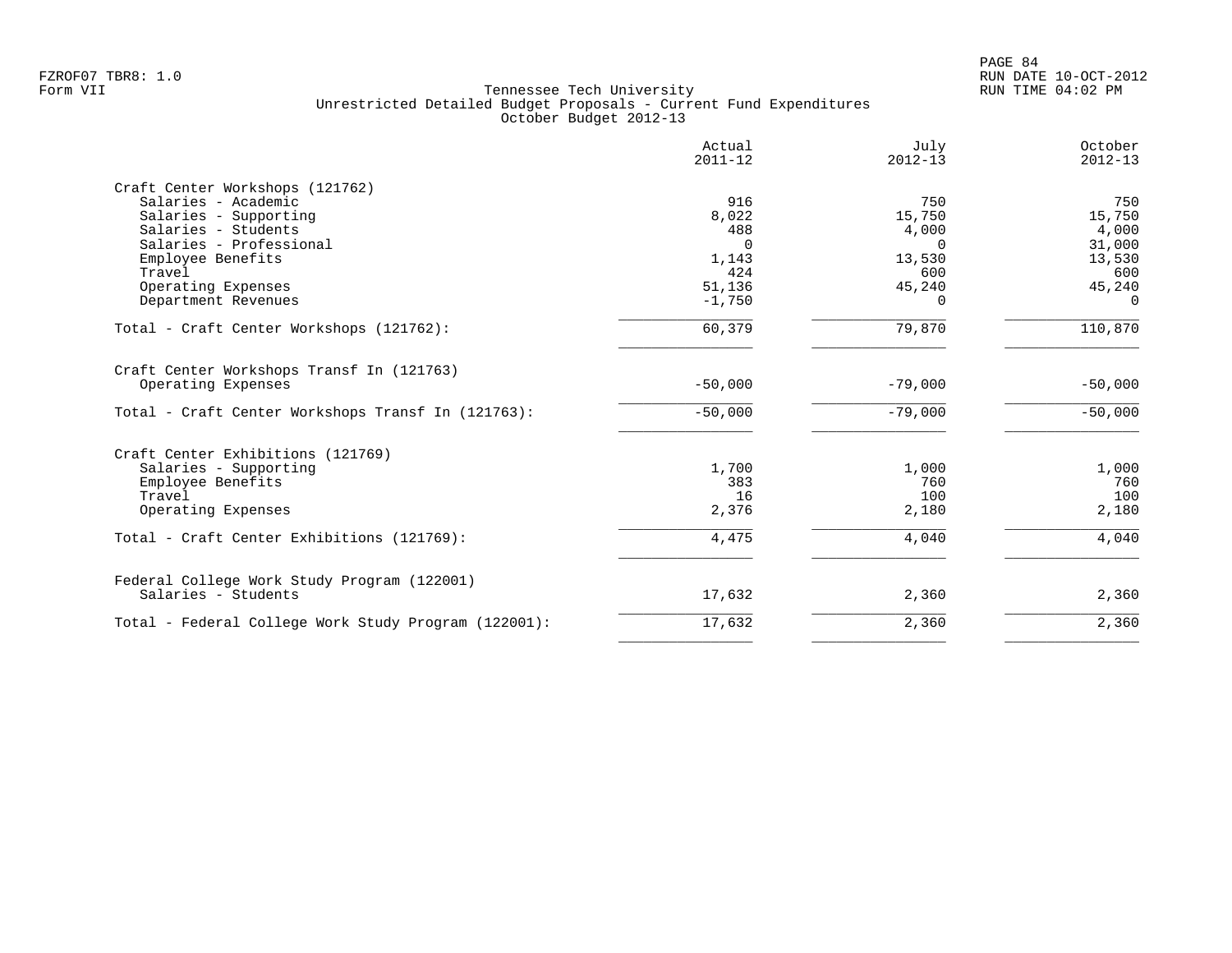|                                                                 | Actual<br>$2011 - 12$ | July<br>$2012 - 13$ | October<br>$2012 - 13$ |
|-----------------------------------------------------------------|-----------------------|---------------------|------------------------|
| Intern Student Registration Fees (123702)<br>Operating Expenses | 19                    | $\Omega$            | 0                      |
| Total - Intern Student Registration Fees (123702):              | 19                    | $\Omega$            | $\Omega$               |
| WTTU Tech Radio (127904)                                        |                       |                     |                        |
| Salaries - Students                                             | 7,708                 | 10,880              | 10,880                 |
| Salaries - Professional                                         | $\Omega$              | 1,800               | 1,800                  |
| Employee Benefits                                               | 117                   | 5,830               | 5,830                  |
| Operating Expenses                                              | 5,975                 | 5,080               | 7,360                  |
| Total - WTTU Tech Radio (127904):                               | 13,800                | 23,590              | 25,870                 |
| Cheerleader Clinic (129006)                                     |                       |                     |                        |
| Salaries - Supporting                                           | 31,841                | 37,510              | 41,141                 |
| Salaries - Students                                             | 19,408                | 28,650              | 28,650                 |
| Salaries - Professional                                         | 8,522                 | 11,882              | 12,573                 |
| Employee Benefits                                               | 20,916                | 23,220              | 23,220                 |
| Travel                                                          | $\Omega$              | 2,000               | 2,000                  |
| Operating Expenses                                              | 221,617               | 102,880             | 94,920                 |
| Capital Outlay                                                  | $\cap$                | 2,500               | 2,500                  |
| Total - Cheerleader Clinic (129006):                            | 302,304               | 208,642             | 205,004                |
| Science Fair (130005)                                           |                       |                     |                        |
| Employee Benefits                                               | 0                     | 2,600               | 2,600                  |
| Total - Science Fair (130005):                                  | $\Omega$              | 2,600               | 2,600                  |
|                                                                 |                       |                     |                        |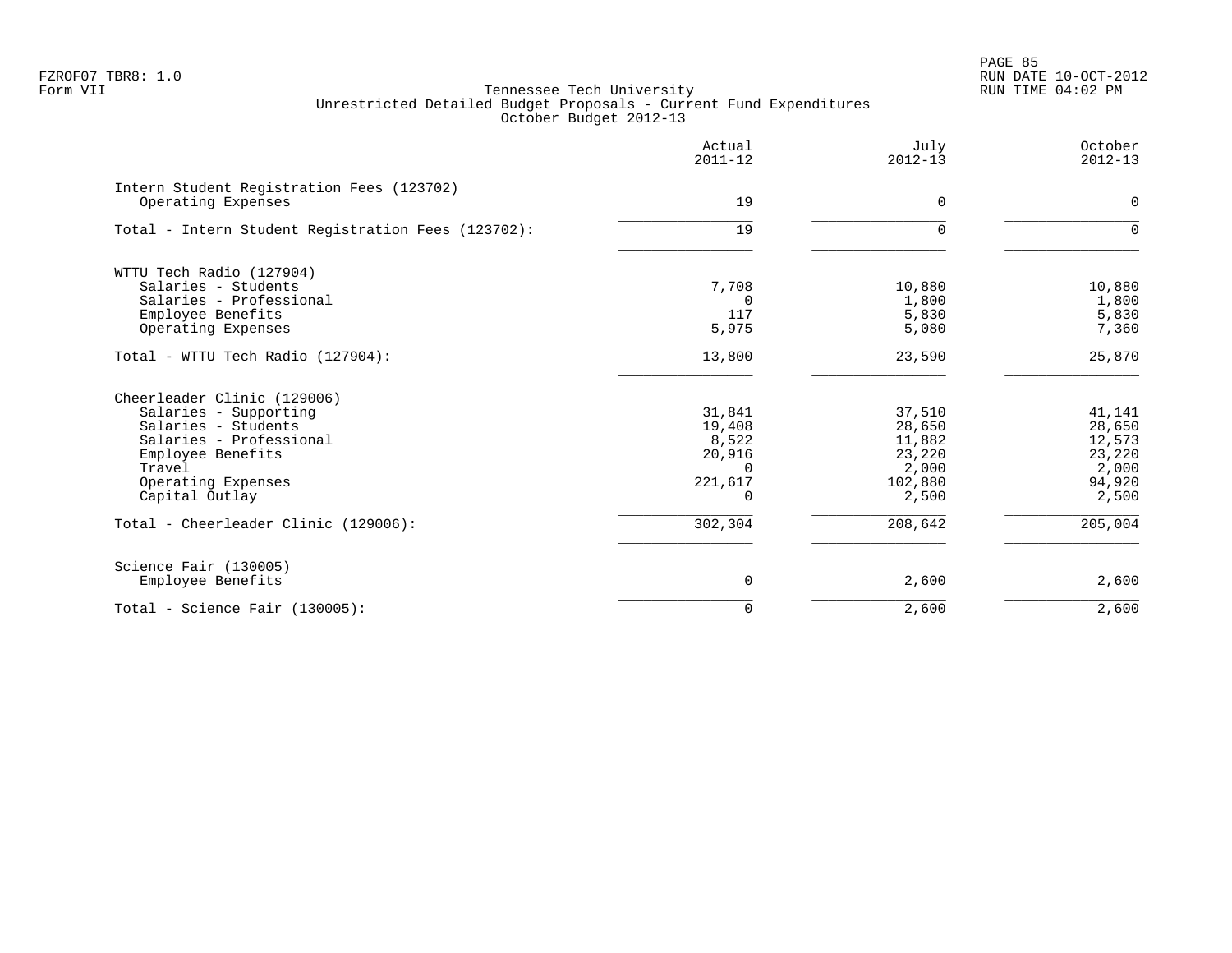PAGE 86 FZROF07 TBR8: 1.0 RUN DATE 10-OCT-2012

|                                                 | Actual<br>$2011 - 12$ | July<br>$2012 - 13$ | October<br>$2012 - 13$     |
|-------------------------------------------------|-----------------------|---------------------|----------------------------|
| COOP Fisheries Unit (131002)                    |                       |                     |                            |
| Salaries - Supporting<br>Employee Benefits      | 32,980<br>19,275      | 32,080<br>19,650    | 32,830<br>19,650           |
| Total - COOP Fisheries Unit (131002):           | 52,255                | 51,730              | 52,480                     |
| Match History (134004)                          |                       |                     |                            |
| Salaries - Academic<br>Employee Benefits        | 1,535<br>581          | 0<br>$\Omega$       | 0<br>$\Omega$              |
| Total - Match History (134004):                 | 2,116                 | $\Omega$            | $\Omega$                   |
| Engineering MOE Funding (137020)                |                       |                     |                            |
| Salaries - Academic<br>Employee Benefits        | 12,260<br>2,453       | 0<br>$\Omega$       | $\mathbf 0$<br>2,500       |
| Total - Engineering MOE Funding (137020):       | 14,713                | 0                   | 2,500                      |
| Pres Academy Emerg Technology (137210)          |                       |                     |                            |
| Salaries - Academic                             | 2,702                 | <sup>0</sup>        | 0                          |
| Salaries - Supporting                           | 1,685                 |                     | $\Omega$                   |
| Salaries - Students<br>Employee Benefits        | 2,328<br>713          |                     | $\mathbf 0$<br>$\mathbf 0$ |
| Travel                                          | 85                    | 0                   | $\mathbf 0$                |
| Operating Expenses                              | 6,656                 | $\Omega$            | $\Omega$                   |
| Total - Pres Academy Emerg Technology (137210): | 14,169                | $\mathbf 0$         | $\mathbf 0$                |
|                                                 |                       |                     |                            |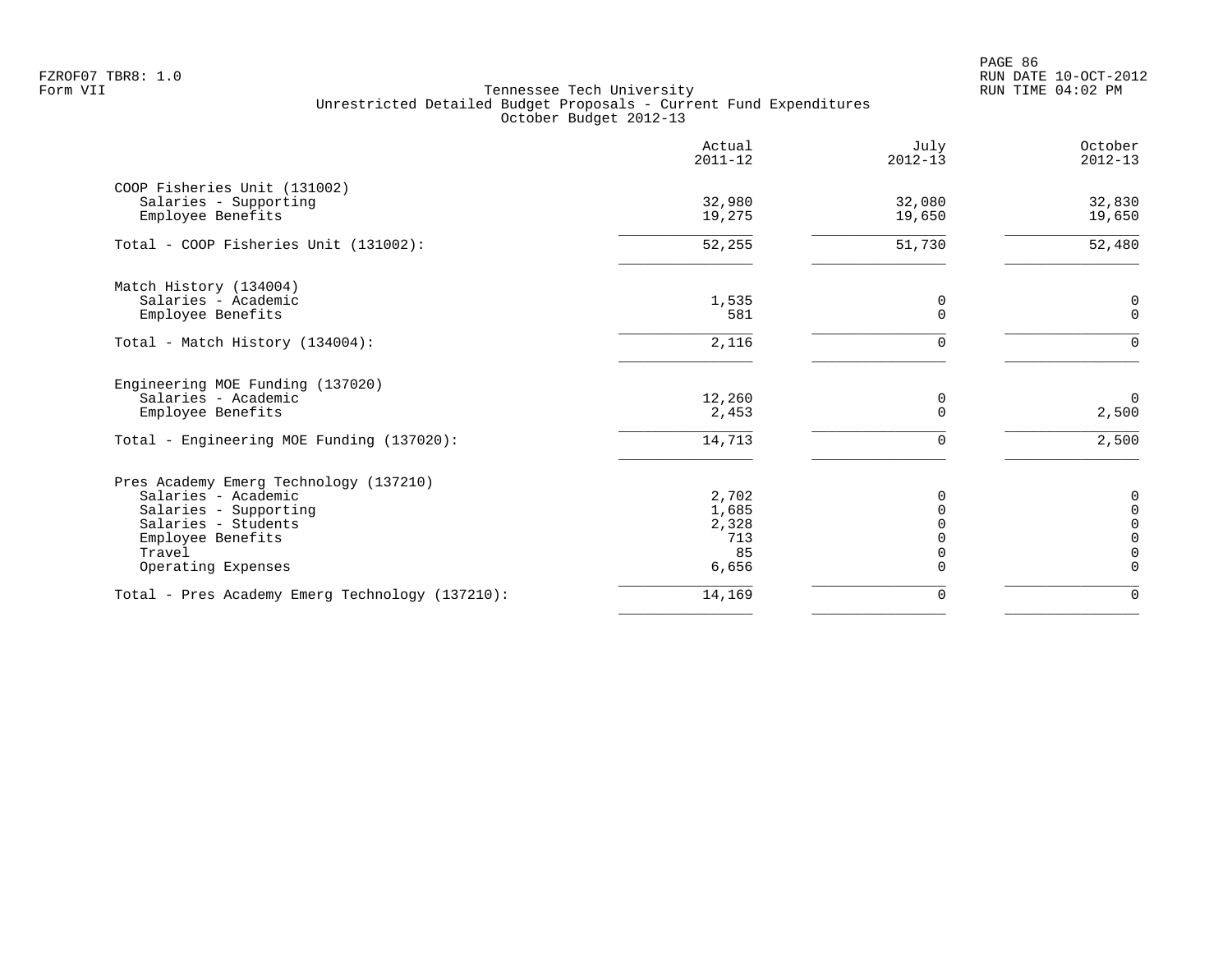PAGE 87 FZROF07 TBR8: 1.0 RUN DATE 10-OCT-2012

|                                                 | Actual<br>$2011 - 12$ | July<br>$2012 - 13$     | October<br>$2012 - 13$ |
|-------------------------------------------------|-----------------------|-------------------------|------------------------|
| Match Mechanical Engineering (138405)           |                       |                         |                        |
| Salaries - Academic                             | 8,684                 | 0                       | $\Omega$               |
| Employee Benefits                               | 2,435                 | $\mathbf 0$             | $\mathbf 0$            |
| Total - Match Mechanical Engineering (138405):  | 11,119                | $\Omega$                | $\Omega$               |
| Match College of Business (140035)              |                       |                         |                        |
| Salaries - Professional                         | 13,101                | 0                       | $\mathbf 0$            |
| Employee Benefits                               | 4,450                 | $\mathbf 0$             | $\Omega$               |
| Operating Expenses                              | $\Omega$              | $\Omega$                | 48,100                 |
| Total - Match College of Business (140035):     | 17,551                | $\Omega$                | 48,100                 |
| RODP Marketing Campaign (140100)                |                       |                         |                        |
| Salaries - Academic                             | 0                     | 20,000                  | $\mathbf 0$            |
| Salaries - Supporting                           | 11,771                | 0                       | $\overline{0}$         |
| Salaries - Students                             | 22,291                | $\Omega$                | 7,000                  |
| Salaries - Professional                         | 126,267               | 168,310                 | 207,596                |
| Employee Benefits                               | 31,698                | 18,000                  | 28,600                 |
| Travel                                          | 29,269                | $\Omega$                | 30,000                 |
| Operating Expenses                              | 182,634               | 209,660                 | 118,760                |
| Total - RODP Marketing Campaign (140100):       | 403,930               | 415,970                 | 391,956                |
| Business Media Service Center (140101)          |                       |                         |                        |
| Salaries - Supporting                           | 1,601                 | 0                       | $\mathbf 0$            |
| Salaries - Students                             | 798                   | $\Omega$                | $\mathbf 0$            |
| Salaries - Professional                         | 3,994                 | $\Omega$                | $\mathbf 0$            |
| Employee Benefits                               | 718                   | $\Omega$                | 800                    |
| Travel                                          | 299                   | $\Omega$                | $\Omega$               |
| Operating Expenses<br>Department Revenues       | 21,712<br>$-25, 299$  | $\mathbf 0$<br>$\Omega$ | 69,570<br>$\Omega$     |
| Total - Business Media Service Center (140101): | 3,823                 | $\Omega$                | 70,370                 |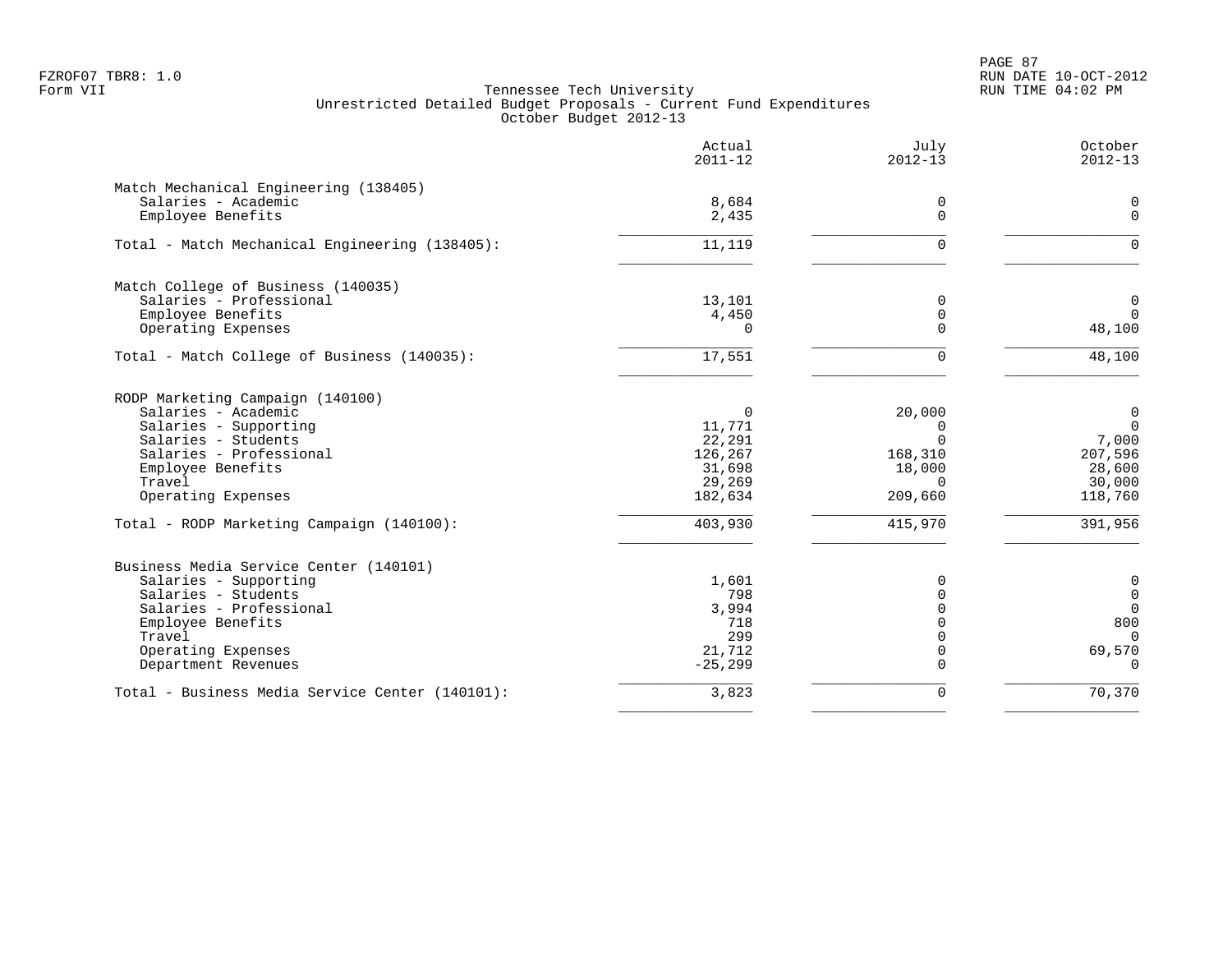PAGE 88 FZROF07 TBR8: 1.0 RUN DATE 10-OCT-2012

|                                                                                                                                          | Actual<br>$2011 - 12$        | July<br>$2012 - 13$             | October<br>$2012 - 13$       |
|------------------------------------------------------------------------------------------------------------------------------------------|------------------------------|---------------------------------|------------------------------|
| Match Business Media Service Center (140105)<br>Salaries - Professional<br>Employee Benefits                                             | 17,579<br>5,524              | 0<br>$\Omega$                   | 0<br>$\mathbf 0$             |
| Total - Match Business Media Service Center (140105):                                                                                    | 23,103                       | 0                               | $\Omega$                     |
| SACF SBDC (147001)<br>Salaries - Professional<br>Employee Benefits<br>Total - SACF SBDC (147001):                                        | 17,134<br>4,271<br>21,405    | $\Omega$<br>850<br>850          | $\overline{0}$<br>850<br>850 |
| Restricted Curr and Instruction (153003)<br>Salaries - Professional<br>Employee Benefits                                                 | 0<br>0                       | 0<br>$\mathbf 0$                | 16,060<br>12,900             |
| Total - Restricted Curr and Instruction (153003):                                                                                        | 0                            | 0                               | 28,960                       |
| Matching Curriculum Instruction (153005)<br>Employee Benefits<br>Operating Expenses<br>Total - Matching Curriculum Instruction (153005): | 11,854<br>$\Omega$<br>11,854 | 0<br>$\mathbf 0$<br>$\mathbf 0$ | $\overline{0}$<br>800<br>800 |
| Match Child Development Lab (153405)<br>Salaries - Supporting<br>Employee Benefits                                                       | 1,223<br>94                  | 0<br>$\Omega$                   | $\mathbf 0$<br>$\mathbf 0$   |
| Total - Match Child Development Lab (153405):                                                                                            | 1,317                        | $\mathbf 0$                     | $\Omega$                     |
|                                                                                                                                          |                              |                                 |                              |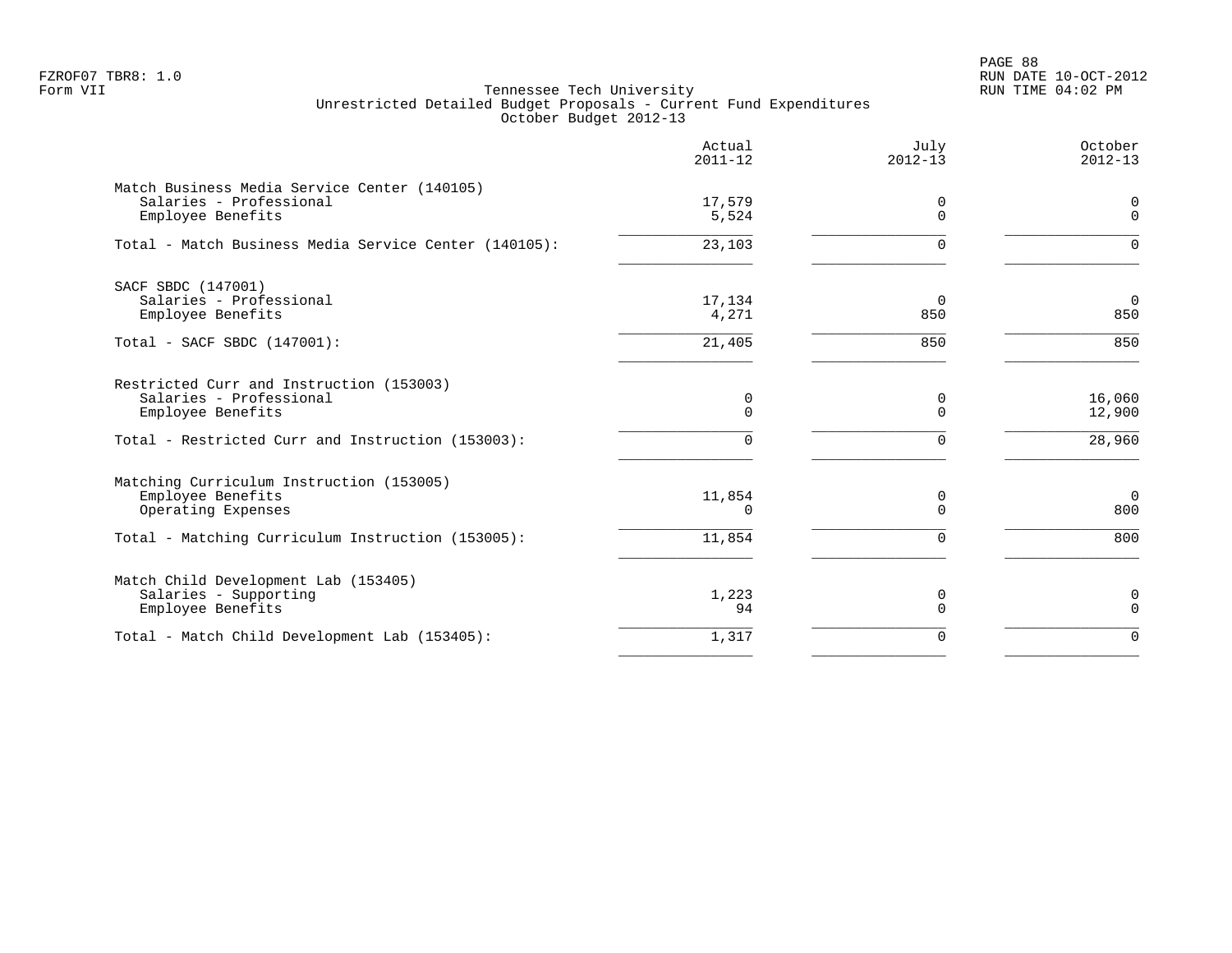PAGE 89 FZROF07 TBR8: 1.0 RUN DATE 10-OCT-2012

|                                                                                                                                                                           | Actual<br>$2011 - 12$                                                 | July<br>$2012 - 13$                                                | October<br>$2012 - 13$                                             |
|---------------------------------------------------------------------------------------------------------------------------------------------------------------------------|-----------------------------------------------------------------------|--------------------------------------------------------------------|--------------------------------------------------------------------|
| Band Camps and Clinics (155002)<br>Travel<br>Operating Expenses                                                                                                           | 178<br>29,685                                                         | 0<br>33,330                                                        | 0<br>33,520                                                        |
|                                                                                                                                                                           |                                                                       |                                                                    |                                                                    |
| Total - Band Camps and Clinics (155002):                                                                                                                                  | 29,863                                                                | 33,330                                                             | 33,520                                                             |
| Southeast Chamber Music (155007)<br>Salaries - Academic<br>Salaries - Students<br>Employee Benefits<br>Operating Expenses                                                 | 18,418<br>1,695<br>3,277<br>12,894                                    | 0<br>$\Omega$<br>2,000<br>18,000                                   | 0<br>$\overline{0}$<br>2,000<br>22,000                             |
| Total - Southeast Chamber Music (155007):                                                                                                                                 | 36,284                                                                | 20,000                                                             | 24,000                                                             |
| Rural Education Program (156000)<br>Employee Benefits<br>Operating Expenses<br>Total - Rural Education Program (156000):                                                  | 0<br>$\Omega$<br>$\Omega$                                             | 26,890<br>1,670<br>28,560                                          | 26,890<br>1,670<br>28,560                                          |
| Rural Education Workshops (156001)<br>Department Revenues                                                                                                                 | $-15$                                                                 | $\mathbf 0$                                                        | $\mathbf 0$                                                        |
| Total - Rural Education Workshops (156001):                                                                                                                               | $-15$                                                                 | $\Omega$                                                           | $\Omega$                                                           |
| STEM Operating (156002)<br>Salaries - Supporting<br>Salaries - Students<br>Salaries - Professional<br>Employee Benefits<br>Travel<br>Operating Expenses<br>Capital Outlay | 73,040<br>16,163<br>132,266<br>72,074<br>4,934<br>105,690<br>$\Omega$ | 114,290<br>400<br>169,970<br>59,600<br>2,820<br>79,240<br>$\Omega$ | 122,080<br>400<br>177,692<br>79,600<br>2,820<br>110,160<br>350,000 |
| Total - STEM Operating (156002):                                                                                                                                          | 404,167                                                               | 426,320                                                            | 842,752                                                            |
|                                                                                                                                                                           |                                                                       |                                                                    |                                                                    |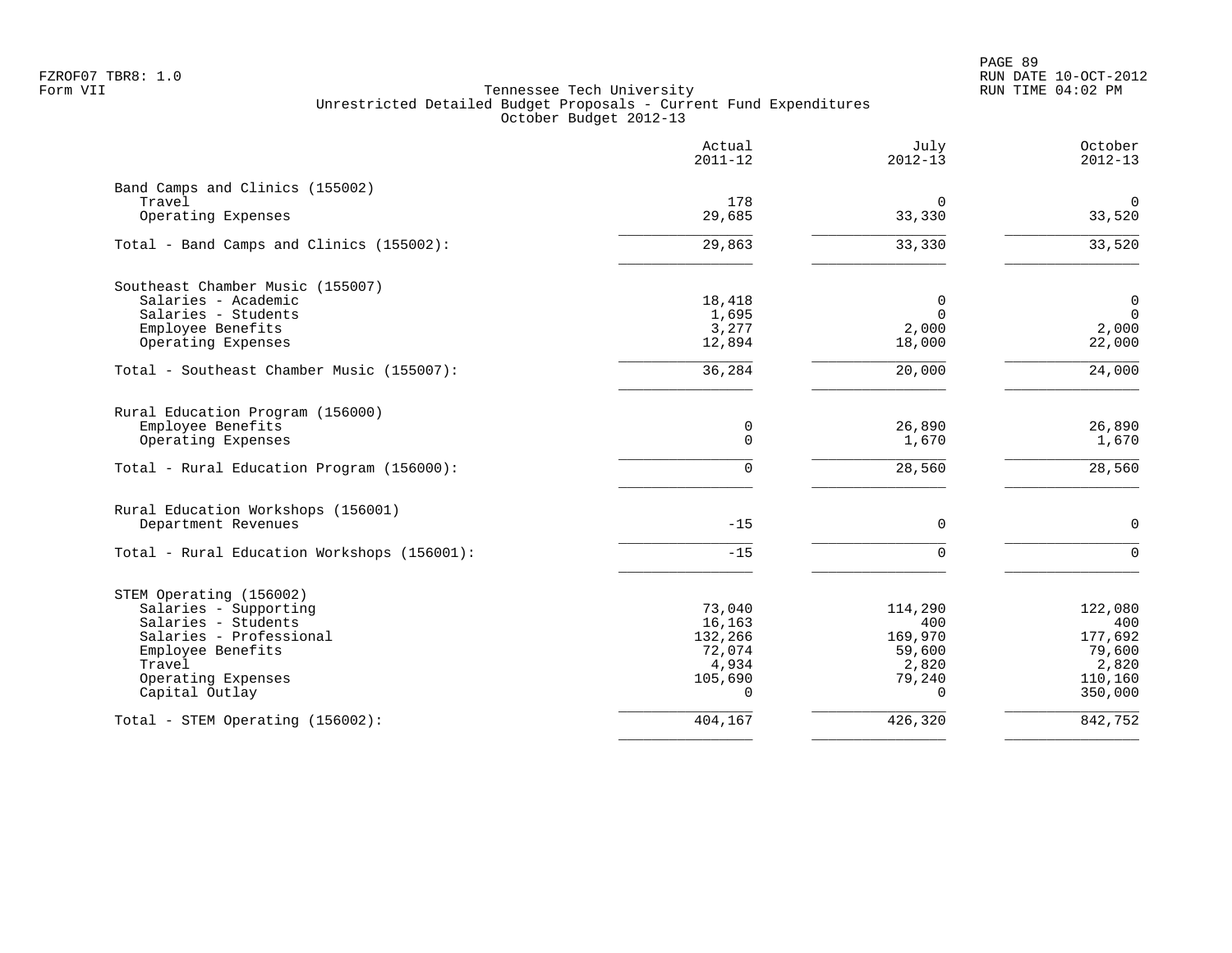PAGE 90 FZROF07 TBR8: 1.0 RUN DATE 10-OCT-2012

|                                                                                                                                                      | Actual<br>$2011 - 12$                          | July<br>$2012 - 13$                           | October<br>$2012 - 13$                        |
|------------------------------------------------------------------------------------------------------------------------------------------------------|------------------------------------------------|-----------------------------------------------|-----------------------------------------------|
| STEM Graduate Assistant (156003)<br>Operating Expenses                                                                                               | 14,398                                         | 22,240                                        | 23,130                                        |
| Total - STEM Graduate Assistant (156003):                                                                                                            | 14,398                                         | 22,240                                        | 23,130                                        |
| STEM Workshops (156004)<br>Salaries - Academic<br>Salaries - Students<br>Employee Benefits<br>Operating Expenses<br>Department Revenues              | 7,043<br>1,001<br>1,064<br>12,762<br>$-15$     | 6,500<br>500<br>1,600<br>11,400<br>$\Omega$   | 6,500<br>500<br>1,600<br>26,800<br>$\Omega$   |
| Total - STEM Workshops (156004):                                                                                                                     | 21,855                                         | 20,000                                        | 35,400                                        |
| STEM Equip Rental (156006)<br>Operating Expenses                                                                                                     | $-1,428$                                       | 0                                             | 3,430                                         |
| Total - STEM Equip Rental (156006):                                                                                                                  | $-1,428$                                       | $\Omega$                                      | 3,430                                         |
| Ag Pavilion Operating (161000)<br>Salaries - Supporting<br>Salaries - Students<br>Salaries - Professional<br>Employee Benefits<br>Operating Expenses | 42,020<br>24,151<br>54,378<br>45,768<br>84,772 | 32,620<br>3,000<br>55,170<br>42,460<br>69,590 | 33,370<br>3,000<br>56,520<br>45,960<br>69,590 |
| Total - Ag Pavilion Operating (161000):                                                                                                              | 251,089                                        | 202,840                                       | 208,440                                       |
|                                                                                                                                                      |                                                |                                               |                                               |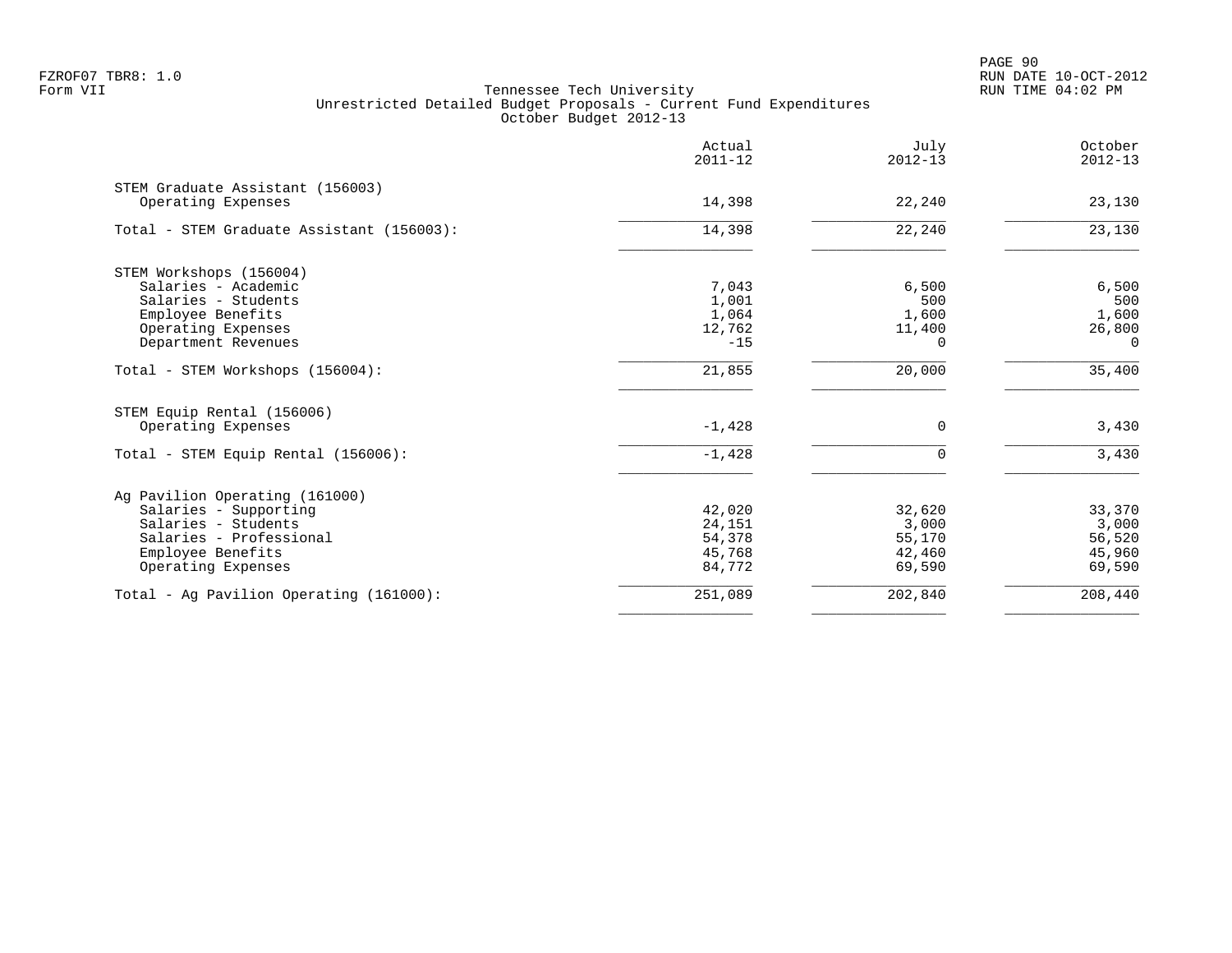PAGE 91 FZROF07 TBR8: 1.0 RUN DATE 10-OCT-2012

|                                                                           | Actual<br>$2011 - 12$ | July<br>$2012 - 13$   | October<br>$2012 - 13$ |
|---------------------------------------------------------------------------|-----------------------|-----------------------|------------------------|
| M and R Ag Pavilion (161001)<br>Operating Expenses                        | 60                    | $\Omega$              | $\mathbf 0$            |
| Total - M and R Ag Pavilion (161001):                                     | 60                    | $\mathbf 0$           | $\Omega$               |
| Extended Education (180001)<br>Salaries - Supporting<br>Employee Benefits | 1,276<br>98           | $\overline{0}$<br>100 | $\mathbf 0$<br>100     |
| Total - Extended Education (180001):                                      | 1,374                 | 100                   | 100                    |
| Extended Education ITV (180002)<br>Operating Expenses                     | 1,419                 | 0                     | $\mathbf 0$            |
| Total - Extended Education ITV (180002):                                  | 1,419                 | $\Omega$              | $\Omega$               |
| Ext Prog Vehicles (180007)<br>Travel<br>Operating Expenses                | $-916$<br>3,503       | $\Omega$<br>1,000     | $\mathbf 0$<br>1,000   |
| Total - Ext Prog Vehicles (180007):                                       | 2,587                 | 1,000                 | 1,000                  |
| Ext Prog Vehicles Transfer In (180008)<br>Travel<br>Operating Expenses    | $-5,259$<br>$-866$    | $\Omega$<br>$-2,000$  | $\Omega$<br>$-2,000$   |
| Total - Ext Prog Vehicles Transfer In (180008):                           | $-6,125$              | $-2,000$              | $-2,000$               |
|                                                                           |                       |                       |                        |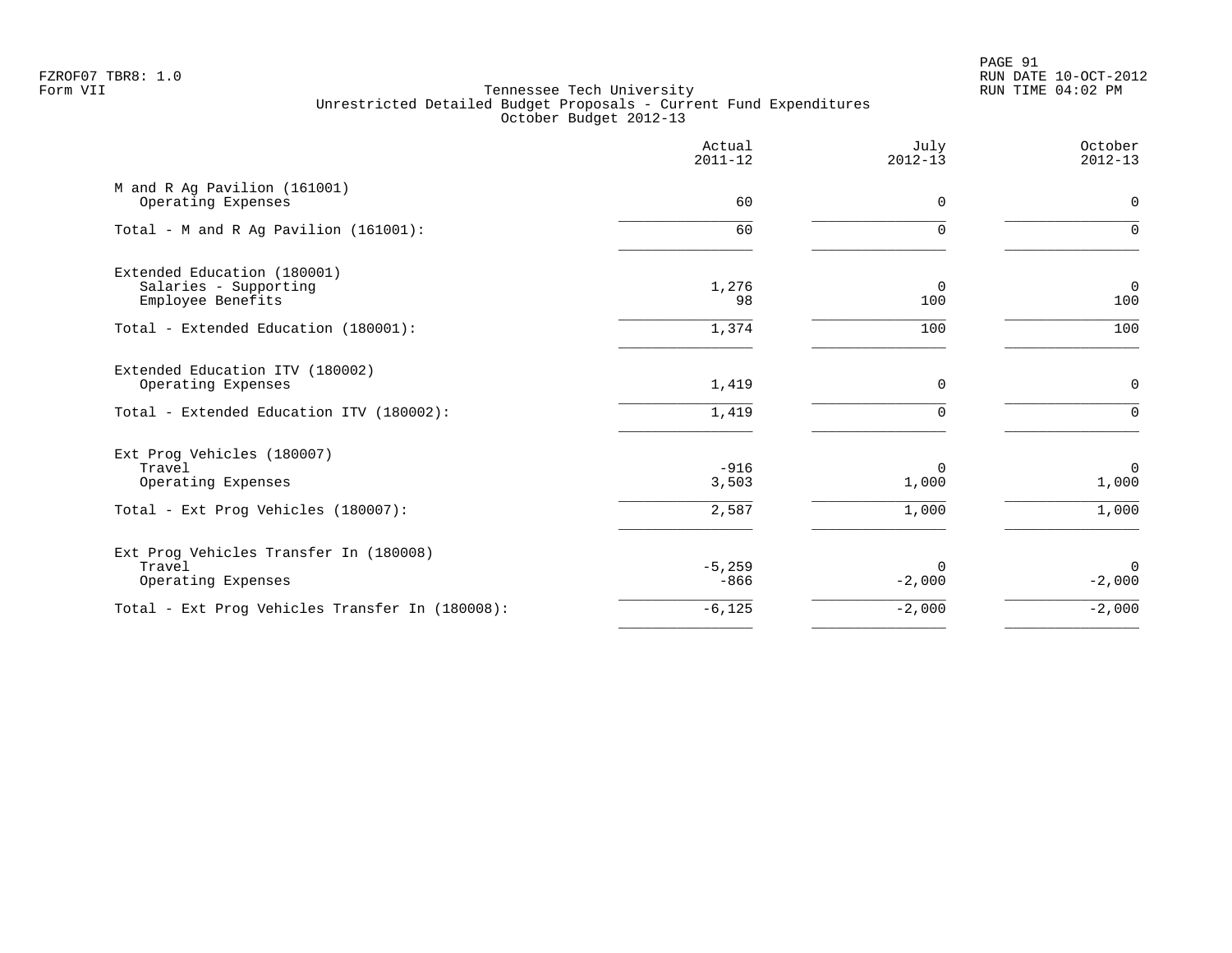| Actual<br>$2011 - 12$ | July<br>$2012 - 13$                                                 | October<br>$2012 - 13$ |
|-----------------------|---------------------------------------------------------------------|------------------------|
|                       |                                                                     |                        |
| 31,016                | 0                                                                   | 0                      |
| 6,762                 |                                                                     | $\mathbf 0$            |
| 37,606                |                                                                     | $\overline{0}$         |
| 21,274                |                                                                     | $\Omega$               |
| $\cap$                |                                                                     | 101,530                |
| 96,658                | 0                                                                   | 101,530                |
|                       |                                                                     |                        |
|                       |                                                                     | 0                      |
|                       |                                                                     | $\mathbf 0$            |
| 633                   |                                                                     | $\mathbf 0$            |
|                       |                                                                     | $\mathsf{O}\xspace$    |
| 384                   |                                                                     | $\mathbf 0$            |
|                       |                                                                     | $\Omega$               |
|                       |                                                                     | 8,540                  |
| $\Omega$              |                                                                     | 4,810                  |
| 42,855                | $\Omega$                                                            | 13,350                 |
|                       |                                                                     |                        |
|                       |                                                                     | 0                      |
|                       |                                                                     | $\mathbf 0$            |
|                       |                                                                     | $\Omega$               |
| $\Omega$              |                                                                     | 25,070                 |
| 14,933                | 0                                                                   | 25,070                 |
|                       | 250<br>1,839<br>2,775<br>1,853<br>35,121<br>5,112<br>8,760<br>1,061 |                        |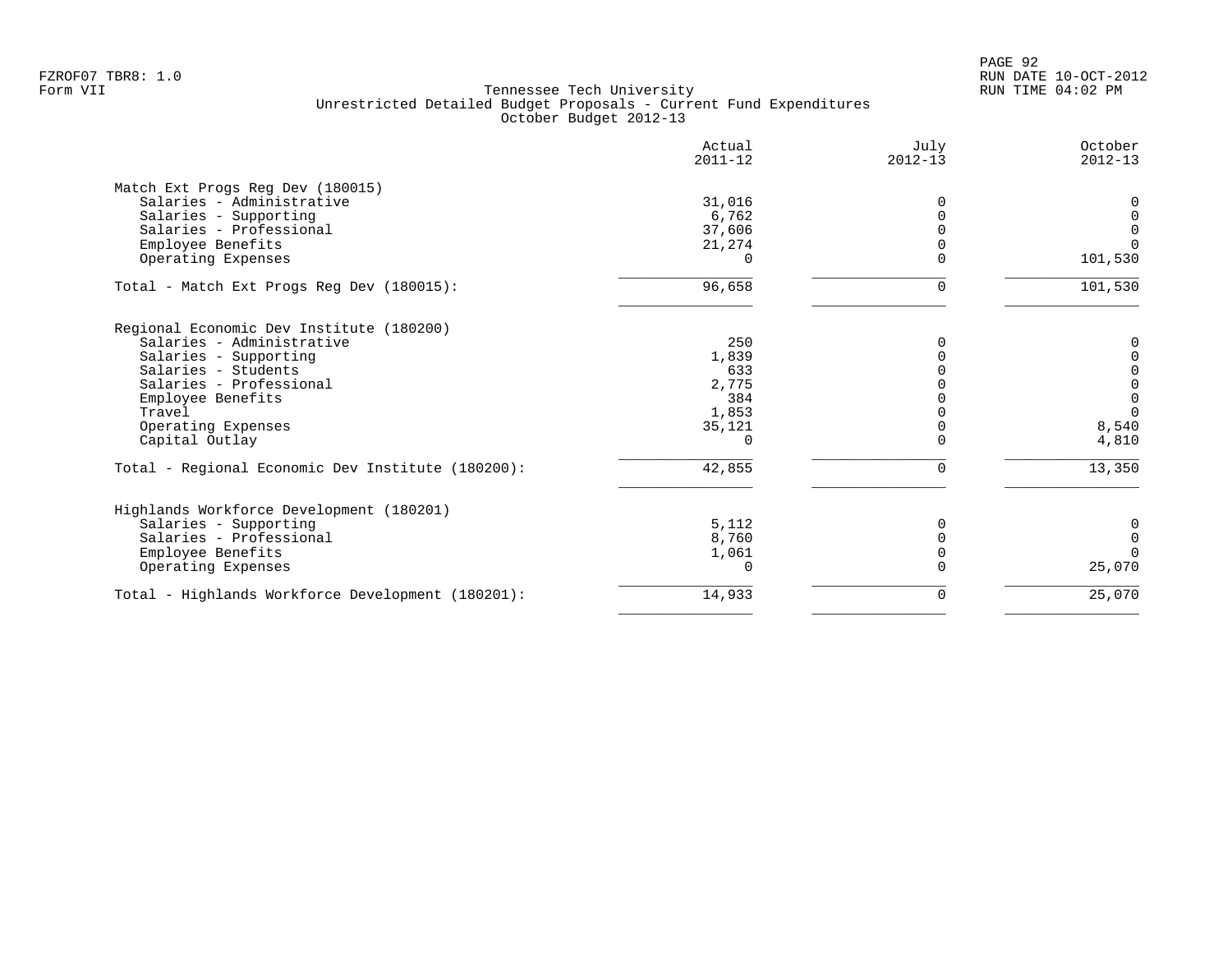|                                                                                                                               | Actual<br>$2011 - 12$     | July<br>$2012 - 13$       | October<br>$2012 - 13$     |
|-------------------------------------------------------------------------------------------------------------------------------|---------------------------|---------------------------|----------------------------|
| Non Credit Extended Educ (181000)<br>Operating Expenses                                                                       | 7                         | 0                         | $\mathbf 0$                |
| Total - Non Credit Extended Educ (181000):                                                                                    | 7                         | $\Omega$                  | $\Omega$                   |
| Ext Educ NC Seminars (181004)<br>Travel<br>Operating Expenses                                                                 | 305<br>455                | $\Omega$<br>1,800         | $\mathbf 0$<br>1,800       |
| Total - Ext Educ NC Seminars (181004):                                                                                        | 760                       | 1,800                     | 1,800                      |
| Service Learning Center (187000)<br>Salaries - Professional<br>Employee Benefits<br>Total - Service Learning Center (187000): | 0<br>$\Omega$<br>$\Omega$ | 32,160<br>9,650<br>41,810 | 32,160<br>14,650<br>46,810 |
| TBR Spouse Dependent Discount (700000)<br>Employee Benefits<br>Total - TBR Spouse Dependent Discount (700000):                | 11,206<br>11,206          | 11,580<br>11,580          | 11,580<br>11,580           |
|                                                                                                                               |                           |                           |                            |
| TBR Employ Remission PC191 (700001)<br>Employee Benefits                                                                      | 9,636                     | 11,840                    | 11,840                     |
| Total - TBR Employ Remission PC191 (700001):                                                                                  | 9,636                     | 11,840                    | 11,840                     |
|                                                                                                                               |                           |                           |                            |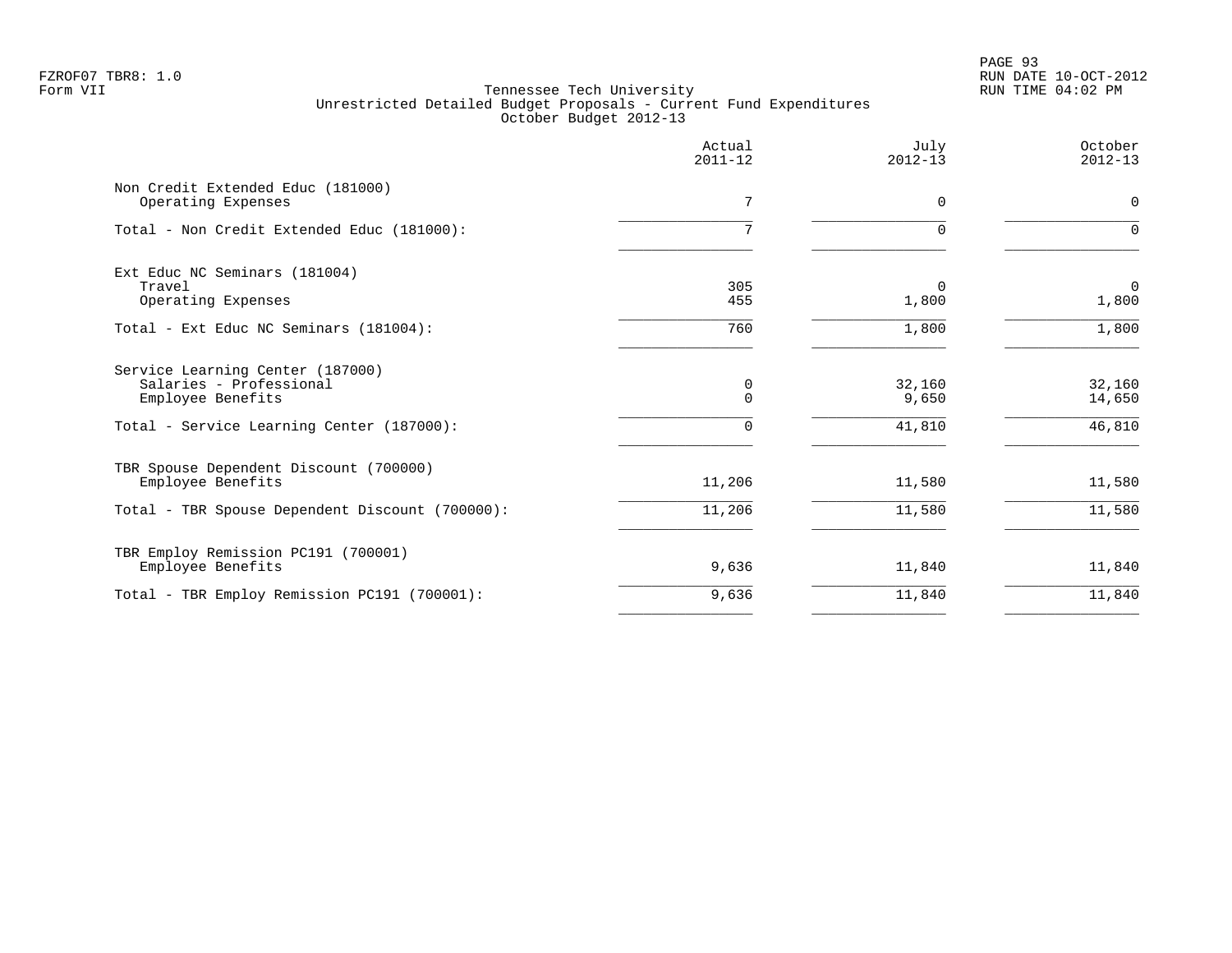PAGE 94 FZROF07 TBR8: 1.0 RUN DATE 10-OCT-2012

|                                                                                                                                                                   | Actual<br>$2011 - 12$                        | July<br>$2012 - 13$                         | October<br>$2012 - 13$                            |
|-------------------------------------------------------------------------------------------------------------------------------------------------------------------|----------------------------------------------|---------------------------------------------|---------------------------------------------------|
| E and G Data Processing Allocation (700003)<br>Department Revenues                                                                                                | 326,748                                      | 361,160                                     | 404,440                                           |
| Total - E and G Data Processing Allocation (700003):                                                                                                              | 326,748                                      | 361,160                                     | 404,440                                           |
| E and G Claims Adjustment (700004)<br>Operating Expenses                                                                                                          | 8,604                                        | 11,090                                      | 11,090                                            |
| Total - E and G Claims Adjustment $(700004)$ :                                                                                                                    | 8,604                                        | 11,090                                      | 11,090                                            |
| $E$ and G Support (700005)<br>Salaries - Supporting<br>Salaries - Professional<br>Employee Benefits<br>Operating Expenses<br>Total - E and G Support $(700005)$ : | 0<br>$\Omega$<br>124,774<br>6,001<br>130,775 | 4,910<br>9,150<br>7,180<br>62,760<br>84,000 | 0<br>$\overline{0}$<br>23,130<br>63,710<br>86,840 |
| E and G Salary Increase Pool (700010)<br>Salaries - Professional<br>Total - E and G Salary Increase Pool (700010):                                                | $\Omega$<br>0                                | 38,400<br>38,400                            | 38,400<br>38,400                                  |
| Post Office Allocation (700045)<br>Operating Expenses<br>Department Revenues                                                                                      | $\Omega$<br>980                              | 840<br>$\Omega$                             | 1,020<br>$\Omega$                                 |
| Total - Post Office Allocation (700045):                                                                                                                          | 980                                          | 840                                         | 1,020                                             |
|                                                                                                                                                                   |                                              |                                             |                                                   |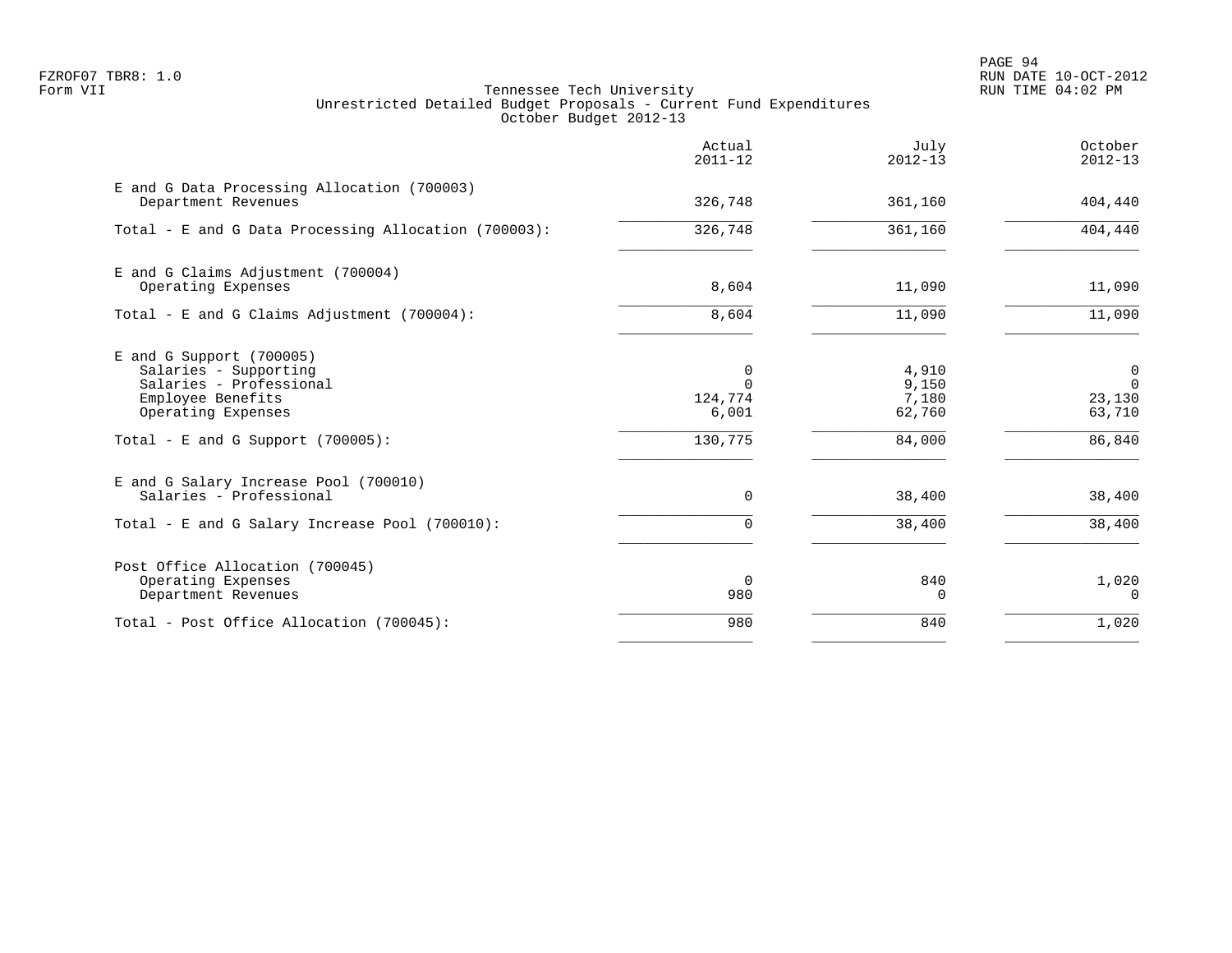PAGE 95

# FZROF07 TBR8: 1.0 RUN DATE 10-OCT-2012 Tennessee Tech University Unrestricted Detailed Budget Proposals - Current Fund Expenditures October Budget 2012-13

|                               | Actual<br>$2011 - 12$ | July<br>$2012 - 13$ | October<br>$2012 - 13$ |
|-------------------------------|-----------------------|---------------------|------------------------|
| Total - Public Service (300): |                       |                     |                        |
| Salaries - Administrative     | 31,266                | $\Omega$            | $\overline{0}$         |
| Salaries - Academic           | 51,558                | 27,250              | 7,250                  |
| Salaries - Supporting         | 220,872               | 238,160             | 246,171                |
| Salaries - Students           | 114,296               | 49,790              | 56,790                 |
| Salaries - Professional       | 422,382               | 486,842             | 573,801                |
| Employee Benefits             | 397,241               | 257,340             | 328,590                |
| Travel                        | 31,188                | 5,520               | 35,520                 |
| Operating Expenses            | 755,202               | 597,000             | 838,990                |
| Capital Outlay                | $\Omega$              | 2,500               | 357,310                |
| Department Revenues           | 300,649               | 361,160             | 404,440                |
| Total                         | 2,324,654             | 2,025,562           | 2,848,862              |
| Total - Public Service (30):  |                       |                     |                        |
| Salaries - Administrative     | 31,266                | 0                   | $\mathbf 0$            |
| Salaries - Academic           | 51,558                | 27,250              | 7,250                  |
| Salaries - Supporting         | 220,872               | 238,160             | 246,171                |
| Salaries - Students           | 114,296               | 49,790              | 56,790                 |
| Salaries - Professional       | 422,382               | 486,842             | 573,801                |
| Employee Benefits             | 397,241               | 257,340             | 328,590                |
| Travel                        | 31,188                | 5,520               | 35,520                 |
| Operating Expense             | 755,202               | 597,000             | 838,990                |
| Capital Outlay                | $\Omega$              | 2,500               | 357,310                |
|                               |                       |                     |                        |
| Department Revenues           | 300,649               | 361,160             | 404,440                |

 Academic Support (35) Academic Support (350)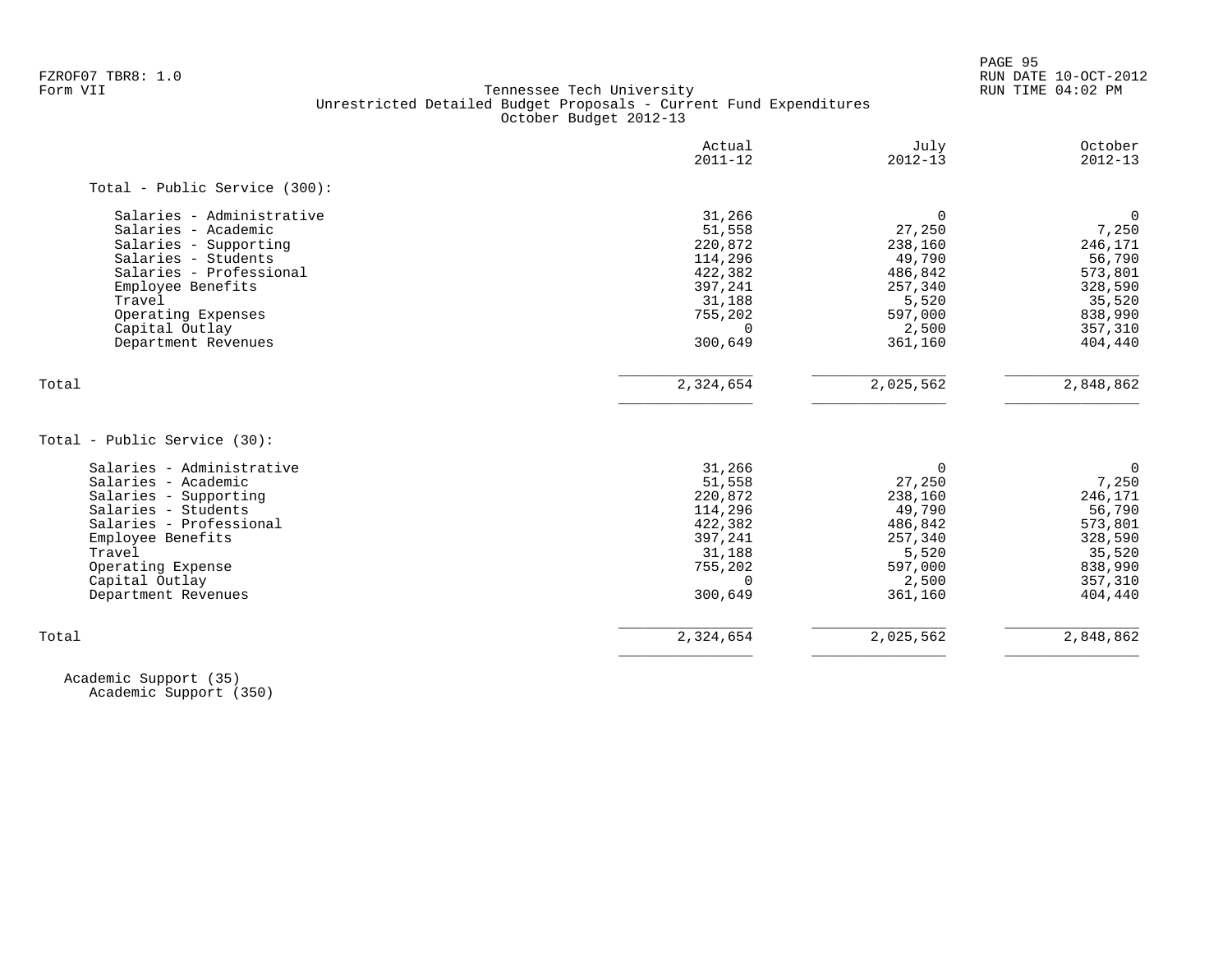PAGE 96 FZROF07 TBR8: 1.0 RUN DATE 10-OCT-2012

|                                               | Actual<br>$2011 - 12$ | July<br>$2012 - 13$ | October<br>$2012 - 13$ |
|-----------------------------------------------|-----------------------|---------------------|------------------------|
| Testing and Surveys (120006)                  |                       |                     |                        |
| Operating Expenses                            | 29,315                | 32,400              | 32,400                 |
| Total - Testing and Surveys (120006):         | 29,315                | 32,400              | 32,400                 |
| Self Study Accred Fee (120007)                |                       |                     |                        |
| Employee Benefits                             | 0                     | 3,400               | 3,400                  |
| Travel                                        | 5,925                 | 1,100               | 3,100                  |
| Operating Expenses                            | 29,638                | 45,000              | 43,000                 |
| Total - Self Study Accred Fee (120007):       | 35,563                | 49,500              | 49,500                 |
| Faculty Recruitment (120008)                  |                       |                     |                        |
| Travel                                        | 55,975                | 12,620              | 12,620                 |
| Operating Expenses                            | 7,894                 | 6,440               | 6,440                  |
| Total - Faculty Recruitment (120008):         | 63,869                | 19,060              | 19,060                 |
| Faculty Moving (120009)                       |                       |                     |                        |
| Travel                                        | 49,708                | 4,620               | 7,450                  |
| Total - Faculty Moving (120009):              | 49,708                | 4,620               | 7,450                  |
| Academic Affairs Discretion (120010)          |                       |                     |                        |
| Salaries - Academic                           | 28,000                | $\mathbf 0$         | 0                      |
| Salaries - Students                           | 2,412                 | $\Omega$            | $\mathbf 0$            |
| Employee Benefits                             | 7,480                 | 3,500               | 3,500                  |
| Travel<br>Operating Expenses                  | 11,205<br>43,092      | $\Omega$<br>3,000   | $\Omega$<br>588,720    |
|                                               |                       |                     |                        |
| Total - Academic Affairs Discretion (120010): | 92,189                | 6,500               | 592,220                |
|                                               |                       |                     |                        |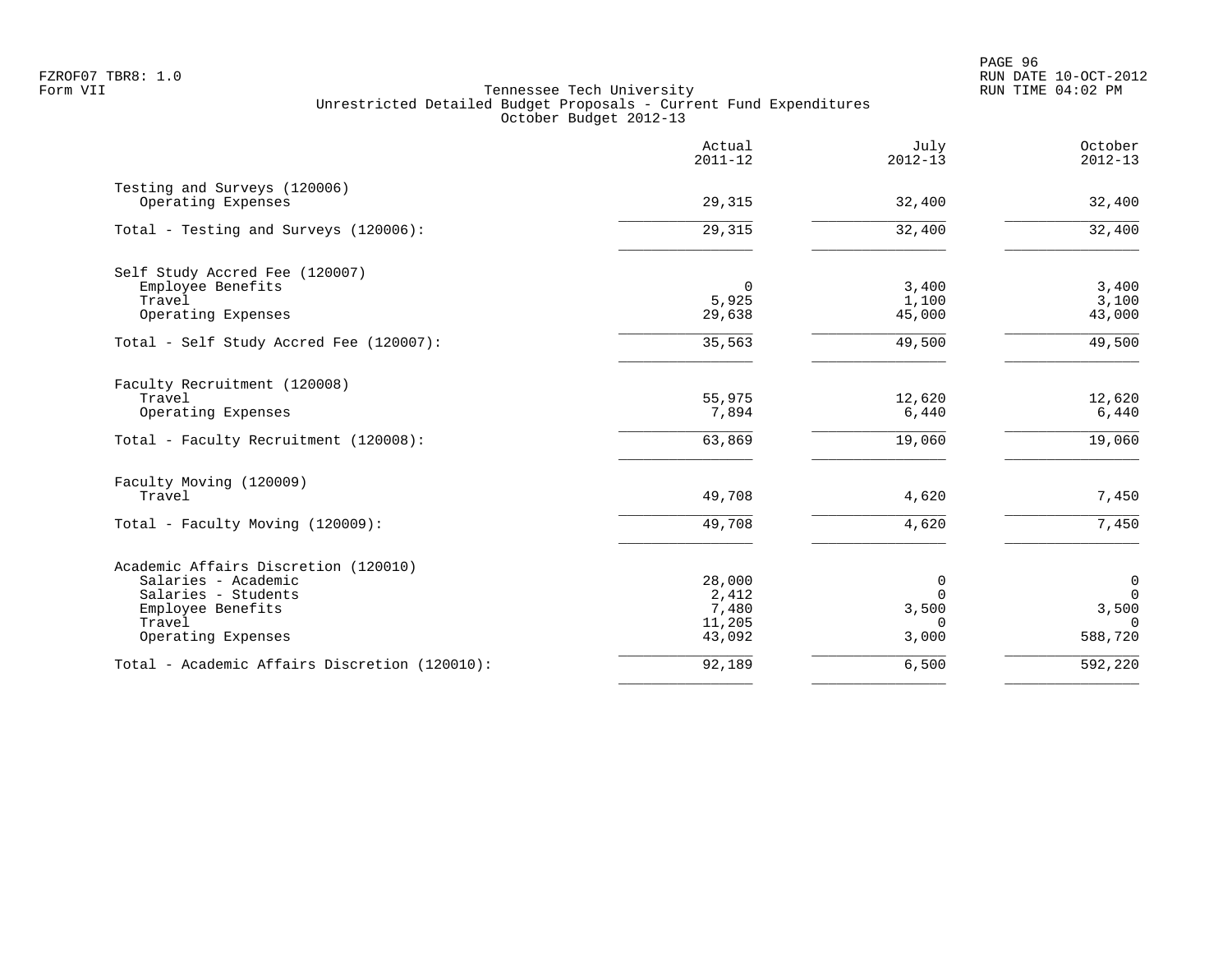| Actual<br>$2011 - 12$ | July<br>$2012 - 13$           | October<br>$2012 - 13$ |
|-----------------------|-------------------------------|------------------------|
|                       |                               |                        |
| 1,195                 | 0                             | $\mathbf 0$            |
| $\Omega$              | 1,000                         | 1,000                  |
| 27,202                | 14,900                        | 34,900                 |
|                       | $\Omega$                      | $\Omega$               |
| 33,126                | 15,900                        | 35,900                 |
|                       |                               |                        |
| 0                     | 44,000                        | 11,000                 |
|                       | 12,750                        | 12,750                 |
| $\Omega$              | 56,750                        | 23,750                 |
|                       |                               |                        |
| 634                   | $\Omega$                      | $\overline{0}$         |
| 7,500                 | 7,740                         | 7,740                  |
| 8,134                 | 7,740                         | 7,740                  |
|                       |                               |                        |
| 880                   | $\Omega$                      | $\Omega$               |
| $\Omega$              | 1,750                         | 1,750                  |
|                       | $\Omega$                      | $\Omega$               |
|                       |                               | 15,220                 |
| 24,383                | 16,970                        | 16,970                 |
|                       | 4,729<br>0<br>1,509<br>21,994 | 15,220                 |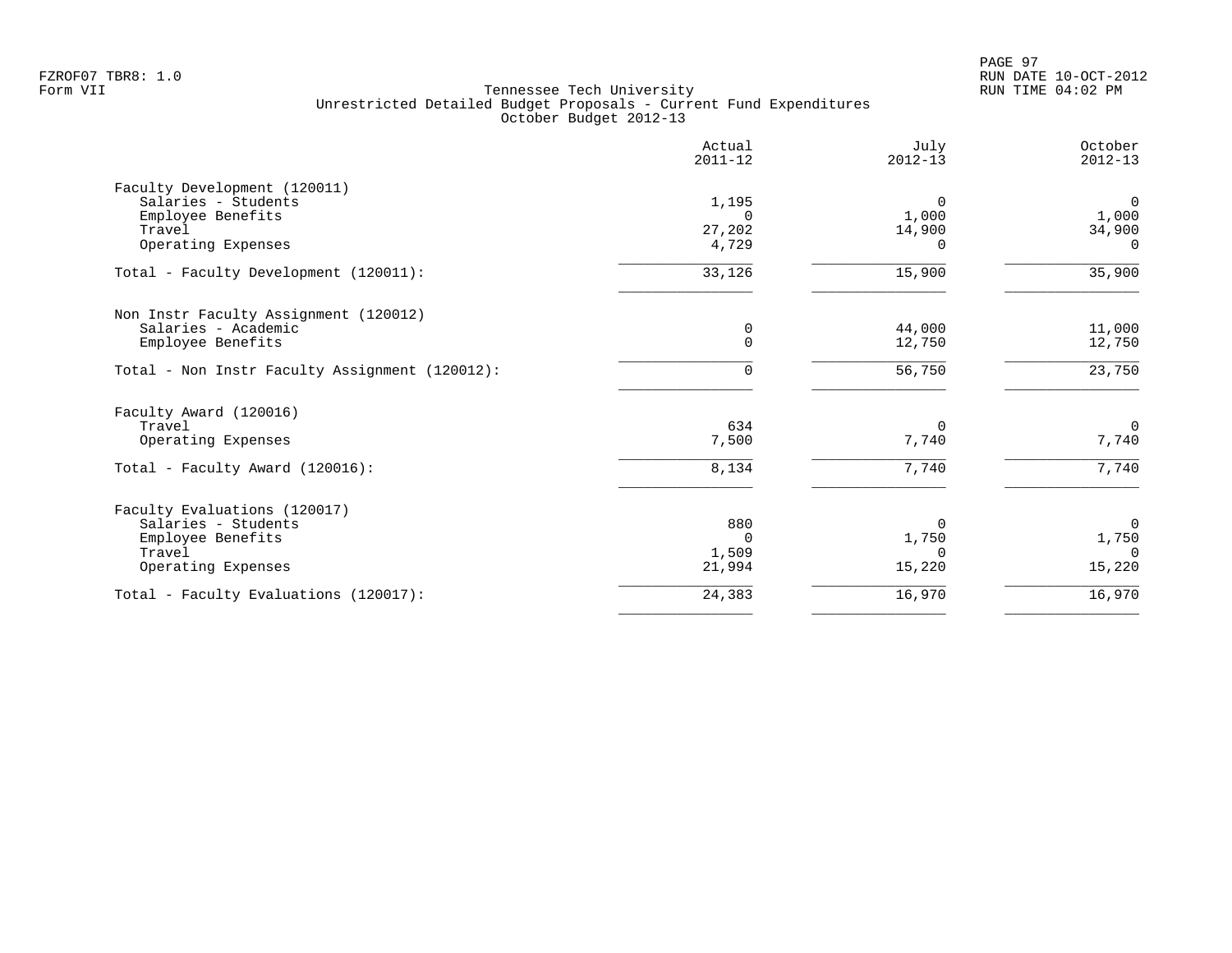PAGE 98 FZROF07 TBR8: 1.0 RUN DATE 10-OCT-2012

|                                                                                                                                                                                                     | Actual<br>$2011 - 12$                                           | July<br>$2012 - 13$                                              | October<br>$2012 - 13$                                           |
|-----------------------------------------------------------------------------------------------------------------------------------------------------------------------------------------------------|-----------------------------------------------------------------|------------------------------------------------------------------|------------------------------------------------------------------|
| Office of Assoc VP Acad Affairs (121700)<br>Salaries - Administrative<br>Salaries - Supporting<br>Salaries - Professional<br>Employee Benefits<br>Travel<br>Operating Expenses                      | 107,886<br>41,148<br>64,459<br>71,473<br>6,310<br>8,821         | 124,140<br>39,110<br>63,608<br>70,710<br>1,920<br>2,950          | 133,471<br>40,010<br>66,198<br>73,010<br>1,920<br>2,950          |
| Total - Office of Assoc VP Acad Affairs (121700):                                                                                                                                                   | 300,097                                                         | 302,438                                                          | 317,559                                                          |
| Craft Center Admin (121760)<br>Salaries - Supporting<br>Salaries - Students<br>Salaries - Professional<br>Employee Benefits<br>Travel<br>Operating Expenses<br>Total - Craft Center Admin (121760): | 39,888<br>6,147<br>78,389<br>47,001<br>417<br>38,695<br>210,537 | 22,560<br>10,870<br>78,566<br>48,490<br>700<br>32,100<br>193,286 | 23,310<br>10,870<br>79,888<br>48,490<br>700<br>32,100<br>195,358 |
| Federal College Work Study Program (122001)<br>Salaries - Students<br>Total - Federal College Work Study Program (122001):                                                                          | 29,124<br>29,124                                                | 36,980<br>36,980                                                 | 36,980<br>36,980                                                 |
| Student Exchance Program (123703)<br>Operating Expenses                                                                                                                                             | 2,809                                                           | 0                                                                | 0                                                                |
| Total - Student Exchance Program (123703):                                                                                                                                                          | 2,809                                                           | $\Omega$                                                         | $\Omega$                                                         |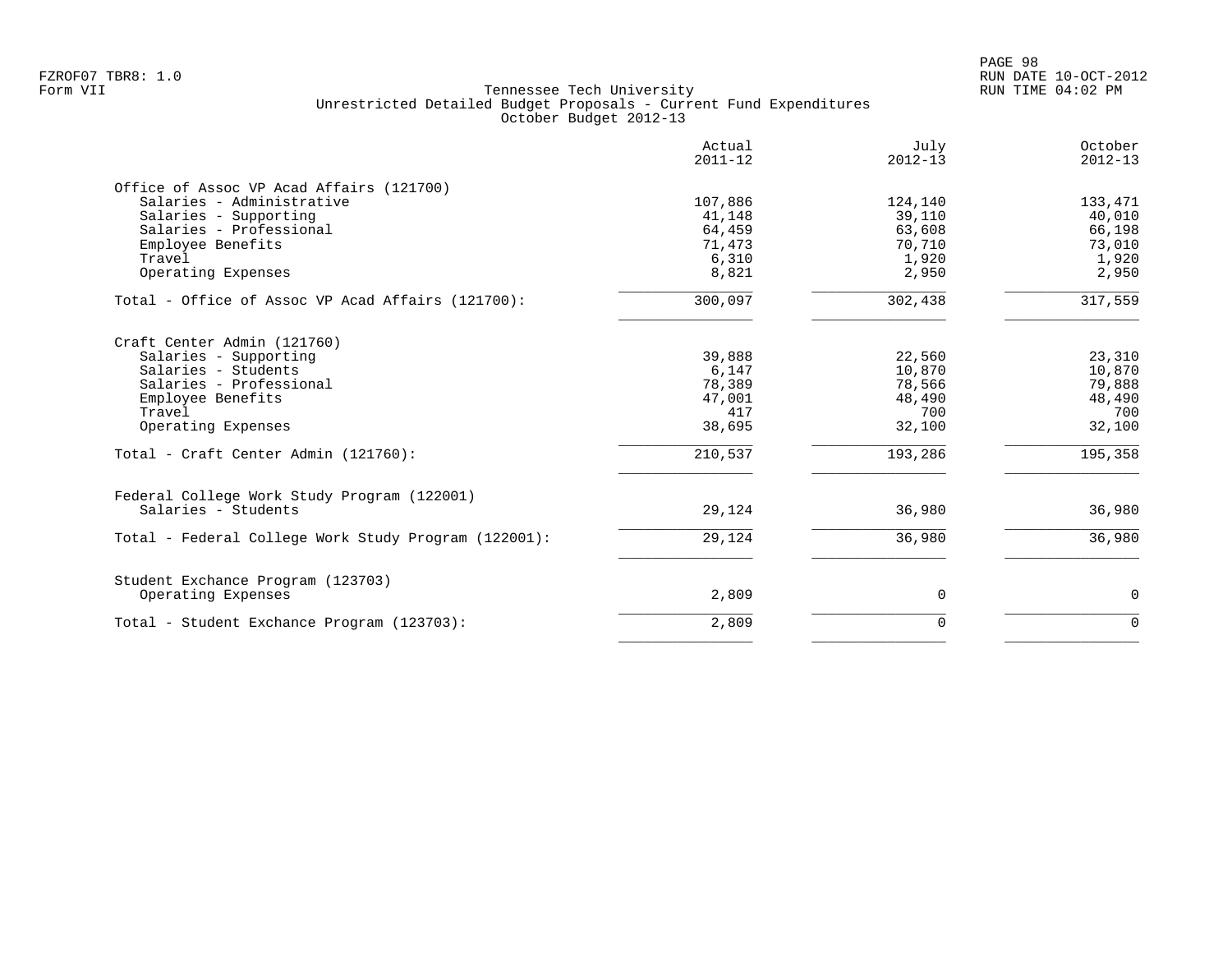PAGE 99 FZROF07 TBR8: 1.0 RUN DATE 10-OCT-2012

|                                                           | Actual<br>$2011 - 12$ | July<br>$2012 - 13$ | October<br>$2012 - 13$ |
|-----------------------------------------------------------|-----------------------|---------------------|------------------------|
| Exchange BA ENG Course Fee (123704)<br>Operating Expenses | 5,444                 | 2,500               | 2,500                  |
|                                                           |                       |                     |                        |
| Total - Exchange BA ENG Course Fee (123704):              | 5,444                 | 2,500               | 2,500                  |
| Library Administration (124000)                           |                       |                     |                        |
| Salaries - Administrative                                 | 123,600               | 123,600             | 126,690                |
| Salaries - Supporting                                     | 34,560                | 33,660              | 34,430                 |
| Employee Benefits                                         | 56,944                | 56,080              | 60,480                 |
| Travel                                                    | 640                   | 1,660               | 1,660                  |
| Total - Library Administration (124000):                  | 215,744               | 215,000             | 223,260                |
| Library Operating (124001)                                |                       |                     |                        |
| Salaries - Academic                                       | 645,408               | 745,620             | 785,280                |
| Salaries - Supporting                                     | 377,402               | 399,770             | 424,670                |
| Salaries - Students                                       | 45,869                | 35,000              | 35,000                 |
| Salaries - Professional                                   | 87,878                | 95,520              | 100,181                |
| Employee Benefits                                         | 457,590               | 480,540             | 480,540                |
| Travel                                                    | 5,809                 | 4,850               | 4,850                  |
| Operating Expenses                                        | 125,050               | 87,530              | 339,890                |
| Capital Outlay                                            | 46,718                | 0                   | $\Omega$               |
| Department Revenues                                       | $-69,654$             | $\Omega$            | $\Omega$               |
| Total - Library Operating (124001):                       | 1,722,070             | 1,848,830           | 2,170,411              |
| Library Binding (124002)                                  |                       |                     |                        |
| Operating Expenses                                        | 2,973                 | $\Omega$            | $\mathbf 0$            |
| Capital Outlay                                            | $\Omega$              | 30,000              | 20,000                 |
| Total - Library Binding (124002):                         | 2,973                 | 30,000              | 20,000                 |
|                                                           |                       |                     |                        |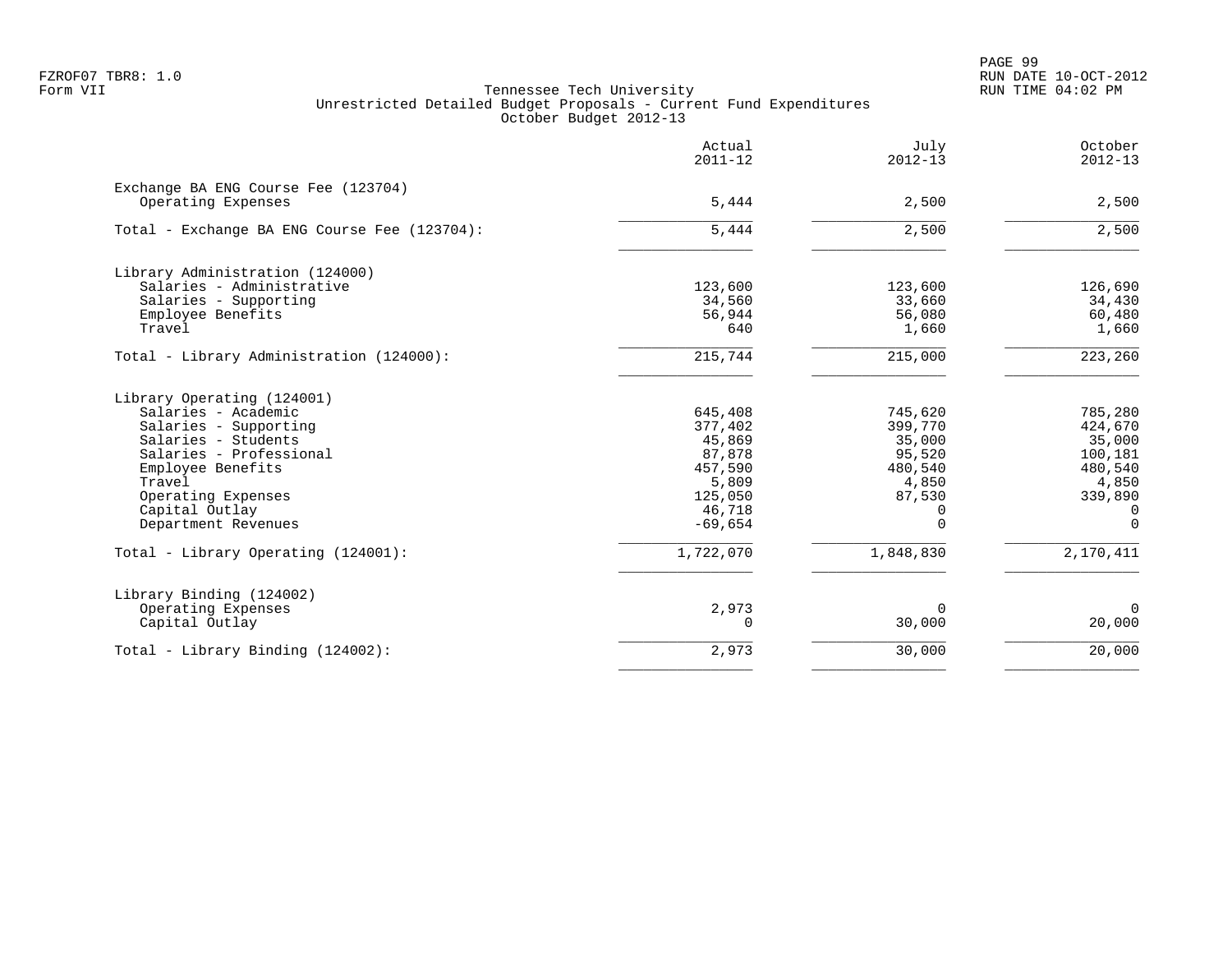|                                                   | Actual<br>$2011 - 12$ | July<br>$2012 - 13$ | October<br>$2012 - 13$ |
|---------------------------------------------------|-----------------------|---------------------|------------------------|
| Library Microfilms (124003)                       |                       |                     |                        |
| Capital Outlay                                    | 20,173                | 15,000              | 25,000                 |
| Total - Library Microfilms (124003):              | 20,173                | 15,000              | 25,000                 |
| Library Copying (124004)                          |                       |                     |                        |
| Operating Expenses                                | 10,067                | 10,300              | 10,300                 |
| Department Revenues                               | $\Omega$              | $-50$               | $-50$                  |
| Total - Library Copying (124004):                 | 10,067                | 10,250              | 10,250                 |
| Library Books and Periodicals (124008)            |                       |                     |                        |
| Operating Expenses                                | 712,647               | 20,000              | 155,710                |
| Capital Outlay                                    | 220,061               | 825,360             | 825,360                |
| Total - Library Books and Periodicals (124008):   | 932,708               | 845,360             | 981,070                |
| Dean of Arts and Science Office (130000)          |                       |                     |                        |
| Salaries - Administrative                         | 153,683               | 151,950             | 155,680                |
| Salaries - Supporting                             | 63,997                | 60,630              | 62,487                 |
| Salaries - Professional                           | 96,840                | 101,750             | 104,240                |
| Employee Benefits                                 | 103,263               | 125,760             | 125,760                |
| Travel                                            | 22,373                | 1,040               | 11,410                 |
| Operating Expenses                                | 15,435                | 9,740               | 15,930                 |
| Total - Dean of Arts and Science Office (130000): | 455,591               | 450,870             | 475,507                |
|                                                   |                       |                     |                        |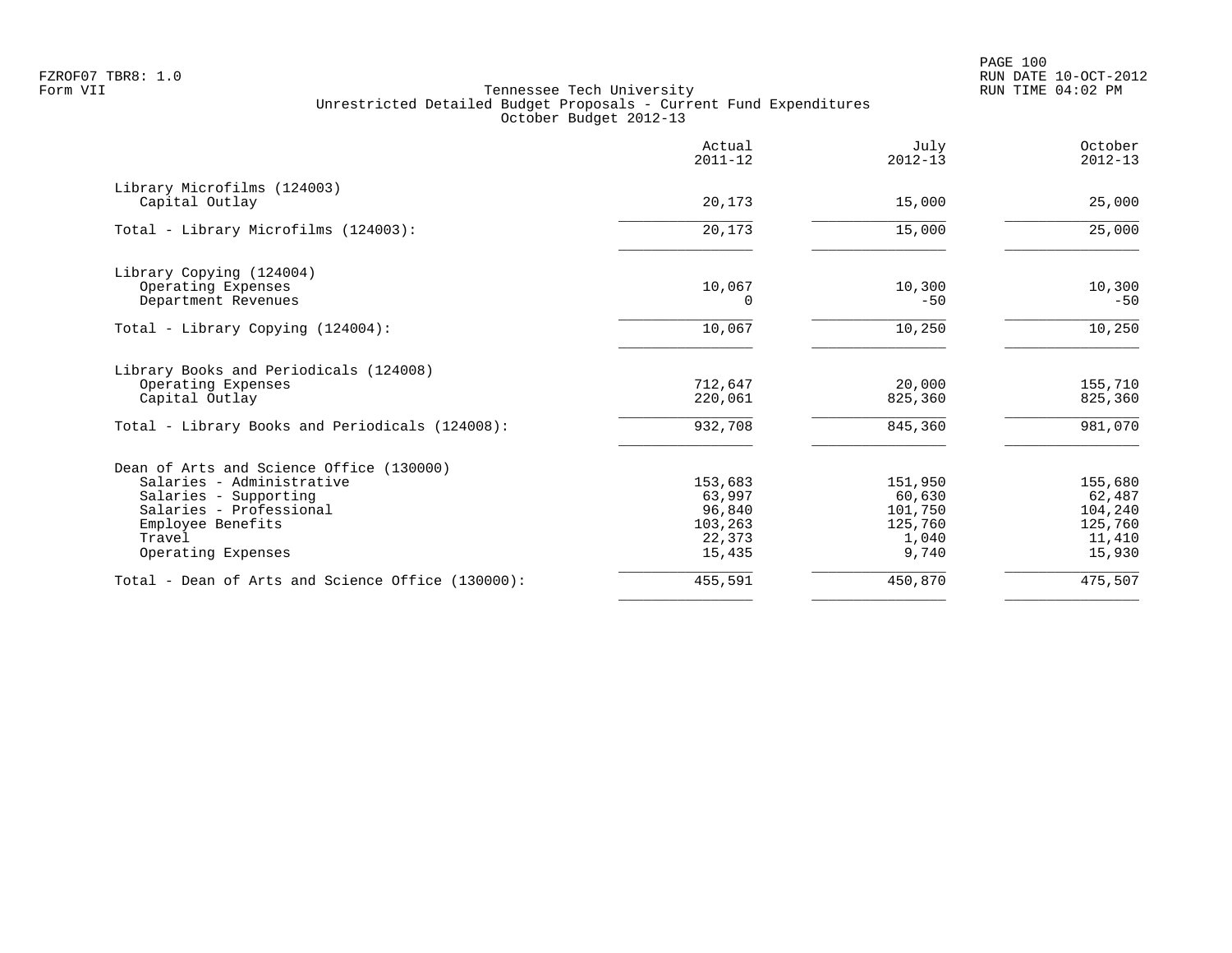PAGE 101 FZROF07 TBR8: 1.0 RUN DATE 10-OCT-2012

|                                                                                                                                                                                                                          | Actual<br>$2011 - 12$                                                      | July<br>$2012 - 13$                                                    | October<br>$2012 - 13$                                                             |
|--------------------------------------------------------------------------------------------------------------------------------------------------------------------------------------------------------------------------|----------------------------------------------------------------------------|------------------------------------------------------------------------|------------------------------------------------------------------------------------|
| Arts and Sci Vehicles (131003)<br>Operating Expenses                                                                                                                                                                     | 12,887                                                                     | 3,860                                                                  | 3,860                                                                              |
| Total - Arts and Sci Vehicles (131003):                                                                                                                                                                                  | 12,887                                                                     | 3,860                                                                  | 3,860                                                                              |
| Arts and Sci Vehicles Revenue (131004)<br>Travel<br>Department Revenues                                                                                                                                                  | $-16,236$                                                                  | $\Omega$<br>$-4,860$                                                   | $\mathbf 0$<br>$-4,860$                                                            |
| Total - Arts and Sci Vehicles Revenue (131004):                                                                                                                                                                          | $-16,236$                                                                  | $-4,860$                                                               | $-4,860$                                                                           |
| Dean of Engineering Admin Office (137000)<br>Salaries - Administrative<br>Salaries - Supporting<br>Salaries - Professional<br>Employee Benefits<br>Travel<br>Operating Expenses<br>Capital Outlay<br>Department Revenues | 196,838<br>22,552<br>423,463<br>190,706<br>96<br>68,032<br>8,179<br>$-458$ | 205,000<br>100<br>435,480<br>194,920<br>$\Omega$<br>12,825<br>$\Omega$ | 210,130<br>100<br>438,888<br>203,920<br>$\Omega$<br>22,825<br>$\Omega$<br>$\Omega$ |
| Total - Dean of Engineering Admin Office (137000):                                                                                                                                                                       | 909,408                                                                    | 848,325                                                                | 875,863                                                                            |
| Dean College of Interdiscp Studies (139300)<br>Salaries - Supporting<br>Employee Benefits                                                                                                                                | 0<br>0                                                                     | 0<br>$\Omega$                                                          | 23,860<br>8,350                                                                    |
| Total - Dean College of Interdiscp Studies (139300):                                                                                                                                                                     | $\Omega$                                                                   | $\Omega$                                                               | 32,210                                                                             |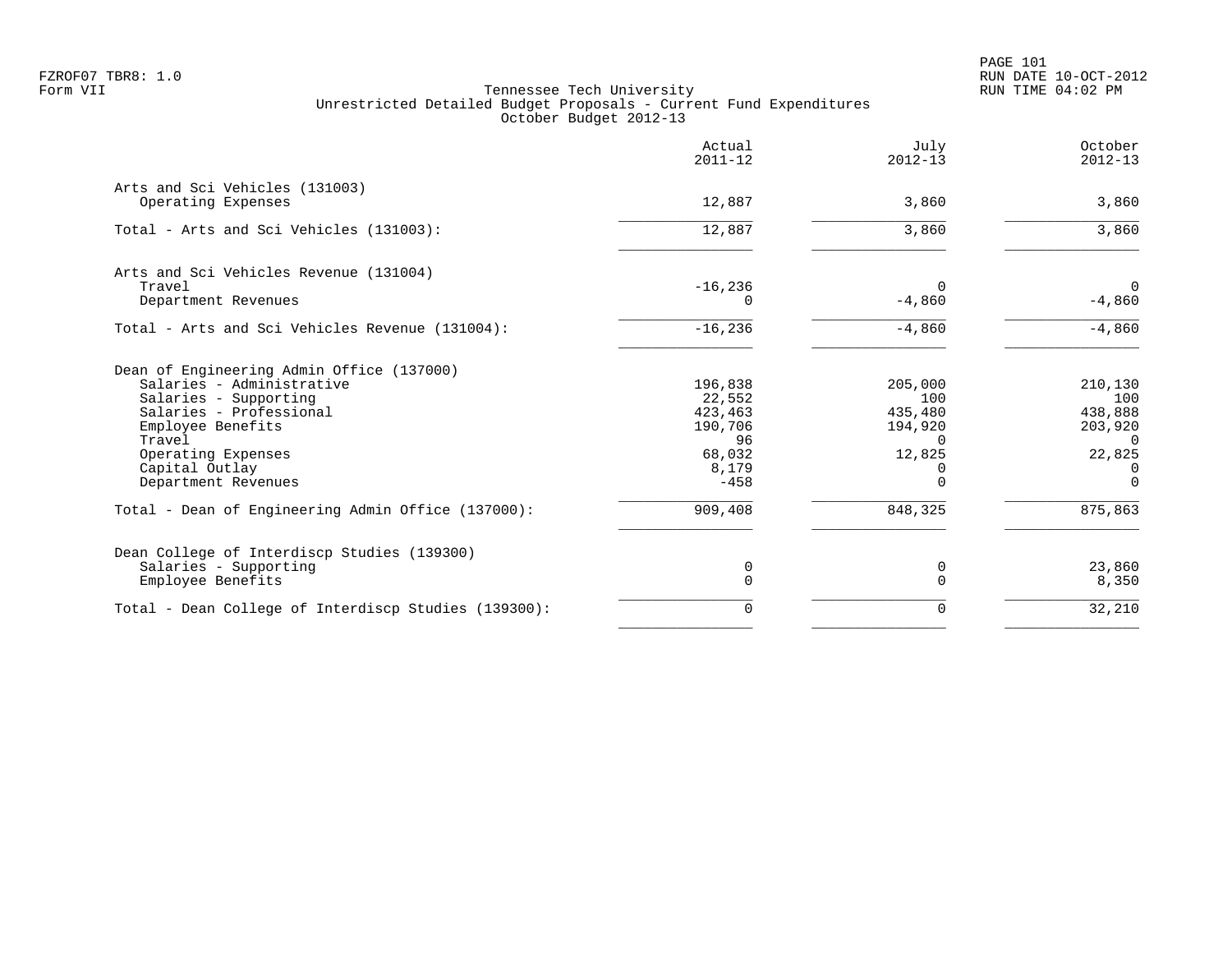| 425<br>16<br>220<br>27 | $\Omega$<br>$\Omega$<br>$\Omega$                                         | 0<br>$\mathbf 0$                                           |
|------------------------|--------------------------------------------------------------------------|------------------------------------------------------------|
|                        |                                                                          |                                                            |
|                        |                                                                          |                                                            |
|                        |                                                                          |                                                            |
|                        |                                                                          | $\mathbf 0$                                                |
|                        |                                                                          | $\Omega$                                                   |
|                        | 13,000                                                                   | 13,000                                                     |
| 11,035                 | 13,000                                                                   | 13,000                                                     |
|                        |                                                                          |                                                            |
|                        |                                                                          | $\Omega$                                                   |
| 0                      | $-25,000$                                                                | $-25,000$                                                  |
| $-19,190$              | $-25,000$                                                                | $-25,000$                                                  |
|                        |                                                                          |                                                            |
|                        |                                                                          | 155,600                                                    |
|                        |                                                                          | 6,980                                                      |
|                        |                                                                          | 65,450                                                     |
|                        |                                                                          | 84,302                                                     |
|                        |                                                                          | 97,860                                                     |
| 170                    | $\Omega$                                                                 | $\Omega$                                                   |
| 30,738                 | 3,390                                                                    | 70,920                                                     |
| 428,928                | 406,140                                                                  | 481,112                                                    |
|                        |                                                                          |                                                            |
| 8                      | $\mathbf 0$                                                              | $\mathbf 0$                                                |
| 8                      | $\mathbf 0$                                                              | $\mathbf 0$                                                |
|                        | 10,347<br>$-19,190$<br>157,988<br>$\Omega$<br>66,350<br>77,860<br>95,822 | $\Omega$<br>151,810<br>6,980<br>63,950<br>82,150<br>97,860 |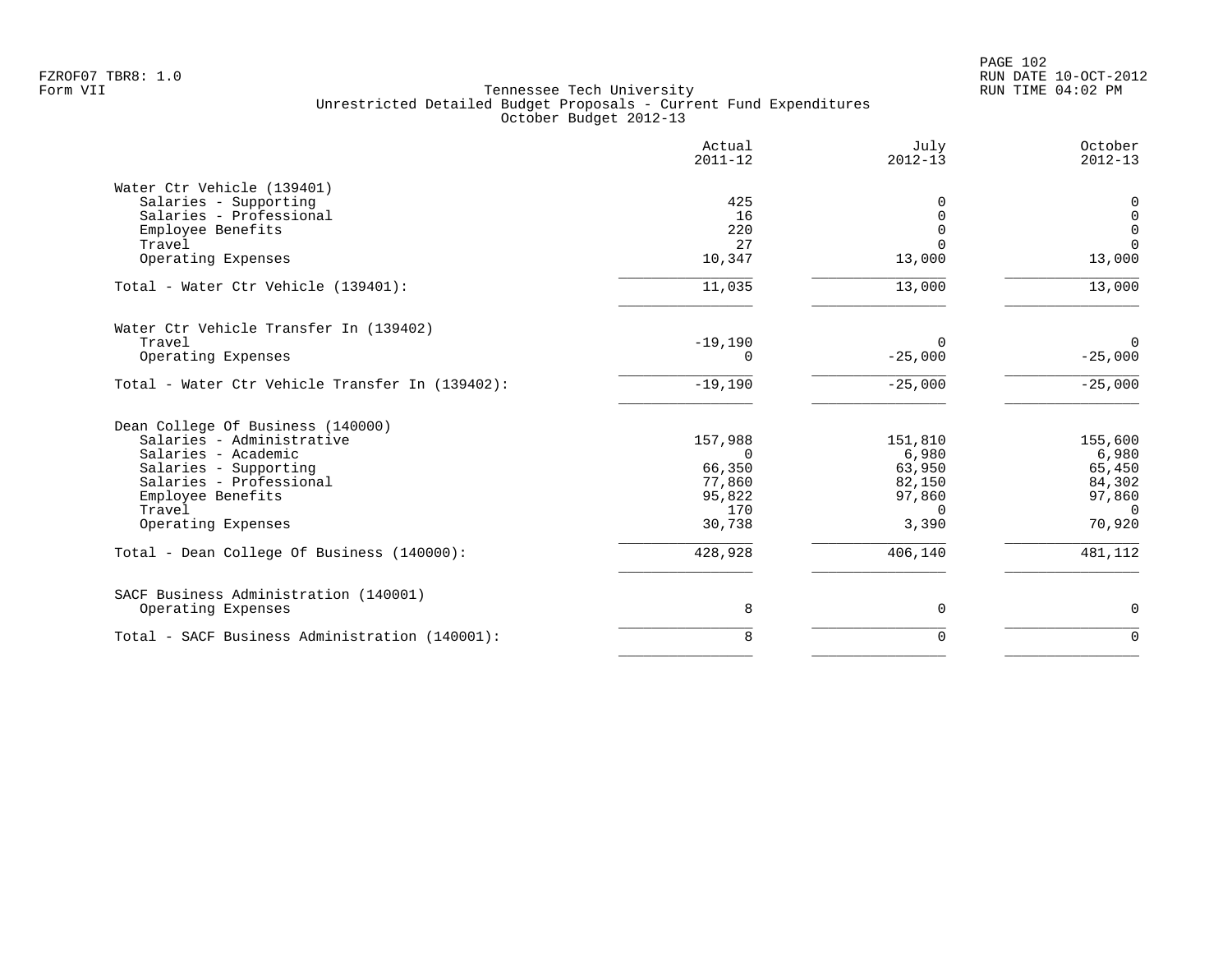PAGE 103 FZROF07 TBR8: 1.0 RUN DATE 10-OCT-2012

|                                                                               | Actual<br>$2011 - 12$ | July<br>$2012 - 13$  | October<br>$2012 - 13$ |
|-------------------------------------------------------------------------------|-----------------------|----------------------|------------------------|
| Business Admin Vehicles (140004)<br>Operating Expenses                        | 180                   | $\Omega$             | $\mathbf 0$            |
| Total - Business Admin Vehicles (140004):                                     | 180                   | ∩                    | $\Omega$               |
| Business Admin Vehicle Revenue (140005)<br>Travel                             | $-855$                | 0                    | 0                      |
| Total - Business Admin Vehicle Revenue (140005):                              | $-855$                | $\Omega$             | $\Omega$               |
| Business Copying (140006)<br>Operating Expenses                               | 4,184                 | 4,220                | 4,220                  |
| Total - Business Copying (140006):                                            | 4,184                 | 4,220                | 4,220                  |
| Bus Copying Transfer In (140007)<br>Operating Expenses<br>Department Revenues | $-5,136$<br>$-67$     | $\Omega$<br>$-4,220$ | $\Omega$<br>$-4,220$   |
| Total - Bus Copying Transfer In (140007):                                     | $-5,203$              | $-4,220$             | $-4,220$               |
| Bus Technology Support (140009)<br>Salaries - Students                        | 160                   | 0                    | 0                      |
| Total - Bus Technology Support (140009):                                      | 160                   | 0                    | 0                      |
|                                                                               |                       |                      |                        |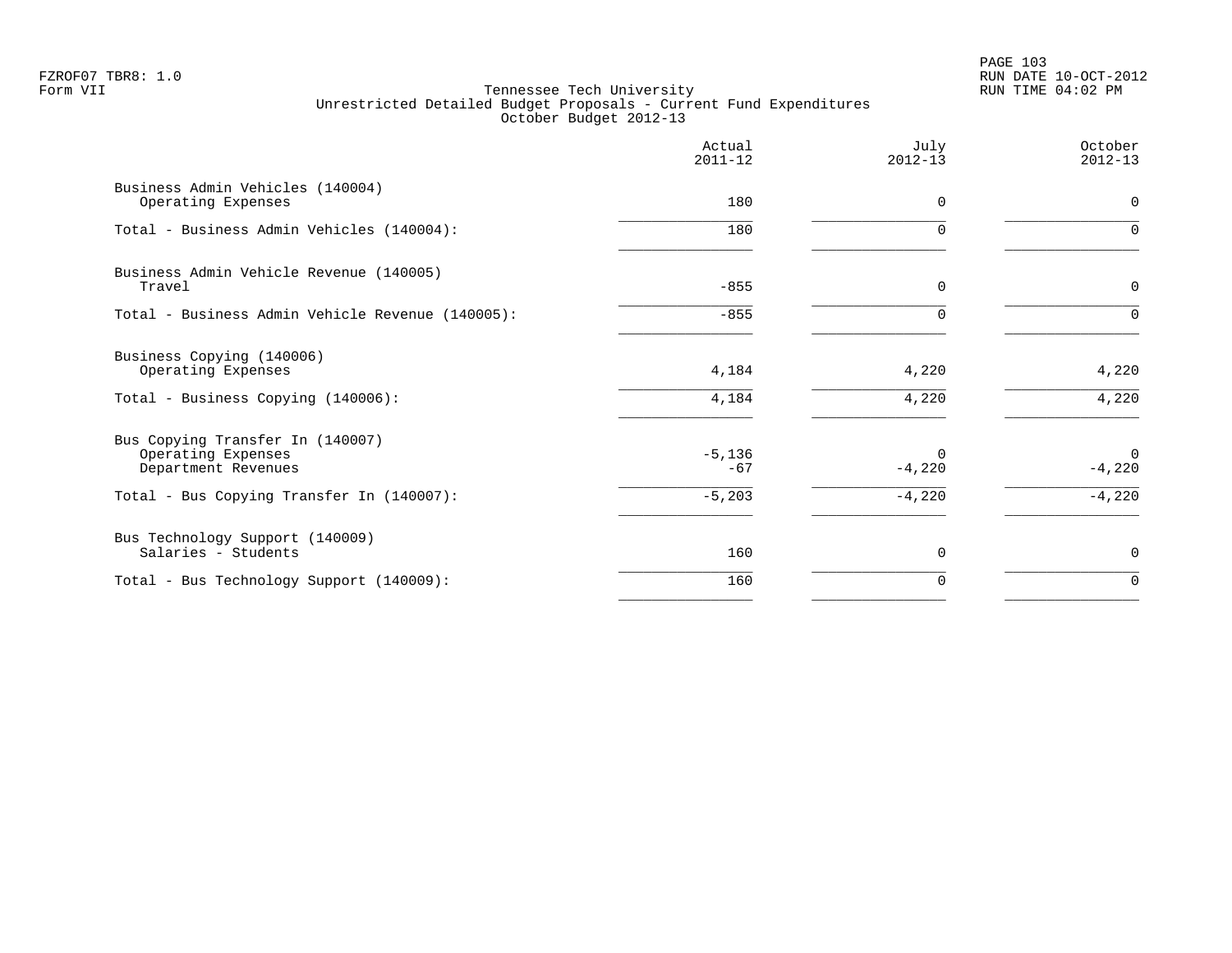| Actual<br>$2011 - 12$ | July<br>$2012 - 13$                                                                                                                    | October<br>$2012 - 13$                                                                                                   |
|-----------------------|----------------------------------------------------------------------------------------------------------------------------------------|--------------------------------------------------------------------------------------------------------------------------|
|                       |                                                                                                                                        |                                                                                                                          |
| $-160$                | $\mathbf 0$                                                                                                                            | $\mathbf 0$                                                                                                              |
| $-160$                | $\mathbf 0$                                                                                                                            | $\Omega$                                                                                                                 |
|                       |                                                                                                                                        |                                                                                                                          |
|                       |                                                                                                                                        | 128,293                                                                                                                  |
|                       | $\Omega$                                                                                                                               | $\overline{0}$                                                                                                           |
|                       |                                                                                                                                        | 54,750                                                                                                                   |
| $\Omega$              | 780                                                                                                                                    | 780                                                                                                                      |
| 92,124                | 109,850                                                                                                                                | 111,276                                                                                                                  |
|                       | 105,930                                                                                                                                | 105,930                                                                                                                  |
|                       |                                                                                                                                        | 14,090                                                                                                                   |
| 278,796               | 27,050                                                                                                                                 | 460,040                                                                                                                  |
| 658,114               | 428,250                                                                                                                                | 875,159                                                                                                                  |
|                       |                                                                                                                                        |                                                                                                                          |
|                       |                                                                                                                                        | 54,245                                                                                                                   |
|                       |                                                                                                                                        | $\overline{0}$                                                                                                           |
|                       |                                                                                                                                        | 85,033                                                                                                                   |
|                       |                                                                                                                                        | 45,370                                                                                                                   |
| 4,113                 | 5,140                                                                                                                                  | 5,140                                                                                                                    |
| 182,607               | 176,750                                                                                                                                | 189,788                                                                                                                  |
|                       |                                                                                                                                        |                                                                                                                          |
|                       |                                                                                                                                        | 119,213                                                                                                                  |
|                       |                                                                                                                                        | 6,000                                                                                                                    |
|                       |                                                                                                                                        | 120,925                                                                                                                  |
|                       |                                                                                                                                        | 127,140                                                                                                                  |
|                       |                                                                                                                                        | 760                                                                                                                      |
| 17,299                | 39,110                                                                                                                                 | 39,110                                                                                                                   |
| 447,791               | 404,330                                                                                                                                | 413,148                                                                                                                  |
|                       | 98,537<br>1,826<br>56,687<br>86,318<br>43,826<br>52,047<br>973<br>80,066<br>45,408<br>118,933<br>59,731<br>123,247<br>127,041<br>1,540 | 122,300<br>53,250<br>9,090<br>47,060<br>$\mathbf 0$<br>82,180<br>42,370<br>109,520<br>6,000<br>124,900<br>124,040<br>760 |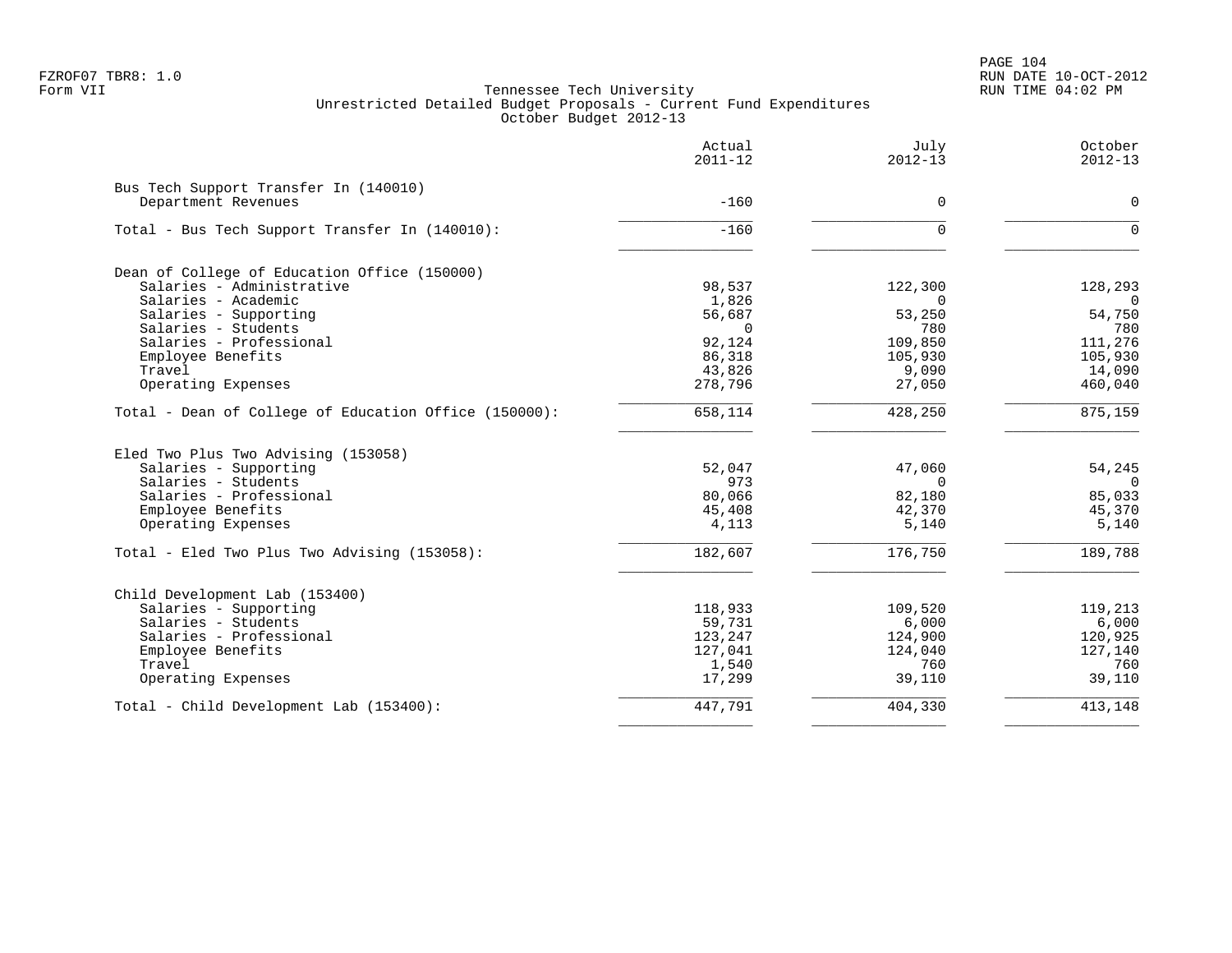PAGE 105 FZROF07 TBR8: 1.0 RUN DATE 10-OCT-2012

|                                                               | Actual<br>$2011 - 12$ | July<br>$2012 - 13$ | October<br>$2012 - 13$ |
|---------------------------------------------------------------|-----------------------|---------------------|------------------------|
| UC Joan Derryberry Art Gallery (155003)<br>Operating Expenses | 1,666                 | 1,810               | 1,810                  |
|                                                               |                       |                     |                        |
| Total - UC Joan Derryberry Art Gallery (155003):              | 1,666                 | 1,810               | 1,810                  |
| Learning Resource Center (157000)                             |                       |                     |                        |
| Salaries - Academic                                           | 5,030                 | 6,000               | 6,000                  |
| Salaries - Supporting                                         | 23,682                | 23,200              | 26,624                 |
| Salaries - Students                                           | 1,299                 | $\Omega$            | $\overline{0}$         |
| Salaries - Professional                                       | 52,490                | 51,590              | 53,003                 |
| Employee Benefits                                             | 44,013                | 42,900              | 44,900                 |
| Operating Expenses                                            | 17,190                | 18,760              | 18,760                 |
| Department Revenues                                           | $-414$                | $\Omega$            | $\Omega$               |
| Total - Learning Resource Center (157000):                    | 143,290               | 142,450             | 149,287                |
| Education Media Grad Assist (157001)<br>Operating Expenses    | 17,498                | 16,570              | 17,230                 |
|                                                               |                       |                     |                        |
| Total - Education Media Grad Assist (157001):                 | 17,498                | 16,570              | 17,230                 |
| Ag and Human Sciences Admin (160000)                          |                       |                     |                        |
| Salaries - Administrative                                     | 130,040               | 137,036             | 152,361                |
| Salaries - Supporting                                         | 34,442                | 33,540              | 34,330                 |
| Salaries - Professional                                       | 4,662                 | $\Omega$            | 5,318                  |
| Employee Benefits                                             | 58,713                | 60,640              | 60,640                 |
| Operating Expenses                                            | 37,163                | 20                  | 20                     |
| Total - Ag and Human Sciences Admin (160000):                 | 265,020               | 231,236             | 252,669                |
|                                                               |                       |                     |                        |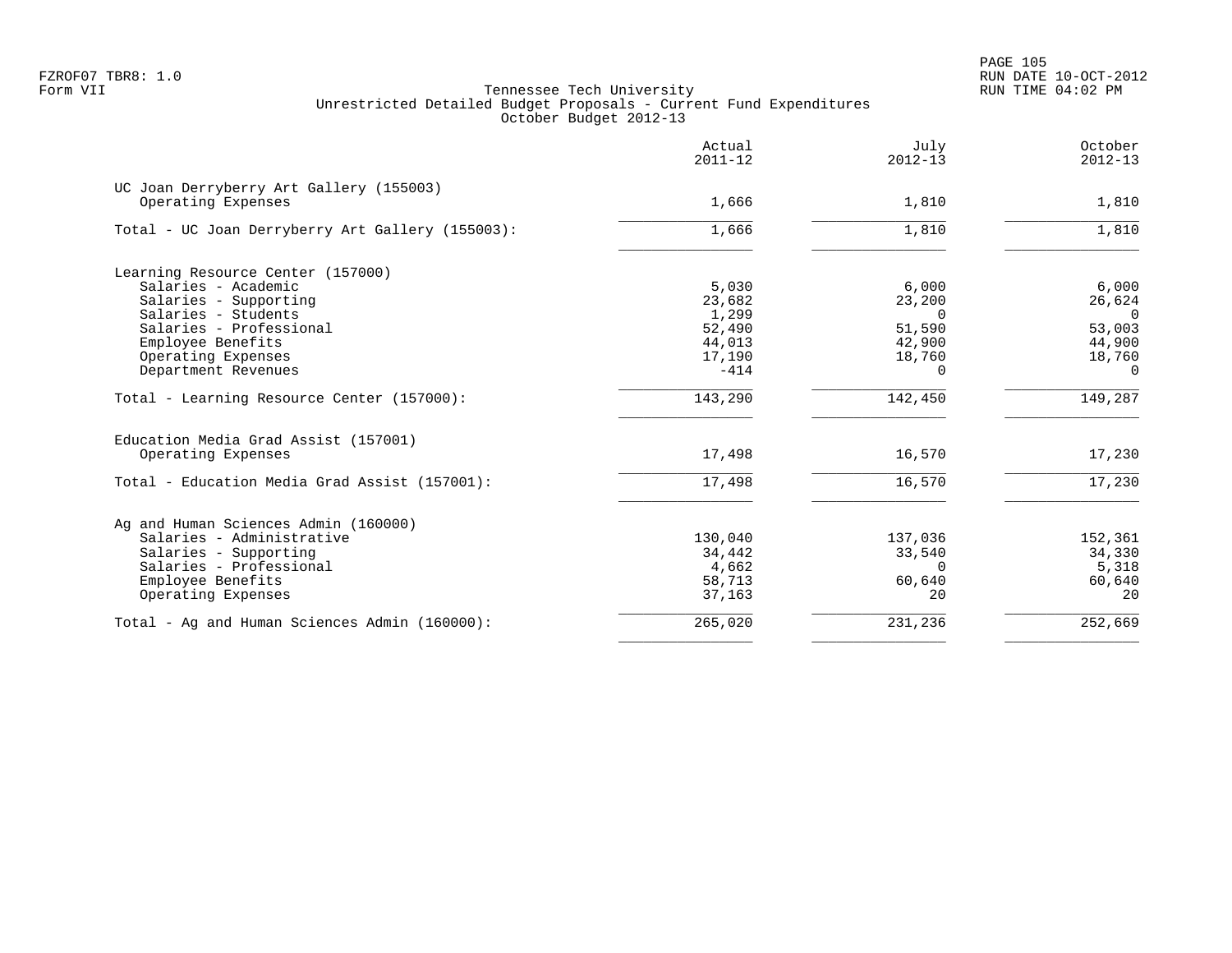PAGE 106 FZROF07 TBR8: 1.0 RUN DATE 10-OCT-2012

|                                                | Actual<br>$2011 - 12$ | July<br>$2012 - 13$ | October<br>$2012 - 13$ |
|------------------------------------------------|-----------------------|---------------------|------------------------|
| Farm Administration (162000)                   |                       |                     |                        |
| Salaries - Professional                        | 96,169                | 95,354              | 97,594                 |
| Employee Benefits                              | 46,608                | 60,650              | 60,650                 |
| Travel                                         |                       | 140                 | 140                    |
| Total - Farm Administration (162000):          | 142,777               | 156,144             | 158,384                |
| Livestock and Dairy (162001)                   |                       |                     |                        |
| Salaries - Students                            | 14,192                | 2,090               | 2,090                  |
| Employee Benefits                              | 135                   | 300                 | 300                    |
| Travel                                         | 868                   |                     | $\Omega$               |
| Operating Expenses                             | 174,982               | 74,610              | 74,610                 |
| Capital Outlay                                 | 2,500                 |                     | $\Omega$               |
| Total - Livestock and Dairy (162001):          | 192,677               | 77,000              | 77,000                 |
| Oakley Sustainable Aq Center (162006)          |                       |                     |                        |
| Salaries - Supporting                          | 43,100                | 43,700              | 45,200                 |
| Salaries - Students                            | 24,965                |                     |                        |
| Salaries - Professional                        | 68,245                | 112,973             | 113,743                |
| Employee Benefits                              | 40,985                | 52,800              | 52,800                 |
| Travel                                         | 475                   | O.                  | $\Omega$               |
| Operating Expenses                             | 259,437               | 41,670              | 89,410                 |
| Department Revenues                            | $-2$                  |                     |                        |
| Total - Oakley Sustainable Ag Center (162006): | 437,205               | 251,143             | 301,153                |
|                                                |                       |                     |                        |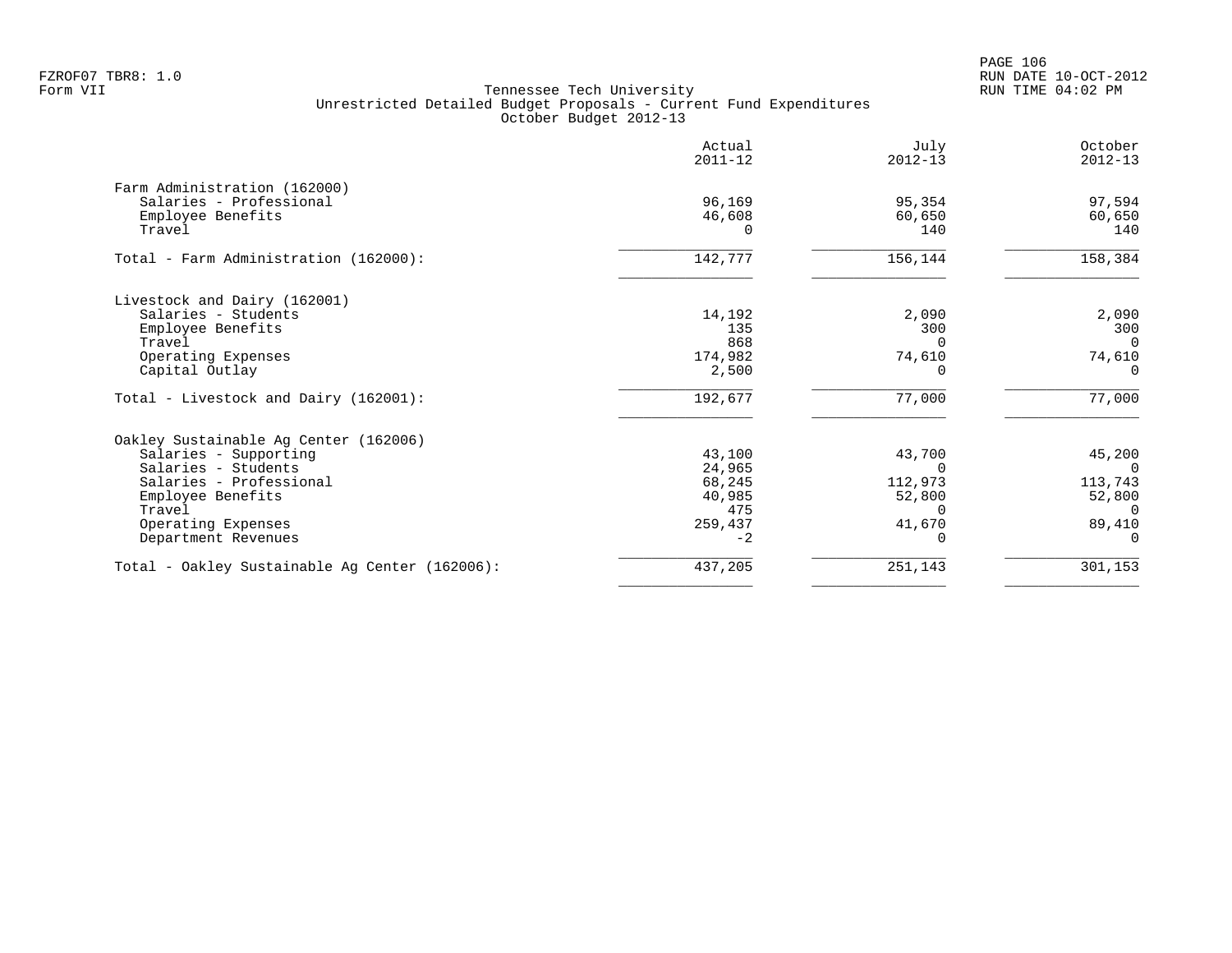PAGE 107 FZROF07 TBR8: 1.0 RUN DATE 10-OCT-2012

|                                                                                                                                          | Actual<br>$2011 - 12$                            | July<br>$2012 - 13$                             | October<br>$2012 - 13$                           |
|------------------------------------------------------------------------------------------------------------------------------------------|--------------------------------------------------|-------------------------------------------------|--------------------------------------------------|
| Waters Organic Farm (162007)<br>Operating Expenses                                                                                       | $\Omega$                                         | 6,000                                           | 6,000                                            |
| Total - Waters Organic Farm (162007):                                                                                                    | 0                                                | 6,000                                           | 6,000                                            |
| Agriculture Vehicles (163002)<br>Operating Expenses<br>Department Revenues                                                               | 42<br>$-45$                                      | 0<br>$\Omega$                                   | 0<br>$\Omega$                                    |
| Total - Agriculture Vehicles (163002):                                                                                                   | $-3$                                             | $\Omega$                                        | $\Omega$                                         |
| Office of Research (170000)<br>Salaries - Administrative<br>Salaries - Professional<br>Employee Benefits<br>Travel<br>Operating Expenses | 149,810<br>153,624<br>107,626<br>5,119<br>20,330 | 148,910<br>174,222<br>112,780<br>2,000<br>5,000 | 155,400<br>189,105<br>112,780<br>2,000<br>11,240 |
| Total - Office of Research (170000):                                                                                                     | 436,509                                          | 442,912                                         | 470,525                                          |
| Graduate Studies Admin (176000)<br>Salaries - Supporting<br>Salaries - Professional<br>Employee Benefits<br>Travel<br>Operating Expenses | 79,203<br>$\Omega$<br>57,464<br>4,205<br>15,855  | 81,990<br>$\Omega$<br>74,730<br>1,000<br>12,860 | 90,700<br>34,010<br>74,730<br>1,000<br>28,750    |
| Total - Graduate Studies Admin (176000):                                                                                                 | 156,727                                          | 170,580                                         | 229,190                                          |
|                                                                                                                                          |                                                  |                                                 |                                                  |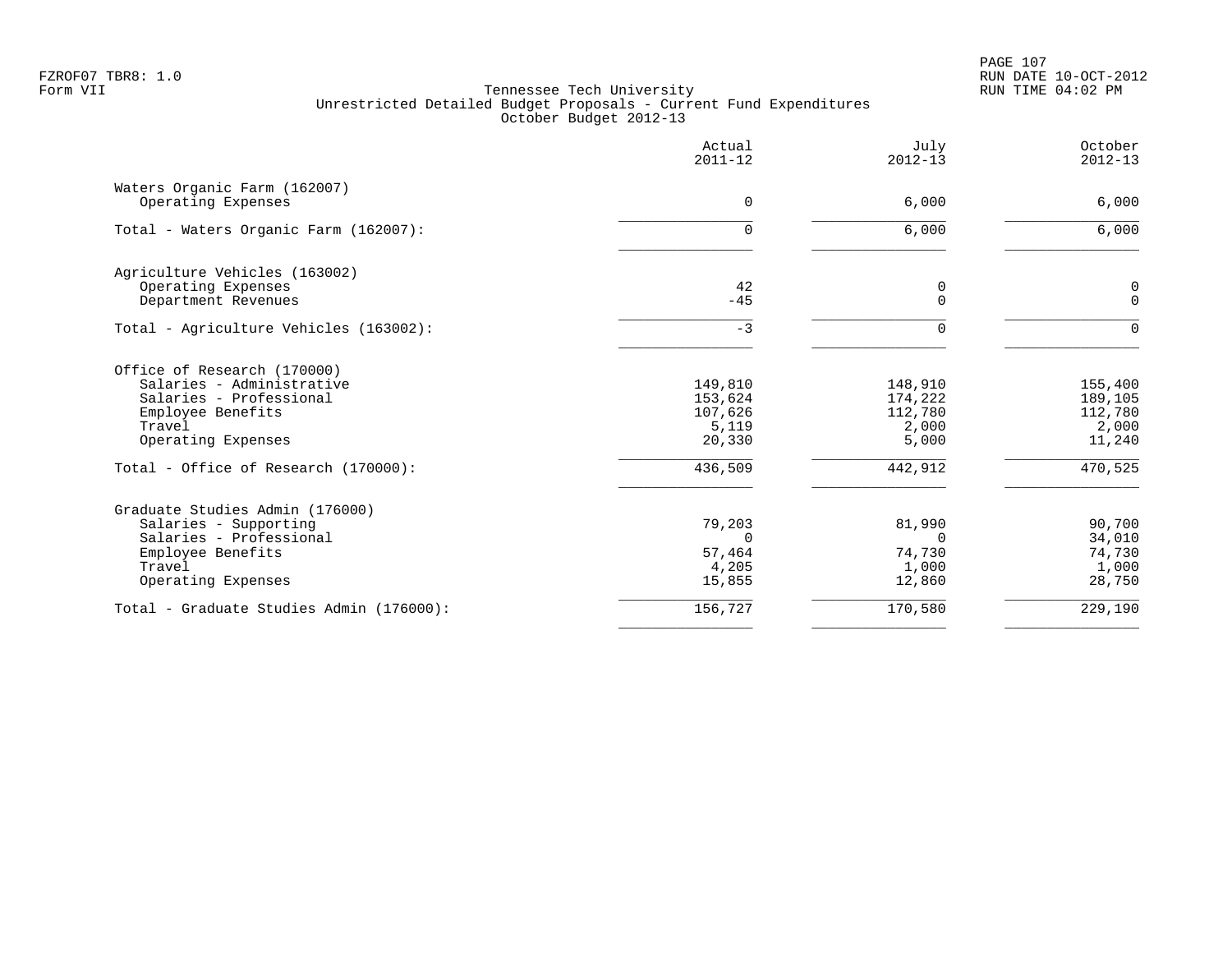PAGE 108 FZROF07 TBR8: 1.0 RUN DATE 10-OCT-2012

|                                               | Actual<br>$2011 - 12$ | July<br>$2012 - 13$ | October<br>$2012 - 13$ |
|-----------------------------------------------|-----------------------|---------------------|------------------------|
| Thesis Binding (176005)<br>Operating Expenses | 1,612                 | $\Omega$            | 2,000                  |
|                                               |                       |                     |                        |
| Total - Thesis Binding (176005):              | 1,612                 | U                   | 2,000                  |
| Visions 5000 (180006)                         |                       |                     |                        |
| Operating Expenses                            | 382                   | 30                  | 30                     |
| Total - Visions 5000 (180006):                | 382                   | 30                  | 30                     |
| Extended Education (180012)                   |                       |                     |                        |
| Salaries - Administrative                     | 31,016                | 64,145              | 65,750                 |
| Salaries - Academic                           | 938                   | $\Omega$            | $\overline{0}$         |
| Salaries - Supporting                         | 126,242               | 115,840             | 120,101                |
| Salaries - Students                           | 2,648                 | 8,000               | 8,000                  |
| Salaries - Professional<br>Employee Benefits  | 224,896<br>133,145    | 270,260<br>143,660  | 279,057                |
| Travel                                        | 37,652                | 3,700               | 153,660<br>11,200      |
| Operating Expenses                            | 25,219                | 32,390              | 32,390                 |
| Total - Extended Education (180012):          | 581,756               | 637,995             | 670,158                |
| Extended Educ Grad Asst (180018)              |                       |                     |                        |
| Operating Expenses                            | 2,526                 | 0                   | $\mathbf 0$            |
| Total - Extended Educ Grad Asst (180018):     | 2,526                 | 0                   | $\mathbf 0$            |
|                                               |                       |                     |                        |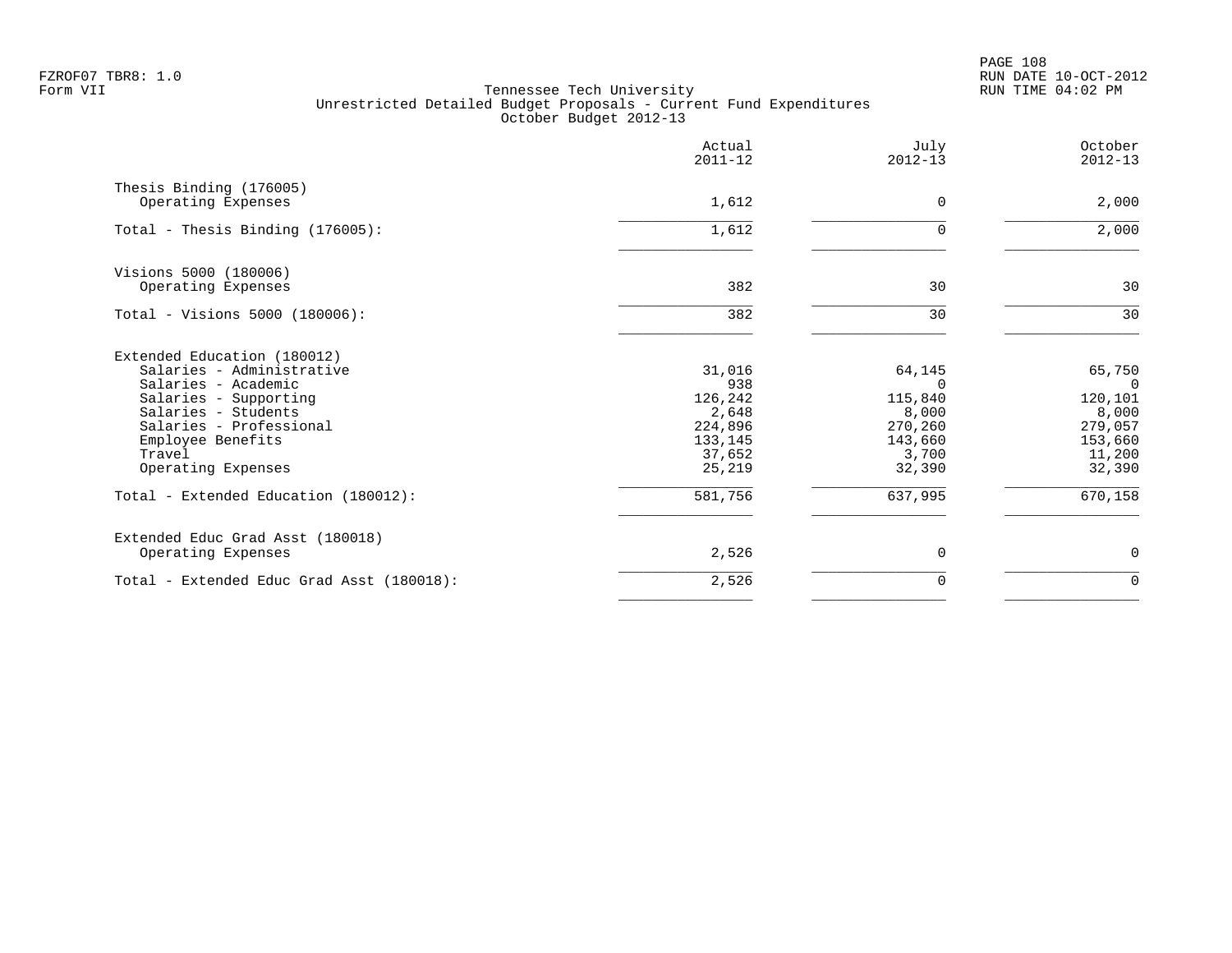| 112,980<br>304,456<br>1,274<br>970,746<br>493,560<br>34,422<br>732,443<br>159,054<br>2,808,935 | 112,080<br>322,650<br>2,290<br>1,191,880<br>535,490<br>5,000<br>764,560<br>175,000<br>3,108,950 | 156,850<br>344,606<br>2,290<br>1,255,314<br>535,490<br>27,000<br>989,430<br>175,000<br>3,485,980 |
|------------------------------------------------------------------------------------------------|-------------------------------------------------------------------------------------------------|--------------------------------------------------------------------------------------------------|
|                                                                                                |                                                                                                 |                                                                                                  |
|                                                                                                |                                                                                                 |                                                                                                  |
|                                                                                                |                                                                                                 |                                                                                                  |
|                                                                                                |                                                                                                 |                                                                                                  |
|                                                                                                |                                                                                                 |                                                                                                  |
|                                                                                                |                                                                                                 |                                                                                                  |
|                                                                                                |                                                                                                 |                                                                                                  |
|                                                                                                |                                                                                                 |                                                                                                  |
|                                                                                                |                                                                                                 |                                                                                                  |
|                                                                                                |                                                                                                 |                                                                                                  |
|                                                                                                |                                                                                                 |                                                                                                  |
| 37,301                                                                                         | 37,020                                                                                          | 37,020                                                                                           |
| 37,301                                                                                         | 37,020                                                                                          | 37,020                                                                                           |
|                                                                                                |                                                                                                 |                                                                                                  |
|                                                                                                |                                                                                                 | 5,000                                                                                            |
|                                                                                                |                                                                                                 | 1,180                                                                                            |
|                                                                                                |                                                                                                 | 143,512                                                                                          |
|                                                                                                |                                                                                                 | 59,430                                                                                           |
|                                                                                                | 5,000                                                                                           | 5,000                                                                                            |
| 42,681                                                                                         | 29,870                                                                                          | 35,010                                                                                           |
| $\Omega$                                                                                       | 13,420                                                                                          | 13,420                                                                                           |
| 242,602                                                                                        | 244,530                                                                                         | 262,552                                                                                          |
|                                                                                                | 5,000<br>360<br>133,268<br>59,069<br>2,224                                                      | 5,000<br>1,180<br>134,130<br>55,930                                                              |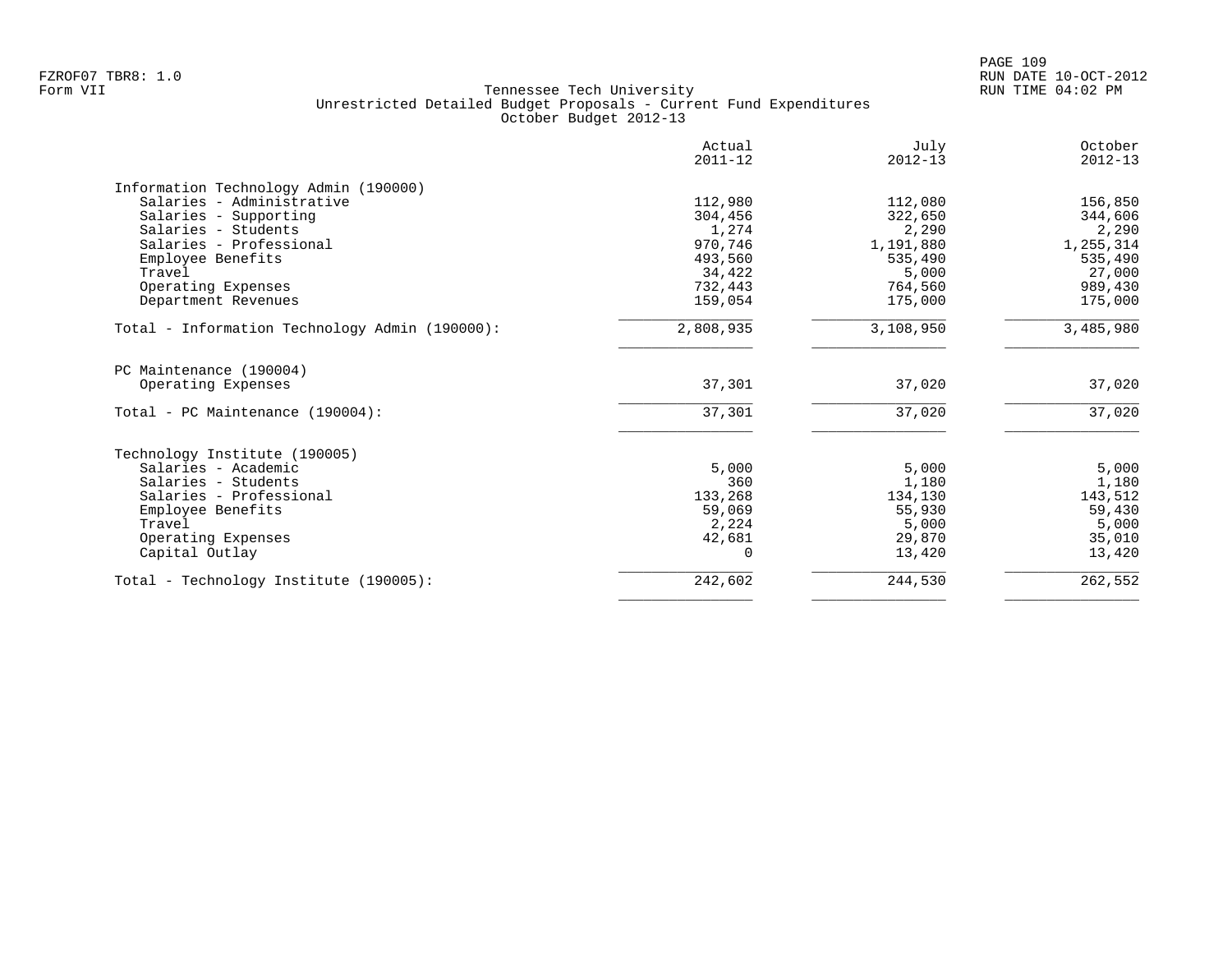|                                                                                                                    | Actual<br>$2011 - 12$      | July<br>$2012 - 13$        | October<br>$2012 - 13$      |
|--------------------------------------------------------------------------------------------------------------------|----------------------------|----------------------------|-----------------------------|
| TAF Acad Support Tech Access Fee (190007)<br>Salaries - Supporting<br>Salaries - Professional<br>Employee Benefits | 40,470<br>54,535<br>44,465 | 40,250<br>95,290<br>42,700 | 46,383<br>107,360<br>62,700 |
| Total - TAF Acad Support Tech Access Fee (190007):                                                                 | 139,470                    | 178,240                    | 216,443                     |
| Student Printing Cost Center (190010)<br>Operating Expenses                                                        | 0                          | 0                          | 2,000                       |
| Total - Student Printing Cost Center (190010):                                                                     | 0                          | $\Omega$                   | 2,000                       |
| TBR Spouse Dependent Discount (700000)<br>Employee Benefits                                                        | 69,462                     | 70,010                     | 70,010                      |
| Total - TBR Spouse Dependent Discount (700000):                                                                    | 69,462                     | 70,010                     | 70,010                      |
| TBR Employ Remission PC191 (700001)<br>Employee Benefits                                                           | 28,619                     | 27,000                     | 28,700                      |
| Total - TBR Employ Remission PC191 (700001):                                                                       | 28,619                     | 27,000                     | 28,700                      |
| E and G Data Processing Allocation (700003)<br>Department Revenues                                                 | 14,231                     | 15,730                     | 17,620                      |
| Total - E and G Data Processing Allocation (700003):                                                               | 14,231                     | 15,730                     | 17,620                      |
|                                                                                                                    |                            |                            |                             |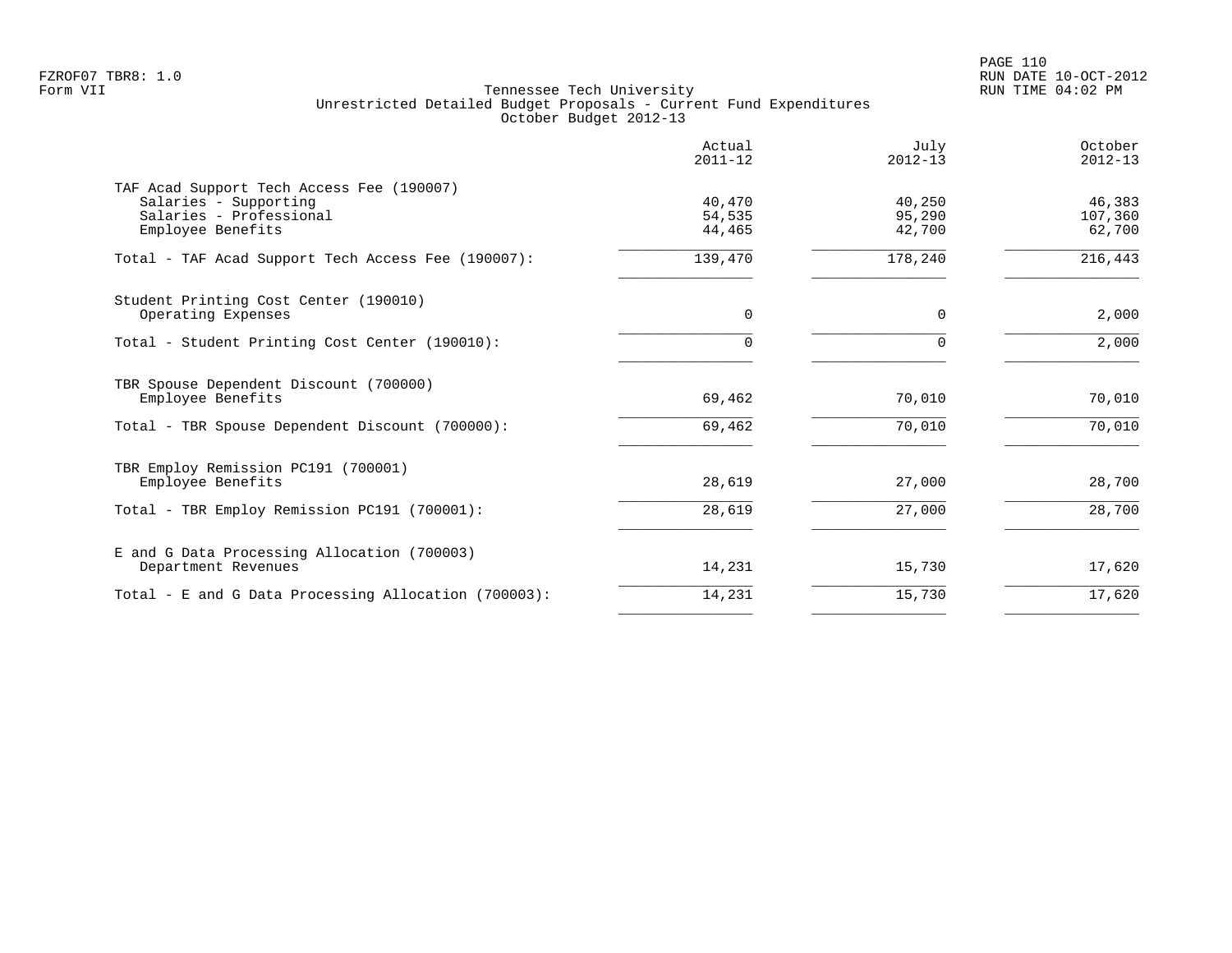PAGE 111 FZROF07 TBR8: 1.0 RUN DATE 10-OCT-2012

|                                                          | Actual<br>$2011 - 12$ | July<br>$2012 - 13$ | October<br>$2012 - 13$ |
|----------------------------------------------------------|-----------------------|---------------------|------------------------|
| E and G Claims Adjustment (700004)<br>Operating Expenses | 27,975                | 33,050              | 33,050                 |
| Total - E and G Claims Adjustment (700004):              | 27,975                | 33,050              | 33,050                 |
| $E$ and G Support (700005)<br>Salaries - Administrative  |                       | 33,320              | $\overline{0}$         |
| Salaries - Academic                                      |                       | 33,640              | 15,450                 |
| Salaries - Supporting                                    |                       | 37,500              | 3,540                  |
| Salaries - Professional                                  |                       | 80,170              | $\Omega$               |
| Employee Benefits                                        | 128,300               | 80,000              | 85,430                 |
| Operating Expenses                                       | $-30,645$             | 296,630             | 298,280                |
| Total - E and G Support $(700005)$ :                     | 97,655                | 561,260             | 402,700                |
| E and G Other Salary Pool (700009)                       |                       |                     |                        |
| Salaries - Supporting                                    | 0                     | 20,670              | 20,670                 |
| Salaries - Professional                                  | $\Omega$              | 12,380              | 12,380                 |
| Total - E and G Other Salary Pool (700009):              | 0                     | 33,050              | 33,050                 |
| $C$ C Admin Trans (700014)                               |                       |                     |                        |
| Operating Expenses                                       | $-124,600$            | $-100,000$          | $-124,600$             |
| Total - C C Admin Trans $(700014)$ :                     | $-124,600$            | $-100,000$          | $-124,600$             |
|                                                          |                       |                     |                        |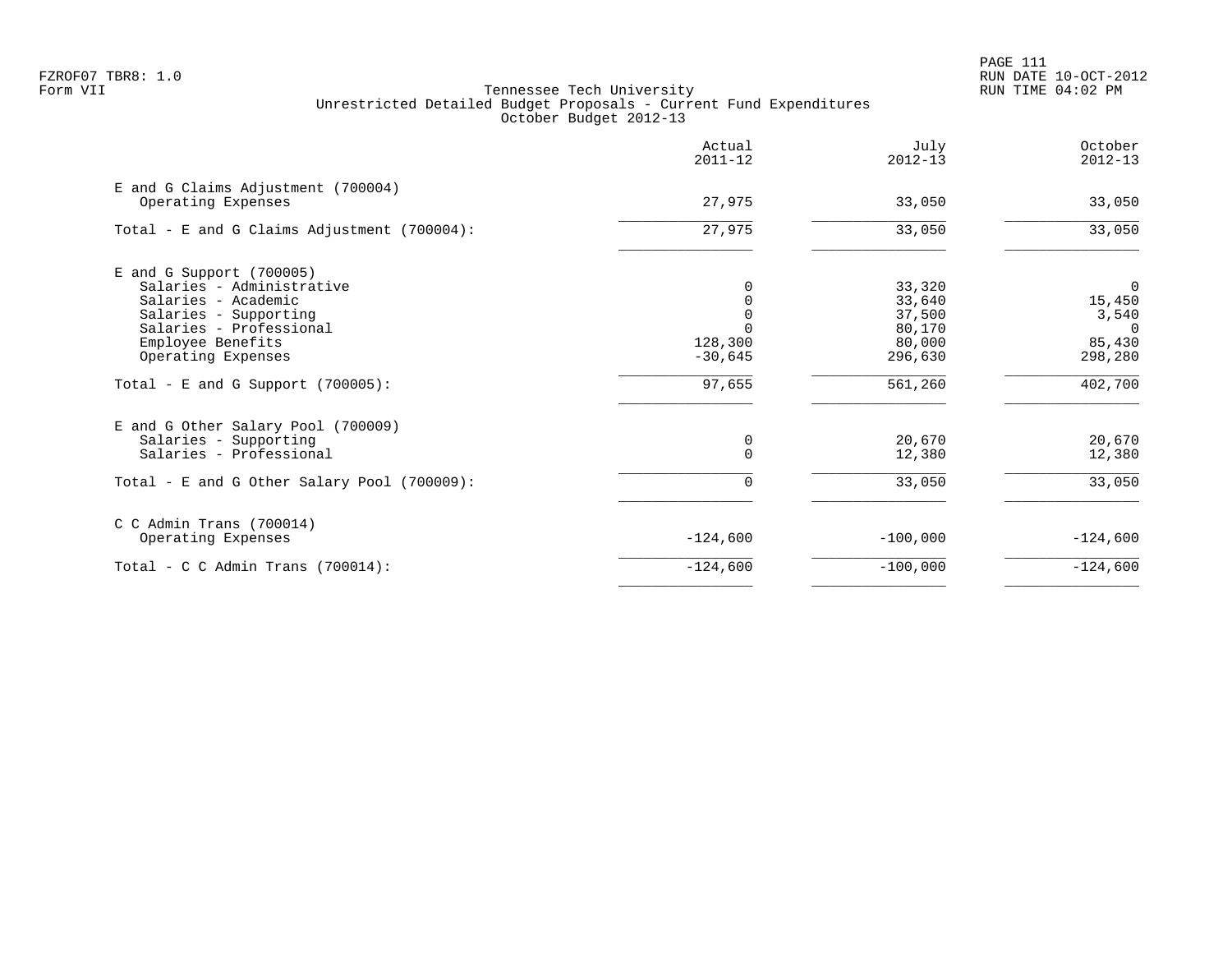|                                                                                                                                                                                                                                       | Actual<br>$2011 - 12$                                                                                     | July<br>$2012 - 13$                                                                                      | October<br>$2012 - 13$                                                                                    |
|---------------------------------------------------------------------------------------------------------------------------------------------------------------------------------------------------------------------------------------|-----------------------------------------------------------------------------------------------------------|----------------------------------------------------------------------------------------------------------|-----------------------------------------------------------------------------------------------------------|
| Post Office Allocation (700045)<br>Operating Expenses<br>Department Revenues                                                                                                                                                          | 0<br>4,090                                                                                                | 3,980<br>O                                                                                               | 3,940<br>$\Omega$                                                                                         |
| Total - Post Office Allocation (700045):                                                                                                                                                                                              | 4,090                                                                                                     | 3,980                                                                                                    | 3,940                                                                                                     |
| Computing Alloc to Other Function (700051)<br>Department Revenues                                                                                                                                                                     | $-2,846,237$                                                                                              | $-3, 145, 820$                                                                                           | $-3,523,000$                                                                                              |
| Total - Computing Alloc to Other Function (700051):                                                                                                                                                                                   | $-2,846,237$                                                                                              | $-3, 145, 820$                                                                                           | $-3,523,000$                                                                                              |
| Total - Academic Support (350):<br>Salaries - Administrative<br>Salaries - Academic<br>Salaries - Supporting<br>Salaries - Students<br>Salaries - Professional<br>Employee Benefits<br>Travel<br>Operating Expenses<br>Capital Outlay | 1,262,378<br>686,202<br>1,525,584<br>191,229<br>2,882,977<br>2,601,430<br>282,050<br>2,746,608<br>297,631 | 1,374,291<br>841,240<br>1,548,950<br>103,190<br>3,392,253<br>2,728,690<br>70,100<br>1,633,345<br>883,780 | 1,440,225<br>829,710<br>1,634,679<br>103,190<br>3,481,327<br>2,801,470<br>139,800<br>3,403,395<br>883,780 |
| Department Revenues                                                                                                                                                                                                                   | $-2,739,662$                                                                                              | $-2,964,220$                                                                                             | $-3,339,510$                                                                                              |
| Total                                                                                                                                                                                                                                 | 9,736,427                                                                                                 | 9,611,619                                                                                                | 11,378,066                                                                                                |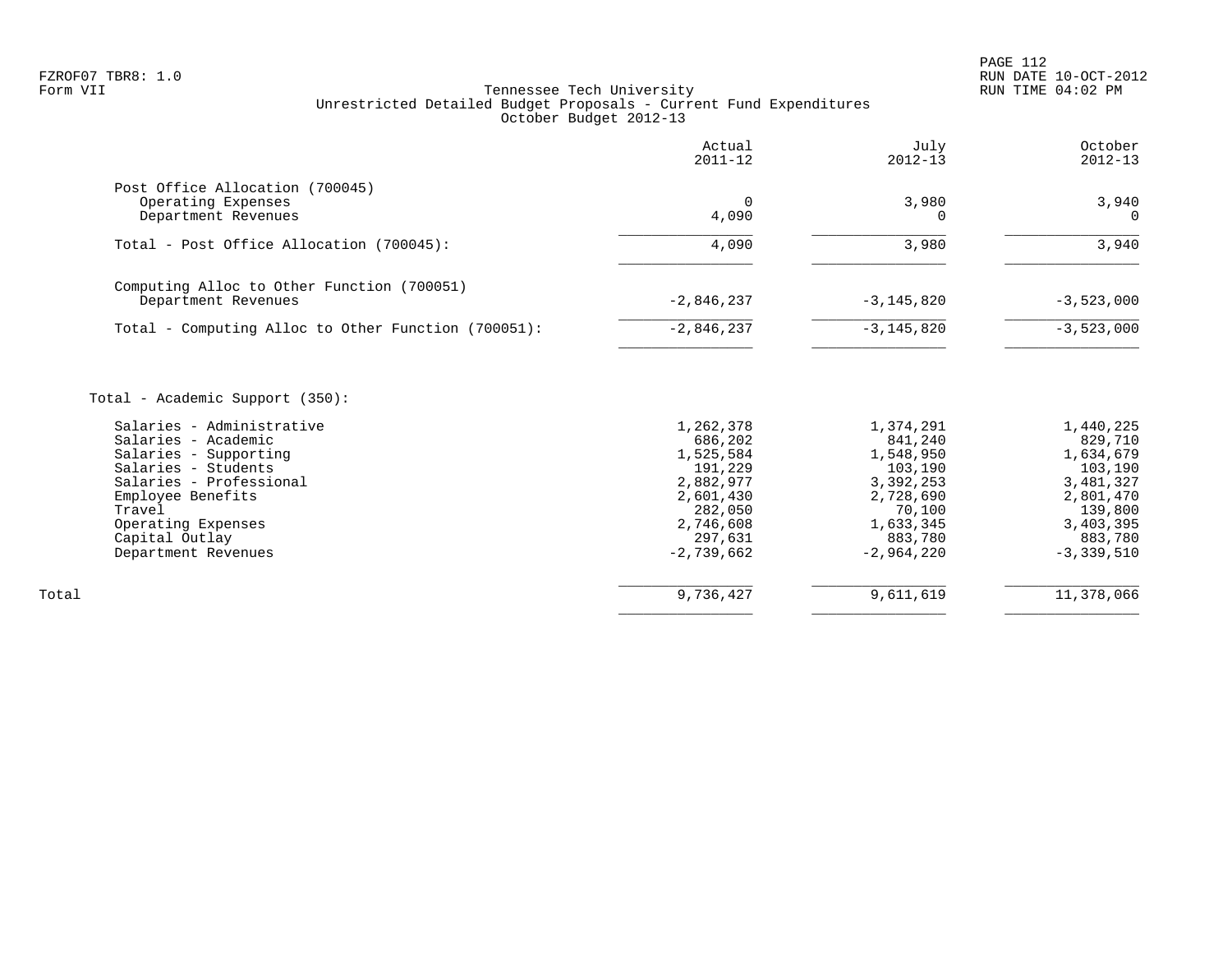PAGE 113 FZROF07 TBR8: 1.0 RUN DATE 10-OCT-2012

|                                                     | Actual<br>$2011 - 12$ | July<br>$2012 - 13$ | October<br>$2012 - 13$ |
|-----------------------------------------------------|-----------------------|---------------------|------------------------|
| Total - Academic Support (35):                      |                       |                     |                        |
| Salaries - Administrative                           | 1,262,378             | 1,374,291           | 1,440,225              |
| Salaries - Academic                                 | 686,202               | 841,240             | 829,710                |
| Salaries - Supporting                               | 1,525,584             | 1,548,950           | 1,634,679              |
| Salaries - Students                                 | 191,229               | 103,190             | 103,190                |
| Salaries - Professional                             | 2,882,977             | 3,392,253           | 3,481,327              |
| Employee Benefits                                   | 2,601,430             | 2,728,690           | 2,801,470              |
| Travel                                              | 282,050               | 70,100              | 139,800                |
| Operating Expense                                   | 2,746,608             | 1,633,345           | 3,403,395              |
| Capital Outlay                                      | 297,631               | 883,780             | 883,780                |
| Department Revenues                                 | $-2,739,662$          | $-2,964,220$        | $-3,339,510$           |
| Total                                               | 9,736,427             | 9,611,619           | 11,378,066             |
| Student Services (40)                               |                       |                     |                        |
| Student Services (400)                              |                       |                     |                        |
| Seminars and Forums (110013)                        |                       |                     |                        |
| Operating Expenses                                  | 52,745                | 33,480              | 33,480                 |
| Total - Seminars and Forums (110013):               | 52,745                | 33,480              | 33,480                 |
| NCAA Certification and Compliance (110015)          |                       |                     |                        |
| Salaries - Professional                             | 100,065               | 98,776              | 105,056                |
| Employee Benefits                                   | 32,591                | 32,170              | 32,170                 |
| Travel                                              | 3,251                 | 280                 | 280                    |
| Operating Expenses                                  | 472                   | 1,280               | 1,280                  |
| Total - NCAA Certification and Compliance (110015): | 136,379               | 132,506             | 138,786                |
|                                                     |                       |                     |                        |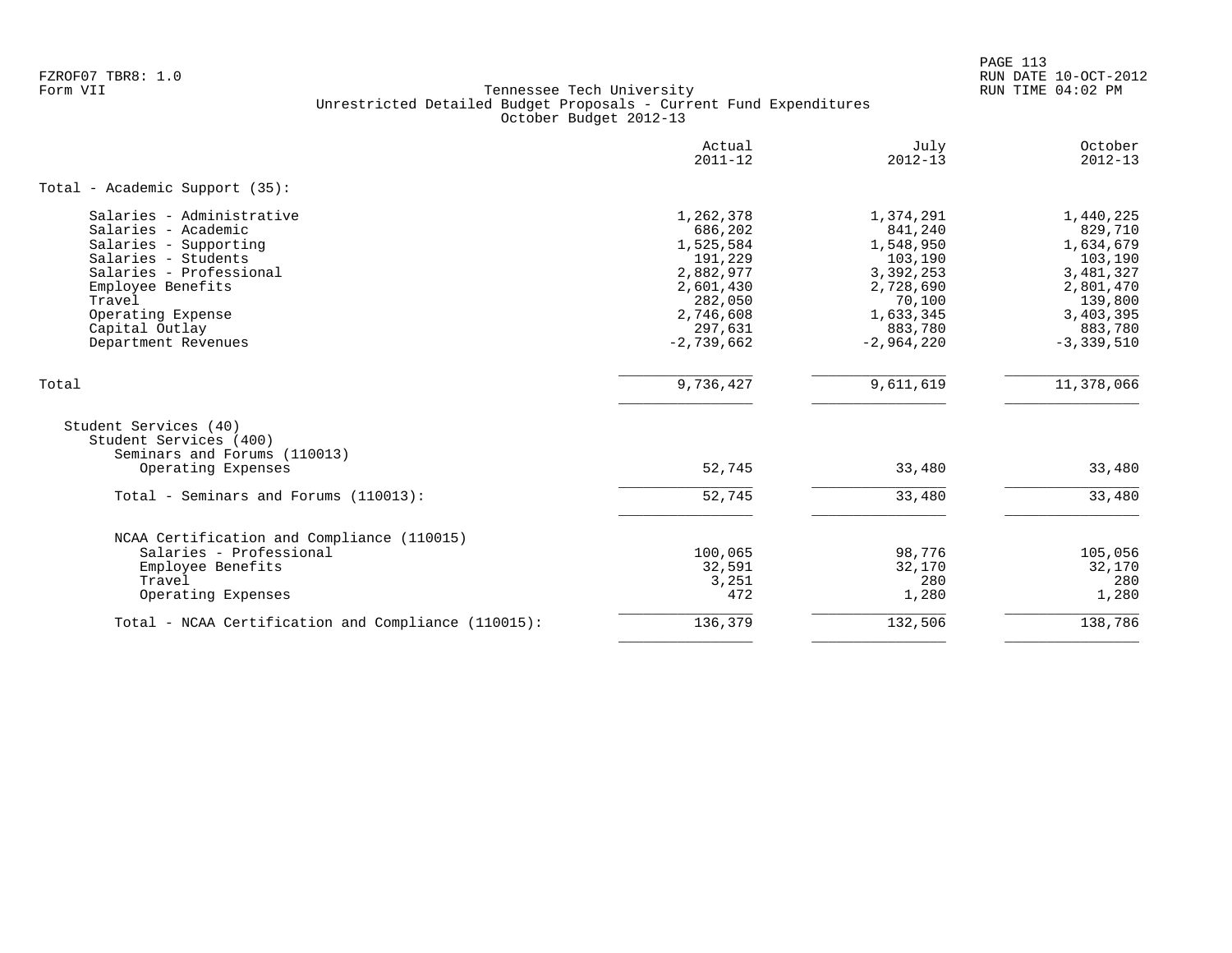|                                               | Actual<br>$2011 - 12$ | July<br>$2012 - 13$ | October<br>$2012 - 13$ |
|-----------------------------------------------|-----------------------|---------------------|------------------------|
| Scholarship Manager (120003)                  |                       |                     |                        |
| Salaries - Supporting                         | 22,067                | 22,100              | 25,066                 |
| Salaries - Professional                       | 41,977                | 41,720              | 45,498                 |
| Employee Benefits                             | 26,377                | 26,340              | 26,340                 |
| Travel                                        | $\Omega$              | 800                 | 800                    |
| Operating Expenses                            | 1,124                 | 1,260               | 1,260                  |
| Total - Scholarship Manager (120003):         | 91,545                | 92,220              | 98,964                 |
| Crawford Coffee Machine (121200)              |                       |                     |                        |
| Operating Expenses                            | 339                   | 350                 | 350                    |
| Total - Crawford Coffee Machine (121200):     | 339                   | 350                 | 350                    |
| Womens Center (121500)                        |                       |                     |                        |
| Salaries - Supporting                         | 22,444                | 20,050              | 23,149                 |
| Salaries - Professional                       | 10,800                | 9,310               | 9,310                  |
| Employee Benefits                             | 13,792                | 10,820              | 15,820                 |
| Operating Expenses                            | 1,597                 | 1,600               | 1,600                  |
| Total - Womens Center (121500):               | 48,633                | 41,780              | 49,879                 |
| SAF Internaltional Educ Fee (121704)          |                       |                     |                        |
| Travel                                        | 278,049               | 266,980             | 266,980                |
| Operating Expenses                            | 9,071                 | 21,620              | 28,810                 |
| Department Revenues                           | $-216$                | $\Omega$            | $\Omega$               |
| Total - SAF Internaltional Educ Fee (121704): | 286,904               | 288,600             | 295,790                |
|                                               |                       |                     |                        |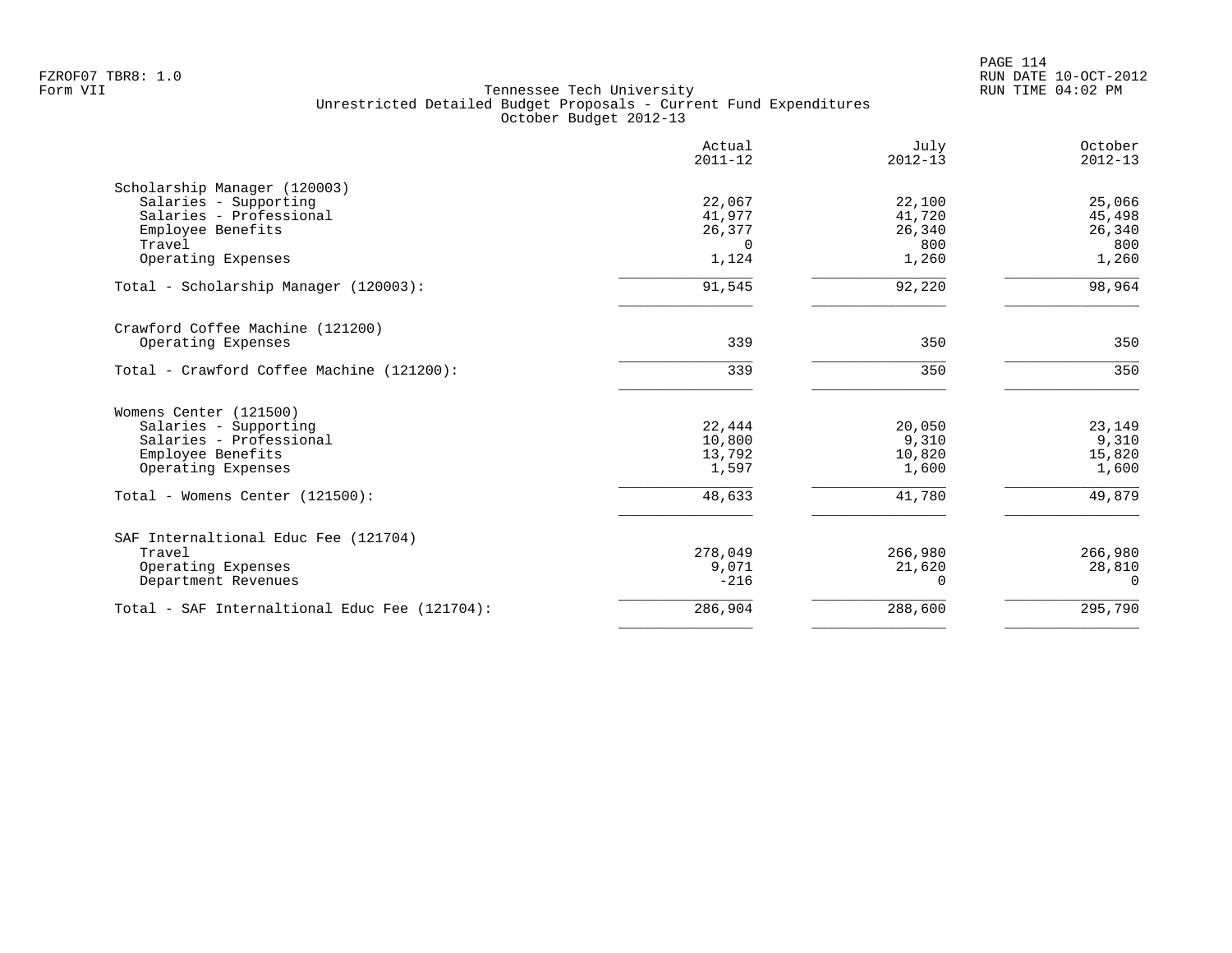|                                                | Actual<br>$2011 - 12$ | July<br>$2012 - 13$ | October<br>$2012 - 13$ |
|------------------------------------------------|-----------------------|---------------------|------------------------|
| Craft Center Promo and Dev (121761)            |                       |                     |                        |
| Salaries - Professional                        | 52,912                | 41,200              | $\mathbf 0$            |
| Employee Benefits                              | 13,847                | 14,350              | 14,350                 |
| Travel                                         | 559                   | 500                 | 500                    |
| Operating Expenses                             | 14,040                | 22,600              | 22,600                 |
| Total - Craft Center Promo and Dev (121761):   | 81,358                | 78,650              | 37,450                 |
| Career Services (121800)                       |                       |                     |                        |
| Salaries - Supporting                          | 28,290                | 27,560              | 28,310                 |
| Salaries - Students                            | 910                   | $\Omega$            | $\overline{0}$         |
| Salaries - Professional                        | 123,380               | 121,580             | 124,520                |
| Employee Benefits                              | 54,197                | 51,830              | 56,830                 |
| Travel                                         | 13,295                | 3,000               | 3,000                  |
| Operating Expenses                             | 30,886                | 1,140               | 21,140                 |
| Department Revenues                            | $-1,792$              | $\Omega$            | $\Omega$               |
| Total - Career Services (121800):              | 249,166               | 205,110             | 233,800                |
| Restricted Career Services (121813)            |                       |                     |                        |
| Operating Expenses                             | 2,233                 | $\mathbf 0$         | $\mathbf 0$            |
| Total - Restricted Career Services (121813):   | 2,233                 | $\Omega$            | $\Omega$               |
| Student Financial Aid Office (122000)          |                       |                     |                        |
| Salaries - Supporting                          | 208,479               | 215,580             | 239,724                |
| Salaries - Students                            | 6,640                 | $\Omega$            | 5,360                  |
| Salaries - Professional                        | 201,461               | 248,340             | 260,451                |
| Employee Benefits                              | 199,926               | 193,950             | 212,950                |
| Travel                                         | 4,811                 | 2,190               | 2,190                  |
| Operating Expenses                             | 51,307                | 27,200              | 28,870                 |
| Total - Student Financial Aid Office (122000): | 672,624               | 687,260             | 749,545                |
|                                                |                       |                     |                        |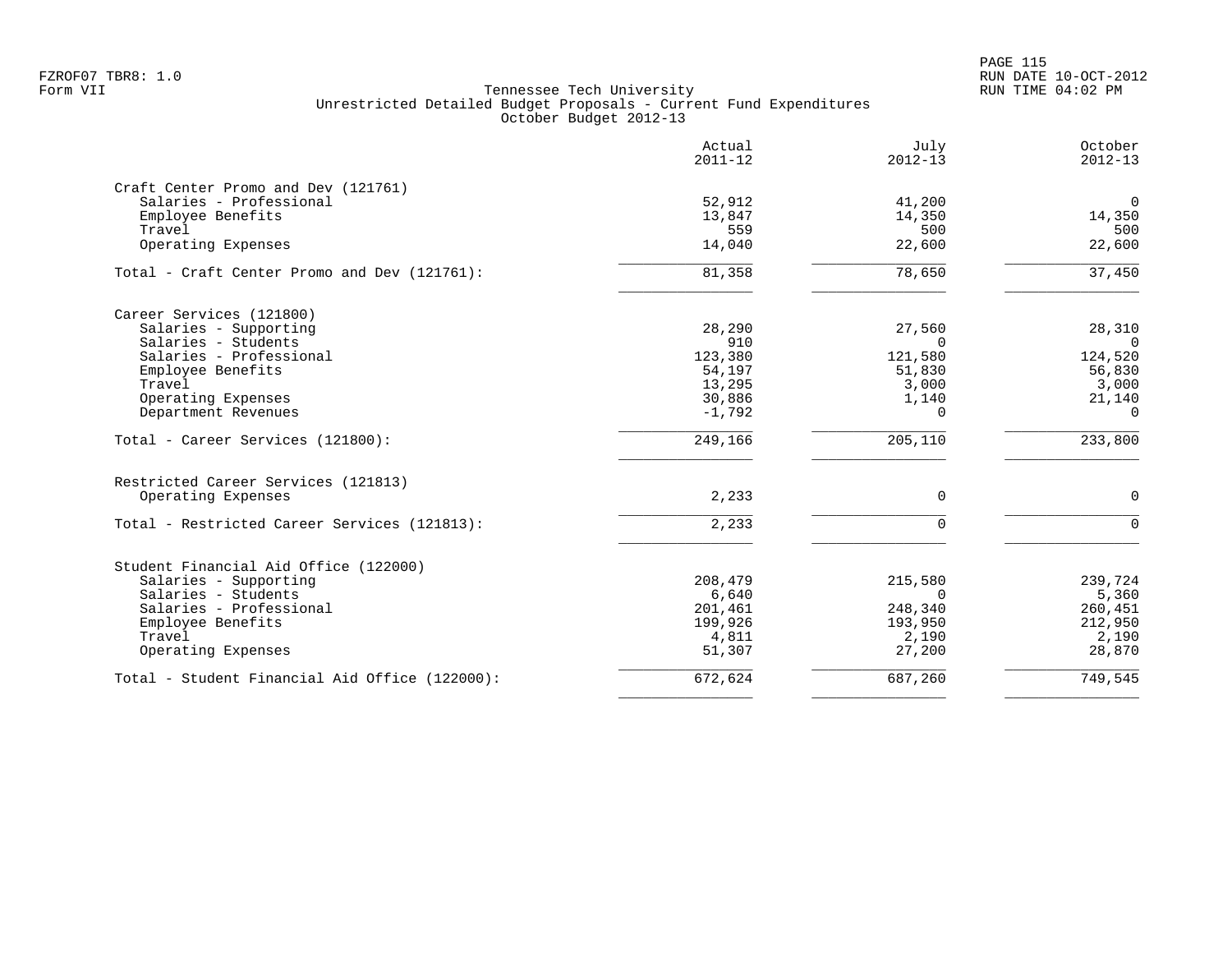PAGE 116 FZROF07 TBR8: 1.0 RUN DATE 10-OCT-2012

|                                                                    | Actual<br>$2011 - 12$ | July<br>$2012 - 13$ | October<br>$2012 - 13$    |
|--------------------------------------------------------------------|-----------------------|---------------------|---------------------------|
| Federal College Work Study Program (122001)<br>Salaries - Students | 28,651                | 28,490              | 28,490                    |
| Total - Federal College Work Study Program (122001):               | 28,651                | 28,490              | 28,490                    |
| Student Fin Aid Grad Asst (122017)                                 |                       |                     |                           |
| Operating Expenses                                                 | 4,500                 | 8,000               | 8,320                     |
| Total - Student Fin Aid Grad Asst (122017):                        | 4,500                 | 8,000               | 8,320                     |
| Admissions Office (123000)                                         |                       |                     |                           |
| Salaries - Supporting<br>Salaries - Students                       | 173,576<br>369        | 188,180<br>$\Omega$ | 199,501<br>$\overline{0}$ |
| Salaries - Professional                                            | 530,950               | 306,610             | 319,017                   |
| Employee Benefits                                                  | 289,968               | 152,160             | 228,000                   |
| Travel                                                             | 21,596                | 20,000              | 30,000                    |
| Operating Expenses                                                 | 21,006                | 18,440              | 29,740                    |
| Total - Admissions Office (123000):                                | 1,037,465             | 685,390             | 806,258                   |
| Admiss Counsel Athlet Tickets (123001)                             |                       |                     |                           |
| Operating Expenses                                                 | 10,432                | 10,440              | 10,440                    |
| Total - Admiss Counsel Athlet Tickets (123001):                    | 10,432                | 10,440              | 10,440                    |
| Enrollment Management Comm (123002)                                |                       |                     |                           |
| Salaries - Administrative                                          | 93,264                | 91,910              | 120,080                   |
| Salaries - Supporting                                              | 45,067                | 96,680              | 163,245                   |
| Salaries - Professional<br>Employee Benefits                       | 95,677<br>73,559      | 52,540<br>69,310    | 153,453<br>149,310        |
| Travel                                                             | 9,350                 | 2,700               | 2,700                     |
| Operating Expenses                                                 | 66,040                | 32,030              | 67,170                    |
| Department Revenues                                                | $-4$                  | $\Omega$            | $\Omega$                  |
| Total - Enrollment Management Comm (123002):                       | 382,953               | 345,170             | 655,958                   |
|                                                                    |                       |                     |                           |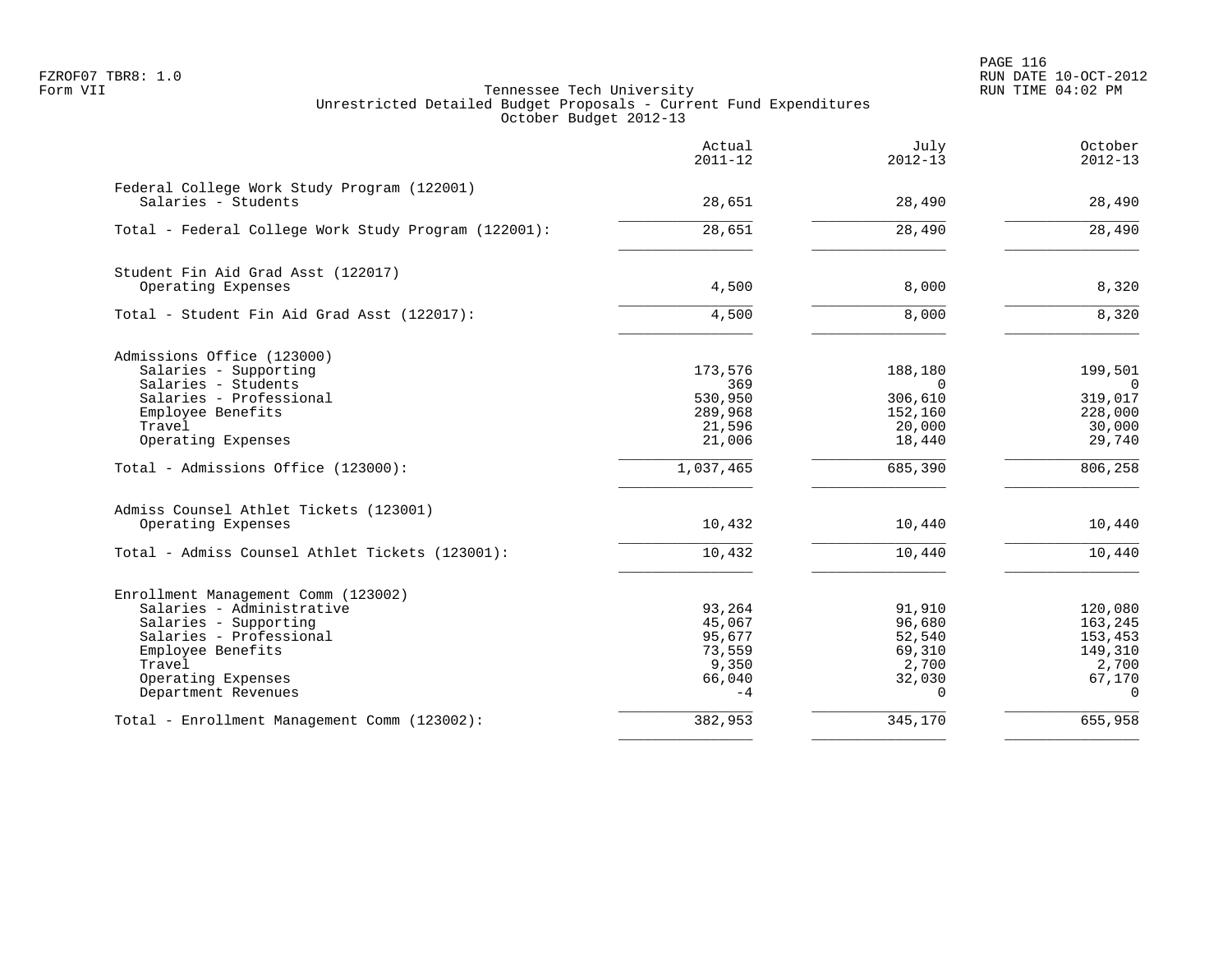PAGE 117 FZROF07 TBR8: 1.0 RUN DATE 10-OCT-2012

|                                                                                         | Actual<br>$2011 - 12$ | July<br>$2012 - 13$ | October<br>$2012 - 13$ |
|-----------------------------------------------------------------------------------------|-----------------------|---------------------|------------------------|
| Admissions Athletic Recruiting (123003)<br>Salaries - Professional<br>Employee Benefits | 2,824<br>997          | 245,378<br>100,600  | 273,786<br>100,600     |
| Total - Admissions Athletic Recruiting (123003):                                        | 3,821                 | 345,978             | 374,386                |
| Admissions Publicatins (123004)<br>Operating Expenses                                   | 34,327                | 30,000              | 30,000                 |
| Total - Admissions Publicatins (123004):                                                | 34,327                | 30,000              | 30,000                 |
| Admiss Rec Grad Assist (123005)<br>Operating Expenses                                   | 8,587                 | 9,350               | 9,720                  |
| Total - Admiss Rec Grad Assist (123005):                                                | 8,587                 | 9,350               | 9,720                  |
| Career College Fair (123007)<br>Operating Expenses                                      | 4,043                 | 5,880               | 5,880                  |
| Total - Career College Fair (123007):                                                   | 4,043                 | 5,880               | 5,880                  |
| Campus Visitation (123008)<br>Operating Expenses                                        | 4,998                 | 8,000               | 8,000                  |
| Total - Campus Visitation (123008):                                                     | 4,998                 | 8,000               | 8,000                  |
|                                                                                         |                       |                     |                        |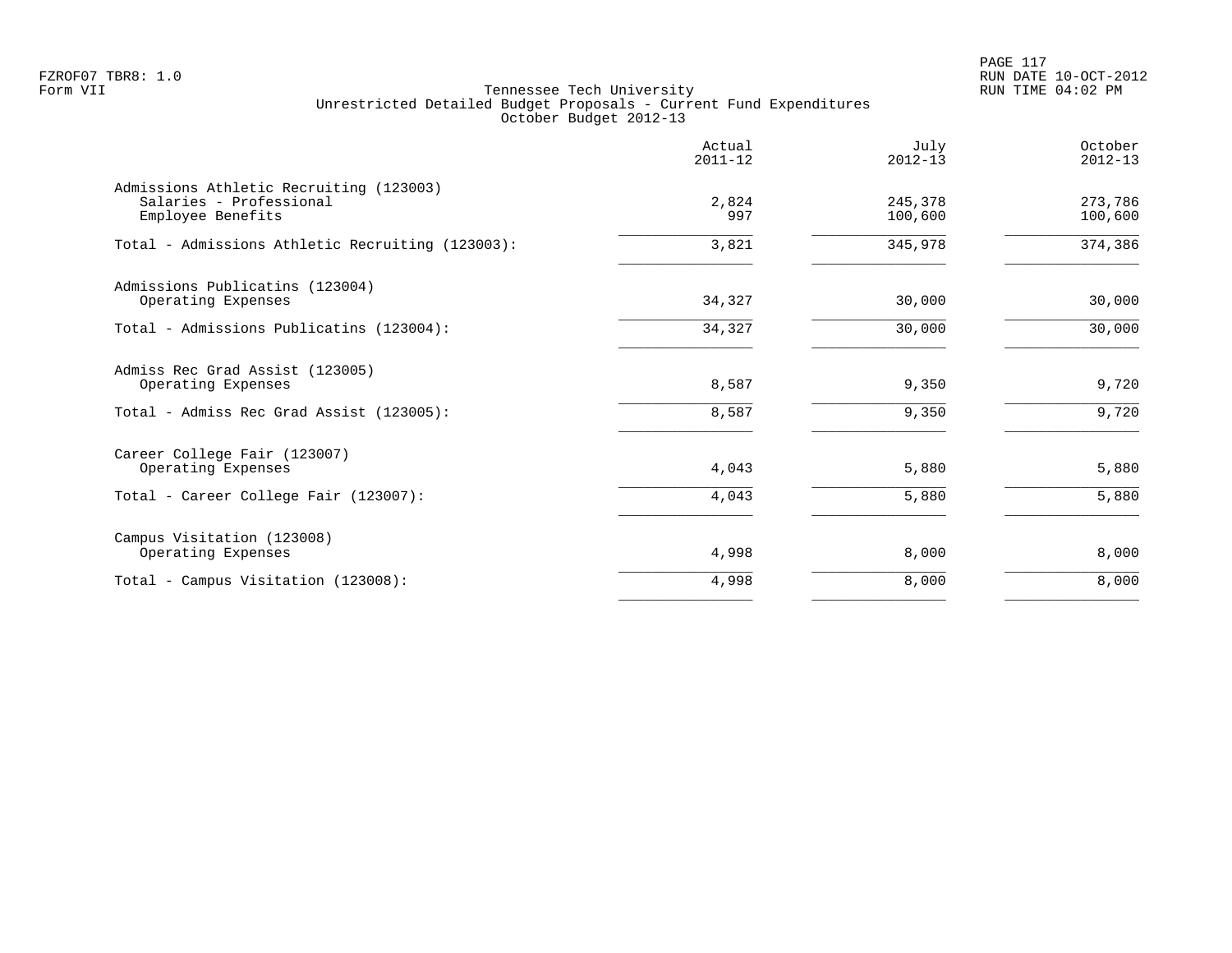PAGE 118 FZROF07 TBR8: 1.0 RUN DATE 10-OCT-2012

|                                                | Actual<br>$2011 - 12$ | July<br>$2012 - 13$ | October<br>$2012 - 13$ |
|------------------------------------------------|-----------------------|---------------------|------------------------|
| Undergrad Recruitment (123009)                 |                       |                     |                        |
| Salaries - Supporting                          | 474                   | $\mathbf 0$         | $\mathbf 0$            |
| Salaries - Students                            | 17,439                | 27,200              | 27,200                 |
| Employee Benefits                              | 591                   | 17,230              | 17,230                 |
| Operating Expenses                             | 88,790                | 87,285              | 87,285                 |
| Total - Undergrad Recruitment (123009):        | 107,294               | 131,715             | 131,715                |
| Record Office (123500)                         |                       |                     |                        |
| Salaries - Supporting                          | 314,673               | 307,800             | 228,806                |
| Salaries - Students                            | 2,791                 | $\Omega$            | 2,000                  |
| Salaries - Professional                        | 163,595               | 162,710             | 112,840                |
| Employee Benefits                              | 258,265               | 250,750             | 205,750                |
| Travel                                         | 1,580                 | $\Omega$            | 700                    |
| Operating Expenses                             | 29,921                | 26,280              | 26,690                 |
| Department Revenues                            | $-2$                  | $\Omega$            | $\Omega$               |
| Total - Record Office (123500):                | 770,823               | 747,540             | 576,786                |
| Records Publication (123502)                   |                       |                     |                        |
| Operating Expenses                             | $\mathbf 0$           | 700                 | $\mathbf 0$            |
| Total - Records Publication (123502):          | $\Omega$              | 700                 | $\Omega$               |
| Intern Student Affairs Admin (123700)          |                       |                     |                        |
| Salaries - Supporting                          | 36,144                | 68,270              | 94,313                 |
| Salaries - Students                            | 495                   | 860                 | 860                    |
| Salaries - Professional                        | 137,939               | 140,190             | 157,006                |
| Employee Benefits                              | 75,839                | 73,050              | 85,050                 |
| Travel                                         | 1,376                 | $\Omega$            | $\Omega$               |
| Operating Expenses                             | 9,443                 | 8,040               | 8,040                  |
| Total - Intern Student Affairs Admin (123700): | 261,236               | 290,410             | 345,269                |
|                                                |                       |                     |                        |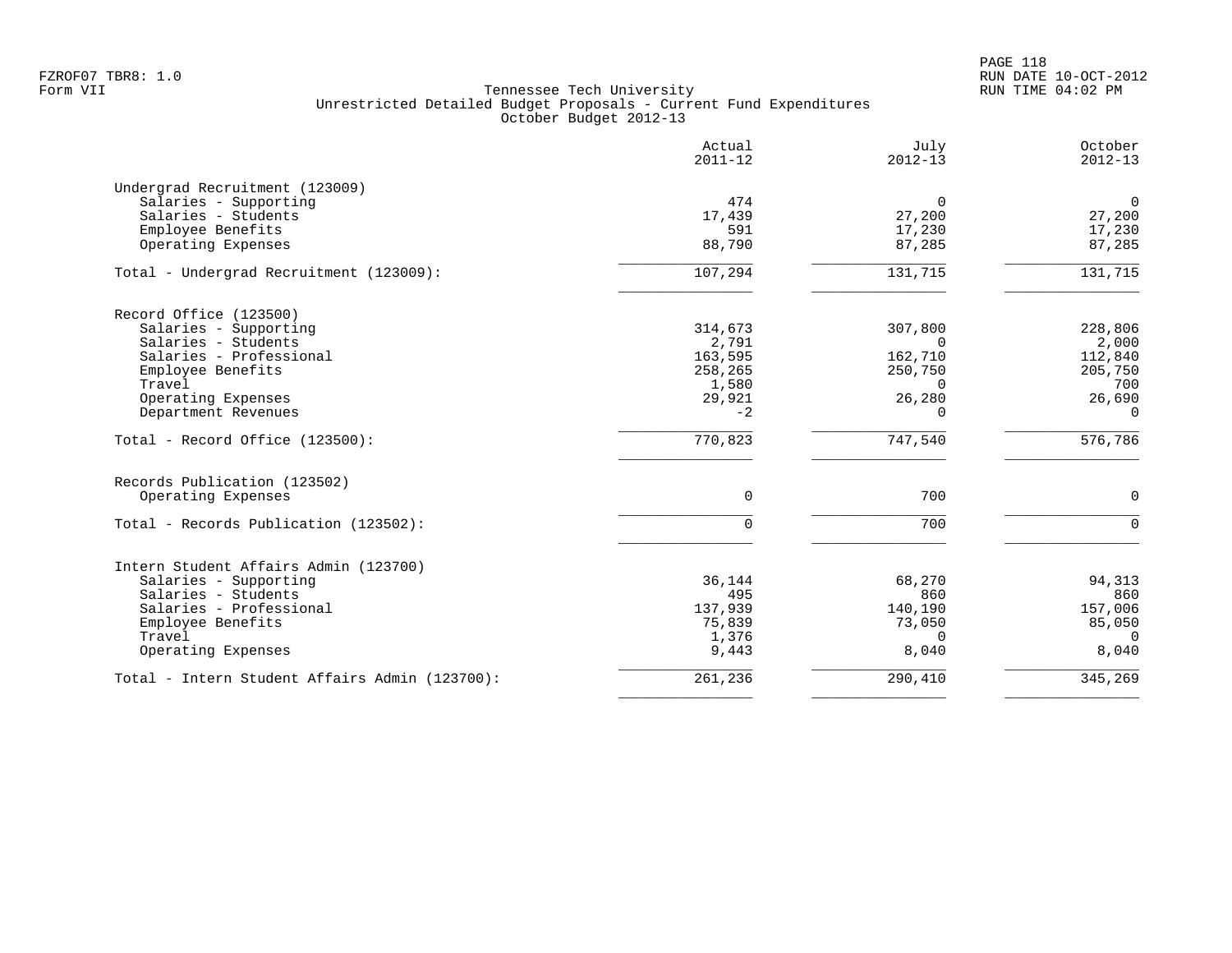PAGE 119 FZROF07 TBR8: 1.0 RUN DATE 10-OCT-2012

|                                                    | Actual<br>$2011 - 12$ | July<br>$2012 - 13$ | October<br>$2012 - 13$ |
|----------------------------------------------------|-----------------------|---------------------|------------------------|
| Intern Student Registration Fees (123702)          |                       |                     |                        |
| Salaries - Supporting                              | 3,856                 | 5,000               | 5,000                  |
| Salaries - Students                                | 1,761                 | 500                 | 500                    |
| Employee Benefits                                  | 359                   | 500                 | 500                    |
| Travel                                             | 139                   | 500                 | 500                    |
| Operating Expenses                                 | 25,602                | 78,500              | 104,500                |
| Total - Intern Student Registration Fees (123702): | 31,717                | 85,000              | 111,000                |
| Airport Transportation Fee (123706)                |                       |                     |                        |
| Travel                                             | 3,530                 | 2,000               | 2,000                  |
| Operating Expenses                                 | $\Omega$              | $\Omega$            | 5,440                  |
| Total - Airport Transportation Fee (123706):       | 3,530                 | 2,000               | 7,440                  |
| FLS International ESL (123711)                     |                       |                     |                        |
| Salaries - Supporting                              | 11,656                | 0                   | 10,000                 |
| Salaries - Students                                | 1,668                 | $\Omega$            | $\Omega$               |
| Employee Benefits                                  | 939                   | $\Omega$            | 2,500                  |
| Operating Expenses                                 | 145,114               | 98,000              | 144,520                |
| Total - FLS International ESL (123711):            | 159,377               | 98,000              | 157,020                |
| International Student SOAR (123712)                |                       |                     |                        |
| Salaries - Students                                | 3,978                 | 4,950               | 4,950                  |
| Employee Benefits                                  | 44                    | 50                  | 750                    |
| Operating Expenses                                 | 2,386                 | 8,690               | 7,990                  |
| Total - International Student SOAR (123712):       | 6,408                 | 13,690              | 13,690                 |
|                                                    |                       |                     |                        |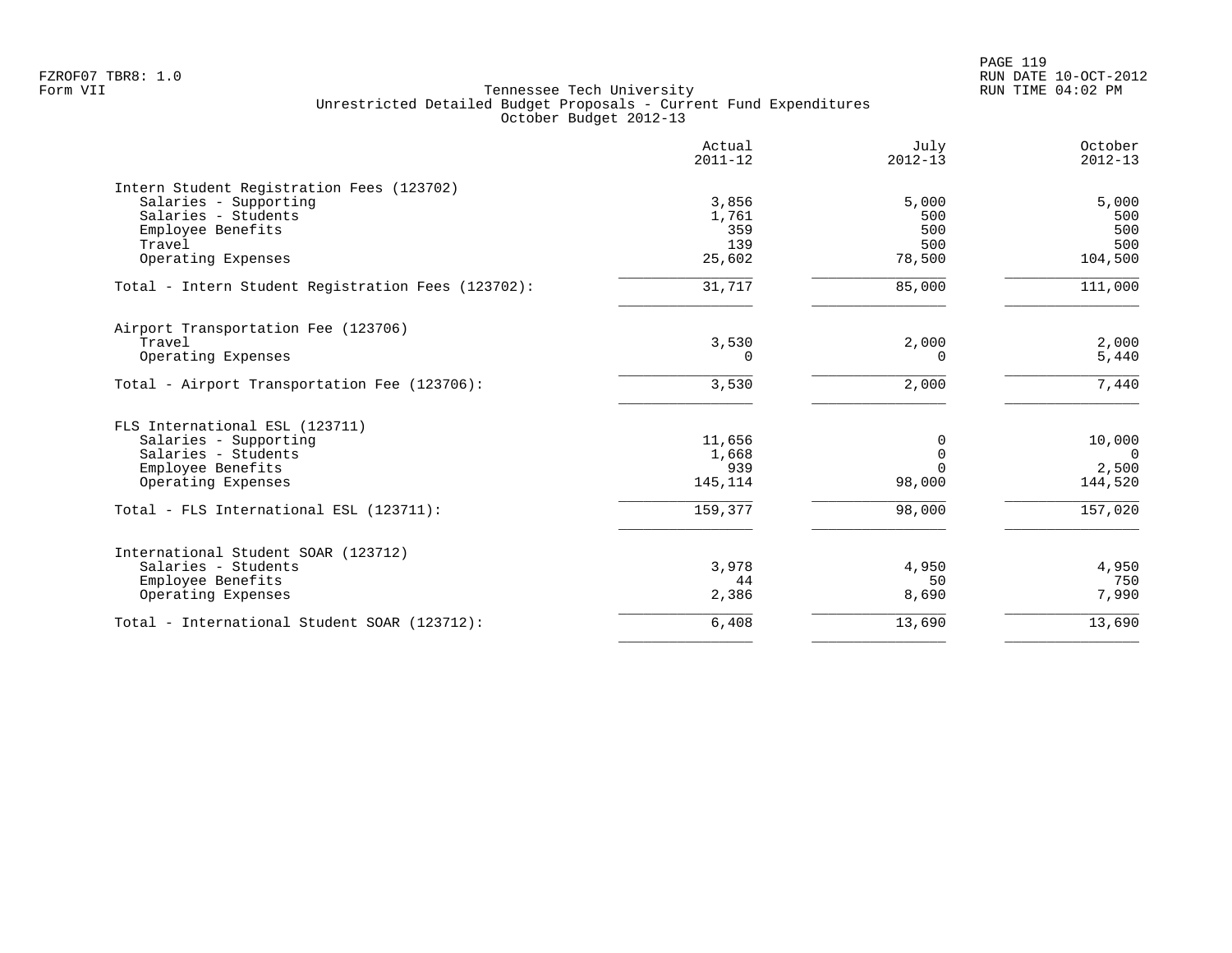|                                                  | Actual<br>$2011 - 12$ | July<br>$2012 - 13$ | October<br>$2012 - 13$ |
|--------------------------------------------------|-----------------------|---------------------|------------------------|
| International Recruitment (123715)               |                       |                     |                        |
| Travel<br>Operating Expenses                     | 16,700<br>4,976       | $\Omega$<br>10,000  | $\Omega$<br>10,000     |
| Total - International Recruitment (123715):      | 21,676                | 10,000              | 10,000                 |
| Student Svc Publications (127003)                |                       |                     |                        |
| Salaries - Students                              | 1,036                 | $\Omega$            | $\mathbf 0$            |
| Operating Expenses                               | 6,444                 | 7,500               | 7,500                  |
| Total - Student Svc Publications (127003):       | 7,480                 | 7,500               | 7,500                  |
| Student Government Association (127005)          |                       |                     |                        |
| Salaries - Students                              | 4,500                 | 3,520               | 3,520                  |
| Employee Benefits                                |                       | $\Omega$            | $\Omega$               |
| Travel                                           |                       | 140                 | 140                    |
| Operating Expenses                               | 2,391                 | 3,550               | 3,550                  |
| Total - Student Government Association (127005): | 6,898                 | 7,210               | 7,210                  |
| Student Gov Assoc CDS (127006)                   |                       |                     |                        |
| Travel                                           | 3,251                 | <sup>0</sup>        | $\Omega$               |
| Operating Expenses                               | 6,254                 | 10,000              | 10,000                 |
| Total - Student Gov Assoc CDS (127006):          | 9,505                 | 10,000              | 10,000                 |
|                                                  |                       |                     |                        |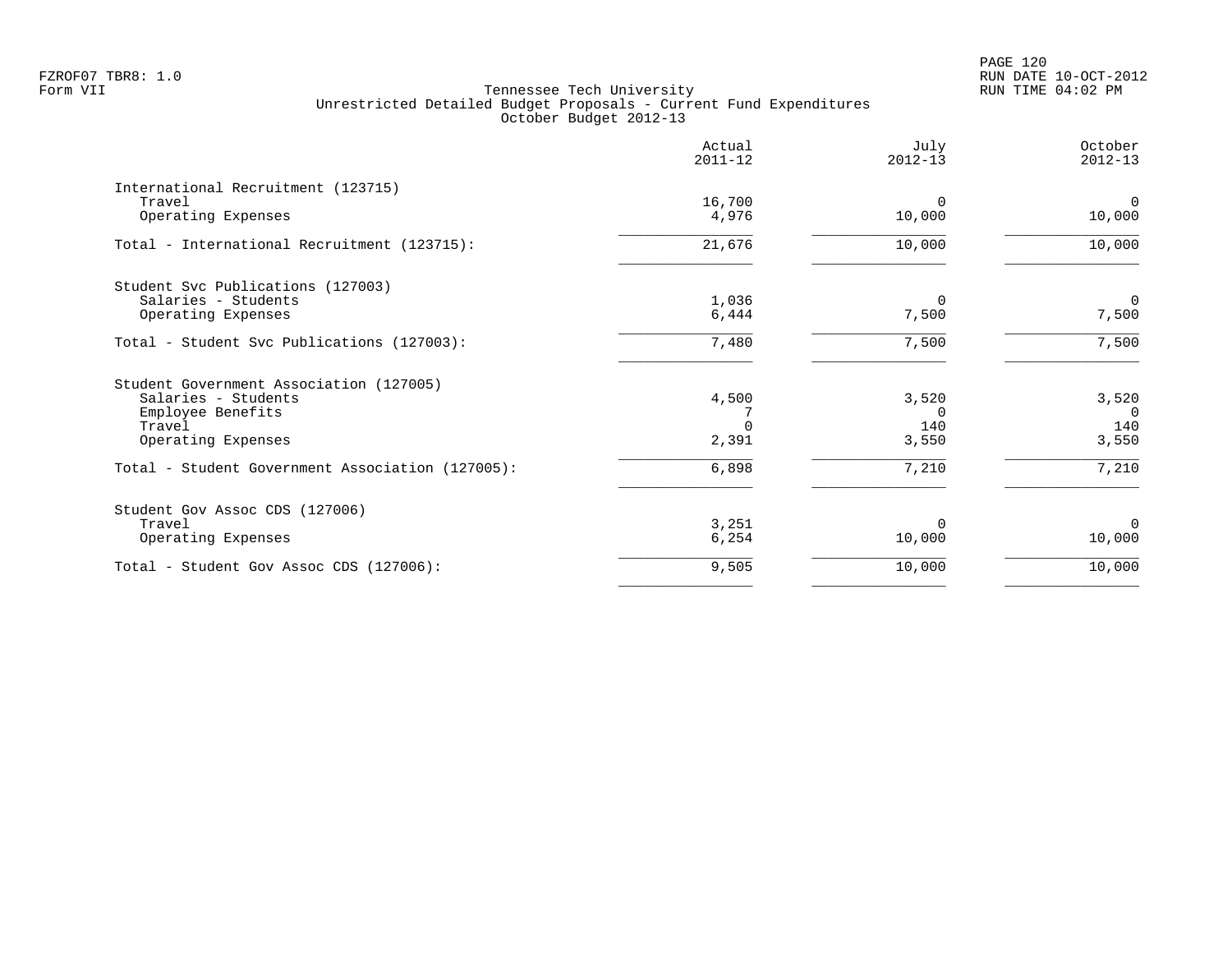PAGE 121 FZROF07 TBR8: 1.0 RUN DATE 10-OCT-2012

|                                                    | Actual<br>$2011 - 12$ | July<br>$2012 - 13$ | October<br>$2012 - 13$ |
|----------------------------------------------------|-----------------------|---------------------|------------------------|
| SAF General Educ Student Affairs (127007)          |                       |                     |                        |
| Salaries - Supporting                              | 20,669                | 20,050              | 23,088                 |
| Employee Benefits                                  | 13,724                | 14,840              | 14,840                 |
| Operating Expenses                                 | 14,139                | 6,610               | 6,160                  |
| Total - SAF General Educ Student Affairs (127007): | 48,532                | 41,500              | 44,088                 |
| SAF University Programming (127008)                |                       |                     |                        |
| Salaries - Supporting                              | 216                   | $\Omega$            | 0                      |
| Salaries - Students                                | 1,525                 | $\Omega$            | $\mathbf 0$            |
| Salaries - Professional                            | 11,600                | $\Omega$            | $\overline{0}$         |
| Employee Benefits                                  | 293                   | 120                 | 120                    |
| Operating Expenses                                 | 113,890               | 103,080             | 156,130                |
| Total - SAF University Programming (127008):       | 127,524               | 103,200             | 156,250                |
| Counseling Center (127200)                         |                       |                     |                        |
| Salaries - Supporting                              | 26,990                | 26,090              | 27,568                 |
| Salaries - Students                                | 1,676                 | $\Omega$            | 1,200                  |
| Salaries - Professional                            | 158,820               | 190,295             | 195,325                |
| Employee Benefits                                  | 82,507                | 82,560              | 82,560                 |
| Travel                                             | 2,235                 | $\Omega$            | 2,500                  |
| Operating Expenses                                 | 48,002                | 16,650              | 14,130                 |
| Total - Counseling Center (127200):                | 320,230               | 315,595             | 323,283                |
| Dean of Students (127300)                          |                       |                     |                        |
| Salaries - Administrative                          | 88,480                | 87,480              | 92,005                 |
| Salaries - Supporting                              | 17,755                | 16,849              | 17,224                 |
| Salaries - Students                                | 428                   | $\Omega$            | $\Omega$               |
| Employee Benefits                                  | 34,847                | 50,760              | 50,760                 |
| Operating Expenses                                 | 2,673                 | 2,380               | 2,380                  |
| Total - Dean of Students (127300):                 | 144,183               | 157,469             | 162,369                |
|                                                    |                       |                     |                        |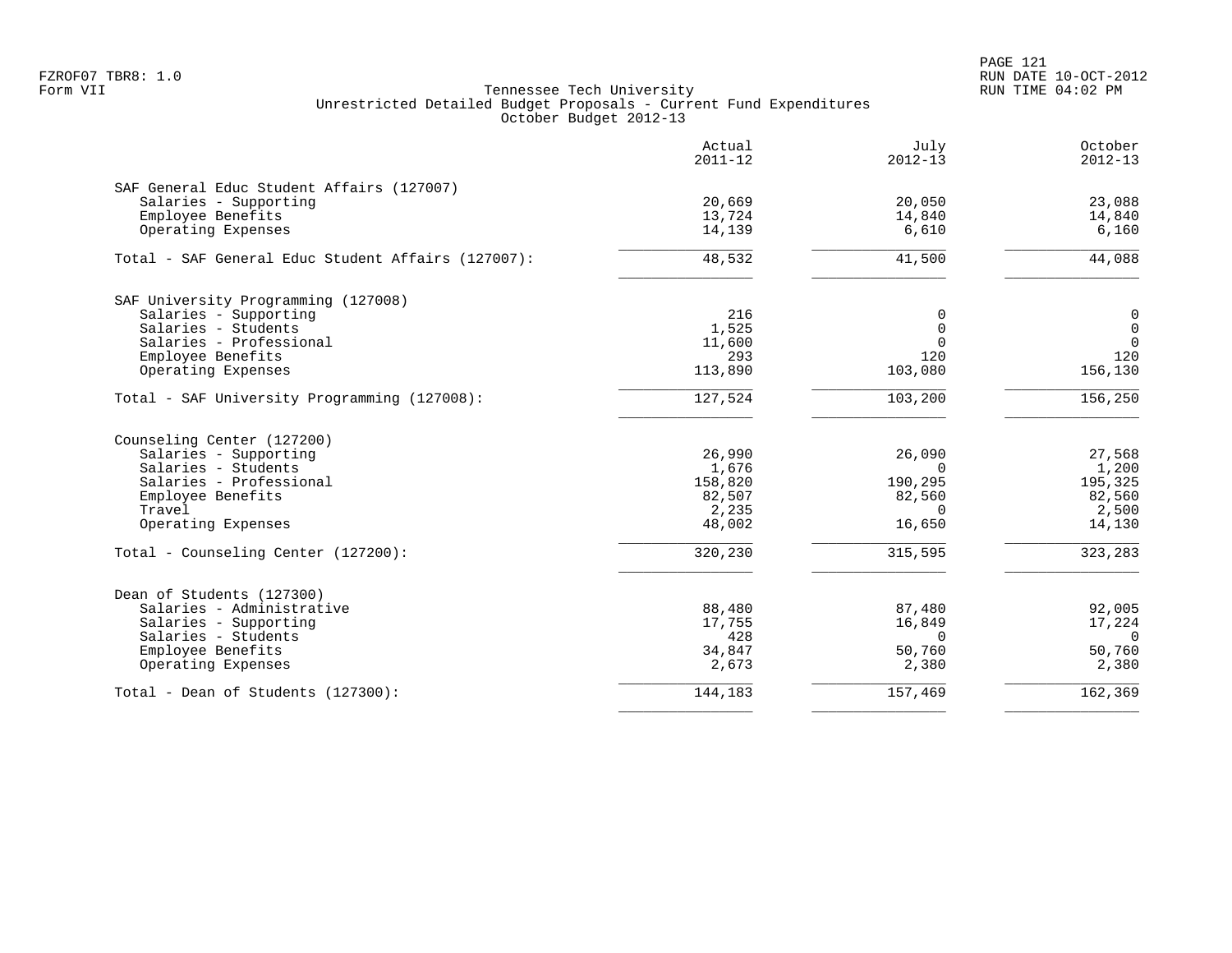PAGE 122 FZROF07 TBR8: 1.0 RUN DATE 10-OCT-2012

|                                                                                                                                                                  | Actual<br>$2011 - 12$                                 | July<br>$2012 - 13$                                        | October<br>$2012 - 13$                                      |
|------------------------------------------------------------------------------------------------------------------------------------------------------------------|-------------------------------------------------------|------------------------------------------------------------|-------------------------------------------------------------|
| Student Development (127301)<br>Operating Expenses                                                                                                               | 3,738                                                 | 3,990                                                      | 3,990                                                       |
| Total - Student Development (127301):                                                                                                                            | 3,738                                                 | 3,990                                                      | 3,990                                                       |
| Student Affairs Orient CDS (127302)<br>Operating Expenses                                                                                                        | 15,000                                                | 15,000                                                     | 15,000                                                      |
| Total - Student Affairs Orient CDS (127302):                                                                                                                     | 15,000                                                | 15,000                                                     | 15,000                                                      |
| SAF Student Orientation (127303)<br>Salaries - Supporting<br>Salaries - Students<br>Salaries - Professional<br>Employee Benefits<br>Travel<br>Operating Expenses | 18,922<br>18,146<br>46,973<br>12,961<br>446<br>97,468 | 14,461<br>7,000<br>44,520<br>21,920<br>$\Omega$<br>116,700 | 18,836<br>17,000<br>50,018<br>21,920<br>$\Omega$<br>179,640 |
| Total - SAF Student Orientation (127303):                                                                                                                        | 194,916                                               | 204,601                                                    | 287,414                                                     |
| Student Orient Advis Registration (127304)<br>Salaries - Supporting<br>Salaries - Students<br>Employee Benefits<br>Operating Expenses                            | 40<br>45,746<br>2,293<br>147,597                      | $\Omega$<br>30,000<br>2,000<br>170,000                     | $\overline{0}$<br>40,000<br>2,000<br>160,000                |
| Total - Student Orient Advis Registration (127304):                                                                                                              | 195,676                                               | 202,000                                                    | 202,000                                                     |
|                                                                                                                                                                  |                                                       |                                                            |                                                             |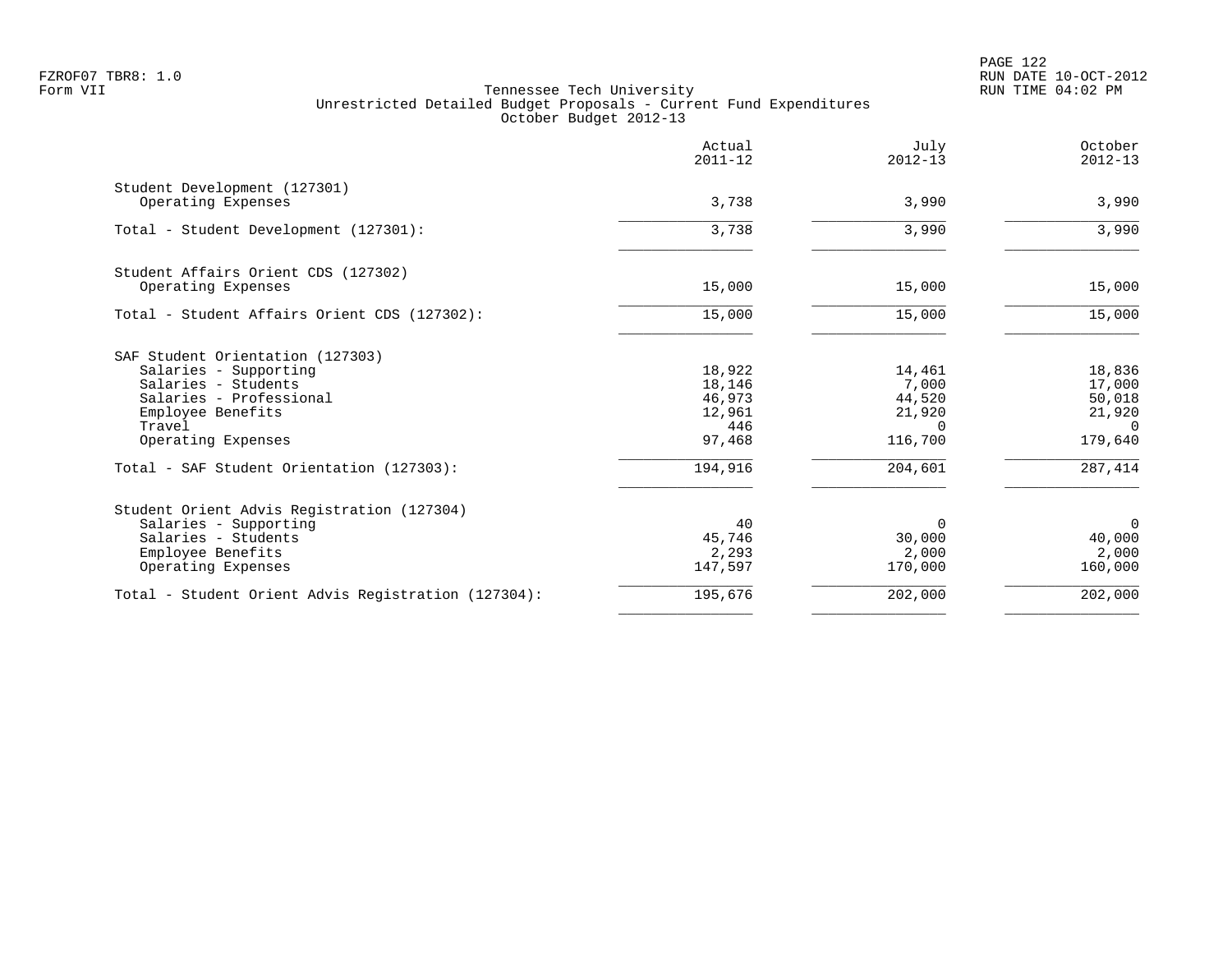|                                           | Actual<br>$2011 - 12$ | July<br>$2012 - 13$ | October<br>$2012 - 13$ |
|-------------------------------------------|-----------------------|---------------------|------------------------|
| Disability Services (127400)              |                       |                     |                        |
| Salaries - Supporting                     | 51,601                | 49,870              | 53,740                 |
| Salaries - Students                       | 200                   | $\Omega$            | $\Omega$               |
| Salaries - Professional                   | 82,437                | 82,550              | 89,458                 |
| Employee Benefits                         | 63,411                | 104,890             | 104,890                |
| Travel                                    | 3,165                 | $\Omega$            | 5,340                  |
| Operating Expenses<br>Department Revenues | 13,774<br>$-345$      | 16,880<br>$\Omega$  | 45,810<br>$\Omega$     |
|                                           |                       |                     |                        |
| Total - Disability Services (127400):     | 214,243               | 254,190             | 299,238                |
| ADA Student Affairs (127401)              |                       |                     |                        |
| Salaries - Professional                   | 4,320                 | 4,500               | 3,600                  |
| Employee Benefits                         | 0                     | 1,300               | 1,300                  |
| Operating Expenses                        | 1,316                 | $\Omega$            | 1,470                  |
| Total - ADA Student Affairs (127401):     | 5,636                 | 5,800               | 6,370                  |
| Health Services (127500)                  |                       |                     |                        |
| Salaries - Supporting                     | 94,882                | 73,140              | 77,379                 |
| Salaries - Professional                   | 56,533                | 57,565              | 58,135                 |
| Employee Benefits                         | 73,064                | 81,580              | 81,580                 |
| Operating Expenses                        | 10,922                | 10,835              | 10,835                 |
| Total - Health Services (127500):         | 235,401               | 223,120             | 227,929                |
| Pharmacy (127501)                         |                       |                     |                        |
| Salaries - Supporting                     | 17,469                | 17,030              | 18,100                 |
| Employee Benefits                         | 2,397                 | 2,400               | 2,400                  |
| Operating Expenses                        | 38,358                | 42,740              | 38,540                 |
| Total - Pharmacy $(127501)$ :             | 58,224                | 62,170              | 59,040                 |
|                                           |                       |                     |                        |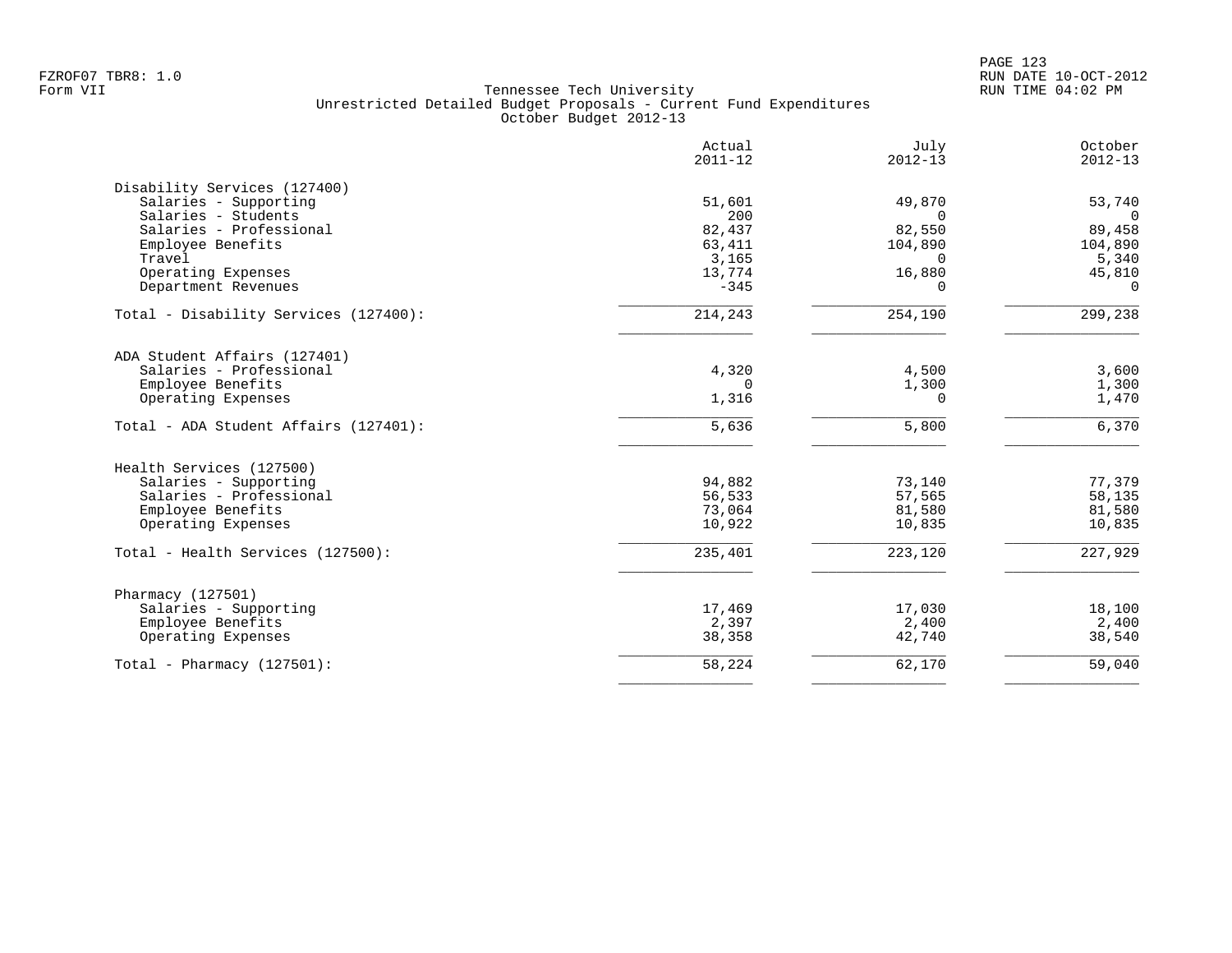PAGE 124 FZROF07 TBR8: 1.0 RUN DATE 10-OCT-2012

|                                                           | Actual<br>$2011 - 12$ | July<br>$2012 - 13$ | October<br>$2012 - 13$ |
|-----------------------------------------------------------|-----------------------|---------------------|------------------------|
| Health Services Laboratory (127502)<br>Operating Expenses | 17,302                | 20,000              | 20,000                 |
|                                                           |                       |                     |                        |
| Total - Health Services Laboratory (127502):              | 17,302                | 20,000              | 20,000                 |
| SAF Health Services (127504)                              |                       |                     |                        |
| Salaries - Supporting                                     | 47,971                | 45,400              | 46,150                 |
| Salaries - Professional                                   | 226,327               | 185,575             | 190,175                |
| Employee Benefits                                         | 91,938                | 119,070             | 119,070                |
| Operating Expenses                                        | 104,453               | 260,260             | 520,750                |
| Total - SAF Health Services (127504):                     | 470,689               | 610,305             | 876, 145               |
| Student Activities Admin (127600)                         |                       |                     |                        |
| Salaries - Supporting                                     | 31,956                | 31,050              | 31,800                 |
| Salaries - Professional                                   | 100,325               | 100,380             | 109,996                |
| Employee Benefits                                         | 61,886                | 58,940              | 63,940                 |
| Operating Expenses                                        | 4,530                 | 4,580               | 4,580                  |
| Total - Student Activities Admin (127600):                | 198,697               | 194,950             | 210,316                |
| Social Development UPC (127602)                           |                       |                     |                        |
| Salaries - Students                                       | 1,816                 | $\mathbf 0$         | $\overline{0}$         |
| Employee Benefits                                         | 72                    | 310                 | 310                    |
| Operating Expenses                                        | 4,490                 | 6,270               | 6,270                  |
| Total - Social Development UPC (127602):                  | 6,378                 | 6,580               | 6,580                  |
|                                                           |                       |                     |                        |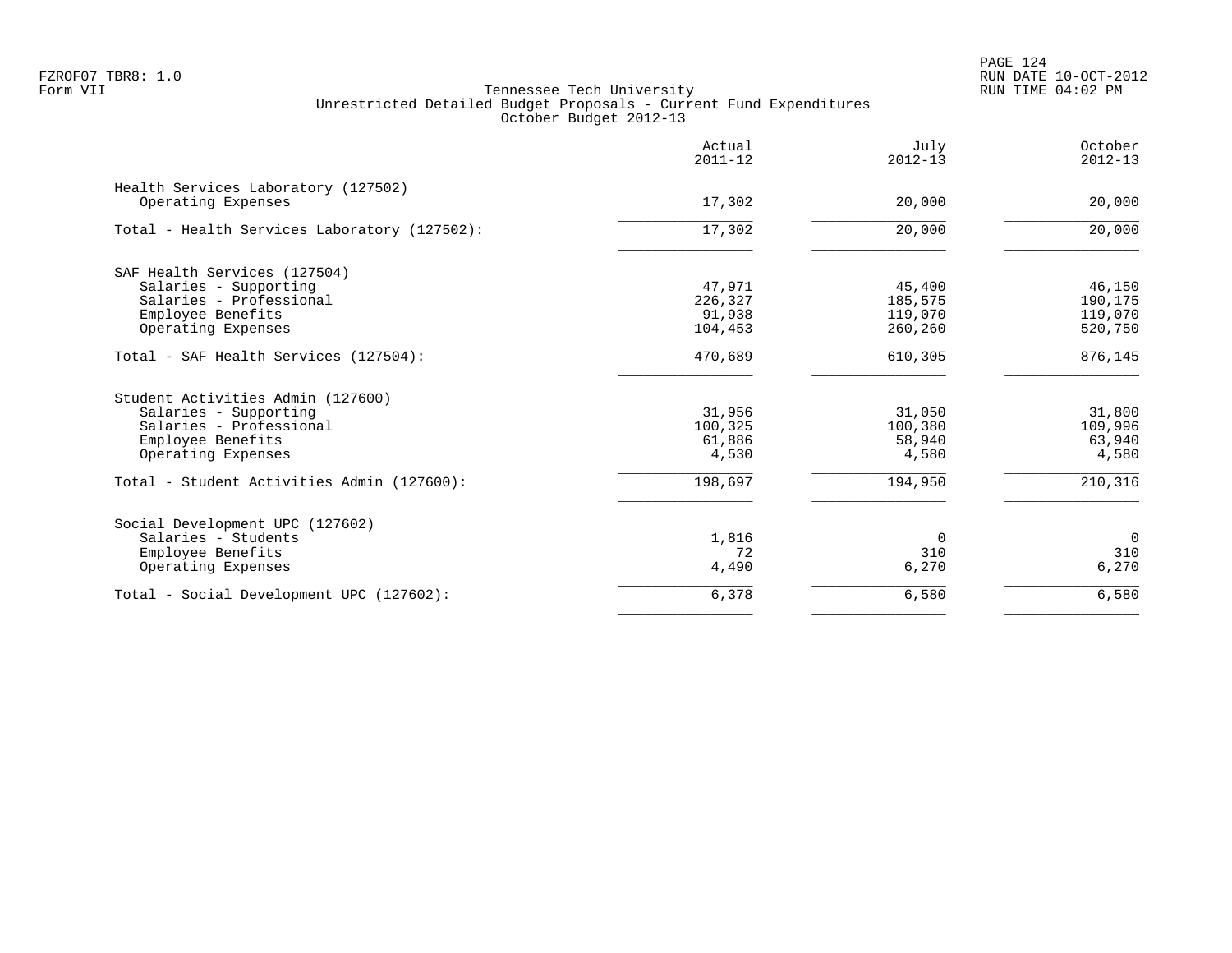PAGE 125 FZROF07 TBR8: 1.0 RUN DATE 10-OCT-2012

|                                                        | Actual<br>$2011 - 12$ | July<br>$2012 - 13$ | October<br>$2012 - 13$ |
|--------------------------------------------------------|-----------------------|---------------------|------------------------|
| Student Act Grad Assist (127603)<br>Operating Expenses | $\Omega$              | 50                  | 50                     |
|                                                        |                       |                     |                        |
| Total - Student Act Grad Assist (127603):              | 0                     | 50                  | 50                     |
| Minority Student Affairs (127700)                      |                       |                     |                        |
| Salaries - Professional                                | 89,635                | 96,840              | 99,180                 |
| Employee Benefits                                      | 36,504                | 36,000              | 41,000                 |
| Travel                                                 | 3,840                 | $\Omega$            | $\Omega$               |
| Operating Expenses                                     | 5,072                 | 5,120               | 5,120                  |
| Total - Minority Student Affairs (127700):             | 135,051               | 137,960             | 145,300                |
| Eagle Card Office (127800)                             |                       |                     |                        |
| Salaries - Supporting                                  | 30,394                | 28,260              | 29,904                 |
| Salaries - Students                                    | 7,057                 | $\Omega$            | $\overline{0}$         |
| Salaries - Professional                                | 44,629                | 36,410              | 37,742                 |
| Employee Benefits                                      | 34,324                | 34,100              | 35,900                 |
| Operating Expenses                                     | 29,440                | 39,660              | 39,660                 |
| Department Revenues                                    | $-7$                  | $\Omega$            | $\Omega$               |
| Total - Eagle Card Office (127800):                    | 145,837               | 138,430             | 143,206                |
| The Eagle (127900)                                     |                       |                     |                        |
| Salaries - Students                                    | 7,590                 | 7,840               | 7,840                  |
| Employee Benefits                                      | 11                    | 5,370               | 5,370                  |
| Travel                                                 | $\Omega$              | 400                 | 400                    |
| Operating Expenses                                     | 11,702                | 7,170               | 7,170                  |
| Department Revenues                                    | $-675$                | $\Omega$            | $\Omega$               |
| Total - The Eagle $(127900)$ :                         | 18,628                | 20,780              | 20,780                 |
|                                                        |                       |                     |                        |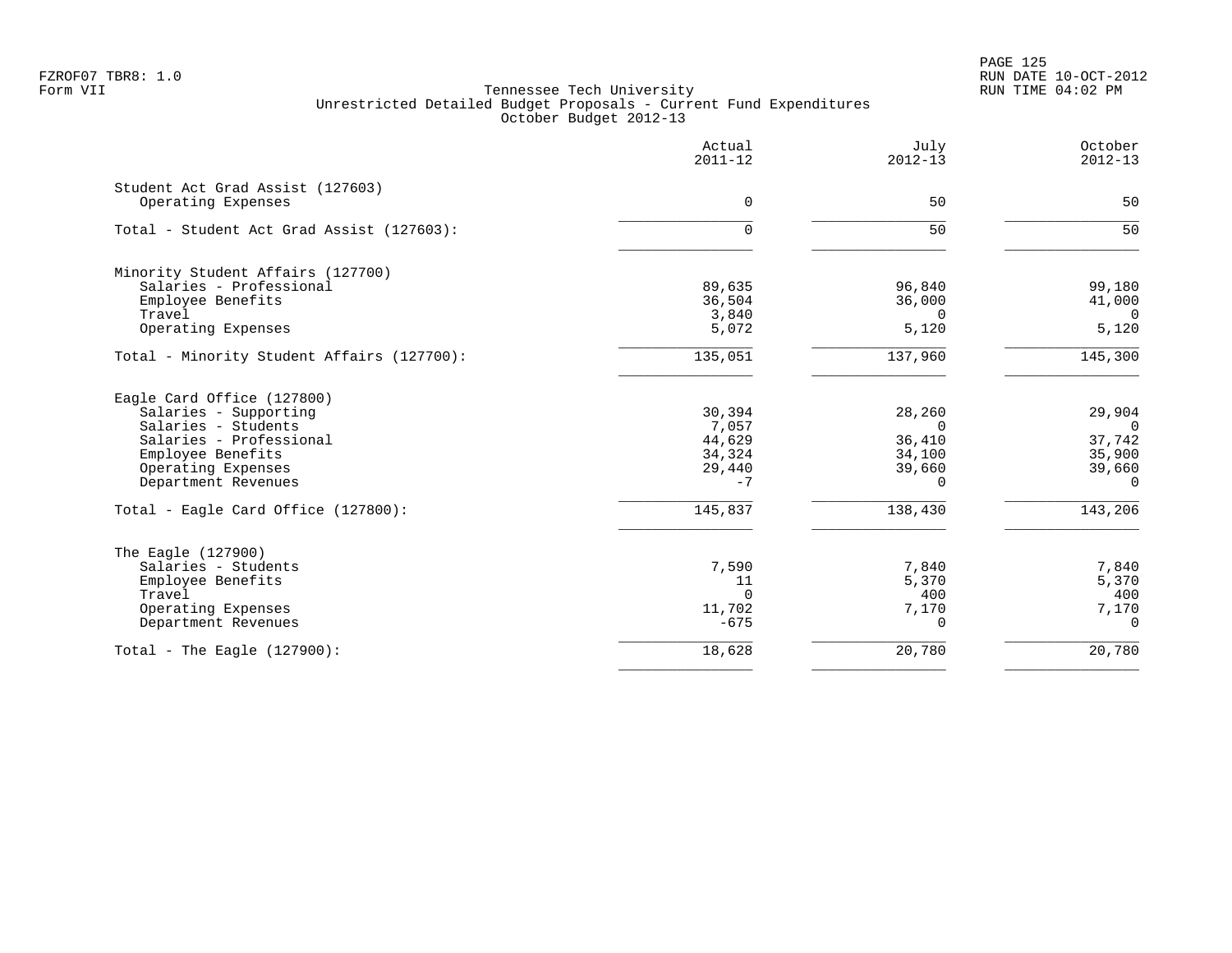PAGE 126 FZROF07 TBR8: 1.0 RUN DATE 10-OCT-2012

|                                                                                                                                                          | Actual<br>$2011 - 12$                                   | July<br>$2012 - 13$                                     | October<br>$2012 - 13$                                  |
|----------------------------------------------------------------------------------------------------------------------------------------------------------|---------------------------------------------------------|---------------------------------------------------------|---------------------------------------------------------|
| Tenn Tech Oracle (127902)<br>Salaries - Students<br>Employee Benefits<br>Operating Expenses<br>Department Revenues                                       | 10,735<br>11<br>19,680<br>$-822$                        | 11,990<br>6,300<br>8,810<br>0                           | 11,990<br>6,300<br>8,810<br>$\Omega$                    |
| Total - Tenn Tech Oracle (127902):                                                                                                                       | 29,604                                                  | 27,100                                                  | 27,100                                                  |
| SAF Intramurals (129001)<br>Salaries - Supporting<br>Salaries - Students<br>Salaries - Professional<br>Employee Benefits<br>Travel<br>Operating Expenses | 22,644<br>58,979<br>49,480<br>25,510<br>9,486<br>81,505 | 22,100<br>45,520<br>42,780<br>23,330<br>3,000<br>69,310 | 25,446<br>45,520<br>44,632<br>23,330<br>3,000<br>95,020 |
| Total - SAF Intramurals (129001):                                                                                                                        | 247,604                                                 | 206,040                                                 | 236,948                                                 |
| Extramurals (129002)<br>Operating Expenses<br>Total - Extramurals (129002):                                                                              | 0<br>$\mathbf 0$                                        | 820<br>820                                              | 820<br>820                                              |
| Cheerleaders (129003)<br>Salaries - Supporting<br>Employee Benefits<br>Travel<br>Operating Expenses                                                      | 6,535<br>3,630<br>3,637<br>599                          | 6,610<br>4,170<br>1,000<br>2,350                        | 7,652<br>4,170<br>1,000<br>2,350                        |
| Total - Cheerleaders (129003):                                                                                                                           | 14,401                                                  | 14,130                                                  | 15,172                                                  |
|                                                                                                                                                          |                                                         |                                                         |                                                         |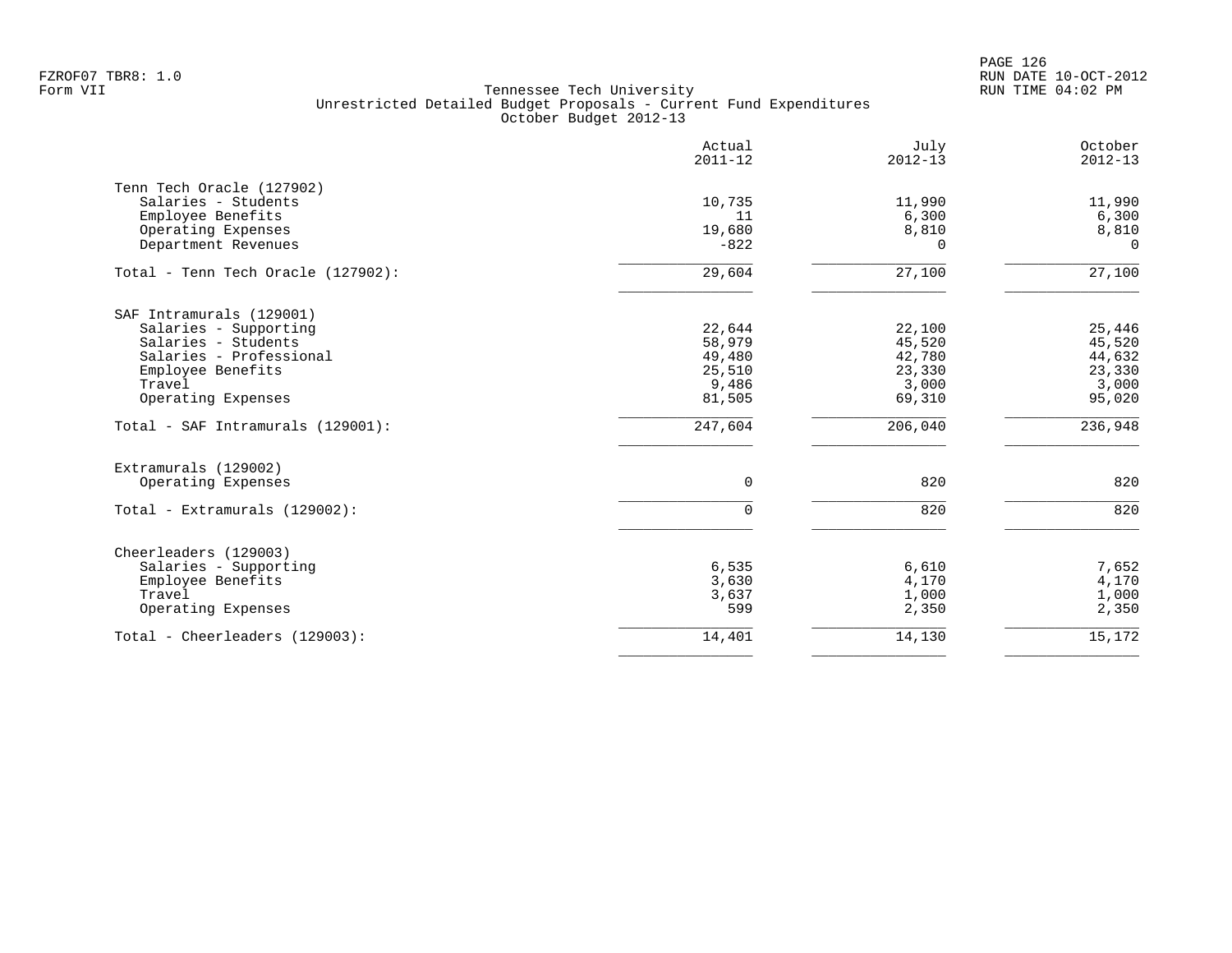PAGE 127 FZROF07 TBR8: 1.0 RUN DATE 10-OCT-2012

|                                                                                                                                                                                                  | Actual<br>$2011 - 12$                                          | July<br>$2012 - 13$                                 | October<br>$2012 - 13$                                                                  |
|--------------------------------------------------------------------------------------------------------------------------------------------------------------------------------------------------|----------------------------------------------------------------|-----------------------------------------------------|-----------------------------------------------------------------------------------------|
| Cheerleaders Housing Sch (129004)<br>Operating Expenses                                                                                                                                          | 9,600                                                          | 24,390                                              | 25,390                                                                                  |
| Total - Cheerleaders Housing Sch (129004):                                                                                                                                                       | 9,600                                                          | 24,390                                              | 25,390                                                                                  |
| Cheerleader Clinic (129006)<br>Salaries - Supporting<br>Employee Benefits                                                                                                                        | 108<br>9                                                       | 0<br>$\mathbf 0$                                    | 0<br>$\mathbf{0}$                                                                       |
| Total - Cheerleader Clinic (129006):                                                                                                                                                             | 117                                                            | 0                                                   | $\Omega$                                                                                |
| Dance Team (129007)<br>Travel<br>Operating Expenses                                                                                                                                              | 4,112<br>1,993                                                 | $\Omega$<br>6,000                                   | $\Omega$<br>6,000                                                                       |
| Total - Dance Team $(129007)$ :                                                                                                                                                                  | 6,105                                                          | 6,000                                               | 6,000                                                                                   |
| SAF General Education Acad Affrs (130002)<br>Salaries - Academic<br>Salaries - Supporting<br>Salaries - Students<br>Salaries - Professional<br>Employee Benefits<br>Travel<br>Operating Expenses | 7,121<br>25,222<br>1,773<br>77,464<br>27,972<br>146<br>254,933 | $\Omega$<br>$\Omega$<br>76,217<br>34,410<br>302,270 | $\boldsymbol{0}$<br>$\mathsf{O}$<br>$\Omega$<br>78,078<br>34,410<br>$\Omega$<br>415,730 |
| Total - SAF General Education Acad Affrs (130002):                                                                                                                                               | 394,631                                                        | 412,897                                             | 528,218                                                                                 |
|                                                                                                                                                                                                  |                                                                |                                                     |                                                                                         |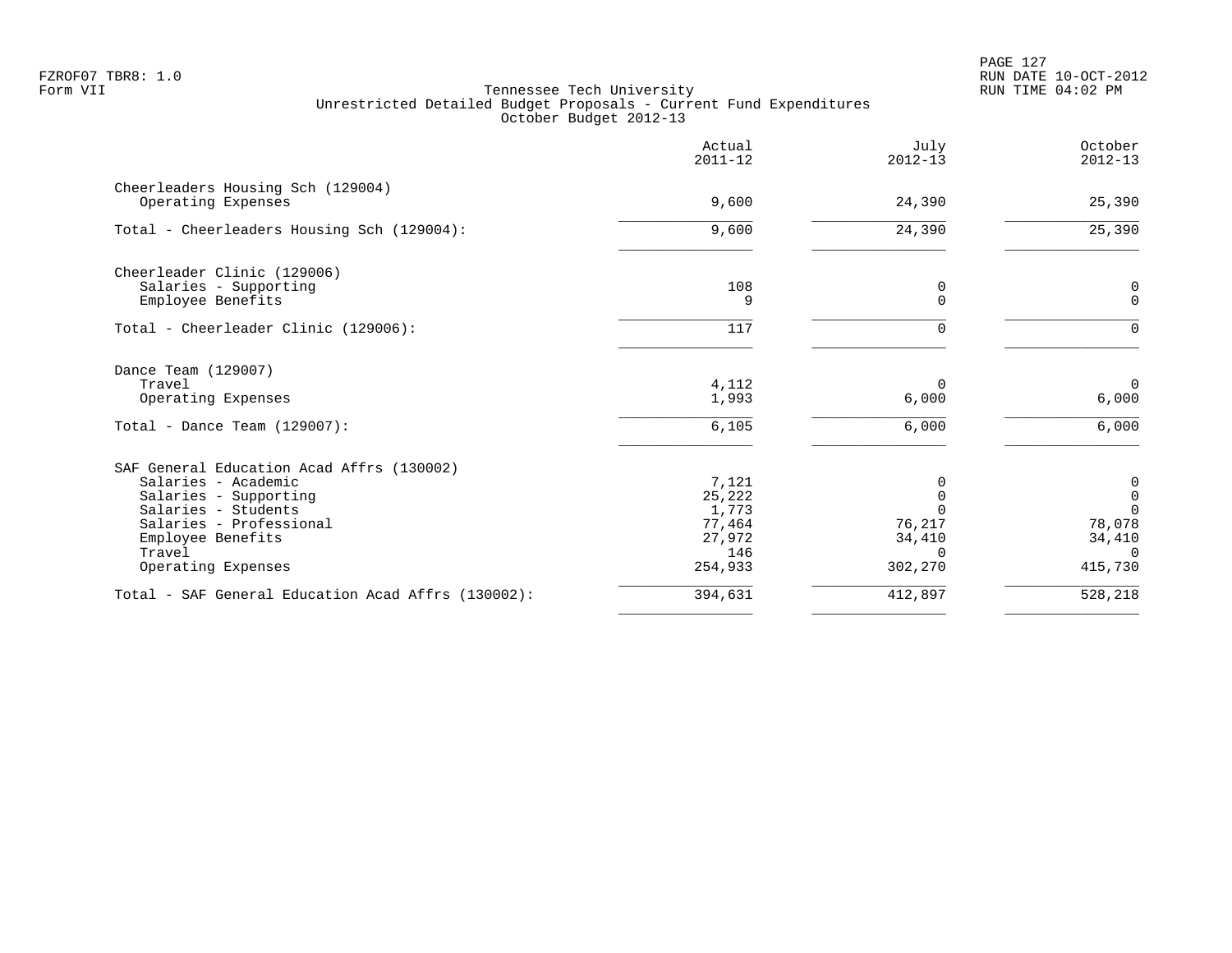|                                            | Actual<br>$2011 - 12$ | July<br>$2012 - 13$ | October<br>$2012 - 13$ |
|--------------------------------------------|-----------------------|---------------------|------------------------|
| Band (155004)                              |                       |                     |                        |
| Salaries - Supporting                      | 3,386                 | $\Omega$            | 0                      |
| Salaries - Students                        | 1,375                 | $\mathbf 0$         | $\mathbf 0$            |
| Employee Benefits                          | 320                   | $\Omega$            | $\mathbf 0$            |
| Travel                                     | 1,595                 | 1,600               | 1,600                  |
| Operating Expenses                         | 28,685                | 7,050               | 67,050                 |
| Department Revenues                        | $-1,772$              | $\Omega$            | $\Omega$               |
| Total - Band (155004):                     | 33,589                | 8,650               | 68,650                 |
| Pep Band Scholarships (155006)             |                       |                     |                        |
| Operating Expenses                         | 108,005               | 142,180             | 148,010                |
| Total - Pep Band Scholarships (155006):    | 108,005               | 142,180             | 148,010                |
| CATS Bus Service (203026)                  |                       |                     |                        |
| Travel                                     | 0                     | 10,000              | 10,000                 |
| Operating Expenses                         | 6,000                 | $\Omega$            | 4,000                  |
|                                            |                       |                     |                        |
| Total - CATS Bus Service (203026):         | 6,000                 | 10,000              | 14,000                 |
| Marketing and Promotions (305000)          |                       |                     |                        |
| Salaries - Professional                    | 0                     | 100                 | 100                    |
| Employee Benefits                          | $\Omega$              | 720                 | 720                    |
| Travel                                     | 528                   | $\Omega$            | $\Omega$               |
| Operating Expenses                         | 138,951               | 159,390             | 169,390                |
| Total - Marketing and Promotions (305000): | 139,479               | 160,210             | 170,210                |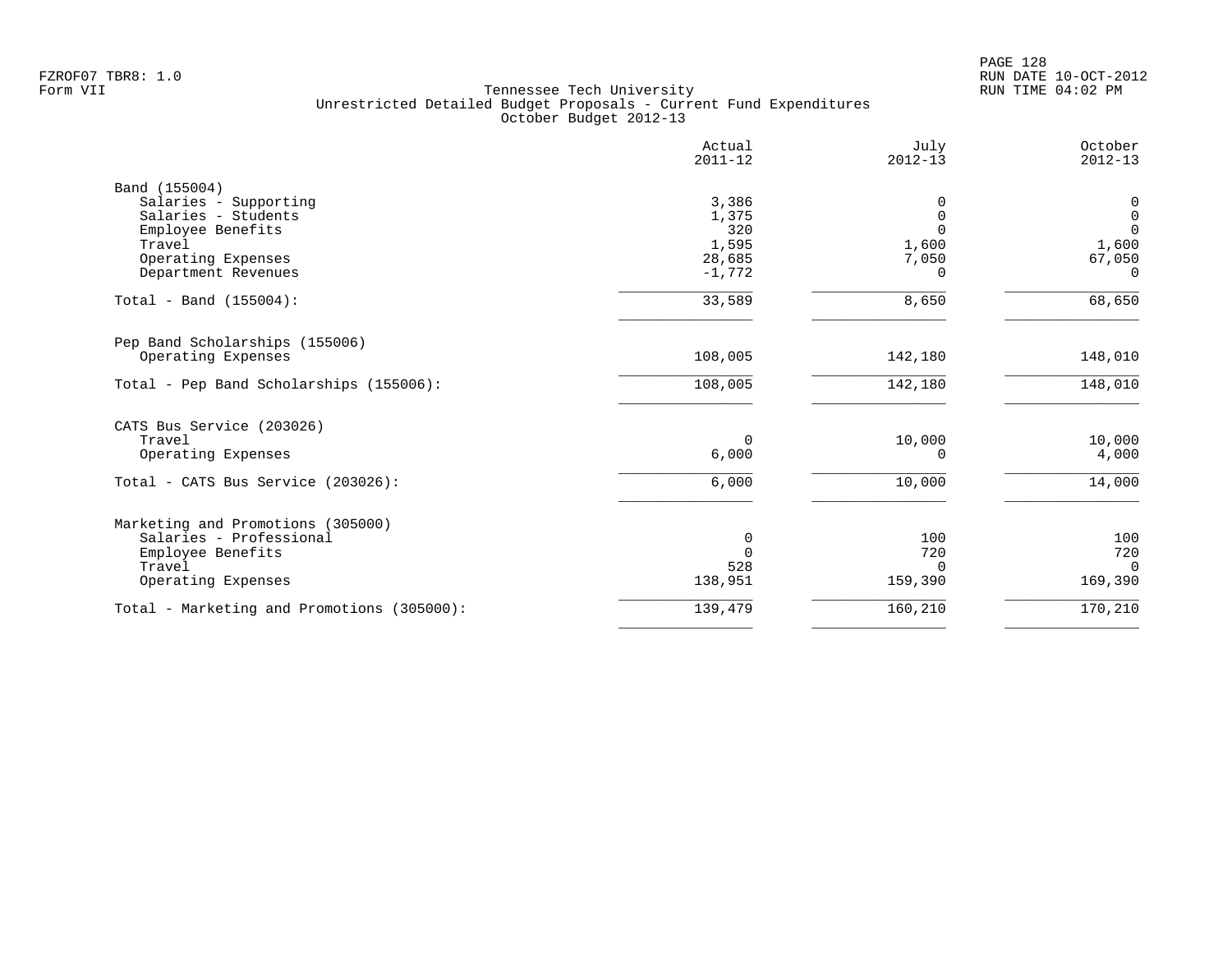|                                                        | Actual<br>$2011 - 12$ | July<br>$2012 - 13$ | October<br>$2012 - 13$ |
|--------------------------------------------------------|-----------------------|---------------------|------------------------|
|                                                        |                       |                     |                        |
| Athletic Director (600050)                             |                       |                     |                        |
| Salaries - Administrative                              | 70,958                | 70,058              | 78,320                 |
| Salaries - Supporting                                  | 109,838               | 157,278             | 164,004                |
| Salaries - Students                                    | 7,046                 | 7,000               | 7,000                  |
| Salaries - Professional                                | 191,725               | 195,884             | 211,900                |
| Employee Benefits                                      | 148,116               | 155,000             | 155,000                |
| Travel                                                 | 39,641                | 20,000              | 20,000                 |
| Operating Expenses                                     | 320,832               | 175,000             | 175,000                |
| Capital Outlay                                         | 54,970                |                     | $\Omega$               |
| Department Revenues                                    | $-154$                |                     | $\Omega$               |
| Total - Athletic Director (600050):                    | 942,972               | 780,220             | 811,224                |
| Athletic Grad Assistant (600051)<br>Operating Expenses | 29,993                | 30,000              | 31,200                 |
|                                                        |                       |                     |                        |
| Total - Athletic Grad Assistant (600051):              | 29,993                | 30,000              | 31,200                 |
| Marketing and Promotion Management (600052)            |                       |                     |                        |
| Salaries - Academic                                    | 1,181                 | $\Omega$            | $\overline{0}$         |
| Salaries - Supporting                                  | 26,249                | 23,000              | 23,000                 |
| Salaries - Students                                    | 19,119                | 15,000              | 15,000                 |
| Employee Benefits                                      | 3,876                 | 4,000               | 4,000                  |
| Travel                                                 | 835                   | $\Omega$            | $\Omega$               |
| Operating Expenses                                     | 154,721               | 140,000             | 140,000                |
| Department Revenues                                    | $-19$                 | O                   | $\Omega$               |
| Total - Marketing and Promotion Management (600052):   | 205,962               | 182,000             | 182,000                |
|                                                        |                       |                     |                        |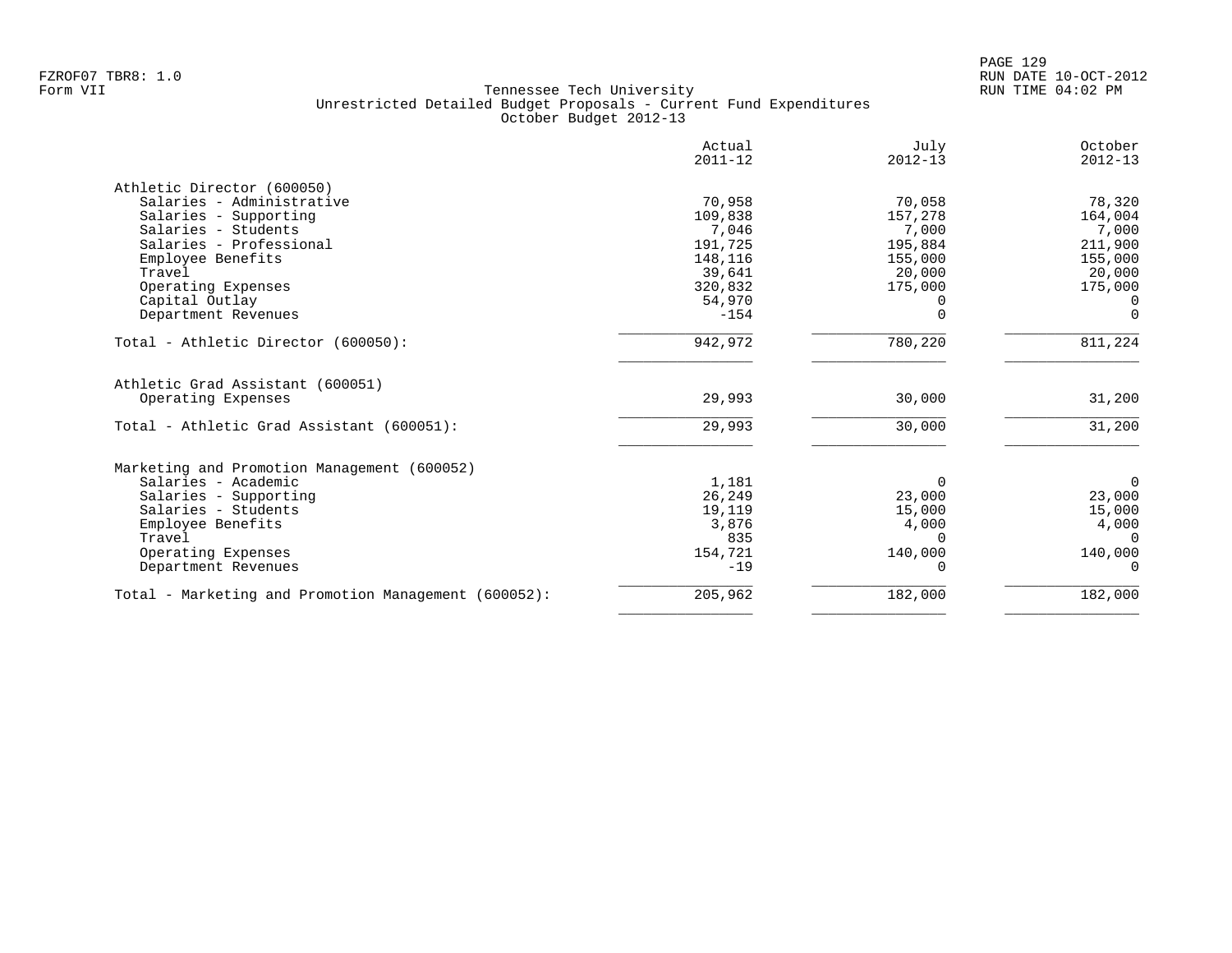PAGE 130 FZROF07 TBR8: 1.0 RUN DATE 10-OCT-2012

|                                                                                                            | Actual<br>$2011 - 12$      | July<br>$2012 - 13$          | October<br>$2012 - 13$       |
|------------------------------------------------------------------------------------------------------------|----------------------------|------------------------------|------------------------------|
| Athletic Concessions CDS (600053)<br>Operating Expenses                                                    | $\Omega$                   | 32,000                       | 32,000                       |
| Total - Athletic Concessions CDS (600053):                                                                 | $\Omega$                   | 32,000                       | 32,000                       |
| Athletic Medical and Insurance (600054)<br>Operating Expenses                                              | 133,973                    | 187,650                      | 187,650                      |
| Total - Athletic Medical and Insurance (600054):                                                           | 133,973                    | 187,650                      | 187,650                      |
| Athletic Awards (600055)<br>Operating Expenses<br>Department Revenues<br>Total - Athletic Awards (600055): | 42,339<br>$-212$<br>42,127 | 10,000<br>$\Omega$<br>10,000 | 10,000<br>$\Omega$<br>10,000 |
| Athletic Comp Tickets (600056)<br>Operating Expenses<br>Total - Athletic Comp Tickets (600056):            | 21,433<br>21,433           | 16,890<br>16,890             | 16,890<br>16,890             |
| Athletic Book Account (600057)<br>Operating Expenses<br>Department Revenues                                | 161,330<br>$-1,395$        | 45,000<br>0                  | 45,000<br>0                  |
| Total - Athletic Book Account (600057):                                                                    | 159,935                    | 45,000                       | 45,000                       |
|                                                                                                            |                            |                              |                              |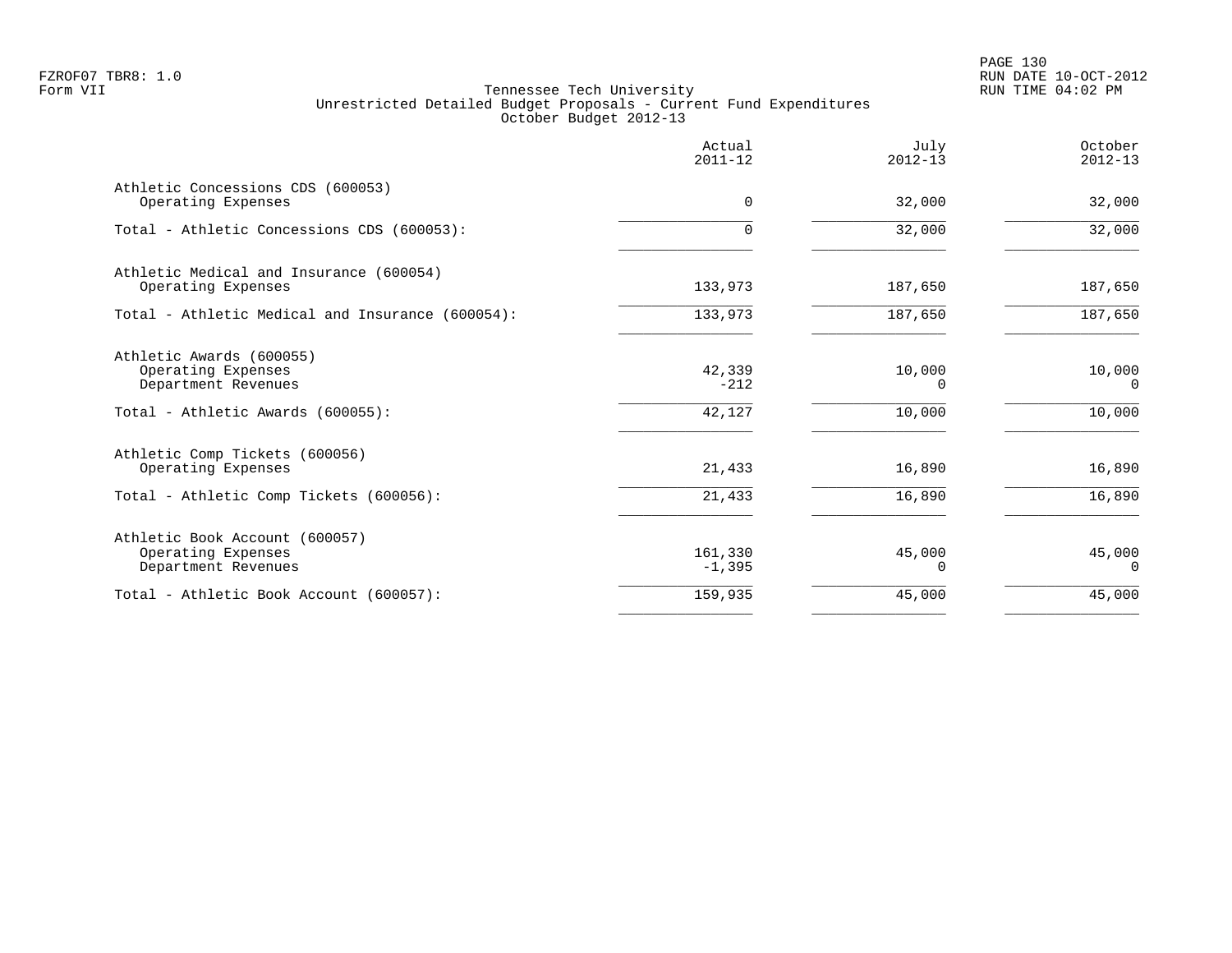|                                                | Actual<br>$2011 - 12$ | July<br>$2012 - 13$ | October<br>$2012 - 13$ |
|------------------------------------------------|-----------------------|---------------------|------------------------|
| Athletic Book Trans Out (600058)               |                       |                     |                        |
| Operating Expenses                             | $-159,935$            | $-45,000$           | $-45,000$              |
| Total - Athletic Book Trans Out (600058):      | $-159,935$            | $-45,000$           | $-45,000$              |
| Sports Information (600059)                    |                       |                     |                        |
| Salaries - Supporting                          | 48,386                | 48,772              | 49,525                 |
| Salaries - Professional                        | 55,360                | 54,560              | 55,850                 |
| Employee Benefits                              | 31,730                | 35,000              | 35,000                 |
| Travel                                         | 8,704                 | 6,920               | 6,920                  |
| Operating Expenses                             | 47,704                | 50,000              | 50,000                 |
| Department Revenues                            | $-11$                 | $\Omega$            | $\Omega$               |
| Total - Sports Information (600059):           | 191,873               | 195,252             | 197,295                |
| Athletic Academic Counseling (600060)          |                       |                     |                        |
| Salaries - Supporting                          | 16,351                | 22,950              | 25,677                 |
| Salaries - Professional                        | 46,784                | 87,514              | 93,223                 |
| Employee Benefits                              | 29,366                | 70,000              | 70,000                 |
| Travel                                         | 887                   | $\Omega$            | $\Omega$               |
| Operating Expenses                             | 53,027                | 12,690              | 12,690                 |
| Department Revenues                            | $-3$                  | $\Omega$            | $\overline{0}$         |
| Total - Athletic Academic Counseling (600060): | 146,412               | 193,154             | 201,590                |
| Athletic Academic Tutoring (600061)            |                       |                     |                        |
| Salaries - Supporting                          | 742                   | $\Omega$            | $\Omega$               |
| Salaries - Students                            | 30,367                | 30,000              | 30,000                 |
| Salaries - Professional                        | $\Omega$              | 300                 | 300                    |
| Employee Benefits                              | 163                   | $\Omega$            | $\Omega$               |
| Operating Expenses                             | $\Omega$              | 7,490               | 7,490                  |
| Total - Athletic Academic Tutoring (600061):   | 31,272                | 37,790              | 37,790                 |
|                                                |                       |                     |                        |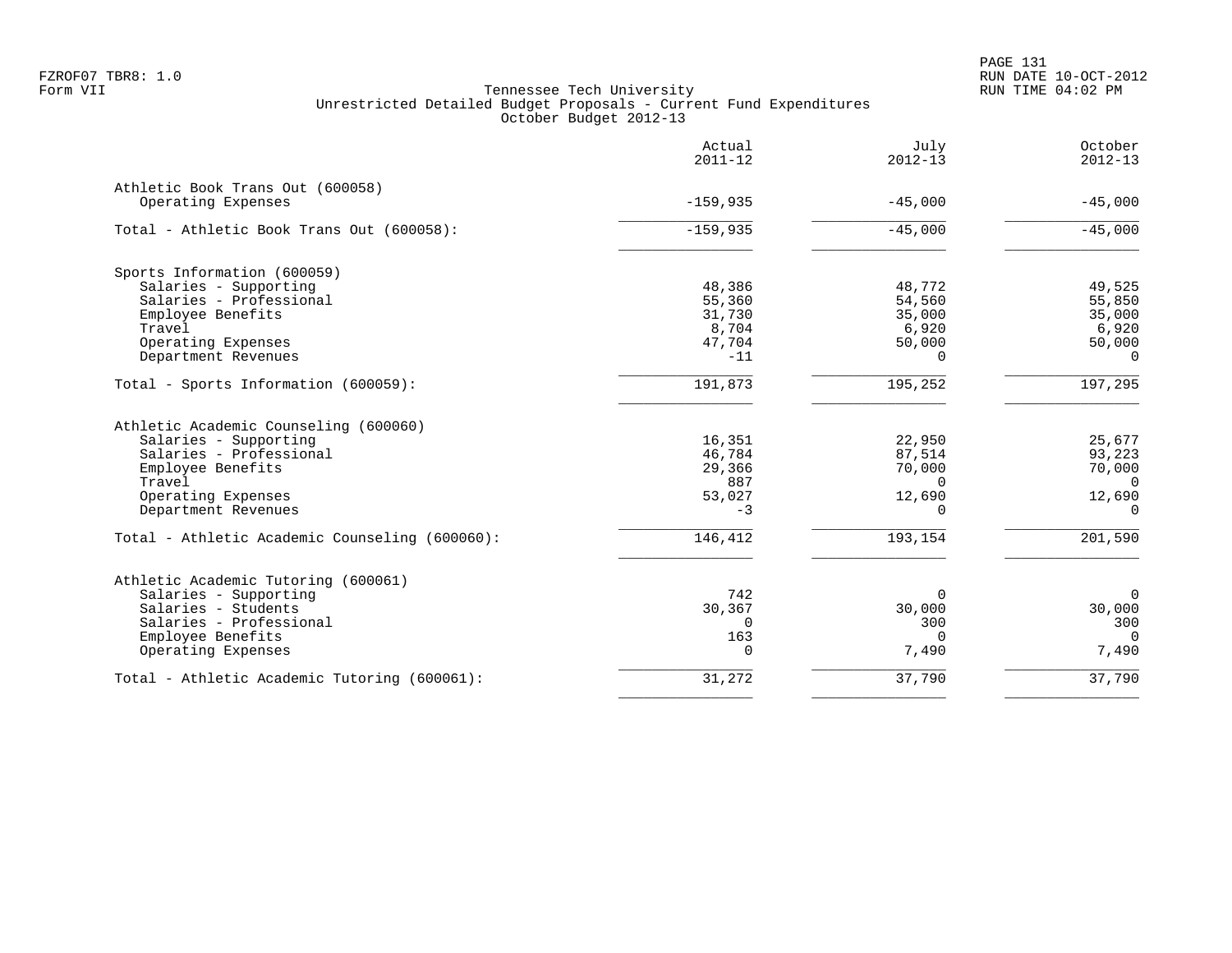|                                                       | Actual<br>$2011 - 12$ | July<br>$2012 - 13$ | October<br>$2012 - 13$ |
|-------------------------------------------------------|-----------------------|---------------------|------------------------|
| Athletic Student Therapy Center (600062)              |                       |                     |                        |
| Salaries - Students                                   | 2,515                 | $\Omega$            | $\overline{0}$         |
| Salaries - Professional                               | 169,904               | 191,895             | 195,985                |
| Employee Benefits                                     | 56,655                | 90,000              | 90,000                 |
| Travel                                                | 9,783                 | 6,010               | 6,010                  |
| Operating Expenses                                    | 86,352                | 85,190              | 85,190                 |
| Department Revenues                                   | $-1$                  | $\Omega$            | $\Omega$               |
| Total - Athletic Student Therapy Center (600062):     | 325,208               | 373,095             | 377,185                |
| Athletic Training Graduate Teaching (600064)          |                       |                     |                        |
| Operating Expenses                                    | 14,825                | 22,910              | 23,830                 |
| Total - Athletic Training Graduate Teaching (600064): | 14,825                | 22,910              | 23,830                 |
| Graduation Incentive (600065)                         |                       |                     |                        |
| Operating Expenses                                    | 147,337               | 186,530             | 186,530                |
| Total - Graduation Incentive (600065):                | 147,337               | 186,530             | 186,530                |
| Strength and Conditioning (600066)                    |                       |                     |                        |
| Salaries - Supporting                                 | 7,464                 | 6,000               | 6,000                  |
| Salaries - Students                                   | 4,800                 | 7,500               | 7,500                  |
| Salaries - Professional                               | 69,350                | 67,750              | 69,170                 |
| Employee Benefits                                     | 25,249                | 20,000              | 20,000                 |
| Travel                                                | 70                    | 5,000               | 5,000                  |
| Operating Expenses                                    | 15,223                | 12,000              | 12,000                 |
| Department Revenues                                   | $-28$                 | 0                   | $\Omega$               |
| Total - Strength and Conditioning (600066):           | 122,128               | 118,250             | 119,670                |
|                                                       |                       |                     |                        |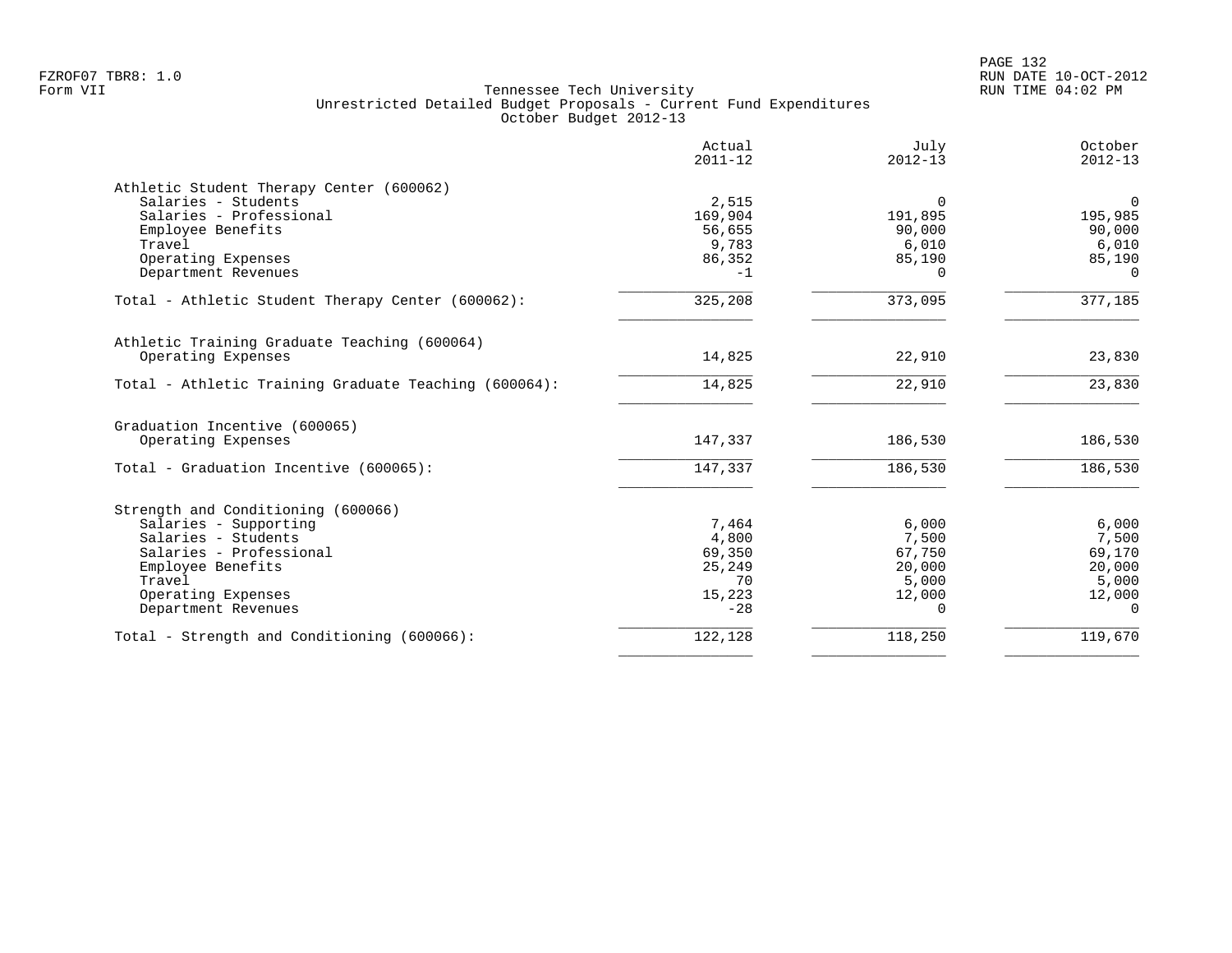PAGE 133 FZROF07 TBR8: 1.0 RUN DATE 10-OCT-2012

|                                   | Actual<br>$2011 - 12$ | July<br>$2012 - 13$ | October<br>$2012 - 13$ |
|-----------------------------------|-----------------------|---------------------|------------------------|
| Football (601000)                 |                       |                     |                        |
| Salaries - Supporting             | 53,980                | 22,875              | 23,550                 |
| Salaries - Students               | 5,000                 | 50                  | 50                     |
| Salaries - Professional           | 377,975               | 355,786             | 383,792                |
| Employee Benefits                 | 130,506               | 164,000             | 164,000                |
| Travel                            | 257,533               | 156,030             | 323,030                |
| Operating Expenses                | 227,575               | 167,420             | 267,420                |
| Department Revenues               | $-171$                | $\Omega$            | 0                      |
| $Total - Football (601000):$      | 1,052,398             | 866,161             | 1,161,842              |
| Mens Basketball (601001)          |                       |                     |                        |
| Salaries - Supporting             | 33,572                | 34,885              | 36,275                 |
| Salaries - Students               | $\Omega$              | 100                 | 100                    |
| Salaries - Professional           | 212,531               | 185,325             | 234,472                |
| Employee Benefits                 | 86,042                | 90,000              | 90,000                 |
| Travel                            | 184,720               | 149,610             | 149,610                |
| Operating Expenses                | 108,404               | 124,880             | 124,880                |
| Department Revenues               | $-65$                 | 0                   | 0                      |
| Total - Mens Basketball (601001): | 625,204               | 584,800             | 635,337                |
| Baseball (601003)                 |                       |                     |                        |
| Salaries - Students               | $\Omega$              | 280                 | 280                    |
| Salaries - Professional           | 81,060                | 80,160              | 81,245                 |
| Employee Benefits                 | 20,964                | 23,000              | 23,000                 |
| Travel                            | 62,764                | 47,420              | 47,420                 |
| Operating Expenses                | 74,587                | 47,130              | 47,130                 |
| Department Revenues               | $-325$                | $\Omega$            | $\Omega$               |
| $Total - Baseball (601003):$      | 239,050               | 197,990             | 199,075                |
|                                   |                       |                     |                        |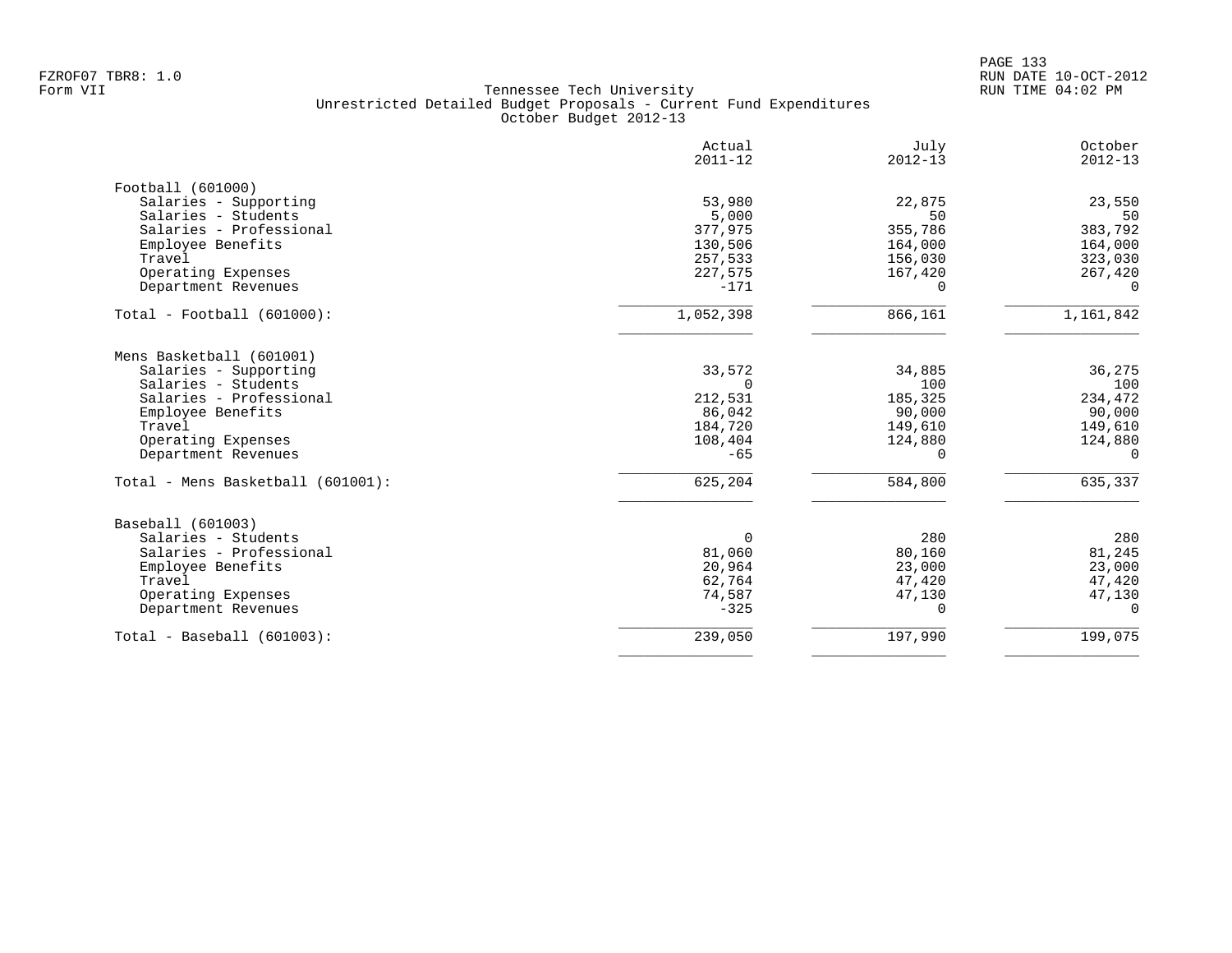PAGE 134 FZROF07 TBR8: 1.0 RUN DATE 10-OCT-2012

|                                                                             | Actual<br>$2011 - 12$ | July<br>$2012 - 13$ | October<br>$2012 - 13$ |
|-----------------------------------------------------------------------------|-----------------------|---------------------|------------------------|
| Mens Cross Country (601005)<br>Salaries - Professional<br>Employee Benefits | 5,400<br>413          | 5,400<br>400        | 5,400<br>400           |
| Travel<br>Operating Expenses                                                | 4,452<br>5,482        | 7,100<br>4,880      | 7,100<br>4,880         |
| Total - Mens Cross Country (601005):                                        | 15,747                | 17,780              | 17,780                 |
| Mens Golf (601006)                                                          |                       |                     |                        |
| Salaries - Professional                                                     | 10,500                | 10,500              | 10,500                 |
| Employee Benefits<br>Travel                                                 | 807<br>22,226         | 800<br>24,350       | 800<br>24,350          |
| Operating Expenses                                                          | 15,133                | 10,000              | 10,000                 |
| Total - Mens Golf $(601006)$ :                                              | 48,666                | 45,650              | 45,650                 |
| Mens Tennis (601007)                                                        |                       |                     |                        |
| Salaries - Students                                                         | 4,270                 | 0                   | $\overline{0}$         |
| Salaries - Professional                                                     | 42,992                | 37,792              | 38,730                 |
| Employee Benefits                                                           | 11,567                | 15,000              | 15,000                 |
| Travel<br>Operating Expenses                                                | 27,462<br>22,741      | 33,000<br>22,500    | 33,000<br>22,500       |
| Department Revenues                                                         | $-3$                  | $\Omega$            | $\Omega$               |
| Total - Mens Tennis (601007):                                               | 109,029               | 108,292             | 109,230                |
| Mens Tennis Tournaments (601008)                                            |                       |                     |                        |
| Travel                                                                      | 3,465                 | 0                   | 0                      |
| Total - Mens Tennis Tournaments (601008):                                   | 3,465                 | $\mathbf 0$         | $\mathbf 0$            |
|                                                                             |                       |                     |                        |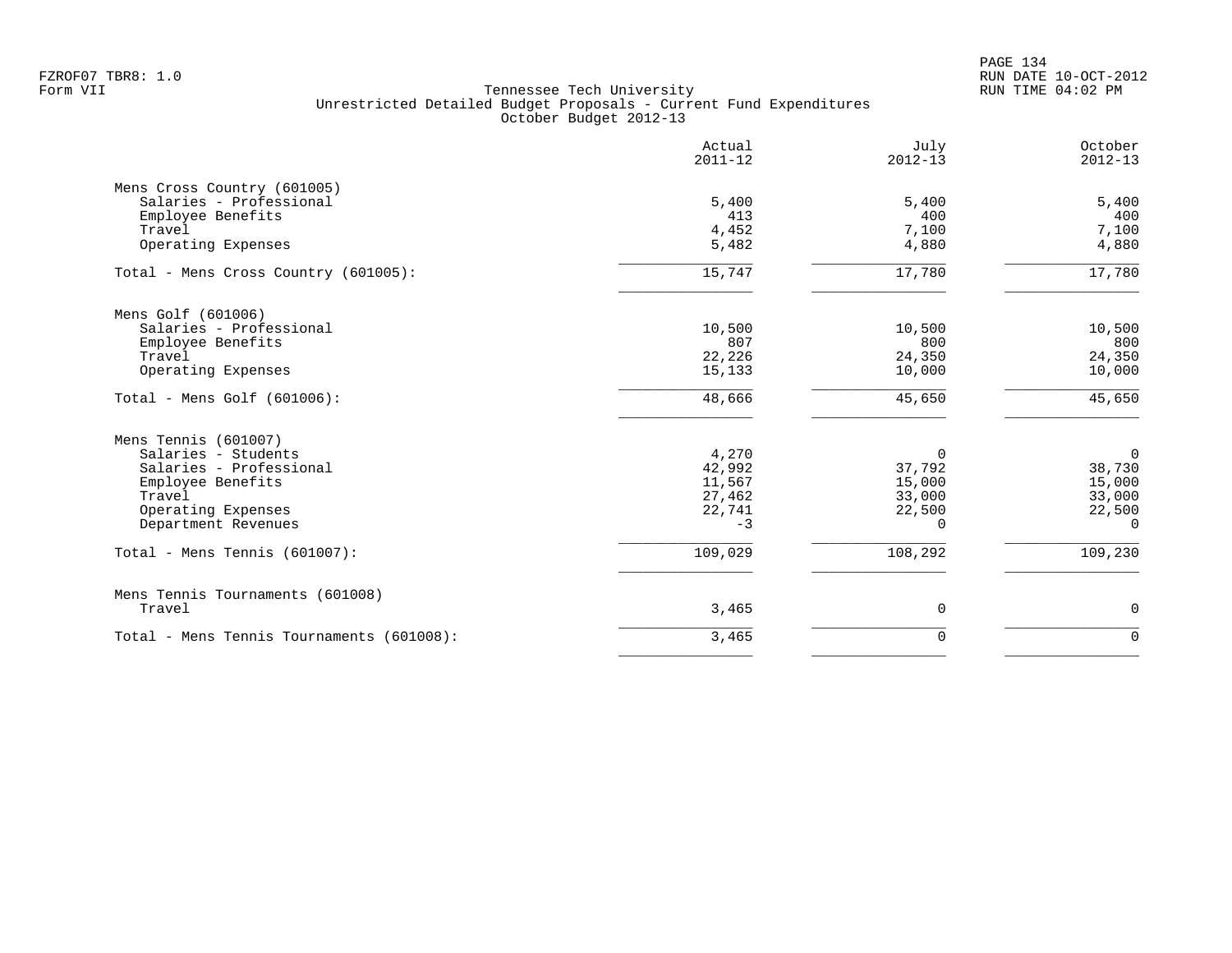|                                                               | Actual<br>$2011 - 12$ | July<br>$2012 - 13$  | October<br>$2012 - 13$ |
|---------------------------------------------------------------|-----------------------|----------------------|------------------------|
| Mens OVC Tournaments (601011)<br>Travel<br>Operating Expenses | 16,661<br>905         | $\Omega$<br>$\Omega$ | 0<br>$\Omega$          |
| Total - Mens OVC Tournaments (601011):                        | 17,566                | 0                    | $\Omega$               |
| Mens OVC Golf (601012)<br>Travel                              | 3,257                 | $\Omega$             | 0                      |
| Total - Mens OVC Golf (601012):                               | 3,257                 | <sup>n</sup>         | $\Omega$               |
| Mens OVC Cross Country Tourney (601016)<br>Travel             | 634                   | $\mathbf 0$          | $\mathbf 0$            |
| Total - Mens OVC Cross Country Tourney (601016):              | 634                   | $\Omega$             | $\Omega$               |
| Football Tournaments (601017)<br>Operating Expenses           | 70,642                | $\mathbf 0$          | 0                      |
| Total - Football Tournaments (601017):                        | 70,642                | $\Omega$             | $\Omega$               |
| Football Scholarships (601060)<br>Operating Expenses          | 1,546,831             | 1,456,580            | 1,537,960              |
| Total - Football Scholarships (601060):                       | 1,546,831             | 1,456,580            | 1,537,960              |
|                                                               |                       |                      |                        |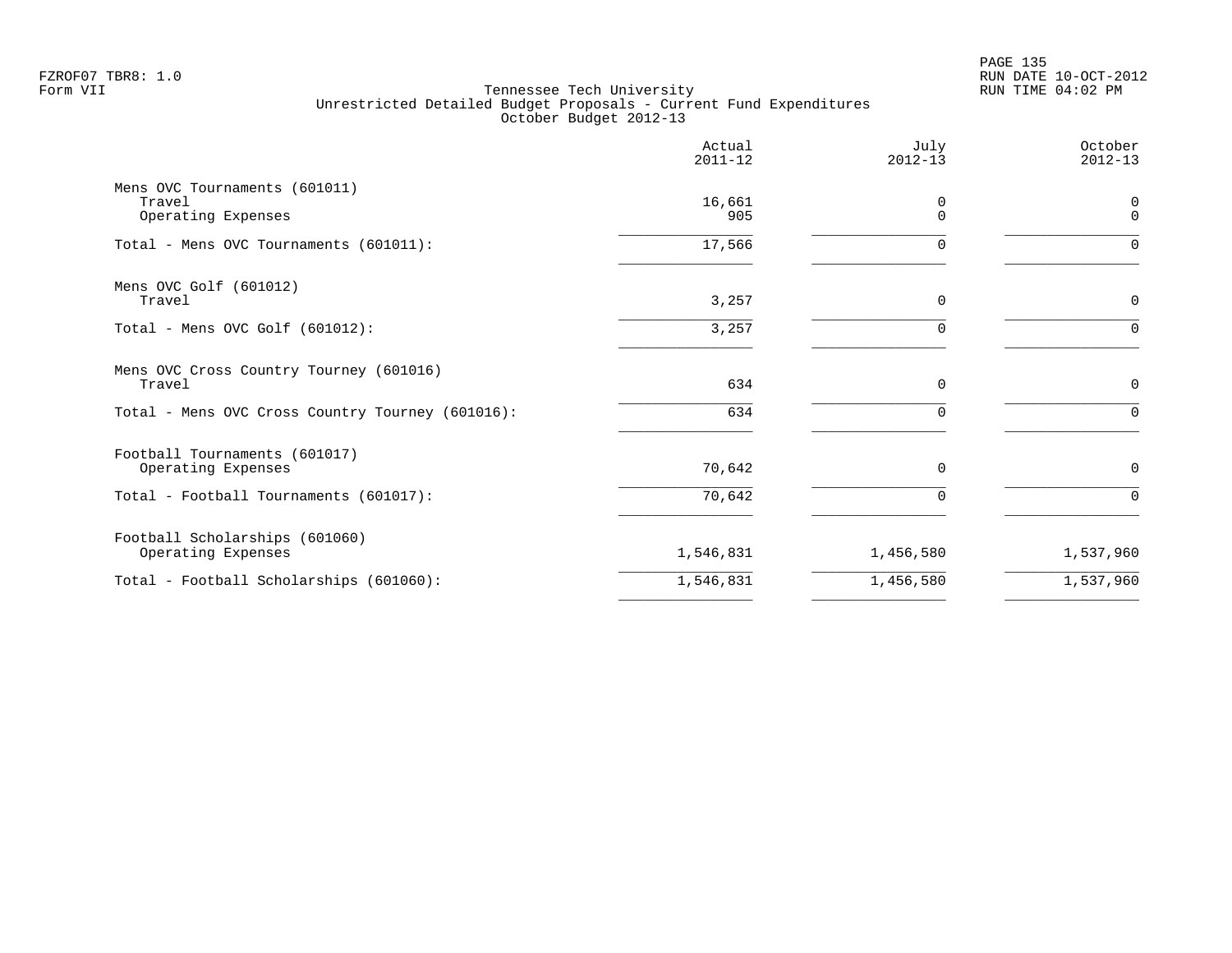PAGE 136 FZROF07 TBR8: 1.0 RUN DATE 10-OCT-2012

|                                                              | Actual<br>$2011 - 12$ | July<br>$2012 - 13$ | October<br>$2012 - 13$ |
|--------------------------------------------------------------|-----------------------|---------------------|------------------------|
| Mens Basketball Scholarships (601061)<br>Operating Expenses  | 416,406               | 392,060             | 412,800                |
| Total - Mens Basketball Scholarships (601061):               | 416,406               | 392,060             | 412,800                |
| Baseball Scholarships (601062)<br>Operating Expenses         | 219,887               | 272,340             | 287,530                |
| Total - Baseball Scholarships (601062):                      | 219,887               | 272,340             | 287,530                |
| Mens Rifle Range Scholarships (601063)<br>Operating Expenses | $-4,645$              | $\Omega$            | $\mathbf 0$            |
| Total - Mens Rifle Range Scholarships (601063):              | $-4,645$              | $\Omega$            | $\Omega$               |
| Mens Tennis Scholarships (601064)<br>Operating Expenses      | 130,361               | 130,620             | 137,470                |
| Total - Mens Tennis Scholarships (601064):                   | 130,361               | 130,620             | 137,470                |
| Mens Golf Scholarships (601065)<br>Operating Expenses        | 28,387                | 66,220              | 70,560                 |
| Total - Mens Golf Scholarships (601065):                     | 28,387                | 66,220              | 70,560                 |
|                                                              |                       |                     |                        |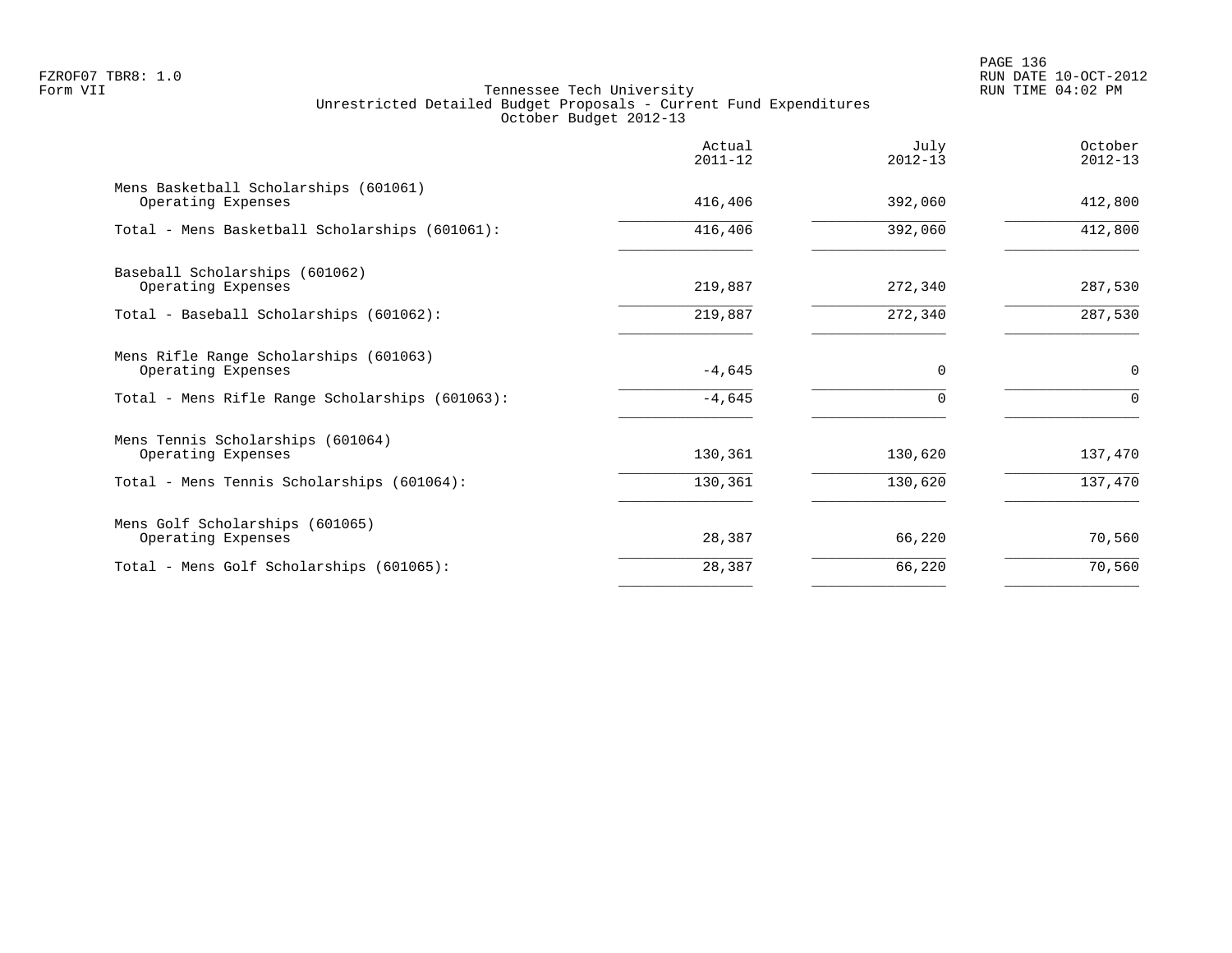|                                                                | Actual<br>$2011 - 12$ | July<br>$2012 - 13$ | October<br>$2012 - 13$ |
|----------------------------------------------------------------|-----------------------|---------------------|------------------------|
| Mens Cross Country Scholarships (601066)<br>Operating Expenses | 35,136                | 73,580              | 78,400                 |
|                                                                |                       |                     |                        |
| Total - Mens Cross Country Scholarships (601066):              | 35,136                | 73,580              | 78,400                 |
| Womens Basketball (602000)                                     |                       |                     |                        |
| Salaries - Supporting                                          | 28,447                | 31,395              | 32,728                 |
| Salaries - Students                                            | $\Omega$              | 100                 | 100                    |
| Salaries - Professional                                        | 176,187               | 177,441             | 205,096                |
| Employee Benefits                                              | 62,154                | 66,000              | 66,000                 |
| Travel                                                         | 127,829               | 112,700             | 112,700                |
| Operating Expenses                                             | 88,303                | 93,660              | 93,660                 |
| Department Revenues                                            | $-198$                | $\Omega$            | $\Omega$               |
| Total - Womens Basketball (602000):                            | 482,722               | 481,296             | 510,284                |
| Womens Bball OVC Tournaments (602001)                          |                       |                     |                        |
| Travel                                                         | 31,443                | 0                   | 0                      |
| Operating Expenses                                             | 10,553                | $\Omega$            | $\Omega$               |
| Total - Womens Bball OVC Tournaments (602001):                 | 41,996                | $\Omega$            | $\Omega$               |
| Womens Volleyball (602004)                                     |                       |                     |                        |
| Salaries - Students                                            | 1,235                 | 550                 | 550                    |
| Salaries - Professional                                        | 61,842                | 55,911              | 57,352                 |
| Employee Benefits                                              | 18,915                | 29,090              | 29,090                 |
| Travel                                                         | 40,576                | 33,600              | 33,600                 |
| Operating Expenses                                             | 23,473                | 21,240              | 21,240                 |
| Department Revenues                                            | $-16$                 | $\Omega$            | $\Omega$               |
| Total - Womens Volleyball (602004):                            | 146,025               | 140,391             | 141,832                |
|                                                                |                       |                     |                        |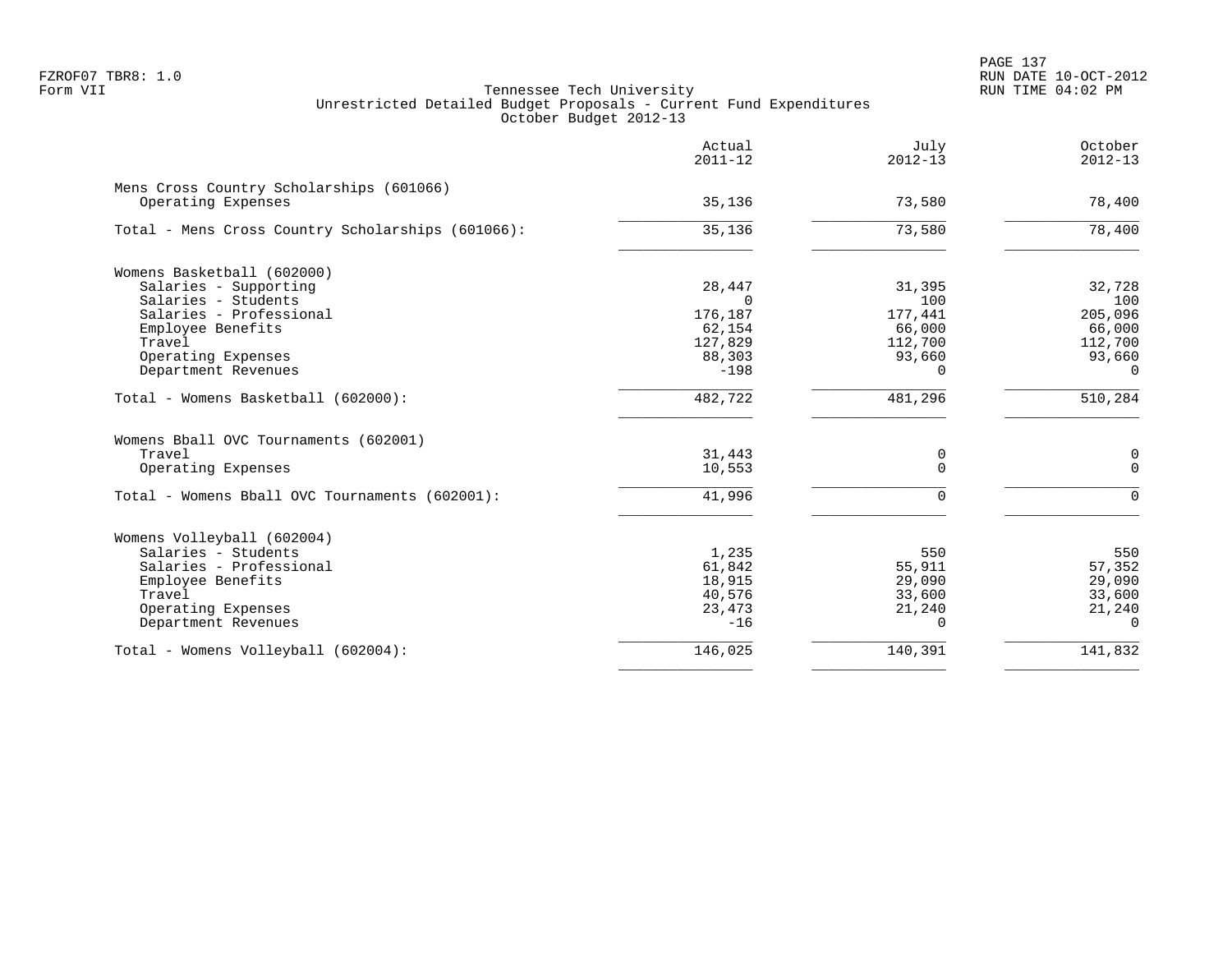|                                              | Actual<br>$2011 - 12$ | July<br>$2012 - 13$ | October<br>$2012 - 13$ |
|----------------------------------------------|-----------------------|---------------------|------------------------|
| Womens Golf (602008)                         |                       |                     |                        |
| Salaries - Professional                      | 15,500                | 15,500              | 15,500                 |
| Employee Benefits                            | 1,187                 | 1,400               | 1,400                  |
| Travel                                       | 25,579                | 26,650              | 26,650                 |
| Operating Expenses                           | 13,969                | 10,000              | 10,000                 |
| Department Revenues                          | $-18$                 | $\Omega$            | $\Omega$               |
| Total - Womens Golf (602008):                | 56,217                | 53,550              | 53,550                 |
| Womens Cross Country Track (602009)          |                       |                     |                        |
| Salaries - Professional                      | 10,800                | 10,800              | 10,800                 |
| Employee Benefits                            | 827                   | 1,130               | 1,130                  |
| Travel                                       | 16,129                | 19,750              | 19,750                 |
| Operating Expenses                           | 16,282                | 10,000              | 10,000                 |
| Total - Womens Cross Country Track (602009): | 44,038                | 41,680              | 41,680                 |
| Womens Track Tournaments (602010)            |                       |                     |                        |
| Travel                                       | 7,801                 | 0                   | 0                      |
| Total - Womens Track Tournaments (602010):   | 7,801                 | $\Omega$            | $\Omega$               |
| Womens Softball (602011)                     |                       |                     |                        |
| Salaries - Professional                      | 86,306                | 85,406              | 86,603                 |
| Employee Benefits                            | 21,840                | 23,000              | 23,000                 |
| Travel                                       | 72,644                | 42,960              | 42,960                 |
| Operating Expenses                           | 58,461                | 36,440              | 36,440                 |
| Department Revenues                          | $-12$                 | 0                   | $\Omega$               |
| Total - Womens Softball (602011):            | 239,239               | 187,806             | 189,003                |
|                                              |                       |                     |                        |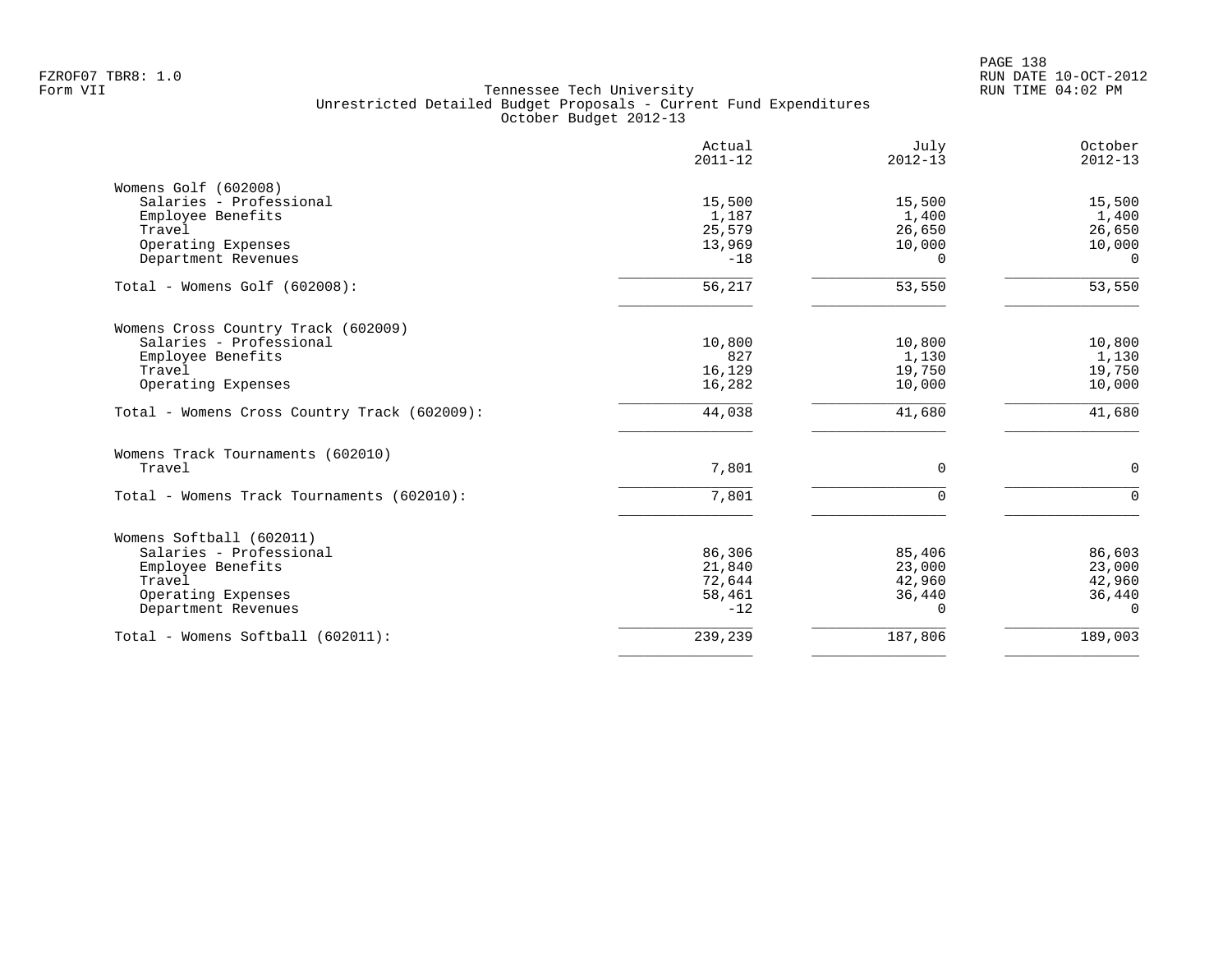|                                                   | Actual<br>$2011 - 12$ | July<br>$2012 - 13$ | October<br>$2012 - 13$ |
|---------------------------------------------------|-----------------------|---------------------|------------------------|
| Womens Soccer (602012)                            |                       |                     |                        |
| Salaries - Students                               |                       | 500                 | 500                    |
| Salaries - Professional                           | 68,577                | 73,577              | 74,543                 |
| Employee Benefits                                 | 19,282                | 20,000              | 20,000                 |
| Travel                                            | 64,839                | 47,150              | 47,150                 |
| Operating Expenses                                | 67,487                | 33,560              | 33,560                 |
| Capital Outlay                                    | 11,909                |                     | $\Omega$               |
| Department Revenues                               | $-1$                  |                     | $\Omega$               |
| Total - Womens Soccer (602012):                   | 232,093               | 174,787             | 175,753                |
| Womens OVC Softball Tournaments (602013)          |                       |                     |                        |
| Travel                                            | 9,308                 | $\Omega$            | $\mathbf 0$            |
| Total - Womens OVC Softball Tournaments (602013): | 9,308                 |                     | 0                      |
| Womens OVC Golf (602014)                          |                       |                     |                        |
| Travel                                            | 3,381                 | $\Omega$            | $\Omega$               |
| Total - Womens OVC Golf (602014):                 | 3,381                 |                     | $\Omega$               |
| Womens Basketball Scholarships (602060)           |                       |                     |                        |
| Operating Expenses                                | 442,895               | 435,390             | 458,220                |
| Total - Womens Basketball Scholarships (602060):  | 442,895               | 435,390             | 458,220                |
|                                                   |                       |                     |                        |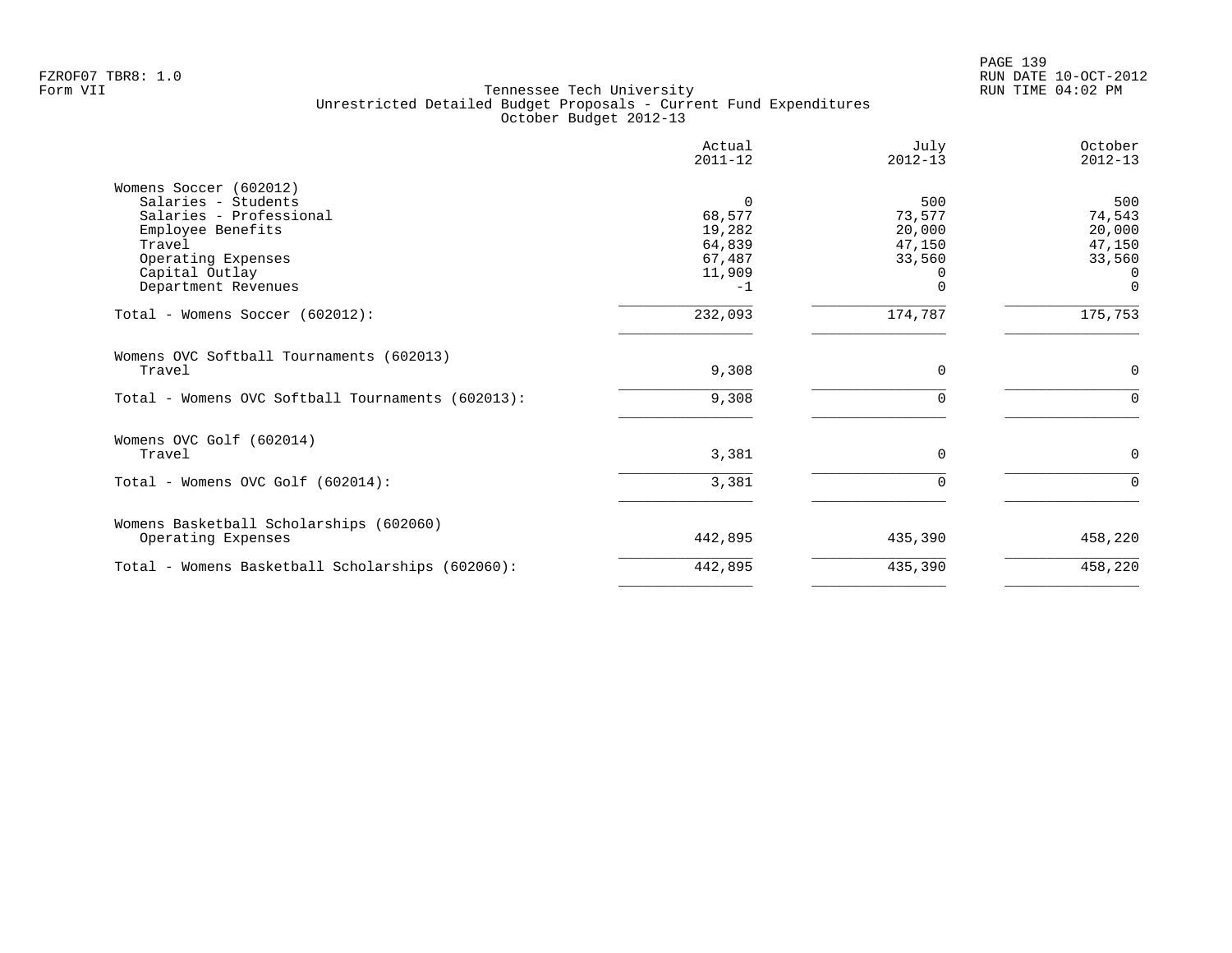|                                                                  | Actual<br>$2011 - 12$ | July<br>$2012 - 13$ | October<br>$2012 - 13$ |
|------------------------------------------------------------------|-----------------------|---------------------|------------------------|
| Womens Volleyball Scholarships (602061)<br>Operating Expenses    | 352,261               | 355,380             | 374,340                |
| Total - Womens Volleyball Scholarships (602061):                 | 352,261               | 355,380             | 374,340                |
| Womens Golf Scholarships (602063)<br>Operating Expenses          | 59,206                | 174,150             | 183,290                |
| Total - Womens Golf Scholarships (602063):                       | 59,206                | 174,150             | 183,290                |
| Womens Softball Scholarships (602064)<br>Operating Expenses      | 304,107               | 348,310             | 366,580                |
| Total - Womens Softball Scholarships (602064):                   | 304,107               | 348,310             | 366,580                |
| Womens Cross Country Scholarships (602065)<br>Operating Expenses | 248,726               | 422,300             | 445,790                |
| Total - Womens Cross Country Scholarships (602065):              | 248,726               | 422,300             | 445,790                |
| Womens Soccer Scholarships (602066)<br>Operating Expenses        | 324,983               | 406,370             | 427,670                |
| Total - Womens Soccer Scholarships (602066):                     | 324,983               | 406,370             | 427,670                |
|                                                                  |                       |                     |                        |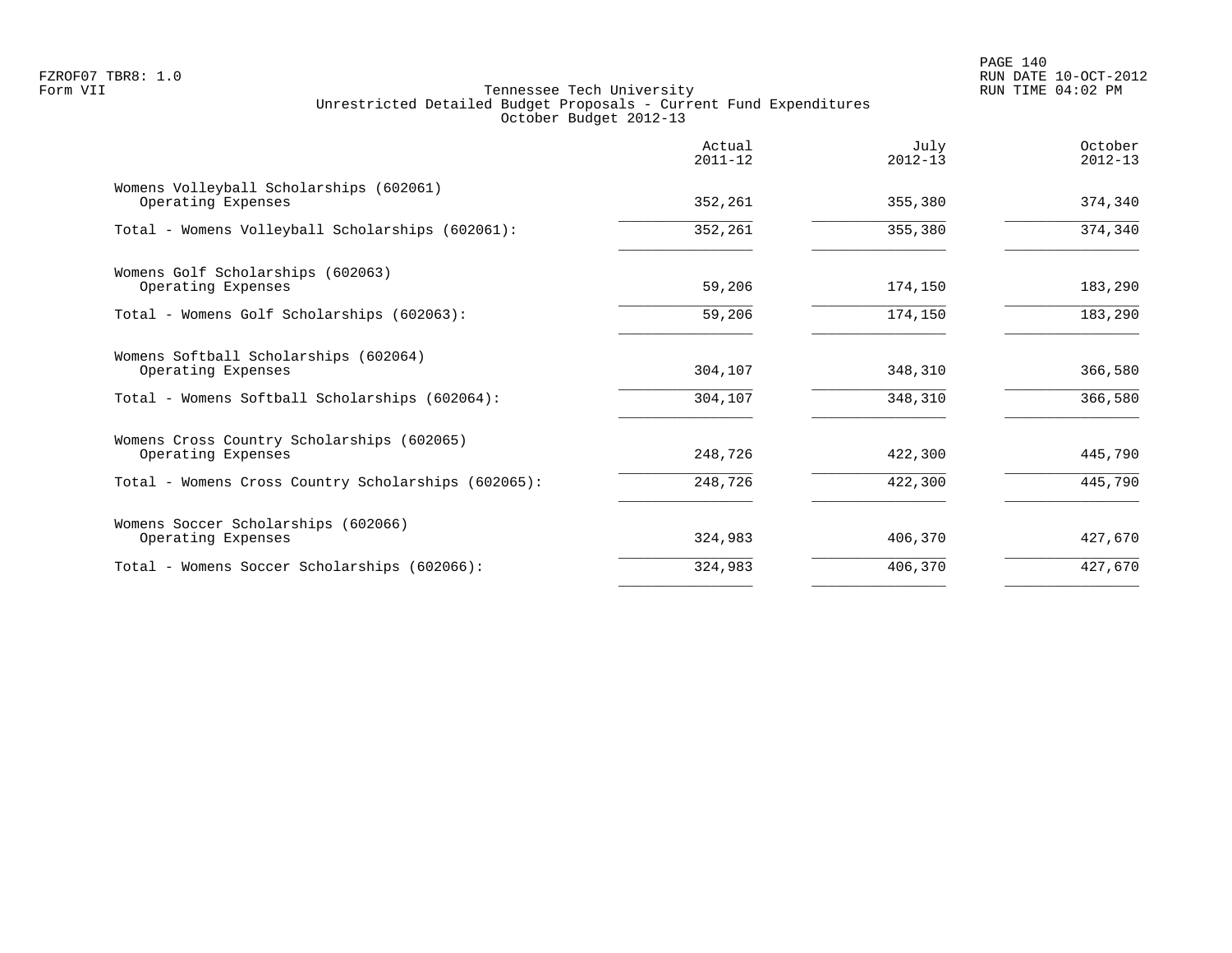PAGE 141 FZROF07 TBR8: 1.0 RUN DATE 10-OCT-2012

|                                                         | Actual<br>$2011 - 12$ | July<br>$2012 - 13$ | October<br>$2012 - 13$ |
|---------------------------------------------------------|-----------------------|---------------------|------------------------|
| Athletic Motor Pool (650000)<br>Salaries - Professional | $\Omega$              | 4,000               | 4,000                  |
| Operating Expenses                                      | 36,952                | O                   | $\Omega$               |
| Total - Athletic Motor Pool (650000):                   | 36,952                | 4,000               | 4,000                  |
| Athletic Motor Pool Revenue (650001)                    |                       |                     |                        |
| Travel                                                  | $-42,261$             |                     |                        |
| Operating Expenses                                      | $-1, 154$             | $-19,000$           | $-19,000$              |
| Total - Athletic Motor Pool Revenue (650001):           | $-43, 415$            | $-19,000$           | $-19,000$              |
| Student Sports Comp (650002)                            |                       |                     |                        |
| Salaries - Students                                     | 5,882                 | $\Omega$            | $\overline{0}$         |
| Salaries - Professional                                 | 30,574                | 37,944              | 41,717                 |
| Employee Benefits                                       | 13,120                | 14,606              | 14,606                 |
| Operating Expenses                                      | 20,040                | 15,930              | 15,930                 |
| Department Revenues                                     | $-67$                 |                     | $\Omega$               |
| Total - Student Sports Comp (650002):                   | 69,549                | 68,480              | 72,253                 |
| Student Sports Comp Grad Assist (650003)                |                       |                     |                        |
| Operating Expenses                                      | $\mathbf 0$           | 2,670               | 2,780                  |
| Total - Student Sports Comp Grad Assist (650003):       | 0                     | 2,670               | 2,780                  |
|                                                         |                       |                     |                        |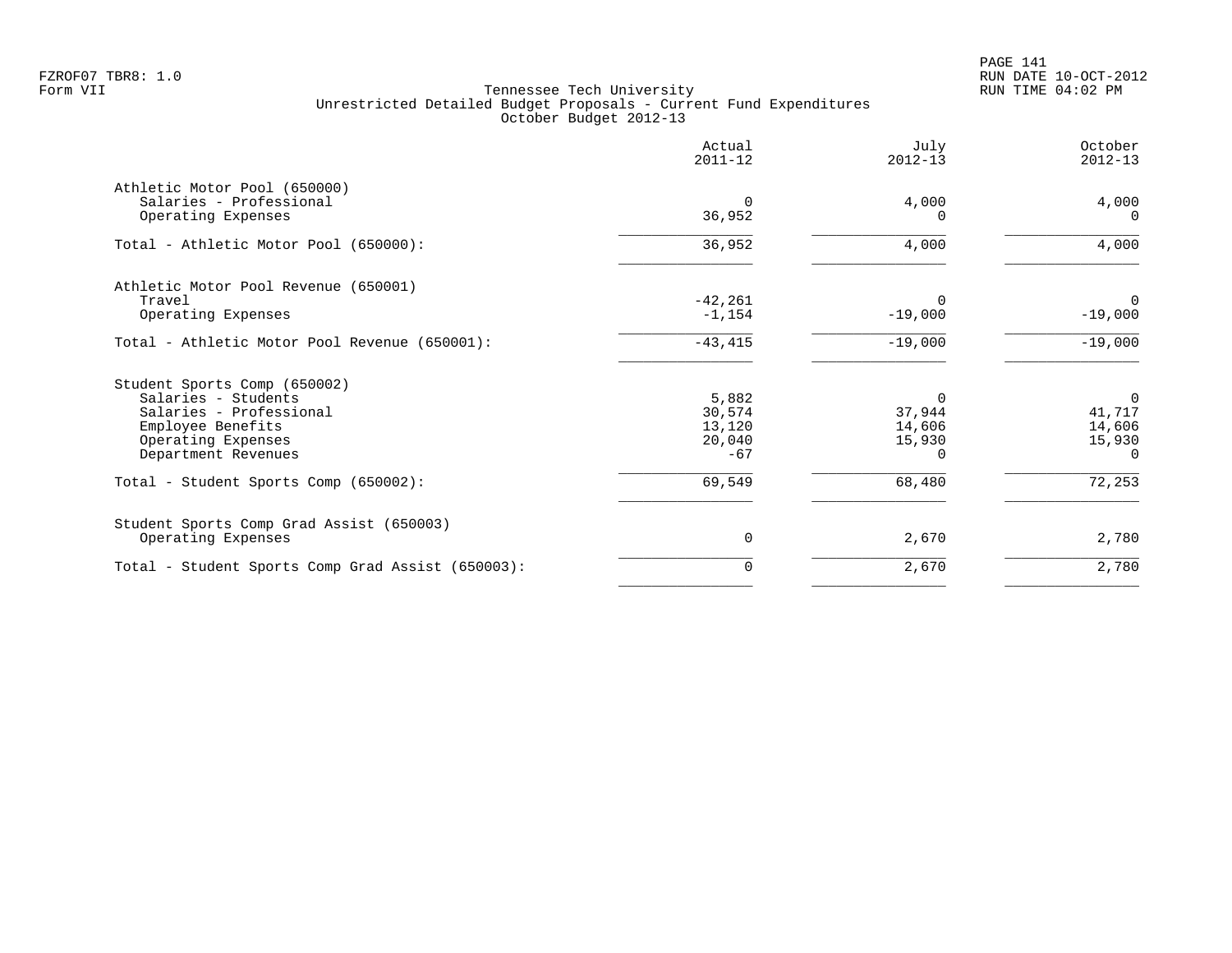|                                                             | Actual<br>$2011 - 12$ | July<br>$2012 - 13$ | October<br>$2012 - 13$ |
|-------------------------------------------------------------|-----------------------|---------------------|------------------------|
| Tennis Center (650004)<br>Salaries - Professional           | 14,537                | 15,057              | 16,944                 |
| Employee Benefits                                           | 6,210                 | 10,362              | 10,362                 |
| Total - Tennis Center (650004):                             | 20,747                | 25,419              | 27,306                 |
| Athletic Facilities & Events (650008)                       |                       |                     |                        |
| Salaries - Supporting                                       | 750                   | 0                   | $\overline{0}$         |
| Salaries - Students<br>Salaries - Professional              | 2,251<br>1,682        | 2,000<br>1,000      | 2,000<br>1,000         |
| Employee Benefits                                           | 365                   | 1,000               | 1,000                  |
| Total - Athletic Facilities & Events (650008):              | 5,048                 | 4,000               | 4,000                  |
| TBR Spouse Dependent Discount (700000)<br>Employee Benefits | 87,643                | 89,270              | 89,270                 |
| Total - TBR Spouse Dependent Discount (700000):             | 87,643                | 89,270              | 89,270                 |
| TBR Employ Remission PC191 (700001)                         |                       |                     |                        |
| Employee Benefits                                           | 34,878                | 29,460              | 34,860                 |
| Total - TBR Employ Remission PC191 (700001):                | 34,878                | 29,460              | 34,860                 |
| E and G Data Processing Allocation (700003)                 |                       |                     |                        |
| Department Revenues                                         | 257,300               | 284,400             | 318,480                |
| Total - E and G Data Processing Allocation (700003):        | 257,300               | 284,400             | 318,480                |
|                                                             |                       |                     |                        |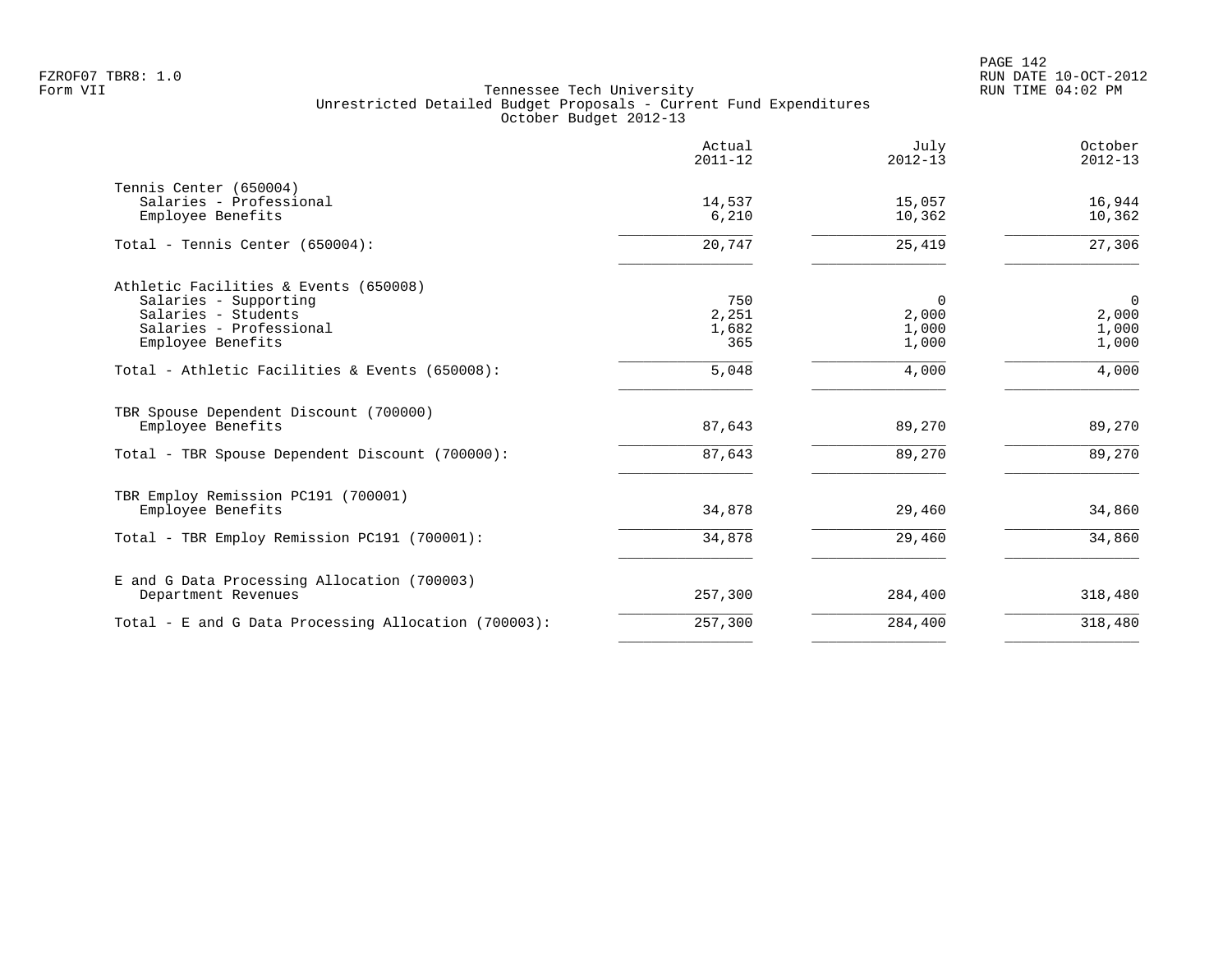|                                                                                                                                                      | Actual<br>$2011 - 12$ | July<br>$2012 - 13$                           | October<br>$2012 - 13$                                 |
|------------------------------------------------------------------------------------------------------------------------------------------------------|-----------------------|-----------------------------------------------|--------------------------------------------------------|
| E and G Claims Adjustment (700004)<br>Operating Expenses                                                                                             | 26,207                | 28,350                                        | 28,350                                                 |
| Total - E and G Claims Adjustment (700004):                                                                                                          | 26,207                | 28,350                                        | 28,350                                                 |
| E and G Support (700005)<br>Salaries - Administrative<br>Salaries - Supporting<br>Salaries - Professional<br>Employee Benefits<br>Operating Expenses | 179,337<br>28,690     | 6,090<br>34,910<br>94,200<br>65,960<br>49,820 | 0<br>$\mathbf 0$<br>$\overline{0}$<br>87,100<br>56,890 |
| Total - E and G Support $(700005)$ :                                                                                                                 | 208,027               | 250,980                                       | 143,990                                                |
| E and G Other Salary Pool (700009)<br>Salaries - Supporting<br>Salaries - Professional<br>Total - E and G Other Salary Pool (700009):                | 0                     | 21,350<br>21,520<br>42,870                    | 21,350<br>21,520<br>42,870                             |
| Post Office Allocation (700045)<br>Operating Expenses<br>Department Revenues                                                                         | $\Omega$<br>7,860     | 7,790                                         | 8,050<br>$\Omega$                                      |
| Total - Post Office Allocation (700045):                                                                                                             | 7,860                 | 7,790                                         | 8,050                                                  |
|                                                                                                                                                      |                       |                                               |                                                        |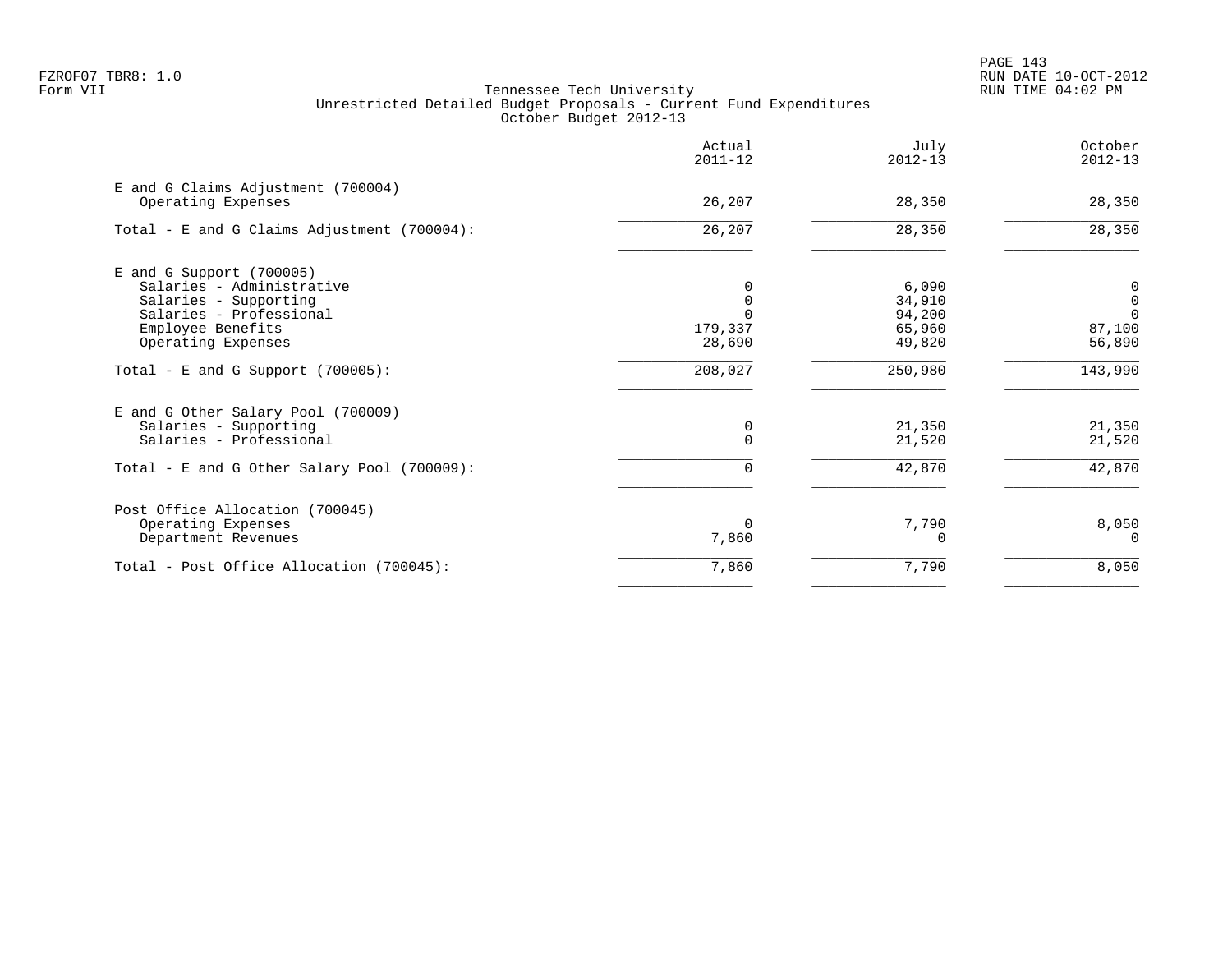PAGE 144

# FZROF07 TBR8: 1.0 RUN DATE 10-OCT-2012 Tennessee Tech University Unrestricted Detailed Budget Proposals - Current Fund Expenditures October Budget 2012-13

|                                 | Actual<br>$2011 - 12$ | July<br>$2012 - 13$ | October<br>$2012 - 13$ |
|---------------------------------|-----------------------|---------------------|------------------------|
| Total - Student Services (400): |                       |                     |                        |
| Salaries - Administrative       | 252,702               | 255,538             | 290,405                |
| Salaries - Academic             | 8,302                 |                     | $\Omega$               |
| Salaries - Supporting           | 1,609,265             | 1,705,545           | 1,776,110              |
| Salaries - Students             | 309,769               | 230,950             | 259,510                |
| Salaries - Professional         | 4,139,709             | 4,251,308           | 4,433,018              |
| Employee Benefits               | 2,600,194             | 2,696,678           | 2,890,058              |
| Travel                          | 1,387,039             | 1,053,340           | 1,238,880              |
| Operating Expenses              | 8,061,312             | 8,310,680           | 9,430,220              |
| Capital Outlay                  | 66,879                | $\Omega$            | $\Omega$               |
| Department Revenues             | 256,826               | 284,400             | 318,480                |
| Total                           | 18,691,997            | 18,788,439          | 20,636,681             |
| Total - Student Services (40):  |                       |                     |                        |
| Salaries - Administrative       | 252,702               | 255,538             | 290,405                |
| Salaries - Academic             | 8,302                 | $\Omega$            | 0                      |
| Salaries - Supporting           | 1,609,265             | 1,705,545           | 1,776,110              |
| Salaries - Students             | 309,769               | 230,950             | 259,510                |
| Salaries - Professional         | 4,139,709             | 4,251,308           | 4,433,018              |
| Employee Benefits               | 2,600,194             | 2,696,678           | 2,890,058              |
| Travel                          | 1,387,039             | 1,053,340           | 1,238,880              |
| Operating Expense               | 8,061,312             | 8,310,680           | 9,430,220              |
| Capital Outlay                  | 66,879                | $\Omega$            | $\Omega$               |
| Department Revenues             | 256,826               | 284,400             | 318,480                |
|                                 |                       |                     |                        |

 Institutional Support (45) Institutional Support (450)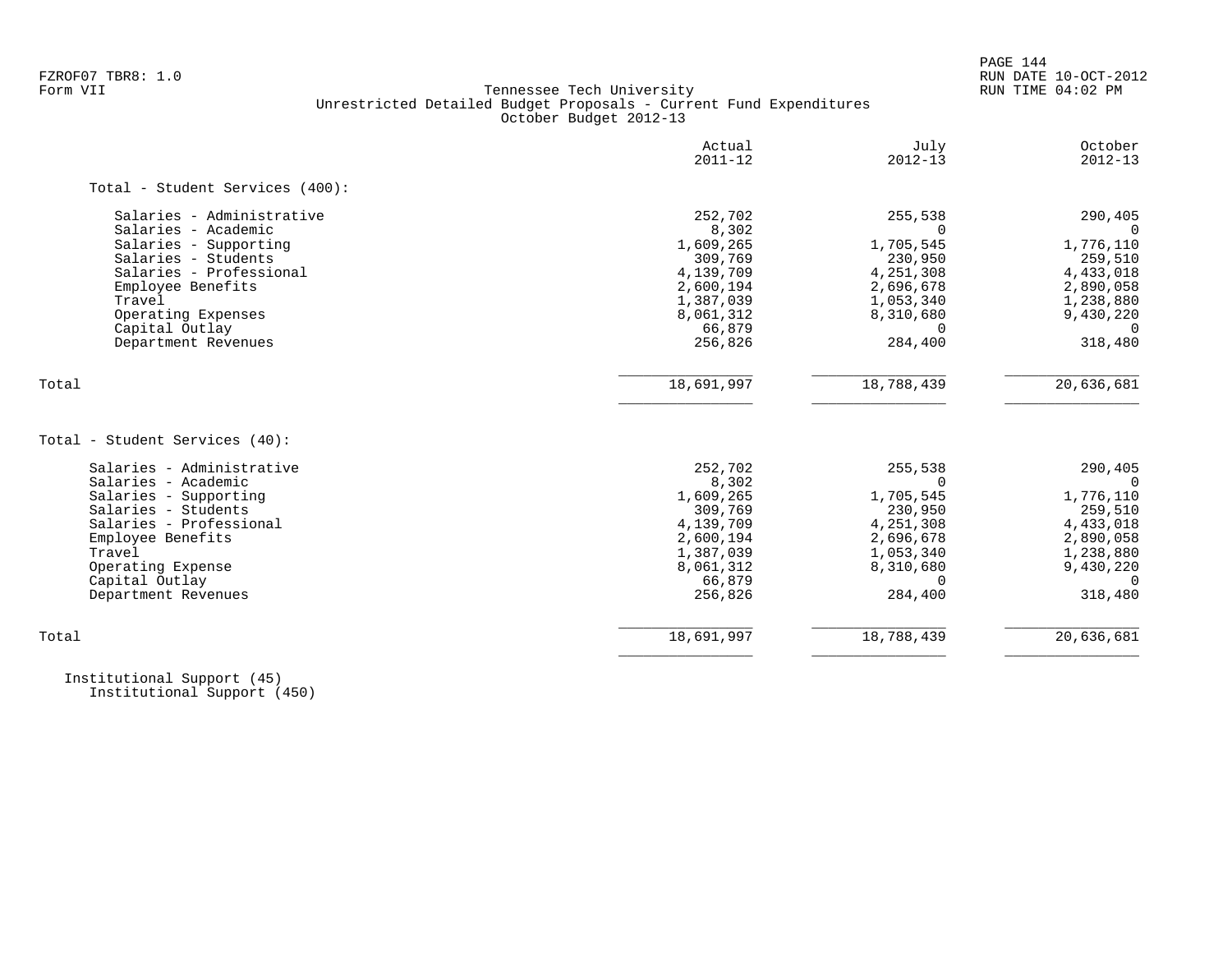|                                               | Actual<br>$2011 - 12$ | July<br>$2012 - 13$ | October<br>$2012 - 13$ |
|-----------------------------------------------|-----------------------|---------------------|------------------------|
| Presidents Office (110000)                    |                       |                     |                        |
| Salaries - Administrative                     | 386,050               | 339,510             | 347,882                |
| Salaries - Supporting                         | 7,293                 | 3,000               | 3,000                  |
| Salaries - Students                           | 5,344                 | 3,190               | 3,190                  |
| Salaries - Professional                       | 152,475               | 145,965             | 157,554                |
| Employee Benefits                             | 150,991               | 147,120             | 151,120                |
| Travel                                        | 17,302                | 4,000               | 9,000                  |
| Operating Expenses                            | 20,360                | 15,720              | 26,220                 |
| Department Revenues                           | $-119$                | $\Omega$            | $\Omega$               |
| Total - Presidents Office (110000):           | 739,696               | 658,505             | 697,966                |
| University Support (110001)                   |                       |                     |                        |
| Operating Expenses                            | $\mathbf 0$           | 56,130              | $\mathsf 0$            |
| Total - University Support (110001):          | $\Omega$              | 56,130              | $\Omega$               |
| Allow for Retired Personnel (110002)          |                       |                     |                        |
| Salaries - Professional                       | 28,540                | 77,920              | 77,920                 |
| Employee Benefits                             | 414                   | 1,290               | 1,290                  |
| Travel                                        | 1,605                 | $\Omega$            | 1,000                  |
| Operating Expenses                            | 253                   | 1,040               | 1,040                  |
| Total - Allow for Retired Personnel (110002): | 30,812                | 80,250              | 81,250                 |
| Faculty Senate (110003)                       |                       |                     |                        |
| Salaries - Academic                           | 0                     | 2,400               | 2,400                  |
| Employee Benefits                             | $\Omega$              | 1,500               | 1,500                  |
| Travel                                        | 1,239                 | 400                 | 2,340                  |
| Operating Expenses                            | $\Omega$              | 380                 | 380                    |
| Total - Faculty Senate (110003):              | 1,239                 | 4,680               | 6,620                  |
|                                               |                       |                     |                        |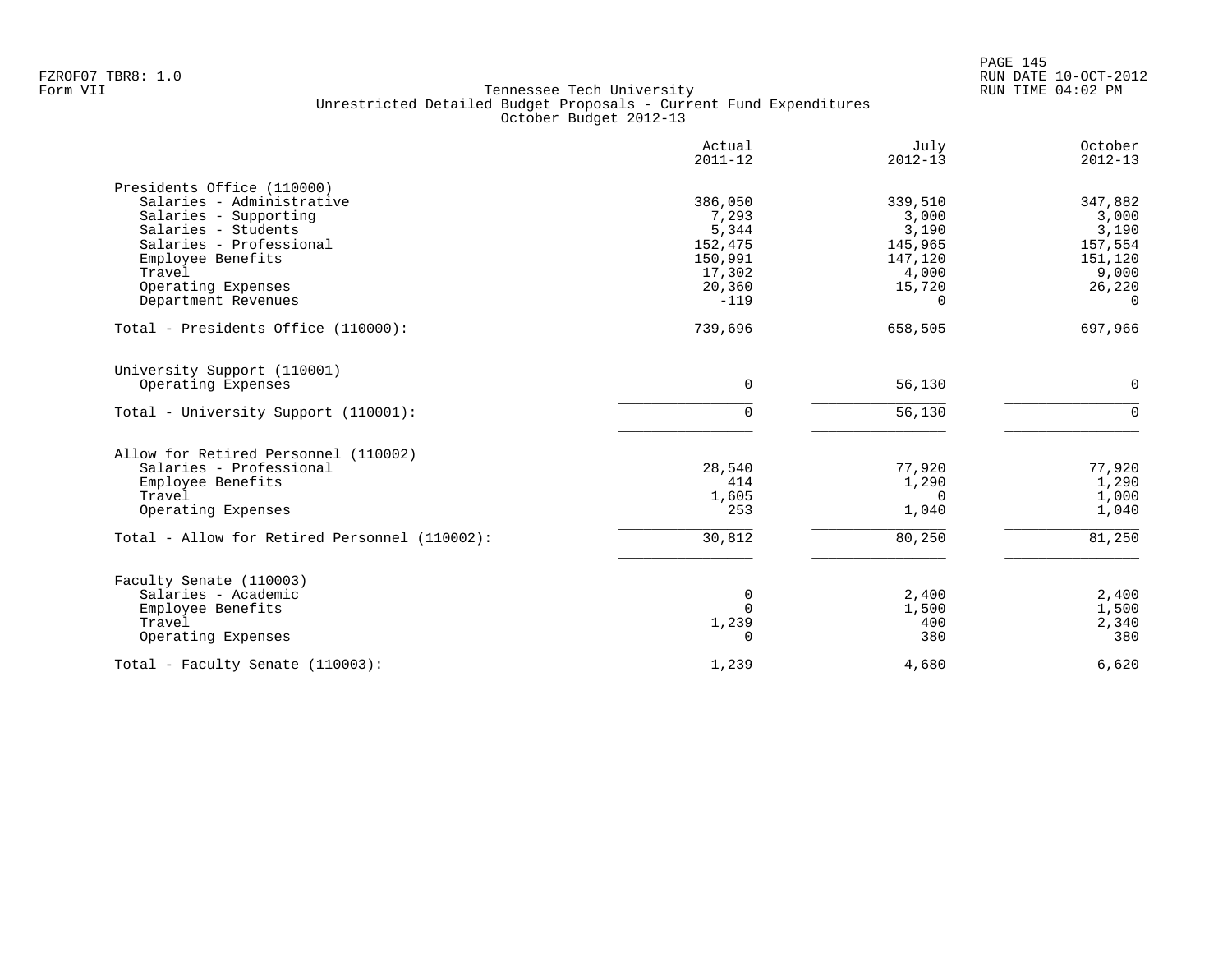PAGE 146 FZROF07 TBR8: 1.0 RUN DATE 10-OCT-2012

|                                                                                                    | Actual<br>$2011 - 12$ | July<br>$2012 - 13$     | October<br>$2012 - 13$  |
|----------------------------------------------------------------------------------------------------|-----------------------|-------------------------|-------------------------|
| Staff Development (110005)<br>Operating Expenses                                                   | $\mathbf 0$           | 1,500                   | 1,500                   |
| Total - Staff Development (110005):                                                                | 0                     | 1,500                   | 1,500                   |
| President Grad Assistant (110006)<br>Operating Expenses                                            | 32,478                | 15,750                  | 16,380                  |
| Total - President Grad Assistant (110006):                                                         | 32,478                | 15,750                  | 16,380                  |
| Staff Moving (110007)<br>Travel                                                                    | 0                     | 0                       | 7,000                   |
| Total - Staff Moving (110007):                                                                     | 0                     | $\Omega$                | 7,000                   |
| Staff Awards (110008)<br>Salaries - Supporting<br>Employee Benefits<br>Operating Expenses          | 2,000<br>731<br>286   | 2,000<br>1,000<br>200   | 2,000<br>1,000<br>200   |
| Total - Staff Awards (110008):                                                                     | 3,017                 | 3,200                   | 3,200                   |
| Professional Awards (110009)<br>Salaries - Professional<br>Employee Benefits<br>Operating Expenses | 1,000<br>170<br>50    | 1,000<br>$\Omega$<br>50 | 1,000<br>$\Omega$<br>50 |
| Total - Professional Awards (110009):                                                              | 1,220                 | 1,050                   | 1,050                   |
|                                                                                                    |                       |                         |                         |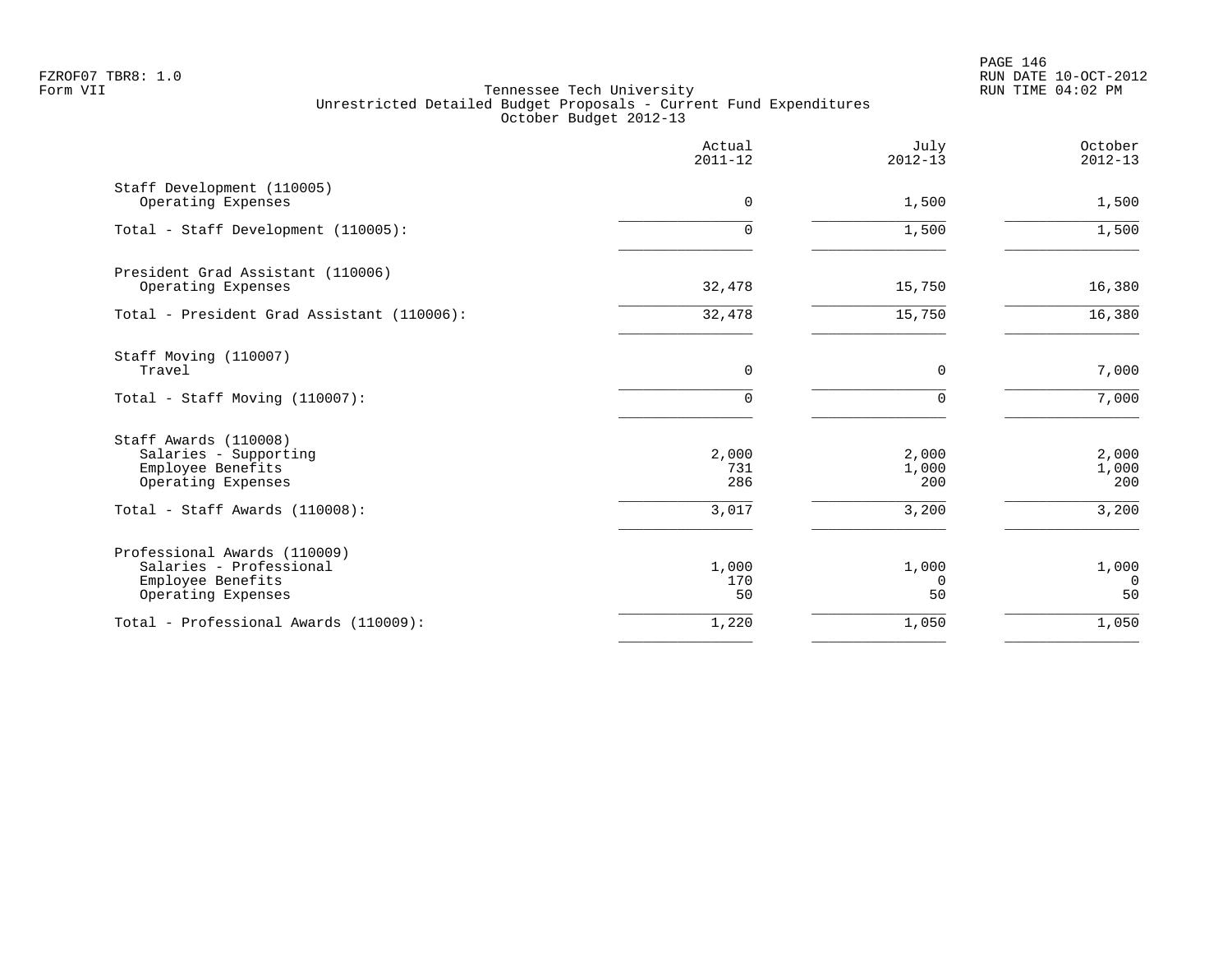|                                                                                                            | Actual<br>$2011 - 12$                          | July<br>$2012 - 13$                   | October<br>$2012 - 13$              |
|------------------------------------------------------------------------------------------------------------|------------------------------------------------|---------------------------------------|-------------------------------------|
| Performance Awards (110010)<br>Operating Expenses                                                          | 0                                              | 12,000                                | 12,000                              |
| Total - Performance Awards (110010):                                                                       | $\Omega$                                       | 12,000                                | 12,000                              |
| Graduation Experience (110012)<br>Salaries - Students<br>Employee Benefits<br>Operating Expenses           | 3,260<br>$\Omega$<br>94,035                    | $\Omega$<br>100<br>60,110             | $\overline{0}$<br>100<br>60,110     |
| Total - Graduation Experience (110012):                                                                    | 97,295                                         | 60,210                                | 60,210                              |
| Exec Mgt Strategic Initiatives (110016)<br>Operating Expenses                                              | 0                                              | 426,130                               | 550,090                             |
| Total - Exec Mgt Strategic Initiatives (110016):                                                           | $\mathbf 0$                                    | 426,130                               | 550,090                             |
| Marketing Strategic Plans (110017)<br>Operating Expenses                                                   | 6,462                                          | 0                                     | 150,000                             |
| Total - Marketing Strategic Plans (110017):                                                                | 6,462                                          | $\Omega$                              | 150,000                             |
| General Counsel (110100)<br>Salaries - Administrative<br>Employee Benefits<br>Travel<br>Operating Expenses | $\mathbf 0$<br>$\mathbf 0$<br>$\mathbf 0$<br>0 | 0<br>$\Omega$<br>$\Omega$<br>$\Omega$ | 130,000<br>45,000<br>5,000<br>6,000 |
| Total - General Counsel (110100):                                                                          | $\mathbf 0$                                    | 0                                     | 186,000                             |
|                                                                                                            |                                                |                                       |                                     |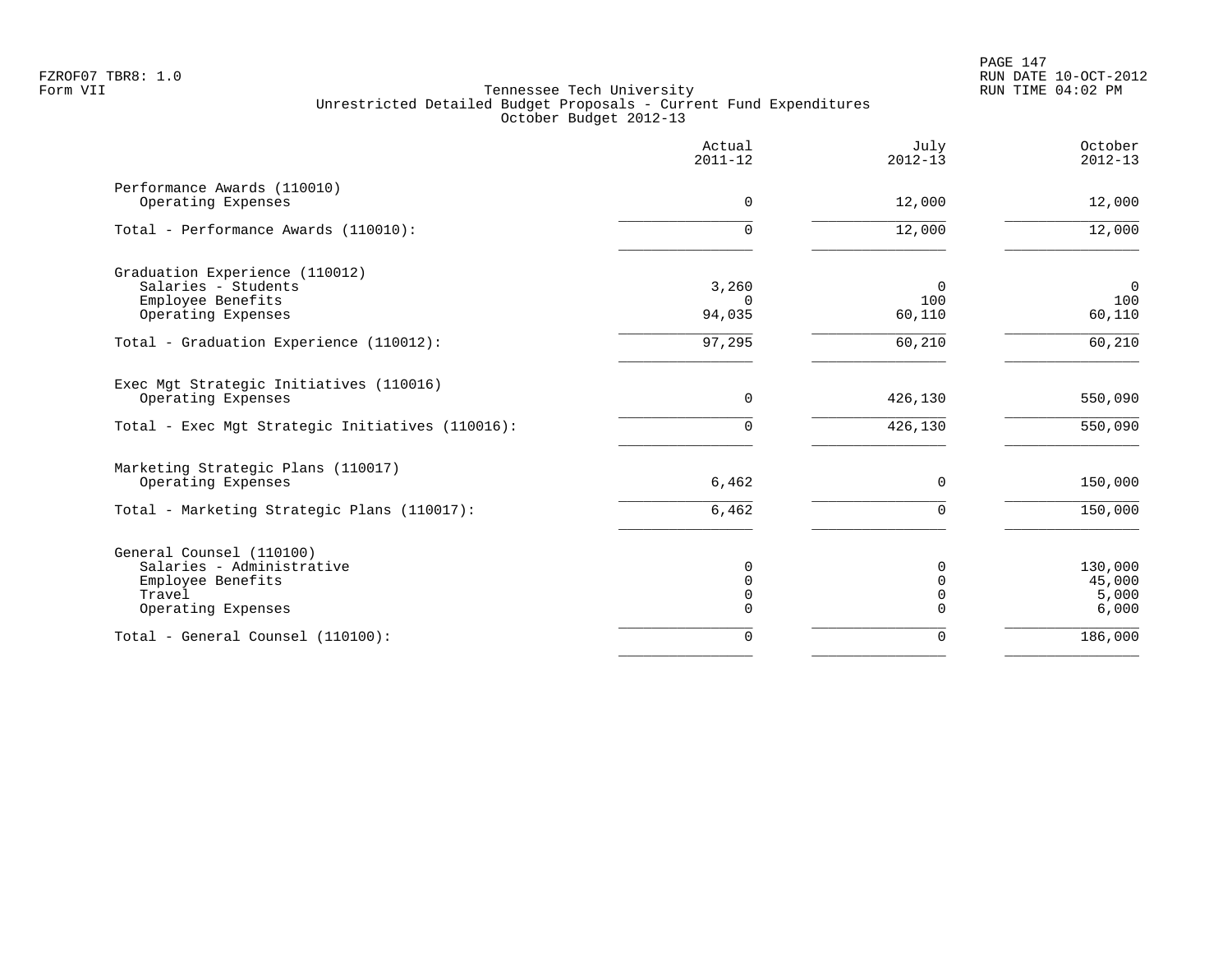|                                                  | Actual<br>$2011 - 12$ | July<br>$2012 - 13$ | October<br>$2012 - 13$ |
|--------------------------------------------------|-----------------------|---------------------|------------------------|
| Office of Internal Audit (111000)                |                       |                     |                        |
| Salaries - Administrative                        | 87,882                | 90,620              | 92,810                 |
| Salaries - Professional                          | 63,755                | 62,855              | 65,496                 |
| Employee Benefits                                | 50,836                | 48,320              | 51,320                 |
| Travel                                           | 758                   | 1,700               | 8,700                  |
| Operating Expenses                               | 4,413                 | 2,550               | 2,550                  |
| Total - Office of Internal Audit (111000):       | 207,644               | 206,045             | 220,876                |
| Diversity and Legal Affiars (112000)             |                       |                     |                        |
| Travel                                           | 920                   | 1,000               | 1,000                  |
| Operating Expenses                               | 9,313                 | 3,180               | 3,180                  |
| Total - Diversity and Legal Affiars (112000):    | 10,233                | 4,180               | 4,180                  |
| Commission on Status of Women (112001)           |                       |                     |                        |
| Travel                                           | 146                   | $\Omega$            | $\mathbf 0$            |
| Operating Expenses                               | 1,850                 | 2,000               | 2,000                  |
| Total - Commission on Status of Women (112001):  | 1,996                 | 2,000               | 2,000                  |
| Vice President of Acad Affairs (120000)          |                       |                     |                        |
| Salaries - Administrative                        | 151,833               | 186,600             | 191,071                |
| Salaries - Supporting                            | 49,700                | 47,900              | 51,774                 |
| Salaries - Students                              | 1,079                 | $\Omega$            | $\Omega$               |
| Salaries - Professional                          | 49,240                | 48,340              | 51,122                 |
| Employee Benefits                                | 94,621                | 111,050             | 111,050                |
| Travel                                           | 333                   | 1,920               | 1,920                  |
| Operating Expenses                               | 4,129                 | 4,500               | 4,500                  |
| Department Revenues                              | $-1$                  | $\Omega$            | $\Omega$               |
| Total - Vice President of Acad Affairs (120000): | 350,934               | 400,310             | 411,437                |
|                                                  |                       |                     |                        |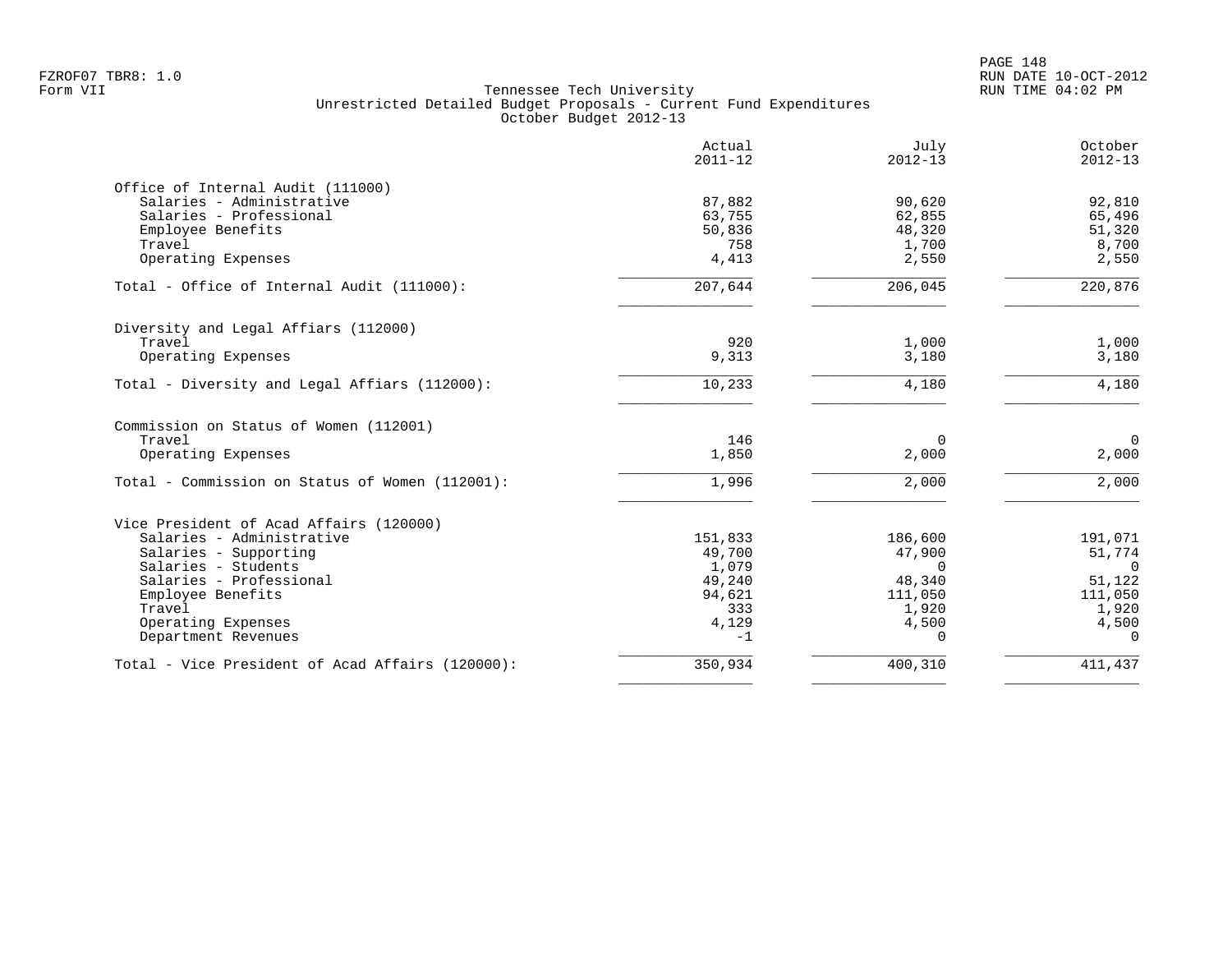|                                                                    | Actual<br>$2011 - 12$ | July<br>$2012 - 13$ | October<br>$2012 - 13$ |
|--------------------------------------------------------------------|-----------------------|---------------------|------------------------|
| Self Study (120001)                                                |                       |                     |                        |
| Travel                                                             | 2,348                 | 4,000               | 4,000                  |
| Operating Expenses                                                 | $^{(1)}$              | 960                 | 960                    |
| Total - Self Study $(120001)$ :                                    | 2,348                 | 4,960               | 4,960                  |
| Craft Center Security (121771)                                     |                       |                     |                        |
| Salaries - Supporting                                              | 46,354                | 43,560              | 45,858                 |
| Salaries - Students                                                | 567                   | 4,000               | 4,000                  |
| Employee Benefits                                                  | 15,772                | 18,460              | 18,460                 |
| Travel                                                             | $-1,088$              | $-800$              | $-800$                 |
| Operating Expenses                                                 | 1,682                 | 900                 | 900                    |
| Total - Craft Center Security (121771):                            | 63,287                | 66,120              | 68,418                 |
| Federal College Work Study Program (122001)<br>Salaries - Students |                       |                     |                        |
|                                                                    | 10,512                | 20,410              | 20,410                 |
| Total - Federal College Work Study Program (122001):               | 10,512                | 20,410              | 20,410                 |
| African Am Undergrad Sch (123017)                                  |                       |                     |                        |
| Salaries - Students                                                | 4,188                 | $\mathbf 0$         | $\mathbf 0$            |
| Total - African Am Undergrad Sch (123017):                         | 4,188                 | $\mathbf 0$         | $\mathbf 0$            |
| Graduation Diplomas (123503)                                       |                       |                     |                        |
| Operating Expenses                                                 | 10,190                | 9,310               | $\mathsf{O}$           |
| Total - Graduation Diplomas (123503):                              | 10,190                | 9,310               | $\mathbf 0$            |
|                                                                    |                       |                     |                        |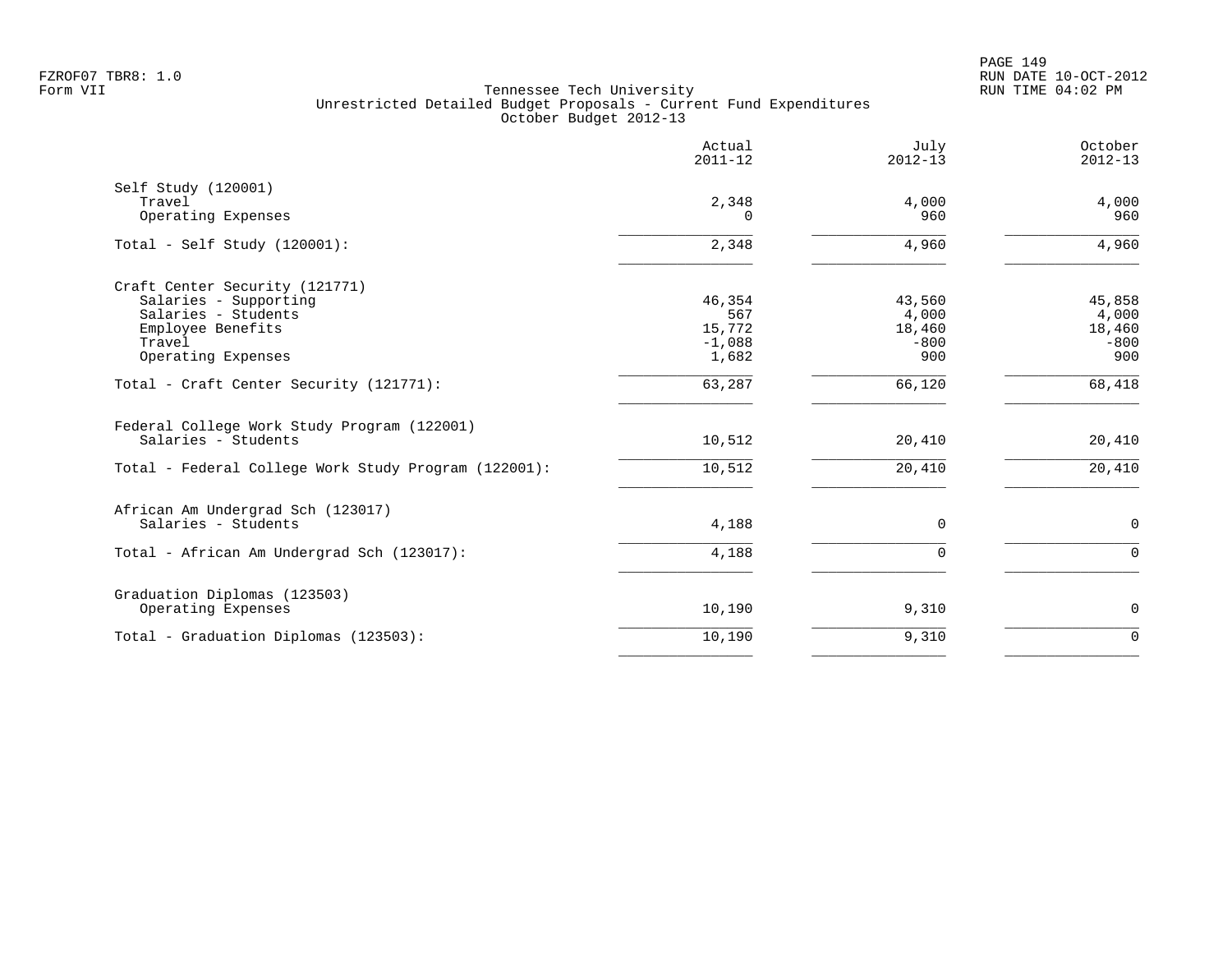|                                                     | Actual<br>$2011 - 12$ | July<br>$2012 - 13$ | October<br>$2012 - 13$ |
|-----------------------------------------------------|-----------------------|---------------------|------------------------|
| Institutional Research Office (125000)              |                       |                     |                        |
| Salaries - Administrative                           | 80,935                | 80,370              | 89,290                 |
| Salaries - Professional                             | 140,582               | 159,220             | 169,541                |
| Employee Benefits<br>Travel                         | 76,994<br>3,641       | 82,730<br>2,300     | 82,730<br>2,300        |
| Operating Expenses                                  | 14,152                | 12,220              | 12,220                 |
| Total - Institutional Research Office (125000):     | 316,304               | 336,840             | 356,081                |
| Institutional Res Graduate Assist (125001)          |                       |                     |                        |
| Operating Expenses                                  | 0                     | 1,130               | 12,000                 |
| Total - Institutional Res Graduate Assist (125001): | 0                     | 1,130               | 12,000                 |
| Institutional Planning (125100)                     |                       |                     |                        |
| Salaries - Professional                             | 0                     | 7,080               | 7,080                  |
| Employee Benefits                                   | 0                     | 8,950               | 8,950                  |
| Total - Institutional Planning (125100):            | 0                     | 16,030              | 16,030                 |
| Student Affairs Administration (127000)             |                       |                     |                        |
| Salaries - Administrative                           | 136,828               | 144,020             | 147,550                |
| Salaries - Supporting                               | 28,370                | 27,470              | 29,803                 |
| Salaries - Students                                 | 6,302                 | 1,200               | 1,200                  |
| Salaries - Professional                             | 30,210                | 33,810              | 35,141                 |
| Employee Benefits                                   | 65,352                | 58,270              | 68,270                 |
| Travel                                              | 1,454<br>11,233       | 480                 | 480<br>13,090          |
| Operating Expenses                                  |                       | 7,340               |                        |
| Total - Student Affairs Administration (127000):    | 279,749               | 272,590             | 295,534                |
|                                                     |                       |                     |                        |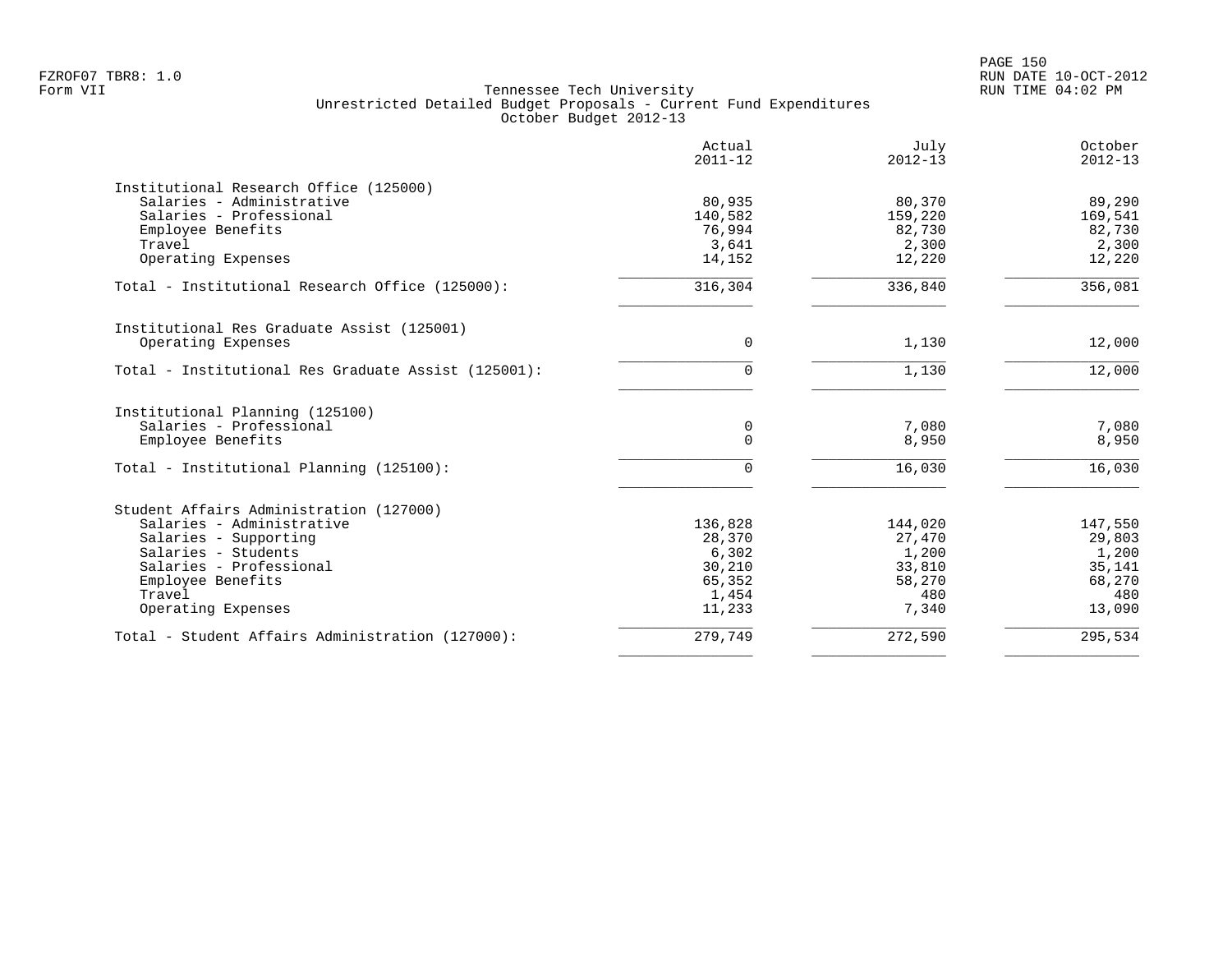|                                                       | Actual<br>$2011 - 12$ | July<br>$2012 - 13$ | October<br>$2012 - 13$ |
|-------------------------------------------------------|-----------------------|---------------------|------------------------|
| Student Affairs Grad Assist (127001)                  |                       |                     |                        |
| Operating Expenses                                    | 29,328                | 44,520              | 46,300                 |
| Total - Student Affairs Grad Assist (127001):         | 29,328                | 44,520              | 46,300                 |
| Commission on Status of Blacks (127002)               |                       |                     |                        |
| Travel                                                | 420                   | $\Omega$            | 0                      |
| Operating Expenses                                    | 1,578                 | 2,010               | 2,010                  |
| Total - Commission on Status of Blacks (127002):      | 1,998                 | 2,010               | 2,010                  |
| VP Ext Programs Regional Developmnt (180000)          |                       |                     |                        |
| Salaries - Administrative                             | 40,219                | 40,587              | 41,550                 |
| Employee Benefits                                     | 10,957                | 11,160              | 11,160                 |
| Total - VP Ext Programs Regional Developmnt (180000): | 51,176                | 51,747              | $\overline{52,710}$    |
| Vice Pres for Planning and Finance (200000)           |                       |                     |                        |
| Salaries - Administrative                             | 153,037               | 157,980             | 170,032                |
| Salaries - Supporting                                 | 24,840                | 24,540              | 25,290                 |
| Salaries - Professional                               | $\Omega$              | 114,520             | 114,520                |
| Employee Benefits                                     | 43,801                | 53,740              | 53,740                 |
| Travel                                                | 3,562                 | 750                 | 750                    |
| Operating Expenses                                    | 5,260                 | 3,760               | 3,760                  |
| Total - Vice Pres for Planning and Finance (200000):  | 230,500               | 355,290             | 368,092                |
|                                                       |                       |                     |                        |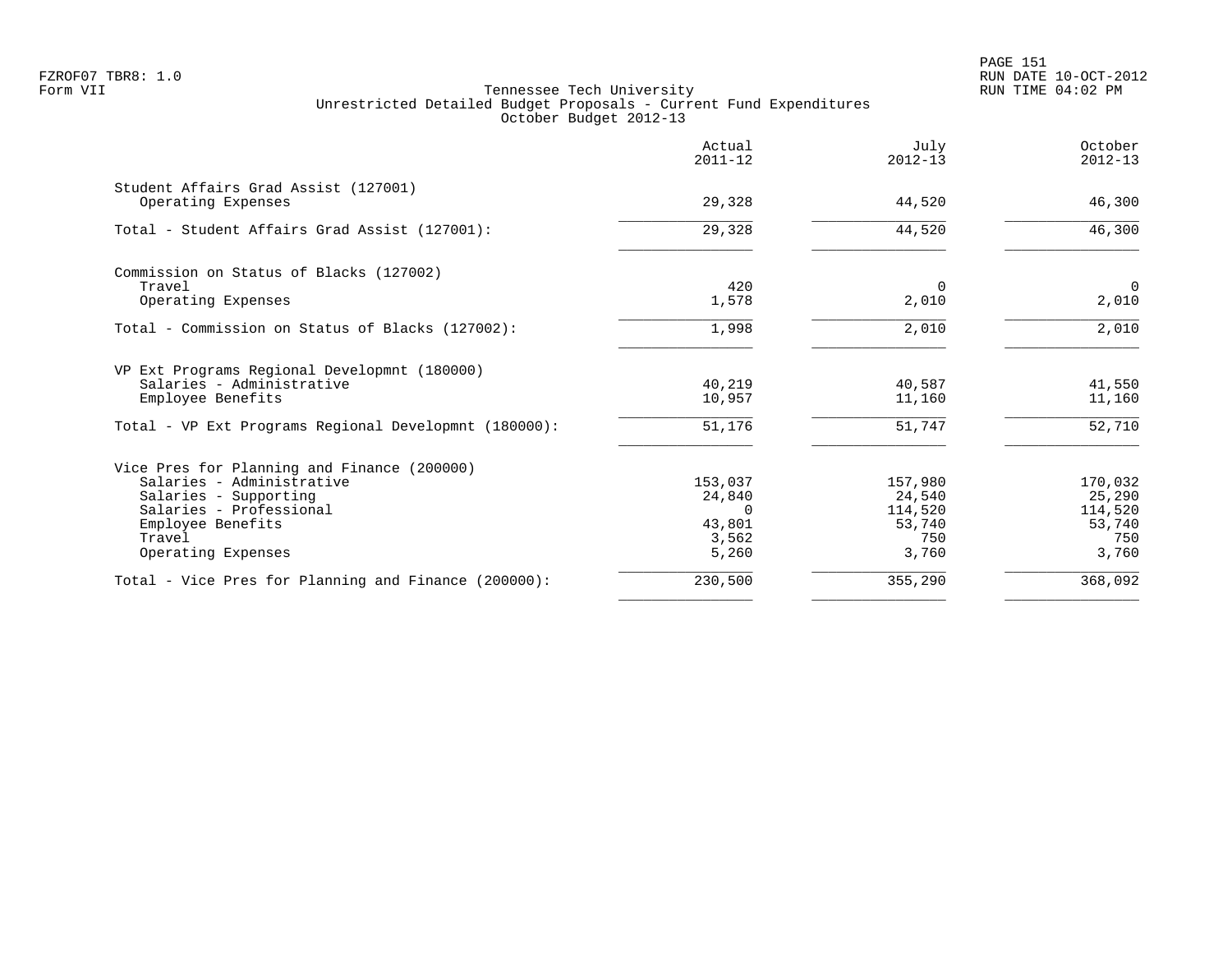|                                    | Actual<br>$2011 - 12$ | July<br>$2012 - 13$ | October<br>$2012 - 13$ |
|------------------------------------|-----------------------|---------------------|------------------------|
| Business Office (200001)           |                       |                     |                        |
| Salaries - Administrative          | 106,200               | 105,300             | 112,667                |
| Salaries - Supporting              | 406,246               | 402,790             | 430,707                |
| Salaries - Students                | 10,697                | $\Omega$            | $\Omega$               |
| Salaries - Professional            | 551,970               | 546,944             | 633,082                |
| Employee Benefits                  | 468,817               | 480,000             | 480,000                |
| Travel                             | 15,577                | 5,670               | 21,150                 |
| Operating Expenses                 | 78,123                | 76,310              | 81,310                 |
| Department Revenues                | $-56$                 | $\Omega$            | $\Omega$               |
| Total - Business Office (200001):  | 1,637,574             | 1,617,014           | 1,758,916              |
| Human Resources (200002)           |                       |                     |                        |
| Salaries - Administrative          | 94,500                | 93,600              | 96,387                 |
| Salaries - Supporting              | 170,653               | 206,570             | 214,630                |
| Salaries - Students                | 449                   | $\Omega$            | $\Omega$               |
| Salaries - Professional            | 212,067               | 205,770             | 216,927                |
| Employee Benefits                  | 209,556               | 215,790             | 227,790                |
| Travel                             | 9,042                 | 780                 | 780                    |
| Operating Expenses                 | 92,606                | 54,900              | 70,210                 |
| Department Revenues                | $-228$                | $\Omega$            | $\Omega$               |
| Total - Human Resources (200002):  | 788,645               | 777,410             | 826,724                |
| Executive Search (200003)          |                       |                     |                        |
| Salaries - Students                | 1,350                 | 0                   | 0                      |
| Employee Benefits                  | 38                    | $\mathbf 0$         | $\mathbf{0}$           |
| Travel                             | 8,522                 | $\mathbf 0$         | $\Omega$               |
| Operating Expenses                 | 111,130               | 0                   | 120,000                |
| Total - Executive Search (200003): | 121,040               | 0                   | 120,000                |
|                                    |                       |                     |                        |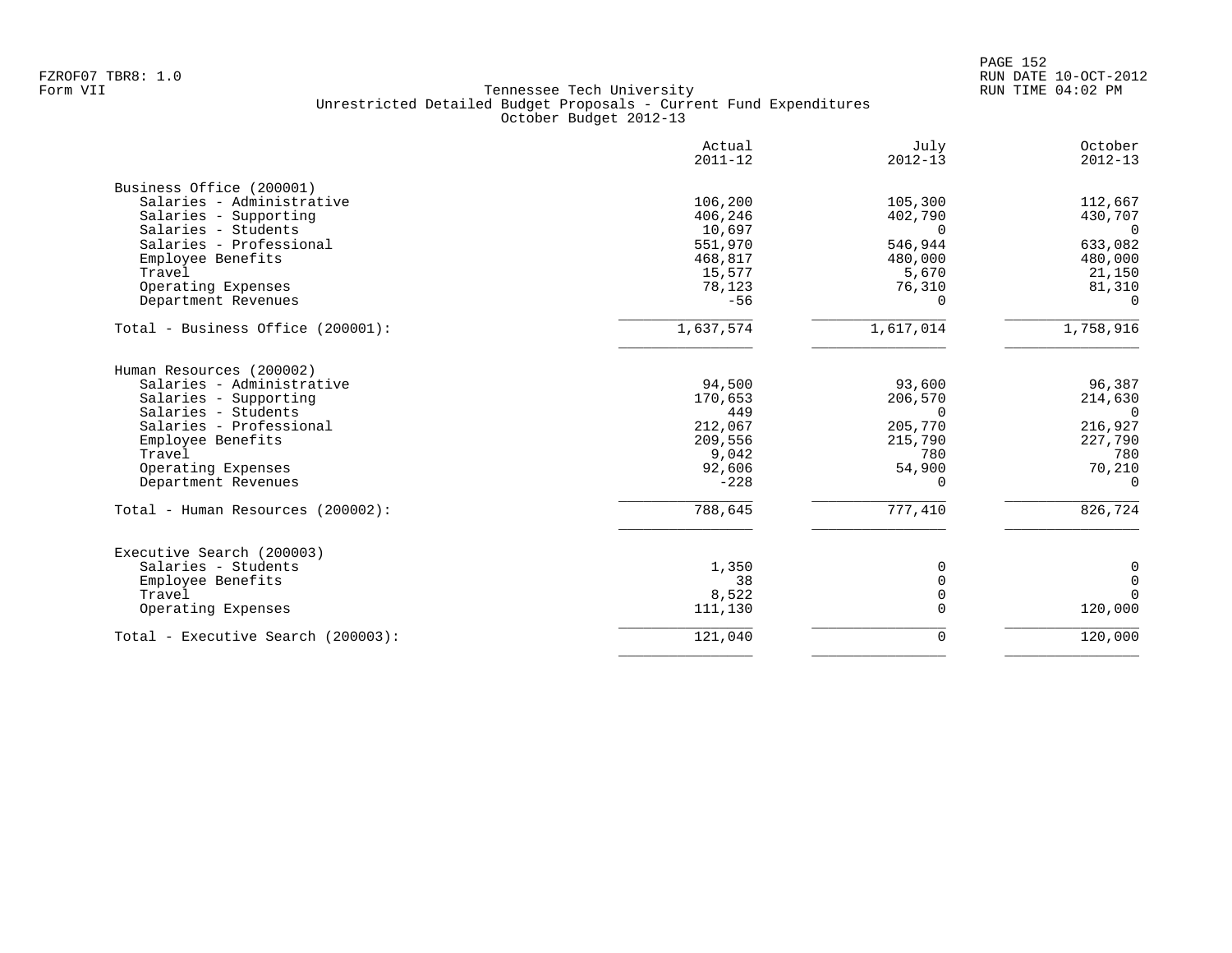PAGE 153 FZROF07 TBR8: 1.0 RUN DATE 10-OCT-2012

|                                                                                                                                                            | Actual<br>$2011 - 12$                                   | July<br>$2012 - 13$                                | October<br>$2012 - 13$                                      |
|------------------------------------------------------------------------------------------------------------------------------------------------------------|---------------------------------------------------------|----------------------------------------------------|-------------------------------------------------------------|
| University Police (200004)<br>Salaries - Supporting<br>Salaries - Professional<br>Employee Benefits<br>Travel<br>Operating Expenses<br>Department Revenues | 627,029<br>71,440<br>311,246<br>967<br>71,911<br>$-126$ | 619,670<br>70,440<br>315,200<br>710<br>64,590<br>0 | 667,618<br>72,145<br>322,500<br>3,210<br>62,090<br>$\Omega$ |
| Total - University Police (200004):                                                                                                                        | 1,082,467                                               | 1,070,610                                          | 1,127,563                                                   |
| Business Office GA (200008)<br>Operating Expenses                                                                                                          | 7,774                                                   | 7,840                                              | 8,150                                                       |
| Total - Business Office GA (200008):                                                                                                                       | 7,774                                                   | 7,840                                              | 8,150                                                       |
| Planning Strategic Initiatives (200009)<br>Operating Expenses                                                                                              | $\mathbf 0$                                             | $\mathbf 0$                                        | 156,000                                                     |
| Total - Planning Strategic Initiatives (200009):                                                                                                           | 0                                                       | $\mathbf 0$                                        | 156,000                                                     |
| PCI Compliance (200030)<br>Operating Expenses                                                                                                              | 0                                                       | 5,000                                              | 5,000                                                       |
| Total - PCI Compliance (200030):                                                                                                                           | 0                                                       | 5,000                                              | 5,000                                                       |
| Postage and Mailing (203007)<br>Operating Expenses                                                                                                         | 152,088                                                 | 202,000                                            | 202,000                                                     |
| Total - Postage and Mailing (203007):                                                                                                                      | 152,088                                                 | 202,000                                            | 202,000                                                     |
|                                                                                                                                                            |                                                         |                                                    |                                                             |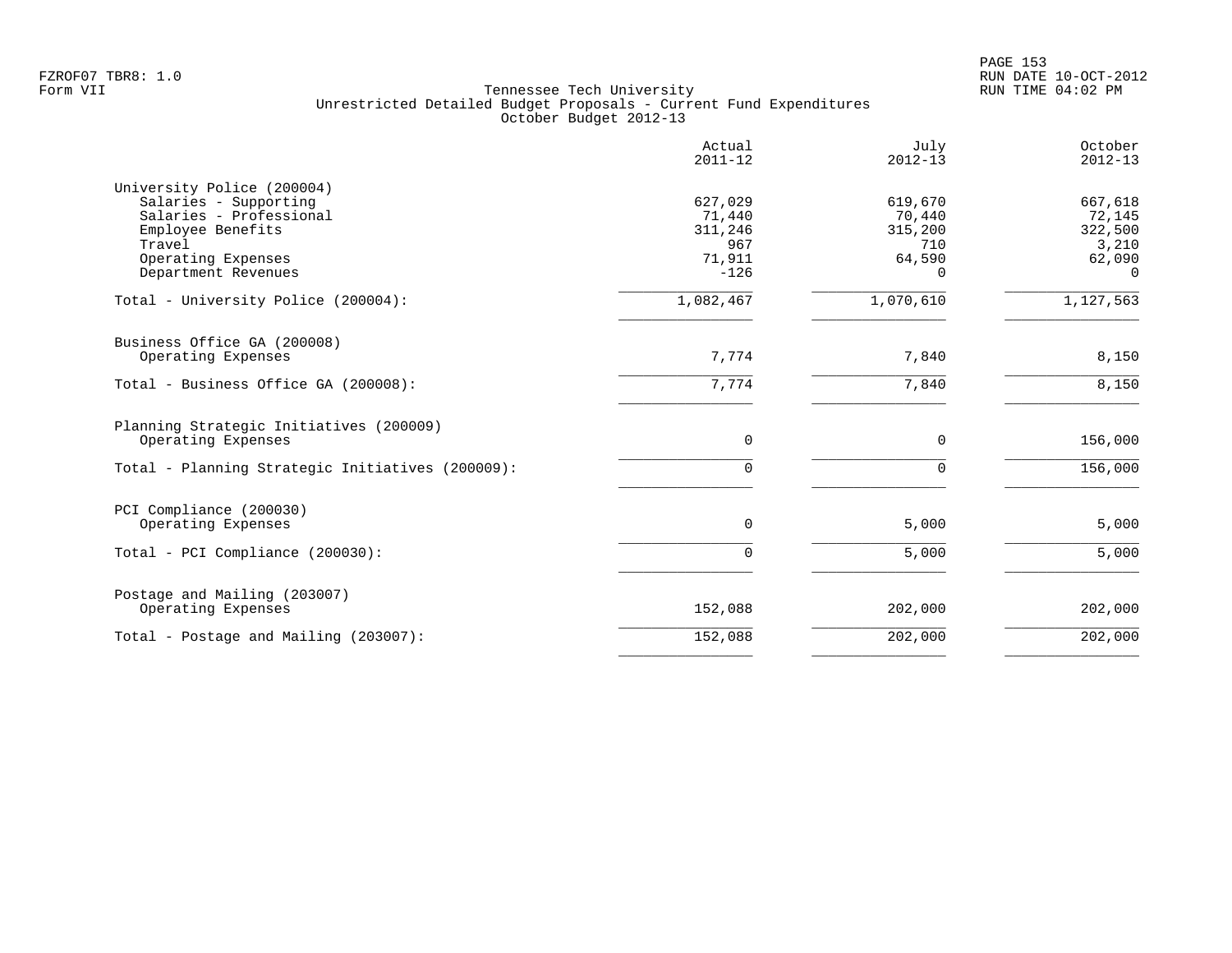PAGE 154 FZROF07 TBR8: 1.0 RUN DATE 10-OCT-2012

|                                                   | Actual<br>$2011 - 12$ | July<br>$2012 - 13$ | October<br>$2012 - 13$ |
|---------------------------------------------------|-----------------------|---------------------|------------------------|
| Postage and Mailing Transfer In (203008)          |                       |                     |                        |
| Operating Expenses                                | $-167,547$            | $\Omega$            | $\mathbf 0$            |
| Department Revenues                               | $-3,111$              | $-202,000$          | $-202,000$             |
| Total - Postage and Mailing Transfer In (203008): | $-170,658$            | $-202,000$          | $-202,000$             |
| Printing Services (203009)                        |                       |                     |                        |
| Salaries - Supporting                             | 54,420                | 55,420              | 63,333                 |
| Salaries - Students                               |                       | 2,120               | 2,120                  |
| Salaries - Professional                           | 31,040                | 30,040              | 31,274                 |
| Employee Benefits                                 | 43,924                | 41,890              | 43,890                 |
| Travel                                            | $\Omega$              | 140                 | 140                    |
| Operating Expenses                                | 70,801                | 68,320              | 68,320                 |
| Department Revenues                               | 11,997                | 12,000              | 12,000                 |
| Total - Printing Services (203009):               | 212,182               | 209,930             | 221,077                |
| Printing Serv Transf In (203010)                  |                       |                     |                        |
| Operating Expenses                                | $-199,500$            | $\Omega$            | $\overline{0}$         |
| Department Revenues                               | 0                     | $-187,770$          | $-158,910$             |
| Total - Printing Serv Transf In (203010):         | $-199,500$            | $-187,770$          | $-158,910$             |
| Printing Serv Allocation Offset (203011)          |                       |                     |                        |
| Operating Expenses                                | 39,712                | 0                   | $\Omega$               |
| Department Revenues                               | 0                     |                     | $-40,000$              |
| Total - Printing Serv Allocation Offset (203011): | 39,712                | $\Omega$            | $-40,000$              |
|                                                   |                       |                     |                        |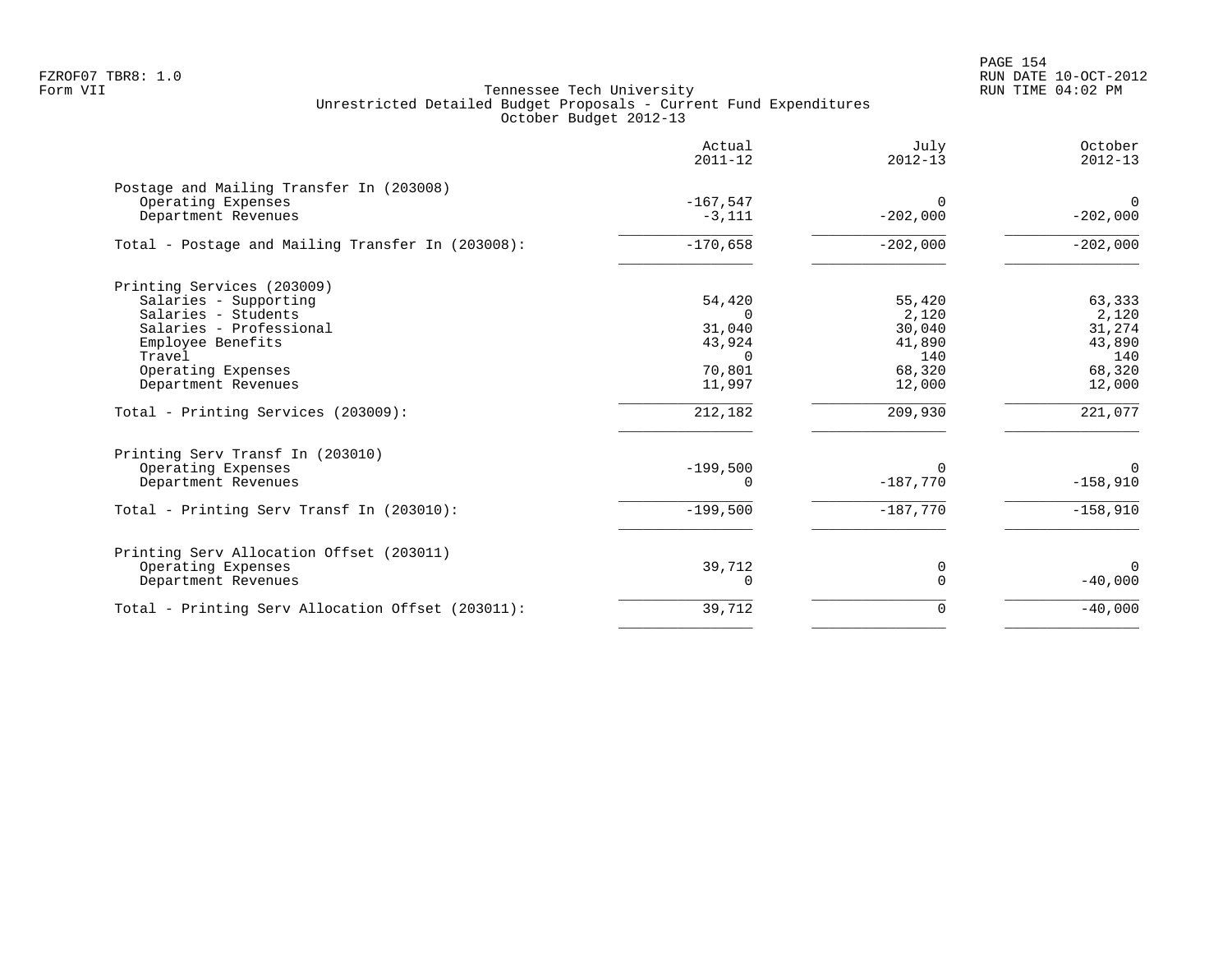|                                                 | Actual<br>$2011 - 12$ | July<br>$2012 - 13$ | October<br>$2012 - 13$ |
|-------------------------------------------------|-----------------------|---------------------|------------------------|
| Purchasing Office (221001)                      |                       |                     |                        |
| Salaries - Administrative                       | 79,497                | 82,160              | 84,150                 |
| Salaries - Supporting                           | 59,613                | 70,810              | 77,977                 |
| Salaries - Students                             | 83                    | 410                 | 410                    |
| Salaries - Professional                         | 28,446                | 47,900              | 49,090                 |
| Employee Benefits                               | 77,695                | 93,950              | 93,950                 |
| Travel                                          | 227                   | 200                 | 200                    |
| Operating Expenses                              | 19,911                | 14,210              | 14,210                 |
| Department Revenues                             | $-208$                | 0                   | $\Omega$               |
| Total - Purchasing Office (221001):             | 265,264               | 309,640             | 319,987                |
| Purchasing Fax Service (221002)                 |                       |                     |                        |
| Operating Expenses                              | 1,142                 | 0                   | 0                      |
| Department Revenues                             | $-2$                  | $\Omega$            | $\mathbf 0$            |
| Total - Purchasing Fax Service (221002):        | 1,140                 |                     | ∩                      |
| Safety and Environ Compliance (221003)          |                       |                     |                        |
| Salaries - Supporting                           | 23,682                | 23,200              | 25,794                 |
| Salaries - Students                             | 5,430                 | 11,000              | 11,000                 |
| Salaries - Professional                         | 128,379               | 128,850             | 134,887                |
| Employee Benefits                               | 53,460                | 54,350              | 54,350                 |
| Travel                                          | 2,827                 | $\Omega$            | 2,500                  |
| Operating Expenses                              | 103,997               | 28,430              | 25,930                 |
| Capital Outlay                                  | $\Omega$              | 0                   | 35,100                 |
| Total - Safety and Environ Compliance (221003): | 317,775               | 245,830             | 289,561                |
|                                                 |                       |                     |                        |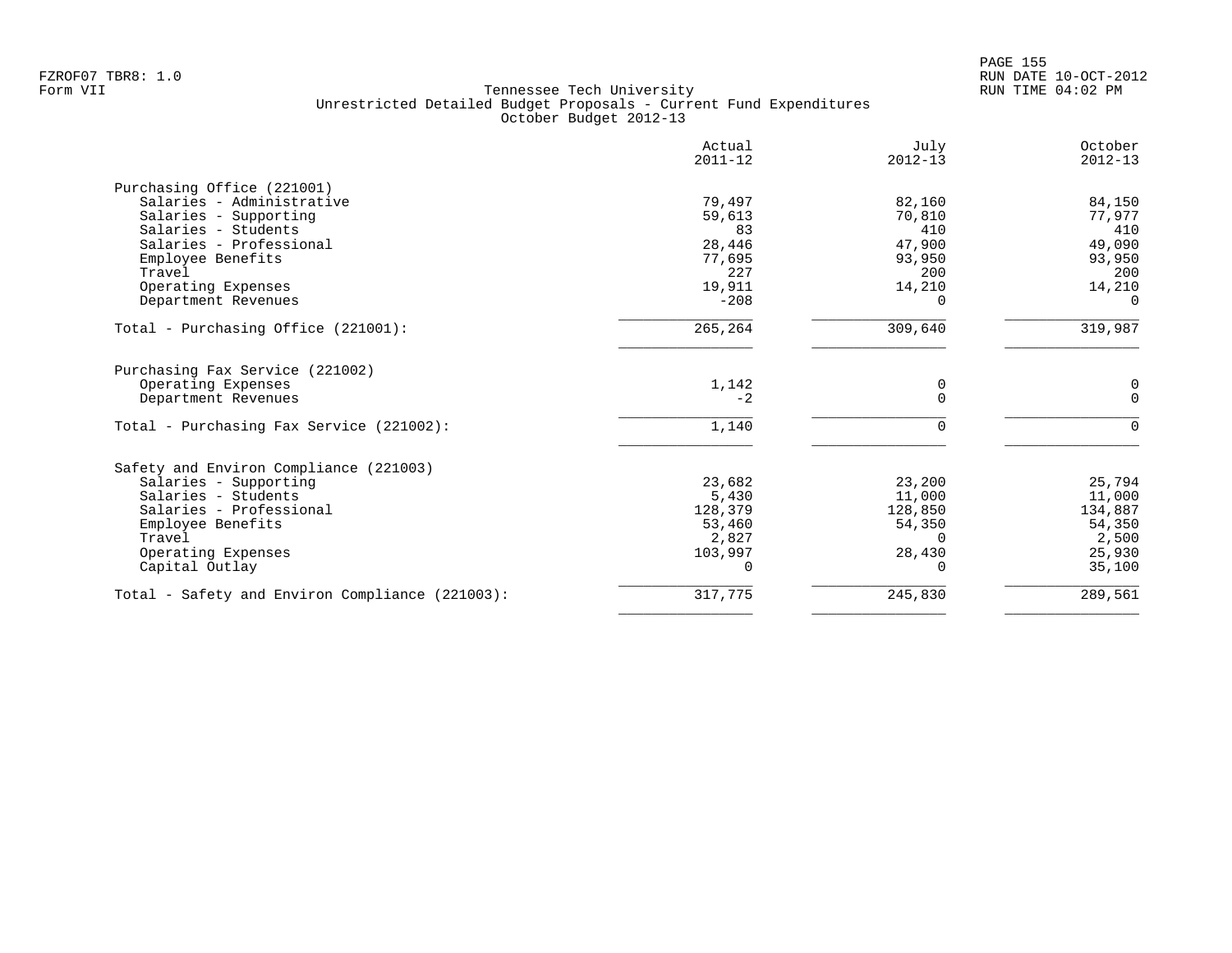en and the set of the set of the set of the set of the set of the set of the set of the set of the set of the set of the set of the set of the set of the set of the set of the set of the set of the set of the set of the se FZROF07 TBR8: 1.0 RUN DATE 10-OCT-2012

|                                               | Actual<br>$2011 - 12$ | July<br>$2012 - 13$ | October<br>$2012 - 13$ |
|-----------------------------------------------|-----------------------|---------------------|------------------------|
| Motor Pool Fuel (221006)                      |                       |                     |                        |
| Operating Expenses                            | 152,029               | 150,000             | 150,000                |
| Total - Motor Pool Fuel (221006):             | 152,029               | 150,000             | 150,000                |
| Motor Pool Fuel Transfer In (221007)          |                       |                     |                        |
| Operating Expenses                            | $-152,029$            | $-150,000$          | $-150,000$             |
| Total - Motor Pool Fuel Transfer In (221007): | $-152,029$            | $-150,000$          | $-150,000$             |
| Telephone Services (231000)                   |                       |                     |                        |
| Salaries - Supporting                         | 79,265                | 86,360              | 89,540                 |
| Salaries - Students                           | 5,133                 | 1,140               | 5,140                  |
| Salaries - Professional                       | 124,680               | 122,880             | 125,820                |
| Employee Benefits                             | 86,592<br>777         | 105,790             | 105,790                |
| Travel                                        | 277,672               | 1,000<br>558,470    | 1,000<br>554,470       |
| Operating Expenses<br>Department Revenues     | 114,000               | 114,000             | 114,000                |
| Total - Telephone Services (231000):          | 688,119               | 989,640             | 995,760                |
| Telephone Transfer In (231001)                |                       |                     |                        |
| Operating Expenses                            | $-668,826$            | $\Omega$            | $\Omega$               |
| Department Revenues                           | $-103$                | $-968,640$          | $-974,760$             |
| Total - Telephone Transfer In (231001):       | $-668,929$            | $-968,640$          | $-974,760$             |
|                                               |                       |                     |                        |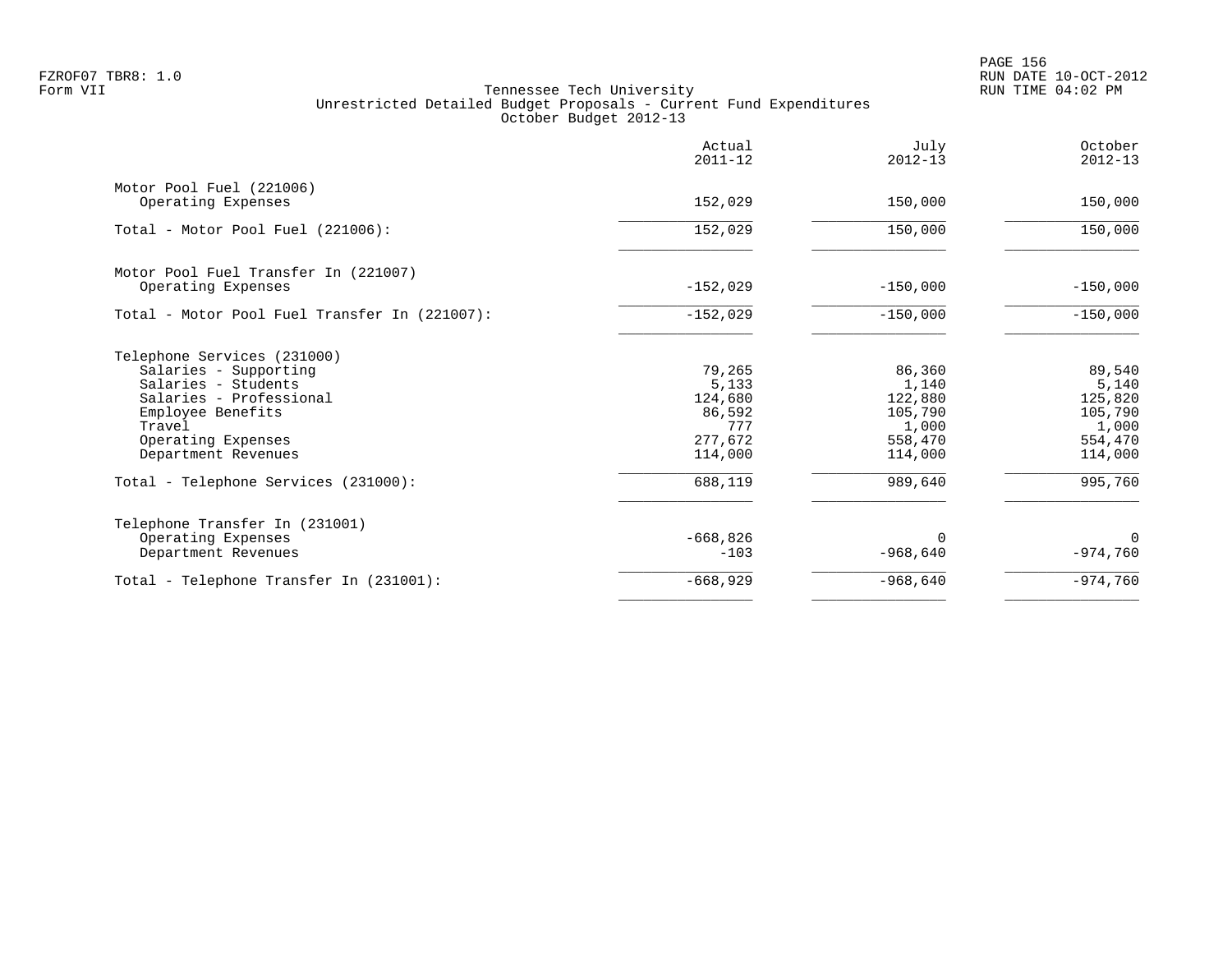| Actual<br>$2011 - 12$ | July<br>$2012 - 13$                                                       | October<br>$2012 - 13$                                                            |
|-----------------------|---------------------------------------------------------------------------|-----------------------------------------------------------------------------------|
|                       |                                                                           |                                                                                   |
|                       |                                                                           | 98,700                                                                            |
| 96,372                | 98,700                                                                    | 98,700                                                                            |
|                       |                                                                           |                                                                                   |
| $-165,043$            | $\Omega$                                                                  | $\mathbf 0$                                                                       |
|                       |                                                                           | $-98,100$                                                                         |
| $-165,043$            | $-98,100$                                                                 | $-98,100$                                                                         |
|                       |                                                                           |                                                                                   |
| 22,497                | 25,000                                                                    | 25,000                                                                            |
| 22,497                | 25,000                                                                    | 25,000                                                                            |
|                       |                                                                           |                                                                                   |
| 298,362               | 296,562                                                                   | 314,122                                                                           |
|                       |                                                                           | 174,910                                                                           |
|                       |                                                                           | 8,960                                                                             |
|                       |                                                                           | 900,868                                                                           |
|                       |                                                                           | 491,450                                                                           |
|                       |                                                                           | 12,310                                                                            |
| $\Omega$              | 6,970                                                                     | 33,040<br>6,970                                                                   |
| 1,867,446             | 1,843,287                                                                 | 1,942,630                                                                         |
|                       | 96,372<br>0<br>167,936<br>5,059<br>839,951<br>491,388<br>20,286<br>44,464 | 98,700<br>$-98,100$<br>173,850<br>1,940<br>841,285<br>482,450<br>12,310<br>27,920 |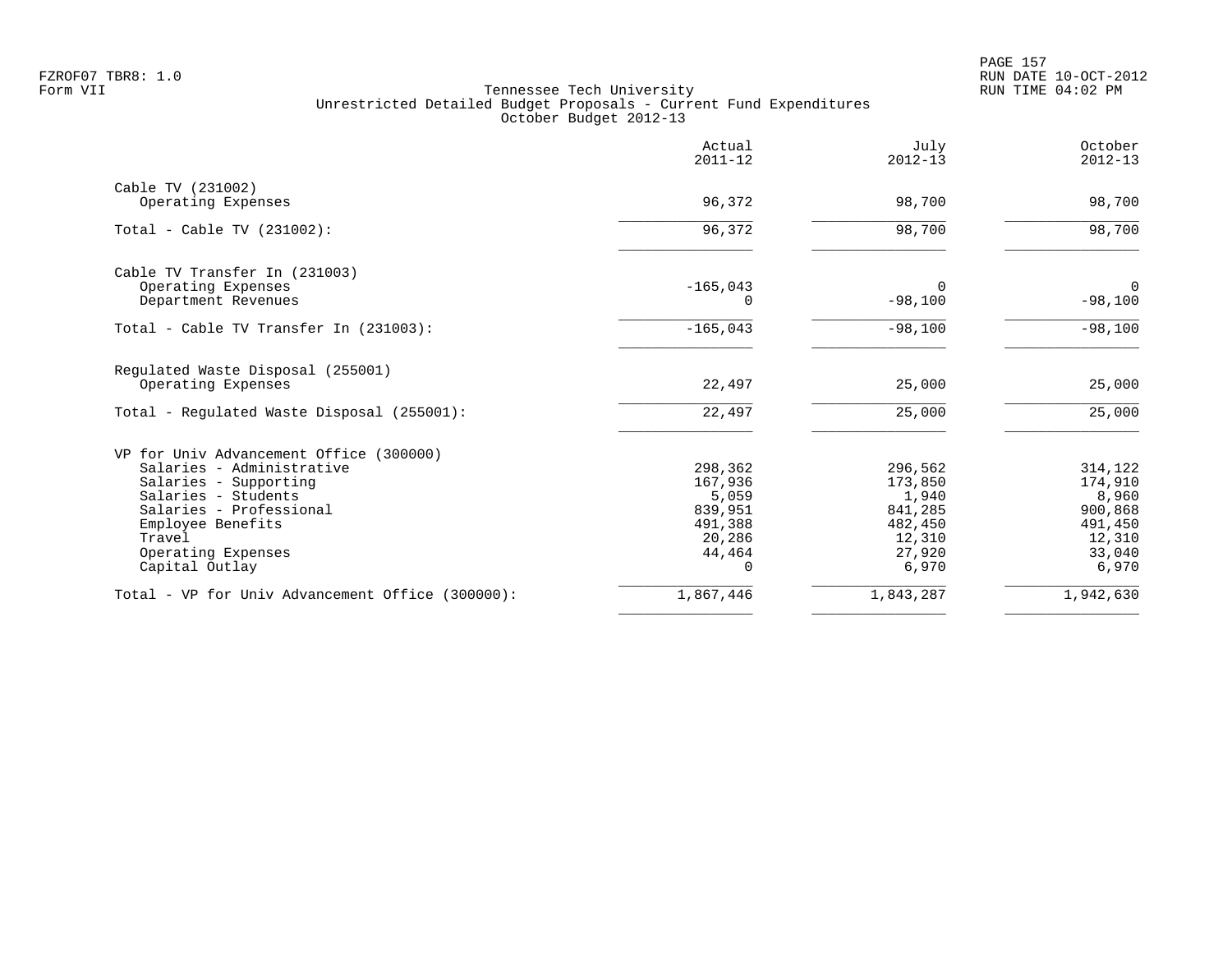|                                                                                                                                                                        | Actual<br>$2011 - 12$                         | July<br>$2012 - 13$                                   | October<br>$2012 - 13$                                     |
|------------------------------------------------------------------------------------------------------------------------------------------------------------------------|-----------------------------------------------|-------------------------------------------------------|------------------------------------------------------------|
| Capital Campaign (300004)<br>Travel<br>Operating Expenses                                                                                                              | 14,110<br>2,265                               | 0<br>$\Omega$                                         | $\mathbf 0$<br>$\Omega$                                    |
| Total - Capital Campaign (300004):                                                                                                                                     | 16,375                                        | <sup>n</sup>                                          | $\Omega$                                                   |
| Univ Advancement Advertising (301000)<br>Operating Expenses                                                                                                            | $\Omega$                                      | 3,490                                                 | 3,490                                                      |
| Total - Univ Advancement Advertising (301000):                                                                                                                         | U                                             | 3,490                                                 | 3,490                                                      |
| Univ Advancement Athletic Tickets (301001)<br>Operating Expenses<br>Total - Univ Advancement Athletic Tickets (301001):                                                | 114,563<br>114,563                            | 114,560<br>114,560                                    | 114,560<br>114,560                                         |
| Univ Adv Graduate Assistant (301003)<br>Operating Expenses                                                                                                             | 0                                             | 24,460                                                | 25,440                                                     |
| Total - Univ Adv Graduate Assistant (301003):                                                                                                                          | 0                                             | 24,460                                                | 25,440                                                     |
| Univ Develop and Alumni Relations (302000)<br>Salaries - Supporting<br>Salaries - Students<br>Employee Benefits<br>Travel<br>Operating Expenses<br>Department Revenues | 0<br>2,993<br>122<br>6,114<br>26,852<br>$-27$ | 500<br>$\Omega$<br>110<br>6,170<br>18,670<br>$\Omega$ | $\mathbf 0$<br>3,500<br>110<br>6,170<br>18,670<br>$\Omega$ |
| Total - Univ Develop and Alumni Relations (302000):                                                                                                                    | 36,054                                        | 25,450                                                | 28,450                                                     |
|                                                                                                                                                                        |                                               |                                                       |                                                            |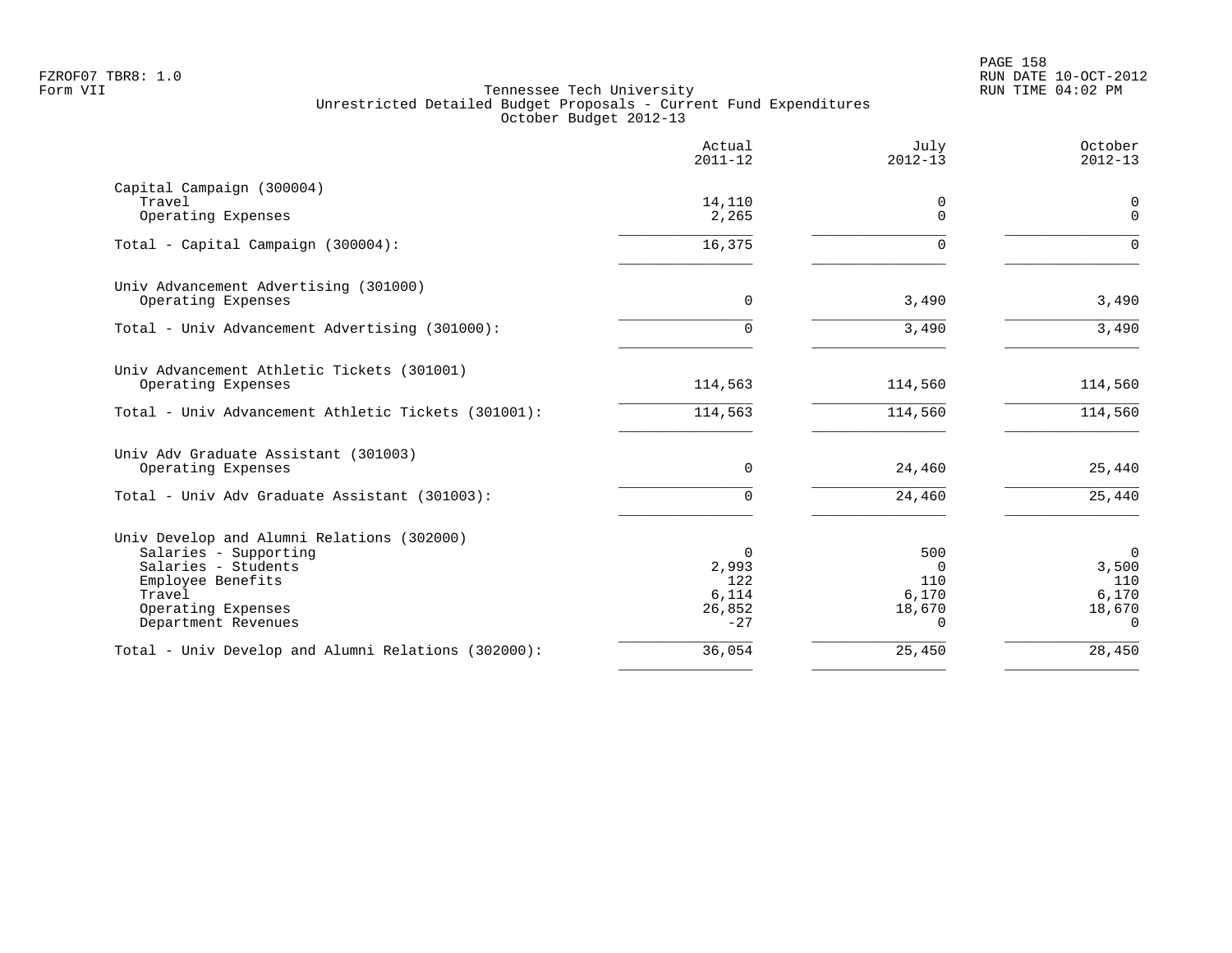| Actual<br>$2011 - 12$ | July<br>$2012 - 13$                    | October<br>$2012 - 13$                     |
|-----------------------|----------------------------------------|--------------------------------------------|
|                       |                                        |                                            |
| 79,580                | 78,680                                 | 80,610                                     |
| 48,350                | 47,060                                 | 54,245                                     |
| 1,935                 | $\Omega$                               | $\Omega$                                   |
| 269,930               | 323,690                                | 331,889                                    |
| 171,190               | 165,070                                | 204,070                                    |
| 3,029                 | 820                                    | 820                                        |
| 57,158                | 20,910                                 | 20,910                                     |
| $-19$                 | $\Omega$                               | $\Omega$                                   |
| 631,153               | 636,230                                | 692,544                                    |
|                       |                                        |                                            |
|                       |                                        | $\mathbf 0$                                |
|                       |                                        | $-4,120$                                   |
|                       |                                        |                                            |
| $-15,803$             | $-3,120$                               | $-4,120$                                   |
|                       |                                        |                                            |
| 8,857                 | $\Omega$                               | 160,000                                    |
|                       |                                        |                                            |
|                       |                                        | 160,000                                    |
|                       |                                        |                                            |
| 64,955                | 62,710                                 | 65,718                                     |
| 55,000                | 54,000                                 | 55,280                                     |
|                       |                                        | 76,780                                     |
| 375                   | 420                                    | 420                                        |
| 23,272                | 41,680                                 | 41,680                                     |
| 1,500                 | 1,500                                  | 1,500                                      |
| 205,588               | 237,090                                | 241,378                                    |
|                       | $-15,594$<br>$-209$<br>8,857<br>60,486 | $\Omega$<br>$-3,120$<br>$\Omega$<br>76,780 |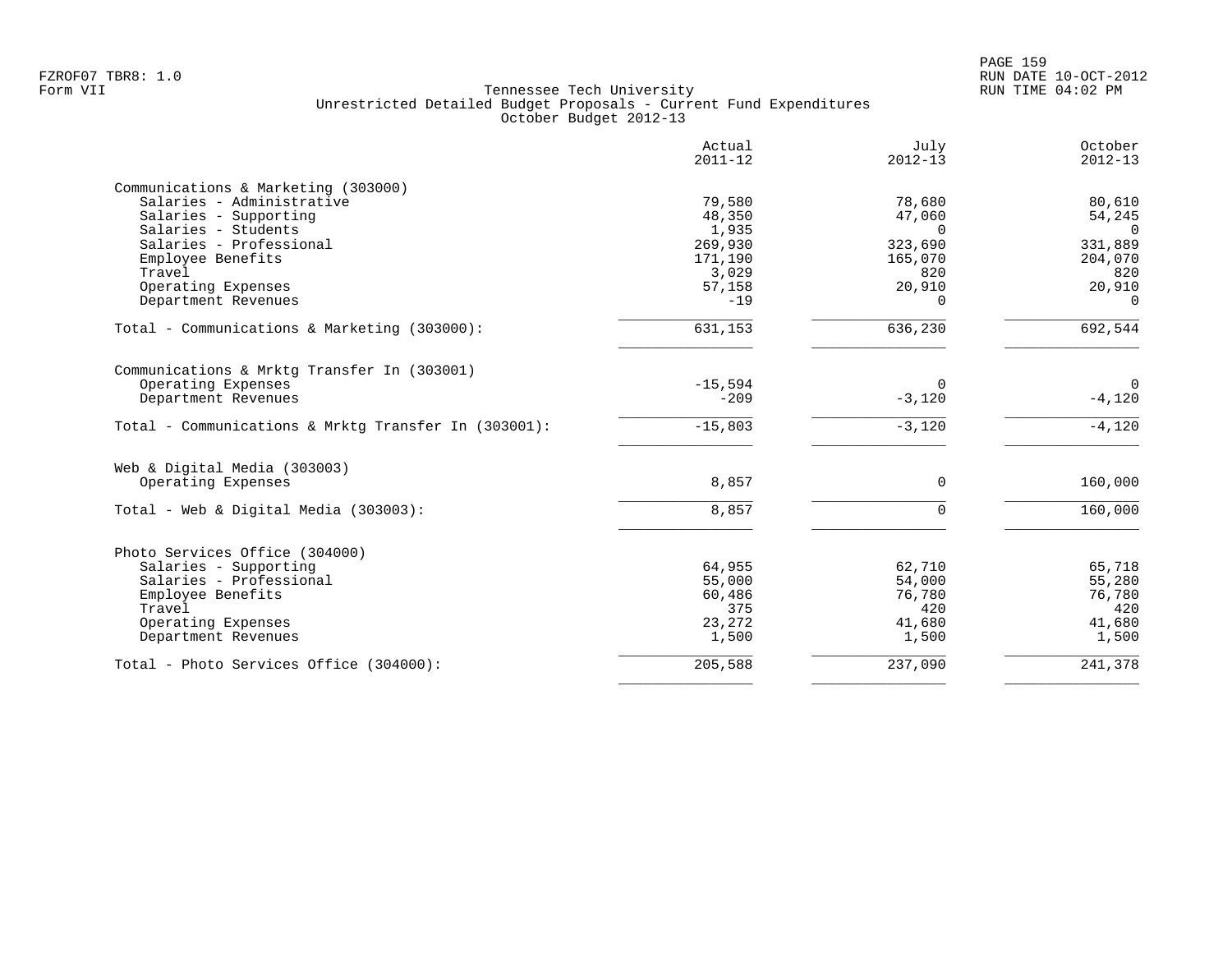|                                                                                     | Actual<br>$2011 - 12$ | July<br>$2012 - 13$     | October<br>$2012 - 13$    |
|-------------------------------------------------------------------------------------|-----------------------|-------------------------|---------------------------|
| Photo Svc Transfer In Revenue (304001)<br>Operating Expenses<br>Department Revenues | $-18,804$<br>0        | $-22,500$<br>$-167,810$ | $-22,500$<br>$-16,880$    |
| Total - Photo Svc Transfer In Revenue (304001):                                     | $-18,804$             | $-190, 310$             | $-39,380$                 |
| Photo Svc Allocation Offset (304002)<br>Operating Expenses<br>Department Revenues   | $-155, 218$<br>0      | 0<br>$\Omega$           | $\mathbf 0$<br>$-155,220$ |
| Total - Photo Svc Allocation Offset (304002):                                       | $-155, 218$           | $\Omega$                | $-155,220$                |
| Graduation Video Transfer In (304003)<br>Department Revenues                        | $\Omega$              | $-2,290$                | $-2,290$                  |
| Total - Graduation Video Transfer In (304003):                                      | 0                     | $-2,290$                | $-2,290$                  |
| TBR Spouse Dependent Discount (700000)<br>Employee Benefits                         | 79,617                | 76,100                  | 79,600                    |
| Total - TBR Spouse Dependent Discount (700000):                                     | 79,617                | 76,100                  | 79,600                    |
| TBR Employ Remission PC191 (700001)<br>Employee Benefits                            | 33,941                | 19,810                  | 33,940                    |
| Total - TBR Employ Remission PC191 (700001):                                        | 33,941                | 19,810                  | 33,940                    |
|                                                                                     |                       |                         |                           |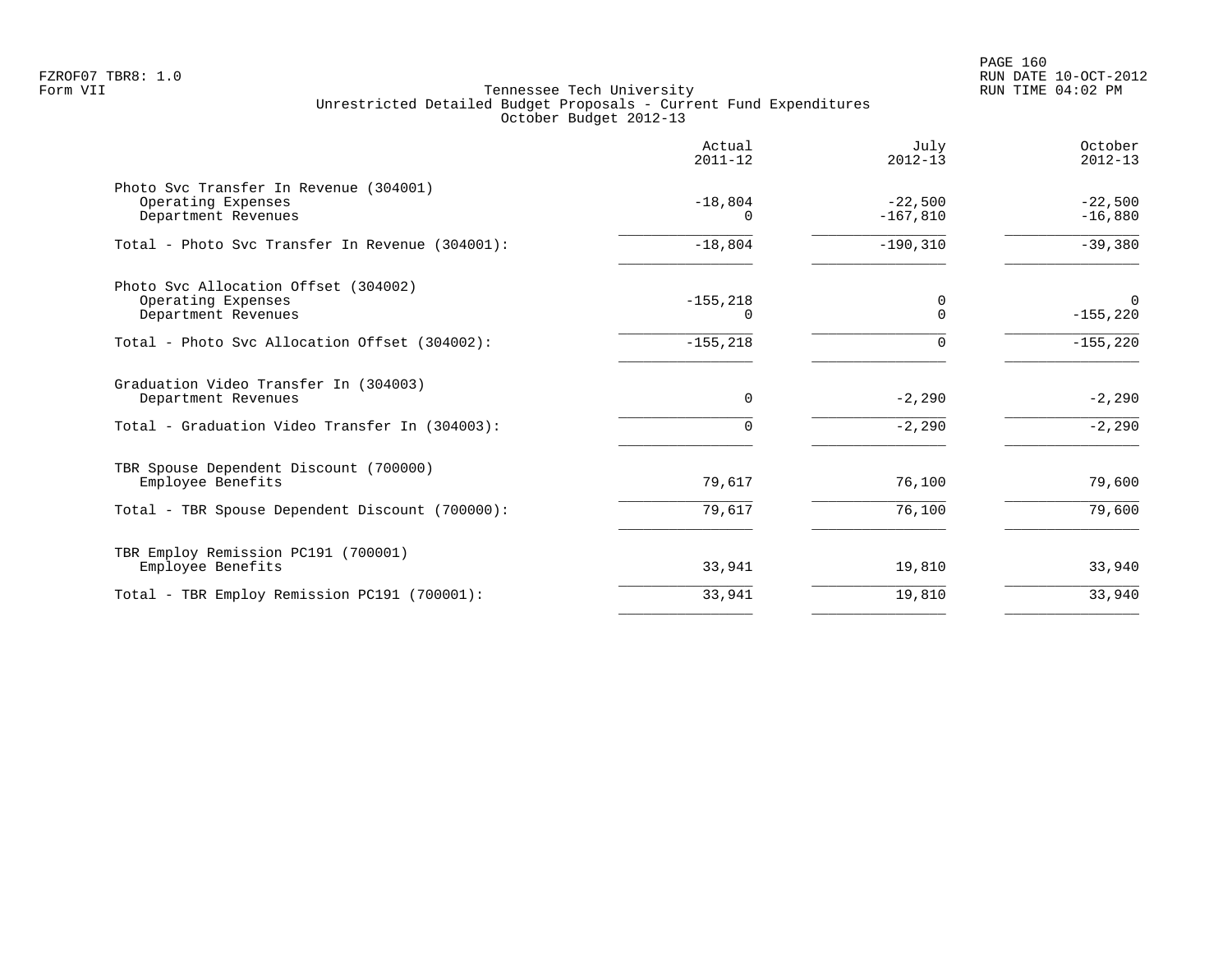PAGE 161 FZROF07 TBR8: 1.0 RUN DATE 10-OCT-2012

|                                                                                                                                                                                                | Actual<br>$2011 - 12$                                 | July<br>$2012 - 13$                                       | October<br>$2012 - 13$                                          |
|------------------------------------------------------------------------------------------------------------------------------------------------------------------------------------------------|-------------------------------------------------------|-----------------------------------------------------------|-----------------------------------------------------------------|
| E and G Data Processing Allocation (700003)<br>Department Revenues                                                                                                                             | 227,699                                               | 251,680                                                   | 281,840                                                         |
| Total - E and G Data Processing Allocation (700003):                                                                                                                                           | 227,699                                               | 251,680                                                   | 281,840                                                         |
| E and G Claims Adjustment (700004)<br>Operating Expenses                                                                                                                                       | 27,232                                                | 34,860                                                    | 34,860                                                          |
| Total - E and G Claims Adjustment (700004):                                                                                                                                                    | 27,232                                                | 34,860                                                    | 34,860                                                          |
| $E$ and G Support (700005)<br>Salaries - Administrative<br>Salaries - Supporting<br>Salaries - Professional<br>Employee Benefits<br>Operating Expenses<br>Total - E and G Support $(700005)$ : | 0<br>0<br>$\Omega$<br>125,898<br>$-106,749$<br>19,149 | 41,700<br>47,420<br>74,170<br>75,480<br>89,380<br>328,150 | $\overline{0}$<br>2,970<br>3,220<br>89,650<br>94,110<br>189,950 |
| E and G Other Salary Pool (700009)<br>Salaries - Supporting                                                                                                                                    | $\Omega$                                              | 15,220                                                    | 15,220                                                          |
| Total - E and G Other Salary Pool (700009):                                                                                                                                                    | $\Omega$                                              | 15,220                                                    | 15,220                                                          |
| C C Security Trans (700015)<br>Operating Expenses                                                                                                                                              | $-60,000$                                             | $-70,000$                                                 | $-60,000$                                                       |
| Total - C C Security Trans (700015):                                                                                                                                                           | $-60,000$                                             | $-70,000$                                                 | $-60,000$                                                       |
|                                                                                                                                                                                                |                                                       |                                                           |                                                                 |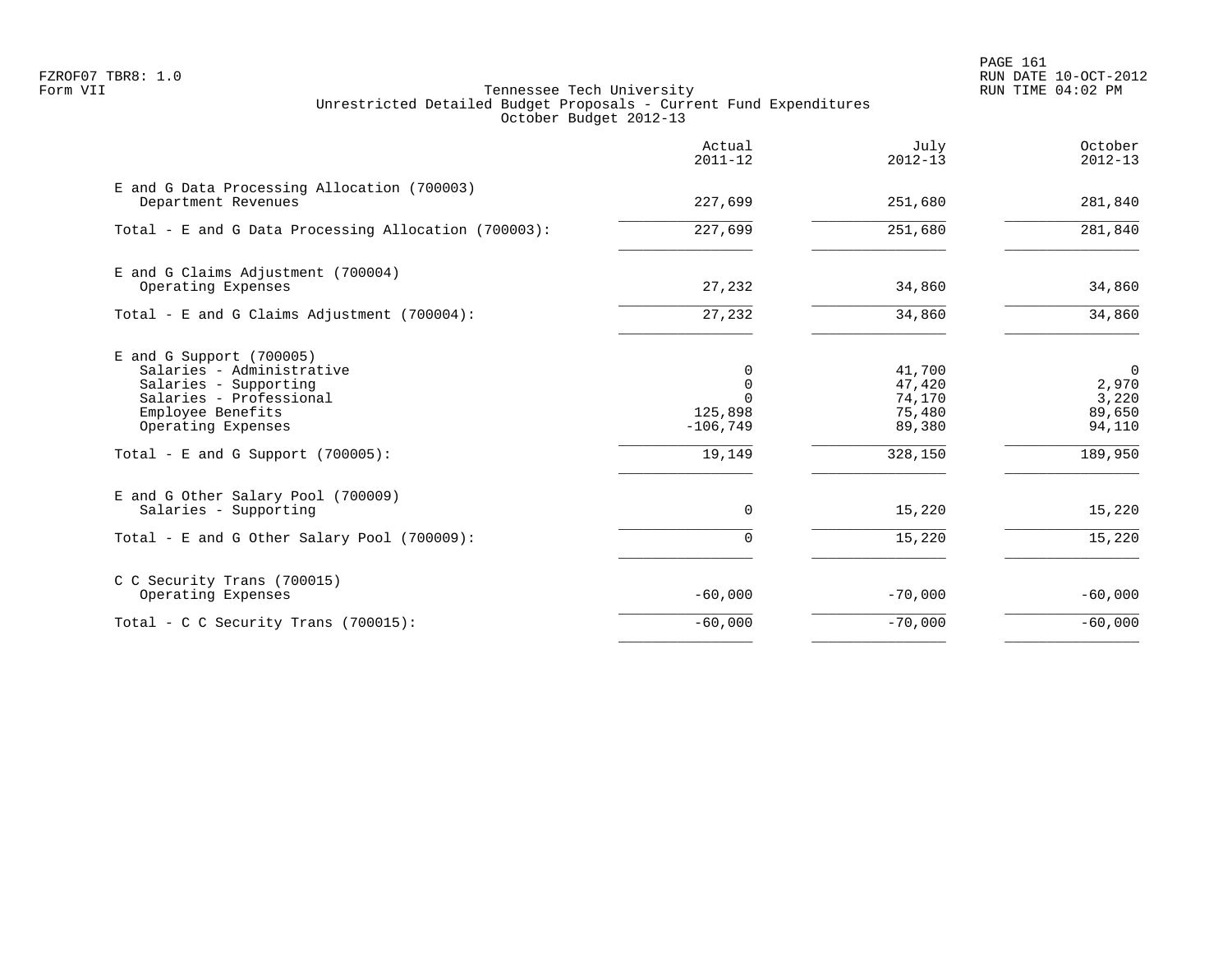PAGE 162 FZROF07 TBR8: 1.0 RUN DATE 10-OCT-2012

|                                                        | Actual<br>$2011 - 12$ | July<br>$2012 - 13$ | October<br>$2012 - 13$ |
|--------------------------------------------------------|-----------------------|---------------------|------------------------|
| TBR Chargeback non RODP (700017)<br>Operating Expenses | 281,037               | 165,040             | 296,140                |
| Total - TBR Chargeback non RODP (700017):              | 281,037               | 165,040             | 296,140                |
| Legal Fees (700023)<br>Operating Expenses              | 120,964               | 29,000              | 29,000                 |
| Total - Legal Fees (700023):                           | 120,964               | 29,000              | 29,000                 |
| License Fees (700024)<br>Operating Expenses            | 18,898                | 20,000              | 20,000                 |
| Total - License Fees (700024):                         | 18,898                | 20,000              | 20,000                 |
| Membership Fees (700025)<br>Operating Expenses         | 168,832               | 169,410             | 170,510                |
| Total - Membership Fees (700025):                      | 168,832               | 169,410             | 170,510                |
| Consultation Services (700026)<br>Operating Expenses   | 0                     | 7,800               | 7,800                  |
| Total - Consultation Services (700026):                | $\Omega$              | 7,800               | 7,800                  |
|                                                        |                       |                     |                        |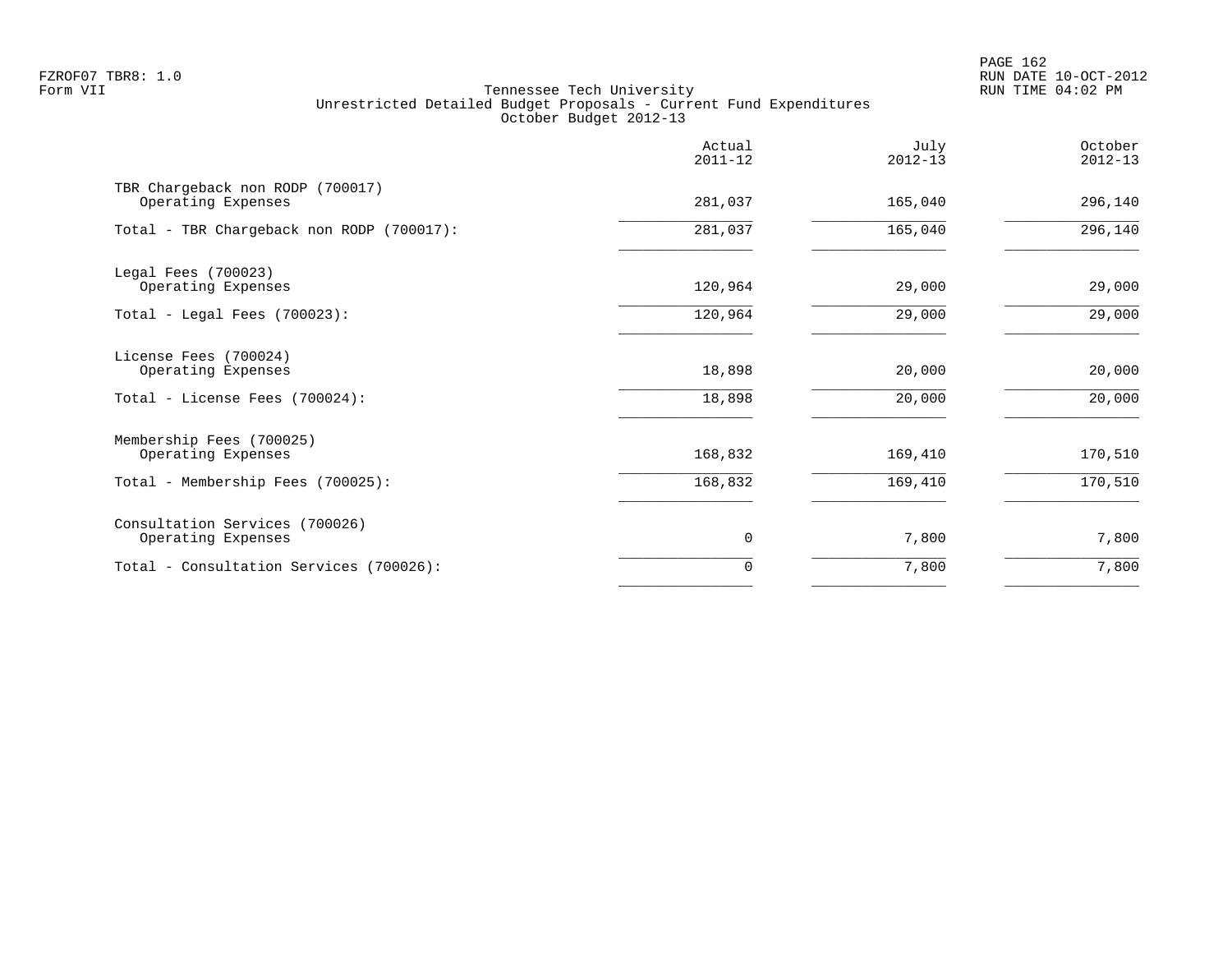|                                                             | Actual<br>$2011 - 12$ | July<br>$2012 - 13$ | October<br>$2012 - 13$ |
|-------------------------------------------------------------|-----------------------|---------------------|------------------------|
| Banking Services (700027)<br>Operating Expenses             | 403,091               | 445,700             | 445,700                |
| Total - Banking Services (700027):                          | 403,091               | 445,700             | 445,700                |
| Collection of Debts (700028)<br>Operating Expenses          | 22,352                | 23,770              | 23,770                 |
| Total - Collection of Debts (700028):                       | 22,352                | 23,770              | 23,770                 |
| Provision for Doubtful Accts (700029)<br>Operating Expenses | 190,851               | 80,000              | 80,000                 |
| Total - Provision for Doubtful Accts (700029):              | 190,851               | 80,000              | 80,000                 |
| External Audit (700030)<br>Operating Expenses               | 0                     | 70,000              | 70,000                 |
| Total - External Audit (700030):                            | $\Omega$              | 70,000              | 70,000                 |
| Training (700031)<br>Operating Expenses                     | 0                     | 1,360               | 1,360                  |
| Total - Training $(700031)$ :                               | $\Omega$              | 1,360               | 1,360                  |
|                                                             |                       |                     |                        |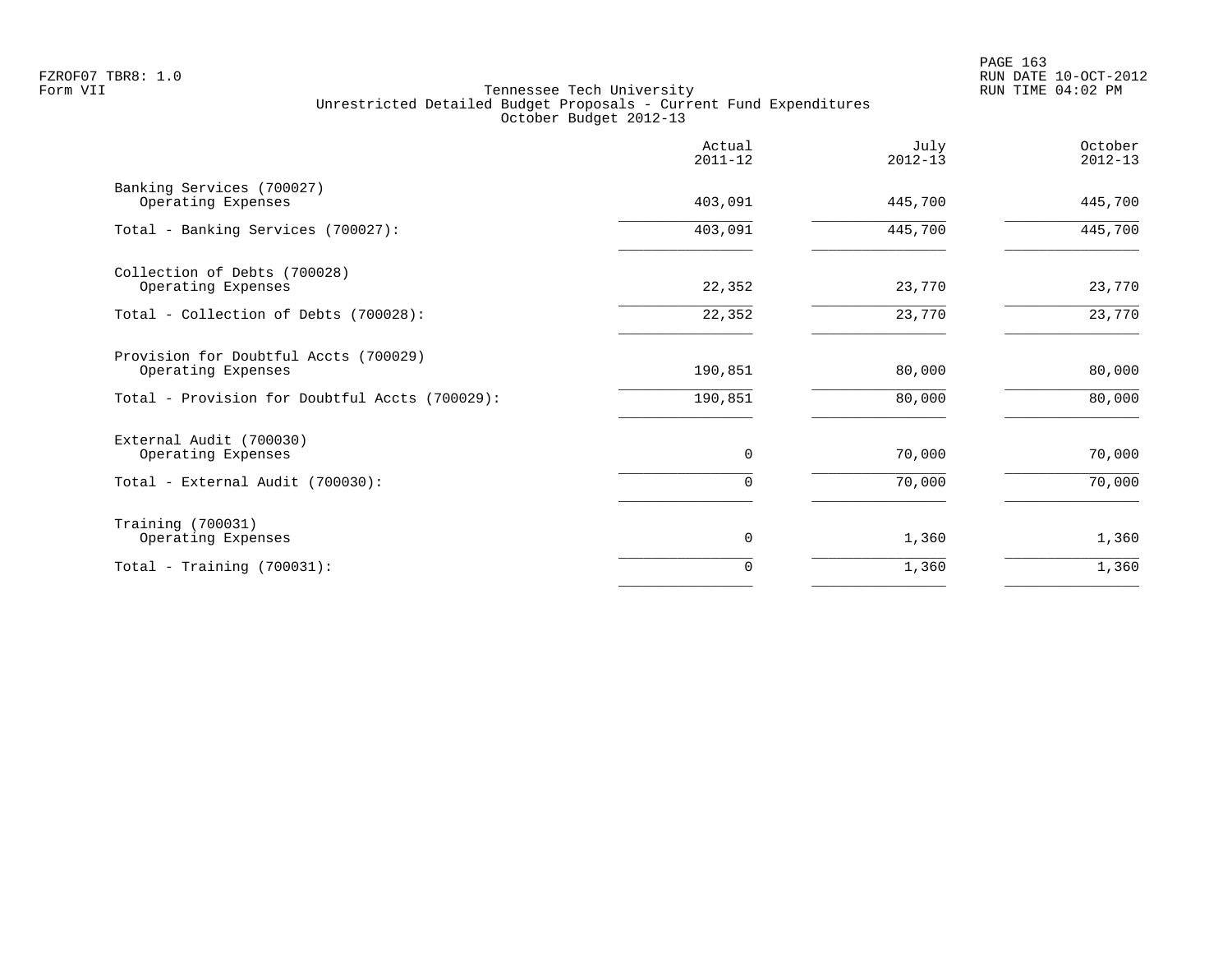|                                                                              | Actual<br>$2011 - 12$ | July<br>$2012 - 13$ | October<br>$2012 - 13$ |
|------------------------------------------------------------------------------|-----------------------|---------------------|------------------------|
| Cafeteria Benefits (700032)<br>Operating Expenses                            | 8,975                 | 15,000              | 15,000                 |
| Total - Cafeteria Benefits (700032):                                         | 8,975                 | 15,000              | 15,000                 |
| Background Checks (700033)<br>Operating Expenses                             | 3,446                 | 3,500               | 3,500                  |
| Total - Background Checks (700033):                                          | 3,446                 | 3,500               | 3,500                  |
| IRS Penalties and Fines (700034)<br>Operating Expenses                       | 18,001                | $\mathbf 0$         | $\mathsf{O}$           |
| Total - IRS Penalties and Fines (700034):                                    | 18,001                | $\Omega$            | $\Omega$               |
| Allocation to Aux Ent (700037)<br>Department Revenues                        | $-348,990$            | $-290, 330$         | $-336,840$             |
| Total - Allocation to Aux Ent (700037):                                      | $-348,990$            | $-290, 330$         | $-336,840$             |
| Post Office Allocation (700045)<br>Operating Expenses<br>Department Revenues | $\Omega$<br>4,620     | 4,690<br>O          | 4,790<br>$\Omega$      |
| Total - Post Office Allocation (700045):                                     | 4,620                 | 4,690               | 4,790                  |
|                                                                              |                       |                     |                        |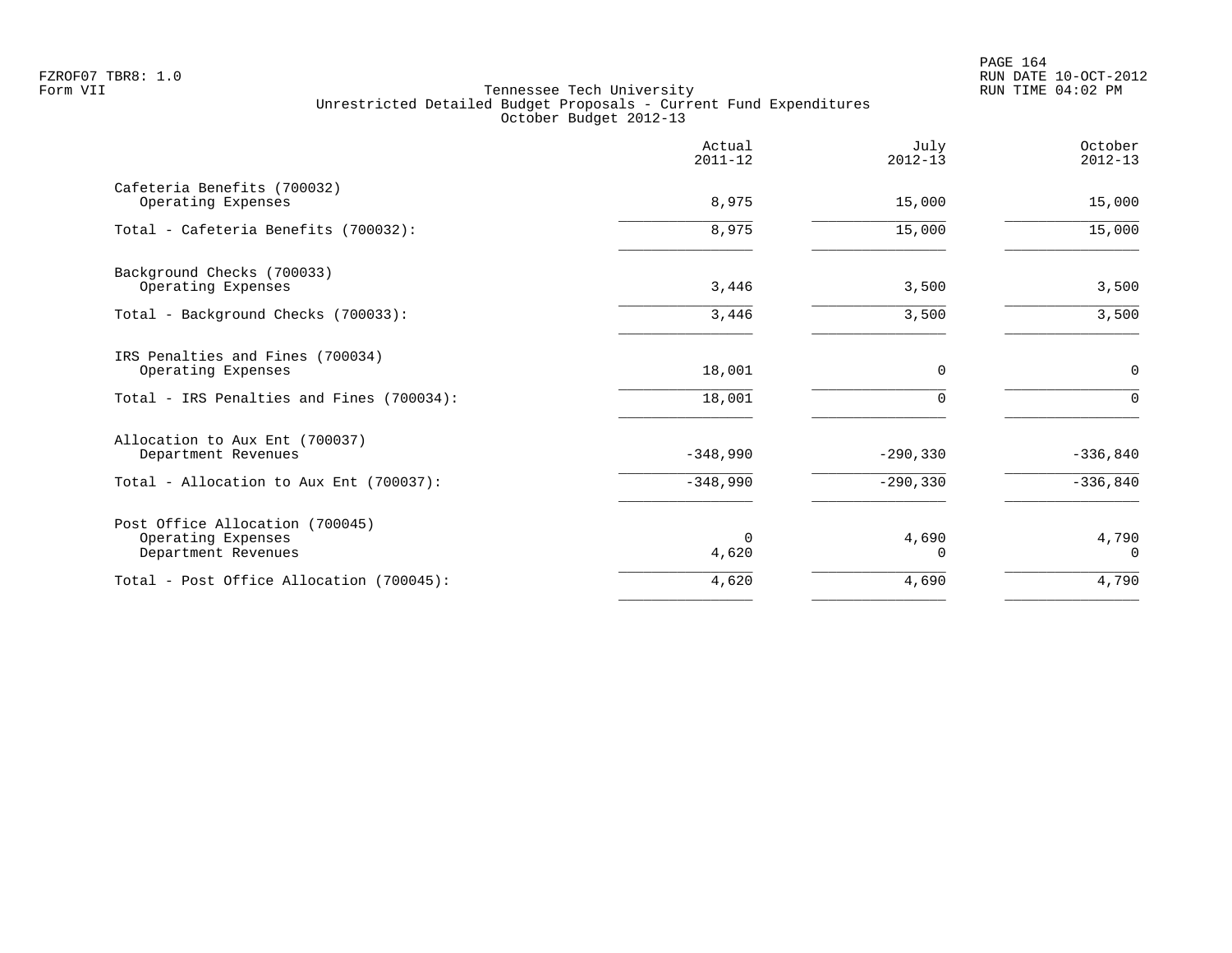|                                                                                                                                                                                                                                    | Actual<br>$2011 - 12$                                                                                                             | July<br>$2012 - 13$                                                                                                               | October<br>$2012 - 13$                                                                                                             |
|------------------------------------------------------------------------------------------------------------------------------------------------------------------------------------------------------------------------------------|-----------------------------------------------------------------------------------------------------------------------------------|-----------------------------------------------------------------------------------------------------------------------------------|------------------------------------------------------------------------------------------------------------------------------------|
| System Internal Audit (700061)<br>Operating Expenses                                                                                                                                                                               | 30,100                                                                                                                            | 29,400                                                                                                                            | 38,800                                                                                                                             |
| Total - System Internal Audit (700061):                                                                                                                                                                                            | 30,100                                                                                                                            | 29,400                                                                                                                            | 38,800                                                                                                                             |
| Total - Institutional Support (450):                                                                                                                                                                                               |                                                                                                                                   |                                                                                                                                   |                                                                                                                                    |
| Salaries - Administrative<br>Salaries - Academic<br>Salaries - Supporting<br>Salaries - Students<br>Salaries - Professional<br>Employee Benefits<br>Travel<br>Operating Expenses<br>Capital Outlay<br>Department Revenues<br>Total | 1,694,923<br>$\Omega$<br>1,860,706<br>64,381<br>2,778,705<br>2,724,609<br>114,493<br>1,406,717<br>$\Omega$<br>6,617<br>10,651,151 | 1,737,689<br>2,400<br>1,960,050<br>45,410<br>3,096,679<br>2,746,460<br>43,970<br>3,235,260<br>6,970<br>$-1,540,880$<br>11,334,008 | 1,898,121<br>2,400<br>2,040,387<br>59,930<br>3,233,856<br>2,909,560<br>91,390<br>4,089,460<br>42,070<br>$-1,579,780$<br>12,787,394 |
|                                                                                                                                                                                                                                    |                                                                                                                                   |                                                                                                                                   |                                                                                                                                    |
| Total - Institutional Support (45):<br>Salaries - Administrative<br>Salaries - Academic<br>Salaries - Supporting<br>Salaries - Students<br>Salaries - Professional                                                                 | 1,694,923<br>$\Omega$<br>1,860,706<br>64,381<br>2,778,705                                                                         | 1,737,689<br>2,400<br>1,960,050<br>45,410<br>3,096,679                                                                            | 1,898,121<br>2,400<br>2,040,387<br>59,930<br>3,233,856                                                                             |
| Employee Benefits<br>Travel<br>Operating Expense<br>Capital Outlay<br>Department Revenues                                                                                                                                          | 2,724,609<br>114,493<br>1,406,717<br>$\Omega$<br>6,617                                                                            | 2,746,460<br>43,970<br>3,235,260<br>6,970<br>$-1,540,880$                                                                         | 2,909,560<br>91,390<br>4,089,460<br>42,070<br>$-1,579,780$                                                                         |
| Total                                                                                                                                                                                                                              | 10,651,151                                                                                                                        | 11,334,008                                                                                                                        | 12,787,394                                                                                                                         |

 Physical Plant (50) Physical Plant (500)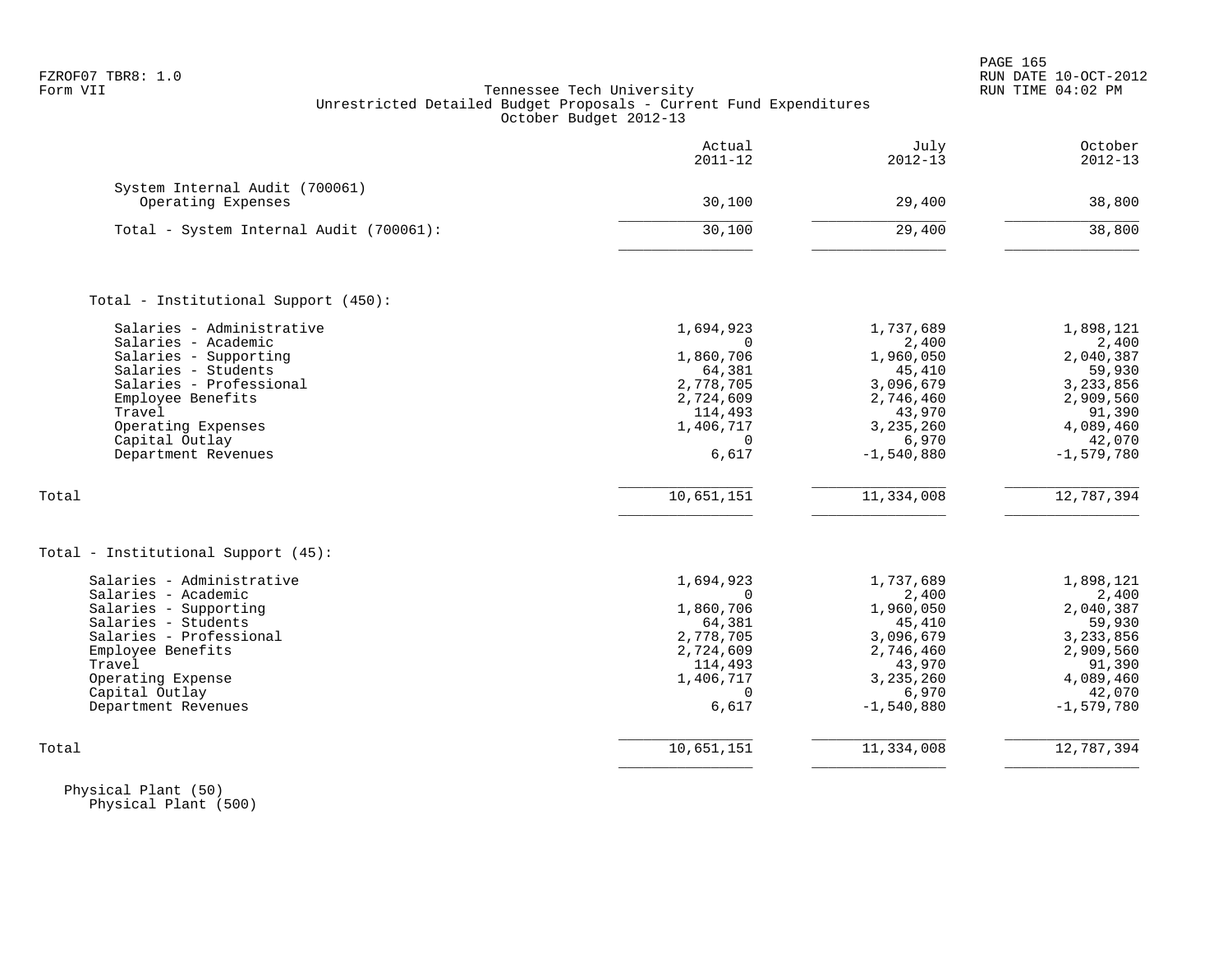|                                                            | Actual<br>$2011 - 12$ | July<br>$2012 - 13$ | October<br>$2012 - 13$ |
|------------------------------------------------------------|-----------------------|---------------------|------------------------|
| Craft Center Property Insur (121772)<br>Operating Expenses | 34,788                | 37,000              | 37,000                 |
| Total - Craft Center Property Insur (121772):              | 34,788                | 37,000              | 37,000                 |
| M and R Craft Center (121773)                              |                       |                     |                        |
| Salaries - Supporting                                      | 104,124               | 105,120             | 113,561                |
| Salaries - Students                                        | 395                   | 3,400               | 3,400                  |
| Salaries - Professional                                    | 43,740                | 42,840              | 45,104                 |
| Employee Benefits                                          | 78,544                | 79,360              | 79,360                 |
| Travel                                                     | 89                    | 200                 | 200                    |
| Operating Expenses                                         | 36,494                | 43,050              | 43,050                 |
| Total - M and R Craft Center (121773):                     | 263,386               | 273,970             | 284,675                |
| Utilities Craft Center (121774)                            |                       |                     |                        |
| Operating Expenses                                         | 235,366               | 260,000             | 260,000                |
| Total - Utilities Craft Center (121774):                   | 235,366               | 260,000             | 260,000                |
| Craft Center Repairs and Renov (121775)                    |                       |                     |                        |
| Operating Expenses                                         | 3,044                 | 37,222              | 47,422                 |
| Total - Craft Center Repairs and Renov (121775):           | 3,044                 | 37,222              | 47,422                 |
| Federal College Work Study Program (122001)                |                       |                     |                        |
| Salaries - Students                                        | 697                   | 550                 | 550                    |
| Total - Federal College Work Study Program (122001):       | 697                   | 550                 | 550                    |
|                                                            |                       |                     |                        |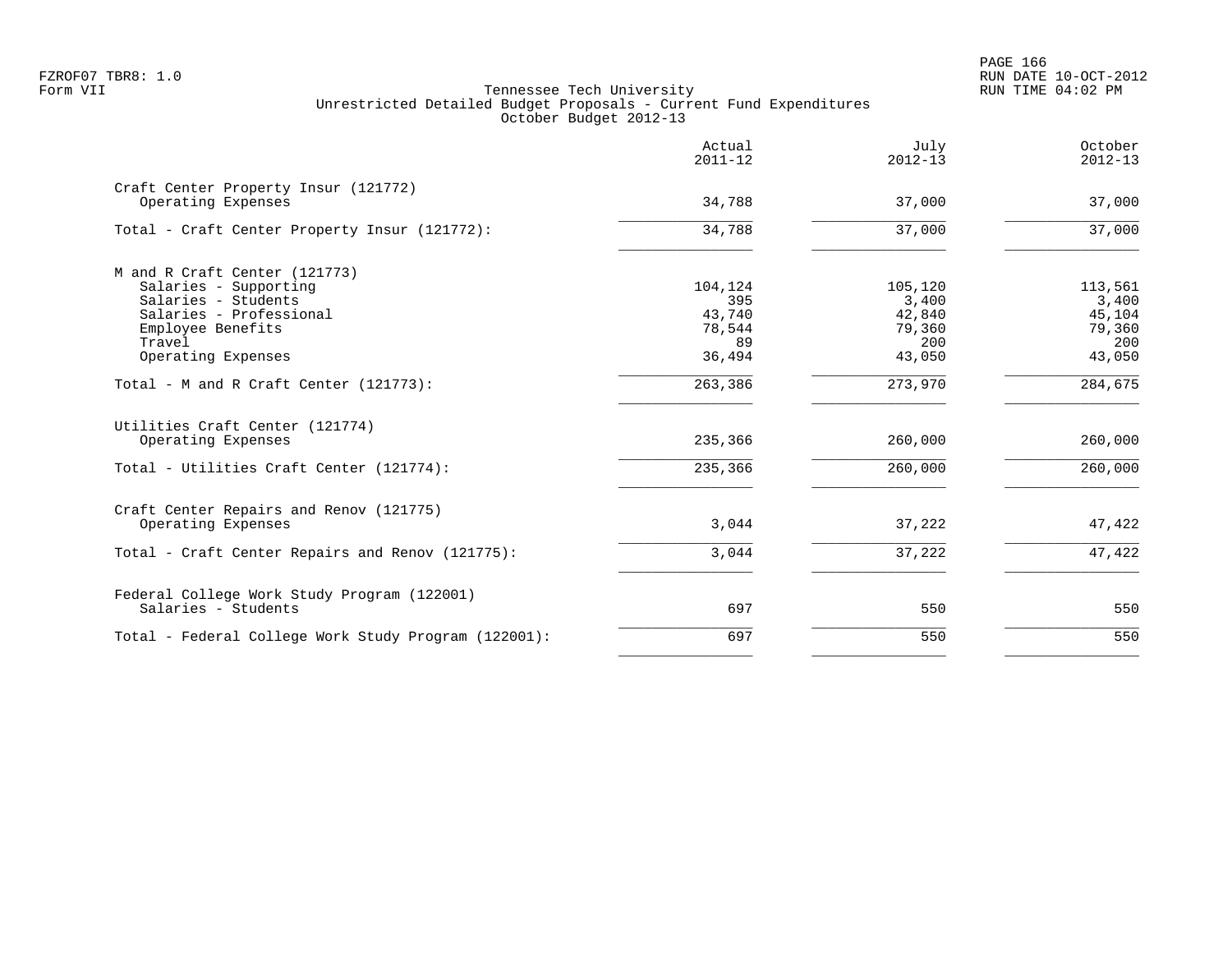PAGE 167 FZROF07 TBR8: 1.0 RUN DATE 10-OCT-2012

|                                                                                                                                                                        | Actual<br>$2011 - 12$                                     | July<br>$2012 - 13$                                                  | October<br>$2012 - 13$                                                                      |
|------------------------------------------------------------------------------------------------------------------------------------------------------------------------|-----------------------------------------------------------|----------------------------------------------------------------------|---------------------------------------------------------------------------------------------|
| M and R University Progrms (127604)<br>Operating Expenses                                                                                                              | 12,511                                                    | 12,750                                                               | 12,750                                                                                      |
| Total - M and R University Progrms (127604):                                                                                                                           | 12,511                                                    | 12,750                                                               | 12,750                                                                                      |
| Custodial Serv UC (127605)<br>Salaries - Supporting<br>Employee Benefits<br>Operating Expenses                                                                         | 213,557<br>87,890<br>13,641                               | 0<br>$\overline{0}$<br>$\Omega$                                      | 0<br>$\mathbf 0$<br>$\Omega$                                                                |
| Total - Custodial Serv UC (127605):                                                                                                                                    | 315,088                                                   | $\Omega$                                                             | $\Omega$                                                                                    |
| M and R Ag Pavilion (161001)<br>Salaries - Supporting<br>Employee Benefits<br>Operating Expenses                                                                       | 61,845<br>41,709<br>2,070                                 | 61,530<br>40,720<br>$\Omega$                                         | 67,073<br>41,720<br>$\Omega$                                                                |
| Total - M and R Aq Pavilion (161001):                                                                                                                                  | 105,624                                                   | 102,250                                                              | 108,793                                                                                     |
| Greenhouse (162002)<br>Salaries - Academic<br>Salaries - Supporting<br>Salaries - Students<br>Employee Benefits<br>Travel<br>Operating Expenses<br>Department Revenues | $-567$<br>689<br>3,270<br>297<br>699<br>3,260<br>$-1,413$ | 0<br>$\mathbf 0$<br>$\Omega$<br>720<br>$\Omega$<br>3,500<br>$\Omega$ | $\boldsymbol{0}$<br>$\boldsymbol{0}$<br>$\mathbf 0$<br>720<br>$\Omega$<br>6,200<br>$\Omega$ |
| Total - Greenhouse (162002):                                                                                                                                           | 6,235                                                     | 4,220                                                                | 6,920                                                                                       |
|                                                                                                                                                                        |                                                           |                                                                      |                                                                                             |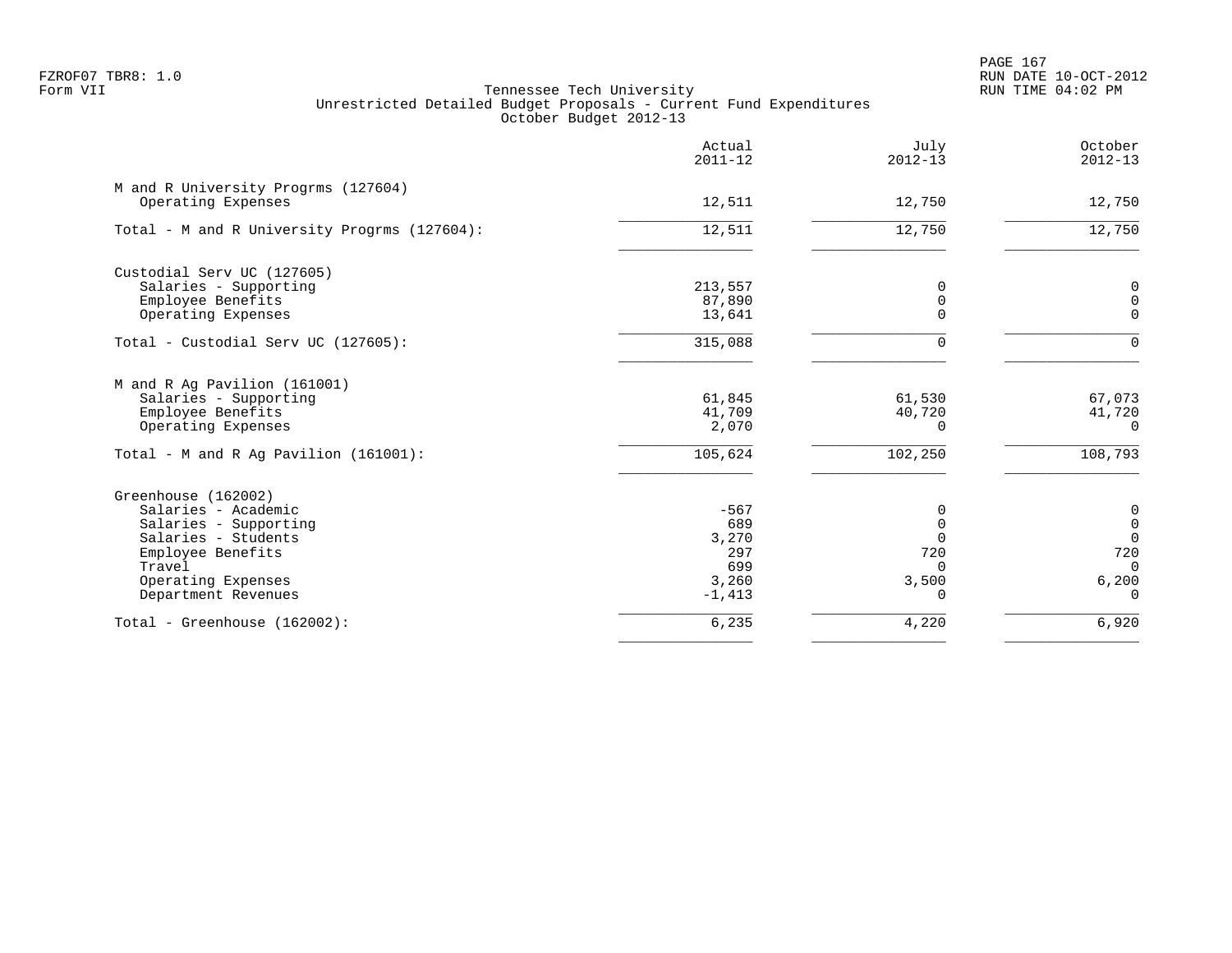PAGE 168 FZROF07 TBR8: 1.0 RUN DATE 10-OCT-2012

|                                                               | Actual<br>$2011 - 12$ | July<br>$2012 - 13$ | October<br>$2012 - 13$ |
|---------------------------------------------------------------|-----------------------|---------------------|------------------------|
| M and R Farm (162004)<br>Operating Expenses                   | 6,614                 | 6,650               | 6,650                  |
|                                                               |                       |                     |                        |
| Total - M and R Farm $(162004)$ :                             | 6,614                 | 6,650               | 6,650                  |
| Safety and Environ Compliance (221003)<br>Salaries - Students | 376                   | $\Omega$            | $\Omega$               |
| Total - Safety and Environ Compliance (221003):               | 376                   | U                   | $\Omega$               |
| Central Receiving (221005)                                    |                       |                     |                        |
| Salaries - Supporting                                         | 42,179                | 25,060              | 27,497                 |
| Salaries - Students                                           | 2,348                 | 6,000               | 6,000                  |
| Salaries - Professional                                       | 73,830                | 72,830              | 8,930                  |
| Employee Benefits                                             | 59,070                | 62,100              | 62,100                 |
| Travel                                                        | $\Omega$              | 530                 | $\Omega$               |
| Operating Expenses                                            | 2,946                 | 3,680               | 3,680                  |
| Total - Central Receiving (221005):                           | 180,373               | 170,200             | 108,207                |
| Facilities Administration (241000)                            |                       |                     |                        |
| Salaries - Administrative                                     | 111,000               | 105,000             | 107,630                |
| Salaries - Supporting                                         | 75,168                | 86,770              | 98,283                 |
| Salaries - Students                                           | 8,138                 | 6,820               | 6,820                  |
| Salaries - Professional                                       | 343,138               | 305,690             | 313,322                |
| Employee Benefits                                             | 163,414               | 152,550             | 152,550                |
| Travel                                                        | 7,904                 | $\Omega$            | 2,530                  |
| Operating Expenses                                            | 80,496                | 41,080              | 41,080                 |
| Department Revenues                                           | $-9$                  | $\Omega$            | $\Omega$               |
| Total - Facilities Administration (241000):                   | 789,249               | 697,910             | 722, 215               |
|                                                               |                       |                     |                        |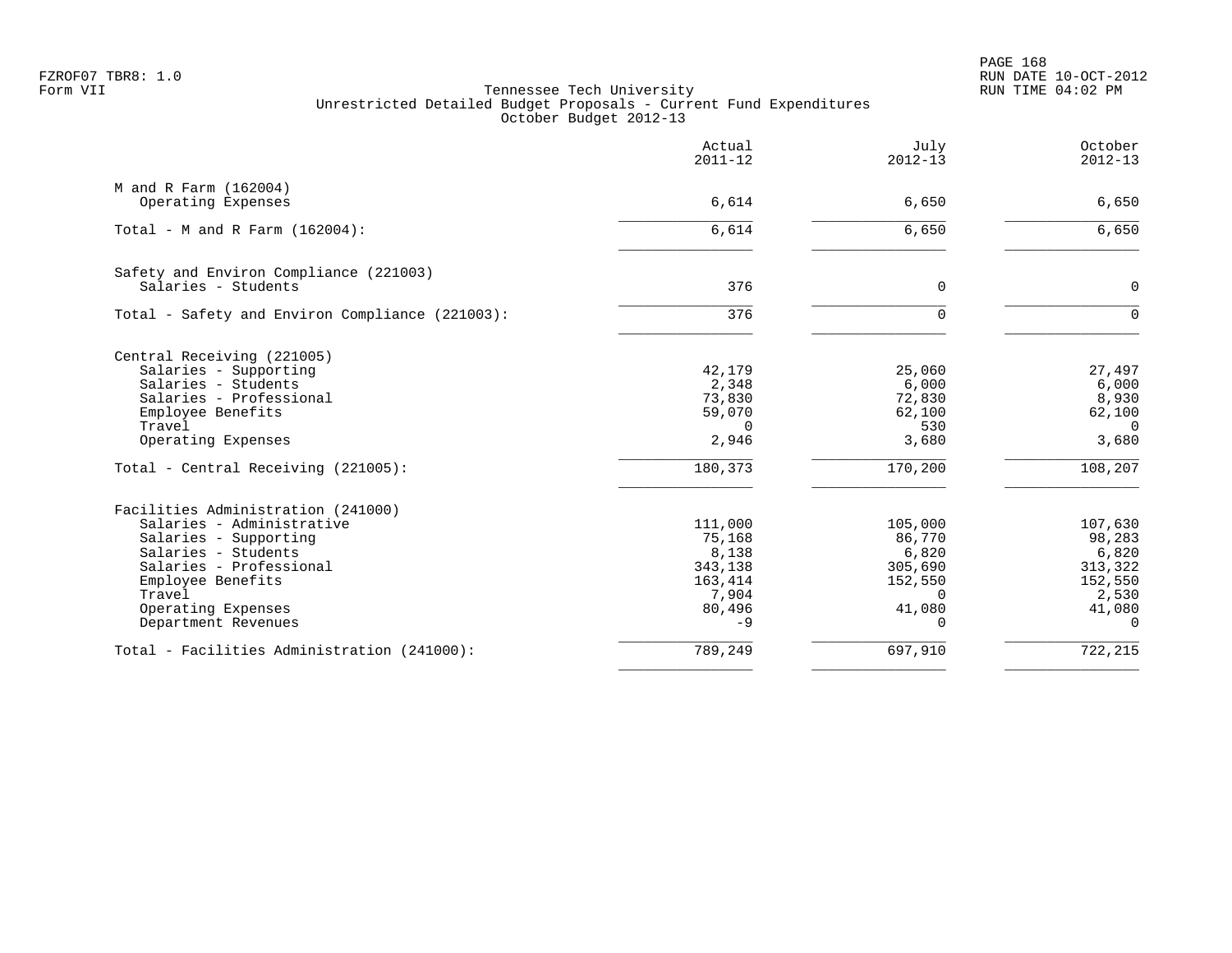|                                              | Actual<br>$2011 - 12$ | July<br>$2012 - 13$ | October<br>$2012 - 13$ |
|----------------------------------------------|-----------------------|---------------------|------------------------|
| Vehicle Maintenance (241001)                 |                       |                     |                        |
| Travel<br>Operating Expenses                 | $\Omega$<br>22,817    | $\Omega$<br>15,000  | 7,500<br>15,000        |
| Total - Vehicle Maintenance (241001):        | 22,817                | 15,000              | 22,500                 |
| Property Insurance (241002)                  |                       |                     |                        |
| Operating Expenses                           | 27,812                | 343,210             | 343,210                |
| Total - Property Insurance (241002):         | 27,812                | 343,210             | 343,210                |
| Facilities Development Fee (241003)          |                       |                     |                        |
| Operating Expenses                           | 120,700               | 121,960             | 120,700                |
| Total - Facilities Development Fee (241003): | 120,700               | 121,960             | 120,700                |
| Maintenance and Repairs (251000)             |                       |                     |                        |
| Salaries - Supporting                        | 589,997               | 728,080             | 777,276                |
| Salaries - Professional                      | 21,959                | 63,170              | 63,170                 |
| Employee Benefits<br>Travel                  | 395,832<br>2,898      | 385,530             | 385,530                |
| Operating Expenses                           | 443,109               | 1,000<br>343,410    | 1,000<br>343,410       |
| Department Revenues                          | $-92$                 | $-9,000$            | $-9,000$               |
| Total - Maintenance and Repairs (251000):    | 1,453,703             | 1,512,190           | 1,561,386              |
|                                              |                       |                     |                        |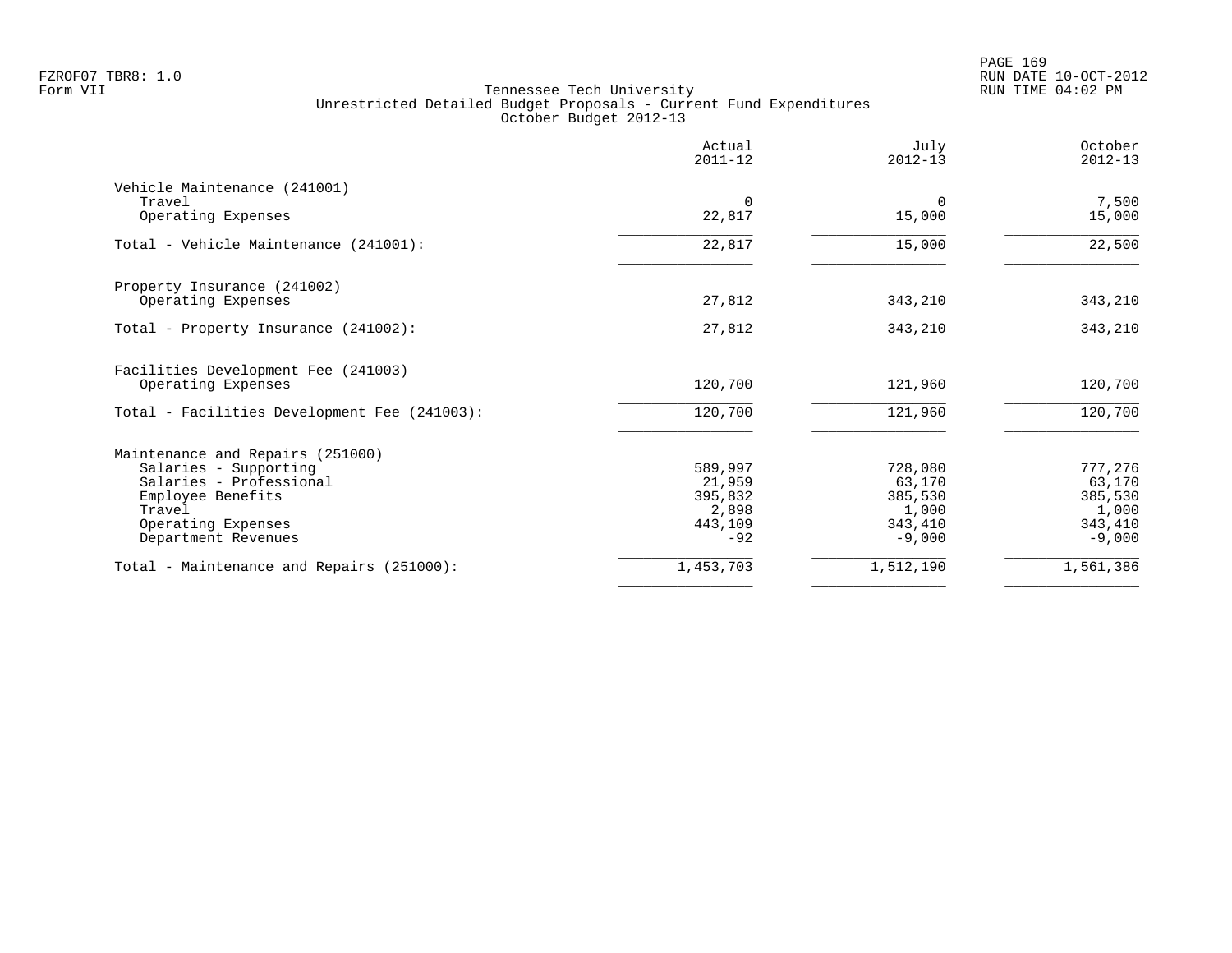PAGE 170 FZROF07 TBR8: 1.0 RUN DATE 10-OCT-2012

|                                                                                                                                                       | Actual<br>$2011 - 12$                                     | July<br>$2012 - 13$                                             | October<br>$2012 - 13$                                                |
|-------------------------------------------------------------------------------------------------------------------------------------------------------|-----------------------------------------------------------|-----------------------------------------------------------------|-----------------------------------------------------------------------|
| M and R Projects (251001)<br>Operating Expenses<br>Department Revenues                                                                                | $-7,798$<br>$-2,018$                                      | 0<br>$\Omega$                                                   | 289,460<br>$\Omega$                                                   |
| Total - M and R Projects (251001):                                                                                                                    | $-9,816$                                                  | $\Omega$                                                        | 289,460                                                               |
| American Disability Act (251002)<br>Operating Expenses                                                                                                | 15,602                                                    | 10,000                                                          | 10,000                                                                |
| Total - American Disability Act (251002):                                                                                                             | 15,602                                                    | 10,000                                                          | 10,000                                                                |
| Fire Alarm System (251004)<br>Operating Expenses<br>Total - Fire Alarm System (251004):                                                               | 84,190<br>84,190                                          | 70,000<br>70,000                                                | 70,000<br>70,000                                                      |
| Building Controls (251005)<br>Operating Expenses                                                                                                      | 6,388                                                     | 25,000                                                          | 25,000                                                                |
| Total - Building Controls (251005):                                                                                                                   | 6,388                                                     | 25,000                                                          | 25,000                                                                |
| M and R HVAC (251006)<br>Salaries - Supporting<br>Salaries - Professional<br>Employee Benefits<br>Travel<br>Operating Expenses<br>Department Revenues | 257,259<br>33,488<br>171,427<br>1,866<br>175,194<br>$-13$ | 250,630<br>74,270<br>178,360<br>$\Omega$<br>110,040<br>$\Omega$ | 269,906<br>75,115<br>178,360<br>$\overline{0}$<br>110,040<br>$\Omega$ |
| Total - M and R HVAC (251006):                                                                                                                        | 639,221                                                   | 613,300                                                         | 633,421                                                               |
|                                                                                                                                                       |                                                           |                                                                 |                                                                       |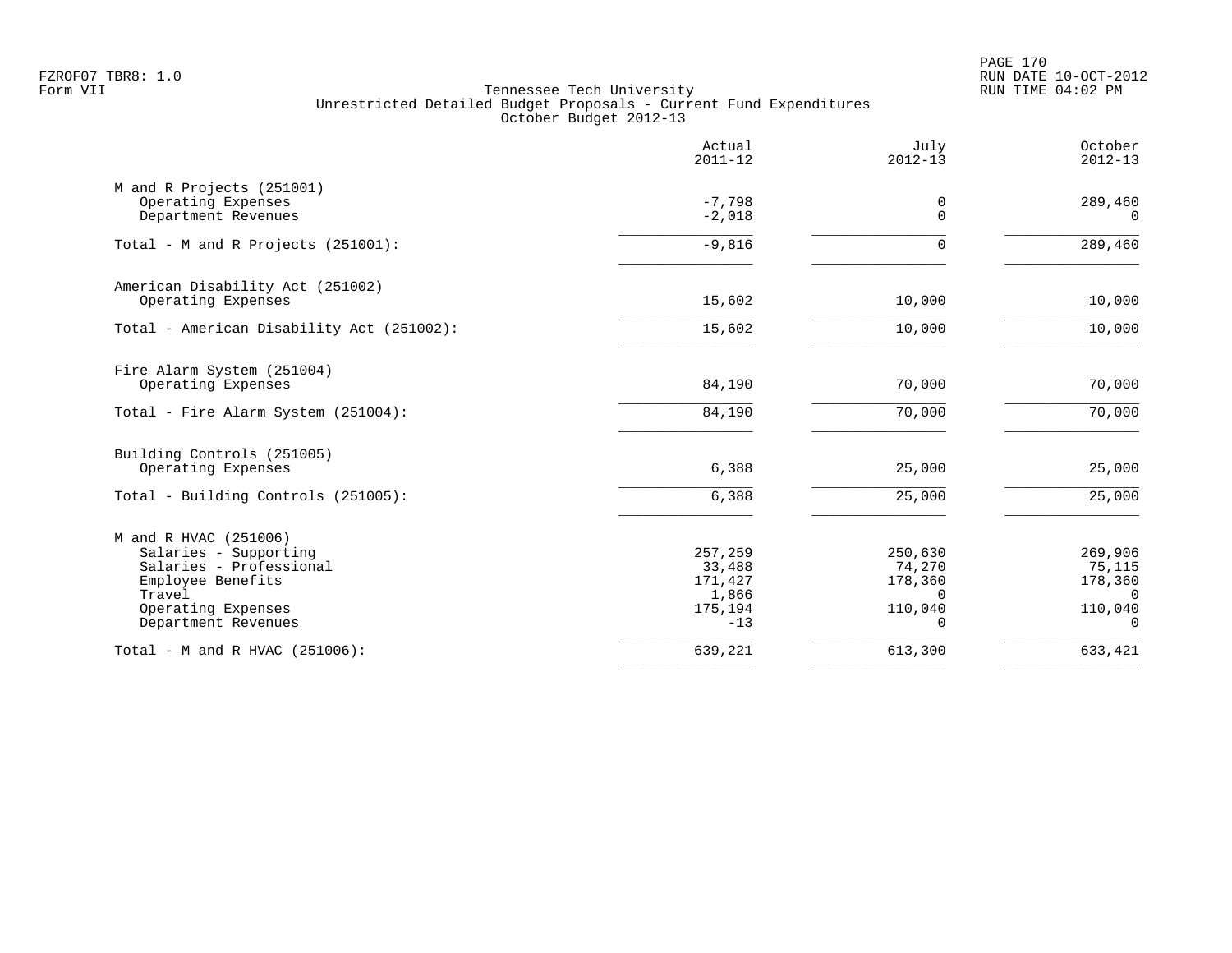PAGE 171 FZROF07 TBR8: 1.0 RUN DATE 10-OCT-2012

|                                                   | Actual<br>$2011 - 12$ | July<br>$2012 - 13$ | October<br>$2012 - 13$    |
|---------------------------------------------------|-----------------------|---------------------|---------------------------|
| Stores for Reissue (251007)<br>Operating Expenses | 266,773               | 290,000             | 290,000                   |
| Total - Stores for Reissue (251007):              | 266, 773              | 290,000             | 290,000                   |
| Stores for Reissue Transfer In (251008)           |                       |                     |                           |
| Operating Expenses<br>Department Revenues         | $-261,971$<br>0       | 0<br>$-290,000$     | $\mathbf 0$<br>$-290,000$ |
| Total - Stores for Reissue Transfer In (251008):  | $-261,971$            | $-290,000$          | $-290,000$                |
| Custodial Services (255000)                       |                       |                     |                           |
| Salaries - Supporting                             | 1,182,066             | 94,190              | 97,174                    |
| Salaries - Professional<br>Employee Benefits      | 4,400<br>397,452      | 45,890<br>49,000    | 45,890<br>49,000          |
| Operating Expenses                                | 563,730               | 1,256,520           | 1,256,520                 |
| Total - Custodial Services (255000):              | 2,147,648             | 1,445,600           | 1,448,584                 |
| Recycling (255003)                                |                       |                     |                           |
| Travel<br>Operating Expenses                      | 193<br>20,552         | $\Omega$<br>22,000  | $\Omega$<br>22,000        |
| Total - Recycling $(255003)$ :                    | 20,745                | 22,000              | 22,000                    |
| Special Event Cost Center (255004)                |                       |                     |                           |
| Salaries - Supporting                             | 10,206                | $\Omega$            | $\Omega$                  |
| Employee Benefits                                 | 2,073<br>$-235$       | 2,000               | 2,000                     |
| Operating Expenses<br>Department Revenues         | $-74$                 | 198,000<br>$\Omega$ | 198,000<br>$\Omega$       |
| Total - Special Event Cost Center (255004):       | 11,970                | 200,000             | 200,000                   |
|                                                   |                       |                     |                           |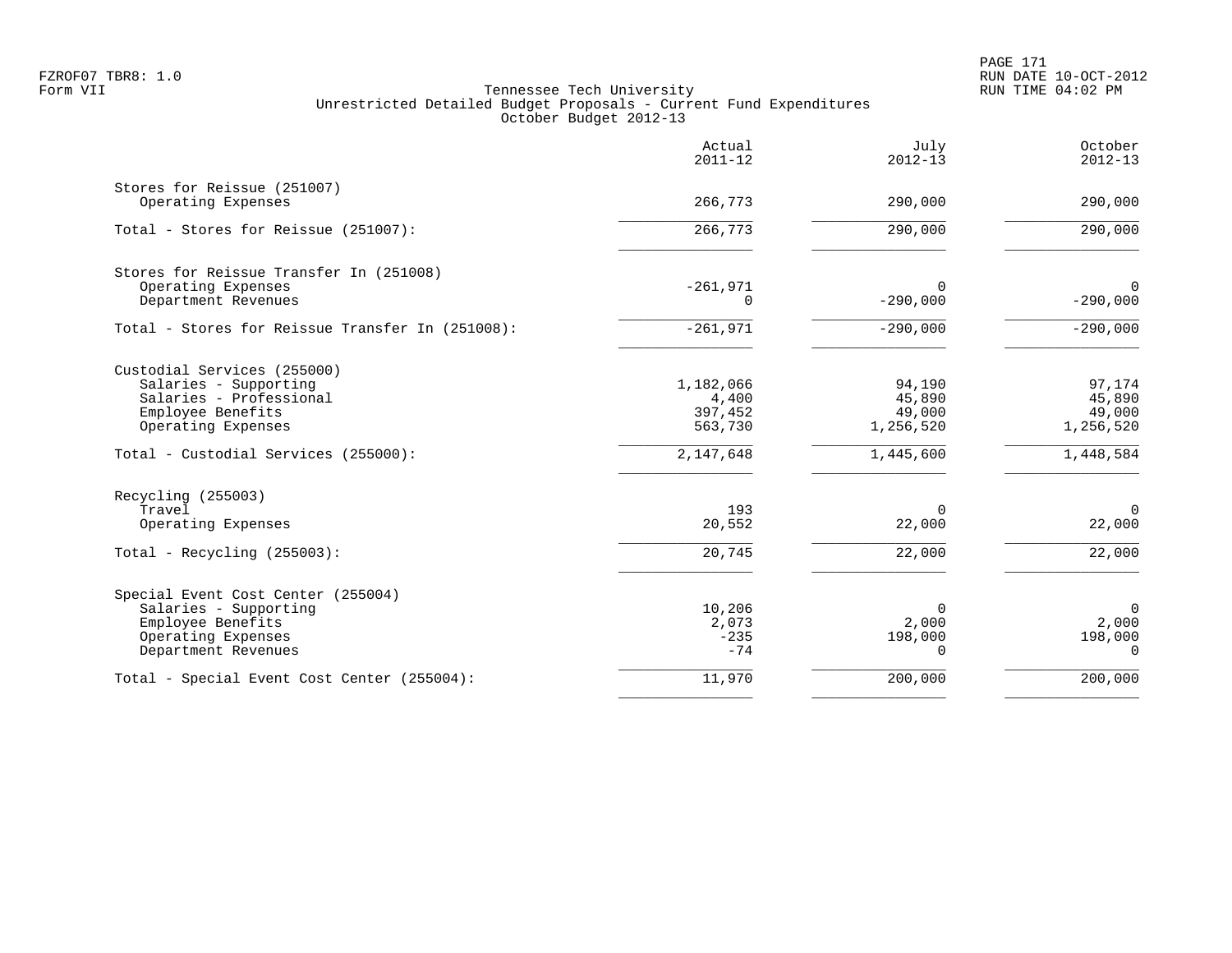PAGE 172 FZROF07 TBR8: 1.0 RUN DATE 10-OCT-2012

|                                              | Actual<br>$2011 - 12$ | July<br>$2012 - 13$ | October<br>$2012 - 13$ |
|----------------------------------------------|-----------------------|---------------------|------------------------|
| Utilities Admin (260000)                     |                       |                     |                        |
| Salaries - Supporting                        | 291,997               | 334,060             | 350,748                |
| Salaries - Professional                      | 31,190                | 76,070              | 76,915                 |
| Employee Benefits                            | 158,371               | 176,870             | 176,870                |
| Travel                                       | 1,585                 | 500                 | 500                    |
| Operating Expenses                           | 142,286               | 160,220             | 160,220                |
| Total - Utilities Admin (260000):            | 625,429               | 747,720             | 765, 253               |
| Utilities Main Campus (260001)               |                       |                     |                        |
| Operating Expenses                           | 5,362,969             | 5,524,920           | 5,492,630              |
| Total - Utilities Main Campus (260001):      | 5,362,969             | 5,524,920           | 5,492,630              |
| Utilities Farm (260002)                      |                       |                     |                        |
| Operating Expenses                           | 40,523                | 76,680              | 76,680                 |
| Total - Utilities Farm (260002):             | 40,523                | 76,680              | 76,680                 |
| Utilities Ag Pavilion (260003)               |                       |                     |                        |
| Operating Expenses                           | 74,041                | 81,600              | 81,600                 |
| Total - Utilities Aq Pavilion (260003):      | 74,041                | 81,600              | 81,600                 |
| SAF Sustainable Campus Fee (260004)          |                       |                     |                        |
| Salaries - Students                          | 1,230                 | $\overline{0}$      | $\mathbf 0$            |
| Employee Benefits                            | 47                    | 700                 | 700                    |
| Operating Expenses                           | 129,773               | 151,700             | 577,300                |
| Capital Outlay                               | 14,657                | 0                   | 0                      |
| Department Revenues                          | $-68$                 | $\Omega$            | $\Omega$               |
| Total - SAF Sustainable Campus Fee (260004): | 145,639               | 152,400             | 578,000                |
|                                              |                       |                     |                        |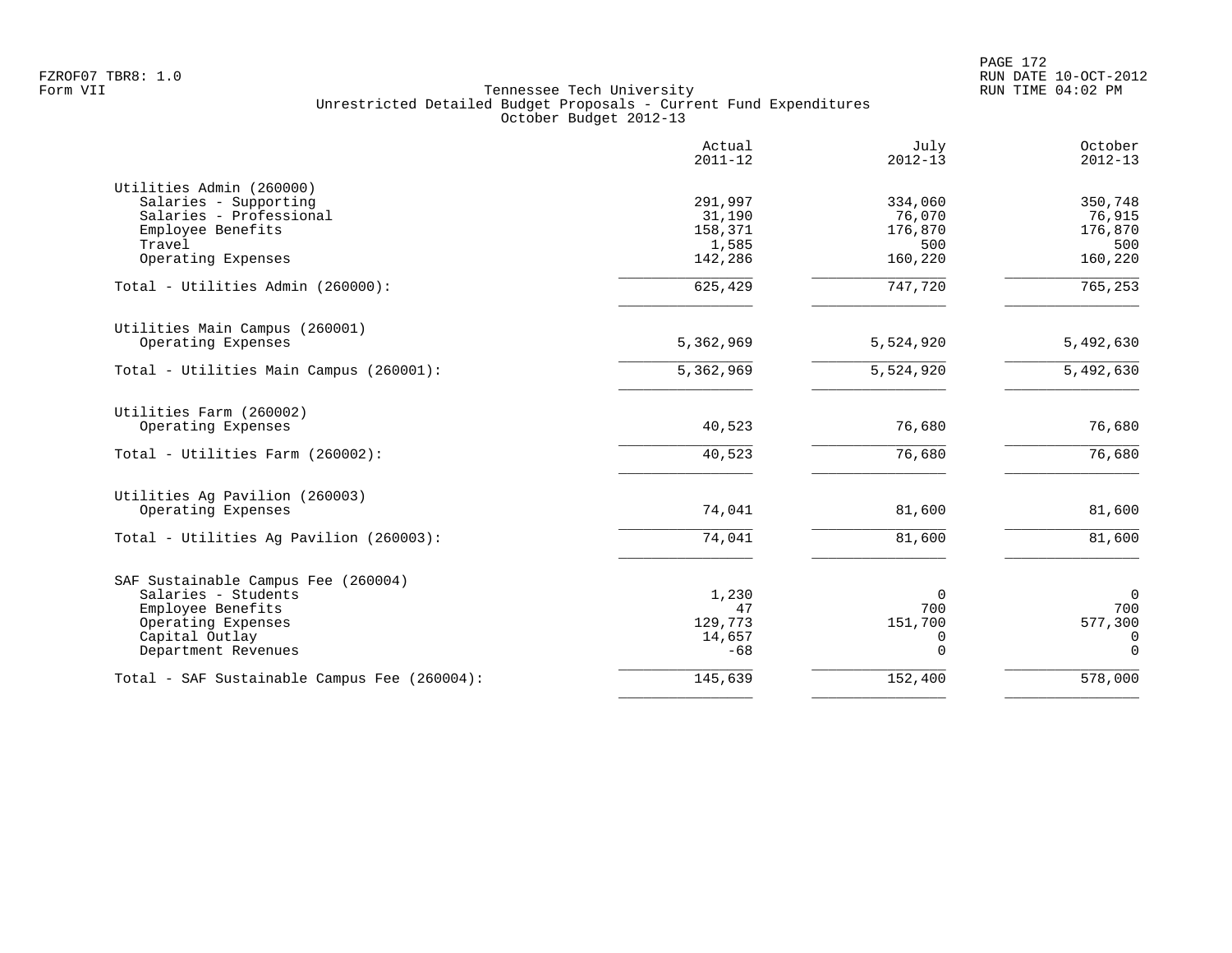|                                                                                                                                  | Actual<br>$2011 - 12$                             | July<br>$2012 - 13$                                  | October<br>$2012 - 13$                               |
|----------------------------------------------------------------------------------------------------------------------------------|---------------------------------------------------|------------------------------------------------------|------------------------------------------------------|
| Utilities TVA Energy Reimb (260005)<br>Operating Expenses                                                                        | $-269,928$                                        | $-260,000$                                           | $-260,000$                                           |
| Total - Utilities TVA Energy Reimb (260005):                                                                                     | $-269,928$                                        | $-260,000$                                           | $-260,000$                                           |
| Utilities TVA Energy Exp (260006)<br>Operating Expenses                                                                          | 61,648                                            | 111,800                                              | 111,800                                              |
| Total - Utilities TVA Energy Exp (260006):                                                                                       | 61,648                                            | 111,800                                              | 111,800                                              |
| Utilities Foundation Hall (260007)<br>Operating Expenses                                                                         | 19,500                                            | 0                                                    | 32,290                                               |
| Total - Utilities Foundation Hall (260007):                                                                                      | 19,500                                            | $\Omega$                                             | 32,290                                               |
| Grounds Roads and Walks (265000)<br>Salaries - Supporting<br>Employee Benefits<br>Travel<br>Operating Expenses<br>Capital Outlay | 313,752<br>174,033<br>$-750$<br>125,006<br>54,791 | 320,440<br>158,410<br>$\Omega$<br>75,880<br>$\Omega$ | 352,006<br>158,410<br>$\Omega$<br>75,880<br>$\Omega$ |
| Total - Grounds Roads and Walks (265000):                                                                                        | 666,832                                           | 554,730                                              | 586,296                                              |
| Grounds Refuse Disposal (265001)<br>Operating Expenses                                                                           | 53,377                                            | 50,000                                               | 50,000                                               |
| Total - Grounds Refuse Disposal (265001):                                                                                        | 53,377                                            | 50,000                                               | 50,000                                               |
|                                                                                                                                  |                                                   |                                                      |                                                      |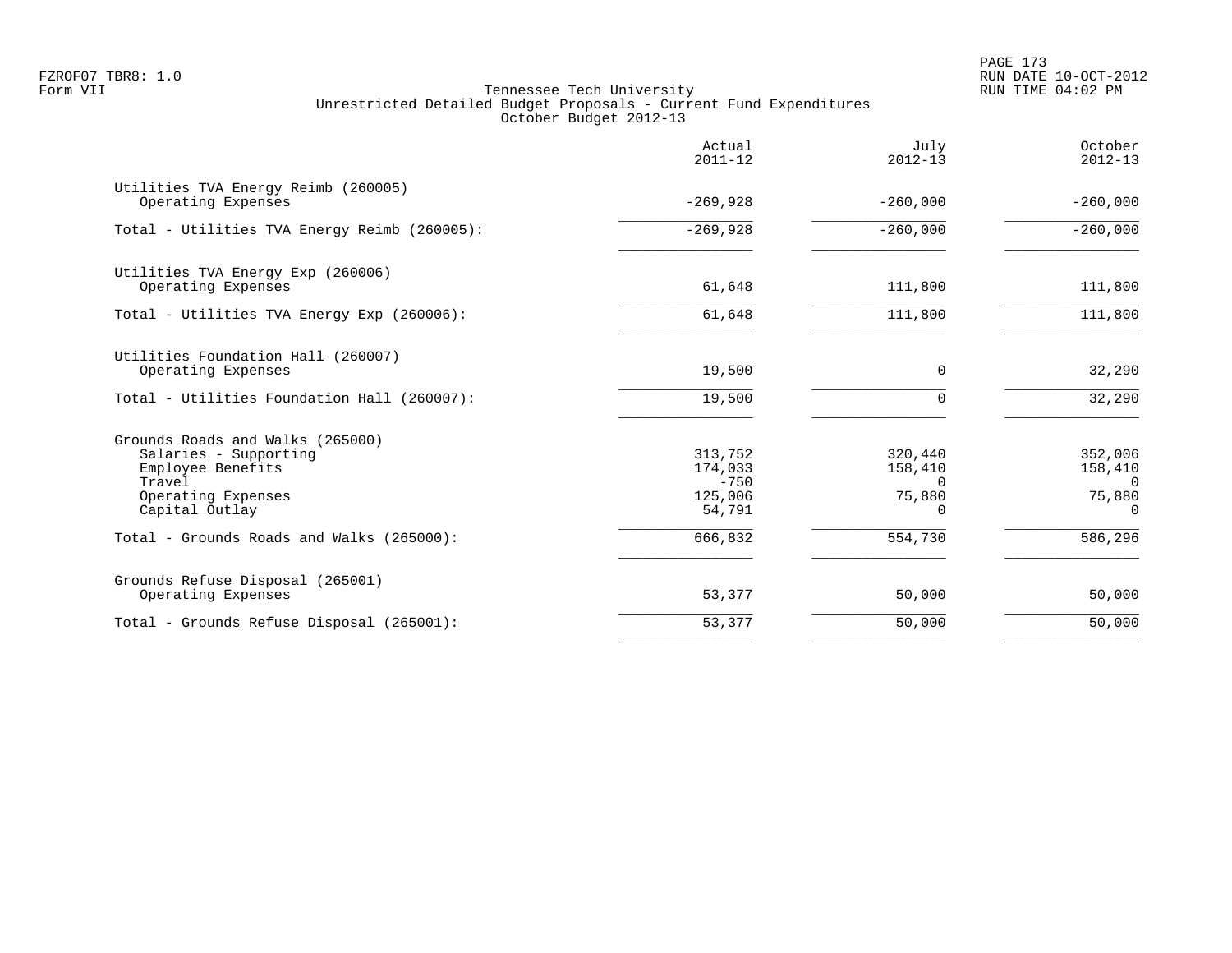PAGE 174 FZROF07 TBR8: 1.0 RUN DATE 10-OCT-2012

|                                                                                   | Actual<br>$2011 - 12$ | July<br>$2012 - 13$ | October<br>$2012 - 13$ |
|-----------------------------------------------------------------------------------|-----------------------|---------------------|------------------------|
| Major Repairs and Renovations (270000)<br>Employee Benefits<br>Operating Expenses | $\Omega$<br>260,617   | 200<br>159,920      | 200<br>335,350         |
| Total - Major Repairs and Renovations (270000):                                   | 260,617               | 160,120             | 335,550                |
| TBR Spouse Dependent Discount (700000)<br>Employee Benefits                       | 29,429                | 28,460              | 29,460                 |
| Total - TBR Spouse Dependent Discount (700000):                                   | 29,429                | 28,460              | 29,460                 |
| TBR Employ Remission PC191 (700001)<br>Employee Benefits                          | 6,474                 | 2,530               | 6,530                  |
| Total - TBR Employ Remission PC191 (700001):                                      | 6,474                 | 2,530               | 6,530                  |
| E and G Data Processing Allocation (700003)<br>Department Revenues                | 18,216                | 20,130              | 22,550                 |
| Total - E and G Data Processing Allocation (700003):                              | 18,216                | 20,130              | 22,550                 |
| E and G Claims Adjustment (700004)<br>Operating Expenses                          | 15,093                | 21,180              | 21,180                 |
| Total - E and G Claims Adjustment (700004):                                       | 15,093                | 21,180              | 21,180                 |
|                                                                                   |                       |                     |                        |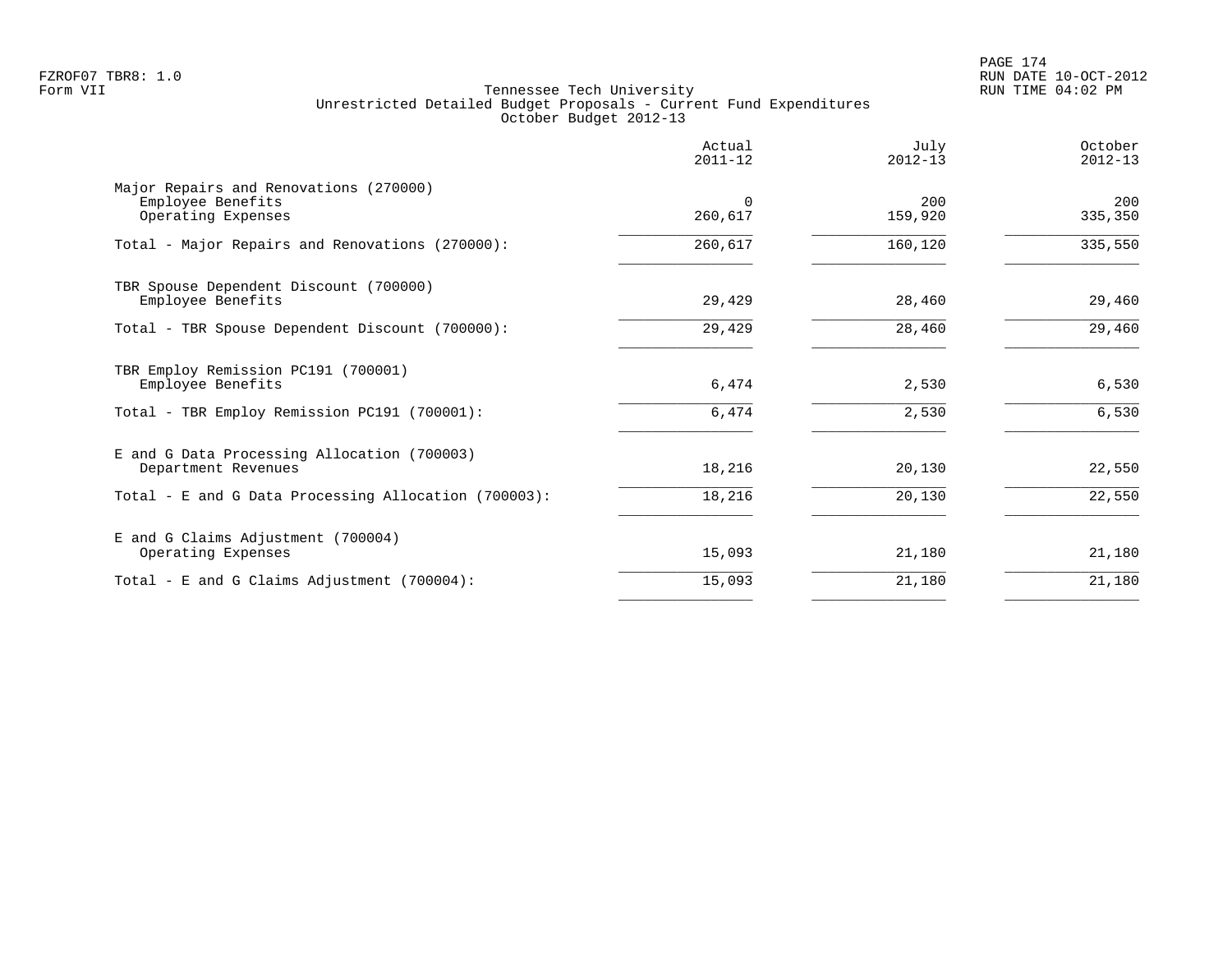PAGE 175 FZROF07 TBR8: 1.0 RUN DATE 10-OCT-2012

|                                                                                                                                                        | Actual<br>$2011 - 12$                       | July<br>$2012 - 13$                           | October<br>$2012 - 13$                           |
|--------------------------------------------------------------------------------------------------------------------------------------------------------|---------------------------------------------|-----------------------------------------------|--------------------------------------------------|
| $E$ and G Support (700005)<br>Salaries - Administrative<br>Salaries - Supporting<br>Salaries - Professional<br>Employee Benefits<br>Operating Expenses | 0<br>0<br>$\Omega$<br>$-48,564$<br>$-6,851$ | 2,630<br>45,880<br>16,730<br>41,380<br>22,350 | 0<br>$\mathbf 0$<br>$\Omega$<br>72,850<br>22,680 |
| Total - E and G Support $(700005)$ :                                                                                                                   | $-55,415$                                   | 128,970                                       | 95,530                                           |
| E and G Other Salary Pool (700009)<br>Salaries - Supporting                                                                                            | $\Omega$                                    | 19,520                                        | 19,520                                           |
| Total - E and G Other Salary Pool (700009):                                                                                                            | 0                                           | 19,520                                        | 19,520                                           |
| App Plant Non Utility Allocation (700038)<br>Department Revenues                                                                                       | $-786, 230$                                 | $-912,270$                                    | $-871,560$                                       |
| Total - App Plant Non Utility Allocation (700038):                                                                                                     | $-786, 230$                                 | $-912,270$                                    | $-871,560$                                       |
| App Plant Utilities Allocation (700039)<br>Department Revenues                                                                                         | $-909,510$                                  | $-934,680$                                    | $-918,670$                                       |
| Total - App Plant Utilities Allocation (700039):                                                                                                       | $-909,510$                                  | $-934,680$                                    | $-918,670$                                       |
| App Plant CC Utility Alloc (700042)<br>Department Revenues                                                                                             | $-20,070$                                   | $-22,120$                                     | $-21,340$                                        |
| Total - App Plant CC Utility Alloc (700042):                                                                                                           | $-20,070$                                   | $-22,120$                                     | $-21,340$                                        |
|                                                                                                                                                        |                                             |                                               |                                                  |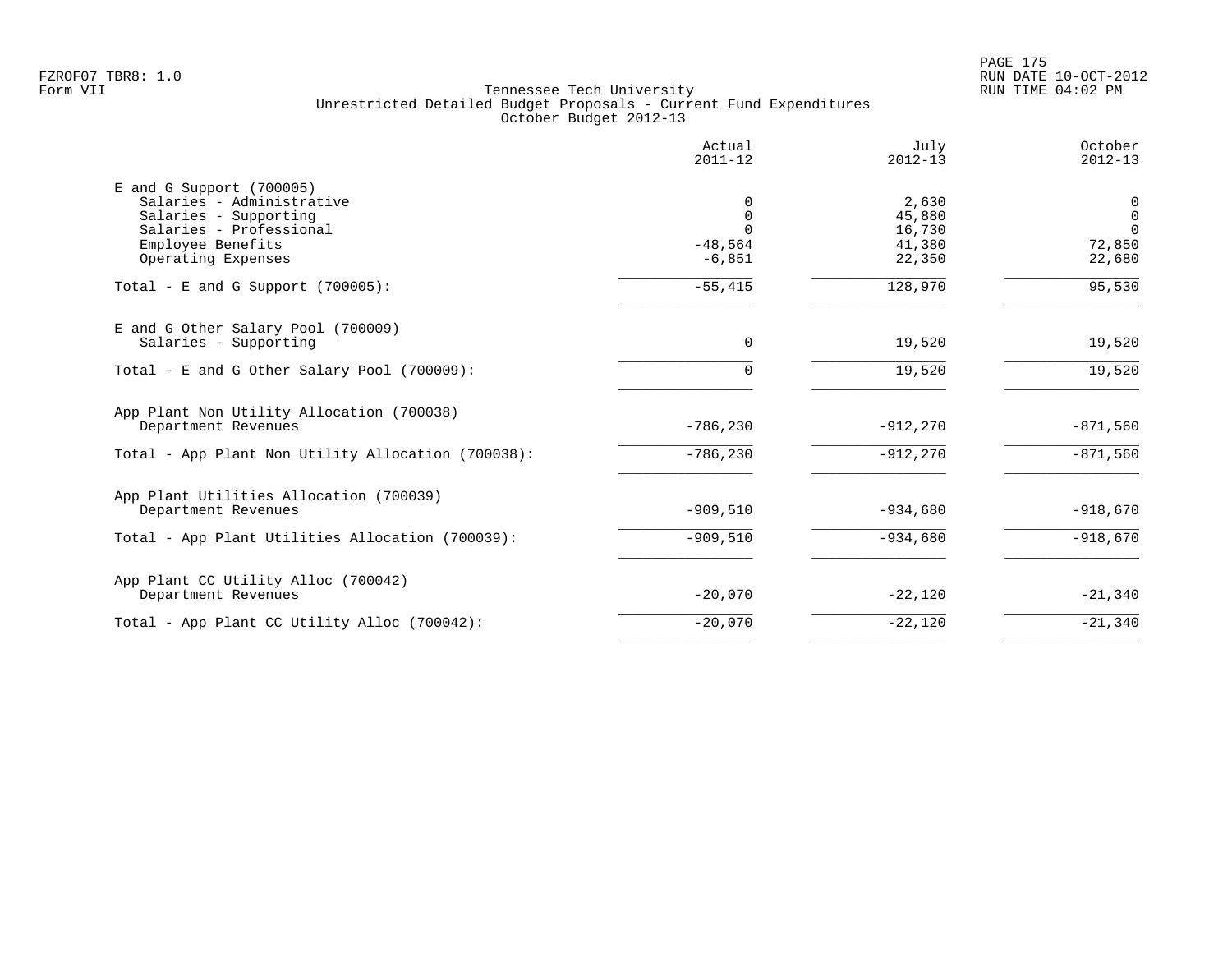PAGE 176 FZROF07 TBR8: 1.0 RUN DATE 10-OCT-2012

# Tennessee Tech University Unrestricted Detailed Budget Proposals - Current Fund Expenditures October Budget 2012-13

|                                                                              | Actual<br>$2011 - 12$ | July<br>$2012 - 13$ | October<br>$2012 - 13$ |
|------------------------------------------------------------------------------|-----------------------|---------------------|------------------------|
| App Plant CC Non Utility Alloc (700043)<br>Department Revenues               | $-58,730$             | $-61,250$           | $-63,360$              |
| Total - App Plant CC Non Utility Alloc (700043):                             | $-58,730$             | $-61,250$           | $-63,360$              |
| Post Office Allocation (700045)<br>Operating Expenses<br>Department Revenues | $\Omega$<br>5,700     | 4,750               | 4,340<br>$\Omega$      |
| Total - Post Office Allocation (700045):                                     | 5,700                 | 4,750               | 4,340                  |
| Building Maintenance Support (700052)<br>Employee Benefits                   | 0                     | 7,900               | 7,900                  |
| Total - Building Maintenance Support (700052):                               | 0                     | 7,900               | 7,900                  |
|                                                                              |                       |                     |                        |

# Total - Physical Plant (500):

|       | Salaries - Administrative | 111,000      | 107,630        | 107,630      |
|-------|---------------------------|--------------|----------------|--------------|
|       | Salaries - Academic       | $-567$       |                | $\Omega$     |
|       | Salaries - Supporting     | 3, 142, 839  | 2,071,280      | 2,173,044    |
|       | Salaries - Students       | 16,454       | 16,770         | 16,770       |
|       | Salaries - Professional   | 551,745      | 697,490        | 628,446      |
|       | Employee Benefits         | 1,717,498    | 1,366,790      | 1,404,260    |
|       | Travel                    | 14,484       | 2,230          | 11,730       |
|       | Operating Expenses        | 7,916,147    | 9,431,072      | 10,333,122   |
|       | Capital Outlay            | 69,448       |                |              |
|       | Department Revenues       | $-1,754,311$ | $-2, 209, 190$ | $-2,151,380$ |
|       |                           |              |                |              |
| Total |                           | 11,784,737   | 11,484,072     | 12,523,622   |
|       |                           |              |                |              |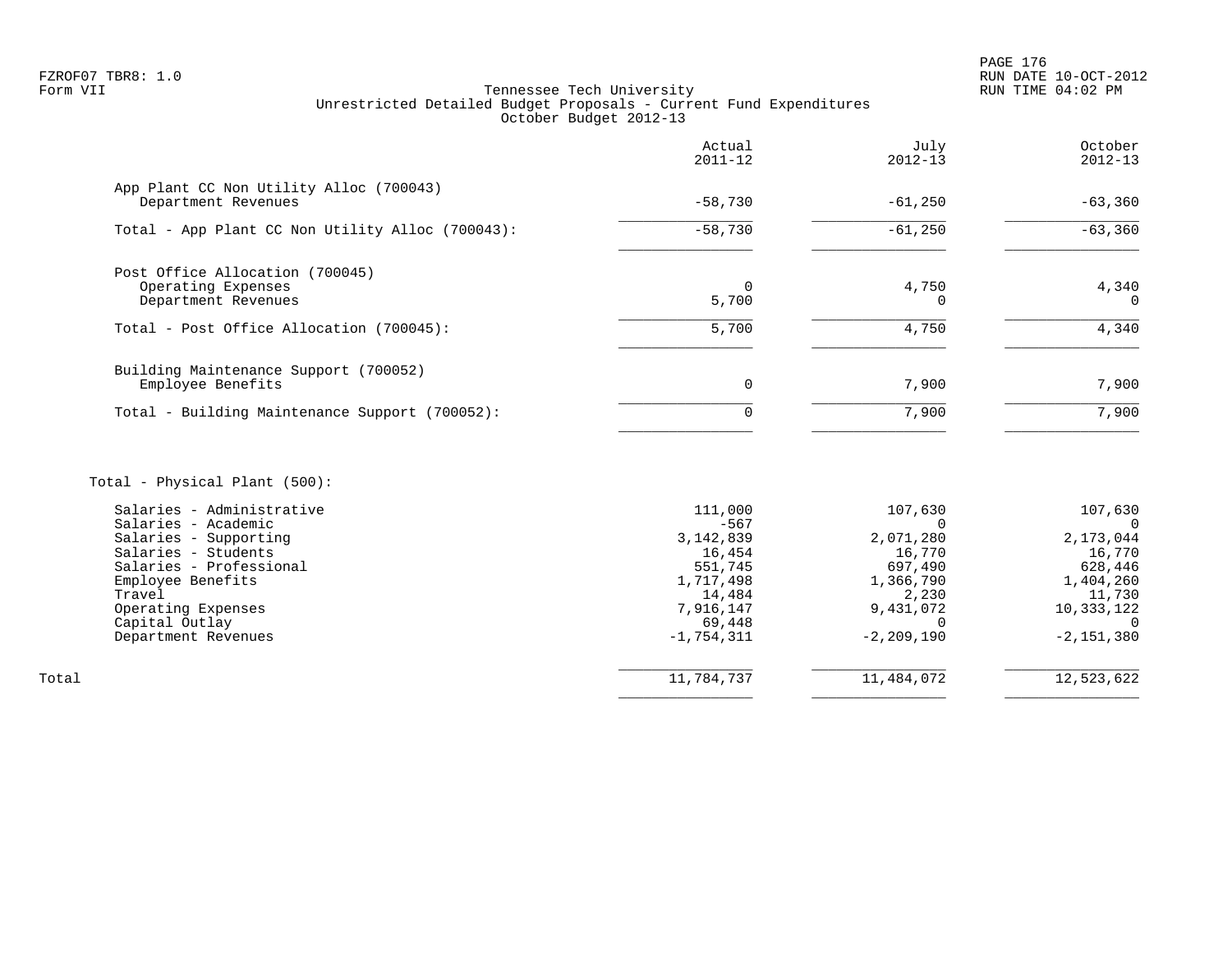PAGE 177 FZROF07 TBR8: 1.0 RUN DATE 10-OCT-2012

|                                                                                                                                                                                                                          | Actual<br>$2011 - 12$                                                                                               | July<br>$2012 - 13$                                                                                                    | October<br>$2012 - 13$                                                                                                   |
|--------------------------------------------------------------------------------------------------------------------------------------------------------------------------------------------------------------------------|---------------------------------------------------------------------------------------------------------------------|------------------------------------------------------------------------------------------------------------------------|--------------------------------------------------------------------------------------------------------------------------|
| Total - Physical Plant (50):                                                                                                                                                                                             |                                                                                                                     |                                                                                                                        |                                                                                                                          |
| Salaries - Administrative<br>Salaries - Academic<br>Salaries - Supporting<br>Salaries - Students<br>Salaries - Professional<br>Employee Benefits<br>Travel<br>Operating Expense<br>Capital Outlay<br>Department Revenues | 111,000<br>$-567$<br>3, 142, 839<br>16,454<br>551,745<br>1,717,498<br>14,484<br>7,916,147<br>69,448<br>$-1,754,311$ | 107,630<br>$\Omega$<br>2,071,280<br>16,770<br>697,490<br>1,366,790<br>2,230<br>9,431,072<br>$\Omega$<br>$-2, 209, 190$ | 107,630<br>$\Omega$<br>2,173,044<br>16,770<br>628,446<br>1,404,260<br>11,730<br>10,333,122<br>$\Omega$<br>$-2, 151, 380$ |
| Total                                                                                                                                                                                                                    | 11,784,737                                                                                                          | 11,484,072                                                                                                             | 12,523,622                                                                                                               |
| Scholarships and Fellowships (55)<br>Scholarships and Fellowships (550)<br>Alumni Scholarships (120019)<br>Operating Expenses                                                                                            | 18,000                                                                                                              | 69,910                                                                                                                 | 72,780                                                                                                                   |
| Total - Alumni Scholarships (120019):                                                                                                                                                                                    | 18,000                                                                                                              | 69,910                                                                                                                 | 72,780                                                                                                                   |
| Honors Scholarship (121901)<br>Operating Expenses                                                                                                                                                                        | 510,718                                                                                                             | 228,660                                                                                                                | 238,040                                                                                                                  |
| Total - Honors Scholarship (121901):                                                                                                                                                                                     | 510,718                                                                                                             | 228,660                                                                                                                | 238,040                                                                                                                  |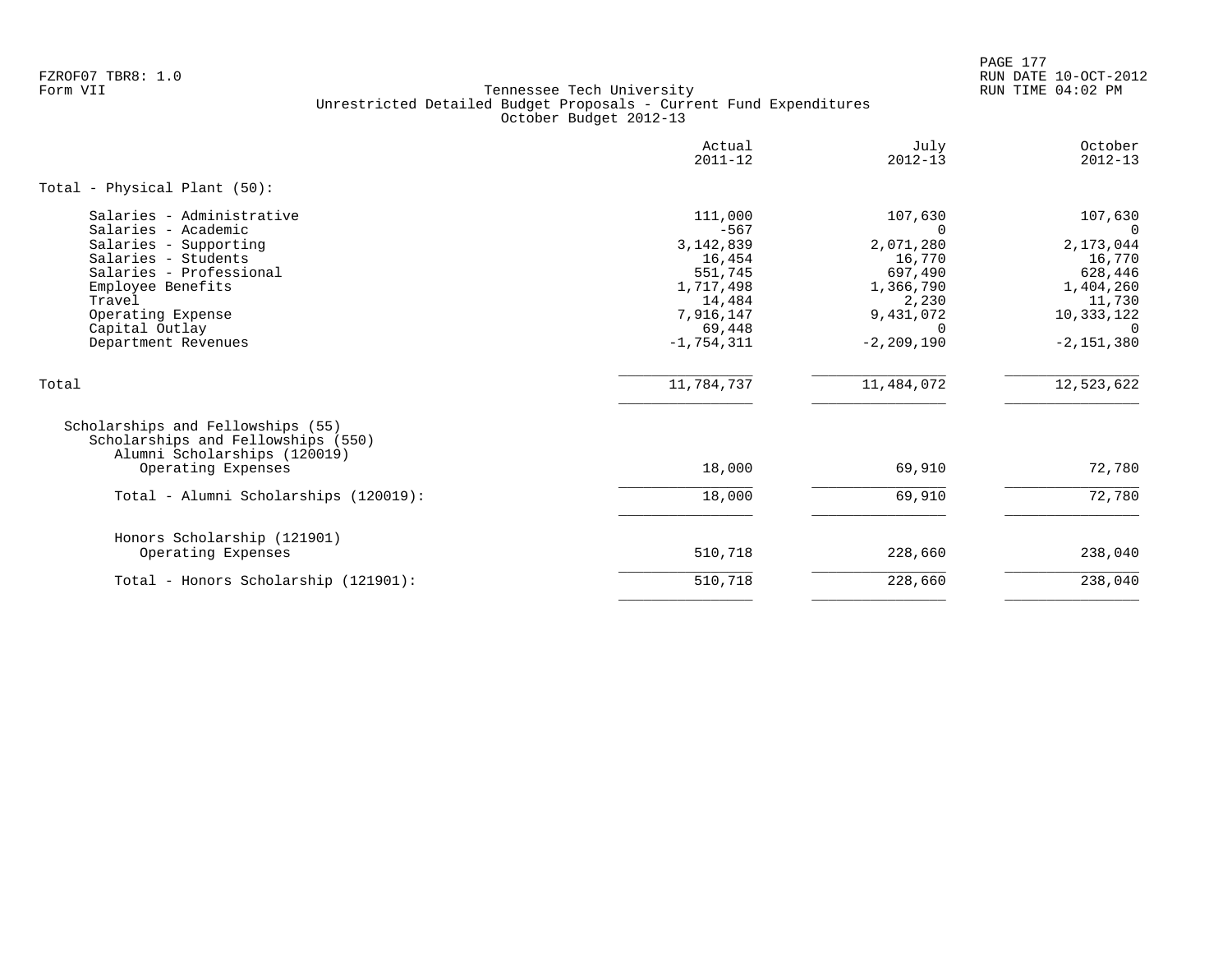PAGE 178 FZROF07 TBR8: 1.0 RUN DATE 10-OCT-2012

|                                                                                 | Actual<br>$2011 - 12$  | July<br>$2012 - 13$    | October<br>$2012 - 13$ |
|---------------------------------------------------------------------------------|------------------------|------------------------|------------------------|
| Comm Coll Scholarship (121902)<br>Operating Expenses                            | $\Omega$               | 128,940                | 134,230                |
| Total - Comm Coll Scholarship (121902):                                         | $\Omega$               | 128,940                | 134,230                |
| Financial Aid Housing Scholarship (122003)<br>Operating Expenses                | 16,800                 | 38,040                 | 39,600                 |
| Total - Financial Aid Housing Scholarship (122003):                             | 16,800                 | 38,040                 | 39,600                 |
| SEOG Matching (122004)<br>Operating Expenses<br>Total - SEOG Matching (122004): | 142,393<br>142,393     | 86,160<br>86,160       | 89,690<br>89,690       |
| UAS (122005)<br>Operating Expenses<br>$Total - UAS (122005):$                   | 2,720,346<br>2,720,346 | 3,458,250<br>3,458,250 | 3,600,040<br>3,600,040 |
| Science Fair Scholarship (123011)<br>Operating Expenses                         | 3,000                  | 30,400                 | 31,650                 |
| Total - Science Fair Scholarship (123011):                                      | 3,000                  | 30,400                 | 31,650                 |
|                                                                                 |                        |                        |                        |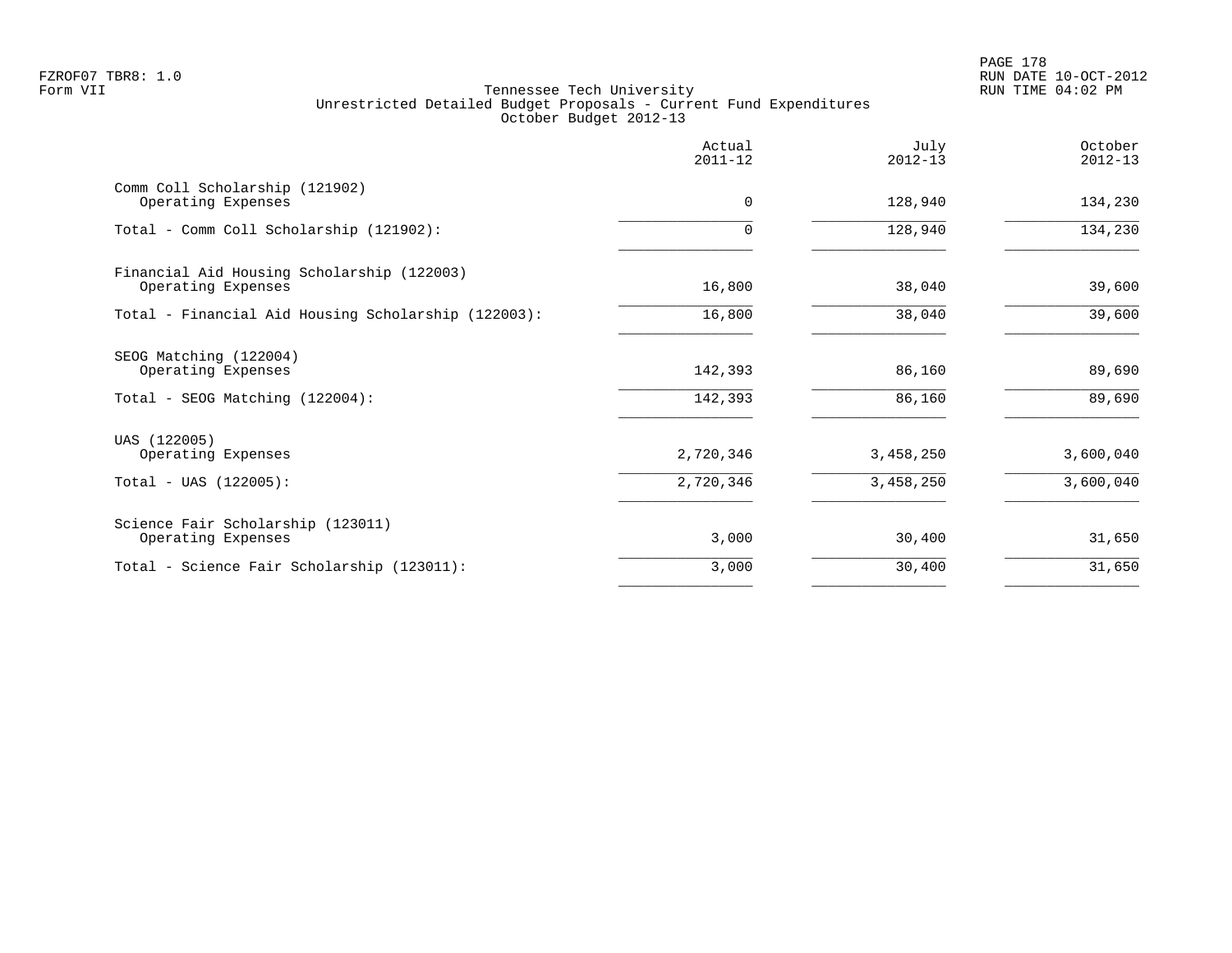PAGE 179 FZROF07 TBR8: 1.0 RUN DATE 10-OCT-2012

|                                                         | Actual<br>$2011 - 12$ | July<br>$2012 - 13$ | October<br>$2012 - 13$ |
|---------------------------------------------------------|-----------------------|---------------------|------------------------|
| Alumni OST Scholarship (123012)<br>Operating Expenses   | $\Omega$              | 51,210              | 53,310                 |
| Total - Alumni OST Scholarship (123012):                | $\Omega$              | 51,210              | 53,310                 |
| Boys Girls State Sch (123014)<br>Operating Expenses     | 0                     | 11,320              | 11,780                 |
| Total - Boys Girls State Sch (123014):                  | 0                     | 11,320              | 11,780                 |
| Admissions Hounsing Sch (123015)<br>Operating Expenses  | 63,000                | 208,880             | 217,440                |
| Total - Admissions Hounsing Sch (123015):               | 63,000                | 208,880             | 217,440                |
| African Am Undergrad Sch (123017)<br>Operating Expenses | 123,755               | 241,400             | 251,300                |
| Total - African Am Undergrad Sch (123017):              | 123,755               | 241,400             | 251,300                |
| Minority Housing Sch (123018)<br>Operating Expenses     | 0                     | 118,930             | 123,810                |
| Total - Minority Housing Sch (123018):                  | 0                     | 118,930             | 123,810                |
|                                                         |                       |                     |                        |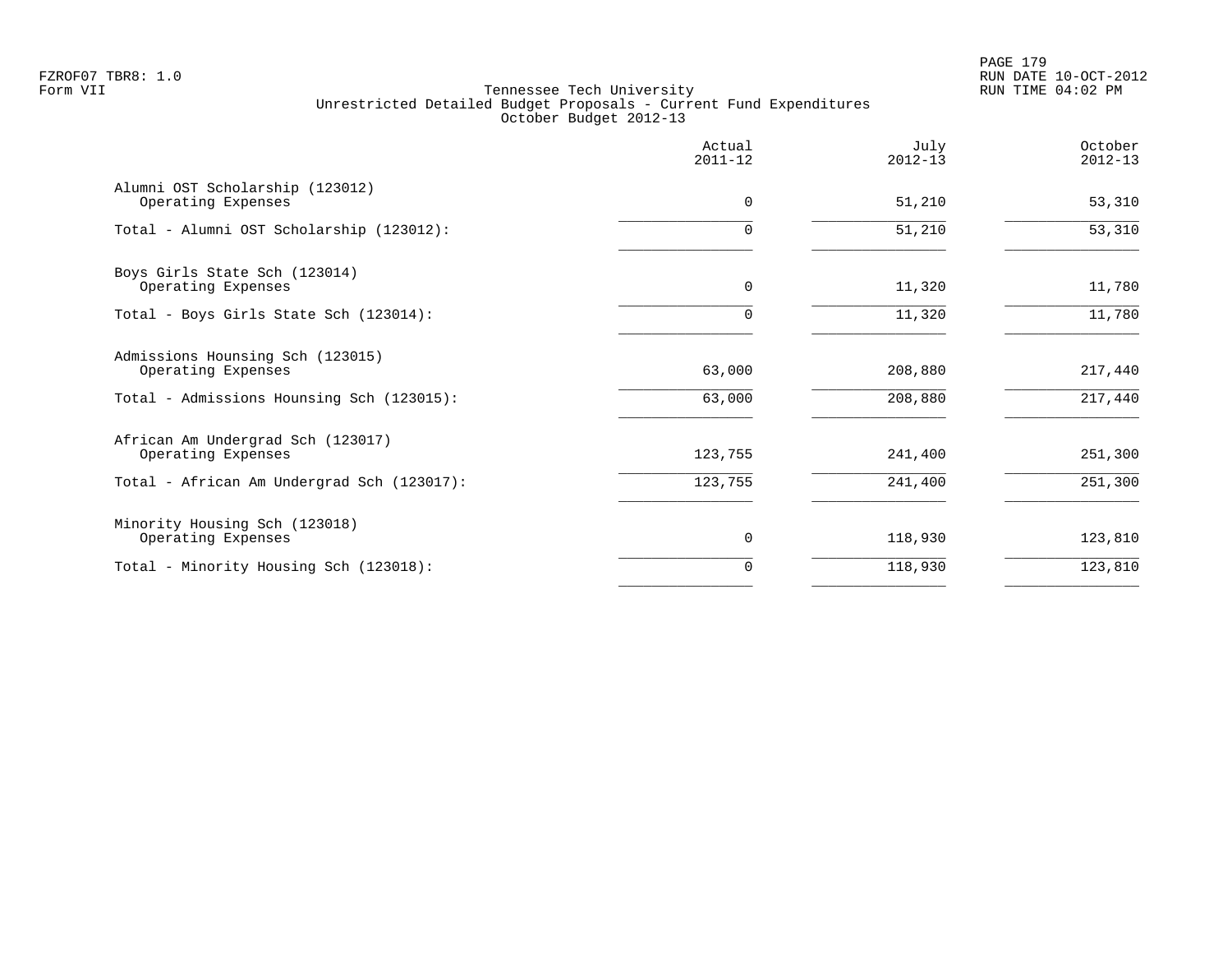PAGE 180 FZROF07 TBR8: 1.0 RUN DATE 10-OCT-2012

|                                                                    | Actual<br>$2011 - 12$ | July<br>$2012 - 13$ | October<br>$2012 - 13$ |
|--------------------------------------------------------------------|-----------------------|---------------------|------------------------|
| Veterans Yellow Ribbon Program (123020)<br>Operating Expenses      | 19,800                | 25,000              | 26,030                 |
| Total - Veterans Yellow Ribbon Program (123020):                   | 19,800                | 25,000              | 26,030                 |
| UAS International (123720)<br>Operating Expenses                   | 10,920                | $\Omega$            | $\mathbf 0$            |
| Total - UAS International (123720):                                | 10,920                |                     | $\Omega$               |
| International Merit Scholarship (123721)<br>Operating Expenses     | $\Omega$              | $\Omega$            | 234,000                |
| Total - International Merit Scholarship (123721):                  | $\Omega$              |                     | 234,000                |
| International Legacy Scholarship (123722)<br>Operating Expenses    | $\Omega$              | U                   | 6,000                  |
| Total - International Legacy Scholarship (123722):                 |                       |                     | 6,000                  |
| Multinational Enhancement Svc Schol (123723)<br>Operating Expenses | $\Omega$              | $\Omega$            | 160,000                |
| Total - Multinational Enhancement Svc Schol (123723):              | $\Omega$              |                     | 160,000                |
|                                                                    |                       |                     |                        |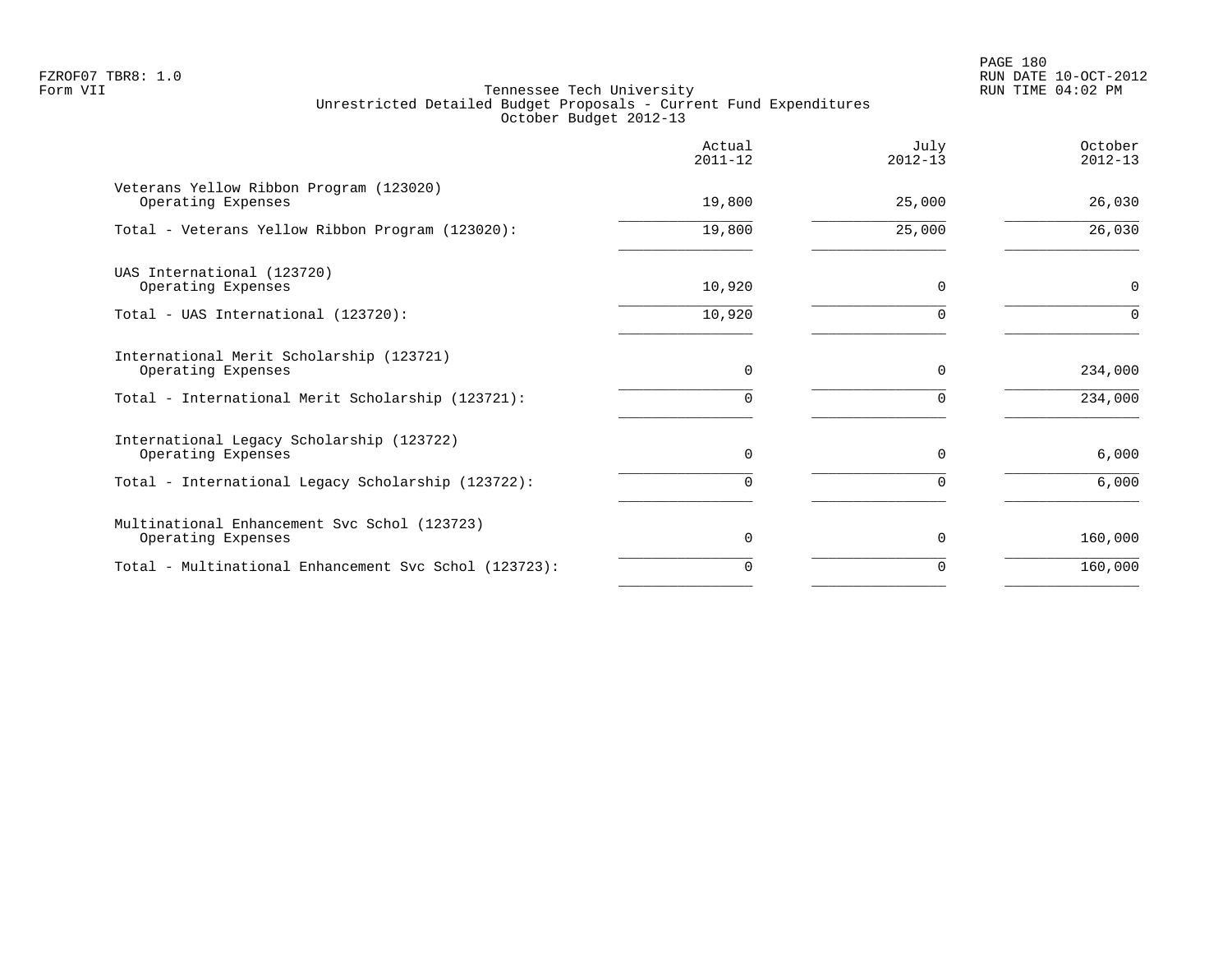|                                                             | Actual<br>$2011 - 12$ | July<br>$2012 - 13$ | October<br>$2012 - 13$ |
|-------------------------------------------------------------|-----------------------|---------------------|------------------------|
| ROTC Housing Scholarship (125601)<br>Operating Expenses     | 109,027               | 118,930             | 123,810                |
| Total - ROTC Housing Scholarship (125601):                  | 109,027               | 118,930             | 123,810                |
| Varsity Spirit Scholarship (129008)<br>Operating Expenses   | $\mathbf 0$           | $\Omega$            | 5,000                  |
| Total - Varsity Spirit Scholarship (129008):                | $\Omega$              |                     | 5,000                  |
| Don Cook Scholarship (140020)<br>Operating Expenses         | $\mathbf 0$           | 3,700               | 3,700                  |
| Total - Don Cook Scholarship (140020):                      | 0                     | 3,700               | 3,700                  |
| Early Admissions Scholarship (180011)<br>Operating Expenses | 9,048                 | 67,440              | 70,210                 |
| Total - Early Admissions Scholarship (180011):              | 9,048                 | 67,440              | 70,210                 |
| Restricted Ext Prog Regl Dev (180013)<br>Operating Expenses | 281,192               | 578,110             | 589,510                |
| Total - Restricted Ext Prog Regl Dev (180013):              | 281,192               | 578,110             | 589,510                |
|                                                             |                       |                     |                        |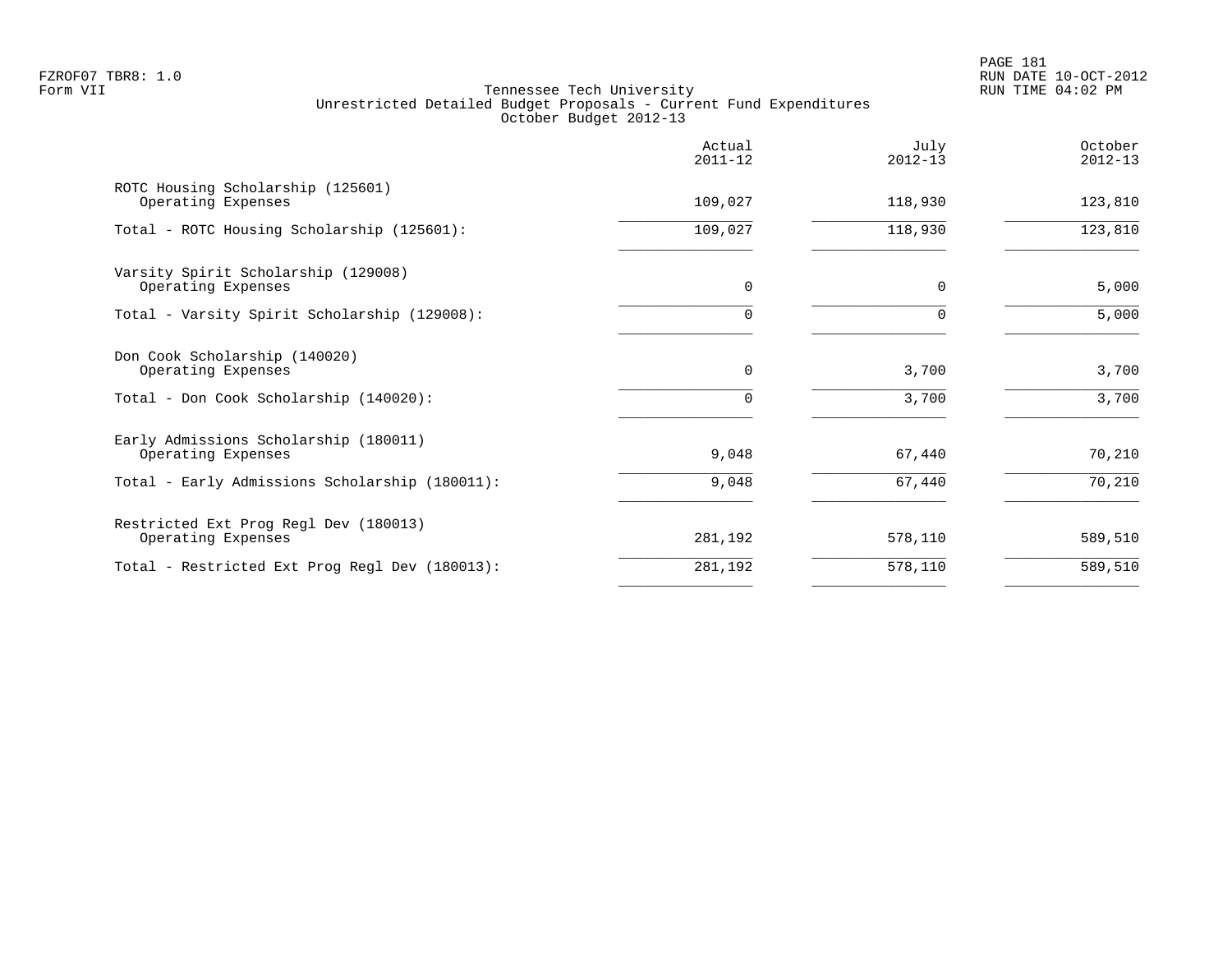|                                                                  | Actual<br>$2011 - 12$ | July<br>$2012 - 13$ | October<br>$2012 - 13$ |
|------------------------------------------------------------------|-----------------------|---------------------|------------------------|
| TBR Spouse Dependent Discount (700000)<br>Operating Expenses     | $-2,922$              | 66,240              | 68,960                 |
| Total - TBR Spouse Dependent Discount (700000):                  | $-2,922$              | 66,240              | 68,960                 |
| TBR Employ Remission PC191 (700001)<br>Operating Expenses        | 79,772                | 53,400              | 55,590                 |
| Total - TBR Employ Remission PC191 (700001):                     | 79,772                | 53,400              | 55,590                 |
| Staff Scholarships (700053)<br>Operating Expenses                | 51,447                | 37,970              | 39,530                 |
| Total - Staff Scholarships (700053):                             | 51,447                | 37,970              | 39,530                 |
| Armed Forces Dependent Schoarship (700054)<br>Operating Expenses | $\Omega$              | 11,920              | 12,410                 |
| Total - Armed Forces Dependent Schoarship (700054):              |                       | 11,920              | 12,410                 |
| TSAC Scholarship Match (700055)<br>Operating Expenses            | 1,500                 | 20,430              | 21,270                 |
| Total - TSAC Scholarship Match (700055):                         | 1,500                 | 20,430              | 21,270                 |
|                                                                  |                       |                     |                        |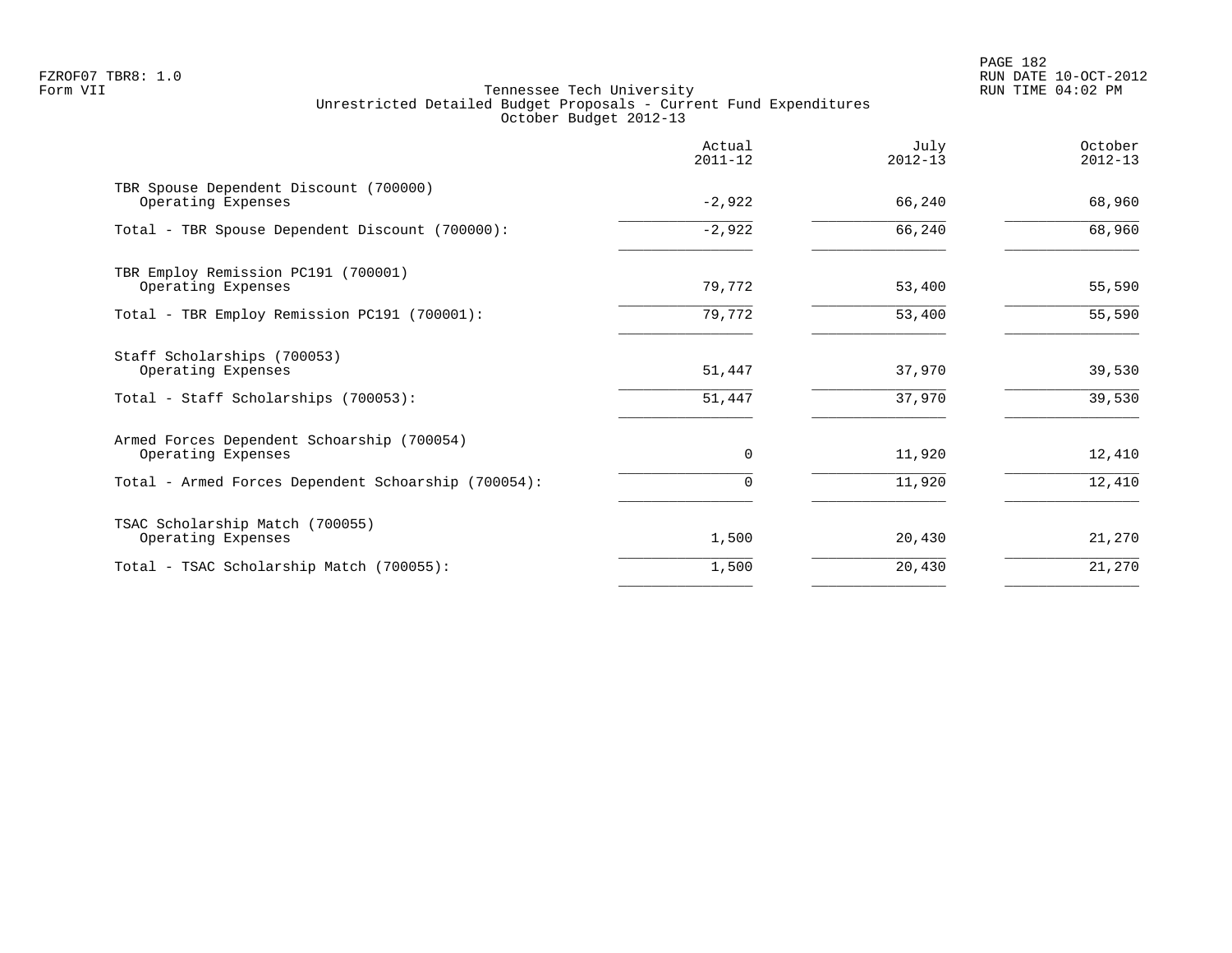PAGE 183 FZROF07 TBR8: 1.0 RUN DATE 10-OCT-2012

|                                                               | Actual<br>$2011 - 12$ | July<br>$2012 - 13$ | October<br>$2012 - 13$ |
|---------------------------------------------------------------|-----------------------|---------------------|------------------------|
| State Employee Fee Waiver (700056)<br>Operating Expenses      | 161,058               | 207,850             | 216,370                |
| Total - State Employee Fee Waiver (700056):                   | 161,058               | 207,850             | 216,370                |
| Public Schl Teach Dep Discount (700057)<br>Operating Expenses | 959,277               | 960,120             | 999,480                |
| Total - Public Schl Teach Dep Discount (700057):              | 959,277               | 960,120             | 999,480                |
| State Employee Dep Discount (700058)<br>Operating Expenses    | 375,105               | 383,150             | 398,860                |
| Total - State Employee Dep Discount (700058):                 | 375,105               | 383,150             | 398,860                |
| Faculty Staff Tuition Maint (700059)<br>Operating Expenses    | 121,238               | 97,020              | 101,000                |
| Total - Faculty Staff Tuition Maint (700059):                 | 121,238               | 97,020              | 101,000                |
| RIF Educ Assistance MOE Funds (700065)<br>Operating Expenses  | 9,751                 | $\Omega$            | 15,000                 |
| Total - RIF Educ Assistance MOE Funds (700065):               | 9,751                 | 0                   | 15,000                 |
|                                                               |                       |                     |                        |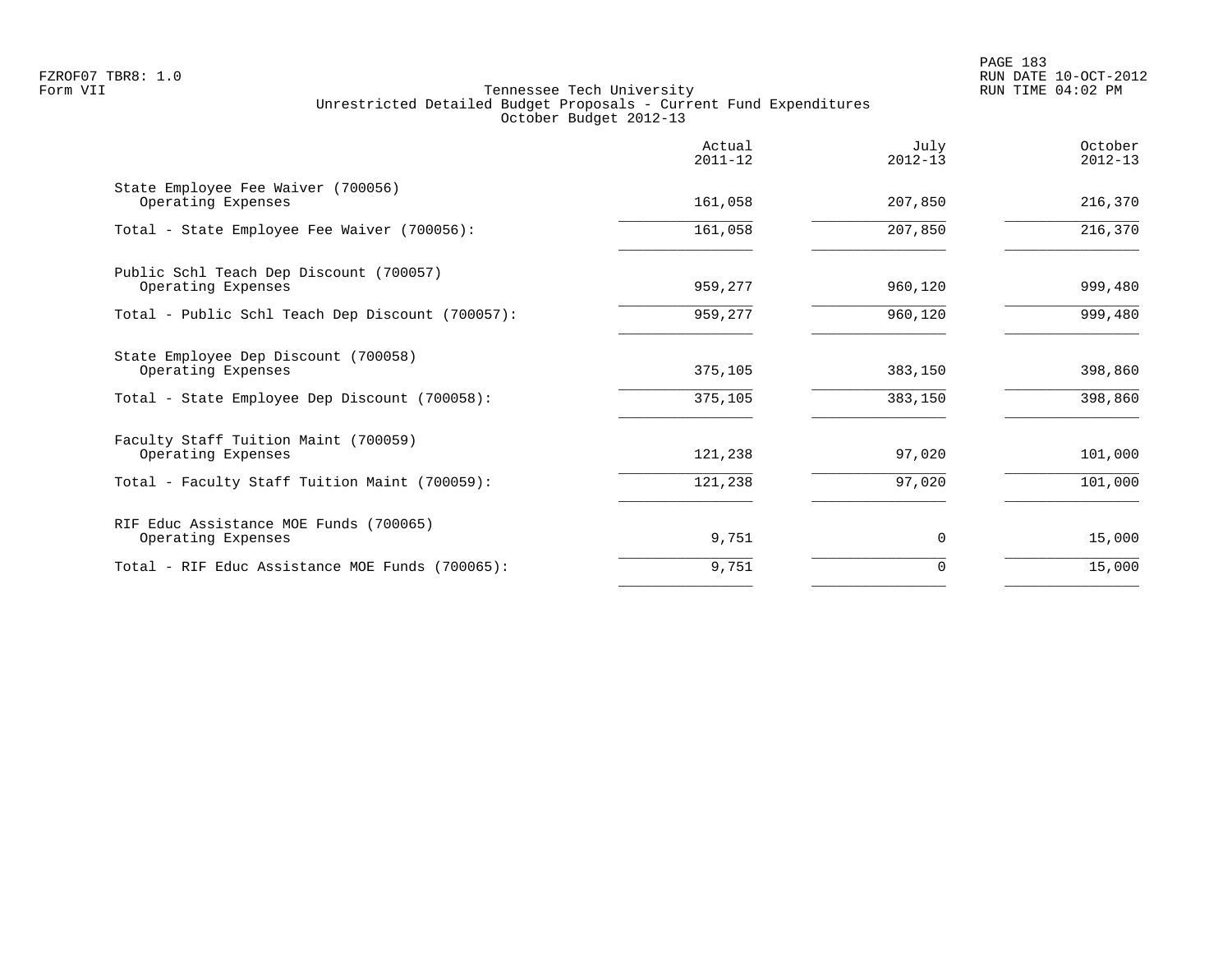| FZROF07 TBR8: 1.0<br>Form VII                                                                                                                                                                                                                           | Tennessee Tech University<br>Unrestricted Detailed Budget Proposals - Current Fund Expenditures<br>October Budget 2012-13            |                                                                                                                                         | PAGE 184<br>RUN DATE 10-OCT-2012<br>RUN TIME 04:02 PM                                                                                    |
|---------------------------------------------------------------------------------------------------------------------------------------------------------------------------------------------------------------------------------------------------------|--------------------------------------------------------------------------------------------------------------------------------------|-----------------------------------------------------------------------------------------------------------------------------------------|------------------------------------------------------------------------------------------------------------------------------------------|
|                                                                                                                                                                                                                                                         | Actual<br>$2011 - 12$                                                                                                                | July<br>$2012 - 13$                                                                                                                     | October<br>$2012 - 13$                                                                                                                   |
| Total - Scholarships and Fellowships (550):                                                                                                                                                                                                             |                                                                                                                                      |                                                                                                                                         |                                                                                                                                          |
| Operating Expenses                                                                                                                                                                                                                                      | 5,784,225                                                                                                                            | 7,303,380                                                                                                                               | 8,010,400                                                                                                                                |
| Total                                                                                                                                                                                                                                                   | 5,784,225                                                                                                                            | 7,303,380                                                                                                                               | 8,010,400                                                                                                                                |
| Total - Scholarships and Fellowships (55):                                                                                                                                                                                                              |                                                                                                                                      |                                                                                                                                         |                                                                                                                                          |
| Operating Expense                                                                                                                                                                                                                                       | 5,784,225                                                                                                                            | 7,303,380                                                                                                                               | 8,010,400                                                                                                                                |
| Total                                                                                                                                                                                                                                                   | 5,784,225                                                                                                                            | 7,303,380                                                                                                                               | 8,010,400                                                                                                                                |
| Total Education and General<br>Salaries - Administrative<br>Salaries - Academic<br>Salaries - Supporting<br>Salaries - Students<br>Salaries - Professional<br>Employee Benefits<br>Travel<br>Operating Expense<br>Capital Outlay<br>Department Revenues | 3,440,457<br>30,201,108<br>10,488,645<br>1,438,812<br>12,348,119<br>21,462,965<br>2,342,901<br>31,676,062<br>903,892<br>$-1,925,665$ | 3,495,148<br>32, 276, 997<br>9,642,750<br>869,850<br>13,831,659<br>21, 134, 898<br>1,456,940<br>37,098,517<br>1,025,350<br>$-3,874,730$ | 3,756,381<br>33,830,724<br>10,139,130<br>1,014,966<br>14, 465, 116<br>22,018,498<br>1,905,049<br>46,130,671<br>1,453,111<br>$-3,890,820$ |
| Total                                                                                                                                                                                                                                                   | 112, 377, 296                                                                                                                        | 116, 957, 379                                                                                                                           | 130,822,826                                                                                                                              |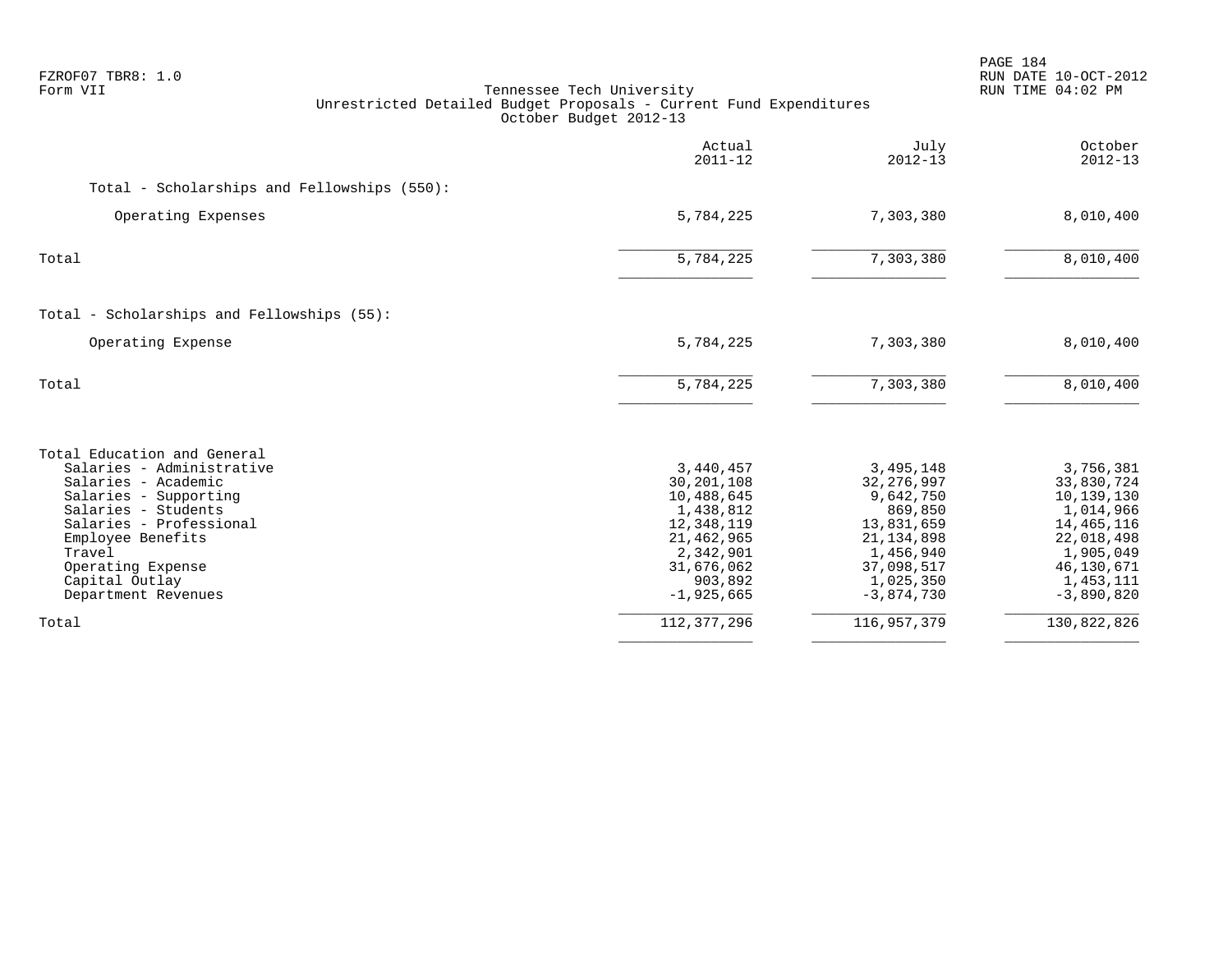|                                                                       | Actual<br>$2011 - 12$ | July<br>$2012 - 13$  | October<br>$2012 - 13$  |
|-----------------------------------------------------------------------|-----------------------|----------------------|-------------------------|
| E & G Transfers                                                       |                       |                      |                         |
| Mandatory Transfers                                                   |                       |                      |                         |
| ROI Energy Performance Contract                                       | 314,650               | 314,670              | 314,670                 |
| ROI Performance Contr Order 2                                         | 202,520               | 203,300              | 203,300                 |
|                                                                       |                       |                      |                         |
| Total E & G Mandatory Transfers:                                      | 517,170               | 517,970              | 517,970                 |
|                                                                       |                       |                      |                         |
| Non-Mandatory Transfers                                               |                       |                      |                         |
| Transf to Un Ex Plant Extra Maint                                     | 90,000                | 90,000               | 90,000                  |
| Transfers to RR Computer Ctr                                          | 300,000               | 300,000              | 300,000                 |
| Transfers to RR Motor Pool                                            | 330                   | $\Omega$             | $\overline{0}$          |
| Transfers to RR MP Athletics                                          | 16,463                | 10,000               | 10,000                  |
| Transfers to RR MP Ext Educ                                           | 3,538                 | 1,000                | 1,000                   |
| Transfers to RR MP Arts n Sci                                         | 3,349                 | 1,000                | 1,000                   |
| Transfers to RR MP Water Ctr                                          | 8,155                 | 12,000               | 12,000                  |
| Transfers to RR MP Coll of Bus                                        | 674                   | $\Omega$             | $\Omega$                |
| Transfers to ROI Fitness Center                                       | 258,364               | 257,010              | 259,250                 |
| Transfers to ROI Univ Center                                          | 99,371                | 98,840               | 99,700                  |
| Transfers to ROI Eblen Center                                         | 218,616               | 217,450              | 219,350                 |
| Transfers to RR Reserves                                              | 1,000,000             | 1,491,220            | 1,491,220               |
| Transfers to RR Athletic Fund                                         | 533,259               | 403,566              | 172,410                 |
| Transfers to RR Electronic Updates                                    | $\Omega$              | 185,000              | 185,000                 |
| Transf to Un Ex Plant Parkg Paving                                    | 214,800               | 214,800              | 214,800                 |
| Transfers to RR University Police                                     | 10,350                | $\Omega$             | $\overline{0}$          |
| Transfers to RR Com Equipment Repl                                    | 77,110                | 77,110               | 77,110                  |
| Trf to Un Ex Plnt Regional Health                                     | 774,690               | $\Omega$             | $\mathbf 0$             |
| Trf to Un Ex Plt Library Shades                                       | 75,000                | $\Omega$             | $\mathbf 0$             |
| Trf to Un Ex Plt JH 1ST Floor                                         | 70,000                | $\Omega$<br>$\Omega$ | $\mathsf{O}\xspace$     |
| Trf to Un Ex Plt DH 2ND Floor                                         | 200,000               | $\Omega$             | $\mathsf{O}\xspace$     |
| Trf to Un Ex Plt Chem E Lab                                           | 40,000                | $\Omega$             | $\mathbf 0$             |
| Trf to Un Ex Plt Engr Learng Common                                   | 40,000                | $\cap$               | $\mathbb O$<br>$\Omega$ |
| Trf to Un Ex Plt Advising Center UC                                   | 28,000                |                      |                         |
| Trf to Un Ex Plt Var Acad Bldg                                        | 1,045,370             | 1,000,000            | 1,000,000               |
| Transf to Un Ex Plant UC Blinds<br>Trf to Un Ex Plt Extra Maint Local | 57,040                |                      |                         |
| Trf to Un Ex Plt Foundation Hall                                      | 17,000<br>200,000     | 60,000               | 60,000                  |
| Trf to Un Ex Plnt Learng Comms                                        | 100,740               | $\Omega$             | $\mathbf 0$             |
| Transfers to RR Engineering                                           | 65,250                | $\Omega$             | $\mathbf 0$             |
| Trf to Un Ex Plt DH 1st Flloor                                        | 100,000               | $\Omega$             | $\Omega$                |
| Trf to Un Ex Plt Peachtree Street                                     | 250,000               | 500,000              | 500,000                 |
| Transfers to RR Res Acad Bldgs                                        | 5,173,670             | $\Omega$             | $\mathbf 0$             |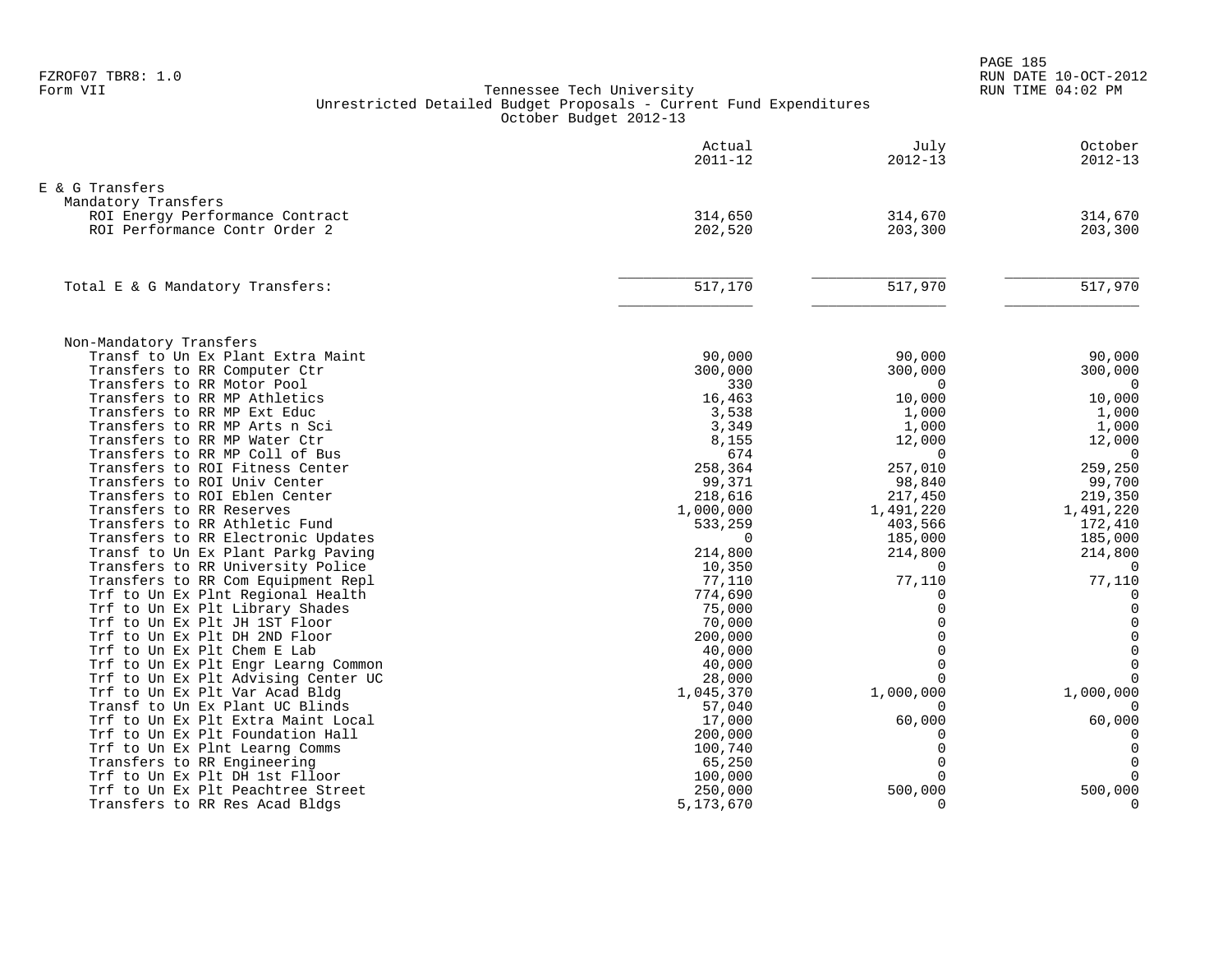| FZROF07 TBR8: 1.0<br>Form VII                                                                                                                                                                                                                                                                         | Tennessee Tech University<br>Unrestricted Detailed Budget Proposals - Current Fund Expenditures<br>October Budget 2012-13                          |                                                                                                                                                      | PAGE 186<br>RUN DATE 10-OCT-2012<br>RUN TIME 04:02 PM                                                                                               |
|-------------------------------------------------------------------------------------------------------------------------------------------------------------------------------------------------------------------------------------------------------------------------------------------------------|----------------------------------------------------------------------------------------------------------------------------------------------------|------------------------------------------------------------------------------------------------------------------------------------------------------|-----------------------------------------------------------------------------------------------------------------------------------------------------|
|                                                                                                                                                                                                                                                                                                       | Actual<br>$2011 - 12$                                                                                                                              | July<br>$2012 - 13$                                                                                                                                  | October<br>$2012 - 13$                                                                                                                              |
| Trf to Un Ex Plt Stadium Stairs                                                                                                                                                                                                                                                                       | 0                                                                                                                                                  | 225,000                                                                                                                                              | 225,000                                                                                                                                             |
| Total E & G Non-Mandatory Transfers:                                                                                                                                                                                                                                                                  | 11,071,139                                                                                                                                         | 5, 143, 996                                                                                                                                          | 4,917,840                                                                                                                                           |
| Total E & G Transfers                                                                                                                                                                                                                                                                                 | 11,588,309                                                                                                                                         | 5,661,966                                                                                                                                            | 5,435,810                                                                                                                                           |
| Total Education and General (Expenditures & Transfers)<br>Salaries - Administrative<br>Salaries - Academic<br>Salaries - Supporting<br>Salaries - Students<br>Salaries - Professional<br>Employee Benefits<br>Travel<br>Operating Expense<br>Capital Outlay<br>Department Revenues<br>E & G Transfers | 3,440,457<br>30,201,108<br>10,488,645<br>1,438,812<br>12,348,119<br>21,462,965<br>2,342,901<br>31,676,062<br>903,892<br>$-1,925,665$<br>11,588,309 | 3,495,148<br>32, 276, 997<br>9,642,750<br>869,850<br>13,831,659<br>21, 134, 898<br>1,456,940<br>37,098,517<br>1,025,350<br>$-3,874,730$<br>5,661,966 | 3,756,381<br>33,830,724<br>10,139,130<br>1,014,966<br>14,465,116<br>22,018,498<br>1,905,049<br>46,130,671<br>1,453,111<br>$-3,890,820$<br>5,435,810 |
| Total                                                                                                                                                                                                                                                                                                 | 123,965,605                                                                                                                                        | 122,619,345                                                                                                                                          | 136, 258, 636                                                                                                                                       |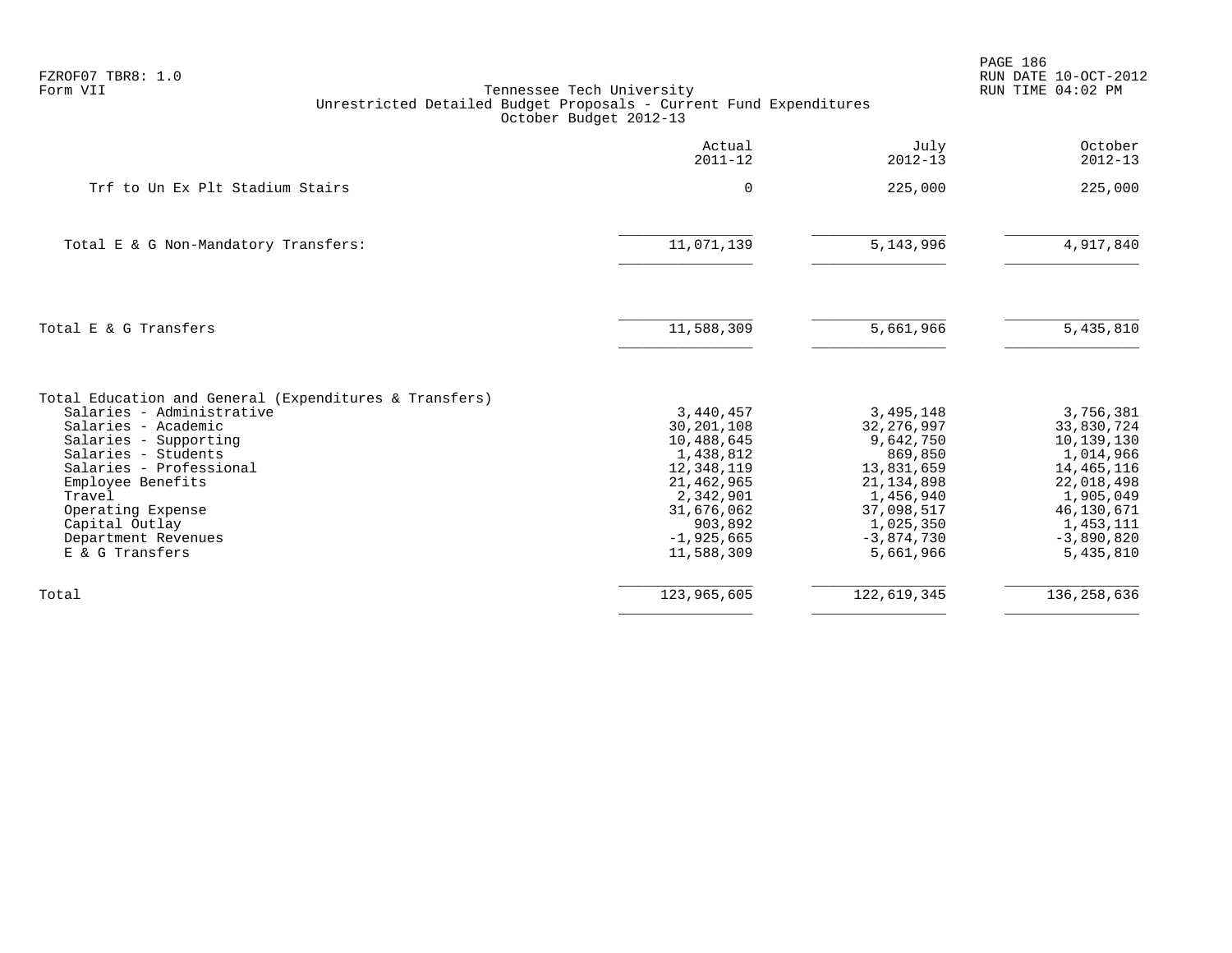PAGE 187 FZROF07 TBR8: 1.0 RUN DATE 10-OCT-2012

|                                                                                                                                                               | Actual<br>$2011 - 12$                             | July<br>$2012 - 13$                                      | October<br>$2012 - 13$                                   |
|---------------------------------------------------------------------------------------------------------------------------------------------------------------|---------------------------------------------------|----------------------------------------------------------|----------------------------------------------------------|
| Auxiliaries<br>Auxiliary Expenditures<br>Auxiliary Enterprises Expenditures (710)                                                                             |                                                   |                                                          |                                                          |
| Craft Center Gallery (121776)<br>Salaries - Supporting<br>Salaries - Students<br>Salaries - Professional<br>Employee Benefits<br>Travel<br>Operating Expenses | 2,083<br>9,050<br>32,692<br>12,416<br>8<br>99,165 | 4,800<br>4,000<br>32,464<br>12,800<br>$\Omega$<br>79,502 | 4,800<br>4,000<br>33,232<br>12,800<br>$\Omega$<br>79,502 |
|                                                                                                                                                               |                                                   |                                                          |                                                          |
| Total - Craft Center Gallery (121776):                                                                                                                        | 155,414                                           | 133,566                                                  | 134,334                                                  |
| Craft Center Housing (121777)<br>Operating Expenses<br>Department Revenues                                                                                    | $-776$<br>3,163                                   | 2,540<br>0                                               | 2,570<br>$\Omega$                                        |
| Total - Craft Center Housing (121777):                                                                                                                        | 2,387                                             | 2,540                                                    | 2,570                                                    |
| Craft Center Food Svc (121780)<br>Operating Expenses                                                                                                          | 1,912                                             | 2,100                                                    | 2,100                                                    |
| Total - Craft Center Food Svc (121780):                                                                                                                       | 1,912                                             | 2,100                                                    | 2,100                                                    |
| Residence Halls Honors (121904)<br>Operating Expenses                                                                                                         | 213                                               | 18,630                                                   | 117,580                                                  |
| Total - Residence Halls Honors (121904):                                                                                                                      | 213                                               | 18,630                                                   | 117,580                                                  |
|                                                                                                                                                               |                                                   |                                                          |                                                          |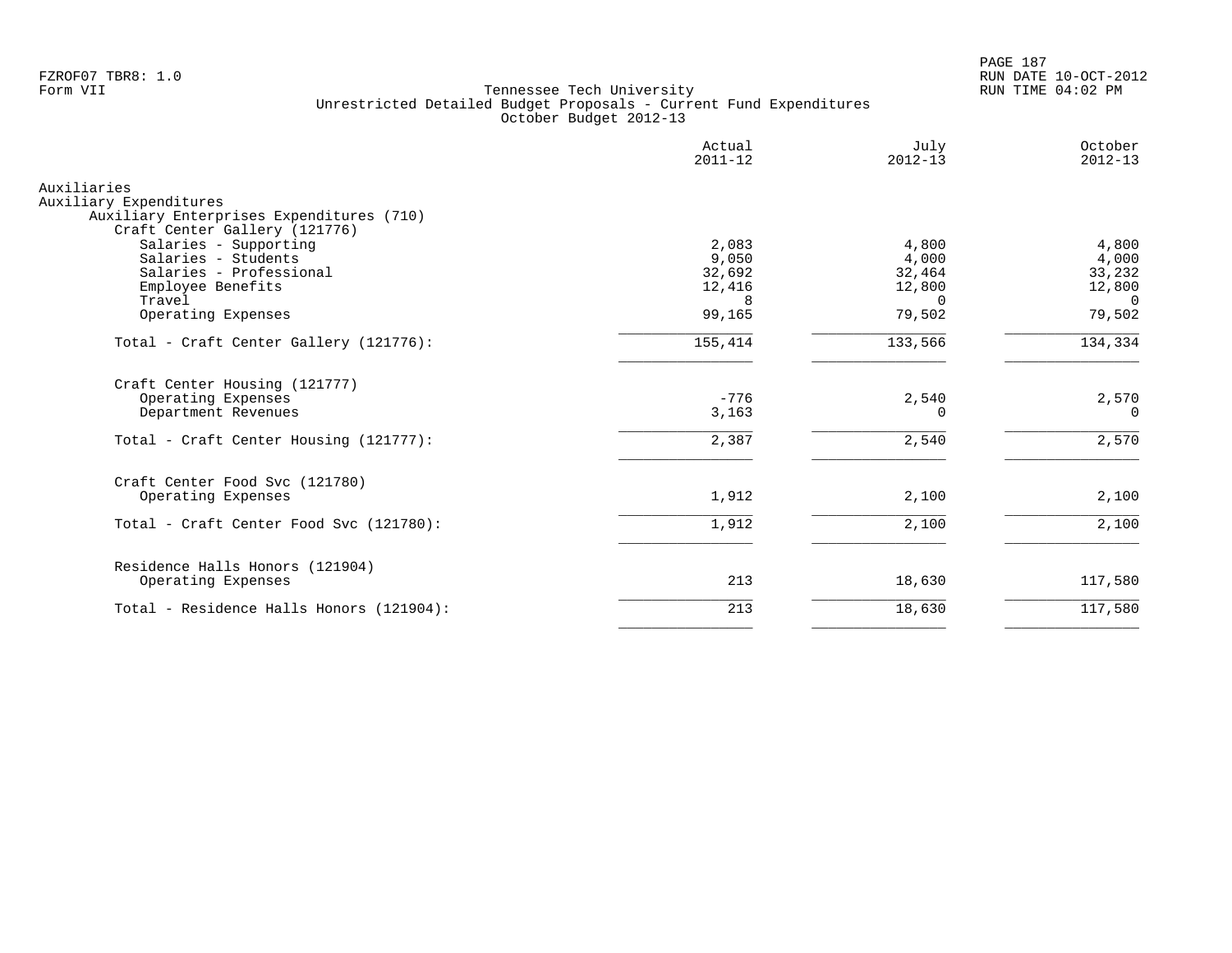PAGE 188 FZROF07 TBR8: 1.0 RUN DATE 10-OCT-2012

|                                                 | Actual<br>$2011 - 12$ | July<br>$2012 - 13$ | October<br>$2012 - 13$ |
|-------------------------------------------------|-----------------------|---------------------|------------------------|
| Residence Halls International (123705)          |                       |                     |                        |
| Salaries - Supporting                           | $\Omega$              | 2,000               | 2,000                  |
| Operating Expenses                              | 2,198                 | 5,740               | 17,570                 |
| Total - Residence Halls International (123705): | 2,198                 | 7,740               | 19,570                 |
| Housing Administration (128000)                 |                       |                     |                        |
| Salaries - Supporting                           | 44,688                | 45,810              | 51,030                 |
| Salaries - Students                             | 13,803                | 17,690              | 17,690                 |
| Salaries - Professional                         | 132,620               | 130,720             | 137,920                |
| Employee Benefits                               | 57,023                | 81,070              | 81,070                 |
| Travel                                          | 827                   | 500                 | 500                    |
| Operating Expenses                              | 27,998                | 46,865              | 46,865                 |
| Department Revenues                             | $-1,240$              | $\Omega$            | $\Omega$               |
| Total - Housing Administration (128000):        | 275, 719              | 322,655             | 335,075                |
| Housing Admin Allocation (128001)               |                       |                     |                        |
| Operating Expenses                              | $-275,720$            | $-322,655$          | $-335,075$             |
| Total - Housing Admin Allocation (128001):      | $-275,720$            | $-322,655$          | $-335,075$             |
| Residential Halls General (128002)              |                       |                     |                        |
| Salaries - Supporting                           | 21,035                | 20,250              | 23,370                 |
| Salaries - Students                             | 20,100                | 35,500              | 35,500                 |
| Salaries - Professional                         | 240,179               | 230,350             | 242,590                |
| Employee Benefits                               | 146,495               | 87,380              | 87,380                 |
| Travel                                          | 4,202                 | 5,000               | 5,000                  |
| Operating Expenses                              | 547,786               | 535,493             | 547,053                |
| Department Revenues                             | 12,653                | $\Omega$            | $\Omega$               |
| Total - Residential Halls General (128002):     | 992,450               | 913,973             | 940,893                |
|                                                 |                       |                     |                        |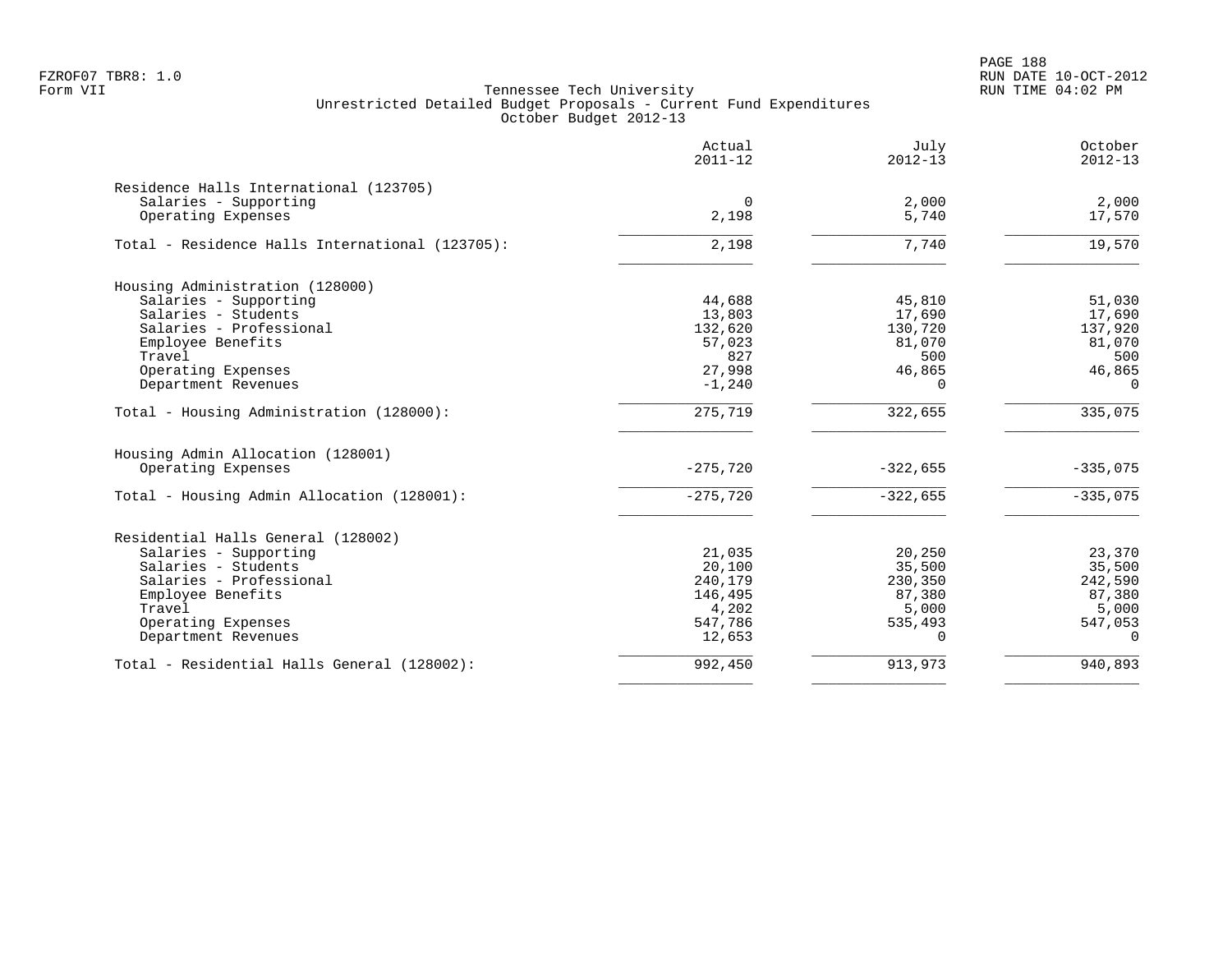PAGE 189 FZROF07 TBR8: 1.0 RUN DATE 10-OCT-2012

|                                                                                               | Actual<br>$2011 - 12$  | July<br>$2012 - 13$    | October<br>$2012 - 13$ |
|-----------------------------------------------------------------------------------------------|------------------------|------------------------|------------------------|
| Residential Halls Telephone (128003)<br>Operating Expenses                                    | 396,930                | 390,000                | 390,000                |
| Total - Residential Halls Telephone (128003):                                                 | 396,930                | 390,000                | 390,000                |
| Counselor Fees (128009)<br>Salaries - Students<br>Employee Benefits                           | 404,124<br>765         | 413,650<br>1,580       | 413,650<br>1,580       |
| Total - Counselor Fees (128009):                                                              | 404,889                | 415,230                | 415,230                |
| Summer Conferences (128010)<br>Salaries - Students<br>Employee Benefits<br>Operating Expenses | 13,200<br>703<br>2,786 | 13,100<br>900<br>7,500 | 13,100<br>900<br>7,500 |
| Total - Summer Conferences (128010):                                                          | 16,689                 | 21,500                 | 21,500                 |
| Residential Halls Sp Dep Disc (128011)<br>Employee Benefits                                   | 16,439                 | 15,840                 | 15,840                 |
| Total - Residential Halls Sp Dep Disc (128011):                                               | 16,439                 | 15,840                 | 15,840                 |
| Residential Hall PC 191 (128012)<br>Employee Benefits                                         | 6,366                  | 7,260                  | 7,260                  |
| Total - Residential Hall PC 191 (128012):                                                     | 6,366                  | 7,260                  | 7,260                  |
|                                                                                               |                        |                        |                        |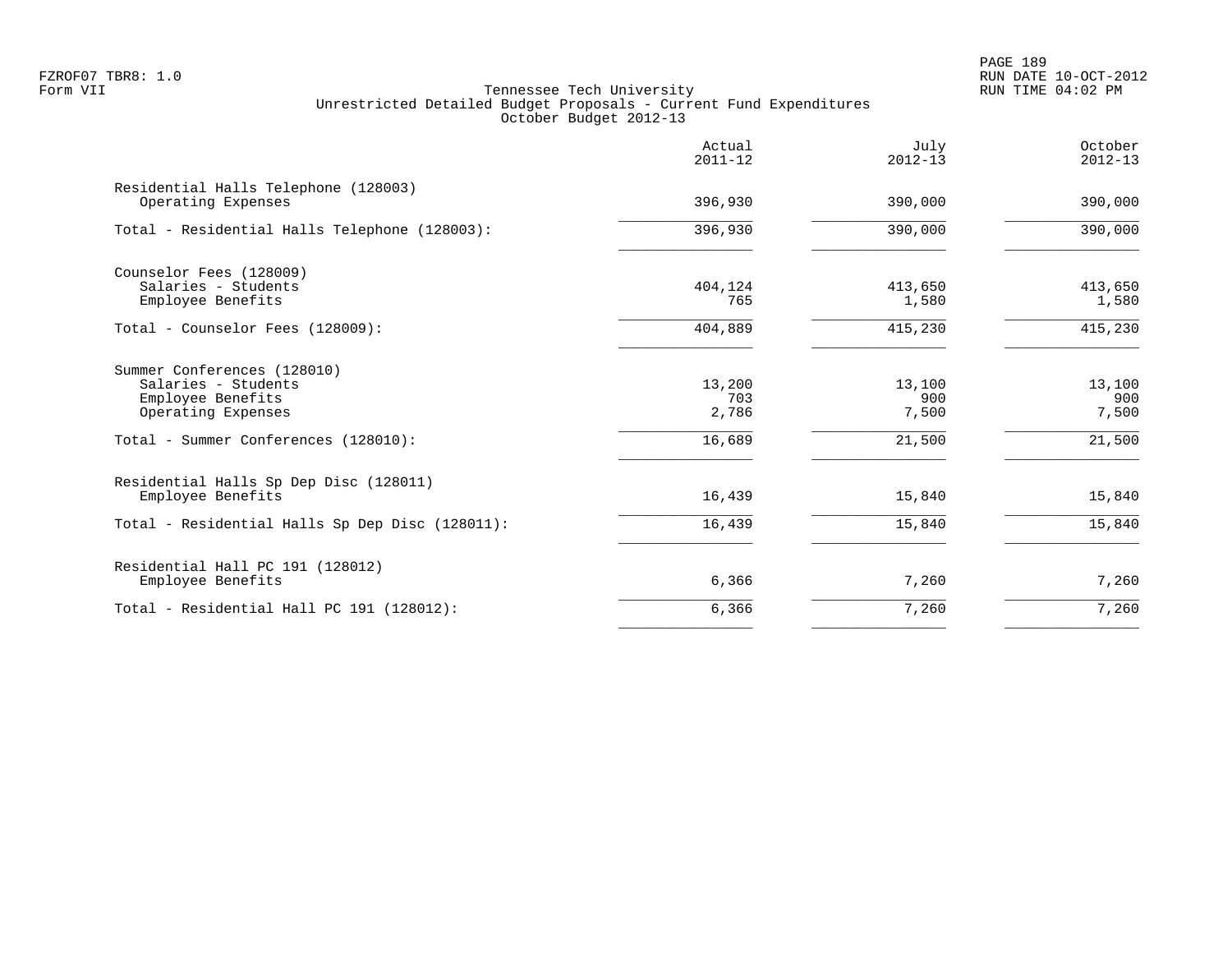|                                                     | Actual<br>$2011 - 12$ | July<br>$2012 - 13$ | October<br>$2012 - 13$ |
|-----------------------------------------------------|-----------------------|---------------------|------------------------|
| Tech Village Administration (128100)                |                       |                     |                        |
| Salaries - Supporting                               | 31,930                | 31,410              | 32,160                 |
| Salaries - Students                                 | 30,362                | 30,660              | 30,660                 |
| Employee Benefits                                   | 21,012                | 18,550              | 18,550                 |
| Operating Expenses                                  | 53,204                | 72,067              | 73,087                 |
| Department Revenues                                 | 3,163                 | 0                   | $\Omega$               |
| Total - Tech Village Administration (128100):       | 139,671               | 152,687             | 154,457                |
| Tech Village Telephone (128102)                     |                       |                     |                        |
| Operating Expenses                                  | 85,668                | 90,200              | 90,200                 |
| Total - Tech Village Telephone (128102):            | 85,668                | 90,200              | 90,200                 |
| University Recreation Fitness Ctr (128500)          |                       |                     |                        |
| Salaries - Academic                                 | $\Omega$              | 6,000               | 4,000                  |
| Salaries - Supporting                               | 157,228               | 70,390              | 72,720                 |
| Salaries - Students                                 | 122,746               | 111,000             | 111,000                |
| Salaries - Professional                             | 150,049               | 151,088             | 159,565                |
| Employee Benefits                                   | 102,425               | 137,520             | 137,520                |
| Operating Expenses                                  | 55,751                | 52,280              | 52,310                 |
| Department Revenues                                 | 3,163                 | 0                   | $\Omega$               |
| Total - University Recreation Fitness Ctr (128500): | 591,362               | 528,278             | 537,115                |
| Fitness Ctr Spouse Dep Disc (128501)                |                       |                     |                        |
| Employee Benefits                                   | 678                   | 4,160               | 4,160                  |
| Total - Fitness Ctr Spouse Dep Disc (128501):       | 678                   | 4,160               | 4,160                  |
|                                                     |                       |                     |                        |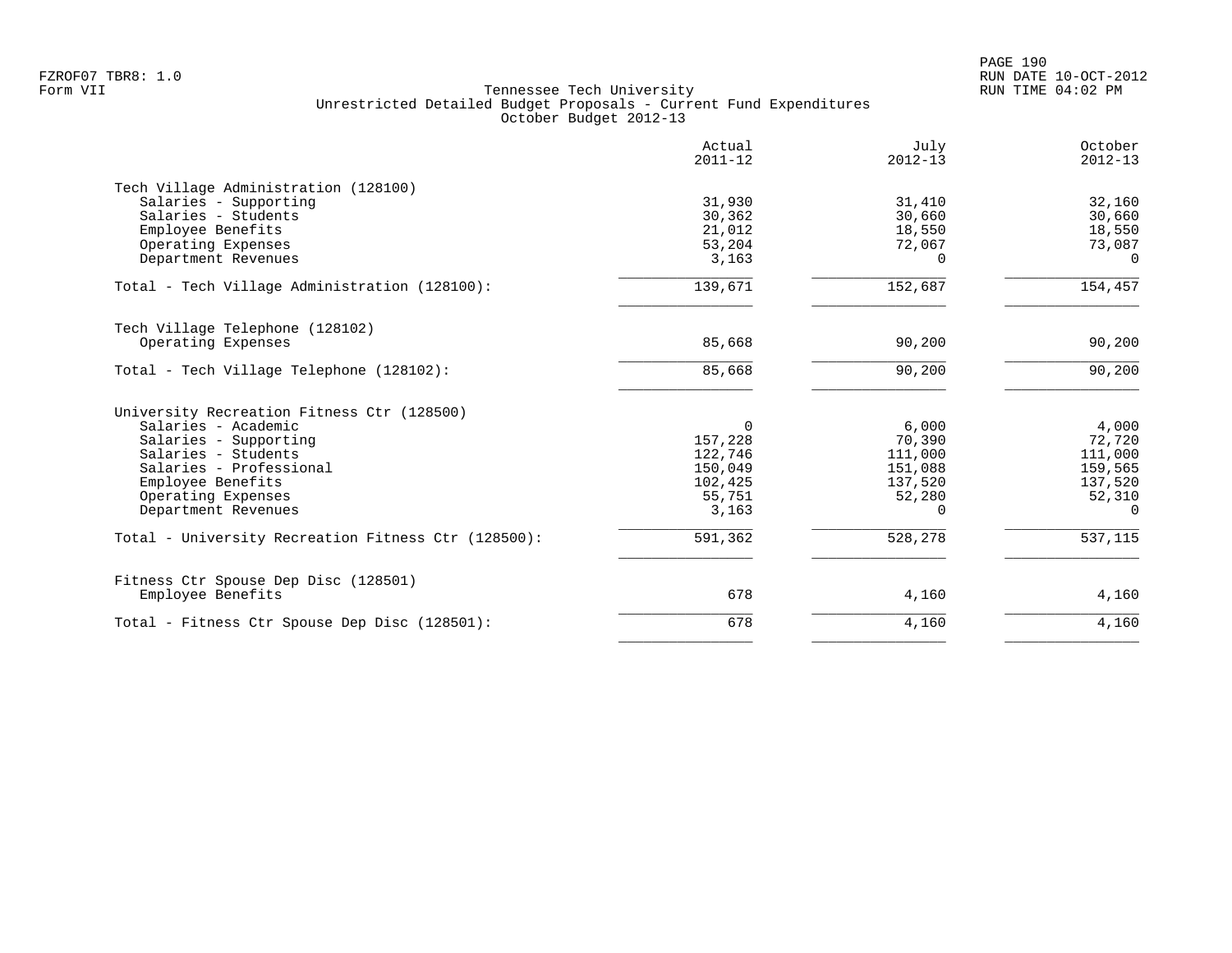PAGE 191 FZROF07 TBR8: 1.0 RUN DATE 10-OCT-2012

|                                                                                                                  | Actual<br>$2011 - 12$             | July<br>$2012 - 13$                | October<br>$2012 - 13$             |
|------------------------------------------------------------------------------------------------------------------|-----------------------------------|------------------------------------|------------------------------------|
| Fitness Ctr PC191 (128502)<br>Employee Benefits                                                                  | 515                               | 0                                  | 0                                  |
| Total - Fitness Ctr PC191 (128502):                                                                              | 515                               | $\Omega$                           | $\Omega$                           |
| Residence Halls Engineering (137204)<br>Operating Expenses                                                       | 36,782                            | 41,400                             | 83,540                             |
| Total - Residence Halls Engineering (137204):                                                                    | 36,782                            | 41,400                             | 83,540                             |
| Residence Halls Business (140018)<br>Operating Expenses<br>Total - Residence Halls Business (140018):            | 21,880<br>21,880                  | 28,440<br>28,440                   | 74,350<br>74,350                   |
| Residential Hall Security (200006)<br>Salaries - Supporting<br>Employee Benefits<br>Operating Expenses           | 61,736<br>53,024<br>7,164         | 62,800<br>41,350<br>8,530          | 67,613<br>41,350<br>8,530          |
| Total - Residential Hall Security (200006):                                                                      | 121,924                           | 112,680                            | 117,493                            |
| Director of Auxiliaries (203000)<br>Salaries - Professional<br>Employee Benefits<br>Travel<br>Operating Expenses | 50,480<br>8,441<br>3,104<br>1,236 | 50,106<br>13,530<br>2,150<br>3,420 | 50,750<br>13,530<br>2,150<br>3,420 |
| Total - Director of Auxiliaries (203000):                                                                        | 63,261                            | 69,206                             | 69,850                             |
|                                                                                                                  |                                   |                                    |                                    |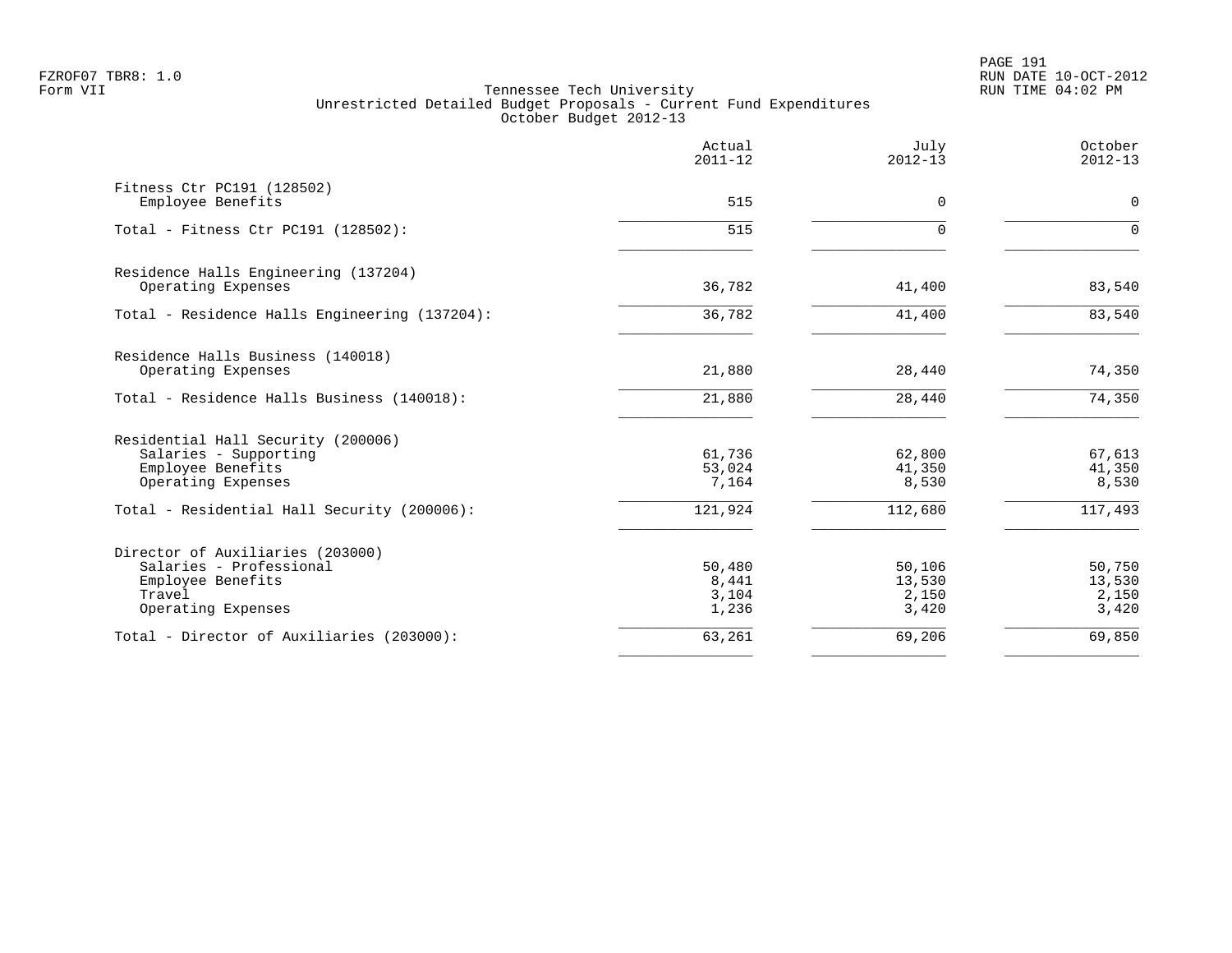PAGE 192 FZROF07 TBR8: 1.0 RUN DATE 10-OCT-2012

|                                               | Actual<br>$2011 - 12$  | July<br>$2012 - 13$   | October<br>$2012 - 13$ |
|-----------------------------------------------|------------------------|-----------------------|------------------------|
| Director of Auxil Transfers (203001)          |                        |                       |                        |
| Operating Expenses<br>Department Revenues     | $\Omega$<br>$-63, 263$ | $-69,206$<br>$\Omega$ | $-69,850$<br>$\Omega$  |
|                                               |                        |                       |                        |
| Total - Director of Auxil Transfers (203001): | $-63, 263$             | $-69,206$             | $-69,850$              |
| Dining Services (203002)                      |                        |                       |                        |
| Salaries - Supporting                         | 3,525                  | 27,950                | 32,450                 |
| Employee Benefits<br>Operating Expenses       | 1,998<br>59,452        | 16,550<br>40,160      | 16,550<br>40,360       |
| Department Revenues                           | 18,979                 | $\mathbf 0$           | $\overline{0}$         |
| Total - Dining Services (203002):             | 83,954                 | 84,660                | 89,360                 |
| Cafeteria Insurance (203003)                  |                        |                       |                        |
| Operating Expenses                            | 41                     | 260                   | 260                    |
| Total - Cafeteria Insurance (203003):         | 41                     | 260                   | 260                    |
| Cafe Spouse Depend Discount (203004)          |                        |                       |                        |
| Employee Benefits                             | 2,127                  | 8,320                 | 8,320                  |
| Total - Cafe Spouse Depend Discount (203004): | 2,127                  | 8,320                 | 8,320                  |
| Post Office Administration (203012)           |                        |                       |                        |
| Salaries - Supporting                         | 93,688                 | 91,200                | 100,831                |
| Salaries - Students                           | $\Omega$               | 1,000                 | 1,000                  |
| Salaries - Professional                       | 27,040                 | 27,040                | 28,274                 |
| Employee Benefits<br>Travel                   | 98,139<br>1,523        | 60,170<br>1,000       | 60,170<br>1,000        |
| Operating Expenses                            | 8,161                  | 19,460                | 19,490                 |
| Department Revenues                           | 3,023                  | $\Omega$              | $\Omega$               |
| Total - Post Office Administration (203012):  | 231,574                | 199,870               | 210,765                |
|                                               |                        |                       |                        |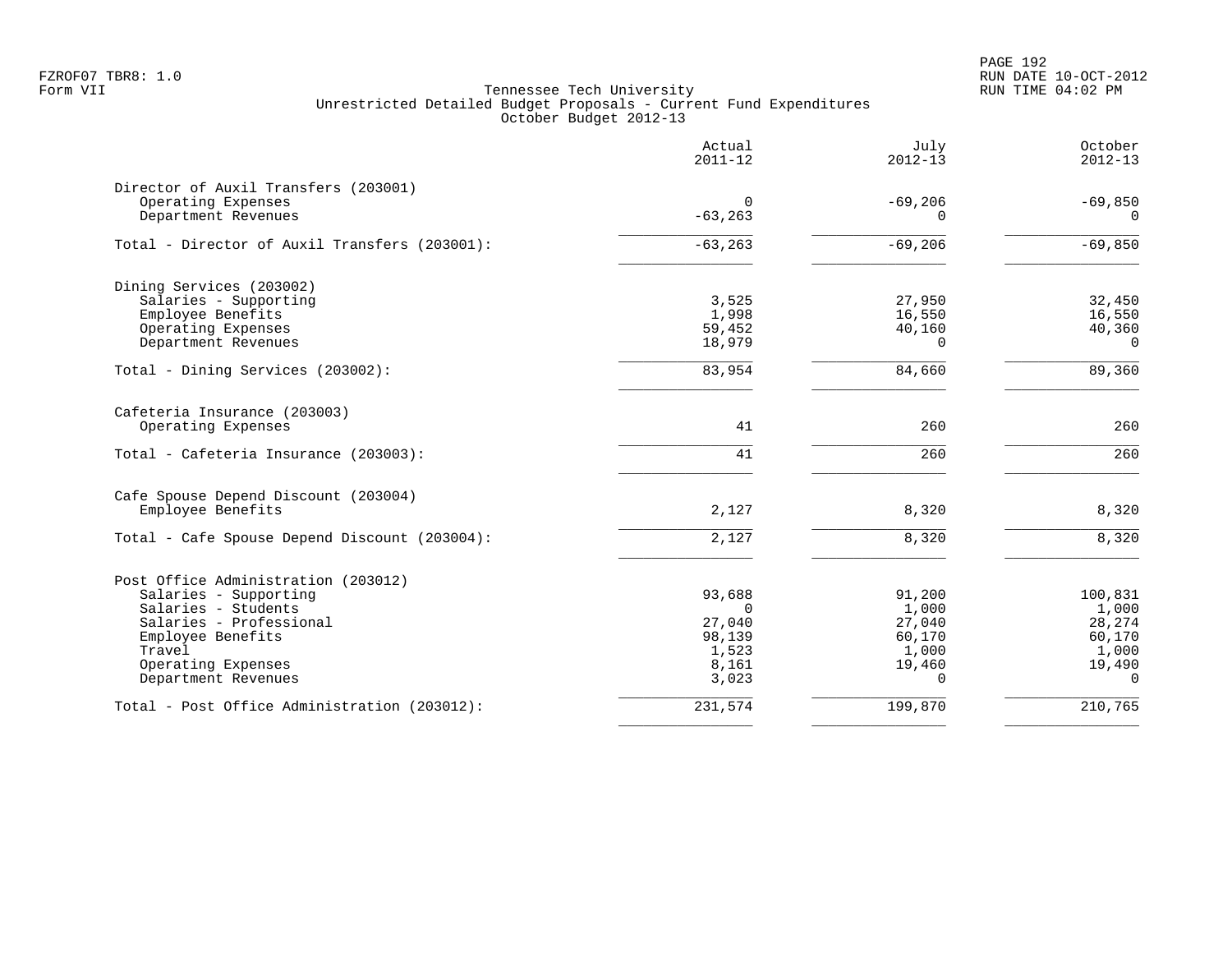PAGE 193 FZROF07 TBR8: 1.0 RUN DATE 10-OCT-2012

|                                                                                                            | Actual<br>$2011 - 12$       | July<br>$2012 - 13$         | October<br>$2012 - 13$      |
|------------------------------------------------------------------------------------------------------------|-----------------------------|-----------------------------|-----------------------------|
| Post Office Spouse Dependent (203014)<br>Employee Benefits                                                 | $\mathbf 0$                 | 10,830                      | 10,830                      |
| Total - Post Office Spouse Dependent (203014):                                                             | 0                           | 10,830                      | 10,830                      |
| Post Office PC191 (203015)<br>Employee Benefits                                                            | 2,751                       | 3,300                       | 3,300                       |
| Total - Post Office PC191 (203015):                                                                        | 2,751                       | 3,300                       | 3,300                       |
| Bookstore Operating (203016)<br>Travel<br>Operating Expenses<br>Department Revenues                        | 169<br>1,700<br>12,653      | 250<br>18,860<br>0          | 250<br>18,994<br>0          |
| Total - Bookstore Operating (203016):                                                                      | 14,522                      | 19,110                      | 19,244                      |
| Vending General (203017)<br>Operating Expenses<br>Department Revenues<br>Total - Vending General (203017): | 9,543<br>6,326<br>15,869    | 17,920<br>0<br>17,920       | 17,980<br>0<br>17,980       |
| Tech Village General (221010)<br>Salaries - Supporting<br>Employee Benefits<br>Operating Expenses          | 124,777<br>47,172<br>66,636 | 133,710<br>57,630<br>85,000 | 141,272<br>57,630<br>85,000 |
| Total - Tech Village General (221010):                                                                     | 238,585                     | 276,340                     | 283,902                     |
|                                                                                                            |                             |                             |                             |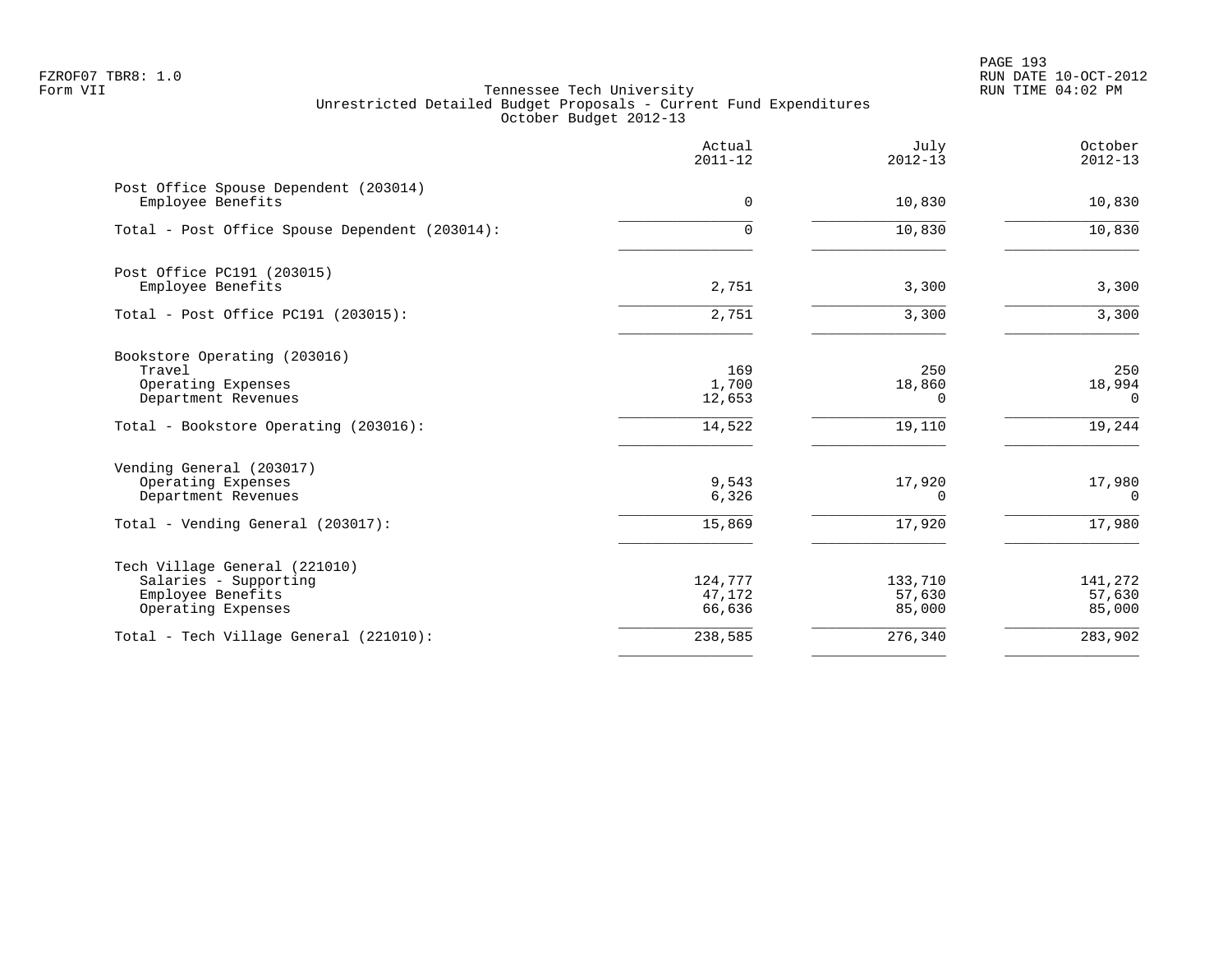|                                               | Actual<br>$2011 - 12$ | July<br>$2012 - 13$ | October<br>$2012 - 13$ |
|-----------------------------------------------|-----------------------|---------------------|------------------------|
| Residence Halls Maintenance (251009)          |                       |                     |                        |
| Salaries - Supporting                         | 191,933               | 196,680             | 208,266                |
| Salaries - Professional                       | 81,945                | $\Omega$            | $\Omega$               |
| Employee Benefits                             | 148,036               | 99,000              | 99,000                 |
| Travel                                        | 74                    | <sup>n</sup>        | $\Omega$               |
| Operating Expenses                            | 127,606               | 95,000              | 95,000                 |
| Department Revenues                           | $-64$                 | <sup>n</sup>        | $\Omega$               |
| Total - Residence Halls Maintenance (251009): | 549,530               | 390,680             | 402,266                |
| Residence Hall Custodial (255002)             |                       |                     |                        |
| Salaries - Supporting                         | 537,383               | 124,480             | 138,676                |
| Employee Benefits                             | 153,118               | 64,000              | 64,000                 |
| Operating Expenses                            | 149,414               | 168,250             | 168,250                |
| Total - Residence Hall Custodial (255002):    | 839,915               | 356,730             | 370,926                |
| Tech Village Custodial (255005)               |                       |                     |                        |
| Salaries - Supporting                         | 335                   | $\Omega$            | 0                      |
| Employee Benefits                             | 26                    | $\Omega$            | $\Omega$               |
| Operating Expenses                            | 44,823                | 29,000              | 29,000                 |
| Total - Tech Village Custodial (255005):      | 45,184                | 29,000              | 29,000                 |
| Fitness Center Custodial (255006)             |                       |                     |                        |
| Operating Expenses                            | 12,500                | 75,000              | 75,000                 |
| Total - Fitness Center Custodial (255006):    | 12,500                | 75,000              | 75,000                 |
|                                               |                       |                     |                        |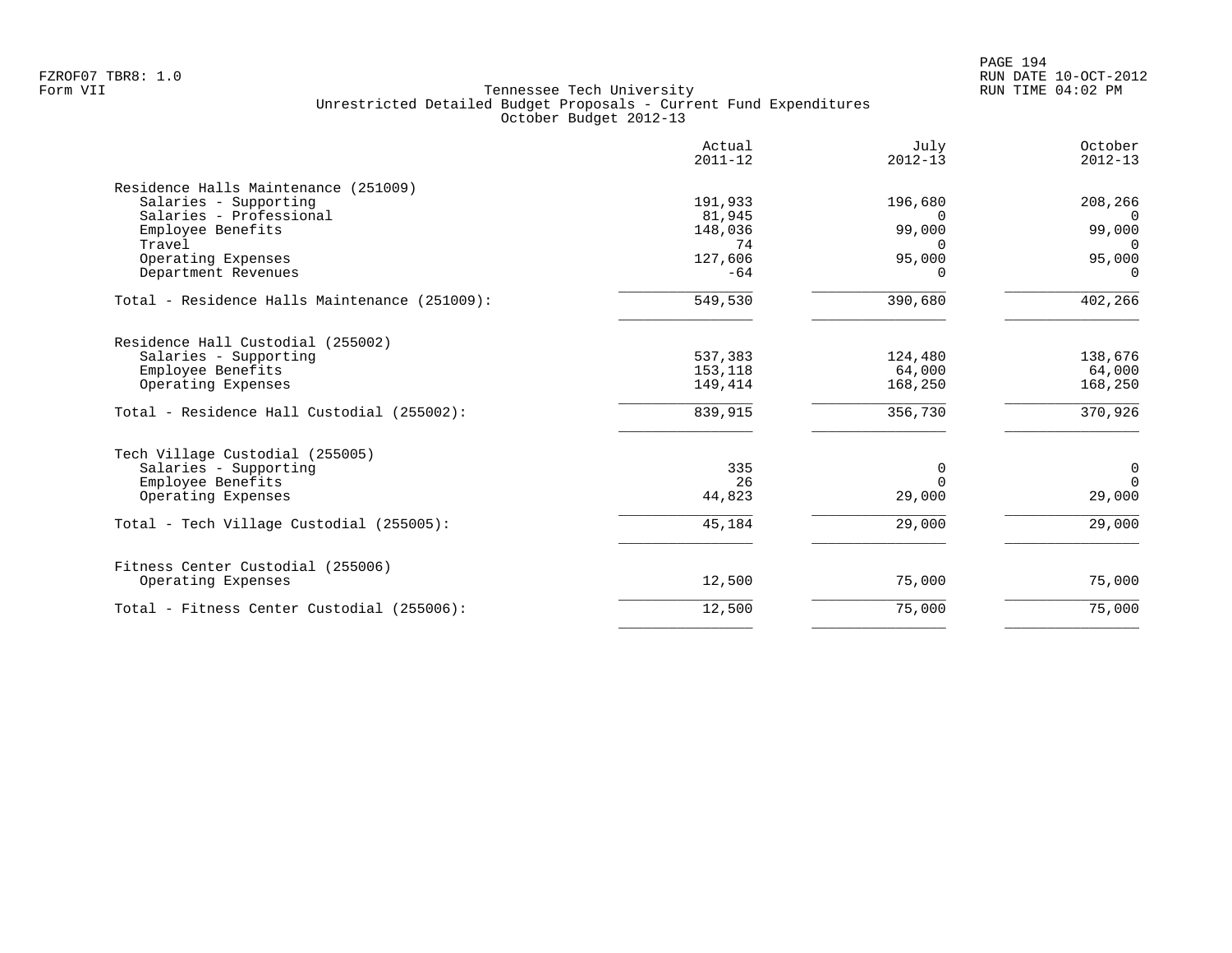PAGE 195 FZROF07 TBR8: 1.0 RUN DATE 10-OCT-2012

# Form VII Tennessee Tech University RUN TIME 04:02 PM Unrestricted Detailed Budget Proposals - Current Fund Expenditures October Budget 2012-13

|                                                                                                                                                                                                                                 | Actual<br>$2011 - 12$                                                                     | July<br>$2012 - 13$                                                                  | October<br>$2012 - 13$                                                               |
|---------------------------------------------------------------------------------------------------------------------------------------------------------------------------------------------------------------------------------|-------------------------------------------------------------------------------------------|--------------------------------------------------------------------------------------|--------------------------------------------------------------------------------------|
| Auxil Inst Supp Allocation (700046)<br>Department Revenues                                                                                                                                                                      | 348,990                                                                                   | 290,330                                                                              | 336,840                                                                              |
| Total - Auxil Inst Supp Allocation (700046):                                                                                                                                                                                    | 348,990                                                                                   | 290,330                                                                              | 336,840                                                                              |
| Auxil Data Processing Allocation (700047)<br>Department Revenues                                                                                                                                                                | 17,077                                                                                    | 18,720                                                                               | 21,140                                                                               |
| Total - Auxil Data Processing Allocation (700047):                                                                                                                                                                              | 17,077                                                                                    | 18,720                                                                               | 21,140                                                                               |
| Auxil Pro Rata Allocation (700048)<br>Department Revenues                                                                                                                                                                       | 1,774,540                                                                                 | 1,930,310                                                                            | 1,874,920                                                                            |
| Total - Auxil Pro Rata Allocation (700048):                                                                                                                                                                                     | 1,774,540                                                                                 | 1,930,310                                                                            | 1,874,920                                                                            |
| Auxil Insurance Allocation (700049)<br>Operating Expenses                                                                                                                                                                       | 9,745                                                                                     | 11,200                                                                               | 11,200                                                                               |
| Total - Auxil Insurance Allocation (700049):                                                                                                                                                                                    | 9,745                                                                                     | 11,200                                                                               | 11,200                                                                               |
| Total - Auxiliary Enterprises Expenditures (710):<br>Salaries - Academic<br>Salaries - Supporting<br>Salaries - Students<br>Salaries - Professional<br>Employee Benefits<br>Travel<br>Operating Expenses<br>Department Revenues | $\Omega$<br>1,270,341<br>613,385<br>715,005<br>879,669<br>9,907<br>1,553,798<br>2,139,163 | 6,000<br>811,480<br>626,600<br>621,768<br>741,740<br>8,900<br>1,552,956<br>2,239,360 | 4,000<br>875,188<br>626,600<br>652,331<br>741,740<br>8,900<br>1,751,786<br>2,232,900 |
| Total                                                                                                                                                                                                                           | 7,181,268                                                                                 | 6,608,804                                                                            | 6,893,445                                                                            |
|                                                                                                                                                                                                                                 |                                                                                           |                                                                                      |                                                                                      |

Auxiliary Mandatory Transfers (720)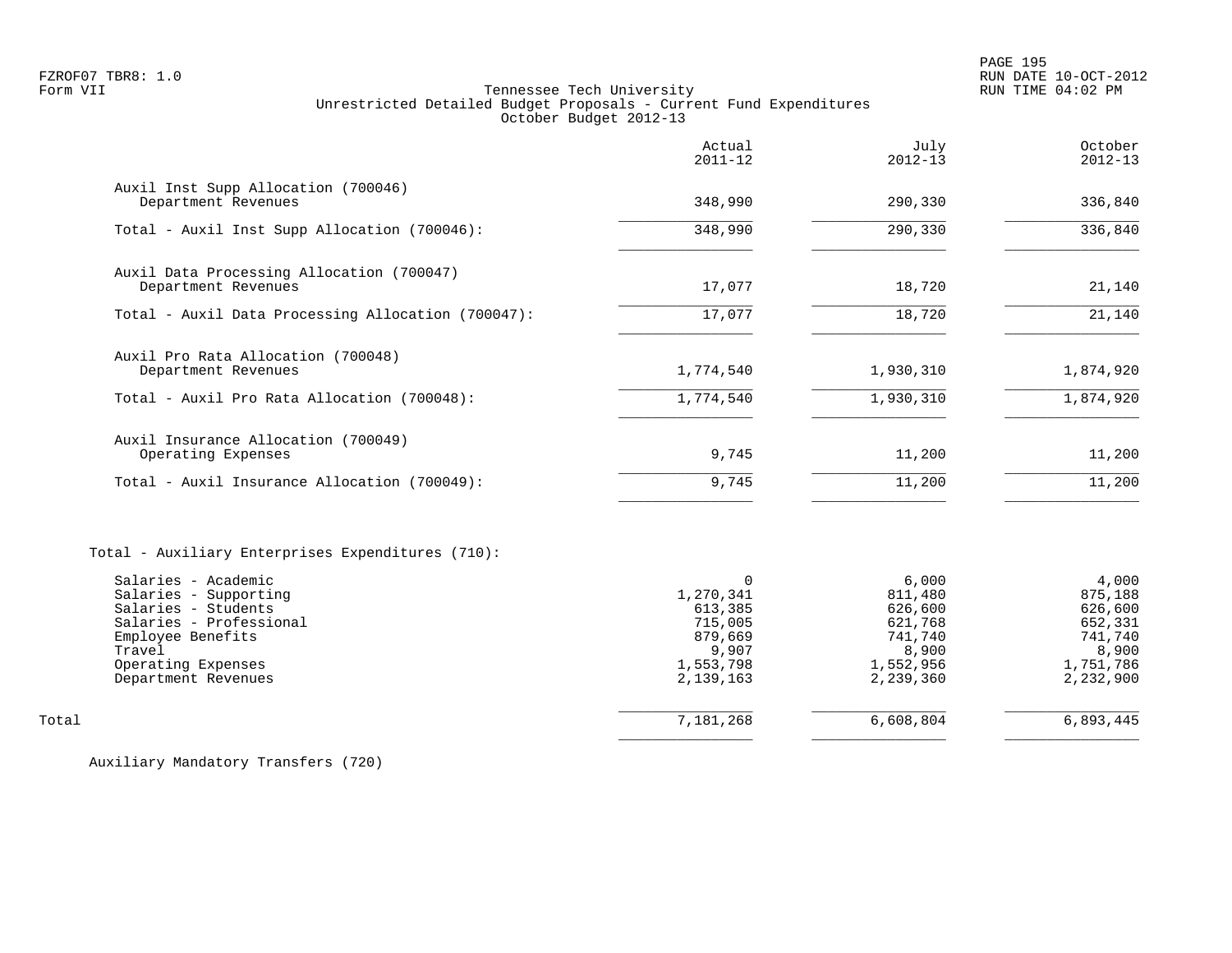|                                        | Actual<br>$2011 - 12$ | July<br>$2012 - 13$ | October<br>$2012 - 13$ |
|----------------------------------------|-----------------------|---------------------|------------------------|
| Auxiliary Nonmandatory Transfers (730) |                       |                     |                        |
| Total Auxiliary Expenditures           |                       |                     |                        |
| Salaries - Academic                    |                       | 6,000               | 4,000                  |
| Salaries - Supporting                  | 1,270,341             | 811,480             | 875,188                |
| Salaries - Students                    | 613,385               | 626,600             | 626,600                |
| Salaries - Professional                | 715,005               | 621,768             | 652,331                |
| Employee Benefits                      | 879,669               | 741,740             | 741,740                |
| Travel                                 | 9,907                 | 8,900               | 8,900                  |
| Operating Expense                      | 1,553,798             | 1,552,956           | 1,751,786              |
| Department Revenues                    | 2,139,163             | 2,239,360           | 2,232,900              |
| Total                                  | 7,181,268             | 6,608,804           | 6,893,445              |
|                                        |                       |                     |                        |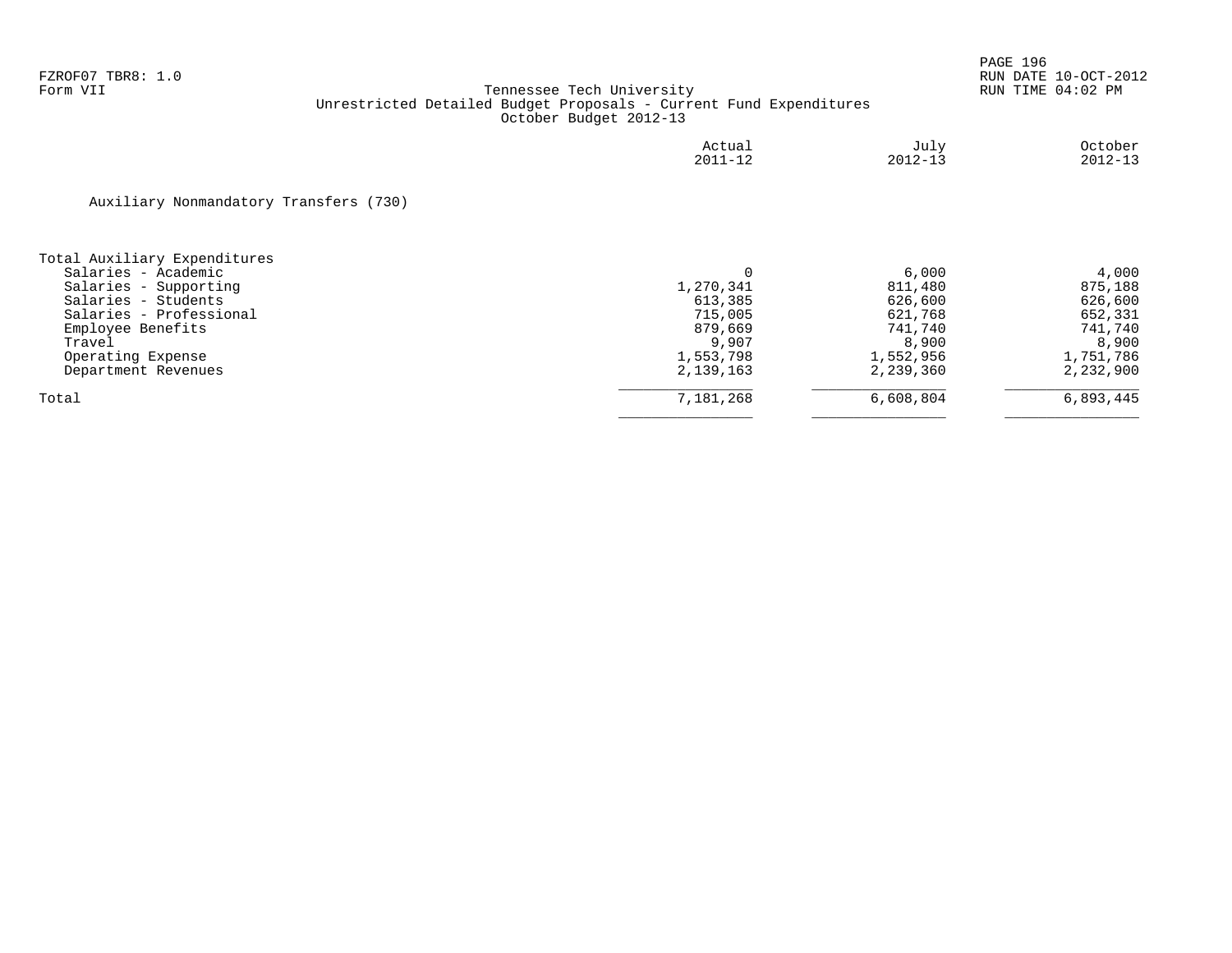PAGE 197 FZROF07 TBR8: 1.0 RUN DATE 10-OCT-2012

|                                                                                                                                                                                                                                                                                                   | Actual<br>$2011 - 12$                                                                        | July<br>$2012 - 13$                                                                            | October<br>$2012 - 13$                                                                        |
|---------------------------------------------------------------------------------------------------------------------------------------------------------------------------------------------------------------------------------------------------------------------------------------------------|----------------------------------------------------------------------------------------------|------------------------------------------------------------------------------------------------|-----------------------------------------------------------------------------------------------|
| Auxiliary Transfers                                                                                                                                                                                                                                                                               |                                                                                              |                                                                                                |                                                                                               |
| Mandatory Transfers<br>ROI Dorms 10TH Dixie 2002A 914 Bd<br>ROI Dorms 10TH Dixie 2004B 914 Bd<br>ROI Dorms 10TH Dixie 2005A 914 Bd<br>ROI R H Rep 2007C 914 Bd<br>ROI TV Apts Renovation P920<br>ROI TV Apts Renov PH2 P921<br>ROI New Dorm 2010 917                                              | 131,176<br>393,472<br>35,772<br>186,172<br>17,680<br>8,393<br>1,465,106                      | $\Omega$<br>401,210<br>166,150<br>193,630<br>43,600<br>$\Omega$<br>1,881,620                   | $\mathbf 0$<br>427,810<br>172,050<br>224,510<br>43,600<br>23,000<br>1,944,810                 |
| Total Auxiliary Mandatory Transfers:                                                                                                                                                                                                                                                              | 2, 237, 771                                                                                  | 2,686,210                                                                                      | 2,835,780                                                                                     |
| Non-Mandatory Transfers<br>Transfers to RR Aptments<br>Transfers to RR Bookstore<br>Transfers to RR Cafeteria<br>Transfers to RR Vending<br>Transfers to RR Post Office<br>Transfers to RR Fitness Center<br>Transfers to RR CC Housing<br>Transfers to RR CC Contr SR<br>Transfers to RR Housing | 78,751<br>290,321<br>1,298,257<br>77,194<br>96,098<br>89,190<br>16,856<br>488<br>3, 145, 175 | $\Omega$<br>358,370<br>1,298,230<br>66,640<br>100,050<br>294,312<br>17,904<br>300<br>3,051,310 | $\Omega$<br>567,856<br>1,371,370<br>67,550<br>85,815<br>293,435<br>14,996<br>300<br>2,644,543 |
| Total Auxiliary Non-Mandatory Transfers:                                                                                                                                                                                                                                                          | 5,092,330                                                                                    | 5, 187, 116                                                                                    | 5,045,865                                                                                     |
| Total Auxiliary Transfers                                                                                                                                                                                                                                                                         | 7,330,101                                                                                    | 7,873,326                                                                                      | 7,881,645                                                                                     |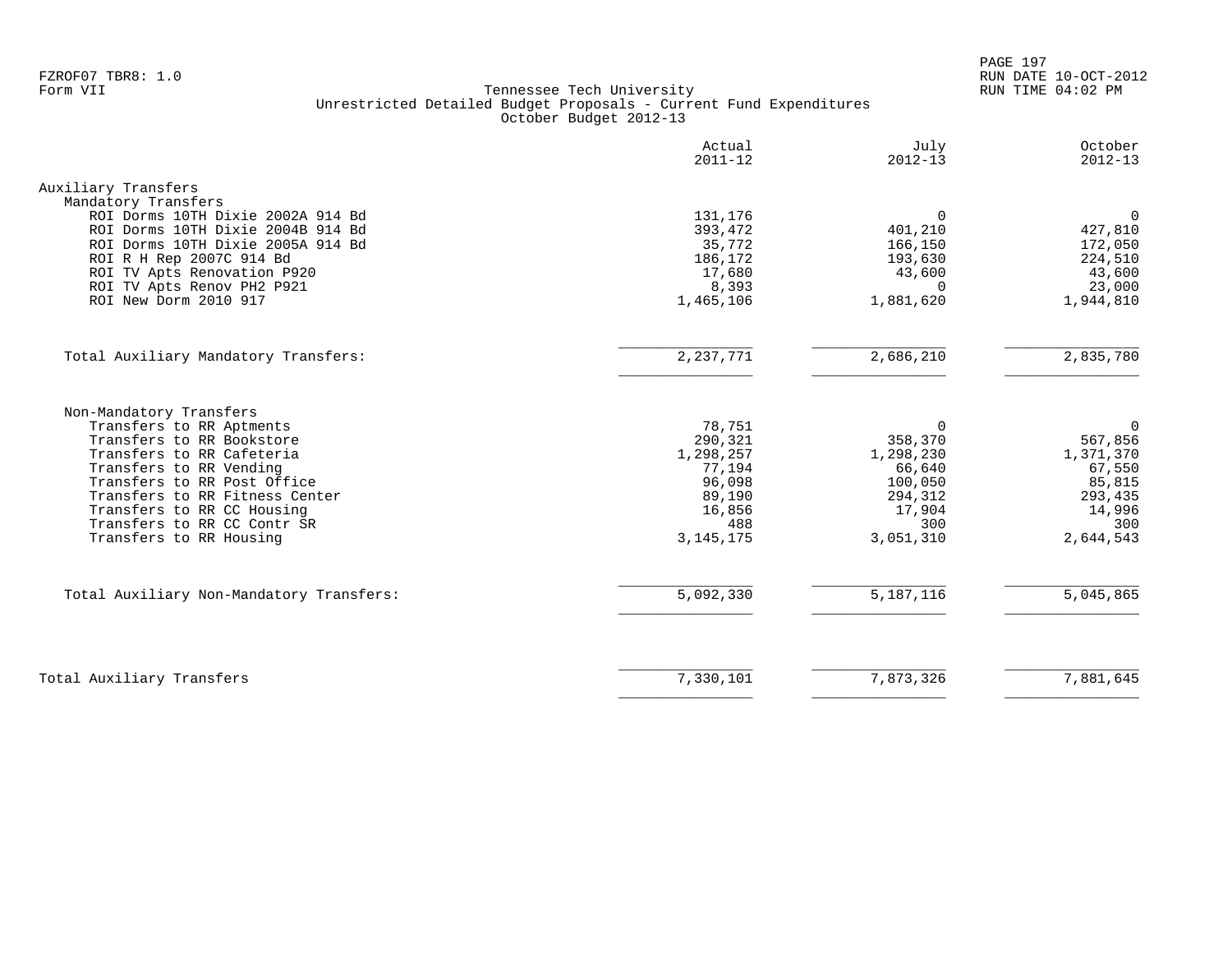PAGE 198 FZROF07 TBR8: 1.0 RUN DATE 10-OCT-2012

|                                                                                                                                                                                                                                                                                            | Actual<br>$2011 - 12$                                                                                                                           | July<br>$2012 - 13$                                                                                                                                    | October<br>$2012 - 13$                                                                                                                               |
|--------------------------------------------------------------------------------------------------------------------------------------------------------------------------------------------------------------------------------------------------------------------------------------------|-------------------------------------------------------------------------------------------------------------------------------------------------|--------------------------------------------------------------------------------------------------------------------------------------------------------|------------------------------------------------------------------------------------------------------------------------------------------------------|
| Total Auxiliary Enterprises (Expenditures & Transfers)<br>Salaries - Academic<br>Salaries - Supporting<br>Salaries - Students<br>Salaries - Professional<br>Employee Benefits<br>Travel<br>Operating Expense<br>Department Revenues<br>Auxiliary Transfers                                 | $\Omega$<br>1,270,341<br>613,385<br>715,005<br>879,669<br>9,907<br>1,553,798<br>2,139,163<br>7,330,101                                          | 6,000<br>811,480<br>626,600<br>621,768<br>741,740<br>8,900<br>1,552,956<br>2,239,360<br>7,873,326                                                      | 4,000<br>875,188<br>626,600<br>652,331<br>741,740<br>8,900<br>1,751,786<br>2,232,900<br>7,881,645                                                    |
| Total                                                                                                                                                                                                                                                                                      | 14,511,369                                                                                                                                      | 14,482,130                                                                                                                                             | 14,775,090                                                                                                                                           |
| Total Unrestricted<br>Salaries - Administrative<br>Salaries - Academic<br>Salaries - Supporting<br>Salaries - Students<br>Salaries - Professional<br>Employee Benefits<br>Travel<br>Operating Expenses<br>Capital Outlay<br>Department Revenues<br>E & G Transfers and Auxiliary Transfers | 3,440,457<br>30,201,108<br>11,758,986<br>2,052,197<br>13,063,124<br>22,342,634<br>2,352,808<br>33, 229, 860<br>903,892<br>213,498<br>18,918,410 | 3,495,148<br>32, 282, 997<br>10,454,230<br>1,496,450<br>14,453,427<br>21,876,638<br>1,465,840<br>38,651,473<br>1,025,350<br>$-1,635,370$<br>13,535,292 | 3,756,381<br>33,834,724<br>11,014,318<br>1,641,566<br>15,117,447<br>22,760,238<br>1,913,949<br>47,882,457<br>1,453,111<br>$-1,657,920$<br>13,317,455 |
| Total                                                                                                                                                                                                                                                                                      | 138, 476, 974                                                                                                                                   | 137, 101, 475                                                                                                                                          | 151,033,726                                                                                                                                          |